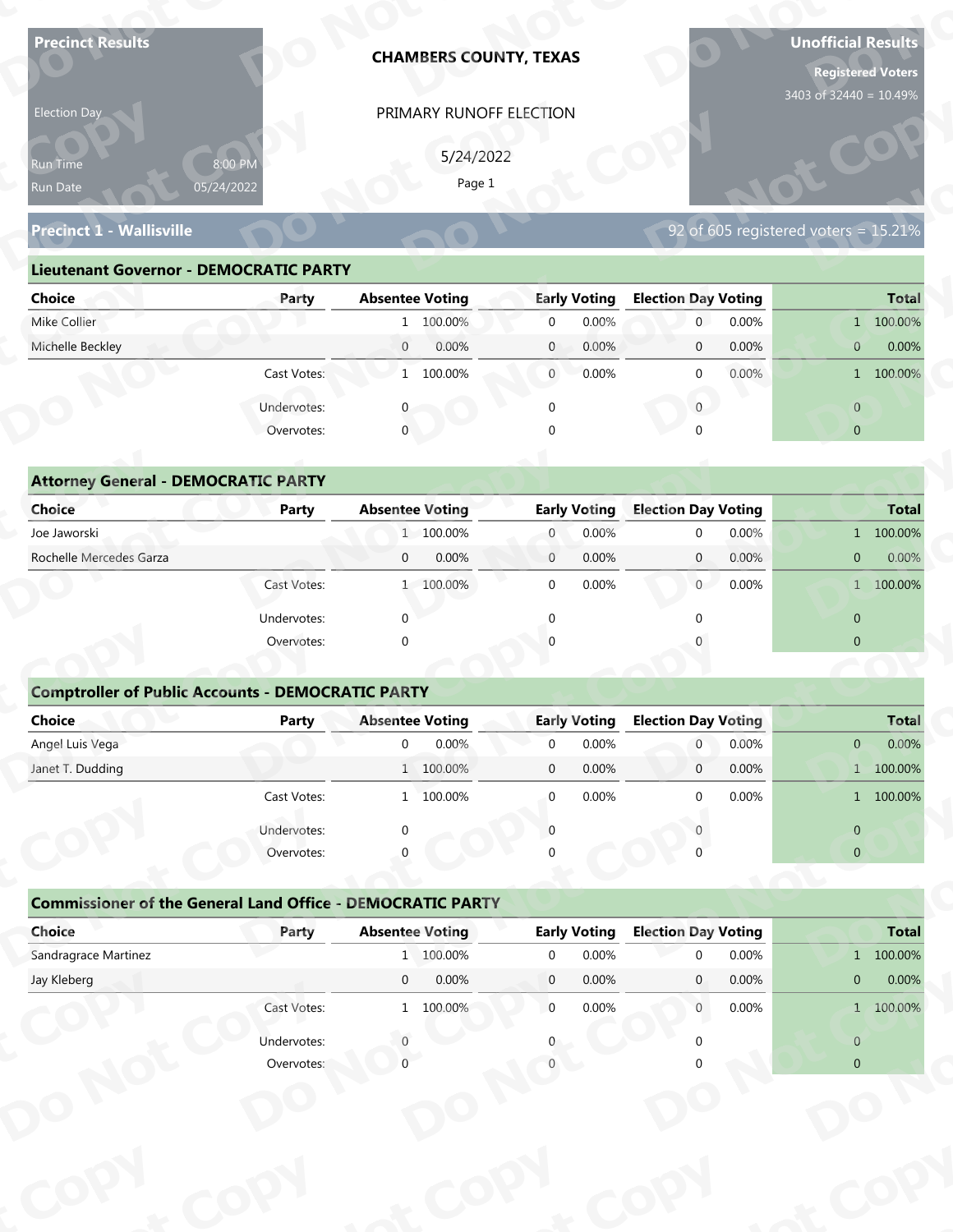| <b>Precinct Results</b>                                           |              |                        | <b>CHAMBERS COUNTY, TEXAS</b> |          |                     |                            |            | <b>Unofficial Results</b><br><b>Registered Voters</b><br>3403 of 32440 = 10.49% |              |
|-------------------------------------------------------------------|--------------|------------------------|-------------------------------|----------|---------------------|----------------------------|------------|---------------------------------------------------------------------------------|--------------|
| Election Day                                                      |              |                        | PRIMARY RUNOFF ELECTION       |          |                     |                            |            |                                                                                 |              |
|                                                                   |              |                        |                               |          |                     |                            |            |                                                                                 |              |
| Run Time                                                          | 8:00 PM      |                        | 5/24/2022<br>Page 2           |          |                     |                            |            |                                                                                 |              |
| Run Date                                                          | 05/24/2022   |                        |                               |          |                     |                            |            |                                                                                 |              |
| <b>Precinct 1 - Wallisville</b>                                   |              |                        |                               |          |                     |                            |            | 92 of 605 registered voters = 15.21%                                            |              |
| <b>Attorney General - REPUBLICAN PARTY</b>                        |              |                        |                               |          |                     |                            |            |                                                                                 |              |
| <b>Choice</b>                                                     | Party        | <b>Absentee Voting</b> |                               |          | <b>Early Voting</b> | <b>Election Day Voting</b> |            |                                                                                 | <b>Total</b> |
| George P. Bush                                                    |              | $\overline{0}$         | 0.00%                         | 13       | 27.08%              |                            | 7 17.95%   | 20                                                                              | 22.22%       |
| Ken Paxton                                                        |              |                        | 3 100.00%                     | 35       | 72.92%              | 32                         | 82.05%     | 70                                                                              | 77.78%       |
|                                                                   | Cast Votes:  |                        | 3 100.00%                     |          | 48 100.00%          | 39                         | 100.00%    |                                                                                 | 90 100.00%   |
|                                                                   | Undervotes:  |                        |                               |          |                     | $\overline{0}$             |            | $\mathbf{1}$                                                                    |              |
|                                                                   | Overvotes:   | $\mathbf{0}$           |                               | $\Omega$ |                     |                            |            | $\overline{0}$                                                                  |              |
|                                                                   |              |                        |                               |          |                     |                            |            |                                                                                 |              |
| <b>Commissioner of the General Land Office - REPUBLICAN PARTY</b> |              |                        |                               |          |                     |                            |            |                                                                                 |              |
| <b>Choice</b>                                                     | <b>Party</b> | <b>Absentee Voting</b> |                               |          | <b>Early Voting</b> | <b>Election Day Voting</b> |            |                                                                                 | <b>Total</b> |
| Tim Westley                                                       |              |                        | 3 100.00%                     | 15       | 34.88%              | 13                         | 37.14%     | 31                                                                              | 38.27%       |
| Dawn Buckingham                                                   |              | $\overline{0}$         | 0.00%                         | 28       | 65.12%              | 22                         | 62.86%     | 50                                                                              | 61.73%       |
|                                                                   | Cast Votes:  |                        | 3 100.00%                     |          | 43 100.00%          |                            | 35 100.00% |                                                                                 | 81 100.00%   |
|                                                                   | Undervotes:  | $\Omega$               |                               | 6        |                     | $\overline{4}$             |            | 10                                                                              |              |
|                                                                   | Overvotes:   | $\Omega$               |                               |          |                     |                            |            | $\overline{0}$                                                                  |              |
|                                                                   |              |                        |                               |          |                     |                            |            |                                                                                 |              |
| <b>Railroad Commissioner - REPUBLICAN PARTY</b>                   |              |                        |                               |          |                     |                            |            |                                                                                 |              |
| <b>Choice</b>                                                     | <b>Party</b> | <b>Absentee Voting</b> |                               |          | <b>Early Voting</b> | <b>Election Day Voting</b> |            |                                                                                 | <b>Total</b> |
| Wayne Christian                                                   |              | $2^{\circ}$            | 66.67%                        | 33       | 76.74%              | 27                         | 72.97%     | 62                                                                              | 74.70%       |
| Sarah Stogner                                                     |              |                        | 1 33.33%                      | 10       | 23.26%              | 10                         | 27.03%     | 21                                                                              | 25.30%       |
|                                                                   | Cast Votes:  |                        | 3 100.00%                     | 43       | 100.00%             | 37                         | 100.00%    |                                                                                 | 83 100.00%   |
|                                                                   | Undervotes:  | ∩                      |                               | 6        |                     |                            |            | 8                                                                               |              |
|                                                                   | Overvotes:   |                        |                               |          |                     |                            |            | $\overline{0}$                                                                  |              |
| State Representative, District No. 23 - REPUBLICAN PARTY          |              |                        |                               |          |                     |                            |            |                                                                                 |              |
| Choice                                                            | Party        | <b>Absentee Voting</b> |                               |          | <b>Early Voting</b> | <b>Election Day Voting</b> |            |                                                                                 | <b>Total</b> |
| Terri Leo-Wilson                                                  |              |                        | 3 100.00%                     | 32       | 65.31%              | 32                         | 82.05%     | 67                                                                              | 73.63%       |
| Patrick Gurski                                                    |              | $\overline{0}$         | 0.00%                         | 17       | 34.69%              | 7 <sup>7</sup>             | 17.95%     | 24                                                                              | 26.37%       |
|                                                                   | Cast Votes:  |                        | 3 100.00%                     |          | 49 100.00%          |                            | 39 100.00% |                                                                                 | 91 100.00%   |
|                                                                   |              |                        |                               |          |                     |                            |            |                                                                                 |              |
|                                                                   | Undervotes:  |                        |                               |          |                     |                            |            | $\overline{0}$                                                                  |              |

| Election Day                                                      |                       | PRIMARY RUNOFF ELECTION |                           |                                         |                |
|-------------------------------------------------------------------|-----------------------|-------------------------|---------------------------|-----------------------------------------|----------------|
| <b>Run Time</b><br>Run Date                                       | 8:00 PM<br>05/24/2022 | 5/24/2022<br>Page 2     |                           |                                         |                |
| <b>Precinct 1 - Wallisville</b>                                   |                       |                         |                           | 92 of 605 registered voters = $15.21\%$ |                |
| <b>Attorney General - REPUBLICAN PARTY</b>                        |                       |                         |                           |                                         |                |
| <b>Choice</b>                                                     | Party                 | <b>Absentee Voting</b>  | <b>Early Voting</b>       | <b>Election Day Voting</b>              | <b>Total</b>   |
| George P. Bush                                                    |                       | 0.00%<br>$\overline{0}$ | 27.08%<br>13              | 7 17.95%                                | 22.22%<br>20   |
| Ken Paxton                                                        |                       | 3 100.00%               | 72.92%<br>35 <sup>2</sup> | 82.05%<br>32                            | 77.78%<br>70   |
|                                                                   | Cast Votes:           | 3 100.00%               | 48 100.00%                | 39 100.00%                              | 90 100.00%     |
|                                                                   | Undervotes:           |                         |                           | $\overline{0}$                          |                |
|                                                                   | Overvotes:            | $\mathbf 0$             |                           |                                         | $\overline{0}$ |
|                                                                   |                       |                         |                           |                                         |                |
| <b>Commissioner of the General Land Office - REPUBLICAN PARTY</b> |                       |                         |                           |                                         |                |
| <b>Choice</b>                                                     | <b>Party</b>          | <b>Absentee Voting</b>  | <b>Early Voting</b>       | <b>Election Day Voting</b>              | <b>Total</b>   |
| Tim Westley                                                       |                       | 3 100.00%               | 34.88%<br>15              | 37.14%<br>13                            | 38.27%<br>31   |
| Dawn Buckingham                                                   |                       | 0.00%<br>$\overline{0}$ | 65.12%<br>28              | 22<br>62.86%                            | 50<br>61.73%   |
|                                                                   | Cast Votes:           | 3 100.00%               | 100.00%<br>43             | 35<br>100.00%                           | 81 100.00%     |
|                                                                   |                       |                         |                           |                                         |                |

| <b>Choice</b>                                                     | Party       | <b>Absentee Voting</b>  | <b>Early Voting</b> | <b>Election Day Voting</b> | <b>Total</b>   |
|-------------------------------------------------------------------|-------------|-------------------------|---------------------|----------------------------|----------------|
|                                                                   |             |                         |                     |                            |                |
| George P. Bush                                                    |             | 0.00%<br>$\mathbf{0}$   | 27.08%<br>13        | 7 17.95%                   | 22.22%<br>20   |
| Ken Paxton                                                        |             | 3 100.00%               | 72.92%<br>35        | 32<br>82.05%               | 70<br>77.78%   |
|                                                                   | Cast Votes: | 3 100.00%               | 48 100.00%          | 39 100.00%                 | 90 100.00%     |
|                                                                   | Undervotes: |                         |                     | $\mathbf{0}$               | $\mathbf{1}$   |
|                                                                   | Overvotes:  | $\mathbf{0}$            | 0                   | $\Omega$                   | $\overline{0}$ |
|                                                                   |             |                         |                     |                            |                |
| <b>Commissioner of the General Land Office - REPUBLICAN PARTY</b> |             |                         |                     |                            |                |
| Choice                                                            | Party       | <b>Absentee Voting</b>  | <b>Early Voting</b> | <b>Election Day Voting</b> | <b>Total</b>   |
| Tim Westley                                                       |             | 3 100.00%               | 34.88%<br>15        | 37.14%<br>13               | 38.27%<br>31   |
| Dawn Buckingham                                                   |             | 0.00%<br>$\mathbf{0}$   | 28<br>65.12%        | 22<br>62.86%               | 50<br>61.73%   |
|                                                                   | Cast Votes: | 100.00%<br>$\mathbf{3}$ | 100.00%<br>43       | 35 100.00%                 | 81 100.00%     |
|                                                                   | Undervotes: | $\mathbf 0$             | 6                   |                            | 10             |
|                                                                   | Overvotes:  | $\mathbf 0$             | $\Omega$            |                            | $\mathbf{0}$   |
|                                                                   |             |                         |                     |                            |                |
| <b>Railroad Commissioner - REPUBLICAN PARTY</b>                   |             |                         |                     |                            |                |
| Choice                                                            | Party       | <b>Absentee Voting</b>  | <b>Early Voting</b> | <b>Election Day Voting</b> | <b>Total</b>   |
| Wayne Christian                                                   |             | 66.67%<br>2             | 76.74%<br>33        | 72.97%<br>27               | 74.70%<br>62   |
| Carole Champan                                                    |             | /חרר רר<br>$\mathbf{1}$ | 22.200<br>$10^{-7}$ | ∌חרח דר<br>10 <sup>1</sup> | 25.200<br>21   |

|                                                                   |                       | PRIMARY RUNOFF ELECTION  |                           |                                      |                                                                                                                    |
|-------------------------------------------------------------------|-----------------------|--------------------------|---------------------------|--------------------------------------|--------------------------------------------------------------------------------------------------------------------|
|                                                                   |                       | 5/24/2022                |                           |                                      |                                                                                                                    |
| Run Time<br>Run Date                                              | 8:00 PM<br>05/24/2022 | Page 2                   |                           |                                      |                                                                                                                    |
|                                                                   |                       |                          |                           |                                      |                                                                                                                    |
| <b>Precinct 1 - Wallisville</b>                                   |                       |                          |                           | 92 of 605 registered voters = 15.21% |                                                                                                                    |
| <b>Attorney General - REPUBLICAN PARTY</b>                        |                       |                          |                           |                                      |                                                                                                                    |
| <b>Choice</b>                                                     | Party                 | <b>Absentee Voting</b>   | <b>Early Voting</b>       | <b>Election Day Voting</b>           | <b>Total</b>                                                                                                       |
| George P. Bush                                                    |                       | 0.00%<br>$\overline{0}$  | 27.08%<br>13              | 7 17.95%                             | 22.22%<br>20                                                                                                       |
| Ken Paxton                                                        |                       | 3 100.00%                | 72.92%<br>35 <sup>°</sup> | 82.05%<br>32                         | 70<br>77.78%                                                                                                       |
|                                                                   | Cast Votes:           | 3 100.00%                | 48 100.00%                | 39 100.00%                           | 90 100.00%                                                                                                         |
|                                                                   | Undervotes:           | $\mathbf{0}$             | $\mathbf{1}$              | $\overline{0}$                       | $\mathbf{1}$                                                                                                       |
|                                                                   | Overvotes:            | $\mathbf{0}$             | $\Omega$                  | $\cap$                               | $\overline{0}$                                                                                                     |
|                                                                   |                       |                          |                           |                                      |                                                                                                                    |
| <b>Commissioner of the General Land Office - REPUBLICAN PARTY</b> |                       |                          |                           |                                      |                                                                                                                    |
| Choice                                                            | Party                 | <b>Absentee Voting</b>   | <b>Early Voting</b>       | <b>Election Day Voting</b>           | <b>Total</b>                                                                                                       |
| Tim Westley                                                       |                       | 3 100.00%                | 34.88%<br>15              | 37.14%<br>13                         | 38.27%<br>31                                                                                                       |
| Dawn Buckingham                                                   |                       | 0.00%<br>$\overline{0}$  | 65.12%<br>28              | 62.86%<br>22                         | 50<br>61.73%                                                                                                       |
|                                                                   | Cast Votes:           | 3 100.00%                | 100.00%<br>43             | 35<br>100.00%                        | 81 100.00%                                                                                                         |
|                                                                   | Undervotes:           | $\Omega$                 | 6                         |                                      | 10                                                                                                                 |
|                                                                   |                       |                          |                           |                                      |                                                                                                                    |
|                                                                   | Overvotes:            | $\Omega$                 |                           |                                      | $\overline{0}$                                                                                                     |
|                                                                   |                       |                          |                           |                                      |                                                                                                                    |
| <b>Railroad Commissioner - REPUBLICAN PARTY</b>                   |                       |                          |                           |                                      |                                                                                                                    |
| <b>Choice</b>                                                     | <b>Party</b>          | <b>Absentee Voting</b>   | <b>Early Voting</b>       | <b>Election Day Voting</b>           |                                                                                                                    |
| Wayne Christian                                                   |                       | 66.67%<br>$\overline{2}$ | 76.74%<br>33              | 72.97%<br>27                         | 62                                                                                                                 |
| Sarah Stogner                                                     |                       | 33.33%<br>1              | 23.26%<br>10              | 27.03%<br>10                         | 21                                                                                                                 |
|                                                                   | Cast Votes:           | 3 100.00%                | 43 100.00%                | 37 100.00%                           |                                                                                                                    |
|                                                                   | Undervotes:           |                          | 6                         |                                      | 8                                                                                                                  |
|                                                                   | Overvotes:            |                          |                           |                                      | $\overline{0}$                                                                                                     |
|                                                                   |                       |                          |                           |                                      |                                                                                                                    |
| State Representative, District No. 23 - REPUBLICAN PARTY          |                       |                          |                           |                                      |                                                                                                                    |
| Choice                                                            | Party                 | <b>Absentee Voting</b>   | <b>Early Voting</b>       | <b>Election Day Voting</b>           |                                                                                                                    |
| Terri Leo-Wilson                                                  |                       | 3 100.00%                | 65.31%<br>32              | 32<br>82.05%                         | 67                                                                                                                 |
| Patrick Gurski                                                    |                       | 0.00%<br>$\overline{0}$  | 17<br>34.69%              | 7 <sup>7</sup><br>17.95%             | 24                                                                                                                 |
|                                                                   | Cast Votes:           | 3 100.00%                | 49 100.00%                | 39 100.00%                           |                                                                                                                    |
|                                                                   | Undervotes:           |                          |                           |                                      | <b>Total</b><br>74.70%<br>25.30%<br>83 100.00%<br><b>Total</b><br>73.63%<br>26.37%<br>91 100.00%<br>$\overline{0}$ |

|                                                          | Cast votes. | $\mathcal{P}$ | TOO'OO XQ              | 45 | LUU.UU70            | $\mathcal{I}$              | LUU.UU 70 |                | <b>02 JUU.UU 20</b> |
|----------------------------------------------------------|-------------|---------------|------------------------|----|---------------------|----------------------------|-----------|----------------|---------------------|
|                                                          | Undervotes: | $\Omega$      |                        | 6  |                     |                            |           | 8              |                     |
|                                                          | Overvotes:  | $\Omega$      |                        | 0  |                     |                            |           | $\overline{0}$ |                     |
| State Representative, District No. 23 - REPUBLICAN PARTY |             |               |                        |    |                     |                            |           |                |                     |
| Choice                                                   | Party       |               | <b>Absentee Voting</b> |    | <b>Early Voting</b> | <b>Election Day Voting</b> |           |                | <b>Total</b>        |
| Terri Leo-Wilson                                         |             |               | 3 100.00%              | 32 | 65.31%              | 32                         | 82.05%    | 67             | 73.63%              |
| Patrick Gurski                                           |             | $\mathbf 0$   | 0.00%                  | 17 | 34.69%              | 7                          | 17.95%    | 24             | 26.37%              |
|                                                          | Cast Votes: |               | 3 100.00%              | 49 | 100.00%             | 39                         | 100.00%   | 91             | 100.00%             |
|                                                          | Undervotes: |               |                        | 0  |                     |                            |           | $\overline{0}$ |                     |
|                                                          | Overvotes:  |               |                        |    |                     |                            |           | $\overline{0}$ |                     |
|                                                          |             |               |                        |    |                     |                            |           |                |                     |
|                                                          |             |               |                        |    |                     |                            |           |                |                     |
|                                                          |             |               |                        |    |                     |                            |           |                |                     |
|                                                          |             |               |                        |    |                     |                            |           |                |                     |
|                                                          |             |               |                        |    |                     |                            |           |                |                     |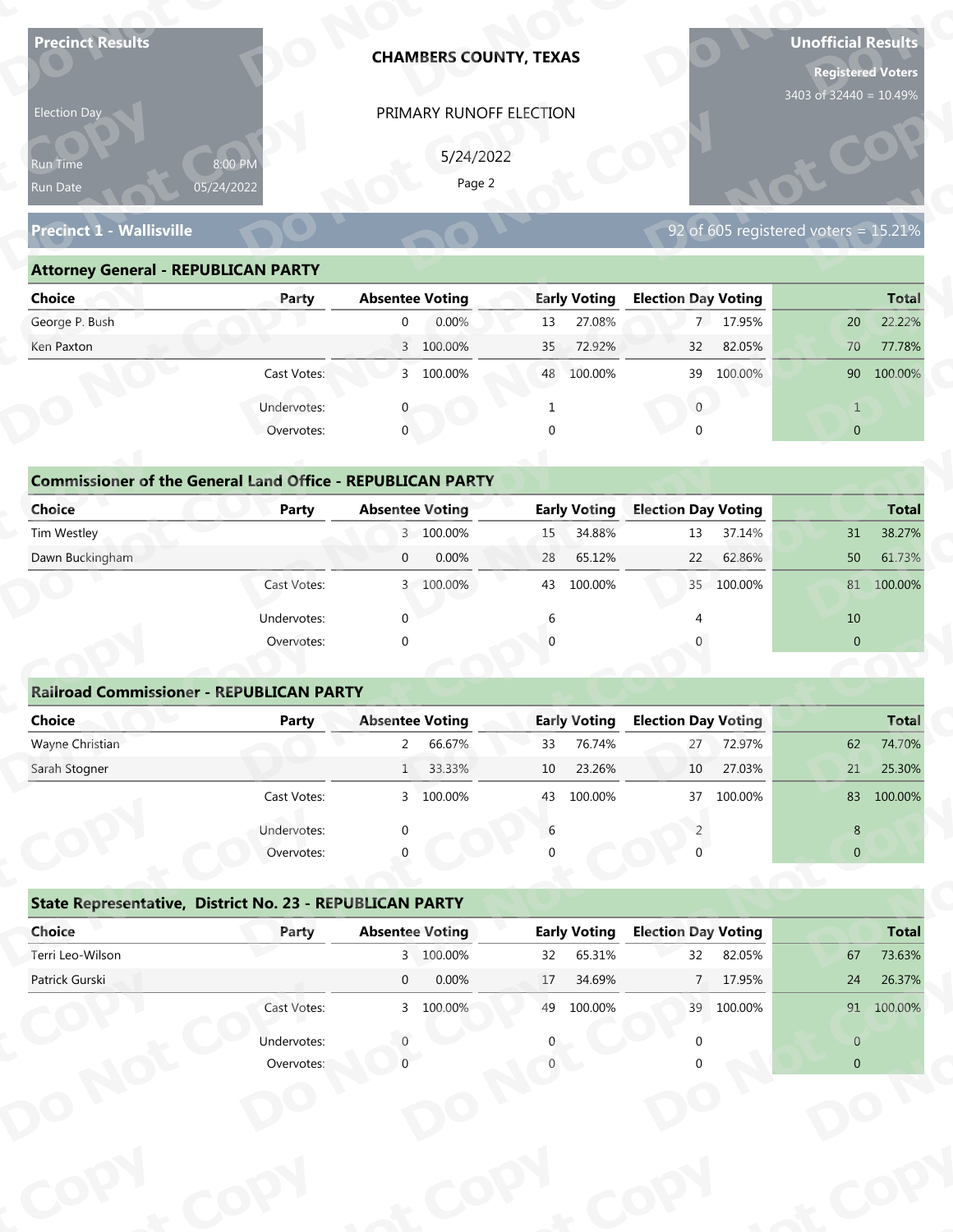| <b>Precinct Results</b>                                           |                           | <b>CHAMBERS COUNTY, TEXAS</b>       |                                               |                                                     | <b>Unofficial Results</b><br><b>Registered Voters</b><br>3403 of 32440 = 10.49% |
|-------------------------------------------------------------------|---------------------------|-------------------------------------|-----------------------------------------------|-----------------------------------------------------|---------------------------------------------------------------------------------|
| Election Day                                                      |                           | PRIMARY RUNOFF ELECTION             |                                               |                                                     |                                                                                 |
|                                                                   |                           |                                     |                                               |                                                     |                                                                                 |
| Run Time<br>Run Date                                              | 8:00 PM<br>05/24/2022     | 5/24/2022<br>Page 3                 |                                               |                                                     |                                                                                 |
|                                                                   |                           |                                     |                                               |                                                     |                                                                                 |
| <b>Precinct 2 - Hankamer</b>                                      |                           |                                     |                                               |                                                     | 102 of 823 registered voters = $12.39\%$                                        |
| <b>Lieutenant Governor - DEMOCRATIC PARTY</b>                     |                           |                                     |                                               |                                                     |                                                                                 |
| <b>Choice</b>                                                     | Party                     | <b>Absentee Voting</b>              | <b>Early Voting</b>                           | <b>Election Day Voting</b>                          | <b>Total</b>                                                                    |
| Mike Collier                                                      |                           | 50.00%<br>1                         | 4 100.00%                                     | 2 66.67%                                            | 77.78%<br>$7^{\circ}$                                                           |
| Michelle Beckley                                                  |                           | 50.00%<br>$\mathbf{1}$              | $\mathbf{0}$<br>0.00%                         | 33.33%<br>1                                         | 22.22%<br>$2^{\circ}$                                                           |
|                                                                   | Cast Votes:               | 2 100.00%                           | 4 100.00%                                     | 3 100.00%                                           | 9 100.00%                                                                       |
|                                                                   | Undervotes:               |                                     | $\Omega$                                      | $\overline{0}$                                      | $\overline{0}$                                                                  |
|                                                                   | Overvotes:                | $\overline{0}$                      |                                               |                                                     | $\overline{0}$                                                                  |
|                                                                   |                           |                                     |                                               |                                                     |                                                                                 |
| <b>Attorney General - DEMOCRATIC PARTY</b>                        |                           |                                     |                                               |                                                     |                                                                                 |
| <b>Choice</b>                                                     | <b>Party</b>              | <b>Absentee Voting</b>              | <b>Early Voting</b>                           | <b>Election Day Voting</b>                          | <b>Total</b>                                                                    |
| Joe Jaworski                                                      |                           | $\overline{0}$<br>0.00%             | 50.00%<br>$\overline{2}$                      | 66.67%<br>$\overline{2}$                            | 44.44%<br>$\overline{4}$                                                        |
| Rochelle Mercedes Garza                                           |                           | 2 100.00%                           | $\overline{2}$<br>50.00%                      | 33.33%<br>1                                         | 55.56%<br>5                                                                     |
|                                                                   | Cast Votes:               | 2 100.00%                           | 4 100.00%                                     | 3 100.00%                                           | 9 100.00%                                                                       |
|                                                                   | Undervotes:               | $\Omega$                            | $\mathbf{0}$                                  | $\Omega$                                            | $\overline{0}$                                                                  |
|                                                                   | Overvotes:                | $\Omega$                            |                                               |                                                     | $\overline{0}$                                                                  |
|                                                                   |                           |                                     |                                               |                                                     |                                                                                 |
| <b>Comptroller of Public Accounts - DEMOCRATIC PARTY</b>          |                           |                                     |                                               |                                                     |                                                                                 |
| Choice<br>Angel Luis Vega                                         | <b>Party</b>              | <b>Absentee Voting</b><br>2 100.00% | <b>Early Voting</b><br>33.33%<br>$\mathbf{1}$ | <b>Election Day Voting</b><br>$2^{\circ}$<br>66.67% | <b>Total</b><br>$5 -$<br>62.50%                                                 |
| Janet T. Dudding                                                  |                           | $\overline{0}$<br>0.00%             | 66.67%<br>$\overline{2}$                      | 1 33.33%                                            | 37.50%<br>3 <sup>7</sup>                                                        |
|                                                                   | Cast Votes:               | 2 100.00%                           | 3 100.00%                                     | 3 100.00%                                           | 8 100.00%                                                                       |
|                                                                   |                           |                                     |                                               |                                                     |                                                                                 |
|                                                                   | Undervotes:<br>Overvotes: | ∩                                   | $\mathbf{1}$                                  |                                                     | $\mathbf{1}$<br>$\overline{0}$                                                  |
|                                                                   |                           |                                     |                                               |                                                     |                                                                                 |
| <b>Commissioner of the General Land Office - DEMOCRATIC PARTY</b> |                           |                                     |                                               |                                                     |                                                                                 |
| Choice                                                            | Party                     | <b>Absentee Voting</b>              | <b>Early Voting</b>                           | <b>Election Day Voting</b>                          | <b>Total</b>                                                                    |
| Sandragrace Martinez                                              |                           | 2 100.00%                           | 50.00%<br>$\overline{2}$                      | 66.67%<br>$\overline{2}$                            | 66.67%<br>6 <sup>1</sup>                                                        |
| Jay Kleberg                                                       |                           | $\overline{0}$<br>0.00%             | $\overline{2}$<br>50.00%                      | 33.33%<br>1                                         | 33.33%<br>3 <sup>7</sup>                                                        |
|                                                                   | Cast Votes:               | 2 100.00%                           | 4 100.00%                                     | 3 100.00%                                           | 9 100.00%                                                                       |
|                                                                   |                           |                                     |                                               |                                                     |                                                                                 |
|                                                                   | Undervotes:               |                                     |                                               |                                                     | $\overline{0}$                                                                  |

| 5/24/2022<br>8:00 PM<br><b>Run Time</b><br>Page 3<br>05/24/2022<br>Run Date                                           |
|-----------------------------------------------------------------------------------------------------------------------|
| 102 of 823 registered voters = $12.39\%$<br><b>Precinct 2 - Hankamer</b>                                              |
| <b>Lieutenant Governor - DEMOCRATIC PARTY</b>                                                                         |
| <b>Absentee Voting</b><br><b>Early Voting</b><br><b>Election Day Voting</b><br><b>Choice</b><br><b>Total</b><br>Party |
| Mike Collier<br>50.00%<br>4 100.00%<br>2 66.67%<br>77.78%<br>$\overline{7}$<br>$\mathbf{1}$                           |
| Michelle Beckley<br>50.00%<br>0.00%<br>1 33.33%<br>22.22%<br>1<br>$\overline{0}$<br>$2^{\circ}$                       |
| 2 100.00%<br>3 100.00%<br>9 100.00%<br>Cast Votes:<br>4 100.00%                                                       |
| Undervotes:<br>$\overline{0}$<br>$\overline{0}$                                                                       |
| $\mathbf 0$<br>Overvotes:<br>$\Omega$<br>$\overline{0}$                                                               |
|                                                                                                                       |
| <b>Attorney General - DEMOCRATIC PARTY</b>                                                                            |
| <b>Early Voting</b><br><b>Election Day Voting</b><br><b>Choice</b><br><b>Absentee Voting</b><br><b>Total</b><br>Party |
| Joe Jaworski<br>0.00%<br>50.00%<br>2 66.67%<br>$\overline{0}$<br>$\overline{2}$<br>44.44%<br>4                        |
| Rochelle Mercedes Garza<br>2 100.00%<br>$\overline{2}$<br>50.00%<br>1 33.33%<br>55.56%<br>5 <sup>1</sup>              |
| 9 100.00%<br>2 100.00%<br>100.00%<br>3 100.00%<br>Cast Votes:<br>$\overline{4}$                                       |

| 5/24/2022<br>8:00 PM<br>Run Time<br>Page 3<br>05/24/2022<br>Run Date<br><b>Precinct 2 - Hankamer</b><br><b>Lieutenant Governor - DEMOCRATIC PARTY</b><br><b>Absentee Voting</b><br><b>Early Voting</b><br><b>Election Day Voting</b><br><b>Choice</b><br>Party<br>Mike Collier<br>2 66.67%<br>50.00%<br>4 100.00%<br>1 | 102 of 823 registered voters = 12.39% |
|------------------------------------------------------------------------------------------------------------------------------------------------------------------------------------------------------------------------------------------------------------------------------------------------------------------------|---------------------------------------|
|                                                                                                                                                                                                                                                                                                                        |                                       |
|                                                                                                                                                                                                                                                                                                                        |                                       |
|                                                                                                                                                                                                                                                                                                                        |                                       |
|                                                                                                                                                                                                                                                                                                                        |                                       |
|                                                                                                                                                                                                                                                                                                                        |                                       |
|                                                                                                                                                                                                                                                                                                                        | <b>Total</b>                          |
|                                                                                                                                                                                                                                                                                                                        | 77.78%<br>$7^{\circ}$                 |
| Michelle Beckley<br>50.00%<br>0.00%<br>1 33.33%<br>$\mathbf{0}$<br>1                                                                                                                                                                                                                                                   | 22.22%<br>$\overline{2}$              |
| Cast Votes:<br>2 100.00%<br>4 100.00%<br>3 100.00%                                                                                                                                                                                                                                                                     | 9 100.00%                             |
| $\mathbf{0}$<br>Undervotes:<br>$\mathbf 0$<br>0                                                                                                                                                                                                                                                                        | $\overline{0}$                        |
| Overvotes:<br>$\mathbf{0}$                                                                                                                                                                                                                                                                                             | $\overline{0}$                        |
|                                                                                                                                                                                                                                                                                                                        |                                       |
| <b>Attorney General - DEMOCRATIC PARTY</b>                                                                                                                                                                                                                                                                             |                                       |
| <b>Early Voting</b><br><b>Election Day Voting</b><br>Choice<br><b>Absentee Voting</b><br><b>Party</b>                                                                                                                                                                                                                  | <b>Total</b>                          |
| Joe Jaworski<br>0.00%<br>50.00%<br>66.67%<br>$\overline{0}$<br>$\overline{2}$<br>$2^{\circ}$                                                                                                                                                                                                                           | 44.44%<br>$\overline{4}$              |
| Rochelle Mercedes Garza<br>2 100.00%<br>$\overline{2}$<br>50.00%<br>33.33%<br>1                                                                                                                                                                                                                                        | 55.56%<br>5                           |
| Cast Votes:<br>2 100.00%<br>100.00%<br>3 100.00%<br>4                                                                                                                                                                                                                                                                  | 9 100.00%                             |
| Undervotes:<br>$\Omega$<br>∩                                                                                                                                                                                                                                                                                           | $\mathbf{0}$                          |
| Overvotes:<br>$\Omega$                                                                                                                                                                                                                                                                                                 | $\overline{0}$                        |
|                                                                                                                                                                                                                                                                                                                        |                                       |
| <b>Comptroller of Public Accounts - DEMOCRATIC PARTY</b>                                                                                                                                                                                                                                                               |                                       |
| <b>Choice</b><br><b>Absentee Voting</b><br><b>Early Voting</b><br><b>Election Day Voting</b><br><b>Party</b>                                                                                                                                                                                                           | <b>Total</b>                          |
| Angel Luis Vega<br>2 100.00%<br>33.33%<br>$2^{\circ}$<br>66.67%<br>$\mathbf{1}$                                                                                                                                                                                                                                        | 62.50%<br>5 <sup>5</sup>              |
| 66.67%<br>33.33%<br>Janet T. Dudding<br>0.00%<br>$\overline{2}$<br>$\overline{0}$<br>$\mathbf{1}$                                                                                                                                                                                                                      | 37.50%<br>$\mathsf{3}$                |
| 3 100.00%<br>Cast Votes:<br>2 100.00%<br>3 100.00%                                                                                                                                                                                                                                                                     | 8 100.00%                             |
| Undervotes:<br>-1                                                                                                                                                                                                                                                                                                      | $\mathbf{1}$                          |
| Overvotes:                                                                                                                                                                                                                                                                                                             | $\overline{0}$                        |
|                                                                                                                                                                                                                                                                                                                        |                                       |
| <b>Commissioner of the General Land Office - DEMOCRATIC PARTY</b>                                                                                                                                                                                                                                                      |                                       |
|                                                                                                                                                                                                                                                                                                                        | <b>Total</b>                          |
| <b>Election Day Voting</b><br>Choice<br><b>Absentee Voting</b><br><b>Early Voting</b><br>Party                                                                                                                                                                                                                         |                                       |
| Sandragrace Martinez<br>2 100.00%<br>50.00%<br>$2^{\circ}$<br>66.67%<br>$2^{\circ}$                                                                                                                                                                                                                                    | 66.67%<br>6 <sup>1</sup>              |
| 0.00%<br>Jay Kleberg<br>$\overline{0}$<br>$\overline{2}$<br>50.00%<br>1 33.33%                                                                                                                                                                                                                                         | 33.33%<br>3 <sup>7</sup>              |
| Cast Votes:<br>4 100.00%<br>2 100.00%<br>3 100.00%                                                                                                                                                                                                                                                                     | 9 100.00%                             |
| Undervotes:                                                                                                                                                                                                                                                                                                            | $\mathbf{0}$                          |

### **Comptroller of Public Accounts - DEMOCRATIC PARTY**

| <b>Choice</b>                                                     | Party       | <b>Absentee Voting</b> |           |                | <b>Early Voting</b> | <b>Election Day Voting</b> |           |                | <b>Total</b> |
|-------------------------------------------------------------------|-------------|------------------------|-----------|----------------|---------------------|----------------------------|-----------|----------------|--------------|
| Joe Jaworski                                                      |             |                        | $0$ 0.00% | $2^{\circ}$    | 50.00%              | $2^{\circ}$                | 66.67%    | $\overline{4}$ | 44.44%       |
| Rochelle Mercedes Garza                                           |             |                        | 2 100.00% | $\overline{2}$ | 50.00%              | 1                          | 33.33%    |                | 5 55.56%     |
|                                                                   | Cast Votes: |                        | 2 100.00% |                | 4 100.00%           |                            | 3 100.00% |                | 9 100.00%    |
|                                                                   | Undervotes: | ∩                      |           | ∩              |                     | ∩                          |           | $\mathbf{0}$   |              |
|                                                                   | Overvotes:  | $\Omega$               |           |                |                     |                            |           | $\mathbf{0}$   |              |
| <b>Comptroller of Public Accounts - DEMOCRATIC PARTY</b>          |             |                        |           |                |                     |                            |           |                |              |
| <b>Choice</b>                                                     | Party       | <b>Absentee Voting</b> |           |                | <b>Early Voting</b> | <b>Election Day Voting</b> |           |                | <b>Total</b> |
| Angel Luis Vega                                                   |             |                        | 2 100.00% | $\mathbf{1}$   | 33.33%              | $2^{\circ}$                | 66.67%    | 5 <sup>5</sup> | 62.50%       |
| Janet T. Dudding                                                  |             | $\overline{0}$         | 0.00%     | $2^{\circ}$    | 66.67%              |                            | 1 33.33%  | $\overline{3}$ | 37.50%       |
|                                                                   | Cast Votes: |                        | 2 100.00% |                | 3 100.00%           |                            | 3 100.00% |                | 8 100.00%    |
|                                                                   |             |                        |           |                |                     |                            |           |                |              |
|                                                                   | Undervotes: | ∩                      |           |                |                     |                            |           | $\mathbf{1}$   |              |
|                                                                   | Overvotes:  |                        |           |                |                     |                            |           | $\mathbf 0$    |              |
| <b>Commissioner of the General Land Office - DEMOCRATIC PARTY</b> |             |                        |           |                |                     |                            |           |                |              |
| Choice                                                            | Party       | <b>Absentee Voting</b> |           |                | <b>Early Voting</b> | <b>Election Day Voting</b> |           |                | <b>Total</b> |
| Sandragrace Martinez                                              |             |                        | 2 100.00% | $\overline{2}$ | 50.00%              | $\overline{2}$             | 66.67%    | 6 <sup>1</sup> | 66.67%       |
| Jay Kleberg                                                       |             | $\mathbf 0$            | 0.00%     | $2^{\circ}$    | 50.00%              | 1                          | 33.33%    | 3              | 33.33%       |
|                                                                   | Cast Votes: |                        | 2 100.00% |                | 4 100.00%           |                            | 3 100.00% |                | 9 100.00%    |
|                                                                   | Undervotes: |                        |           |                |                     |                            |           | $\overline{0}$ |              |

|                                                                   | Cast votes. | $\sim$                 | TOO'OO SO | $\mathcal{P}$  | TOO'OO SO           | $\mathcal{L}$              | TOO'OO NO | $\circ$        | LUU.UU 70    |
|-------------------------------------------------------------------|-------------|------------------------|-----------|----------------|---------------------|----------------------------|-----------|----------------|--------------|
|                                                                   | Undervotes: | $\Omega$               |           |                |                     |                            |           |                |              |
|                                                                   | Overvotes:  | $\Omega$               |           | 0              |                     |                            |           | $\overline{0}$ |              |
|                                                                   |             |                        |           |                |                     |                            |           |                |              |
| <b>Commissioner of the General Land Office - DEMOCRATIC PARTY</b> |             |                        |           |                |                     |                            |           |                |              |
| Choice                                                            | Party       | <b>Absentee Voting</b> |           |                | <b>Early Voting</b> | <b>Election Day Voting</b> |           |                | <b>Total</b> |
| Sandragrace Martinez                                              |             |                        | 2 100.00% | $\overline{2}$ | 50.00%              | $\overline{2}$             | 66.67%    | 6              | 66.67%       |
| Jay Kleberg                                                       |             | $\mathbf 0$            | 0.00%     | $\overline{2}$ | 50.00%              | $1 -$                      | 33.33%    | 3              | 33.33%       |
|                                                                   | Cast Votes: |                        | 2 100.00% | $\overline{4}$ | 100.00%             | $\overline{3}$             | 100.00%   | 9 <sup>1</sup> | 100.00%      |
|                                                                   | Undervotes: |                        |           | 0              |                     |                            |           | $\overline{0}$ |              |
|                                                                   | Overvotes:  |                        |           |                |                     |                            |           | $\overline{0}$ |              |
|                                                                   |             |                        |           |                |                     |                            |           |                |              |
|                                                                   |             |                        |           |                |                     |                            |           |                |              |
|                                                                   |             |                        |           |                |                     |                            |           |                |              |
|                                                                   |             |                        |           |                |                     |                            |           |                |              |
|                                                                   |             |                        |           |                |                     |                            |           |                |              |
|                                                                   |             |                        |           |                |                     |                            |           |                |              |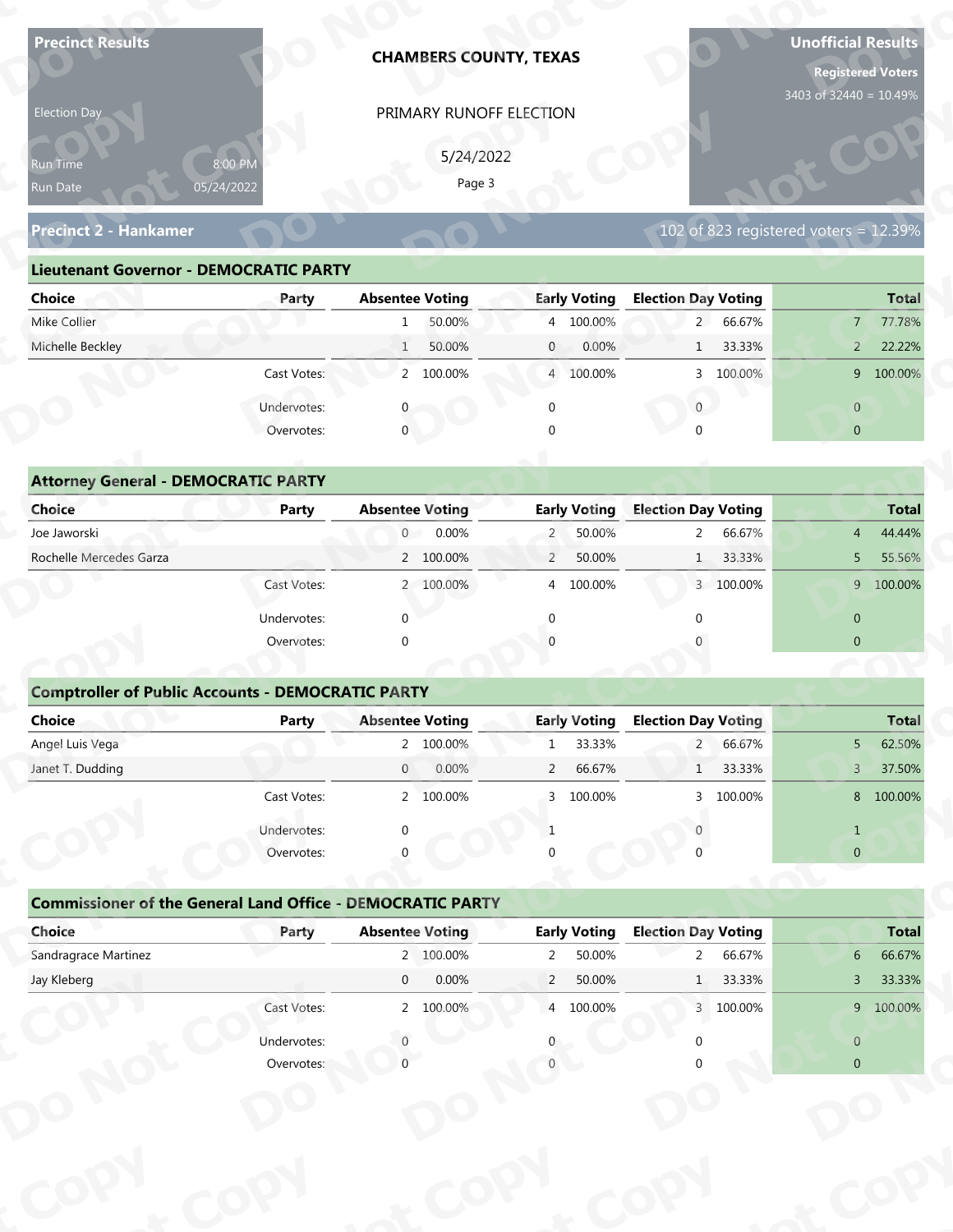| <b>Precinct Results</b>                                           |              |                        | <b>CHAMBERS COUNTY, TEXAS</b> |                       |                               |                                  |            | <b>Unofficial Results</b><br>3403 of 32440 = 10.49% | <b>Registered Voters</b> |
|-------------------------------------------------------------------|--------------|------------------------|-------------------------------|-----------------------|-------------------------------|----------------------------------|------------|-----------------------------------------------------|--------------------------|
| Election Day                                                      |              |                        | PRIMARY RUNOFF ELECTION       |                       |                               |                                  |            |                                                     |                          |
|                                                                   |              |                        |                               |                       |                               |                                  |            |                                                     |                          |
| Run Time                                                          | 8:00 PM      |                        | 5/24/2022<br>Page 4           |                       |                               |                                  |            |                                                     |                          |
| Run Date                                                          | 05/24/2022   |                        |                               |                       |                               |                                  |            |                                                     |                          |
| <b>Precinct 2 - Hankamer</b>                                      |              |                        |                               |                       |                               |                                  |            | 102 of 823 registered voters = $12.39\%$            |                          |
| <b>Attorney General - REPUBLICAN PARTY</b>                        |              |                        |                               |                       |                               |                                  |            |                                                     |                          |
| <b>Choice</b>                                                     | Party        | <b>Absentee Voting</b> |                               |                       | <b>Early Voting</b>           | <b>Election Day Voting</b>       |            |                                                     | <b>Total</b>             |
| George P. Bush                                                    |              | 1                      | 50.00%                        | 12                    | 23.08%                        | 11                               | 28.21%     | 24                                                  | 25.81%                   |
| Ken Paxton                                                        |              | $\mathbf{1}$           | 50.00%                        | 40                    | 76.92%                        | 28                               | 71.79%     | 69                                                  | 74.19%                   |
|                                                                   | Cast Votes:  |                        | 2 100.00%                     |                       | 52 100.00%                    | 39                               | 100.00%    |                                                     | 93 100.00%               |
|                                                                   | Undervotes:  |                        |                               | $\mathbf 0$           |                               | $\overline{0}$                   |            | $\overline{0}$                                      |                          |
|                                                                   | Overvotes:   | $\mathbf{0}$           |                               | $\Omega$              |                               |                                  |            | $\overline{0}$                                      |                          |
|                                                                   |              |                        |                               |                       |                               |                                  |            |                                                     |                          |
| <b>Commissioner of the General Land Office - REPUBLICAN PARTY</b> |              |                        |                               |                       |                               |                                  |            |                                                     |                          |
| <b>Choice</b>                                                     | <b>Party</b> | <b>Absentee Voting</b> |                               |                       | <b>Early Voting</b>           | <b>Election Day Voting</b>       |            |                                                     | <b>Total</b>             |
| Tim Westley                                                       |              | $\overline{0}$         | 0.00%                         | 16                    | 34.04%                        | 13                               | 40.63%     | 29                                                  | 35.80%                   |
| Dawn Buckingham                                                   |              |                        | 2 100.00%                     | 31                    | 65.96%                        | 19                               | 59.38%     | 52                                                  | 64.20%                   |
|                                                                   | Cast Votes:  |                        | 2 100.00%                     |                       | 47 100.00%                    |                                  | 32 100.00% |                                                     | 81 100.00%               |
|                                                                   | Undervotes:  | $\Omega$               |                               | 5                     |                               | $\overline{7}$                   |            | 12                                                  |                          |
|                                                                   | Overvotes:   | $\Omega$               |                               |                       |                               |                                  |            | $\overline{0}$                                      |                          |
|                                                                   |              |                        |                               |                       |                               |                                  |            |                                                     |                          |
| <b>Railroad Commissioner - REPUBLICAN PARTY</b>                   |              |                        |                               |                       |                               |                                  |            |                                                     |                          |
| <b>Choice</b>                                                     | <b>Party</b> | <b>Absentee Voting</b> |                               |                       | <b>Early Voting</b>           | <b>Election Day Voting</b>       |            |                                                     | <b>Total</b>             |
| Wayne Christian                                                   |              |                        | 2 100.00%                     | 34                    | 68.00%                        | 23                               | 62.16%     | 59                                                  | 66.29%                   |
| Sarah Stogner                                                     |              | $\overline{0}$         | 0.00%                         | 16                    | 32.00%                        | 14                               | 37.84%     | 30 <sup>°</sup>                                     | 33.71%                   |
|                                                                   | Cast Votes:  |                        | 2 100.00%                     |                       | 50 100.00%                    | 37                               | 100.00%    |                                                     | 89 100.00%               |
|                                                                   | Undervotes:  | ∩                      |                               | 2                     |                               |                                  |            | 4                                                   |                          |
|                                                                   | Overvotes:   |                        |                               |                       |                               |                                  |            | $\overline{0}$                                      |                          |
|                                                                   |              |                        |                               |                       |                               |                                  |            |                                                     |                          |
| State Representative, District No. 23 - REPUBLICAN PARTY          |              |                        |                               |                       |                               |                                  |            |                                                     |                          |
| Choice<br>Terri Leo-Wilson                                        | Party        | <b>Absentee Voting</b> | 2 100.00%                     |                       | <b>Early Voting</b><br>86.27% | <b>Election Day Voting</b><br>22 | 59.46%     | 68                                                  | <b>Total</b><br>75.56%   |
| Patrick Gurski                                                    |              | $\overline{0}$         | 0.00%                         | 44<br>$7\overline{ }$ | 13.73%                        | 15                               | 40.54%     | 22                                                  | 24.44%                   |
|                                                                   | Cast Votes:  |                        | 2 100.00%                     |                       | 51 100.00%                    |                                  | 37 100.00% |                                                     | 90 100.00%               |
|                                                                   |              |                        |                               |                       |                               |                                  |            |                                                     |                          |
|                                                                   | Undervotes:  |                        |                               |                       |                               |                                  |            | $\overline{3}$                                      |                          |
|                                                                   | Overvotes:   |                        |                               |                       |                               |                                  |            | $\overline{0}$                                      |                          |

| Election Day                                                                       |                       | PRIMARY RUNOFF ELECTION |                     |                                       |                |
|------------------------------------------------------------------------------------|-----------------------|-------------------------|---------------------|---------------------------------------|----------------|
| <b>Run Time</b><br>Run Date                                                        | 8:00 PM<br>05/24/2022 | 5/24/2022<br>Page 4     |                     |                                       |                |
| <b>Precinct 2 - Hankamer</b>                                                       |                       |                         |                     | 102 of 823 registered voters = 12.39% |                |
| <b>Attorney General - REPUBLICAN PARTY</b>                                         |                       |                         |                     |                                       |                |
| <b>Choice</b>                                                                      | Party                 | <b>Absentee Voting</b>  | <b>Early Voting</b> | <b>Election Day Voting</b>            | <b>Total</b>   |
| George P. Bush                                                                     |                       | 50.00%                  | 23.08%<br>12        | 11 28.21%                             | 25.81%<br>24   |
| Ken Paxton                                                                         |                       | 50.00%<br>$\mathbf{1}$  | 76.92%<br>40        | 71.79%<br>28                          | 69<br>74.19%   |
|                                                                                    | Cast Votes:           | 2 100.00%               | 52 100.00%          | 39 100.00%                            | 93 100.00%     |
|                                                                                    | Undervotes:           |                         | $\mathbf{0}$        | $\mathbf{0}$                          | $\overline{0}$ |
|                                                                                    | Overvotes:            | $\mathbf{0}$            |                     |                                       | $\overline{0}$ |
| <b>Commissioner of the General Land Office - REPUBLICAN PARTY</b><br><b>Choice</b> | Party                 | <b>Absentee Voting</b>  | <b>Early Voting</b> | <b>Election Day Voting</b>            | <b>Total</b>   |
| Tim Westley                                                                        |                       | 0.00%<br>$\overline{0}$ | 34.04%<br>16        | 40.63%<br>13                          | 29<br>35.80%   |
| Dawn Buckingham                                                                    |                       | 2 100.00%               | 65.96%<br>31        | 59.38%<br>19                          | 64.20%<br>52   |
|                                                                                    | Cast Votes:           | 2 100.00%               | 100.00%<br>47       | 32 100.00%                            | 81 100.00%     |
|                                                                                    | Undervotes:           |                         |                     |                                       | 12             |
|                                                                                    | Overvotes:            |                         |                     |                                       | $\overline{0}$ |
| <b>Railroad Commissioner - REPUBLICAN PARTY</b>                                    |                       |                         |                     |                                       |                |
| <b>Choice</b>                                                                      | <b>Party</b>          | <b>Absentee Voting</b>  | <b>Early Voting</b> | <b>Election Day Voting</b>            | <b>Total</b>   |
|                                                                                    |                       |                         |                     |                                       |                |

| <b>Choice</b>                                                     | Party       | <b>Absentee Voting</b>  | <b>Early Voting</b> | <b>Election Day Voting</b> | <b>Total</b>           |
|-------------------------------------------------------------------|-------------|-------------------------|---------------------|----------------------------|------------------------|
| George P. Bush                                                    |             | 50.00%<br>$\mathbf{1}$  | 23.08%<br>12        | 28.21%<br>11               | 24<br>25.81%           |
| Ken Paxton                                                        |             | 50.00%<br>$\mathbf{1}$  | 76.92%<br>40        | 71.79%<br>28               | 69<br>74.19%           |
|                                                                   | Cast Votes: | 2 100.00%               | 52 100.00%          | 39 100.00%                 | 93<br>100.00%          |
|                                                                   | Undervotes: | $\Omega$                | 0                   | $\mathbf{0}$               | $\overline{0}$         |
|                                                                   | Overvotes:  | $\overline{0}$          | $\mathbf{0}$        | $\Omega$                   | $\overline{0}$         |
|                                                                   |             |                         |                     |                            |                        |
| <b>Commissioner of the General Land Office - REPUBLICAN PARTY</b> |             |                         |                     |                            |                        |
| Choice                                                            | Party       | <b>Absentee Voting</b>  | <b>Early Voting</b> | <b>Election Day Voting</b> | <b>Total</b>           |
| Tim Westley                                                       |             | 0.00%<br>$\overline{0}$ | 34.04%<br>16        | 40.63%<br>13               | 29<br>35.80%           |
| Dawn Buckingham                                                   |             | 2 100.00%               | 31<br>65.96%        | 59.38%<br>19               | 52<br>64.20%           |
|                                                                   | Cast Votes: | 2 100.00%               | 100.00%<br>47       | 32 100.00%                 | 100.00%<br>81          |
|                                                                   | Undervotes: | $\Omega$                |                     |                            | 12                     |
|                                                                   | Overvotes:  | $\mathbf{0}$            | $\cap$              |                            | $\overline{0}$         |
|                                                                   |             |                         |                     |                            |                        |
| <b>Railroad Commissioner - REPUBLICAN PARTY</b>                   |             |                         |                     |                            |                        |
| <b>Choice</b>                                                     | Party       | <b>Absentee Voting</b>  | <b>Early Voting</b> | <b>Election Day Voting</b> | <b>Total</b>           |
| Wayne Christian                                                   |             | 2 100.00%               | 68.00%<br>34        | 62.16%<br>$23 -$           | 59<br>66.29%           |
| Carole Champan                                                    |             | 0.0001<br>$\cap$        | $16$ $22000$        | 27000<br>11                | 22770/<br>$20^{\circ}$ |

|                                                                   |                           | PRIMARY RUNOFF ELECTION |                          |                                       |                                                                                                                    |
|-------------------------------------------------------------------|---------------------------|-------------------------|--------------------------|---------------------------------------|--------------------------------------------------------------------------------------------------------------------|
|                                                                   |                           | 5/24/2022               |                          |                                       |                                                                                                                    |
| Run Time<br>Run Date                                              | 8:00 PM<br>05/24/2022     | Page 4                  |                          |                                       |                                                                                                                    |
|                                                                   |                           |                         |                          |                                       |                                                                                                                    |
| <b>Precinct 2 - Hankamer</b>                                      |                           |                         |                          | 102 of 823 registered voters = 12.39% |                                                                                                                    |
| <b>Attorney General - REPUBLICAN PARTY</b>                        |                           |                         |                          |                                       |                                                                                                                    |
| <b>Choice</b>                                                     | Party                     | <b>Absentee Voting</b>  | <b>Early Voting</b>      | <b>Election Day Voting</b>            | <b>Total</b>                                                                                                       |
| George P. Bush                                                    |                           | 50.00%<br>1             | 23.08%<br>12             | 11<br>28.21%                          | 25.81%<br>24                                                                                                       |
| Ken Paxton                                                        |                           | 50.00%<br>1             | 76.92%<br>40             | 71.79%<br>28                          | 69<br>74.19%                                                                                                       |
|                                                                   | Cast Votes:               | 2 100.00%               | 52 100.00%               | 39 100.00%                            | 93 100.00%                                                                                                         |
|                                                                   | Undervotes:               | $\mathbf{0}$            | $\mathbf 0$              | $\overline{0}$                        | $\overline{0}$                                                                                                     |
|                                                                   | Overvotes:                | $\mathbf{0}$            | $\Omega$                 | $\Omega$                              | $\overline{0}$                                                                                                     |
|                                                                   |                           |                         |                          |                                       |                                                                                                                    |
| <b>Commissioner of the General Land Office - REPUBLICAN PARTY</b> |                           |                         |                          |                                       |                                                                                                                    |
| <b>Choice</b>                                                     | Party                     | <b>Absentee Voting</b>  | <b>Early Voting</b>      | <b>Election Day Voting</b>            | <b>Total</b>                                                                                                       |
| Tim Westley                                                       |                           | 0.00%<br>$\overline{0}$ | 34.04%<br>16             | 40.63%<br>13                          | 35.80%<br>29                                                                                                       |
| Dawn Buckingham                                                   |                           | 2 100.00%               | 65.96%<br>31             | 59.38%<br>19                          | 64.20%<br>52                                                                                                       |
|                                                                   | Cast Votes:               | 2 100.00%               | 100.00%<br>47            | 32 100.00%                            | 81 100.00%                                                                                                         |
|                                                                   |                           |                         |                          |                                       | 12                                                                                                                 |
|                                                                   | Undervotes:               | $\Omega$                | -5                       |                                       |                                                                                                                    |
|                                                                   | Overvotes:                | $\Omega$                |                          |                                       | $\overline{0}$                                                                                                     |
|                                                                   |                           |                         |                          |                                       |                                                                                                                    |
| <b>Railroad Commissioner - REPUBLICAN PARTY</b>                   |                           |                         |                          |                                       |                                                                                                                    |
| <b>Choice</b>                                                     | <b>Party</b>              | <b>Absentee Voting</b>  | <b>Early Voting</b>      | <b>Election Day Voting</b>            |                                                                                                                    |
| Wayne Christian                                                   |                           | 2 100.00%               | 68.00%<br>34             | 62.16%<br>23                          | 59                                                                                                                 |
| Sarah Stogner                                                     |                           | 0.00%<br>$\overline{0}$ | 32.00%<br>16             | 37.84%<br>14                          | 30 <sup>°</sup>                                                                                                    |
|                                                                   | Cast Votes:               | 2 100.00%               | 50 100.00%               | 37 100.00%                            |                                                                                                                    |
|                                                                   |                           |                         | 2                        |                                       | 4                                                                                                                  |
|                                                                   | Undervotes:<br>Overvotes: |                         |                          |                                       | $\mathbf{0}$                                                                                                       |
|                                                                   |                           |                         |                          |                                       |                                                                                                                    |
| State Representative, District No. 23 - REPUBLICAN PARTY          |                           |                         |                          |                                       |                                                                                                                    |
| Choice                                                            | Party                     | <b>Absentee Voting</b>  | <b>Early Voting</b>      | <b>Election Day Voting</b>            |                                                                                                                    |
| Terri Leo-Wilson                                                  |                           | 2 100.00%               | 86.27%<br>44             | 22<br>59.46%                          | 68                                                                                                                 |
| Patrick Gurski                                                    |                           | 0.00%<br>$\overline{0}$ | 7 <sup>7</sup><br>13.73% | 15<br>40.54%                          | 22                                                                                                                 |
|                                                                   | Cast Votes:               | 2 100.00%               | 51 100.00%               | 37 100.00%                            |                                                                                                                    |
|                                                                   | Undervotes:               |                         |                          |                                       | <b>Total</b><br>66.29%<br>33.71%<br>89 100.00%<br><b>Total</b><br>75.56%<br>24.44%<br>90 100.00%<br>$\overline{3}$ |

|                                                          | Cast votes. |             | 2, 100.0076            | <b>JC</b>   | TOO'OO XQ           | $\mathcal{I}$              | LUU.UU 70 |                | 02 100.00%   |
|----------------------------------------------------------|-------------|-------------|------------------------|-------------|---------------------|----------------------------|-----------|----------------|--------------|
|                                                          | Undervotes: | $\Omega$    |                        |             |                     |                            |           | 4              |              |
|                                                          | Overvotes:  | $\Omega$    |                        | 0           |                     |                            |           | $\overline{0}$ |              |
| State Representative, District No. 23 - REPUBLICAN PARTY |             |             |                        |             |                     |                            |           |                |              |
| Choice                                                   | Party       |             | <b>Absentee Voting</b> |             | <b>Early Voting</b> | <b>Election Day Voting</b> |           |                | <b>Total</b> |
| Terri Leo-Wilson                                         |             |             | 2 100.00%              | 44          | 86.27%              | 22                         | 59.46%    | 68             | 75.56%       |
| Patrick Gurski                                           |             | $\mathbf 0$ | 0.00%                  | $7^{\circ}$ | 13.73%              | 15                         | 40.54%    | 22             | 24.44%       |
|                                                          | Cast Votes: |             | 2 100.00%              | 51          | 100.00%             | 37                         | 100.00%   | 90             | 100.00%      |
|                                                          | Undervotes: |             |                        |             |                     |                            |           |                |              |
|                                                          | Overvotes:  |             |                        |             |                     |                            |           | $\overline{0}$ |              |
|                                                          |             |             |                        |             |                     |                            |           |                |              |
|                                                          |             |             |                        |             |                     |                            |           |                |              |
|                                                          |             |             |                        |             |                     |                            |           |                |              |
|                                                          |             |             |                        |             |                     |                            |           |                |              |
|                                                          |             |             |                        |             |                     |                            |           |                |              |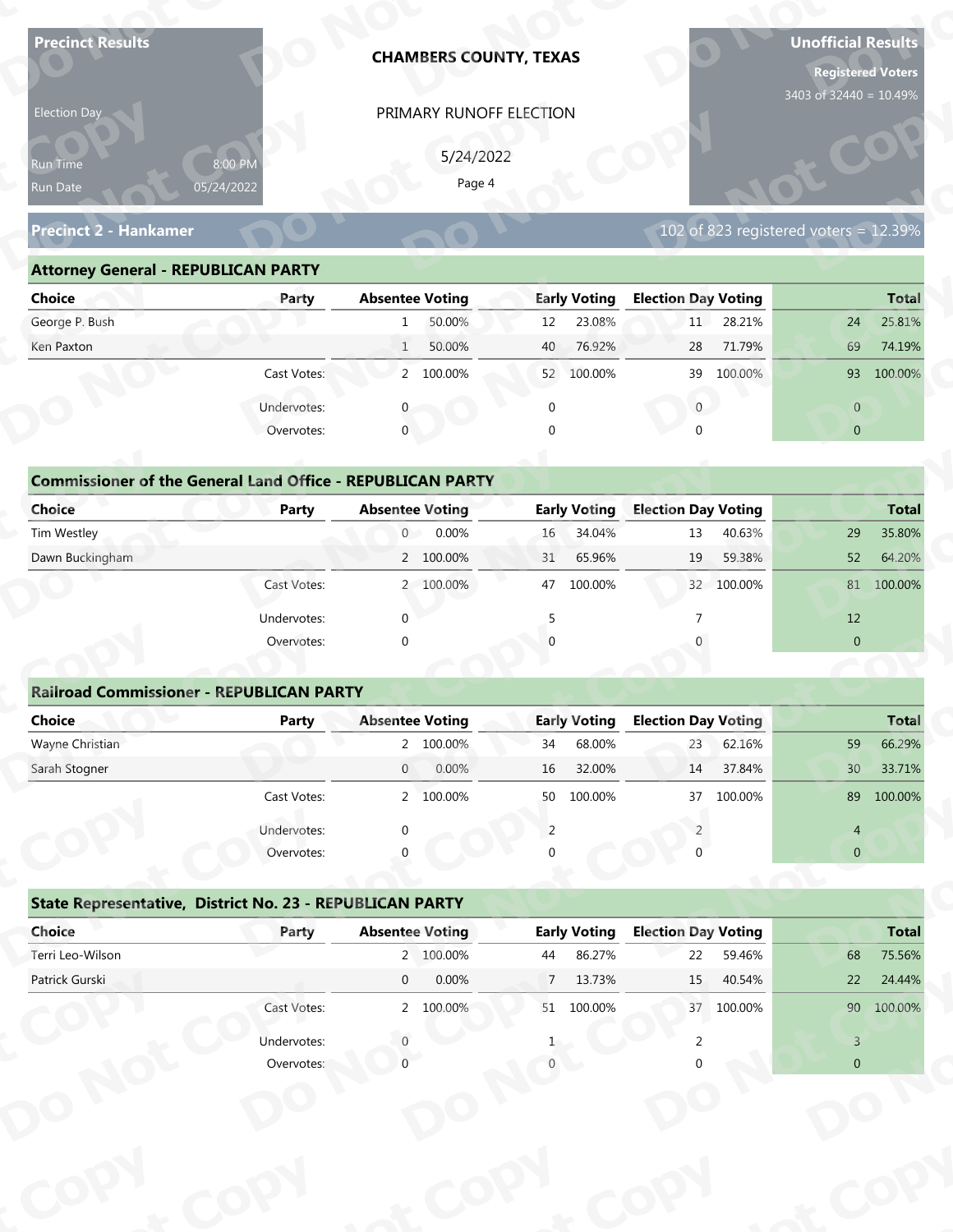| <b>Precinct Results</b><br><b>Election Day</b><br>የun Time | 8:00 PM     | <b>CHAMBERS COUNTY, TEXAS</b><br>PRIMARY RUNOFF ELECTION<br>5/24/2022 |                               |                                          | <b>Unofficial Results</b><br><b>Registered Voters</b><br>3403 of 32440 = 10.49% |
|------------------------------------------------------------|-------------|-----------------------------------------------------------------------|-------------------------------|------------------------------------------|---------------------------------------------------------------------------------|
| Run Date<br><b>Precinct 2 - Hankamer</b>                   | 05/24/2022  | Page 5                                                                |                               | 102 of 823 registered voters = $12.39\%$ |                                                                                 |
| <b>Precinct Chair, Precinct 2 - REPUBLICAN PARTY</b>       |             |                                                                       |                               |                                          |                                                                                 |
| <b>Choice</b>                                              | Party       | <b>Absentee Voting</b>                                                | <b>Early Voting</b>           | <b>Election Day Voting</b>               | <b>Total</b>                                                                    |
| Saree Nash                                                 |             | 0.00%<br>$\Omega$                                                     | 25.53%<br>12 <sup>2</sup>     | 20.00%<br>$7^{\circ}$                    | 22.62%<br>19                                                                    |
| Wendy Copeland                                             | Cast Votes: | 2 100.00%<br>2 100.00%                                                | 74.47%<br>35<br>100.00%<br>47 | 28<br>80.00%<br>35<br>100.00%            | 65<br>77.38%<br>100.00%<br>84                                                   |
|                                                            | Undervotes: |                                                                       |                               |                                          | 9                                                                               |
|                                                            | Overvotes:  |                                                                       |                               |                                          | $\overline{0}$                                                                  |
| COPY<br>DO NOT COPY                                        |             | DO NOT COPY<br>DO NOT COPY                                            |                               | DO NOT COPY                              | DO NO                                                                           |
| COPY<br>DO NOT COPY                                        |             | DO NOT COPY<br>DO NOT COPY                                            |                               | DO NOT COPY                              |                                                                                 |
|                                                            |             |                                                                       |                               |                                          | DO NO                                                                           |
| COPY<br>DO NOT COPY                                        |             | DO NOT COPY<br>DO NOT COPY                                            |                               | DO NOT COPY                              |                                                                                 |
|                                                            |             |                                                                       |                               |                                          | DO NO                                                                           |
| COPY                                                       | COPY        | & COPY                                                                |                               | COPY                                     | of COPY                                                                         |

### **Precinct Chair, Precinct 2 - REPUBLICAN PARTY**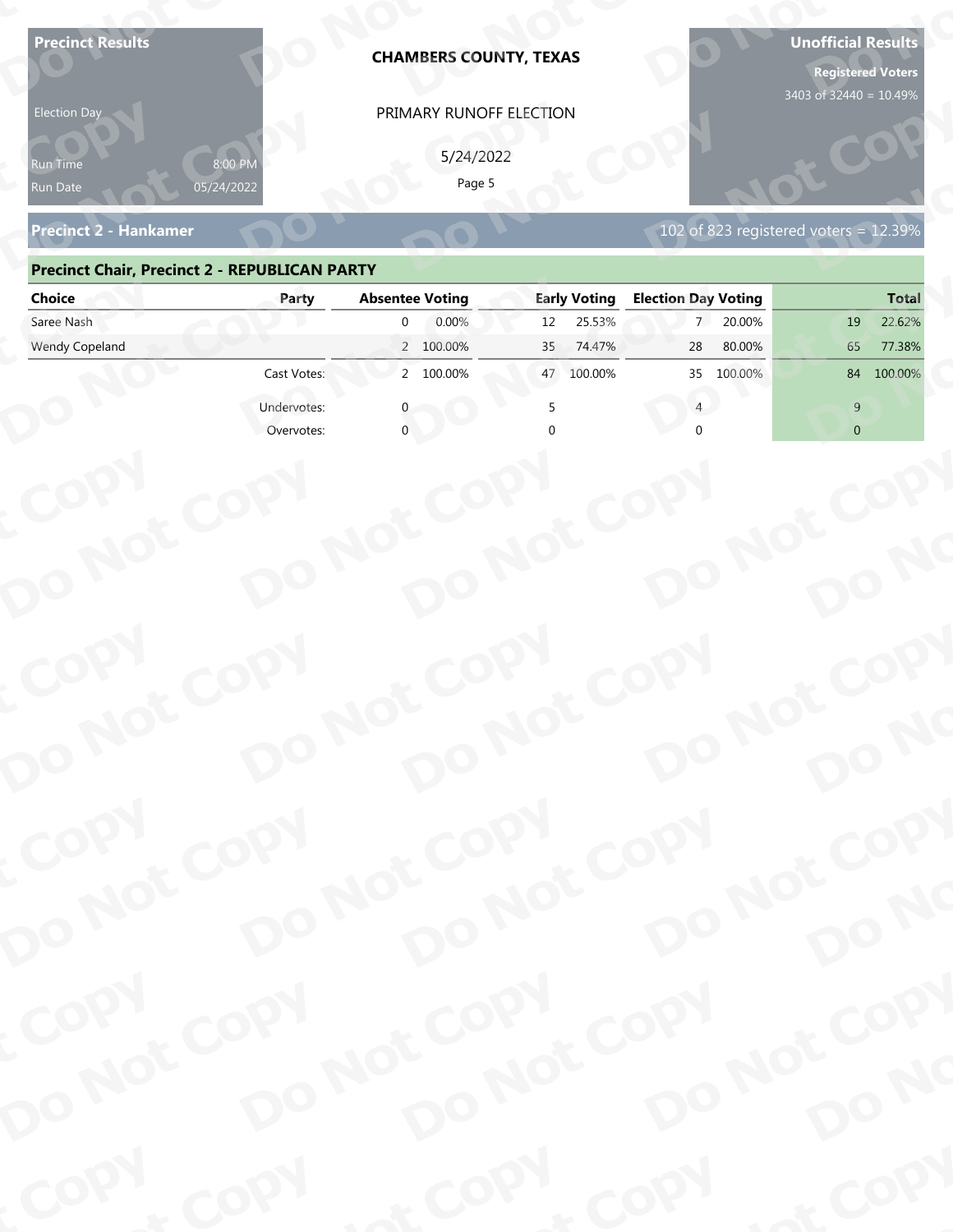| PRIMARY RUNOFF ELECTION<br>Election Day<br>5/24/2022<br>8:00 PM<br>Run Time<br>Page 6<br>05/24/2022<br>Run Date<br>57 of 526 registered voters = $10.84\%$<br><b>Precinct 3 - Pine Island</b><br><b>Lieutenant Governor - DEMOCRATIC PARTY</b><br><b>Election Day Voting</b><br><b>Absentee Voting</b><br><b>Early Voting</b><br><b>Choice</b><br>Party | <b>Registered Voters</b><br>3403 of 32440 = 10.49% |
|---------------------------------------------------------------------------------------------------------------------------------------------------------------------------------------------------------------------------------------------------------------------------------------------------------------------------------------------------------|----------------------------------------------------|
|                                                                                                                                                                                                                                                                                                                                                         |                                                    |
|                                                                                                                                                                                                                                                                                                                                                         |                                                    |
|                                                                                                                                                                                                                                                                                                                                                         |                                                    |
|                                                                                                                                                                                                                                                                                                                                                         |                                                    |
|                                                                                                                                                                                                                                                                                                                                                         |                                                    |
|                                                                                                                                                                                                                                                                                                                                                         |                                                    |
|                                                                                                                                                                                                                                                                                                                                                         | <b>Total</b>                                       |
| Mike Collier<br>20.00%<br>0.00%<br>0.00%<br>$\overline{0}$<br>$\mathbf{0}$<br>1                                                                                                                                                                                                                                                                         | 20.00%<br>1                                        |
| Michelle Beckley<br>0.00%<br>$\overline{4}$<br>80.00%<br>$\mathbf{0}$<br>0.00%<br>$\mathbf 0$                                                                                                                                                                                                                                                           | 80.00%<br>$\overline{4}$                           |
| 5 100.00%<br>$\overline{0}$<br>0.00%<br>0.00%<br>Cast Votes:<br>$\mathbf 0$                                                                                                                                                                                                                                                                             | 5 100.00%                                          |
| Undervotes:<br>$\overline{0}$<br>$\mathbf 0$                                                                                                                                                                                                                                                                                                            | $\overline{0}$                                     |
| $\overline{0}$<br>Overvotes:                                                                                                                                                                                                                                                                                                                            | $\overline{0}$                                     |
|                                                                                                                                                                                                                                                                                                                                                         |                                                    |
| <b>Attorney General - DEMOCRATIC PARTY</b>                                                                                                                                                                                                                                                                                                              |                                                    |
| <b>Election Day Voting</b><br><b>Choice</b><br><b>Absentee Voting</b><br><b>Early Voting</b><br><b>Party</b>                                                                                                                                                                                                                                            | <b>Total</b>                                       |
| 5 100.00%<br>0.00%<br>0.00%<br>Joe Jaworski<br>$\overline{0}$<br>$\mathbf 0$                                                                                                                                                                                                                                                                            | 5 100.00%                                          |
| Rochelle Mercedes Garza<br>0.00%<br>0.00%<br>0.00%<br>$\overline{0}$<br>$\overline{0}$<br>$\overline{0}$                                                                                                                                                                                                                                                | 0.00%<br>$\overline{0}$                            |
| $\mathbf 0$<br>0.00%<br>0.00%<br>Cast Votes:<br>5 100.00%<br>$\overline{0}$                                                                                                                                                                                                                                                                             | 5 100.00%                                          |
| $\Omega$<br>$\Omega$<br>Undervotes:<br>$\Omega$                                                                                                                                                                                                                                                                                                         | $\overline{0}$                                     |
| Overvotes:<br>$\Omega$                                                                                                                                                                                                                                                                                                                                  | $\overline{0}$                                     |
|                                                                                                                                                                                                                                                                                                                                                         |                                                    |
| <b>Comptroller of Public Accounts - DEMOCRATIC PARTY</b>                                                                                                                                                                                                                                                                                                |                                                    |
| Choice<br><b>Absentee Voting</b><br><b>Early Voting</b><br><b>Election Day Voting</b><br><b>Party</b>                                                                                                                                                                                                                                                   | <b>Total</b>                                       |
| Angel Luis Vega<br>0.00%<br>$\overline{0}$<br>0.00%<br>0.00%<br>$\mathbf 0$<br>$\overline{0}$<br>Janet T. Dudding<br>5 100.00%<br>0.00%<br>0.00%<br>$\mathbf 0$<br>$\overline{0}$                                                                                                                                                                       | 0.00%<br>$\mathbf{0}$<br>5 100.00%                 |
| $\Omega$                                                                                                                                                                                                                                                                                                                                                |                                                    |
| Cast Votes:<br>5 100.00%<br>0.00%<br>$\mathbf 0$<br>0.00%                                                                                                                                                                                                                                                                                               | 5 100.00%                                          |
| Undervotes:<br>$\Omega$<br>$\Omega$                                                                                                                                                                                                                                                                                                                     | $\overline{0}$                                     |
| Overvotes:                                                                                                                                                                                                                                                                                                                                              | $\overline{0}$                                     |
| <b>Commissioner of the General Land Office - DEMOCRATIC PARTY</b>                                                                                                                                                                                                                                                                                       |                                                    |
| Choice<br><b>Early Voting</b><br><b>Election Day Voting</b><br>Party<br><b>Absentee Voting</b>                                                                                                                                                                                                                                                          | <b>Total</b>                                       |
| Sandragrace Martinez<br>40.00%<br>0.00%<br>0.00%<br>$2^{\circ}$<br>$\overline{0}$<br>$\Omega$                                                                                                                                                                                                                                                           | 40.00%<br>$\overline{2}$                           |
| Jay Kleberg<br>3 <sup>7</sup><br>60.00%<br>$\overline{0}$<br>0.00%<br>$\mathbf{0}$<br>0.00%                                                                                                                                                                                                                                                             | 60.00%<br>$\overline{3}$                           |
| $\overline{0}$<br>0.00%<br>0.00%<br>Cast Votes:<br>5 100.00%<br>$\overline{0}$                                                                                                                                                                                                                                                                          | 5 100.00%                                          |
| Undervotes:                                                                                                                                                                                                                                                                                                                                             | $\overline{0}$                                     |
|                                                                                                                                                                                                                                                                                                                                                         |                                                    |

| Election Day                                  |                       | PRIMARY RUNOFF ELECTION  |                         |                                         |                          |
|-----------------------------------------------|-----------------------|--------------------------|-------------------------|-----------------------------------------|--------------------------|
| <b>Run Time</b><br>Run Date                   | 8:00 PM<br>05/24/2022 | 5/24/2022<br>Page 6      |                         |                                         |                          |
| <b>Precinct 3 - Pine Island</b>               |                       |                          |                         | 57 of 526 registered voters = $10.84\%$ |                          |
| <b>Lieutenant Governor - DEMOCRATIC PARTY</b> |                       |                          |                         |                                         |                          |
| <b>Choice</b>                                 | Party                 | <b>Absentee Voting</b>   | <b>Early Voting</b>     | <b>Election Day Voting</b>              | <b>Total</b>             |
| Mike Collier                                  |                       | 20.00%<br>$\mathbf{1}$   | 0.00%<br>$\overline{0}$ | 0.00%<br>$\overline{0}$                 | 20.00%<br>$\mathbf{1}$   |
| Michelle Beckley                              |                       | 80.00%<br>$\overline{4}$ | 0.00%<br>$\mathbf{0}$   | 0.00%<br>$\overline{0}$                 | 80.00%<br>4 <sup>1</sup> |
|                                               | Cast Votes:           | 5 100.00%                | 0.00%<br>$\overline{0}$ | $0.00\%$<br>$\Omega$                    | 5 100.00%                |
|                                               | Undervotes:           |                          | $\Omega$                | $\overline{0}$                          | $\overline{0}$           |
|                                               | Overvotes:            | $\mathbf 0$              | $\Omega$                |                                         | $\overline{0}$           |
|                                               |                       |                          |                         |                                         |                          |
| <b>Attorney General - DEMOCRATIC PARTY</b>    |                       |                          |                         |                                         |                          |
| <b>Choice</b>                                 | Party                 | <b>Absentee Voting</b>   | <b>Early Voting</b>     | <b>Election Day Voting</b>              | <b>Total</b>             |
| Joe Jaworski                                  |                       | 5 100.00%                | 0.00%<br>$\overline{0}$ | 0.00%<br>$\Omega$                       | 5 100.00%                |
| Rochelle Mercedes Garza                       |                       | 0.00%<br>$\overline{0}$  | 0.00%<br>$\mathbf{0}$   | $\overline{0}$<br>0.00%                 | 0.00%<br>$\overline{0}$  |
|                                               | Cast Votes:           | 5 100.00%                | 0.00%<br>$\Omega$       | $\overline{0}$<br>0.00%                 | 5 100.00%                |
|                                               |                       |                          |                         |                                         |                          |

| 5/24/2022<br>8:00 PM<br>Run Time<br>Page 6<br>05/24/2022<br>Run Date<br>57 of 526 registered voters = 10.84%<br><b>Precinct 3 - Pine Island</b><br><b>Lieutenant Governor - DEMOCRATIC PARTY</b><br><b>Absentee Voting</b><br><b>Early Voting</b><br><b>Election Day Voting</b><br><b>Choice</b><br>Party<br>Mike Collier<br>20.00%<br>$\overline{0}$<br>0.00%<br>$\overline{0}$<br>0.00%<br>1<br>Michelle Beckley<br>80.00%<br>$\mathbf{0}$<br>0.00%<br>0.00%<br>$\mathbf 0$<br>$\overline{4}$<br>Cast Votes:<br>5 100.00%<br>$\overline{0}$<br>0.00%<br>0.00%<br>$\mathbf{0}$<br>$\overline{0}$<br>Undervotes:<br>$\mathbf 0$<br>0<br>Overvotes:<br>$\mathbf{0}$<br>$\Omega$<br><b>Attorney General - DEMOCRATIC PARTY</b><br><b>Early Voting</b><br><b>Election Day Voting</b><br>Choice<br><b>Absentee Voting</b><br><b>Party</b><br>Joe Jaworski<br>5 100.00%<br>0.00%<br>0.00%<br>$\overline{0}$<br>$\mathbf 0$<br>Rochelle Mercedes Garza<br>0.00%<br>0.00%<br>0.00%<br>$\mathbf{0}$<br>$\mathbf{0}$<br>$\mathbf{0}$<br>Cast Votes:<br>5 100.00%<br>$\mathbf 0$<br>0.00%<br>$\overline{0}$<br>0.00%<br>Undervotes:<br>$\Omega$<br>$\Omega$<br>Overvotes:<br>$\Omega$<br><b>Comptroller of Public Accounts - DEMOCRATIC PARTY</b><br><b>Choice</b><br><b>Absentee Voting</b><br><b>Early Voting</b><br><b>Election Day Voting</b><br><b>Party</b><br>0.00%<br>Angel Luis Vega<br>0.00%<br>0.00%<br>$\mathbf 0$<br>$\mathbf 0$<br>$\overline{0}$ | <b>Total</b><br>20.00%<br>1<br>80.00%<br>$\overline{4}$<br>5 100.00%<br>$\overline{0}$<br>$\overline{0}$<br><b>Total</b><br>5 100.00%<br>$0.00\%$<br>$\overline{0}$<br>5 100.00%<br>$\overline{0}$<br>$\mathbf{0}$ |
|-------------------------------------------------------------------------------------------------------------------------------------------------------------------------------------------------------------------------------------------------------------------------------------------------------------------------------------------------------------------------------------------------------------------------------------------------------------------------------------------------------------------------------------------------------------------------------------------------------------------------------------------------------------------------------------------------------------------------------------------------------------------------------------------------------------------------------------------------------------------------------------------------------------------------------------------------------------------------------------------------------------------------------------------------------------------------------------------------------------------------------------------------------------------------------------------------------------------------------------------------------------------------------------------------------------------------------------------------------------------------------------------------------------------------------------------------------|--------------------------------------------------------------------------------------------------------------------------------------------------------------------------------------------------------------------|
|                                                                                                                                                                                                                                                                                                                                                                                                                                                                                                                                                                                                                                                                                                                                                                                                                                                                                                                                                                                                                                                                                                                                                                                                                                                                                                                                                                                                                                                       |                                                                                                                                                                                                                    |
|                                                                                                                                                                                                                                                                                                                                                                                                                                                                                                                                                                                                                                                                                                                                                                                                                                                                                                                                                                                                                                                                                                                                                                                                                                                                                                                                                                                                                                                       |                                                                                                                                                                                                                    |
|                                                                                                                                                                                                                                                                                                                                                                                                                                                                                                                                                                                                                                                                                                                                                                                                                                                                                                                                                                                                                                                                                                                                                                                                                                                                                                                                                                                                                                                       |                                                                                                                                                                                                                    |
|                                                                                                                                                                                                                                                                                                                                                                                                                                                                                                                                                                                                                                                                                                                                                                                                                                                                                                                                                                                                                                                                                                                                                                                                                                                                                                                                                                                                                                                       |                                                                                                                                                                                                                    |
|                                                                                                                                                                                                                                                                                                                                                                                                                                                                                                                                                                                                                                                                                                                                                                                                                                                                                                                                                                                                                                                                                                                                                                                                                                                                                                                                                                                                                                                       |                                                                                                                                                                                                                    |
|                                                                                                                                                                                                                                                                                                                                                                                                                                                                                                                                                                                                                                                                                                                                                                                                                                                                                                                                                                                                                                                                                                                                                                                                                                                                                                                                                                                                                                                       |                                                                                                                                                                                                                    |
|                                                                                                                                                                                                                                                                                                                                                                                                                                                                                                                                                                                                                                                                                                                                                                                                                                                                                                                                                                                                                                                                                                                                                                                                                                                                                                                                                                                                                                                       |                                                                                                                                                                                                                    |
|                                                                                                                                                                                                                                                                                                                                                                                                                                                                                                                                                                                                                                                                                                                                                                                                                                                                                                                                                                                                                                                                                                                                                                                                                                                                                                                                                                                                                                                       |                                                                                                                                                                                                                    |
|                                                                                                                                                                                                                                                                                                                                                                                                                                                                                                                                                                                                                                                                                                                                                                                                                                                                                                                                                                                                                                                                                                                                                                                                                                                                                                                                                                                                                                                       |                                                                                                                                                                                                                    |
|                                                                                                                                                                                                                                                                                                                                                                                                                                                                                                                                                                                                                                                                                                                                                                                                                                                                                                                                                                                                                                                                                                                                                                                                                                                                                                                                                                                                                                                       |                                                                                                                                                                                                                    |
|                                                                                                                                                                                                                                                                                                                                                                                                                                                                                                                                                                                                                                                                                                                                                                                                                                                                                                                                                                                                                                                                                                                                                                                                                                                                                                                                                                                                                                                       |                                                                                                                                                                                                                    |
|                                                                                                                                                                                                                                                                                                                                                                                                                                                                                                                                                                                                                                                                                                                                                                                                                                                                                                                                                                                                                                                                                                                                                                                                                                                                                                                                                                                                                                                       |                                                                                                                                                                                                                    |
|                                                                                                                                                                                                                                                                                                                                                                                                                                                                                                                                                                                                                                                                                                                                                                                                                                                                                                                                                                                                                                                                                                                                                                                                                                                                                                                                                                                                                                                       |                                                                                                                                                                                                                    |
|                                                                                                                                                                                                                                                                                                                                                                                                                                                                                                                                                                                                                                                                                                                                                                                                                                                                                                                                                                                                                                                                                                                                                                                                                                                                                                                                                                                                                                                       |                                                                                                                                                                                                                    |
|                                                                                                                                                                                                                                                                                                                                                                                                                                                                                                                                                                                                                                                                                                                                                                                                                                                                                                                                                                                                                                                                                                                                                                                                                                                                                                                                                                                                                                                       |                                                                                                                                                                                                                    |
|                                                                                                                                                                                                                                                                                                                                                                                                                                                                                                                                                                                                                                                                                                                                                                                                                                                                                                                                                                                                                                                                                                                                                                                                                                                                                                                                                                                                                                                       |                                                                                                                                                                                                                    |
|                                                                                                                                                                                                                                                                                                                                                                                                                                                                                                                                                                                                                                                                                                                                                                                                                                                                                                                                                                                                                                                                                                                                                                                                                                                                                                                                                                                                                                                       |                                                                                                                                                                                                                    |
|                                                                                                                                                                                                                                                                                                                                                                                                                                                                                                                                                                                                                                                                                                                                                                                                                                                                                                                                                                                                                                                                                                                                                                                                                                                                                                                                                                                                                                                       |                                                                                                                                                                                                                    |
|                                                                                                                                                                                                                                                                                                                                                                                                                                                                                                                                                                                                                                                                                                                                                                                                                                                                                                                                                                                                                                                                                                                                                                                                                                                                                                                                                                                                                                                       |                                                                                                                                                                                                                    |
|                                                                                                                                                                                                                                                                                                                                                                                                                                                                                                                                                                                                                                                                                                                                                                                                                                                                                                                                                                                                                                                                                                                                                                                                                                                                                                                                                                                                                                                       |                                                                                                                                                                                                                    |
|                                                                                                                                                                                                                                                                                                                                                                                                                                                                                                                                                                                                                                                                                                                                                                                                                                                                                                                                                                                                                                                                                                                                                                                                                                                                                                                                                                                                                                                       |                                                                                                                                                                                                                    |
|                                                                                                                                                                                                                                                                                                                                                                                                                                                                                                                                                                                                                                                                                                                                                                                                                                                                                                                                                                                                                                                                                                                                                                                                                                                                                                                                                                                                                                                       | <b>Total</b>                                                                                                                                                                                                       |
|                                                                                                                                                                                                                                                                                                                                                                                                                                                                                                                                                                                                                                                                                                                                                                                                                                                                                                                                                                                                                                                                                                                                                                                                                                                                                                                                                                                                                                                       | $\overline{0}$<br>0.00%                                                                                                                                                                                            |
| 0.00%<br>0.00%<br>Janet T. Dudding<br>5 100.00%<br>$\mathbf 0$<br>$\mathbf 0$                                                                                                                                                                                                                                                                                                                                                                                                                                                                                                                                                                                                                                                                                                                                                                                                                                                                                                                                                                                                                                                                                                                                                                                                                                                                                                                                                                         | 5 100.00%                                                                                                                                                                                                          |
| 0.00%<br>Cast Votes:<br>5 100.00%<br>$\overline{0}$<br>$0.00\%$<br>$\Omega$                                                                                                                                                                                                                                                                                                                                                                                                                                                                                                                                                                                                                                                                                                                                                                                                                                                                                                                                                                                                                                                                                                                                                                                                                                                                                                                                                                           | 5 100.00%                                                                                                                                                                                                          |
| Undervotes:                                                                                                                                                                                                                                                                                                                                                                                                                                                                                                                                                                                                                                                                                                                                                                                                                                                                                                                                                                                                                                                                                                                                                                                                                                                                                                                                                                                                                                           | $\overline{0}$                                                                                                                                                                                                     |
| Overvotes:                                                                                                                                                                                                                                                                                                                                                                                                                                                                                                                                                                                                                                                                                                                                                                                                                                                                                                                                                                                                                                                                                                                                                                                                                                                                                                                                                                                                                                            | $\overline{0}$                                                                                                                                                                                                     |
|                                                                                                                                                                                                                                                                                                                                                                                                                                                                                                                                                                                                                                                                                                                                                                                                                                                                                                                                                                                                                                                                                                                                                                                                                                                                                                                                                                                                                                                       |                                                                                                                                                                                                                    |
| <b>Commissioner of the General Land Office - DEMOCRATIC PARTY</b>                                                                                                                                                                                                                                                                                                                                                                                                                                                                                                                                                                                                                                                                                                                                                                                                                                                                                                                                                                                                                                                                                                                                                                                                                                                                                                                                                                                     |                                                                                                                                                                                                                    |
| Choice<br><b>Absentee Voting</b><br><b>Early Voting</b><br><b>Election Day Voting</b><br>Party                                                                                                                                                                                                                                                                                                                                                                                                                                                                                                                                                                                                                                                                                                                                                                                                                                                                                                                                                                                                                                                                                                                                                                                                                                                                                                                                                        | <b>Total</b>                                                                                                                                                                                                       |
| Sandragrace Martinez<br>2 40.00%<br>$\mathbf 0$<br>0.00%<br>0.00%<br>$\Omega$                                                                                                                                                                                                                                                                                                                                                                                                                                                                                                                                                                                                                                                                                                                                                                                                                                                                                                                                                                                                                                                                                                                                                                                                                                                                                                                                                                         | 40.00%<br>2 <sup>7</sup>                                                                                                                                                                                           |
| 60.00%<br>0.00%<br>Jay Kleberg<br>$\overline{0}$<br>0.00%<br>3 <sup>7</sup><br>$\mathbf{0}$                                                                                                                                                                                                                                                                                                                                                                                                                                                                                                                                                                                                                                                                                                                                                                                                                                                                                                                                                                                                                                                                                                                                                                                                                                                                                                                                                           | 60.00%<br>3 <sup>7</sup>                                                                                                                                                                                           |
| Cast Votes:<br>$\overline{0}$<br>0.00%<br>5 100.00%<br>0.00%<br>$\overline{0}$                                                                                                                                                                                                                                                                                                                                                                                                                                                                                                                                                                                                                                                                                                                                                                                                                                                                                                                                                                                                                                                                                                                                                                                                                                                                                                                                                                        | 5 100.00%                                                                                                                                                                                                          |
| Undervotes:                                                                                                                                                                                                                                                                                                                                                                                                                                                                                                                                                                                                                                                                                                                                                                                                                                                                                                                                                                                                                                                                                                                                                                                                                                                                                                                                                                                                                                           | $\mathbf{0}$                                                                                                                                                                                                       |
| Overvotes:                                                                                                                                                                                                                                                                                                                                                                                                                                                                                                                                                                                                                                                                                                                                                                                                                                                                                                                                                                                                                                                                                                                                                                                                                                                                                                                                                                                                                                            | $\overline{0}$                                                                                                                                                                                                     |

### **Comptroller of Public Accounts - DEMOCRATIC PARTY**

| <b>Choice</b>                                                     | Party       | <b>Absentee Voting</b> |           |                | <b>Early Voting</b> | <b>Election Day Voting</b> |       |                | <b>Total</b> |
|-------------------------------------------------------------------|-------------|------------------------|-----------|----------------|---------------------|----------------------------|-------|----------------|--------------|
| Joe Jaworski                                                      |             |                        | 5 100.00% | $\overline{0}$ | 0.00%               | $\mathbf{0}$               | 0.00% |                | 5 100.00%    |
| Rochelle Mercedes Garza                                           |             | $\boldsymbol{0}$       | 0.00%     | $\overline{0}$ | 0.00%               | $\mathbf{0}$               | 0.00% | $\overline{0}$ | 0.00%        |
|                                                                   | Cast Votes: |                        | 5 100.00% | $\overline{0}$ | 0.00%               | $\overline{0}$             | 0.00% |                | 5 100.00%    |
|                                                                   | Undervotes: |                        |           | $\Omega$       |                     | $\Omega$                   |       | $\mathbf{0}$   |              |
|                                                                   | Overvotes:  | $\Omega$               |           |                |                     |                            |       | $\mathbf{0}$   |              |
|                                                                   |             |                        |           |                |                     |                            |       |                |              |
| <b>Comptroller of Public Accounts - DEMOCRATIC PARTY</b>          |             |                        |           |                |                     |                            |       |                |              |
| <b>Choice</b>                                                     | Party       | <b>Absentee Voting</b> |           |                | <b>Early Voting</b> | <b>Election Day Voting</b> |       |                | <b>Total</b> |
| Angel Luis Vega                                                   |             | $\Omega$               | 0.00%     | $\Omega$       | 0.00%               | $\overline{0}$             | 0.00% | $\overline{0}$ | 0.00%        |
| Janet T. Dudding                                                  |             |                        | 5 100.00% | $\mathbf{0}$   | 0.00%               | $\overline{0}$             | 0.00% |                | 5 100.00%    |
|                                                                   | Cast Votes: |                        | 5 100.00% | $\overline{0}$ | 0.00%               | $\mathbf{0}$               | 0.00% |                | 5 100.00%    |
|                                                                   |             |                        |           |                |                     |                            |       |                |              |
|                                                                   | Undervotes: | ∩                      |           | U              |                     |                            |       | $\overline{0}$ |              |
|                                                                   | Overvotes:  |                        |           |                |                     |                            |       | $\mathbf 0$    |              |
|                                                                   |             |                        |           |                |                     |                            |       |                |              |
| <b>Commissioner of the General Land Office - DEMOCRATIC PARTY</b> |             |                        |           |                |                     |                            |       |                |              |
| Choice                                                            | Party       | <b>Absentee Voting</b> |           |                | <b>Early Voting</b> | <b>Election Day Voting</b> |       |                | <b>Total</b> |
| Sandragrace Martinez                                              |             | $2^{\circ}$            | 40.00%    | $\mathbf{0}$   | 0.00%               | $\mathbf{0}$               | 0.00% | 2 <sup>7</sup> | 40.00%       |
| Jay Kleberg                                                       |             | $\mathbf{3}$           | 60.00%    | $\overline{0}$ | 0.00%               | $\mathbf{0}$               | 0.00% | $\overline{3}$ | 60.00%       |
|                                                                   | Cast Votes: |                        | 5 100.00% | $\overline{0}$ | 0.00%               | $\overline{0}$             | 0.00% |                | 5 100.00%    |
|                                                                   | Undervotes: |                        |           |                |                     |                            |       | $\overline{0}$ |              |

|                                                                   | Cast votes. | $\mathcal{P}$          | TOO'OO XQ | U              | <b>U.UU70</b>       |                            | <b>U.UU70</b> | $\mathcal{P}$  | LUU.UU 70    |
|-------------------------------------------------------------------|-------------|------------------------|-----------|----------------|---------------------|----------------------------|---------------|----------------|--------------|
|                                                                   | Undervotes: | $\Omega$               |           | 0              |                     |                            |               | $\Omega$       |              |
|                                                                   | Overvotes:  | $\Omega$               |           | 0              |                     |                            |               | $\overline{0}$ |              |
|                                                                   |             |                        |           |                |                     |                            |               |                |              |
| <b>Commissioner of the General Land Office - DEMOCRATIC PARTY</b> |             |                        |           |                |                     |                            |               |                |              |
| Choice                                                            | Party       | <b>Absentee Voting</b> |           |                | <b>Early Voting</b> | <b>Election Day Voting</b> |               |                | <b>Total</b> |
| Sandragrace Martinez                                              |             | 2                      | 40.00%    | $\overline{0}$ | 0.00%               | $\Omega$                   | 0.00%         | $\overline{2}$ | 40.00%       |
| Jay Kleberg                                                       |             | 3                      | 60.00%    | $\overline{0}$ | $0.00\%$            | $\mathbf{0}$               | $0.00\%$      | 3              | 60.00%       |
|                                                                   | Cast Votes: |                        | 5 100.00% | $\mathbf{0}$   | $0.00\%$            | $\mathbf{0}$               | 0.00%         | 5 <sup>1</sup> | 100.00%      |
|                                                                   | Undervotes: |                        |           | 0              |                     |                            |               | $\overline{0}$ |              |
|                                                                   | Overvotes:  |                        |           |                |                     |                            |               | $\overline{0}$ |              |
|                                                                   |             |                        |           |                |                     |                            |               |                |              |
|                                                                   |             |                        |           |                |                     |                            |               |                |              |
|                                                                   |             |                        |           |                |                     |                            |               |                |              |
|                                                                   |             |                        |           |                |                     |                            |               |                |              |
|                                                                   |             |                        |           |                |                     |                            |               |                |              |
|                                                                   |             |                        |           |                |                     |                            |               |                |              |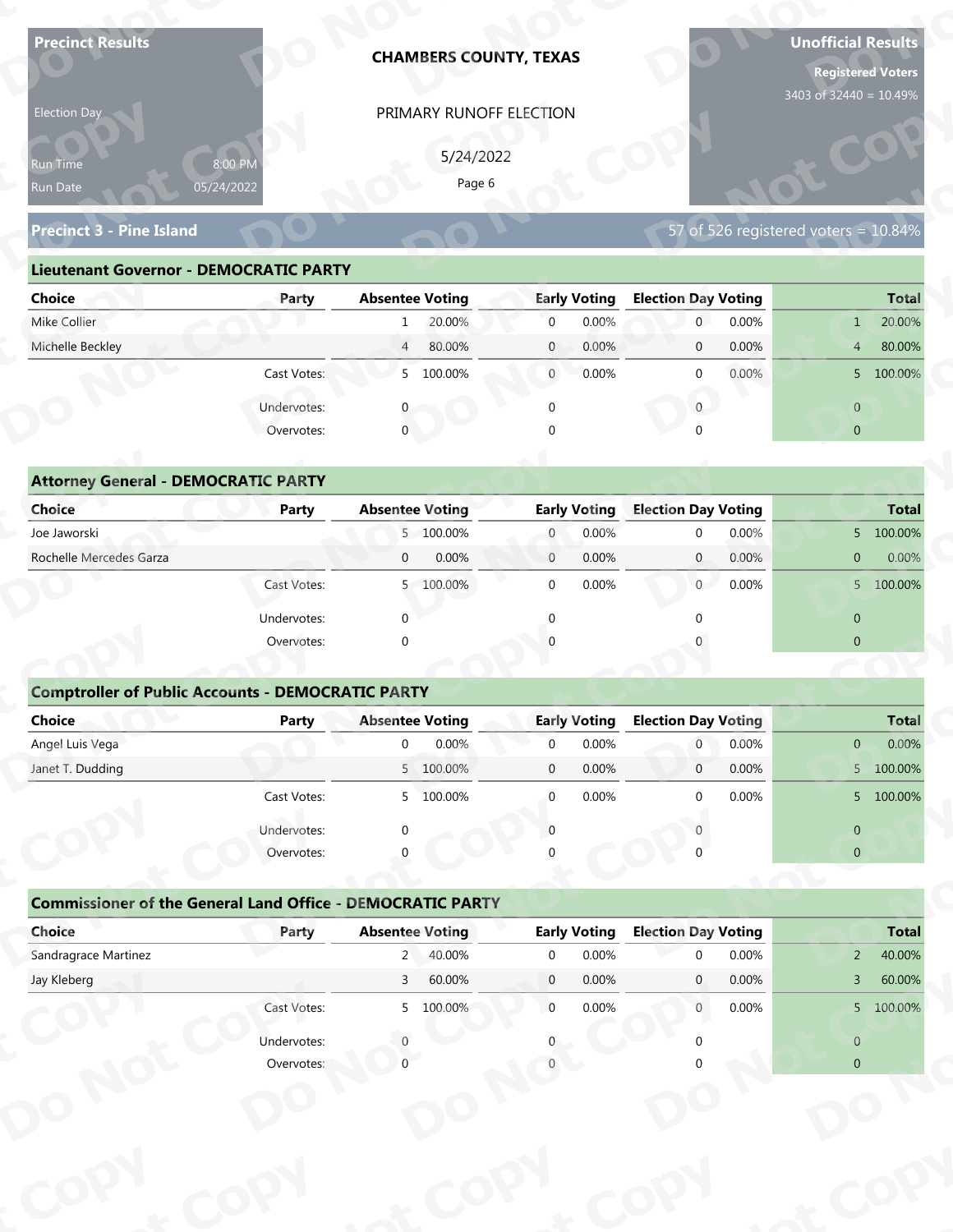| <b>Precinct Results</b>                                           |                           |                        | <b>CHAMBERS COUNTY, TEXAS</b> |             |                     |                            |            | <b>Unofficial Results</b><br><b>Registered Voters</b> |              |
|-------------------------------------------------------------------|---------------------------|------------------------|-------------------------------|-------------|---------------------|----------------------------|------------|-------------------------------------------------------|--------------|
| Election Day                                                      |                           |                        | PRIMARY RUNOFF ELECTION       |             |                     |                            |            | 3403 of 32440 = 10.49%                                |              |
|                                                                   |                           |                        |                               |             |                     |                            |            |                                                       |              |
| Run Time                                                          | 8:00 PM                   |                        | 5/24/2022<br>Page 7           |             |                     |                            |            |                                                       |              |
| Run Date                                                          | 05/24/2022                |                        |                               |             |                     |                            |            |                                                       |              |
| <b>Precinct 3 - Pine Island</b>                                   |                           |                        |                               |             |                     |                            |            | 57 of 526 registered voters = 10.84%                  |              |
| <b>Attorney General - REPUBLICAN PARTY</b>                        |                           |                        |                               |             |                     |                            |            |                                                       |              |
| <b>Choice</b>                                                     | Party                     | <b>Absentee Voting</b> |                               |             | <b>Early Voting</b> | <b>Election Day Voting</b> |            |                                                       | <b>Total</b> |
| George P. Bush                                                    |                           | $\overline{0}$         | 0.00%                         | 8           | 33.33%              |                            | 7 25.93%   | 15                                                    | 28.85%       |
| Ken Paxton                                                        |                           |                        | 1 100.00%                     | 16          | 66.67%              | 20                         | 74.07%     | 37                                                    | 71.15%       |
|                                                                   | Cast Votes:               |                        | 1 100.00%                     |             | 24 100.00%          | 27                         | 100.00%    |                                                       | 52 100.00%   |
|                                                                   | Undervotes:               |                        |                               | $\mathbf 0$ |                     | $\overline{0}$             |            | $\overline{0}$                                        |              |
|                                                                   | Overvotes:                | $\mathbf{0}$           |                               | $\Omega$    |                     |                            |            | $\overline{0}$                                        |              |
|                                                                   |                           |                        |                               |             |                     |                            |            |                                                       |              |
| <b>Commissioner of the General Land Office - REPUBLICAN PARTY</b> |                           |                        |                               |             |                     |                            |            |                                                       |              |
| <b>Choice</b>                                                     | <b>Party</b>              | <b>Absentee Voting</b> |                               |             | <b>Early Voting</b> | <b>Election Day Voting</b> |            |                                                       | <b>Total</b> |
| Tim Westley                                                       |                           |                        | 1 100.00%                     | 3           | 13.64%              | $\overline{7}$             | 28.00%     | 11                                                    | 22.92%       |
| Dawn Buckingham                                                   |                           | $\mathbf{0}$           | 0.00%                         | 19          | 86.36%              | 18                         | 72.00%     | 37                                                    | 77.08%       |
|                                                                   | Cast Votes:               |                        | 1 100.00%                     |             | 22 100.00%          |                            | 25 100.00% |                                                       | 48 100.00%   |
|                                                                   | Undervotes:               | $\Omega$               |                               | 2           |                     | 2                          |            | $\overline{4}$                                        |              |
|                                                                   | Overvotes:                | $\Omega$               |                               |             |                     |                            |            | $\overline{0}$                                        |              |
|                                                                   |                           |                        |                               |             |                     |                            |            |                                                       |              |
| <b>Railroad Commissioner - REPUBLICAN PARTY</b>                   |                           |                        |                               |             |                     |                            |            |                                                       |              |
| <b>Choice</b>                                                     | <b>Party</b>              | <b>Absentee Voting</b> |                               |             | <b>Early Voting</b> | <b>Election Day Voting</b> |            |                                                       | <b>Total</b> |
| Wayne Christian                                                   |                           |                        | 1 100.00%                     | 17          | 73.91%              | $16\,$                     | 61.54%     | 34                                                    | 68.00%       |
| Sarah Stogner                                                     |                           | $\overline{0}$         | 0.00%                         | 6           | 26.09%              | 10                         | 38.46%     | 16                                                    | 32.00%       |
|                                                                   | Cast Votes:               |                        | 1 100.00%                     | 23          | 100.00%             | 26                         | 100.00%    |                                                       | 50 100.00%   |
|                                                                   | Undervotes:               |                        |                               | 1           |                     |                            |            | $\overline{2}$                                        |              |
|                                                                   | Overvotes:                |                        |                               |             |                     |                            |            | $\overline{0}$                                        |              |
| State Representative, District No. 23 - REPUBLICAN PARTY          |                           |                        |                               |             |                     |                            |            |                                                       |              |
| Choice                                                            | Party                     | <b>Absentee Voting</b> |                               |             | <b>Early Voting</b> | <b>Election Day Voting</b> |            |                                                       | <b>Total</b> |
| Terri Leo-Wilson                                                  |                           | $\mathbf{0}$           | 0.00%                         | 18          | 75.00%              | 16                         | 59.26%     | 34                                                    | 65.38%       |
| Patrick Gurski                                                    |                           |                        | 1 100.00%                     | 6           | 25.00%              | 11                         | 40.74%     | 18                                                    | 34.62%       |
|                                                                   | Cast Votes:               |                        | 1 100.00%                     |             | 24 100.00%          |                            | 27 100.00% |                                                       | 52 100.00%   |
|                                                                   |                           |                        |                               |             |                     |                            |            |                                                       |              |
|                                                                   |                           |                        |                               |             |                     |                            |            | $\overline{0}$                                        |              |
|                                                                   | Undervotes:<br>Overvotes: |                        |                               |             |                     |                            |            | $\overline{0}$                                        |              |

| 5/24/2022<br>8:00 PM<br><b>Run Time</b><br>Page 7<br>05/24/2022<br>57 of 526 registered voters = $10.84\%$<br><b>Attorney General - REPUBLICAN PARTY</b><br><b>Early Voting</b><br><b>Election Day Voting</b><br><b>Absentee Voting</b><br><b>Total</b><br>Party<br>0.00%<br>33.33%<br>7 25.93%<br>28.85%<br>8<br>$\overline{0}$<br>15<br>1 100.00%<br>66.67%<br>74.07%<br>71.15%<br>16<br>20<br>37<br>1 100.00%<br>100.00%<br>Cast Votes:<br>24 100.00%<br>27<br>52 100.00%<br>Undervotes:<br>$\overline{0}$<br>$\overline{0}$<br>$\mathbf{0}$<br>Overvotes:<br>$\Omega$<br>$\overline{0}$<br><b>Commissioner of the General Land Office - REPUBLICAN PARTY</b><br><b>Early Voting</b><br><b>Election Day Voting</b><br><b>Absentee Voting</b><br>Party<br><b>Total</b> | Election Day                    | PRIMARY RUNOFF ELECTION |             |        |              |
|--------------------------------------------------------------------------------------------------------------------------------------------------------------------------------------------------------------------------------------------------------------------------------------------------------------------------------------------------------------------------------------------------------------------------------------------------------------------------------------------------------------------------------------------------------------------------------------------------------------------------------------------------------------------------------------------------------------------------------------------------------------------------|---------------------------------|-------------------------|-------------|--------|--------------|
|                                                                                                                                                                                                                                                                                                                                                                                                                                                                                                                                                                                                                                                                                                                                                                          | Run Date                        |                         |             |        |              |
|                                                                                                                                                                                                                                                                                                                                                                                                                                                                                                                                                                                                                                                                                                                                                                          | <b>Precinct 3 - Pine Island</b> |                         |             |        |              |
|                                                                                                                                                                                                                                                                                                                                                                                                                                                                                                                                                                                                                                                                                                                                                                          |                                 |                         |             |        |              |
|                                                                                                                                                                                                                                                                                                                                                                                                                                                                                                                                                                                                                                                                                                                                                                          | <b>Choice</b>                   |                         |             |        |              |
|                                                                                                                                                                                                                                                                                                                                                                                                                                                                                                                                                                                                                                                                                                                                                                          | George P. Bush                  |                         |             |        |              |
|                                                                                                                                                                                                                                                                                                                                                                                                                                                                                                                                                                                                                                                                                                                                                                          | Ken Paxton                      |                         |             |        |              |
|                                                                                                                                                                                                                                                                                                                                                                                                                                                                                                                                                                                                                                                                                                                                                                          |                                 |                         |             |        |              |
|                                                                                                                                                                                                                                                                                                                                                                                                                                                                                                                                                                                                                                                                                                                                                                          |                                 |                         |             |        |              |
|                                                                                                                                                                                                                                                                                                                                                                                                                                                                                                                                                                                                                                                                                                                                                                          |                                 |                         |             |        |              |
|                                                                                                                                                                                                                                                                                                                                                                                                                                                                                                                                                                                                                                                                                                                                                                          |                                 |                         |             |        |              |
|                                                                                                                                                                                                                                                                                                                                                                                                                                                                                                                                                                                                                                                                                                                                                                          |                                 |                         |             |        |              |
|                                                                                                                                                                                                                                                                                                                                                                                                                                                                                                                                                                                                                                                                                                                                                                          | <b>Choice</b>                   |                         |             |        |              |
|                                                                                                                                                                                                                                                                                                                                                                                                                                                                                                                                                                                                                                                                                                                                                                          | Tim Westley                     | 1 100.00%               | 13.64%<br>3 | 28.00% | 22.92%<br>11 |
| 0.00%<br>86.36%<br>18<br>72.00%<br>37<br>77.08%<br>$\overline{0}$<br>19                                                                                                                                                                                                                                                                                                                                                                                                                                                                                                                                                                                                                                                                                                  | Dawn Buckingham                 |                         |             |        |              |
| 25<br>100.00%<br>1 100.00%<br>22<br>100.00%<br>100.00%<br>Cast Votes:<br>48                                                                                                                                                                                                                                                                                                                                                                                                                                                                                                                                                                                                                                                                                              |                                 |                         |             |        |              |

| <b>Choice</b>                                                     | Party       | <b>Absentee Voting</b> | <b>Early Voting</b>       | <b>Election Day Voting</b> | <b>Total</b>            |
|-------------------------------------------------------------------|-------------|------------------------|---------------------------|----------------------------|-------------------------|
| George P. Bush                                                    |             | 0.00%<br>$\mathbf{0}$  | 8 33.33%                  | 25.93%<br>7 <sup>7</sup>   | 28.85%<br>15            |
|                                                                   |             |                        |                           |                            |                         |
| Ken Paxton                                                        |             | 1 100.00%              | 66.67%<br>16 <sup>°</sup> | 20<br>74.07%               | 37<br>71.15%            |
|                                                                   | Cast Votes: | 1 100.00%              | 24 100.00%                | 27 100.00%                 | 52 100.00%              |
|                                                                   | Undervotes: |                        | 0                         | $\mathbf{0}$               | $\overline{0}$          |
|                                                                   | Overvotes:  | $\mathbf{0}$           | 0                         | $\Omega$                   | $\overline{0}$          |
| <b>Commissioner of the General Land Office - REPUBLICAN PARTY</b> |             |                        |                           |                            |                         |
| Choice                                                            | Party       | <b>Absentee Voting</b> | <b>Early Voting</b>       | <b>Election Day Voting</b> | <b>Total</b>            |
| Tim Westley                                                       |             | 1 100.00%              | 3 13.64%                  | 28.00%<br>$7^{\circ}$      | 22.92%<br>11            |
| Dawn Buckingham                                                   |             | 0.00%<br>$\mathbf{0}$  | 86.36%<br>19              | 72.00%<br>18               | 37<br>77.08%            |
|                                                                   | Cast Votes: | 1 100.00%              | 22 100.00%                | 25 100.00%                 | 48 100.00%              |
|                                                                   | Undervotes: | $\mathbf 0$            |                           |                            | $\overline{4}$          |
|                                                                   | Overvotes:  | $\mathbf 0$            | $\Omega$                  |                            | $\mathbf{0}$            |
|                                                                   |             |                        |                           |                            |                         |
| <b>Railroad Commissioner - REPUBLICAN PARTY</b>                   |             |                        |                           |                            |                         |
| Choice                                                            | Party       | <b>Absentee Voting</b> | <b>Early Voting</b>       | <b>Election Day Voting</b> | <b>Total</b>            |
| Wayne Christian                                                   |             | 1 100.00%              | 73.91%<br>17              | 61.54%<br>16               | 68.00%<br>34            |
| Carole Champan                                                    |             | 0.0001<br>$\cap$       | $C = 2C \Omega Q$         | 20.000<br>10 <sup>1</sup>  | 22000<br>1 <sup>C</sup> |

| Run Time                                                          | 8:00 PM<br>05/24/2022     |                                                                                                                                                                                                                                                                                                                                                                                                                                                                                                                                                                                                                                                                                                                                                                                                                                                                                                                                                                                                                                                                                                                                                                            |              |                  |                                        |
|-------------------------------------------------------------------|---------------------------|----------------------------------------------------------------------------------------------------------------------------------------------------------------------------------------------------------------------------------------------------------------------------------------------------------------------------------------------------------------------------------------------------------------------------------------------------------------------------------------------------------------------------------------------------------------------------------------------------------------------------------------------------------------------------------------------------------------------------------------------------------------------------------------------------------------------------------------------------------------------------------------------------------------------------------------------------------------------------------------------------------------------------------------------------------------------------------------------------------------------------------------------------------------------------|--------------|------------------|----------------------------------------|
| Run Date                                                          |                           |                                                                                                                                                                                                                                                                                                                                                                                                                                                                                                                                                                                                                                                                                                                                                                                                                                                                                                                                                                                                                                                                                                                                                                            |              |                  |                                        |
| <b>Precinct 3 - Pine Island</b>                                   |                           | PRIMARY RUNOFF ELECTION<br>5/24/2022<br>Page 7<br>57 of 526 registered voters = $10.84\%$<br><b>Absentee Voting</b><br><b>Early Voting</b><br><b>Election Day Voting</b><br>7 25.93%<br>0.00%<br>8<br>33.33%<br>$\overline{0}$<br>15<br>1 100.00%<br>66.67%<br>20<br>74.07%<br>16 <sup>1</sup><br>37<br>1 100.00%<br>24 100.00%<br>27 100.00%<br>$\overline{0}$<br>$\overline{0}$<br>$\mathbf 0$<br>$\mathbf{0}$<br>$\mathbf{0}$<br>$\overline{0}$<br>$\Omega$<br>$\cap$<br><b>Early Voting</b><br><b>Election Day Voting</b><br><b>Absentee Voting</b><br>1 100.00%<br>13.64%<br>28.00%<br>$\overline{7}$<br>3<br>11<br>0.00%<br>86.36%<br>18<br>72.00%<br>$\overline{0}$<br>19<br>37<br>1 100.00%<br>100.00%<br>100.00%<br>22<br>25<br>$\Omega$<br>2<br>$\overline{4}$<br>$\overline{0}$<br>$\Omega$<br><b>Absentee Voting</b><br><b>Election Day Voting</b><br><b>Early Voting</b><br>1 100.00%<br>73.91%<br>16<br>61.54%<br>34<br>17<br>26.09%<br>0.00%<br>6<br>38.46%<br>$\overline{0}$<br>10<br>16<br>1 100.00%<br>23 100 00%<br>26 100.00%<br>$\overline{2}$<br>-1<br>$\overline{0}$<br><b>Early Voting</b><br><b>Election Day Voting</b><br><b>Absentee Voting</b> |              |                  |                                        |
| <b>Attorney General - REPUBLICAN PARTY</b>                        |                           |                                                                                                                                                                                                                                                                                                                                                                                                                                                                                                                                                                                                                                                                                                                                                                                                                                                                                                                                                                                                                                                                                                                                                                            |              |                  |                                        |
| <b>Choice</b>                                                     | Party                     |                                                                                                                                                                                                                                                                                                                                                                                                                                                                                                                                                                                                                                                                                                                                                                                                                                                                                                                                                                                                                                                                                                                                                                            |              |                  | <b>Total</b>                           |
| George P. Bush                                                    |                           |                                                                                                                                                                                                                                                                                                                                                                                                                                                                                                                                                                                                                                                                                                                                                                                                                                                                                                                                                                                                                                                                                                                                                                            |              |                  | 28.85%                                 |
| Ken Paxton                                                        |                           |                                                                                                                                                                                                                                                                                                                                                                                                                                                                                                                                                                                                                                                                                                                                                                                                                                                                                                                                                                                                                                                                                                                                                                            |              |                  | 71.15%                                 |
|                                                                   | Cast Votes:               |                                                                                                                                                                                                                                                                                                                                                                                                                                                                                                                                                                                                                                                                                                                                                                                                                                                                                                                                                                                                                                                                                                                                                                            |              |                  | 52 100.00%                             |
|                                                                   | Undervotes:               |                                                                                                                                                                                                                                                                                                                                                                                                                                                                                                                                                                                                                                                                                                                                                                                                                                                                                                                                                                                                                                                                                                                                                                            |              |                  |                                        |
|                                                                   | Overvotes:                |                                                                                                                                                                                                                                                                                                                                                                                                                                                                                                                                                                                                                                                                                                                                                                                                                                                                                                                                                                                                                                                                                                                                                                            |              |                  |                                        |
|                                                                   |                           |                                                                                                                                                                                                                                                                                                                                                                                                                                                                                                                                                                                                                                                                                                                                                                                                                                                                                                                                                                                                                                                                                                                                                                            |              |                  |                                        |
| <b>Commissioner of the General Land Office - REPUBLICAN PARTY</b> |                           |                                                                                                                                                                                                                                                                                                                                                                                                                                                                                                                                                                                                                                                                                                                                                                                                                                                                                                                                                                                                                                                                                                                                                                            |              |                  |                                        |
| Choice                                                            | Party                     |                                                                                                                                                                                                                                                                                                                                                                                                                                                                                                                                                                                                                                                                                                                                                                                                                                                                                                                                                                                                                                                                                                                                                                            |              |                  | <b>Total</b>                           |
| Tim Westley                                                       |                           |                                                                                                                                                                                                                                                                                                                                                                                                                                                                                                                                                                                                                                                                                                                                                                                                                                                                                                                                                                                                                                                                                                                                                                            |              |                  | 22.92%                                 |
| Dawn Buckingham                                                   |                           |                                                                                                                                                                                                                                                                                                                                                                                                                                                                                                                                                                                                                                                                                                                                                                                                                                                                                                                                                                                                                                                                                                                                                                            |              |                  | 77.08%                                 |
|                                                                   | Cast Votes:               |                                                                                                                                                                                                                                                                                                                                                                                                                                                                                                                                                                                                                                                                                                                                                                                                                                                                                                                                                                                                                                                                                                                                                                            |              |                  | 48 100.00%                             |
|                                                                   |                           |                                                                                                                                                                                                                                                                                                                                                                                                                                                                                                                                                                                                                                                                                                                                                                                                                                                                                                                                                                                                                                                                                                                                                                            |              |                  |                                        |
|                                                                   | Undervotes:               |                                                                                                                                                                                                                                                                                                                                                                                                                                                                                                                                                                                                                                                                                                                                                                                                                                                                                                                                                                                                                                                                                                                                                                            |              |                  |                                        |
|                                                                   | Overvotes:                |                                                                                                                                                                                                                                                                                                                                                                                                                                                                                                                                                                                                                                                                                                                                                                                                                                                                                                                                                                                                                                                                                                                                                                            |              |                  |                                        |
|                                                                   |                           |                                                                                                                                                                                                                                                                                                                                                                                                                                                                                                                                                                                                                                                                                                                                                                                                                                                                                                                                                                                                                                                                                                                                                                            |              |                  |                                        |
| <b>Railroad Commissioner - REPUBLICAN PARTY</b>                   |                           |                                                                                                                                                                                                                                                                                                                                                                                                                                                                                                                                                                                                                                                                                                                                                                                                                                                                                                                                                                                                                                                                                                                                                                            |              |                  |                                        |
| <b>Choice</b>                                                     | <b>Party</b>              |                                                                                                                                                                                                                                                                                                                                                                                                                                                                                                                                                                                                                                                                                                                                                                                                                                                                                                                                                                                                                                                                                                                                                                            |              |                  |                                        |
| Wayne Christian                                                   |                           |                                                                                                                                                                                                                                                                                                                                                                                                                                                                                                                                                                                                                                                                                                                                                                                                                                                                                                                                                                                                                                                                                                                                                                            |              |                  |                                        |
| Sarah Stogner                                                     |                           |                                                                                                                                                                                                                                                                                                                                                                                                                                                                                                                                                                                                                                                                                                                                                                                                                                                                                                                                                                                                                                                                                                                                                                            |              |                  | <b>Total</b><br>68.00%<br>32.00%       |
|                                                                   | Cast Votes:               |                                                                                                                                                                                                                                                                                                                                                                                                                                                                                                                                                                                                                                                                                                                                                                                                                                                                                                                                                                                                                                                                                                                                                                            |              |                  |                                        |
|                                                                   |                           |                                                                                                                                                                                                                                                                                                                                                                                                                                                                                                                                                                                                                                                                                                                                                                                                                                                                                                                                                                                                                                                                                                                                                                            |              |                  | 50 100.00%                             |
|                                                                   | Undervotes:<br>Overvotes: |                                                                                                                                                                                                                                                                                                                                                                                                                                                                                                                                                                                                                                                                                                                                                                                                                                                                                                                                                                                                                                                                                                                                                                            |              |                  |                                        |
|                                                                   |                           |                                                                                                                                                                                                                                                                                                                                                                                                                                                                                                                                                                                                                                                                                                                                                                                                                                                                                                                                                                                                                                                                                                                                                                            |              |                  |                                        |
| State Representative, District No. 23 - REPUBLICAN PARTY          |                           |                                                                                                                                                                                                                                                                                                                                                                                                                                                                                                                                                                                                                                                                                                                                                                                                                                                                                                                                                                                                                                                                                                                                                                            |              |                  |                                        |
| Choice                                                            | Party                     |                                                                                                                                                                                                                                                                                                                                                                                                                                                                                                                                                                                                                                                                                                                                                                                                                                                                                                                                                                                                                                                                                                                                                                            |              |                  |                                        |
| Terri Leo-Wilson                                                  |                           | 0.00%<br>$\overline{0}$                                                                                                                                                                                                                                                                                                                                                                                                                                                                                                                                                                                                                                                                                                                                                                                                                                                                                                                                                                                                                                                                                                                                                    | 75.00%<br>18 | $16\,$<br>59.26% | 34                                     |
| Patrick Gurski                                                    |                           | $1\quad 100.00\%$                                                                                                                                                                                                                                                                                                                                                                                                                                                                                                                                                                                                                                                                                                                                                                                                                                                                                                                                                                                                                                                                                                                                                          | 6<br>25.00%  | 11<br>40.74%     | <b>Total</b><br>65.38%<br>18<br>34.62% |
|                                                                   | Cast Votes:               | 1 100.00%                                                                                                                                                                                                                                                                                                                                                                                                                                                                                                                                                                                                                                                                                                                                                                                                                                                                                                                                                                                                                                                                                                                                                                  | 24 100.00%   | 27 100.00%       | 52 100.00%                             |
|                                                                   | Undervotes:               |                                                                                                                                                                                                                                                                                                                                                                                                                                                                                                                                                                                                                                                                                                                                                                                                                                                                                                                                                                                                                                                                                                                                                                            |              |                  | $\overline{0}$                         |

| Cast votes. |             | TOO'OO XQ |                                                                                                              | LUU.UU70 | ZU                  | LUU.UU 70 |                            | <b>200.00.00 OC</b> |
|-------------|-------------|-----------|--------------------------------------------------------------------------------------------------------------|----------|---------------------|-----------|----------------------------|---------------------|
| Undervotes: | $\Omega$    |           |                                                                                                              |          |                     |           | $\overline{2}$             |                     |
| Overvotes:  | $\Omega$    |           | 0                                                                                                            |          |                     |           | $\overline{0}$             |                     |
|             |             |           |                                                                                                              |          |                     |           |                            |                     |
| Party       |             |           |                                                                                                              |          |                     |           |                            | <b>Total</b>        |
|             | $\mathbf 0$ | 0.00%     | 18                                                                                                           | 75.00%   | 16                  | 59.26%    | 34                         | 65.38%              |
|             |             |           | 6                                                                                                            | 25.00%   | 11                  | 40.74%    | 18                         | 34.62%              |
| Cast Votes: |             |           | 24                                                                                                           | 100.00%  | 27                  | 100.00%   | 52                         | 100.00%             |
| Undervotes: |             |           | 0                                                                                                            |          |                     |           | $\overline{0}$             |                     |
| Overvotes:  |             |           |                                                                                                              |          |                     |           | $\overline{0}$             |                     |
|             |             |           |                                                                                                              |          |                     |           |                            |                     |
|             |             |           |                                                                                                              |          |                     |           |                            |                     |
|             |             |           |                                                                                                              |          |                     |           |                            |                     |
|             |             |           |                                                                                                              |          |                     |           |                            |                     |
|             |             |           |                                                                                                              |          |                     |           |                            |                     |
|             |             |           | State Representative, District No. 23 - REPUBLICAN PARTY<br><b>Absentee Voting</b><br>1 100.00%<br>1 100.00% | ÷.<br>25 | <b>Early Voting</b> |           | <b>Election Day Voting</b> |                     |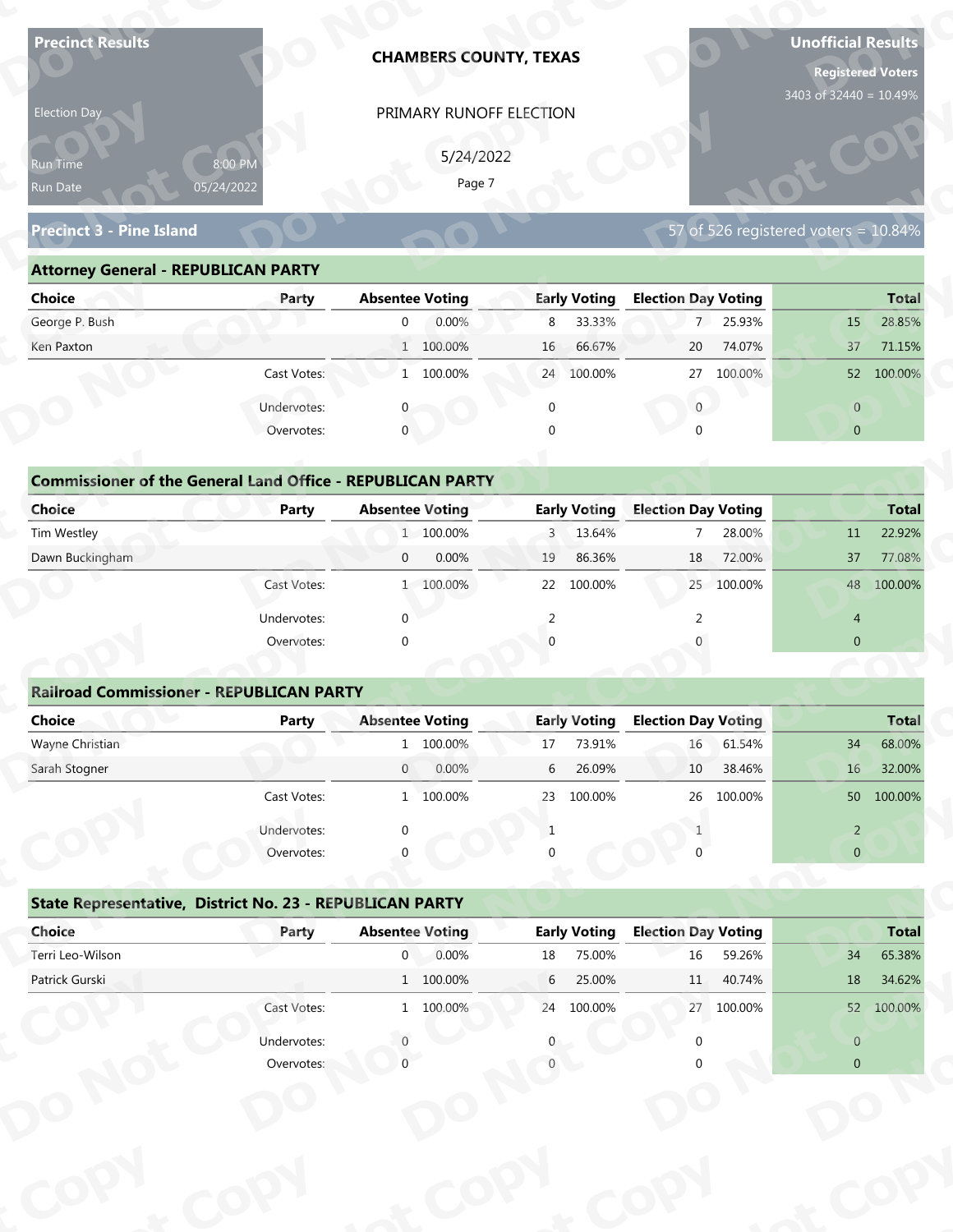| <b>Precinct Results</b>                                           |                           |                                          | <b>CHAMBERS COUNTY, TEXAS</b> |                |                               |                            |           | <b>Unofficial Results</b><br><b>Registered Voters</b><br>3403 of 32440 = 10.49% |                        |
|-------------------------------------------------------------------|---------------------------|------------------------------------------|-------------------------------|----------------|-------------------------------|----------------------------|-----------|---------------------------------------------------------------------------------|------------------------|
| Election Day                                                      |                           |                                          | PRIMARY RUNOFF ELECTION       |                |                               |                            |           |                                                                                 |                        |
|                                                                   |                           |                                          |                               |                |                               |                            |           |                                                                                 |                        |
| Run Time                                                          | 8:00 PM                   |                                          | 5/24/2022<br>Page 8           |                |                               |                            |           |                                                                                 |                        |
| Run Date                                                          | 05/24/2022                |                                          |                               |                |                               |                            |           |                                                                                 |                        |
| Precinct 4 - Mont Belvieu - Goss Library                          |                           |                                          |                               |                |                               |                            |           | 515 of 4,160 registered voters = 12.38%                                         |                        |
| <b>Lieutenant Governor - DEMOCRATIC PARTY</b>                     |                           |                                          |                               |                |                               |                            |           |                                                                                 |                        |
| <b>Choice</b>                                                     | Party                     | <b>Absentee Voting</b>                   |                               |                | <b>Early Voting</b>           | <b>Election Day Voting</b> |           |                                                                                 | <b>Total</b>           |
| Mike Collier                                                      |                           | 1                                        | 50.00%                        | 6              | 85.71%                        |                            | 1 33.33%  | 8                                                                               | 66.67%                 |
| Michelle Beckley                                                  |                           | $\mathbf{1}$                             | 50.00%                        |                | 1 14.29%                      | $\overline{2}$             | 66.67%    | $\overline{4}$                                                                  | 33.33%                 |
|                                                                   | Cast Votes:               |                                          | 2 100.00%                     |                | 7 100.00%                     |                            | 3 100.00% |                                                                                 | 12 100.00%             |
|                                                                   | Undervotes:               |                                          |                               | $\mathbf 0$    |                               | 1                          |           | $\mathbf{1}$                                                                    |                        |
|                                                                   | Overvotes:                | $\mathbf{0}$                             |                               |                |                               |                            |           | $\overline{0}$                                                                  |                        |
|                                                                   |                           |                                          |                               |                |                               |                            |           |                                                                                 |                        |
| <b>Attorney General - DEMOCRATIC PARTY</b>                        |                           |                                          |                               |                |                               |                            |           |                                                                                 |                        |
| <b>Choice</b>                                                     | <b>Party</b>              | <b>Absentee Voting</b>                   |                               |                | <b>Early Voting</b>           | <b>Election Day Voting</b> |           |                                                                                 | <b>Total</b>           |
| Joe Jaworski                                                      |                           | $\overline{0}$                           | 0.00%                         | 6              | 85.71%                        | $\mathbf 0$                | 0.00%     | 6                                                                               | 50.00%                 |
| Rochelle Mercedes Garza                                           |                           |                                          | 2 100.00%                     | $\mathbf{1}$   | 14.29%                        |                            | 3 100.00% | 6                                                                               | 50.00%                 |
|                                                                   | Cast Votes:               |                                          | 2 100.00%                     |                | 7 100.00%                     |                            | 3 100.00% |                                                                                 | 12 100.00%             |
|                                                                   | Undervotes:               | $\Omega$                                 |                               | $\mathbf{0}$   |                               | -1                         |           | $\mathbf{1}$                                                                    |                        |
|                                                                   | Overvotes:                | $\Omega$                                 |                               |                |                               |                            |           | $\overline{0}$                                                                  |                        |
|                                                                   |                           |                                          |                               |                |                               |                            |           |                                                                                 |                        |
| <b>Comptroller of Public Accounts - DEMOCRATIC PARTY</b>          |                           |                                          |                               |                |                               |                            |           |                                                                                 |                        |
| Choice                                                            | Party                     | <b>Absentee Voting</b>                   |                               |                | <b>Early Voting</b>           | <b>Election Day Voting</b> |           |                                                                                 | <b>Total</b>           |
| Angel Luis Vega                                                   |                           | 1                                        | 50.00%                        | 3              | 42.86%                        | $\overline{0}$             | 0.00%     | 4                                                                               | 33.33%                 |
| Janet T. Dudding                                                  |                           | 1                                        | 50.00%                        | $\overline{4}$ | 57.14%                        |                            | 3 100.00% | 8 <sup>1</sup>                                                                  | 66.67%                 |
|                                                                   | Cast Votes:               |                                          | 2 100.00%                     | 7 <sup>7</sup> | 100.00%                       |                            | 3 100.00% |                                                                                 | 12 100.00%             |
|                                                                   | Undervotes:               | ∩                                        |                               | $\Omega$       |                               |                            |           | $\mathbf{1}$                                                                    |                        |
|                                                                   | Overvotes:                |                                          |                               |                |                               |                            |           | $\overline{0}$                                                                  |                        |
|                                                                   |                           |                                          |                               |                |                               |                            |           |                                                                                 |                        |
| <b>Commissioner of the General Land Office - DEMOCRATIC PARTY</b> |                           |                                          |                               |                |                               |                            |           |                                                                                 |                        |
|                                                                   | Party                     | <b>Absentee Voting</b><br>$\overline{0}$ | 0.00%                         |                | <b>Early Voting</b><br>42.86% | <b>Election Day Voting</b> | 3 100.00% | 6                                                                               | <b>Total</b><br>50.00% |
| Choice                                                            |                           |                                          |                               | 3              |                               | $\mathbf{0}$               | 0.00%     | $6\phantom{.}6$                                                                 | 50.00%                 |
| Sandragrace Martinez                                              |                           |                                          |                               |                |                               |                            |           |                                                                                 |                        |
| Jay Kleberg                                                       |                           |                                          | 2 100.00%                     | $\overline{4}$ | 57.14%                        |                            |           |                                                                                 |                        |
|                                                                   | Cast Votes:               |                                          | 2 100.00%                     |                | 7 100.00%                     |                            | 3 100.00% |                                                                                 | 12 100.00%             |
|                                                                   | Undervotes:<br>Overvotes: |                                          |                               |                |                               |                            |           | $\mathbf{1}$<br>$\Omega$                                                        |                        |

| Precinct 4 - Mont Belvieu - Goss Library   |                                               |                        |         |                |                     |                            |                      | 515 of 4,160 registered voters = $12.38\%$ |              |
|--------------------------------------------|-----------------------------------------------|------------------------|---------|----------------|---------------------|----------------------------|----------------------|--------------------------------------------|--------------|
|                                            | <b>Lieutenant Governor - DEMOCRATIC PARTY</b> |                        |         |                |                     |                            |                      |                                            |              |
| Choice                                     | Party                                         | <b>Absentee Voting</b> |         |                | <b>Early Voting</b> | <b>Election Day Voting</b> |                      |                                            | <b>Total</b> |
| Mike Collier                               |                                               |                        | 50.00%  | 6              | 85.71%              |                            | 33.33%<br>1          | 8                                          | 66.67%       |
| Michelle Beckley                           |                                               |                        | 50.00%  |                | 14.29%              |                            | 66.67%<br>2          | $\overline{4}$                             | 33.33%       |
|                                            | Cast Votes:                                   | $\overline{2}$         | 100.00% | $\overline{7}$ | 100.00%             |                            | 100.00%              | 12                                         | 100.00%      |
|                                            | Undervotes:                                   | 0                      |         |                |                     |                            |                      |                                            |              |
|                                            | Overvotes:                                    | $\mathbf 0$            |         | $\Omega$       |                     |                            | $\Omega$             | $\overline{0}$                             |              |
|                                            |                                               |                        |         |                |                     |                            |                      |                                            |              |
| <b>Attorney General - DEMOCRATIC PARTY</b> |                                               |                        |         |                |                     |                            |                      |                                            |              |
| Choice                                     | <b>Party</b>                                  | <b>Absentee Voting</b> |         |                | <b>Early Voting</b> | <b>Election Day Voting</b> |                      |                                            | Total        |
| Joe Jaworski                               |                                               | $\mathbf{0}$           | 0.00%   | 6              | 85.71%              |                            | 0.00%<br>$\mathbf 0$ | 6                                          | 50.00%       |

| Precinct Results                                                  |                           | <b>CHAMBERS COUNTY, TEXAS</b>                  |                           |                            | Unofficial Results<br><b>Registered Voters</b><br>3403 of 32440 = 10.49% |
|-------------------------------------------------------------------|---------------------------|------------------------------------------------|---------------------------|----------------------------|--------------------------------------------------------------------------|
| Election Day<br>kun Time<br>Run Date                              | 8:00 PM<br>05/24/2022     | PRIMARY RUNOFF ELECTION<br>5/24/2022<br>Page 8 |                           |                            |                                                                          |
| Precinct 4 - Mont Belvieu - Goss Library                          |                           |                                                |                           |                            | 515 of 4,160 registered voters = 12.38%                                  |
| <b>Lieutenant Governor - DEMOCRATIC PARTY</b>                     |                           |                                                |                           |                            |                                                                          |
| <b>Choice</b>                                                     | Party                     | <b>Absentee Voting</b>                         | <b>Early Voting</b>       | <b>Election Day Voting</b> | <b>Total</b>                                                             |
| Mike Collier                                                      |                           | 50.00%<br>1                                    | 85.71%<br>6               | 1 33.33%                   | 66.67%<br>8                                                              |
| Michelle Beckley                                                  |                           | 50.00%<br>$\mathbf{1}$                         | 14.29%<br>1               | 66.67%<br>$\overline{2}$   | 33.33%<br>$\overline{4}$                                                 |
|                                                                   | Cast Votes:               | 2 100.00%                                      | 7 100.00%                 | 3 100.00%                  | 12 100.00%                                                               |
|                                                                   | Undervotes:               |                                                | $\mathbf 0$               | 1                          | $\mathbf{1}$                                                             |
|                                                                   | Overvotes:                | $\mathbf{0}$                                   | $\Omega$                  |                            | $\overline{0}$                                                           |
| <b>Attorney General - DEMOCRATIC PARTY</b>                        |                           |                                                |                           |                            |                                                                          |
| <b>Choice</b>                                                     | <b>Party</b>              | <b>Absentee Voting</b>                         | <b>Early Voting</b>       | <b>Election Day Voting</b> | <b>Total</b>                                                             |
| Joe Jaworski                                                      |                           | 0.00%<br>$\overline{0}$                        | 85.71%<br>6               | 0.00%<br>$\mathbf 0$       | 50.00%<br>6 <sup>1</sup>                                                 |
| Rochelle Mercedes Garza                                           |                           | 2 100.00%                                      | 1 14.29%                  | 3 100.00%                  | 50.00%<br>6 <sup>1</sup>                                                 |
|                                                                   | Cast Votes:               | 2 100.00%                                      | 7 100.00%                 | 3 100.00%                  | 12 100.00%                                                               |
|                                                                   |                           |                                                |                           |                            |                                                                          |
|                                                                   | Undervotes:<br>Overvotes: | $\Omega$                                       | $\Omega$                  |                            | $\mathbf{1}$<br>$\overline{0}$                                           |
|                                                                   |                           |                                                |                           |                            |                                                                          |
| <b>Comptroller of Public Accounts - DEMOCRATIC PARTY</b>          |                           |                                                |                           |                            |                                                                          |
| <b>Choice</b>                                                     | <b>Party</b>              | <b>Absentee Voting</b>                         | <b>Early Voting</b>       | <b>Election Day Voting</b> | <b>Total</b>                                                             |
| Angel Luis Vega                                                   |                           | 50.00%                                         | 3<br>42.86%               | $\overline{0}$<br>0.00%    | $\overline{4}$<br>33.33%                                                 |
| Janet T. Dudding                                                  |                           | $1\sqrt{ }$<br>50.00%                          | $\overline{4}$<br>57.14%  | 3 100.00%                  | 66.67%<br>8                                                              |
|                                                                   | Cast Votes:               | 2 100.00%                                      | 100.00%<br>7 <sup>7</sup> | 3 100.00%                  | 12 100.00%                                                               |
|                                                                   | Undervotes:               | $\Omega$                                       | $\Omega$                  |                            | $\mathbf{1}$                                                             |
|                                                                   | Overvotes:                |                                                |                           |                            | $\overline{0}$                                                           |
|                                                                   |                           |                                                |                           |                            |                                                                          |
| <b>Commissioner of the General Land Office - DEMOCRATIC PARTY</b> |                           |                                                |                           |                            |                                                                          |
| Choice                                                            | Party                     | <b>Absentee Voting</b>                         | <b>Early Voting</b>       | <b>Election Day Voting</b> | <b>Total</b>                                                             |
| Sandragrace Martinez                                              |                           | $\overline{0}$<br>0.00%                        | 42.86%<br>3               | 3 100.00%                  | $6\overline{6}$<br>50.00%                                                |
|                                                                   |                           |                                                | 57.14%<br>$\overline{4}$  | 0.00%<br>$\mathbf{0}$      | 50.00%<br>$6\phantom{.}6$                                                |
| Jay Kleberg                                                       |                           | 2 100.00%                                      |                           |                            |                                                                          |
|                                                                   | Cast Votes:               | 2 100.00%                                      | 7 100.00%                 | 3 100.00%                  |                                                                          |
|                                                                   | Undervotes:               |                                                |                           |                            | 12 100.00%<br>$\mathbf{1}$                                               |

### **Comptroller of Public Accounts - DEMOCRATIC PARTY**

| <b>Choice</b>                                                     | Party       | <b>Absentee Voting</b> |           |                | <b>Early Voting</b> | <b>Election Day Voting</b> |                | <b>Total</b> |
|-------------------------------------------------------------------|-------------|------------------------|-----------|----------------|---------------------|----------------------------|----------------|--------------|
| Joe Jaworski                                                      |             | 0                      | 0.00%     | 6 <sup>1</sup> | 85.71%              | 0.00%<br>$\overline{0}$    | 6 <sup>1</sup> | 50.00%       |
| Rochelle Mercedes Garza                                           |             |                        | 2 100.00% | 1              | 14.29%              | 3 100.00%                  | 6 <sup>1</sup> | 50.00%       |
|                                                                   | Cast Votes: |                        | 2 100.00% |                | 7 100.00%           | 3 100.00%                  |                | 12 100.00%   |
|                                                                   | Undervotes: | ∩                      |           | ∩              |                     |                            | 1              |              |
|                                                                   | Overvotes:  | $\Omega$               |           |                |                     |                            | $\overline{0}$ |              |
| <b>Comptroller of Public Accounts - DEMOCRATIC PARTY</b>          |             |                        |           |                |                     |                            |                |              |
| <b>Choice</b>                                                     | Party       | <b>Absentee Voting</b> |           |                | <b>Early Voting</b> | <b>Election Day Voting</b> |                | <b>Total</b> |
| Angel Luis Vega                                                   |             | $\mathbf{1}$           | 50.00%    | 3              | 42.86%              | 0.00%<br>$\overline{0}$    | $\overline{4}$ | 33.33%       |
| Janet T. Dudding                                                  |             | 1                      | 50.00%    | $\overline{4}$ | 57.14%              | 3 100.00%                  | 8              | 66.67%       |
|                                                                   | Cast Votes: |                        | 2 100.00% |                | 7 100.00%           | 3 100.00%                  |                | 12 100.00%   |
|                                                                   |             |                        |           |                |                     |                            |                |              |
|                                                                   | Undervotes: |                        |           | U              |                     |                            | $\mathbf{1}$   |              |
|                                                                   | Overvotes:  |                        |           |                |                     |                            | $\mathbf 0$    |              |
| <b>Commissioner of the General Land Office - DEMOCRATIC PARTY</b> |             |                        |           |                |                     |                            |                |              |
| Choice                                                            | Party       | <b>Absentee Voting</b> |           |                | <b>Early Voting</b> | <b>Election Day Voting</b> |                | <b>Total</b> |
| Sandragrace Martinez                                              |             | $\overline{0}$         | 0.00%     | 3              | 42.86%              | 3 100.00%                  | $6\,$          | 50.00%       |
| Jay Kleberg                                                       |             |                        | 2 100.00% | 4              | 57.14%              | 0.00%<br>$\mathbf 0$       | 6 <sup>1</sup> | 50.00%       |
|                                                                   | Cast Votes: |                        | 2 100.00% |                | 7 100.00%           | 3 100.00%                  |                | 12 100.00%   |
|                                                                   | Undervotes: |                        |           |                |                     |                            | $\mathbf{1}$   |              |

|                                                                   | Cast votes. | $\sim$                 | TOO'OO SO |                | 100.0076            | $\mathcal{L}$              | TOO'OO NO |                | <b>IZ IOU.UU70</b> |
|-------------------------------------------------------------------|-------------|------------------------|-----------|----------------|---------------------|----------------------------|-----------|----------------|--------------------|
|                                                                   | Undervotes: | $\Omega$               |           | 0              |                     |                            |           |                |                    |
|                                                                   | Overvotes:  | $\Omega$               |           | 0              |                     |                            |           | $\overline{0}$ |                    |
|                                                                   |             |                        |           |                |                     |                            |           |                |                    |
| <b>Commissioner of the General Land Office - DEMOCRATIC PARTY</b> |             |                        |           |                |                     |                            |           |                |                    |
| Choice                                                            | Party       | <b>Absentee Voting</b> |           |                | <b>Early Voting</b> | <b>Election Day Voting</b> |           |                | <b>Total</b>       |
| Sandragrace Martinez                                              |             | $\mathbf 0$            | 0.00%     | 3              | 42.86%              | 3 <sup>7</sup>             | 100.00%   | 6              | 50.00%             |
| Jay Kleberg                                                       |             |                        | 2 100.00% | $\overline{4}$ | 57.14%              | $\mathbf{0}$               | $0.00\%$  | 6              | 50.00%             |
|                                                                   | Cast Votes: |                        | 2 100.00% | $7^{\circ}$    | 100.00%             | $\overline{3}$             | 100.00%   | 12             | 100.00%            |
|                                                                   | Undervotes: |                        |           | 0              |                     |                            |           |                |                    |
|                                                                   | Overvotes:  |                        |           |                |                     |                            |           | $\overline{0}$ |                    |
|                                                                   |             |                        |           |                |                     |                            |           |                |                    |
|                                                                   |             |                        |           |                |                     |                            |           |                |                    |
|                                                                   |             |                        |           |                |                     |                            |           |                |                    |
|                                                                   |             |                        |           |                |                     |                            |           |                |                    |
|                                                                   |             |                        |           |                |                     |                            |           |                |                    |
|                                                                   |             |                        |           |                |                     |                            |           |                |                    |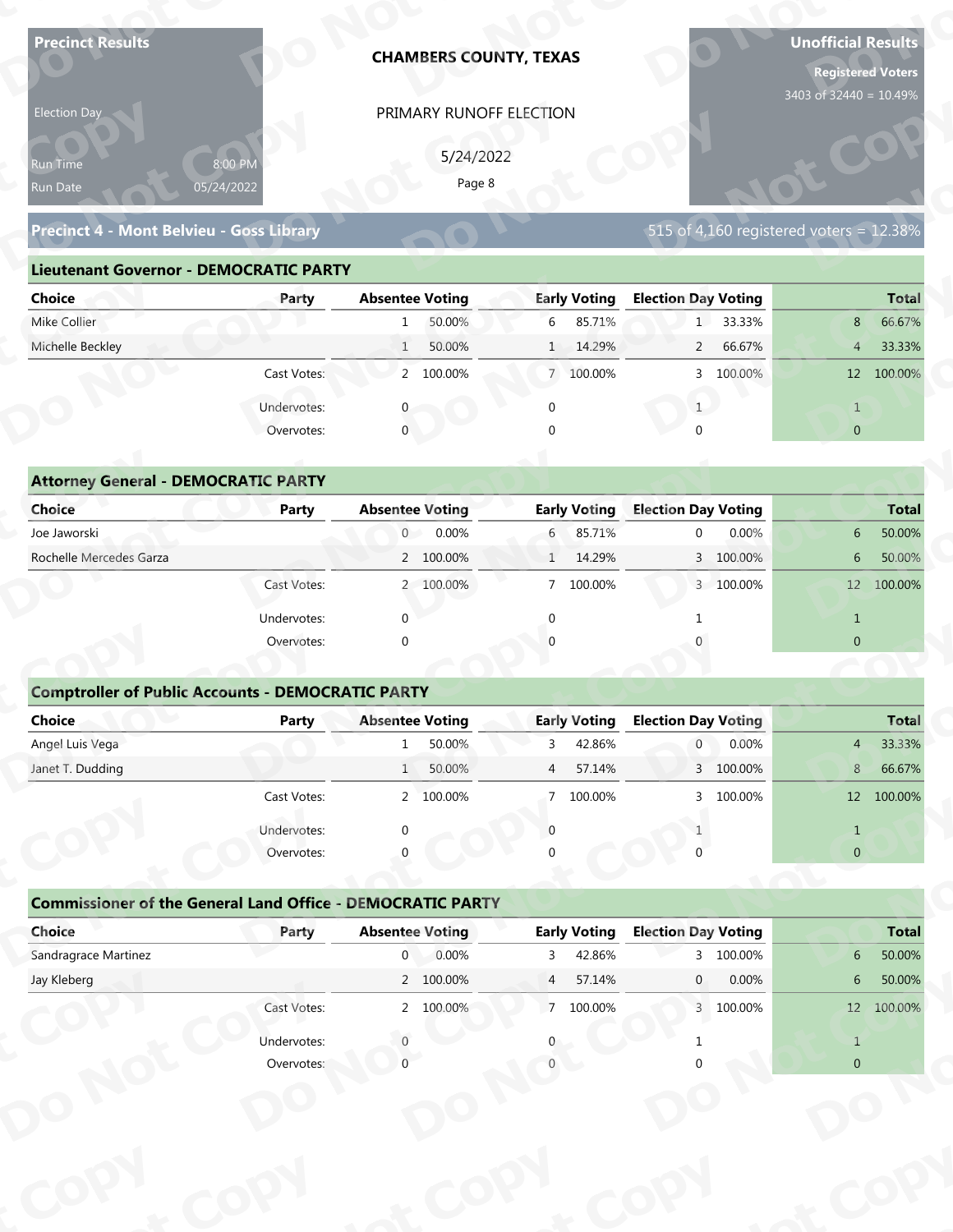| 3403 of 32440 = 10.49%<br>PRIMARY RUNOFF ELECTION<br>Election Day<br>5/24/2022<br>8:00 PM<br>Run Time<br>Page 9<br>05/24/2022<br>Run Date<br>Precinct 4 - Mont Belvieu - Goss Library<br>515 of 4,160 registered voters = 12.38%<br><b>Attorney General - REPUBLICAN PARTY</b><br><b>Election Day Voting</b><br><b>Absentee Voting</b><br><b>Early Voting</b><br><b>Choice</b><br>Party<br>George P. Bush<br>40.00%<br>23.11%<br>57 24.36%<br>58<br>119<br>$\overline{4}$<br>6<br>Ken Paxton<br>60.00%<br>76.89%<br>75.64%<br>193<br>177<br>376<br>10 100.00%<br>Cast Votes:<br>251 100.00%<br>100.00%<br>234<br>495<br>5<br>Undervotes:<br>2<br>$\overline{7}$<br>$\overline{0}$<br>Overvotes:<br>$\mathbf{0}$<br>$\Omega$<br><b>Commissioner of the General Land Office - REPUBLICAN PARTY</b><br><b>Choice</b><br><b>Early Voting</b><br><b>Election Day Voting</b><br><b>Party</b><br><b>Absentee Voting</b><br>40.00%<br>26.96%<br>38.03%<br>Tim Westley<br>$4 -$<br>62<br>81<br>147<br>Dawn Buckingham<br>60.00%<br>73.04%<br>61.97%<br>6<br>168<br>132<br>306<br>230 100.00%<br>Cast Votes:<br>10 100.00%<br>213 100.00%<br>453<br>23<br>49<br>$\Omega$<br>26<br>Undervotes:<br>Overvotes:<br>$\Omega$<br>$\overline{0}$ | <b>Total</b><br>24.04%<br>75.96%<br>100.00%<br><b>Total</b><br>32.45%<br>67.55%<br>100.00% |
|---------------------------------------------------------------------------------------------------------------------------------------------------------------------------------------------------------------------------------------------------------------------------------------------------------------------------------------------------------------------------------------------------------------------------------------------------------------------------------------------------------------------------------------------------------------------------------------------------------------------------------------------------------------------------------------------------------------------------------------------------------------------------------------------------------------------------------------------------------------------------------------------------------------------------------------------------------------------------------------------------------------------------------------------------------------------------------------------------------------------------------------------------------------------------------------------------------------------------------|--------------------------------------------------------------------------------------------|
|                                                                                                                                                                                                                                                                                                                                                                                                                                                                                                                                                                                                                                                                                                                                                                                                                                                                                                                                                                                                                                                                                                                                                                                                                                 |                                                                                            |
|                                                                                                                                                                                                                                                                                                                                                                                                                                                                                                                                                                                                                                                                                                                                                                                                                                                                                                                                                                                                                                                                                                                                                                                                                                 |                                                                                            |
|                                                                                                                                                                                                                                                                                                                                                                                                                                                                                                                                                                                                                                                                                                                                                                                                                                                                                                                                                                                                                                                                                                                                                                                                                                 |                                                                                            |
|                                                                                                                                                                                                                                                                                                                                                                                                                                                                                                                                                                                                                                                                                                                                                                                                                                                                                                                                                                                                                                                                                                                                                                                                                                 |                                                                                            |
|                                                                                                                                                                                                                                                                                                                                                                                                                                                                                                                                                                                                                                                                                                                                                                                                                                                                                                                                                                                                                                                                                                                                                                                                                                 |                                                                                            |
|                                                                                                                                                                                                                                                                                                                                                                                                                                                                                                                                                                                                                                                                                                                                                                                                                                                                                                                                                                                                                                                                                                                                                                                                                                 |                                                                                            |
|                                                                                                                                                                                                                                                                                                                                                                                                                                                                                                                                                                                                                                                                                                                                                                                                                                                                                                                                                                                                                                                                                                                                                                                                                                 |                                                                                            |
|                                                                                                                                                                                                                                                                                                                                                                                                                                                                                                                                                                                                                                                                                                                                                                                                                                                                                                                                                                                                                                                                                                                                                                                                                                 |                                                                                            |
|                                                                                                                                                                                                                                                                                                                                                                                                                                                                                                                                                                                                                                                                                                                                                                                                                                                                                                                                                                                                                                                                                                                                                                                                                                 |                                                                                            |
|                                                                                                                                                                                                                                                                                                                                                                                                                                                                                                                                                                                                                                                                                                                                                                                                                                                                                                                                                                                                                                                                                                                                                                                                                                 |                                                                                            |
|                                                                                                                                                                                                                                                                                                                                                                                                                                                                                                                                                                                                                                                                                                                                                                                                                                                                                                                                                                                                                                                                                                                                                                                                                                 |                                                                                            |
|                                                                                                                                                                                                                                                                                                                                                                                                                                                                                                                                                                                                                                                                                                                                                                                                                                                                                                                                                                                                                                                                                                                                                                                                                                 |                                                                                            |
|                                                                                                                                                                                                                                                                                                                                                                                                                                                                                                                                                                                                                                                                                                                                                                                                                                                                                                                                                                                                                                                                                                                                                                                                                                 |                                                                                            |
|                                                                                                                                                                                                                                                                                                                                                                                                                                                                                                                                                                                                                                                                                                                                                                                                                                                                                                                                                                                                                                                                                                                                                                                                                                 |                                                                                            |
|                                                                                                                                                                                                                                                                                                                                                                                                                                                                                                                                                                                                                                                                                                                                                                                                                                                                                                                                                                                                                                                                                                                                                                                                                                 |                                                                                            |
|                                                                                                                                                                                                                                                                                                                                                                                                                                                                                                                                                                                                                                                                                                                                                                                                                                                                                                                                                                                                                                                                                                                                                                                                                                 |                                                                                            |
|                                                                                                                                                                                                                                                                                                                                                                                                                                                                                                                                                                                                                                                                                                                                                                                                                                                                                                                                                                                                                                                                                                                                                                                                                                 |                                                                                            |
|                                                                                                                                                                                                                                                                                                                                                                                                                                                                                                                                                                                                                                                                                                                                                                                                                                                                                                                                                                                                                                                                                                                                                                                                                                 |                                                                                            |
|                                                                                                                                                                                                                                                                                                                                                                                                                                                                                                                                                                                                                                                                                                                                                                                                                                                                                                                                                                                                                                                                                                                                                                                                                                 |                                                                                            |
|                                                                                                                                                                                                                                                                                                                                                                                                                                                                                                                                                                                                                                                                                                                                                                                                                                                                                                                                                                                                                                                                                                                                                                                                                                 |                                                                                            |
|                                                                                                                                                                                                                                                                                                                                                                                                                                                                                                                                                                                                                                                                                                                                                                                                                                                                                                                                                                                                                                                                                                                                                                                                                                 |                                                                                            |
| <b>Railroad Commissioner - REPUBLICAN PARTY</b>                                                                                                                                                                                                                                                                                                                                                                                                                                                                                                                                                                                                                                                                                                                                                                                                                                                                                                                                                                                                                                                                                                                                                                                 |                                                                                            |
| <b>Absentee Voting</b><br><b>Early Voting</b><br><b>Election Day Voting</b><br><b>Choice</b><br><b>Party</b>                                                                                                                                                                                                                                                                                                                                                                                                                                                                                                                                                                                                                                                                                                                                                                                                                                                                                                                                                                                                                                                                                                                    | <b>Total</b>                                                                               |
| Wayne Christian<br>$7^{\circ}$<br>70.00%<br>77.45%<br>138<br>61.06%<br>182<br>327                                                                                                                                                                                                                                                                                                                                                                                                                                                                                                                                                                                                                                                                                                                                                                                                                                                                                                                                                                                                                                                                                                                                               | 69.43%                                                                                     |
| Sarah Stogner<br>3 <sup>1</sup><br>30.00%<br>22.55%<br>38.94%<br>53<br>88<br>144                                                                                                                                                                                                                                                                                                                                                                                                                                                                                                                                                                                                                                                                                                                                                                                                                                                                                                                                                                                                                                                                                                                                                | 30.57%                                                                                     |
| Cast Votes:<br>10 100.00%<br>100.00%<br>100.00%<br>235<br>226                                                                                                                                                                                                                                                                                                                                                                                                                                                                                                                                                                                                                                                                                                                                                                                                                                                                                                                                                                                                                                                                                                                                                                   | 471 100.00%                                                                                |
| 13<br>31<br>Undervotes:<br>18                                                                                                                                                                                                                                                                                                                                                                                                                                                                                                                                                                                                                                                                                                                                                                                                                                                                                                                                                                                                                                                                                                                                                                                                   |                                                                                            |
| $\overline{0}$<br>Overvotes:                                                                                                                                                                                                                                                                                                                                                                                                                                                                                                                                                                                                                                                                                                                                                                                                                                                                                                                                                                                                                                                                                                                                                                                                    |                                                                                            |
|                                                                                                                                                                                                                                                                                                                                                                                                                                                                                                                                                                                                                                                                                                                                                                                                                                                                                                                                                                                                                                                                                                                                                                                                                                 |                                                                                            |
| State Representative, District No. 23 - REPUBLICAN PARTY                                                                                                                                                                                                                                                                                                                                                                                                                                                                                                                                                                                                                                                                                                                                                                                                                                                                                                                                                                                                                                                                                                                                                                        |                                                                                            |
| Choice<br><b>Early Voting</b><br><b>Election Day Voting</b><br><b>Absentee Voting</b><br>Party                                                                                                                                                                                                                                                                                                                                                                                                                                                                                                                                                                                                                                                                                                                                                                                                                                                                                                                                                                                                                                                                                                                                  | <b>Total</b>                                                                               |
| Terri Leo-Wilson<br>60.00%<br>51.39%<br>56.30%<br>$6\degree$<br>129<br>134<br>269                                                                                                                                                                                                                                                                                                                                                                                                                                                                                                                                                                                                                                                                                                                                                                                                                                                                                                                                                                                                                                                                                                                                               | 53.91%                                                                                     |
| Patrick Gurski<br>40.00%<br>48.61%<br>43.70%<br>$\overline{4}$<br>122<br>104<br>230                                                                                                                                                                                                                                                                                                                                                                                                                                                                                                                                                                                                                                                                                                                                                                                                                                                                                                                                                                                                                                                                                                                                             | 46.09%                                                                                     |
| Cast Votes:<br>10 100.00%<br>251 100.00%<br>238 100.00%<br>499                                                                                                                                                                                                                                                                                                                                                                                                                                                                                                                                                                                                                                                                                                                                                                                                                                                                                                                                                                                                                                                                                                                                                                  | 100.00%                                                                                    |
| Undervotes:<br>$\overline{3}$                                                                                                                                                                                                                                                                                                                                                                                                                                                                                                                                                                                                                                                                                                                                                                                                                                                                                                                                                                                                                                                                                                                                                                                                   |                                                                                            |
| $\overline{0}$<br>Overvotes:                                                                                                                                                                                                                                                                                                                                                                                                                                                                                                                                                                                                                                                                                                                                                                                                                                                                                                                                                                                                                                                                                                                                                                                                    |                                                                                            |

| 5/24/2022<br>8:00 PM<br>Run Time<br>Page 9<br>05/24/2022<br>Run Date                                           |
|----------------------------------------------------------------------------------------------------------------|
| 515 of 4,160 registered voters = $12.38\%$<br>Precinct 4 - Mont Belvieu - Goss Library                         |
| <b>Attorney General - REPUBLICAN PARTY</b>                                                                     |
| <b>Early Voting</b><br><b>Election Day Voting</b><br>Choice<br><b>Absentee Voting</b><br><b>Total</b><br>Party |
| George P. Bush<br>40.00%<br>23.11%<br>57 24.36%<br>24.04%<br>58<br>119<br>$\overline{4}$                       |
| 60.00%<br>76.89%<br>75.64%<br>Ken Paxton<br>$6\overline{6}$<br>193<br>177<br>376<br>75.96%                     |
| Cast Votes:<br>10 100.00%<br>251 100.00%<br>234 100.00%<br>495<br>100.00%                                      |
| Undervotes:<br>$5 -$<br>2<br>$\overline{7}$                                                                    |
| $\mathbf 0$<br>Overvotes:<br>$\Omega$<br>$\overline{0}$<br>$\Omega$                                            |
|                                                                                                                |
| <b>Commissioner of the General Land Office - REPUBLICAN PARTY</b>                                              |
| Choice<br><b>Early Voting</b><br><b>Election Day Voting</b><br><b>Absentee Voting</b><br><b>Total</b><br>Party |
| 4 40.00%<br>Tim Westley<br>26.96%<br>38.03%<br>147<br>32.45%<br>62<br>81                                       |
| Dawn Buckingham<br>60.00%<br>73.04%<br>132<br>61.97%<br>306<br>67.55%<br>6<br>168                              |
| 100.00%<br>10 100.00%<br>100.00%<br>213<br>100.00%<br>Cast Votes:<br>230<br>453                                |

| <b>Choice</b>                                                     | Party       | <b>Absentee Voting</b>     | <b>Early Voting</b> | <b>Election Day Voting</b>   | <b>Total</b>   |
|-------------------------------------------------------------------|-------------|----------------------------|---------------------|------------------------------|----------------|
| George P. Bush                                                    |             | 40.00%<br>4                | 23.11%<br>58        | 24.36%<br>57                 | 24.04%<br>119  |
| Ken Paxton                                                        |             | 60.00%<br>6                | 76.89%<br>193       | 177<br>75.64%                | 376<br>75.96%  |
|                                                                   | Cast Votes: | 100.00%<br>10              | 251<br>100.00%      | 100.00%<br>234               | 495 100.00%    |
|                                                                   | Undervotes: |                            | $\overline{2}$      | 5                            | $\overline{7}$ |
|                                                                   | Overvotes:  | $\mathbf{0}$               | 0                   | $\Omega$                     | $\overline{0}$ |
| <b>Commissioner of the General Land Office - REPUBLICAN PARTY</b> |             |                            |                     |                              |                |
| Choice                                                            | Party       | <b>Absentee Voting</b>     | <b>Early Voting</b> | <b>Election Day Voting</b>   | <b>Total</b>   |
| Tim Westley                                                       |             | 4 40.00%                   | 26.96%<br>62        | 38.03%<br>81                 | 32.45%<br>147  |
| Dawn Buckingham                                                   |             | 60.00%<br>6                | 73.04%<br>168       | 132<br>61.97%                | 67.55%<br>306  |
|                                                                   | Cast Votes: | 100.00%<br>10 <sup>7</sup> | 230<br>100.00%      | 213 100.00%                  | 100.00%<br>453 |
|                                                                   | Undervotes: | $\Omega$                   | 23                  | 26                           | 49             |
|                                                                   | Overvotes:  | $\mathbf{0}$               | $\overline{0}$      | 0                            | $\mathbf{0}$   |
|                                                                   |             |                            |                     |                              |                |
| <b>Railroad Commissioner - REPUBLICAN PARTY</b>                   |             |                            |                     |                              |                |
| Choice                                                            | Party       | <b>Absentee Voting</b>     | <b>Early Voting</b> | <b>Election Day Voting</b>   | <b>Total</b>   |
| Wayne Christian                                                   |             | 70.00%                     | 77.45%<br>182       | 138<br>61.06%                | 69.43%<br>327  |
| Carole Champan                                                    |             | 20.000<br>$\sqrt{ }$       | 22 FFA<br>гэ.       | $20.040/$<br>00 <sup>2</sup> | 20F20<br>1A    |

|                                                                   |                           |                        |                     | <b>CHAMBERS COUNTY, TEXAS</b> |                     |                            |             | <b>Registered Voters</b><br>3403 of 32440 = 10.49% |              |
|-------------------------------------------------------------------|---------------------------|------------------------|---------------------|-------------------------------|---------------------|----------------------------|-------------|----------------------------------------------------|--------------|
| Election Day<br>kun Tim <u>e </u><br>Run Date                     | 8:00 PM<br>05/24/2022     |                        | 5/24/2022<br>Page 9 | PRIMARY RUNOFF ELECTION       |                     |                            |             |                                                    |              |
| Precinct 4 - Mont Belvieu - Goss Library                          |                           |                        |                     |                               |                     |                            |             | 515 of 4,160 registered voters = 12.38%            |              |
| <b>Attorney General - REPUBLICAN PARTY</b>                        |                           |                        |                     |                               |                     |                            |             |                                                    |              |
| <b>Choice</b>                                                     | Party                     | <b>Absentee Voting</b> |                     |                               | <b>Early Voting</b> | <b>Election Day Voting</b> |             |                                                    | <b>Total</b> |
| George P. Bush                                                    |                           | $\overline{4}$         | 40.00%              | 58                            | 23.11%              |                            | 57 24.36%   | 119                                                | 24.04%       |
| Ken Paxton                                                        |                           | 6                      | 60.00%              | 193                           | 76.89%              | 177                        | 75.64%      | 376                                                | 75.96%       |
|                                                                   | Cast Votes:               |                        | 10 100.00%          |                               | 251 100.00%         |                            | 234 100.00% | 495                                                | 100.00%      |
|                                                                   | Undervotes:               |                        |                     | 2                             |                     | 5                          |             | $\overline{7}$                                     |              |
|                                                                   | Overvotes:                | $\mathbf 0$            |                     | $\Omega$                      |                     |                            |             | $\overline{0}$                                     |              |
| <b>Commissioner of the General Land Office - REPUBLICAN PARTY</b> |                           |                        |                     |                               |                     |                            |             |                                                    |              |
| <b>Choice</b>                                                     | <b>Party</b>              | <b>Absentee Voting</b> |                     |                               | <b>Early Voting</b> | <b>Election Day Voting</b> |             |                                                    | <b>Total</b> |
| Tim Westley                                                       |                           | $4 -$                  | 40.00%              | 62                            | 26.96%              | 81                         | 38.03%      | 147                                                | 32.45%       |
| Dawn Buckingham                                                   |                           | 6                      | 60.00%              | 168                           | 73.04%              | 132                        | 61.97%      | 306                                                | 67.55%       |
|                                                                   | Cast Votes:               |                        | 10 100.00%          | 230                           | 100.00%             |                            | 213 100.00% |                                                    | 453 100.00%  |
|                                                                   |                           |                        |                     |                               |                     |                            |             |                                                    |              |
|                                                                   | Undervotes:               | $\Omega$               |                     | 23                            |                     | 26                         |             | 49                                                 |              |
|                                                                   | Overvotes:                | $\Omega$               |                     | $\Omega$                      |                     |                            |             | $\overline{0}$                                     |              |
| <b>Railroad Commissioner - REPUBLICAN PARTY</b>                   |                           |                        |                     |                               |                     |                            |             |                                                    |              |
| <b>Choice</b>                                                     | <b>Party</b>              | <b>Absentee Voting</b> |                     |                               | <b>Early Voting</b> | <b>Election Day Voting</b> |             |                                                    | <b>Total</b> |
| Wayne Christian                                                   |                           |                        | 70.00%              | 182                           | 77.45%              | 138                        | 61.06%      | 327                                                | 69.43%       |
| Sarah Stogner                                                     |                           | $\overline{3}$         | 30.00%              | 53                            | 22.55%              | 88                         | 38.94%      | 144                                                | 30.57%       |
|                                                                   | Cast Votes:               |                        | 10 100.00%          |                               | 235 100.00%         | 226                        | 100.00%     |                                                    | 471 100.00%  |
|                                                                   |                           |                        |                     |                               |                     |                            |             |                                                    |              |
|                                                                   | Undervotes:<br>Overvotes: |                        |                     | 18                            |                     | 13                         |             | $31\,$<br>$\pmb{0}$                                |              |
|                                                                   |                           |                        |                     |                               |                     |                            |             |                                                    |              |
| State Representative, District No. 23 - REPUBLICAN PARTY          |                           |                        |                     |                               |                     |                            |             |                                                    |              |
| Choice                                                            | Party                     | <b>Absentee Voting</b> |                     |                               | <b>Early Voting</b> | <b>Election Day Voting</b> |             |                                                    | <b>Total</b> |
| Terri Leo-Wilson                                                  |                           | $6\overline{6}$        | 60.00%              | 129                           | 51.39%              | 134                        | 56.30%      | 269                                                | 53.91%       |
| Patrick Gurski                                                    |                           | $\overline{4}$         | 40.00%              | 122                           | 48.61%              | 104                        | 43.70%      | 230                                                | 46.09%       |
|                                                                   | Cast Votes:               |                        | 10 100.00%          |                               | 251 100.00%         |                            | 238 100.00% | 499                                                | 100.00%      |
|                                                                   |                           |                        |                     |                               |                     |                            |             | $\overline{3}$                                     |              |
|                                                                   | Undervotes:               | $\Omega$               |                     |                               |                     |                            |             |                                                    |              |

|             |                 |         |                                                                                                      |                  |                                  |         |                                         | $4/1$ 100.00% |
|-------------|-----------------|---------|------------------------------------------------------------------------------------------------------|------------------|----------------------------------|---------|-----------------------------------------|---------------|
| Undervotes: | $\Omega$        |         | 18                                                                                                   |                  | 13                               |         | 31                                      |               |
| Overvotes:  | $\Omega$        |         | $\Omega$                                                                                             |                  |                                  |         | $\overline{0}$                          |               |
|             |                 |         |                                                                                                      |                  |                                  |         |                                         |               |
| Party       |                 |         |                                                                                                      |                  |                                  |         |                                         | <b>Total</b>  |
|             | 6               | 60.00%  | 129                                                                                                  | 51.39%           | 134                              | 56.30%  | 269                                     | 53.91%        |
|             |                 | 40.00%  | 122                                                                                                  | 48.61%           | 104                              | 43.70%  | 230                                     | 46.09%        |
| Cast Votes: | 10 <sup>°</sup> | 100.00% | 251                                                                                                  | 100.00%          | 238                              | 100.00% | 499                                     | 100.00%       |
| Undervotes: |                 |         |                                                                                                      |                  |                                  |         |                                         |               |
| Overvotes:  |                 |         |                                                                                                      |                  |                                  |         | $\overline{0}$                          |               |
|             |                 |         |                                                                                                      |                  |                                  |         |                                         |               |
|             |                 |         |                                                                                                      |                  |                                  |         |                                         |               |
|             |                 |         |                                                                                                      |                  |                                  |         |                                         |               |
|             |                 |         |                                                                                                      |                  |                                  |         |                                         |               |
|             |                 |         |                                                                                                      |                  |                                  |         |                                         |               |
|             | Cast votes.     | TΩ      | State Representative, District No. 23 - REPUBLICAN PARTY<br><b>Absentee Voting</b><br>$\overline{4}$ | TOO'OO XQ<br>253 | TOO'OO XQ<br><b>Early Voting</b> | 220     | LUU.UU 70<br><b>Election Day Voting</b> |               |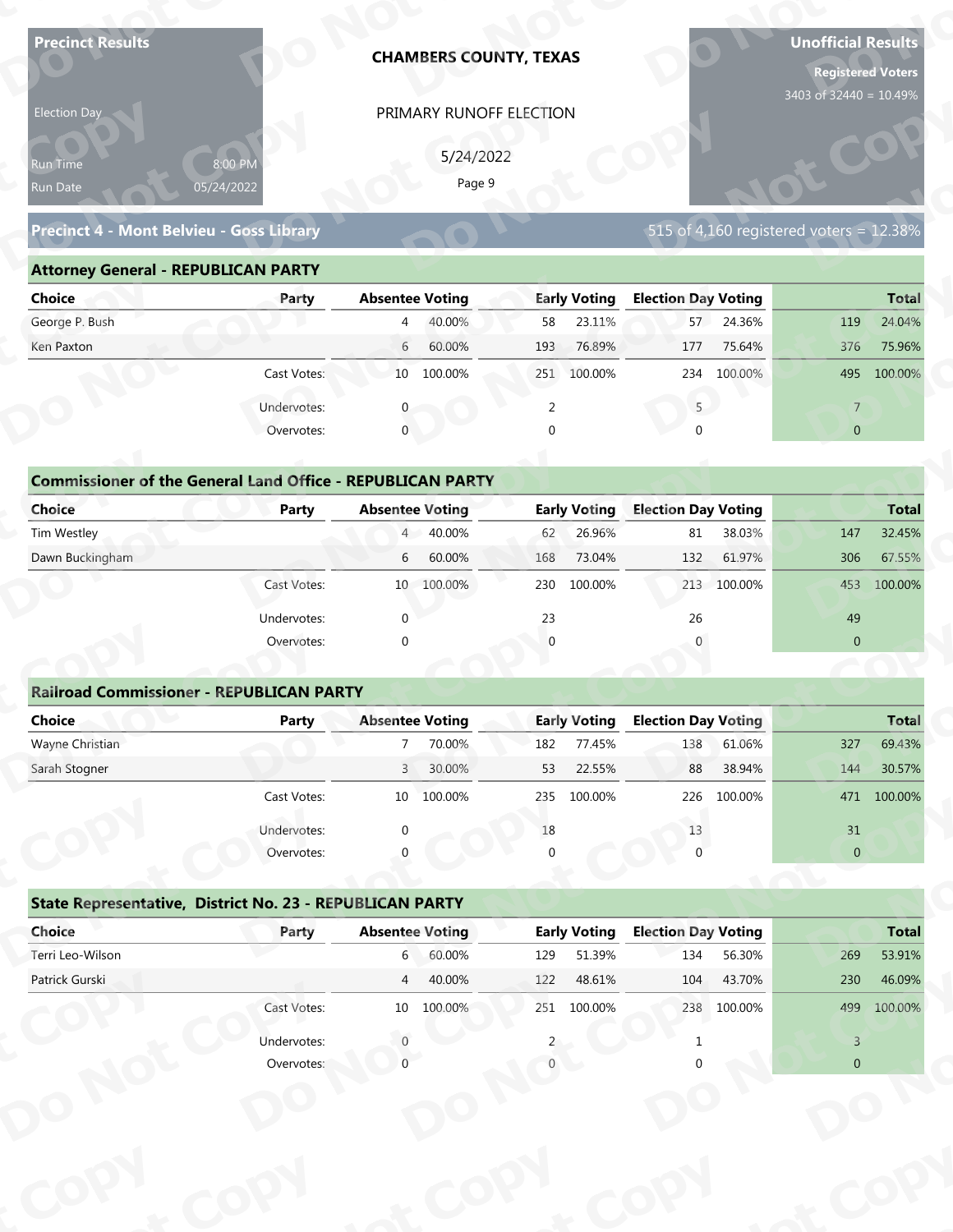| <b>Precinct Results</b><br><b>Election Day</b><br>የun Time | 8:00 PM                   | <b>CHAMBERS COUNTY, TEXAS</b><br>PRIMARY RUNOFF ELECTION<br>5/24/2022 |                     |                                         | <b>Unofficial Results</b><br><b>Registered Voters</b><br>3403 of 32440 = 10.49% |
|------------------------------------------------------------|---------------------------|-----------------------------------------------------------------------|---------------------|-----------------------------------------|---------------------------------------------------------------------------------|
| Run Date<br>Precinct 4 - Mont Belvieu - Goss Library       | 05/24/2022                | Page 10                                                               |                     | 515 of 4,160 registered voters = 12.38% |                                                                                 |
| <b>Precinct Chair, Precinct 4 - REPUBLICAN PARTY</b>       |                           |                                                                       |                     |                                         |                                                                                 |
| <b>Choice</b>                                              | Party                     | <b>Absentee Voting</b>                                                | <b>Early Voting</b> | <b>Election Day Voting</b>              | <b>Total</b>                                                                    |
| <b>Steve Villemez</b>                                      |                           | 25.00%<br>$\mathbf{2}$                                                | 37.85%<br>81        | 36.36%<br>72                            | 36.90%<br>155                                                                   |
| Calyn Copeland Wesson                                      | Cast Votes:               | 6<br>75.00%<br>8 100.00%                                              | 133<br>62.15%       | 126<br>63.64%                           | 265<br>63.10%<br>420                                                            |
|                                                            |                           |                                                                       | 100.00%<br>214      | 198<br>100.00%                          | 100.00%                                                                         |
|                                                            | Undervotes:<br>Overvotes: |                                                                       | 39                  | 41                                      | 82<br>$\overline{0}$                                                            |
| COPY<br>DO NOT COPY                                        |                           | DO NOT COPY<br>DO NOT COPY                                            |                     | DO NOT COPY                             | DO NO                                                                           |
| COPY<br>DO NOT COPY                                        |                           | DO NOT COPY<br>DO NOT COPY                                            |                     | DO NOT COPY                             | DO NO                                                                           |
| COPY                                                       |                           | DO NOT COPY                                                           |                     | DO NOT COPY                             |                                                                                 |
| DO NOT COPY                                                |                           | DO NOT COPY                                                           |                     |                                         | DO NO                                                                           |
| COPY                                                       | COPY                      | & COPY                                                                |                     | COPY                                    | of COPY                                                                         |

### **Precinct Chair, Precinct 4 - REPUBLICAN PARTY**

| <b>Election Day</b>                                  |                       | PRIMARY RUNOFF ELECTION    |                     |                                         |                |
|------------------------------------------------------|-----------------------|----------------------------|---------------------|-----------------------------------------|----------------|
| Run Time<br>Run Date                                 | 8:00 PM<br>05/24/2022 | 5/24/2022<br>Page 10       |                     |                                         |                |
| <b>Precinct 4 - Mont Belvieu - Goss Library</b>      |                       |                            |                     | 515 of 4,160 registered voters = 12.38% |                |
| <b>Precinct Chair, Precinct 4 - REPUBLICAN PARTY</b> |                       |                            |                     |                                         |                |
| <b>Choice</b>                                        | Party                 | <b>Absentee Voting</b>     | <b>Early Voting</b> | <b>Election Day Voting</b>              | <b>Total</b>   |
| <b>Steve Villemez</b>                                |                       | 25.00%<br>$\mathbf{2}$     | 37.85%<br>81        | 72<br>36.36%                            | 36.90%<br>155  |
| Calyn Copeland Wesson                                |                       | 6 75.00%                   | 62.15%<br>133       | 63.64%<br>126                           | 265<br>63.10%  |
|                                                      | Cast Votes:           | 8 100.00%                  | 214 100.00%         | 198 100.00%                             | 100.00%<br>420 |
|                                                      | Undervotes:           |                            | 39                  | 41                                      | 82             |
|                                                      | Overvotes:            |                            |                     |                                         | $\overline{0}$ |
|                                                      |                       |                            |                     |                                         |                |
|                                                      |                       |                            |                     |                                         |                |
|                                                      |                       |                            |                     |                                         |                |
|                                                      |                       |                            |                     |                                         |                |
|                                                      |                       |                            |                     |                                         |                |
|                                                      |                       |                            |                     |                                         |                |
|                                                      |                       |                            |                     |                                         |                |
|                                                      |                       |                            |                     |                                         |                |
|                                                      |                       |                            |                     |                                         |                |
|                                                      |                       |                            |                     |                                         |                |
|                                                      |                       |                            |                     |                                         |                |
|                                                      |                       |                            |                     |                                         |                |
| COPY<br>DO NOT COPY                                  |                       | DO NOT COPY<br>DO NOT COPY |                     | DO NOT COPY                             |                |
|                                                      |                       |                            |                     |                                         |                |
|                                                      |                       |                            |                     |                                         |                |
|                                                      |                       |                            |                     |                                         |                |
|                                                      |                       |                            |                     |                                         |                |
|                                                      |                       |                            |                     |                                         | DO NO          |
|                                                      |                       |                            |                     |                                         |                |
|                                                      |                       |                            |                     |                                         |                |
| COPY                                                 |                       |                            |                     |                                         |                |
|                                                      |                       |                            |                     | DO NOT COPY                             |                |
|                                                      |                       |                            |                     |                                         |                |
| DO NOT COPY                                          |                       | DO NOT COPY<br>DO NOT COPY |                     |                                         | DO NO          |
| <b>POO.</b>                                          |                       |                            | $P_{Q_0}$ .         |                                         | ·ODW           |
|                                                      | <b>LON</b>            |                            |                     | <b>And</b>                              |                |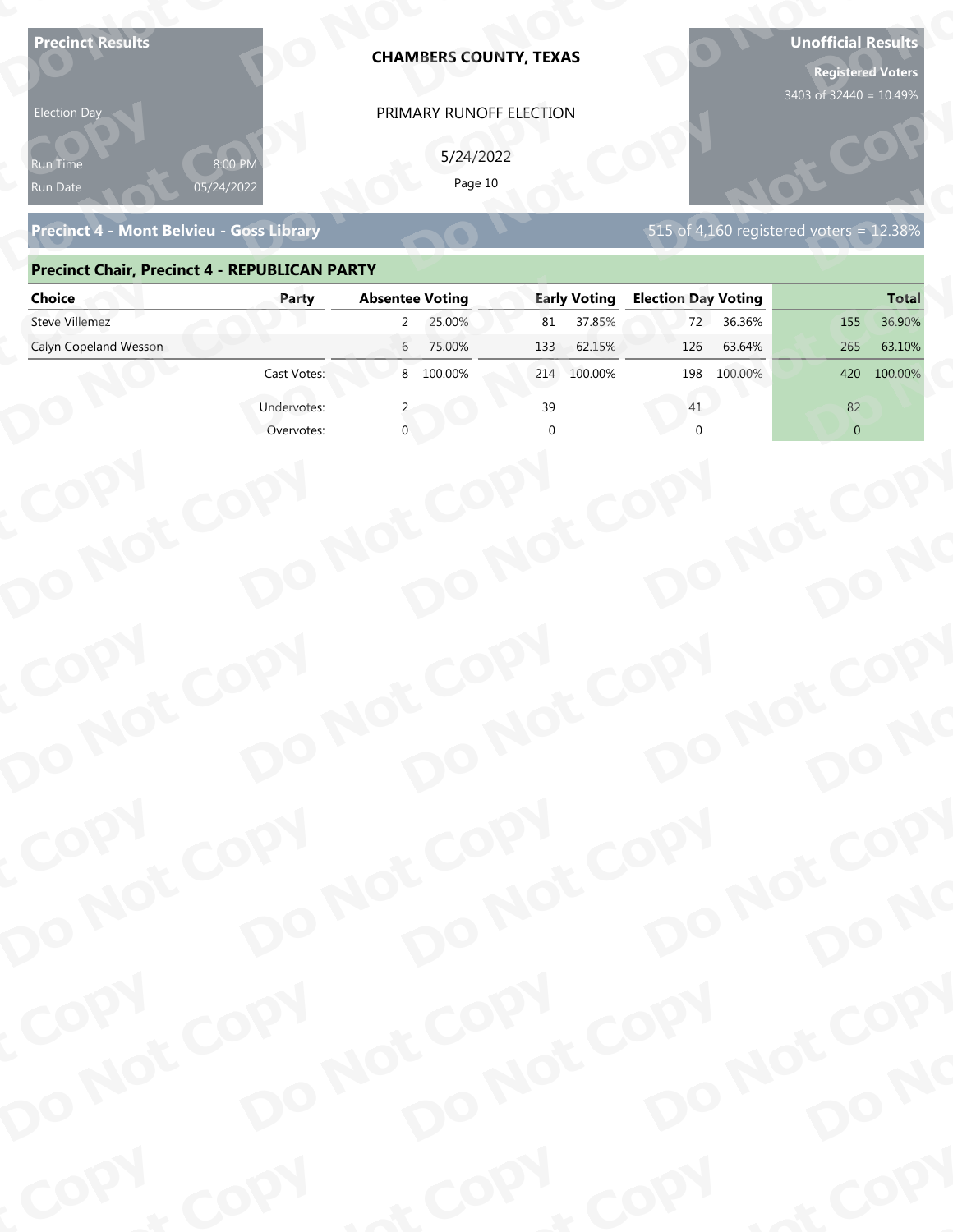| <b>Precinct Results</b>                                           |              | <b>CHAMBERS COUNTY, TEXAS</b>         |                                         |                                         | <b>Unofficial Results</b><br><b>Registered Voters</b> |
|-------------------------------------------------------------------|--------------|---------------------------------------|-----------------------------------------|-----------------------------------------|-------------------------------------------------------|
| Election Day                                                      |              | PRIMARY RUNOFF ELECTION               |                                         |                                         | 3403 of 32440 = 10.49%                                |
|                                                                   |              |                                       |                                         |                                         |                                                       |
| Run Time                                                          | 8:00 PM      | 5/24/2022<br>Page 11                  |                                         |                                         |                                                       |
| Run Date                                                          | 05/24/2022   |                                       |                                         |                                         |                                                       |
| <b>Precinct 5 - Beach City</b>                                    |              |                                       |                                         | 351 of 2,481 registered voters = 14.15% |                                                       |
| <b>Lieutenant Governor - DEMOCRATIC PARTY</b>                     |              |                                       |                                         |                                         |                                                       |
| <b>Choice</b>                                                     | Party        | <b>Absentee Voting</b>                | <b>Early Voting</b>                     | <b>Election Day Voting</b>              | <b>Total</b>                                          |
| Mike Collier                                                      |              | 0.00%<br>$\overline{0}$               | 33.33%<br>$\mathbf{1}$                  | 0.00%<br>$\overline{0}$                 | 12.50%<br>1                                           |
| Michelle Beckley                                                  |              | 3 100.00%                             | $\overline{2}$<br>66.67%                | 2 100.00%                               | 87.50%<br>7 <sup>7</sup>                              |
|                                                                   | Cast Votes:  | 3 100.00%                             | 3 100.00%                               | 2 100.00%                               | 8 100.00%                                             |
|                                                                   | Undervotes:  |                                       | $\mathbf 0$                             | $\overline{0}$                          | $\overline{0}$                                        |
|                                                                   | Overvotes:   | $\overline{0}$                        |                                         |                                         | $\overline{0}$                                        |
|                                                                   |              |                                       |                                         |                                         |                                                       |
| <b>Attorney General - DEMOCRATIC PARTY</b>                        |              |                                       |                                         |                                         |                                                       |
| <b>Choice</b>                                                     | <b>Party</b> | <b>Absentee Voting</b>                | <b>Early Voting</b>                     | <b>Election Day Voting</b>              | <b>Total</b>                                          |
| Joe Jaworski                                                      |              | $\overline{0}$<br>0.00%               | 33.33%<br>1                             | 50.00%                                  | 25.00%<br>$2^{\circ}$                                 |
| Rochelle Mercedes Garza                                           |              | 3 100.00%                             | 66.67%<br>$\overline{2}$                | 50.00%<br>1                             | 75.00%<br>6                                           |
|                                                                   | Cast Votes:  | 3 100.00%                             | 3 100.00%                               | 2 100.00%                               | 8 100.00%                                             |
|                                                                   | Undervotes:  | $\Omega$                              | $\mathbf{0}$                            | $\Omega$                                | $\overline{0}$                                        |
|                                                                   | Overvotes:   | $\Omega$                              |                                         |                                         | $\overline{0}$                                        |
|                                                                   |              |                                       |                                         |                                         |                                                       |
| <b>Comptroller of Public Accounts - DEMOCRATIC PARTY</b>          |              |                                       |                                         |                                         |                                                       |
| Choice                                                            | Party        | <b>Absentee Voting</b>                | <b>Early Voting</b>                     | <b>Election Day Voting</b>              | <b>Total</b>                                          |
| Angel Luis Vega<br>Janet T. Dudding                               |              | 33.33%<br>1<br>$2^{\prime}$<br>66.67% | 66.67%<br>$\overline{2}$<br>33.33%<br>1 | 50.00%<br>1<br>50.00%<br>1              | 4<br>50.00%<br>50.00%<br>4                            |
|                                                                   | Cast Votes:  | 3 100.00%                             | 100.00%<br>3                            | 2 100.00%                               | 8 100.00%                                             |
|                                                                   |              |                                       |                                         |                                         |                                                       |
|                                                                   | Undervotes:  | $\Omega$                              | $\Omega$                                |                                         | $\overline{0}$                                        |
|                                                                   | Overvotes:   |                                       |                                         |                                         | $\overline{0}$                                        |
| <b>Commissioner of the General Land Office - DEMOCRATIC PARTY</b> |              |                                       |                                         |                                         |                                                       |
| Choice                                                            | Party        | <b>Absentee Voting</b>                | <b>Early Voting</b>                     | <b>Election Day Voting</b>              | <b>Total</b>                                          |
| Sandragrace Martinez                                              |              | 1 33.33%                              | 66.67%<br>$\overline{2}$                | 50.00%                                  | 50.00%<br>$\overline{4}$                              |
|                                                                   |              | $2^{\circ}$<br>66.67%                 | 33.33%<br>$\mathbf{1}$                  | 50.00%<br>1                             | 50.00%<br>4                                           |
| Jay Kleberg                                                       |              |                                       |                                         |                                         |                                                       |
|                                                                   | Cast Votes:  | 3 100.00%                             | 3 100.00%                               | 2 100.00%                               |                                                       |
|                                                                   | Undervotes:  |                                       |                                         |                                         | 8 100.00%<br>$\overline{0}$                           |

|  | 351 of 2,481 registered voters = 14.159 |  |
|--|-----------------------------------------|--|
|  |                                         |  |
|  |                                         |  |

| Election Day                                  |                       | PRIMARY RUNOFF ELECTION |                          |                                         |                          |
|-----------------------------------------------|-----------------------|-------------------------|--------------------------|-----------------------------------------|--------------------------|
| <b>Run Time</b><br>Run Date                   | 8:00 PM<br>05/24/2022 | 5/24/2022<br>Page 11    |                          |                                         |                          |
| <b>Precinct 5 - Beach City</b>                |                       |                         |                          | 351 of 2,481 registered voters = 14.15% |                          |
| <b>Lieutenant Governor - DEMOCRATIC PARTY</b> |                       |                         |                          |                                         |                          |
| <b>Choice</b>                                 | Party                 | <b>Absentee Voting</b>  | <b>Early Voting</b>      | <b>Election Day Voting</b>              | <b>Total</b>             |
| Mike Collier                                  |                       | 0.00%<br>$\overline{0}$ | 33.33%<br>$\mathbf{1}$   | 0.00%<br>$\overline{0}$                 | 12.50%<br>$\mathbf{1}$   |
| Michelle Beckley                              |                       | 3 100.00%               | 2 66.67%                 | 2 100.00%                               | 87.50%<br>7 <sup>7</sup> |
|                                               | Cast Votes:           | 3 100.00%               | 3 100.00%                | 2 100.00%                               | 8 100.00%                |
|                                               | Undervotes:           |                         |                          | $\overline{0}$                          | $\overline{0}$           |
|                                               | Overvotes:            | $\mathbf 0$             | $\Omega$                 |                                         | $\overline{0}$           |
|                                               |                       |                         |                          |                                         |                          |
| <b>Attorney General - DEMOCRATIC PARTY</b>    |                       |                         |                          |                                         |                          |
| <b>Choice</b>                                 | Party                 | <b>Absentee Voting</b>  | <b>Early Voting</b>      | <b>Election Day Voting</b>              | <b>Total</b>             |
| Joe Jaworski                                  |                       | 0.00%<br>$\overline{0}$ | 33.33%                   | 50.00%                                  | 25.00%<br>$\overline{2}$ |
| Rochelle Mercedes Garza                       |                       | 3 100.00%               | 66.67%<br>$\overline{2}$ | 50.00%                                  | 75.00%<br>6              |
|                                               | Cast Votes:           | 3 100.00%               | 100.00%<br>3             | 2 100.00%                               | 8 100.00%                |
|                                               |                       |                         |                          |                                         |                          |

| 5/24/2022<br>8:00 PM<br>Run Time<br>Page 11<br>05/24/2022<br>Run Date<br>351 of 2,481 registered voters = 14.15%<br><b>Precinct 5 - Beach City</b><br><b>Lieutenant Governor - DEMOCRATIC PARTY</b><br><b>Absentee Voting</b><br><b>Early Voting</b><br><b>Election Day Voting</b><br><b>Choice</b><br><b>Total</b><br>Party<br>0.00%<br>$\mathbf 0$<br>0.00%<br>33.33%<br>$\overline{0}$<br>12.50%<br>$\mathbf{1}$<br>1<br>3 100.00%<br>66.67%<br>2 100.00%<br>$\overline{2}$<br>87.50%<br>$\overline{7}$<br>Cast Votes:<br>3 100.00%<br>3 100.00%<br>2 100.00%<br>8 100.00%<br>$\overline{0}$<br>Undervotes:<br>$\overline{0}$<br>$\mathbf 0$<br>0<br>Overvotes:<br>$\mathbf{0}$<br>$\overline{0}$<br><b>Early Voting</b><br><b>Election Day Voting</b><br>Choice<br><b>Absentee Voting</b><br><b>Total</b><br>Party<br>0.00%<br>33.33%<br>50.00%<br>25.00%<br>$\overline{0}$<br>1<br>$\overline{2}$<br>$\mathbf{1}$<br>3 100.00%<br>66.67%<br>75.00%<br>$\overline{2}$<br>50.00%<br>6 <sup>1</sup><br>1<br>Cast Votes:<br>3 100.00%<br>100.00%<br>2 100.00%<br>8 100.00%<br>3<br>Undervotes:<br>$\Omega$<br>$\overline{0}$<br>$\overline{0}$<br>Overvotes:<br>$\Omega$<br><b>Comptroller of Public Accounts - DEMOCRATIC PARTY</b><br><b>Choice</b><br><b>Absentee Voting</b><br><b>Early Voting</b><br><b>Election Day Voting</b><br>Total<br><b>Party</b><br>66.67%<br>50.00%<br>50.00%<br>33.33%<br>1<br>2<br>$\overline{4}$<br>$\mathbf{1}$<br>66.67%<br>33.33%<br>50.00%<br>50.00%<br>$2^{\circ}$<br>$\mathbf{1}$<br>$\overline{4}$<br>$\mathbf{1}$<br>2 100.00%<br>8 100.00%<br>Cast Votes:<br>3 100.00%<br>3 100.00%<br>Undervotes:<br>$\overline{0}$<br>Overvotes:<br>$\overline{0}$<br><b>Commissioner of the General Land Office - DEMOCRATIC PARTY</b><br><b>Absentee Voting</b><br><b>Early Voting</b><br><b>Election Day Voting</b><br><b>Total</b><br>Party<br>2 66.67%<br>1 33.33%<br>50.00%<br>$4 -$<br>50.00%<br>66.67%<br>33.33%<br>$2^{\circ}$<br>1<br>50.00%<br>50.00%<br>1<br>4 <sup>1</sup><br>Cast Votes:<br>3 100.00%<br>3 100.00%<br>2 100.00%<br>8 100.00%<br>Undervotes:<br>$\overline{0}$<br>$\overline{0}$ | Mike Collier<br>Michelle Beckley<br><b>Attorney General - DEMOCRATIC PARTY</b><br>Joe Jaworski<br>Rochelle Mercedes Garza<br>Angel Luis Vega<br>Janet T. Dudding<br>Choice<br>Sandragrace Martinez<br>Jay Kleberg<br>Overvotes: | Election Day<br>PRIMARY RUNOFF ELECTION |  |
|--------------------------------------------------------------------------------------------------------------------------------------------------------------------------------------------------------------------------------------------------------------------------------------------------------------------------------------------------------------------------------------------------------------------------------------------------------------------------------------------------------------------------------------------------------------------------------------------------------------------------------------------------------------------------------------------------------------------------------------------------------------------------------------------------------------------------------------------------------------------------------------------------------------------------------------------------------------------------------------------------------------------------------------------------------------------------------------------------------------------------------------------------------------------------------------------------------------------------------------------------------------------------------------------------------------------------------------------------------------------------------------------------------------------------------------------------------------------------------------------------------------------------------------------------------------------------------------------------------------------------------------------------------------------------------------------------------------------------------------------------------------------------------------------------------------------------------------------------------------------------------------------------------------------------------------------------------------------------------------------------------------------------------------------------------------------------------------------------------------------------------------------|---------------------------------------------------------------------------------------------------------------------------------------------------------------------------------------------------------------------------------|-----------------------------------------|--|
|                                                                                                                                                                                                                                                                                                                                                                                                                                                                                                                                                                                                                                                                                                                                                                                                                                                                                                                                                                                                                                                                                                                                                                                                                                                                                                                                                                                                                                                                                                                                                                                                                                                                                                                                                                                                                                                                                                                                                                                                                                                                                                                                            |                                                                                                                                                                                                                                 |                                         |  |
|                                                                                                                                                                                                                                                                                                                                                                                                                                                                                                                                                                                                                                                                                                                                                                                                                                                                                                                                                                                                                                                                                                                                                                                                                                                                                                                                                                                                                                                                                                                                                                                                                                                                                                                                                                                                                                                                                                                                                                                                                                                                                                                                            |                                                                                                                                                                                                                                 |                                         |  |
|                                                                                                                                                                                                                                                                                                                                                                                                                                                                                                                                                                                                                                                                                                                                                                                                                                                                                                                                                                                                                                                                                                                                                                                                                                                                                                                                                                                                                                                                                                                                                                                                                                                                                                                                                                                                                                                                                                                                                                                                                                                                                                                                            |                                                                                                                                                                                                                                 |                                         |  |
|                                                                                                                                                                                                                                                                                                                                                                                                                                                                                                                                                                                                                                                                                                                                                                                                                                                                                                                                                                                                                                                                                                                                                                                                                                                                                                                                                                                                                                                                                                                                                                                                                                                                                                                                                                                                                                                                                                                                                                                                                                                                                                                                            |                                                                                                                                                                                                                                 |                                         |  |
|                                                                                                                                                                                                                                                                                                                                                                                                                                                                                                                                                                                                                                                                                                                                                                                                                                                                                                                                                                                                                                                                                                                                                                                                                                                                                                                                                                                                                                                                                                                                                                                                                                                                                                                                                                                                                                                                                                                                                                                                                                                                                                                                            |                                                                                                                                                                                                                                 |                                         |  |
|                                                                                                                                                                                                                                                                                                                                                                                                                                                                                                                                                                                                                                                                                                                                                                                                                                                                                                                                                                                                                                                                                                                                                                                                                                                                                                                                                                                                                                                                                                                                                                                                                                                                                                                                                                                                                                                                                                                                                                                                                                                                                                                                            |                                                                                                                                                                                                                                 |                                         |  |
|                                                                                                                                                                                                                                                                                                                                                                                                                                                                                                                                                                                                                                                                                                                                                                                                                                                                                                                                                                                                                                                                                                                                                                                                                                                                                                                                                                                                                                                                                                                                                                                                                                                                                                                                                                                                                                                                                                                                                                                                                                                                                                                                            |                                                                                                                                                                                                                                 |                                         |  |
|                                                                                                                                                                                                                                                                                                                                                                                                                                                                                                                                                                                                                                                                                                                                                                                                                                                                                                                                                                                                                                                                                                                                                                                                                                                                                                                                                                                                                                                                                                                                                                                                                                                                                                                                                                                                                                                                                                                                                                                                                                                                                                                                            |                                                                                                                                                                                                                                 |                                         |  |
|                                                                                                                                                                                                                                                                                                                                                                                                                                                                                                                                                                                                                                                                                                                                                                                                                                                                                                                                                                                                                                                                                                                                                                                                                                                                                                                                                                                                                                                                                                                                                                                                                                                                                                                                                                                                                                                                                                                                                                                                                                                                                                                                            |                                                                                                                                                                                                                                 |                                         |  |
|                                                                                                                                                                                                                                                                                                                                                                                                                                                                                                                                                                                                                                                                                                                                                                                                                                                                                                                                                                                                                                                                                                                                                                                                                                                                                                                                                                                                                                                                                                                                                                                                                                                                                                                                                                                                                                                                                                                                                                                                                                                                                                                                            |                                                                                                                                                                                                                                 |                                         |  |
|                                                                                                                                                                                                                                                                                                                                                                                                                                                                                                                                                                                                                                                                                                                                                                                                                                                                                                                                                                                                                                                                                                                                                                                                                                                                                                                                                                                                                                                                                                                                                                                                                                                                                                                                                                                                                                                                                                                                                                                                                                                                                                                                            |                                                                                                                                                                                                                                 |                                         |  |
|                                                                                                                                                                                                                                                                                                                                                                                                                                                                                                                                                                                                                                                                                                                                                                                                                                                                                                                                                                                                                                                                                                                                                                                                                                                                                                                                                                                                                                                                                                                                                                                                                                                                                                                                                                                                                                                                                                                                                                                                                                                                                                                                            |                                                                                                                                                                                                                                 |                                         |  |
|                                                                                                                                                                                                                                                                                                                                                                                                                                                                                                                                                                                                                                                                                                                                                                                                                                                                                                                                                                                                                                                                                                                                                                                                                                                                                                                                                                                                                                                                                                                                                                                                                                                                                                                                                                                                                                                                                                                                                                                                                                                                                                                                            |                                                                                                                                                                                                                                 |                                         |  |
|                                                                                                                                                                                                                                                                                                                                                                                                                                                                                                                                                                                                                                                                                                                                                                                                                                                                                                                                                                                                                                                                                                                                                                                                                                                                                                                                                                                                                                                                                                                                                                                                                                                                                                                                                                                                                                                                                                                                                                                                                                                                                                                                            |                                                                                                                                                                                                                                 |                                         |  |
|                                                                                                                                                                                                                                                                                                                                                                                                                                                                                                                                                                                                                                                                                                                                                                                                                                                                                                                                                                                                                                                                                                                                                                                                                                                                                                                                                                                                                                                                                                                                                                                                                                                                                                                                                                                                                                                                                                                                                                                                                                                                                                                                            |                                                                                                                                                                                                                                 |                                         |  |
|                                                                                                                                                                                                                                                                                                                                                                                                                                                                                                                                                                                                                                                                                                                                                                                                                                                                                                                                                                                                                                                                                                                                                                                                                                                                                                                                                                                                                                                                                                                                                                                                                                                                                                                                                                                                                                                                                                                                                                                                                                                                                                                                            |                                                                                                                                                                                                                                 |                                         |  |
|                                                                                                                                                                                                                                                                                                                                                                                                                                                                                                                                                                                                                                                                                                                                                                                                                                                                                                                                                                                                                                                                                                                                                                                                                                                                                                                                                                                                                                                                                                                                                                                                                                                                                                                                                                                                                                                                                                                                                                                                                                                                                                                                            |                                                                                                                                                                                                                                 |                                         |  |
|                                                                                                                                                                                                                                                                                                                                                                                                                                                                                                                                                                                                                                                                                                                                                                                                                                                                                                                                                                                                                                                                                                                                                                                                                                                                                                                                                                                                                                                                                                                                                                                                                                                                                                                                                                                                                                                                                                                                                                                                                                                                                                                                            |                                                                                                                                                                                                                                 |                                         |  |
|                                                                                                                                                                                                                                                                                                                                                                                                                                                                                                                                                                                                                                                                                                                                                                                                                                                                                                                                                                                                                                                                                                                                                                                                                                                                                                                                                                                                                                                                                                                                                                                                                                                                                                                                                                                                                                                                                                                                                                                                                                                                                                                                            |                                                                                                                                                                                                                                 |                                         |  |
|                                                                                                                                                                                                                                                                                                                                                                                                                                                                                                                                                                                                                                                                                                                                                                                                                                                                                                                                                                                                                                                                                                                                                                                                                                                                                                                                                                                                                                                                                                                                                                                                                                                                                                                                                                                                                                                                                                                                                                                                                                                                                                                                            |                                                                                                                                                                                                                                 |                                         |  |
|                                                                                                                                                                                                                                                                                                                                                                                                                                                                                                                                                                                                                                                                                                                                                                                                                                                                                                                                                                                                                                                                                                                                                                                                                                                                                                                                                                                                                                                                                                                                                                                                                                                                                                                                                                                                                                                                                                                                                                                                                                                                                                                                            |                                                                                                                                                                                                                                 |                                         |  |
|                                                                                                                                                                                                                                                                                                                                                                                                                                                                                                                                                                                                                                                                                                                                                                                                                                                                                                                                                                                                                                                                                                                                                                                                                                                                                                                                                                                                                                                                                                                                                                                                                                                                                                                                                                                                                                                                                                                                                                                                                                                                                                                                            |                                                                                                                                                                                                                                 |                                         |  |
|                                                                                                                                                                                                                                                                                                                                                                                                                                                                                                                                                                                                                                                                                                                                                                                                                                                                                                                                                                                                                                                                                                                                                                                                                                                                                                                                                                                                                                                                                                                                                                                                                                                                                                                                                                                                                                                                                                                                                                                                                                                                                                                                            |                                                                                                                                                                                                                                 |                                         |  |
|                                                                                                                                                                                                                                                                                                                                                                                                                                                                                                                                                                                                                                                                                                                                                                                                                                                                                                                                                                                                                                                                                                                                                                                                                                                                                                                                                                                                                                                                                                                                                                                                                                                                                                                                                                                                                                                                                                                                                                                                                                                                                                                                            |                                                                                                                                                                                                                                 |                                         |  |
|                                                                                                                                                                                                                                                                                                                                                                                                                                                                                                                                                                                                                                                                                                                                                                                                                                                                                                                                                                                                                                                                                                                                                                                                                                                                                                                                                                                                                                                                                                                                                                                                                                                                                                                                                                                                                                                                                                                                                                                                                                                                                                                                            |                                                                                                                                                                                                                                 |                                         |  |
|                                                                                                                                                                                                                                                                                                                                                                                                                                                                                                                                                                                                                                                                                                                                                                                                                                                                                                                                                                                                                                                                                                                                                                                                                                                                                                                                                                                                                                                                                                                                                                                                                                                                                                                                                                                                                                                                                                                                                                                                                                                                                                                                            |                                                                                                                                                                                                                                 |                                         |  |
|                                                                                                                                                                                                                                                                                                                                                                                                                                                                                                                                                                                                                                                                                                                                                                                                                                                                                                                                                                                                                                                                                                                                                                                                                                                                                                                                                                                                                                                                                                                                                                                                                                                                                                                                                                                                                                                                                                                                                                                                                                                                                                                                            |                                                                                                                                                                                                                                 |                                         |  |
|                                                                                                                                                                                                                                                                                                                                                                                                                                                                                                                                                                                                                                                                                                                                                                                                                                                                                                                                                                                                                                                                                                                                                                                                                                                                                                                                                                                                                                                                                                                                                                                                                                                                                                                                                                                                                                                                                                                                                                                                                                                                                                                                            |                                                                                                                                                                                                                                 |                                         |  |
|                                                                                                                                                                                                                                                                                                                                                                                                                                                                                                                                                                                                                                                                                                                                                                                                                                                                                                                                                                                                                                                                                                                                                                                                                                                                                                                                                                                                                                                                                                                                                                                                                                                                                                                                                                                                                                                                                                                                                                                                                                                                                                                                            |                                                                                                                                                                                                                                 |                                         |  |
|                                                                                                                                                                                                                                                                                                                                                                                                                                                                                                                                                                                                                                                                                                                                                                                                                                                                                                                                                                                                                                                                                                                                                                                                                                                                                                                                                                                                                                                                                                                                                                                                                                                                                                                                                                                                                                                                                                                                                                                                                                                                                                                                            |                                                                                                                                                                                                                                 |                                         |  |
|                                                                                                                                                                                                                                                                                                                                                                                                                                                                                                                                                                                                                                                                                                                                                                                                                                                                                                                                                                                                                                                                                                                                                                                                                                                                                                                                                                                                                                                                                                                                                                                                                                                                                                                                                                                                                                                                                                                                                                                                                                                                                                                                            |                                                                                                                                                                                                                                 |                                         |  |
|                                                                                                                                                                                                                                                                                                                                                                                                                                                                                                                                                                                                                                                                                                                                                                                                                                                                                                                                                                                                                                                                                                                                                                                                                                                                                                                                                                                                                                                                                                                                                                                                                                                                                                                                                                                                                                                                                                                                                                                                                                                                                                                                            |                                                                                                                                                                                                                                 |                                         |  |
|                                                                                                                                                                                                                                                                                                                                                                                                                                                                                                                                                                                                                                                                                                                                                                                                                                                                                                                                                                                                                                                                                                                                                                                                                                                                                                                                                                                                                                                                                                                                                                                                                                                                                                                                                                                                                                                                                                                                                                                                                                                                                                                                            |                                                                                                                                                                                                                                 |                                         |  |
|                                                                                                                                                                                                                                                                                                                                                                                                                                                                                                                                                                                                                                                                                                                                                                                                                                                                                                                                                                                                                                                                                                                                                                                                                                                                                                                                                                                                                                                                                                                                                                                                                                                                                                                                                                                                                                                                                                                                                                                                                                                                                                                                            |                                                                                                                                                                                                                                 |                                         |  |
|                                                                                                                                                                                                                                                                                                                                                                                                                                                                                                                                                                                                                                                                                                                                                                                                                                                                                                                                                                                                                                                                                                                                                                                                                                                                                                                                                                                                                                                                                                                                                                                                                                                                                                                                                                                                                                                                                                                                                                                                                                                                                                                                            |                                                                                                                                                                                                                                 |                                         |  |
|                                                                                                                                                                                                                                                                                                                                                                                                                                                                                                                                                                                                                                                                                                                                                                                                                                                                                                                                                                                                                                                                                                                                                                                                                                                                                                                                                                                                                                                                                                                                                                                                                                                                                                                                                                                                                                                                                                                                                                                                                                                                                                                                            |                                                                                                                                                                                                                                 |                                         |  |
|                                                                                                                                                                                                                                                                                                                                                                                                                                                                                                                                                                                                                                                                                                                                                                                                                                                                                                                                                                                                                                                                                                                                                                                                                                                                                                                                                                                                                                                                                                                                                                                                                                                                                                                                                                                                                                                                                                                                                                                                                                                                                                                                            |                                                                                                                                                                                                                                 |                                         |  |
|                                                                                                                                                                                                                                                                                                                                                                                                                                                                                                                                                                                                                                                                                                                                                                                                                                                                                                                                                                                                                                                                                                                                                                                                                                                                                                                                                                                                                                                                                                                                                                                                                                                                                                                                                                                                                                                                                                                                                                                                                                                                                                                                            |                                                                                                                                                                                                                                 |                                         |  |

### **Comptroller of Public Accounts - DEMOCRATIC PARTY**

| <b>Choice</b>                                                     | Party       | <b>Absentee Voting</b> |           |                | <b>Early Voting</b> | <b>Election Day Voting</b> |                | <b>Total</b> |
|-------------------------------------------------------------------|-------------|------------------------|-----------|----------------|---------------------|----------------------------|----------------|--------------|
| Joe Jaworski                                                      |             | 0                      | 0.00%     | 1              | 33.33%              | 50.00%<br>1                |                | 2 25.00%     |
| Rochelle Mercedes Garza                                           |             |                        | 3 100.00% | $\overline{2}$ | 66.67%              | 50.00%<br>1                | 6 <sup>1</sup> | 75.00%       |
|                                                                   | Cast Votes: |                        | 3 100.00% |                | 3 100.00%           | 2 100.00%                  |                | 8 100.00%    |
|                                                                   | Undervotes: | ∩                      |           | ∩              |                     | ∩                          | $\mathbf{0}$   |              |
|                                                                   | Overvotes:  | $\Omega$               |           |                |                     |                            | $\mathbf{0}$   |              |
| <b>Comptroller of Public Accounts - DEMOCRATIC PARTY</b>          |             |                        |           |                |                     |                            |                |              |
| <b>Choice</b>                                                     | Party       | <b>Absentee Voting</b> |           |                | <b>Early Voting</b> | <b>Election Day Voting</b> |                | <b>Total</b> |
| Angel Luis Vega                                                   |             | $\mathbf{1}$           | 33.33%    | $\overline{2}$ | 66.67%              | 50.00%<br>1                | $\overline{4}$ | 50.00%       |
| Janet T. Dudding                                                  |             | $2^{\circ}$            | 66.67%    | 1              | 33.33%              | 50.00%<br>1                | 4              | 50.00%       |
|                                                                   | Cast Votes: |                        | 3 100.00% |                | 3 100.00%           | 2 100.00%                  |                | 8 100.00%    |
|                                                                   |             |                        |           |                |                     |                            |                |              |
|                                                                   | Undervotes: |                        |           | U              |                     |                            | $\mathbf{0}$   |              |
|                                                                   | Overvotes:  |                        |           |                |                     |                            | $\mathbf 0$    |              |
| <b>Commissioner of the General Land Office - DEMOCRATIC PARTY</b> |             |                        |           |                |                     |                            |                |              |
| Choice                                                            | Party       | <b>Absentee Voting</b> |           |                | <b>Early Voting</b> | <b>Election Day Voting</b> |                | <b>Total</b> |
| Sandragrace Martinez                                              |             | 1                      | 33.33%    | $\overline{2}$ | 66.67%              | 50.00%<br>$\mathbf{1}$     | $\overline{4}$ | 50.00%       |
| Jay Kleberg                                                       |             | $\overline{2}$         | 66.67%    | 1              | 33.33%              | 50.00%<br>1                | $\overline{4}$ | 50.00%       |
|                                                                   | Cast Votes: |                        | 3 100.00% |                | 3 100.00%           | 2 100.00%                  |                | 8 100.00%    |
|                                                                   | Undervotes: |                        |           |                |                     |                            | $\mathbf{0}$   |              |

|                                                                   | Cast votes. | $\mathcal{P}$          | TOO'OO XQ | $\mathcal{P}$  | TOO'OO SO           | $\epsilon$                 | TOO'OO NO | $\circ$        | LUU.UU 70    |
|-------------------------------------------------------------------|-------------|------------------------|-----------|----------------|---------------------|----------------------------|-----------|----------------|--------------|
|                                                                   | Undervotes: | $\Omega$               |           | 0              |                     |                            |           | $\Omega$       |              |
|                                                                   | Overvotes:  | $\Omega$               |           | 0              |                     |                            |           | $\overline{0}$ |              |
|                                                                   |             |                        |           |                |                     |                            |           |                |              |
| <b>Commissioner of the General Land Office - DEMOCRATIC PARTY</b> |             |                        |           |                |                     |                            |           |                |              |
| Choice                                                            | Party       | <b>Absentee Voting</b> |           |                | <b>Early Voting</b> | <b>Election Day Voting</b> |           |                | <b>Total</b> |
| Sandragrace Martinez                                              |             | $\mathbf{1}$           | 33.33%    | $\overline{2}$ | 66.67%              | $\mathbf{1}$               | 50.00%    | $\overline{4}$ | 50.00%       |
| Jay Kleberg                                                       |             | $\overline{2}$         | 66.67%    | $\mathbf{1}$   | 33.33%              | $1 -$                      | 50.00%    | $\overline{4}$ | 50.00%       |
|                                                                   | Cast Votes: |                        | 3 100.00% | $\overline{3}$ | 100.00%             | $\overline{2}$             | 100.00%   | 8              | 100.00%      |
|                                                                   | Undervotes: |                        |           | 0              |                     |                            |           | $\overline{0}$ |              |
|                                                                   | Overvotes:  |                        |           |                |                     |                            |           | $\overline{0}$ |              |
|                                                                   |             |                        |           |                |                     |                            |           |                |              |
|                                                                   |             |                        |           |                |                     |                            |           |                |              |
|                                                                   |             |                        |           |                |                     |                            |           |                |              |
|                                                                   |             |                        |           |                |                     |                            |           |                |              |
|                                                                   |             |                        |           |                |                     |                            |           |                |              |
|                                                                   |             |                        |           |                |                     |                            |           |                |              |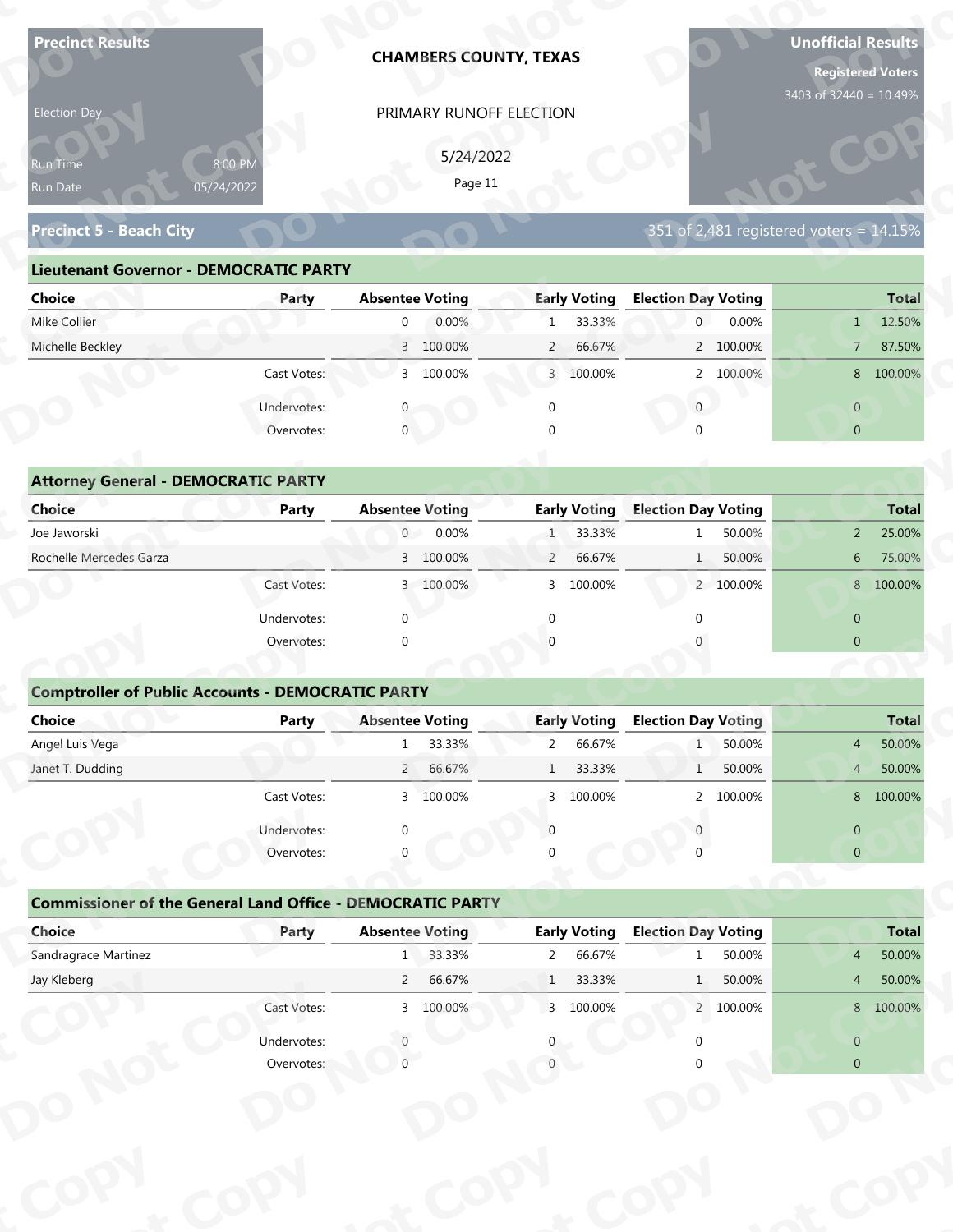| <b>Precinct Results</b>                                           |                       |                        | <b>CHAMBERS COUNTY, TEXAS</b> |          |                     |                            |                  | <b>Unofficial Results</b><br><b>Registered Voters</b><br>3403 of 32440 = 10.49% |                  |
|-------------------------------------------------------------------|-----------------------|------------------------|-------------------------------|----------|---------------------|----------------------------|------------------|---------------------------------------------------------------------------------|------------------|
| Election Day                                                      |                       |                        | PRIMARY RUNOFF ELECTION       |          |                     |                            |                  |                                                                                 |                  |
|                                                                   |                       |                        | 5/24/2022                     |          |                     |                            |                  |                                                                                 |                  |
| Run Time<br>Run Date                                              | 8:00 PM<br>05/24/2022 |                        | Page 12                       |          |                     |                            |                  |                                                                                 |                  |
|                                                                   |                       |                        |                               |          |                     |                            |                  |                                                                                 |                  |
| <b>Precinct 5 - Beach City</b>                                    |                       |                        |                               |          |                     |                            |                  | 351 of 2,481 registered voters = 14.15%                                         |                  |
| <b>Attorney General - REPUBLICAN PARTY</b>                        |                       |                        |                               |          |                     |                            |                  |                                                                                 |                  |
| <b>Choice</b>                                                     | Party                 | <b>Absentee Voting</b> |                               |          | <b>Early Voting</b> | <b>Election Day Voting</b> |                  |                                                                                 | <b>Total</b>     |
| George P. Bush                                                    |                       | 10                     | 62.50%                        | 32       | 20.13%              | 33                         | 19.64%           | 75                                                                              | 21.87%           |
| Ken Paxton                                                        |                       | 6                      | 37.50%                        | 127      | 79.87%              | 135                        | 80.36%           | 268                                                                             | 78.13%           |
|                                                                   | Cast Votes:           |                        | 16 100.00%                    |          | 159 100.00%         | 168                        | 100.00%          | 343                                                                             | 100.00%          |
|                                                                   | Undervotes:           |                        |                               | $\Omega$ |                     | $\mathbf{0}$               |                  | $\overline{0}$                                                                  |                  |
|                                                                   | Overvotes:            | $\mathbf{0}$           |                               | $\Omega$ |                     |                            |                  | $\overline{0}$                                                                  |                  |
|                                                                   |                       |                        |                               |          |                     |                            |                  |                                                                                 |                  |
| <b>Commissioner of the General Land Office - REPUBLICAN PARTY</b> |                       |                        |                               |          |                     |                            |                  |                                                                                 |                  |
| <b>Choice</b>                                                     | <b>Party</b>          | <b>Absentee Voting</b> |                               |          | <b>Early Voting</b> | <b>Election Day Voting</b> |                  |                                                                                 | <b>Total</b>     |
| Tim Westley                                                       |                       | 5 <sup>7</sup>         | 33.33%<br>66.67%              | 43       | 28.48%<br>71.52%    | 45                         | 28.30%<br>71.70% | 93                                                                              | 28.62%<br>71.38% |
| Dawn Buckingham                                                   |                       | 10                     |                               | 108      |                     | 114                        |                  | 232                                                                             |                  |
|                                                                   | Cast Votes:           |                        | 15 100.00%                    |          | 151 100.00%         |                            | 159 100.00%      | 325                                                                             | 100.00%          |
|                                                                   | Undervotes:           | -1                     |                               | 8        |                     | 9                          |                  | 18                                                                              |                  |
|                                                                   | Overvotes:            | $\Omega$               |                               |          |                     |                            |                  | $\overline{0}$                                                                  |                  |
| <b>Railroad Commissioner - REPUBLICAN PARTY</b>                   |                       |                        |                               |          |                     |                            |                  |                                                                                 |                  |
| <b>Choice</b>                                                     | <b>Party</b>          | <b>Absentee Voting</b> |                               |          | <b>Early Voting</b> | <b>Election Day Voting</b> |                  |                                                                                 | <b>Total</b>     |
| Wayne Christian                                                   |                       | 11                     | 73.33%                        | 111      | 72.55%              | 121                        | 74.23%           | 243                                                                             | 73.41%           |
| Sarah Stogner                                                     |                       | 4                      | 26.67%                        | 42       | 27.45%              | 42                         | 25.77%           | 88                                                                              | 26.59%           |
|                                                                   | Cast Votes:           |                        | 15 100.00%                    | 153      | 100.00%             | 163                        | 100.00%          |                                                                                 | 331 100.00%      |
|                                                                   | Undervotes:           |                        |                               | 6        |                     |                            |                  | 12                                                                              |                  |
|                                                                   | Overvotes:            |                        |                               |          |                     |                            |                  | $\overline{0}$                                                                  |                  |
|                                                                   |                       |                        |                               |          |                     |                            |                  |                                                                                 |                  |
| State Representative, District No. 23 - REPUBLICAN PARTY          |                       |                        |                               |          |                     |                            |                  |                                                                                 |                  |
| Choice                                                            | Party                 | <b>Absentee Voting</b> |                               |          | <b>Early Voting</b> | <b>Election Day Voting</b> |                  |                                                                                 | <b>Total</b>     |
| Terri Leo-Wilson                                                  |                       | $4^{\circ}$            | 25.00%                        | 96       | 60.76%              | 117                        | 69.64%           | 217                                                                             | 63.45%           |
|                                                                   |                       | 12                     | 75.00%                        | 62       | 39.24%              | 51                         | 30.36%           | 125                                                                             | 36.55%           |
| Patrick Gurski                                                    |                       |                        | 16 100.00%                    |          | 158 100.00%         |                            | 168 100.00%      |                                                                                 | 342 100.00%      |
|                                                                   | Cast Votes:           |                        |                               |          |                     |                            |                  |                                                                                 |                  |
|                                                                   | Undervotes:           |                        |                               |          |                     |                            |                  | $\mathbf{1}$                                                                    |                  |

| 5/24/2022<br>8:00 PM<br>Run Time<br>Page 12<br>05/24/2022<br>351 of 2,481 registered voters = $14.15\%$<br><b>Attorney General - REPUBLICAN PARTY</b><br><b>Early Voting</b><br><b>Election Day Voting</b><br><b>Absentee Voting</b><br>Party<br>62.50%<br>20.13%<br>33 <sup>2</sup><br>19.64%<br>10<br>75<br>32<br>37.50%<br>79.87%<br>$6\overline{6}$<br>127<br>135<br>80.36%<br>268<br>100.00%<br>Cast Votes:<br>16 100.00%<br>159 100.00%<br>168<br>343<br>Undervotes:<br>$\overline{0}$<br>$\overline{0}$<br>$\mathbf 0$<br>Overvotes:<br>$\Omega$<br>$\overline{0}$<br><b>Commissioner of the General Land Office - REPUBLICAN PARTY</b><br><b>Early Voting</b><br><b>Election Day Voting</b><br><b>Absentee Voting</b><br>Party<br>5 33.33%<br>28.48%<br>45<br>28.30%<br>93<br>43<br>66.67%<br>10<br>71.52%<br>71.70%<br>232<br>108<br>114<br>15 100.00%<br>151 100.00%<br>159<br>100.00%<br>Cast Votes:<br>325 | Election Day                   |  | PRIMARY RUNOFF ELECTION |  |  |              |
|------------------------------------------------------------------------------------------------------------------------------------------------------------------------------------------------------------------------------------------------------------------------------------------------------------------------------------------------------------------------------------------------------------------------------------------------------------------------------------------------------------------------------------------------------------------------------------------------------------------------------------------------------------------------------------------------------------------------------------------------------------------------------------------------------------------------------------------------------------------------------------------------------------------------|--------------------------------|--|-------------------------|--|--|--------------|
|                                                                                                                                                                                                                                                                                                                                                                                                                                                                                                                                                                                                                                                                                                                                                                                                                                                                                                                        | Run Date                       |  |                         |  |  |              |
|                                                                                                                                                                                                                                                                                                                                                                                                                                                                                                                                                                                                                                                                                                                                                                                                                                                                                                                        | <b>Precinct 5 - Beach City</b> |  |                         |  |  |              |
|                                                                                                                                                                                                                                                                                                                                                                                                                                                                                                                                                                                                                                                                                                                                                                                                                                                                                                                        |                                |  |                         |  |  |              |
|                                                                                                                                                                                                                                                                                                                                                                                                                                                                                                                                                                                                                                                                                                                                                                                                                                                                                                                        | Choice                         |  |                         |  |  | <b>Total</b> |
|                                                                                                                                                                                                                                                                                                                                                                                                                                                                                                                                                                                                                                                                                                                                                                                                                                                                                                                        | George P. Bush                 |  |                         |  |  | 21.87%       |
|                                                                                                                                                                                                                                                                                                                                                                                                                                                                                                                                                                                                                                                                                                                                                                                                                                                                                                                        | Ken Paxton                     |  |                         |  |  | 78.13%       |
|                                                                                                                                                                                                                                                                                                                                                                                                                                                                                                                                                                                                                                                                                                                                                                                                                                                                                                                        |                                |  |                         |  |  | 100.00%      |
|                                                                                                                                                                                                                                                                                                                                                                                                                                                                                                                                                                                                                                                                                                                                                                                                                                                                                                                        |                                |  |                         |  |  |              |
|                                                                                                                                                                                                                                                                                                                                                                                                                                                                                                                                                                                                                                                                                                                                                                                                                                                                                                                        |                                |  |                         |  |  |              |
|                                                                                                                                                                                                                                                                                                                                                                                                                                                                                                                                                                                                                                                                                                                                                                                                                                                                                                                        |                                |  |                         |  |  |              |
|                                                                                                                                                                                                                                                                                                                                                                                                                                                                                                                                                                                                                                                                                                                                                                                                                                                                                                                        |                                |  |                         |  |  |              |
|                                                                                                                                                                                                                                                                                                                                                                                                                                                                                                                                                                                                                                                                                                                                                                                                                                                                                                                        | <b>Choice</b>                  |  |                         |  |  | <b>Total</b> |
|                                                                                                                                                                                                                                                                                                                                                                                                                                                                                                                                                                                                                                                                                                                                                                                                                                                                                                                        | Tim Westley                    |  |                         |  |  | 28.62%       |
|                                                                                                                                                                                                                                                                                                                                                                                                                                                                                                                                                                                                                                                                                                                                                                                                                                                                                                                        | Dawn Buckingham                |  |                         |  |  | 71.38%       |
|                                                                                                                                                                                                                                                                                                                                                                                                                                                                                                                                                                                                                                                                                                                                                                                                                                                                                                                        |                                |  |                         |  |  | 100.00%      |

| <b>Choice</b>                                                     | Party       | <b>Absentee Voting</b> | <b>Early Voting</b>   | <b>Election Day Voting</b> | <b>Total</b>   |
|-------------------------------------------------------------------|-------------|------------------------|-----------------------|----------------------------|----------------|
|                                                                   |             |                        |                       |                            |                |
| George P. Bush                                                    |             | 62.50%<br>10           | 20.13%<br>32          | 19.64%<br>33 <sup>1</sup>  | 21.87%<br>75   |
| Ken Paxton                                                        |             | 37.50%<br>6            | 79.87%<br>127         | 135<br>80.36%              | 78.13%<br>268  |
|                                                                   | Cast Votes: | 16 100.00%             | 159<br>100.00%        | 100.00%<br>168             | 100.00%<br>343 |
|                                                                   | Undervotes: |                        | 0                     | $\mathbf{0}$               | $\overline{0}$ |
|                                                                   | Overvotes:  | $\mathbf{0}$           | 0                     | $\Omega$                   | $\overline{0}$ |
|                                                                   |             |                        |                       |                            |                |
| <b>Commissioner of the General Land Office - REPUBLICAN PARTY</b> |             |                        |                       |                            |                |
| Choice                                                            | Party       | <b>Absentee Voting</b> | <b>Early Voting</b>   | <b>Election Day Voting</b> | <b>Total</b>   |
| Tim Westley                                                       |             | 5 33.33%               | 28.48%<br>43          | 28.30%<br>45               | 93<br>28.62%   |
| Dawn Buckingham                                                   |             | 66.67%<br>10           | 71.52%<br>108         | 71.70%<br>114              | 232<br>71.38%  |
|                                                                   | Cast Votes: | 15 100.00%             | 151 100.00%           | 159 100.00%                | 100.00%<br>325 |
|                                                                   | Undervotes: |                        | 8                     |                            | 18             |
|                                                                   | Overvotes:  | $\mathbf{0}$           | $\mathbf{0}$          |                            | $\mathbf{0}$   |
|                                                                   |             |                        |                       |                            |                |
| <b>Railroad Commissioner - REPUBLICAN PARTY</b>                   |             |                        |                       |                            |                |
| Choice                                                            | Party       | <b>Absentee Voting</b> | <b>Early Voting</b>   | <b>Election Day Voting</b> | <b>Total</b>   |
| Wayne Christian                                                   |             | 73.33%<br>11           | 72.55%<br>111         | 74.23%<br>121              | 73.41%<br>243  |
| Carole Champan                                                    |             | 2C C70<br>$\Lambda$    | 27.450/<br>$\sqrt{2}$ | 2F 770/<br>$\sqrt{2}$      | $2C$ FOR<br>00 |

|                                                                   |                       |                        | PRIMARY RUNOFF ELECTION |             |                     |                            |             |                                         |                 |
|-------------------------------------------------------------------|-----------------------|------------------------|-------------------------|-------------|---------------------|----------------------------|-------------|-----------------------------------------|-----------------|
|                                                                   |                       |                        | 5/24/2022               |             |                     |                            |             |                                         |                 |
| Run Time<br>Run Date                                              | 8:00 PM<br>05/24/2022 |                        | Page 12                 |             |                     |                            |             |                                         |                 |
|                                                                   |                       |                        |                         |             |                     |                            |             |                                         |                 |
| <b>Precinct 5 - Beach City</b>                                    |                       |                        |                         |             |                     |                            |             | 351 of 2,481 registered voters = 14.15% |                 |
| <b>Attorney General - REPUBLICAN PARTY</b>                        |                       |                        |                         |             |                     |                            |             |                                         |                 |
| <b>Choice</b>                                                     | Party                 | <b>Absentee Voting</b> |                         |             | <b>Early Voting</b> | <b>Election Day Voting</b> |             |                                         | <b>Total</b>    |
| George P. Bush                                                    |                       | 10                     | 62.50%                  | 32          | 20.13%              |                            | 33 19.64%   | 75                                      | 21.87%          |
| Ken Paxton                                                        |                       | $6\overline{6}$        | 37.50%                  | 127         | 79.87%              | 135                        | 80.36%      | 268                                     | 78.13%          |
|                                                                   | Cast Votes:           |                        | 16 100.00%              |             | 159 100.00%         |                            | 168 100.00% |                                         | 343 100.00%     |
|                                                                   | Undervotes:           | $\mathbf{0}$           |                         | $\mathbf 0$ |                     | $\mathbf{0}$               |             | $\overline{0}$                          |                 |
|                                                                   | Overvotes:            | $\mathbf{0}$           |                         |             |                     | $\cap$                     |             | $\overline{0}$                          |                 |
|                                                                   |                       |                        |                         |             |                     |                            |             |                                         |                 |
| <b>Commissioner of the General Land Office - REPUBLICAN PARTY</b> |                       |                        |                         |             |                     |                            |             |                                         |                 |
| <b>Choice</b>                                                     | Party                 | <b>Absentee Voting</b> |                         |             | <b>Early Voting</b> | <b>Election Day Voting</b> |             |                                         | <b>Total</b>    |
| Tim Westley                                                       |                       |                        | 5 33.33%                | 43          | 28.48%              | 45                         | 28.30%      | 93                                      | 28.62%          |
| Dawn Buckingham                                                   |                       | 10                     | 66.67%                  | 108         | 71.52%              | 114                        | 71.70%      | 232                                     | 71.38%          |
|                                                                   | Cast Votes:           |                        | 15 100.00%              |             | 151 100.00%         | 159                        | 100.00%     |                                         | 325 100.00%     |
|                                                                   | Undervotes:           |                        |                         | 8           |                     | q                          |             | 18                                      |                 |
|                                                                   | Overvotes:            | $\Omega$               |                         |             |                     |                            |             | $\overline{0}$                          |                 |
|                                                                   |                       |                        |                         |             |                     |                            |             |                                         |                 |
|                                                                   |                       |                        |                         |             |                     |                            |             |                                         |                 |
| <b>Railroad Commissioner - REPUBLICAN PARTY</b>                   |                       |                        |                         |             |                     |                            |             |                                         |                 |
| <b>Choice</b>                                                     | Party                 | <b>Absentee Voting</b> |                         |             | <b>Early Voting</b> | <b>Election Day Voting</b> |             |                                         |                 |
| Wayne Christian                                                   |                       | 11                     | 73.33%                  | 111         | 72.55%              |                            | 121 74.23%  | 243                                     | Total<br>73.41% |
| Sarah Stogner                                                     |                       | 4                      | 26.67%                  | 42          | 27.45%              | 42                         | 25.77%      | 88                                      | 26.59%          |
|                                                                   | Cast Votes:           |                        | 15 100.00%              |             | 153 100.00%         |                            | 163 100.00% |                                         | 331 100.00%     |
|                                                                   | Undervotes:           |                        |                         | 6           |                     |                            |             | 12                                      |                 |
|                                                                   | Overvotes:            |                        |                         |             |                     |                            |             | $\overline{0}$                          |                 |
|                                                                   |                       |                        |                         |             |                     |                            |             |                                         |                 |
| State Representative, District No. 23 - REPUBLICAN PARTY          |                       |                        |                         |             |                     |                            |             |                                         |                 |
| Choice                                                            | Party                 | <b>Absentee Voting</b> |                         |             | <b>Early Voting</b> | <b>Election Day Voting</b> |             |                                         | <b>Total</b>    |
| Terri Leo-Wilson                                                  |                       |                        | 4 25.00%                | 96          | 60.76%              | 117                        | 69.64%      | 217                                     | 63.45%          |
| Patrick Gurski                                                    |                       | 12                     | 75.00%                  | 62          | 39.24%              | 51                         | 30.36%      | 125                                     | 36.55%          |
|                                                                   | Cast Votes:           |                        | 16 100.00%              |             | 158 100.00%         |                            | 168 100.00% |                                         | 342 100.00%     |
|                                                                   | Undervotes:           |                        |                         |             |                     |                            |             | $\mathbf{1}$                            |                 |

|                                                          | Cast votes. | ᆦ                      | TOO'OO XQ | ככד | TOO'OO XQ           | TOP                        | LUU.UU 70 |                | <b>22T TOO'OO'S</b> |
|----------------------------------------------------------|-------------|------------------------|-----------|-----|---------------------|----------------------------|-----------|----------------|---------------------|
|                                                          | Undervotes: |                        |           | 6   |                     |                            |           | 12             |                     |
|                                                          | Overvotes:  | $\Omega$               |           | 0   |                     |                            |           | $\overline{0}$ |                     |
| State Representative, District No. 23 - REPUBLICAN PARTY |             |                        |           |     |                     |                            |           |                |                     |
| Choice                                                   | Party       | <b>Absentee Voting</b> |           |     | <b>Early Voting</b> | <b>Election Day Voting</b> |           |                | <b>Total</b>        |
| Terri Leo-Wilson                                         |             | $\overline{4}$         | 25.00%    | 96  | 60.76%              | 117                        | 69.64%    | 217            | 63.45%              |
| Patrick Gurski                                           |             | 12                     | 75.00%    | 62  | 39.24%              | 51                         | 30.36%    | 125            | 36.55%              |
|                                                          | Cast Votes: | 16                     | 100.00%   | 158 | 100.00%             | 168                        | 100.00%   | 342            | 100.00%             |
|                                                          | Undervotes: |                        |           |     |                     |                            |           |                |                     |
|                                                          | Overvotes:  |                        |           |     |                     |                            |           | $\overline{0}$ |                     |
|                                                          |             |                        |           |     |                     |                            |           |                |                     |
|                                                          |             |                        |           |     |                     |                            |           |                |                     |
|                                                          |             |                        |           |     |                     |                            |           |                |                     |
|                                                          |             |                        |           |     |                     |                            |           |                |                     |
|                                                          |             |                        |           |     |                     |                            |           |                |                     |
|                                                          |             |                        |           |     |                     |                            |           |                |                     |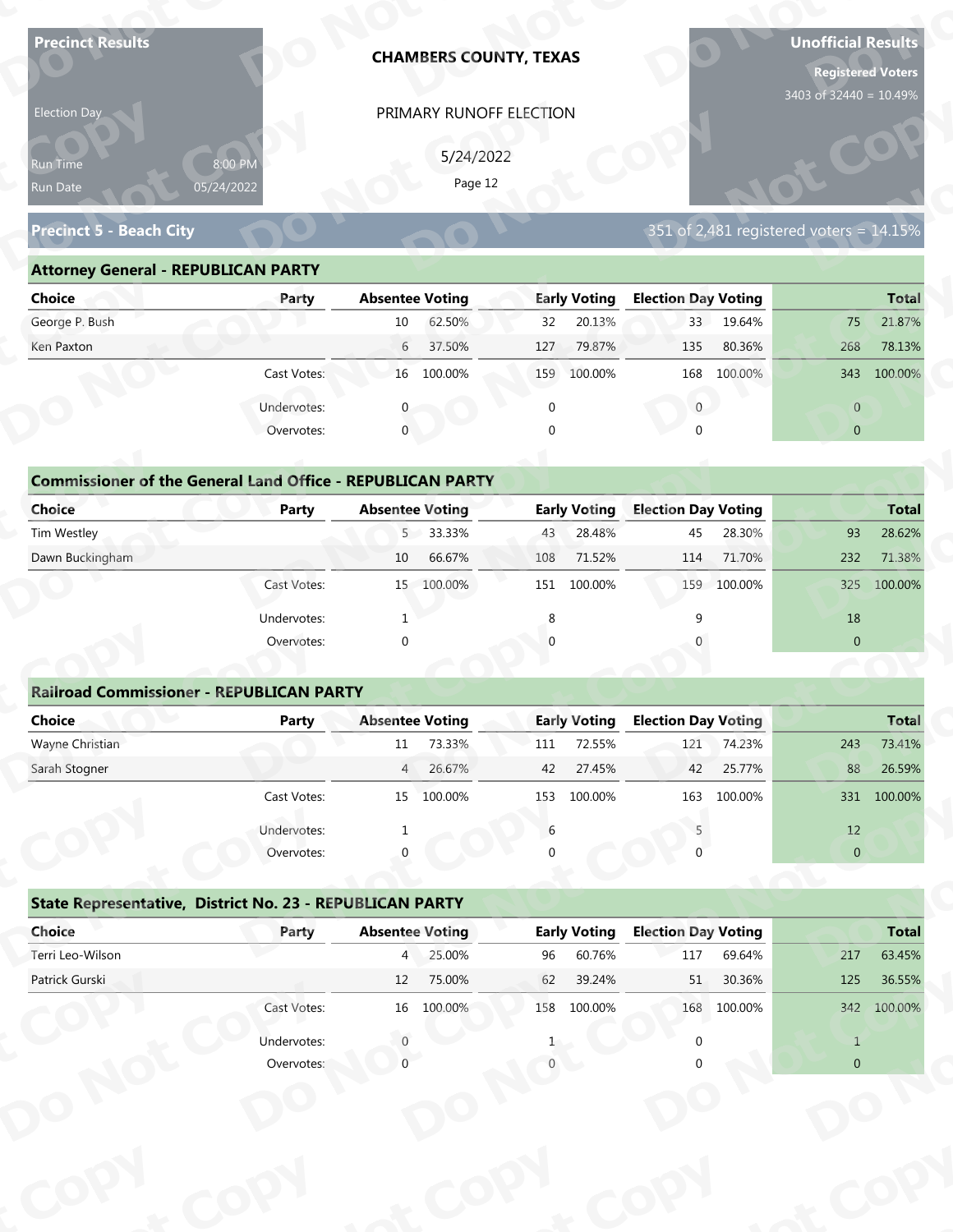| <b>Precinct Results</b>                                           |                           |                        |                      | <b>CHAMBERS COUNTY, TEXAS</b> |                               |                                        |           | <b>Unofficial Results</b><br><b>Registered Voters</b> |                        |
|-------------------------------------------------------------------|---------------------------|------------------------|----------------------|-------------------------------|-------------------------------|----------------------------------------|-----------|-------------------------------------------------------|------------------------|
| Election Day                                                      |                           |                        |                      | PRIMARY RUNOFF ELECTION       |                               |                                        |           | 3403 of 32440 = 10.49%                                |                        |
|                                                                   |                           |                        |                      |                               |                               |                                        |           |                                                       |                        |
| Run Time                                                          | 8:00 PM                   |                        | 5/24/2022<br>Page 13 |                               |                               |                                        |           |                                                       |                        |
| Run Date                                                          | 05/24/2022                |                        |                      |                               |                               |                                        |           |                                                       |                        |
| Precinct 6 - Anahuac - Legion Hall                                |                           |                        |                      |                               |                               |                                        |           | 265 of 1,865 registered voters = 14.21%               |                        |
| <b>Lieutenant Governor - DEMOCRATIC PARTY</b>                     |                           |                        |                      |                               |                               |                                        |           |                                                       |                        |
| <b>Choice</b>                                                     | Party                     | <b>Absentee Voting</b> |                      |                               | <b>Early Voting</b>           | <b>Election Day Voting</b>             |           |                                                       | <b>Total</b>           |
| Mike Collier                                                      |                           | 1                      | 33.33%               | 6                             | 54.55%                        |                                        | 1 100.00% | 8                                                     | 53.33%                 |
| Michelle Beckley                                                  |                           | $\overline{2}$         | 66.67%               | 5                             | 45.45%                        | $\mathbf{0}$                           | 0.00%     | $\overline{7}$                                        | 46.67%                 |
|                                                                   | Cast Votes:               |                        | 3 100.00%            |                               | 11 100.00%                    |                                        | 1 100.00% |                                                       | 15 100.00%             |
|                                                                   | Undervotes:               |                        |                      | $\mathbf 0$                   |                               | $\overline{0}$                         |           | $\overline{0}$                                        |                        |
|                                                                   | Overvotes:                | $\mathbf{0}$           |                      |                               |                               |                                        |           | $\overline{0}$                                        |                        |
|                                                                   |                           |                        |                      |                               |                               |                                        |           |                                                       |                        |
| <b>Attorney General - DEMOCRATIC PARTY</b>                        |                           |                        |                      |                               |                               |                                        |           |                                                       |                        |
| <b>Choice</b>                                                     | <b>Party</b>              | <b>Absentee Voting</b> |                      |                               | <b>Early Voting</b>           | <b>Election Day Voting</b>             |           |                                                       | <b>Total</b>           |
| Joe Jaworski                                                      |                           |                        | 2 66.67%             | 3                             | 27.27%                        |                                        | 1 100.00% | 6                                                     | 40.00%                 |
| Rochelle Mercedes Garza                                           |                           | $\mathbf{1}$           | 33.33%               | 8                             | 72.73%                        | $\overline{0}$                         | 0.00%     | 9                                                     | 60.00%                 |
|                                                                   | Cast Votes:               |                        | 3 100.00%            |                               | 11 100.00%                    |                                        | 1 100.00% |                                                       | 15 100.00%             |
|                                                                   | Undervotes:               | $\Omega$               |                      | $\mathbf{0}$                  |                               | $\Omega$                               |           | $\overline{0}$                                        |                        |
|                                                                   | Overvotes:                | $\Omega$               |                      |                               |                               |                                        |           | $\overline{0}$                                        |                        |
|                                                                   |                           |                        |                      |                               |                               |                                        |           |                                                       |                        |
| <b>Comptroller of Public Accounts - DEMOCRATIC PARTY</b>          |                           |                        |                      |                               |                               |                                        |           |                                                       |                        |
| Choice                                                            | Party                     | <b>Absentee Voting</b> |                      |                               | <b>Early Voting</b>           | <b>Election Day Voting</b>             |           |                                                       | <b>Total</b>           |
| Angel Luis Vega                                                   |                           | 1                      | 33.33%               | 5                             | 45.45%                        | 0                                      | 0.00%     | $6-$                                                  | 40.00%                 |
| Janet T. Dudding                                                  |                           |                        | 2 66.67%             | 6                             | 54.55%                        |                                        | 1 100.00% | 9 <sup>°</sup>                                        | 60.00%                 |
|                                                                   | Cast Votes:               |                        | 3 100.00%            |                               | 11 100.00%                    |                                        | 1 100.00% |                                                       | 15 100.00%             |
|                                                                   | Undervotes:               |                        |                      | $\Omega$                      |                               |                                        |           | $\overline{0}$                                        |                        |
|                                                                   | Overvotes:                |                        |                      |                               |                               |                                        |           | $\overline{0}$                                        |                        |
|                                                                   |                           |                        |                      |                               |                               |                                        |           |                                                       |                        |
| <b>Commissioner of the General Land Office - DEMOCRATIC PARTY</b> |                           |                        |                      |                               |                               |                                        |           |                                                       |                        |
| Choice<br>Sandragrace Martinez                                    | Party                     | <b>Absentee Voting</b> | 2 66.67%             |                               | <b>Early Voting</b><br>54.55% | <b>Election Day Voting</b><br>$\Omega$ | 0.00%     | 8                                                     | <b>Total</b><br>53.33% |
| Jay Kleberg                                                       |                           | 1                      | 33.33%               | 6<br>5                        | 45.45%                        |                                        | 1 100.00% | $\overline{7}$                                        | 46.67%                 |
|                                                                   | Cast Votes:               |                        | 3 100.00%            |                               | 11 100.00%                    |                                        | 1 100.00% |                                                       | 15 100.00%             |
|                                                                   |                           |                        |                      |                               |                               |                                        |           |                                                       |                        |
|                                                                   |                           |                        |                      |                               |                               |                                        |           | $\overline{0}$                                        |                        |
|                                                                   | Undervotes:<br>Overvotes: |                        |                      |                               |                               |                                        |           | $\overline{0}$                                        |                        |

| 5/24/2022<br>8:00 PM<br>Page 13<br>05/24/2022<br>265 of 1,865 registered voters = $14.21\%$<br>Precinct 6 - Anahuac - Legion Hall<br><b>Lieutenant Governor - DEMOCRATIC PARTY</b><br><b>Absentee Voting</b><br><b>Early Voting</b><br><b>Election Day Voting</b><br>Party<br>33.33%<br>54.55%<br>1 100.00%<br>6<br>8<br>$\mathbf{1}$<br>66.67%<br>5 45.45%<br>0.00%<br>$\overline{2}$<br>$\overline{0}$<br>$7^{\circ}$<br>3 100.00%<br>Cast Votes:<br>11 100.00%<br>1 100.00%<br>15 100.00%<br>Undervotes:<br>$\overline{0}$<br>$\overline{0}$<br>$\mathbf 0$<br>Overvotes:<br>$\Omega$<br>$\overline{0}$<br><b>Attorney General - DEMOCRATIC PARTY</b><br><b>Early Voting</b><br><b>Absentee Voting</b><br><b>Election Day Voting</b><br>Party<br>2 66.67%<br>27.27%<br>1 100.00%<br>3<br>6<br>33.33%<br>8<br>72.73%<br>$\overline{0}$<br>0.00%<br>9<br>1<br>3 100.00%<br>100.00%<br>1 100.00%<br>Cast Votes:<br>11<br>15 | Election Day                |  | PRIMARY RUNOFF ELECTION |  |  |              |
|-----------------------------------------------------------------------------------------------------------------------------------------------------------------------------------------------------------------------------------------------------------------------------------------------------------------------------------------------------------------------------------------------------------------------------------------------------------------------------------------------------------------------------------------------------------------------------------------------------------------------------------------------------------------------------------------------------------------------------------------------------------------------------------------------------------------------------------------------------------------------------------------------------------------------------|-----------------------------|--|-------------------------|--|--|--------------|
|                                                                                                                                                                                                                                                                                                                                                                                                                                                                                                                                                                                                                                                                                                                                                                                                                                                                                                                             | <b>Run Time</b><br>Run Date |  |                         |  |  |              |
|                                                                                                                                                                                                                                                                                                                                                                                                                                                                                                                                                                                                                                                                                                                                                                                                                                                                                                                             |                             |  |                         |  |  |              |
|                                                                                                                                                                                                                                                                                                                                                                                                                                                                                                                                                                                                                                                                                                                                                                                                                                                                                                                             |                             |  |                         |  |  |              |
|                                                                                                                                                                                                                                                                                                                                                                                                                                                                                                                                                                                                                                                                                                                                                                                                                                                                                                                             | Choice                      |  |                         |  |  | <b>Total</b> |
|                                                                                                                                                                                                                                                                                                                                                                                                                                                                                                                                                                                                                                                                                                                                                                                                                                                                                                                             | Mike Collier                |  |                         |  |  | 53.33%       |
|                                                                                                                                                                                                                                                                                                                                                                                                                                                                                                                                                                                                                                                                                                                                                                                                                                                                                                                             | Michelle Beckley            |  |                         |  |  | 46.67%       |
|                                                                                                                                                                                                                                                                                                                                                                                                                                                                                                                                                                                                                                                                                                                                                                                                                                                                                                                             |                             |  |                         |  |  |              |
|                                                                                                                                                                                                                                                                                                                                                                                                                                                                                                                                                                                                                                                                                                                                                                                                                                                                                                                             |                             |  |                         |  |  |              |
|                                                                                                                                                                                                                                                                                                                                                                                                                                                                                                                                                                                                                                                                                                                                                                                                                                                                                                                             |                             |  |                         |  |  |              |
|                                                                                                                                                                                                                                                                                                                                                                                                                                                                                                                                                                                                                                                                                                                                                                                                                                                                                                                             |                             |  |                         |  |  |              |
|                                                                                                                                                                                                                                                                                                                                                                                                                                                                                                                                                                                                                                                                                                                                                                                                                                                                                                                             |                             |  |                         |  |  |              |
|                                                                                                                                                                                                                                                                                                                                                                                                                                                                                                                                                                                                                                                                                                                                                                                                                                                                                                                             | <b>Choice</b>               |  |                         |  |  | <b>Total</b> |
|                                                                                                                                                                                                                                                                                                                                                                                                                                                                                                                                                                                                                                                                                                                                                                                                                                                                                                                             | Joe Jaworski                |  |                         |  |  | 40.00%       |
|                                                                                                                                                                                                                                                                                                                                                                                                                                                                                                                                                                                                                                                                                                                                                                                                                                                                                                                             | Rochelle Mercedes Garza     |  |                         |  |  | 60.00%       |
|                                                                                                                                                                                                                                                                                                                                                                                                                                                                                                                                                                                                                                                                                                                                                                                                                                                                                                                             |                             |  |                         |  |  | 100.00%      |

|                                            |                                                          | PRIMARY RUNOFF ELECTION                                           |                          |                                         |                                                           |
|--------------------------------------------|----------------------------------------------------------|-------------------------------------------------------------------|--------------------------|-----------------------------------------|-----------------------------------------------------------|
|                                            |                                                          | 5/24/2022                                                         |                          |                                         |                                                           |
| Run Time                                   | 8:00 PM                                                  | Page 13                                                           |                          |                                         |                                                           |
| Run Date                                   | 05/24/2022                                               |                                                                   |                          |                                         |                                                           |
| Precinct 6 - Anahuac - Legion Hall         |                                                          |                                                                   |                          | 265 of 1,865 registered voters = 14.21% |                                                           |
|                                            | <b>Lieutenant Governor - DEMOCRATIC PARTY</b>            |                                                                   |                          |                                         |                                                           |
| <b>Choice</b>                              | Party                                                    | <b>Absentee Voting</b>                                            | <b>Early Voting</b>      | <b>Election Day Voting</b>              | <b>Total</b>                                              |
| Mike Collier                               |                                                          | 33.33%<br>1                                                       | 6<br>54.55%              | 1 100.00%                               | 53.33%<br>8                                               |
| Michelle Beckley                           |                                                          | 66.67%<br>$\overline{2}$                                          | 5<br>45.45%              | 0.00%<br>$\overline{0}$                 | 46.67%<br>7 <sup>7</sup>                                  |
|                                            | Cast Votes:                                              | 3 100.00%                                                         | 11 100.00%               | 1 100.00%                               | 15 100.00%                                                |
|                                            | Undervotes:                                              |                                                                   | $\mathbf 0$              | $\mathbf{0}$                            | $\overline{0}$                                            |
|                                            | Overvotes:                                               | $\mathbf{0}$                                                      |                          |                                         | $\overline{0}$                                            |
|                                            |                                                          |                                                                   |                          |                                         |                                                           |
| <b>Attorney General - DEMOCRATIC PARTY</b> |                                                          |                                                                   |                          |                                         |                                                           |
| Choice                                     | <b>Party</b>                                             | <b>Absentee Voting</b>                                            | <b>Early Voting</b>      | <b>Election Day Voting</b>              | <b>Total</b>                                              |
| Joe Jaworski                               |                                                          | 2 66.67%                                                          | 27.27%<br>3              | 1 100.00%                               | 40.00%<br>6                                               |
| Rochelle Mercedes Garza                    |                                                          | 33.33%<br>1                                                       | 8<br>72.73%              | 0.00%<br>$\mathbf{0}$                   | 60.00%<br>9                                               |
|                                            | Cast Votes:                                              | 3 100.00%                                                         | 11 100.00%               | 1 100.00%                               | 15 100.00%                                                |
|                                            | Undervotes:                                              | $\Omega$                                                          | ∩                        |                                         | $\overline{0}$                                            |
|                                            |                                                          |                                                                   |                          |                                         |                                                           |
|                                            | Overvotes:                                               | $\Omega$                                                          |                          |                                         | $\overline{0}$                                            |
|                                            |                                                          |                                                                   |                          |                                         |                                                           |
|                                            | <b>Comptroller of Public Accounts - DEMOCRATIC PARTY</b> |                                                                   |                          |                                         |                                                           |
| <b>Choice</b>                              | <b>Party</b>                                             | <b>Absentee Voting</b>                                            | <b>Early Voting</b>      | <b>Election Day Voting</b>              |                                                           |
| Angel Luis Vega                            |                                                          | 33.33%<br>$\mathbf{1}$                                            | 45.45%<br>5              | 0 <sub>n</sub><br>0.00%                 | 6                                                         |
| Janet T. Dudding                           |                                                          | 66.67%<br>$\overline{2}$                                          | 54.55%<br>6              | 1 100.00%                               | 9                                                         |
|                                            | Cast Votes:                                              | 3 100.00%                                                         | 11 100.00%               | 1 100.00%                               |                                                           |
|                                            | Undervotes:                                              |                                                                   |                          |                                         | $\overline{0}$                                            |
|                                            | Overvotes:                                               |                                                                   |                          |                                         | Total<br>40.00%<br>60.00%<br>15 100.00%<br>$\overline{0}$ |
|                                            |                                                          |                                                                   |                          |                                         |                                                           |
|                                            |                                                          | <b>Commissioner of the General Land Office - DEMOCRATIC PARTY</b> |                          |                                         |                                                           |
| Choice                                     | Party                                                    | <b>Absentee Voting</b>                                            | <b>Early Voting</b>      | <b>Election Day Voting</b>              |                                                           |
| Sandragrace Martinez                       |                                                          | 2 66.67%                                                          | 6<br>54.55%              | $\mathbf 0$<br>0.00%                    | 8 <sup>1</sup>                                            |
| Jay Kleberg                                |                                                          | 1 33.33%                                                          | 5 <sub>5</sub><br>45.45% | 1 100.00%                               | 7 <sup>7</sup>                                            |
|                                            | Cast Votes:                                              | 3 100.00%                                                         | 11 100.00%               | 1 100.00%                               | <b>Total</b><br>53.33%<br>46.67%<br>15 100.00%            |
|                                            | Undervotes:                                              |                                                                   |                          |                                         | $\overline{0}$                                            |

### **Comptroller of Public Accounts - DEMOCRATIC PARTY**

| <b>Choice</b>                                                     | Party       | <b>Absentee Voting</b> |           |                | <b>Early Voting</b> | <b>Election Day Voting</b> |                 | <b>Total</b> |
|-------------------------------------------------------------------|-------------|------------------------|-----------|----------------|---------------------|----------------------------|-----------------|--------------|
| Joe Jaworski                                                      |             |                        | 2 66.67%  | 3 <sup>7</sup> | 27.27%              | 1 100.00%                  | 6               | 40.00%       |
| Rochelle Mercedes Garza                                           |             | 1                      | 33.33%    | 8              | 72.73%              | 0.00%<br>$\mathbf{0}$      | 9               | 60.00%       |
|                                                                   | Cast Votes: |                        | 3 100.00% |                | 11 100.00%          | 1 100.00%                  |                 | 15 100.00%   |
|                                                                   | Undervotes: | ∩                      |           | ∩              |                     | <sup>n</sup>               | $\mathbf{0}$    |              |
|                                                                   | Overvotes:  | $\Omega$               |           |                |                     |                            | $\overline{0}$  |              |
| <b>Comptroller of Public Accounts - DEMOCRATIC PARTY</b>          |             |                        |           |                |                     |                            |                 |              |
| <b>Choice</b>                                                     | Party       | <b>Absentee Voting</b> |           |                | <b>Early Voting</b> | <b>Election Day Voting</b> |                 | <b>Total</b> |
| Angel Luis Vega                                                   |             | $\mathbf{1}$           | 33.33%    | 5              | 45.45%              | 0.00%<br>0                 | 6 <sup>1</sup>  | 40.00%       |
| Janet T. Dudding                                                  |             | $2^{\circ}$            | 66.67%    |                | 6 54.55%            | 1 100.00%                  | 9               | 60.00%       |
|                                                                   | Cast Votes: |                        | 3 100.00% |                | 11 100.00%          | 1 100.00%                  |                 | 15 100.00%   |
|                                                                   |             |                        |           |                |                     |                            |                 |              |
|                                                                   | Undervotes: |                        |           | <sup>0</sup>   |                     |                            | $\overline{0}$  |              |
|                                                                   | Overvotes:  |                        |           |                |                     |                            | $\mathbf 0$     |              |
| <b>Commissioner of the General Land Office - DEMOCRATIC PARTY</b> |             |                        |           |                |                     |                            |                 |              |
| Choice                                                            | Party       | <b>Absentee Voting</b> |           |                | <b>Early Voting</b> | <b>Election Day Voting</b> |                 | <b>Total</b> |
| Sandragrace Martinez                                              |             | $2^{\circ}$            | 66.67%    | 6              | 54.55%              | 0.00%<br>$\overline{0}$    | 8 <sup>1</sup>  | 53.33%       |
| Jay Kleberg                                                       |             | 1                      | 33.33%    | 5              | 45.45%              | 1 100.00%                  | $7\overline{ }$ | 46.67%       |
|                                                                   | Cast Votes: |                        | 3 100.00% |                | 11 100.00%          | 1 100.00%                  |                 | 15 100.00%   |
|                                                                   | Undervotes: |                        |           |                |                     |                            | $\overline{0}$  |              |

|                                                                   | Cast votes. | $\mathcal{P}$          | TOO'OO XQ | ᆠᆂ | LUU.UU70            | Ψ.                         | TOO'OO NO |                | 12 100.00%   |
|-------------------------------------------------------------------|-------------|------------------------|-----------|----|---------------------|----------------------------|-----------|----------------|--------------|
|                                                                   | Undervotes: | $\Omega$               |           | 0  |                     |                            |           | $\Omega$       |              |
|                                                                   | Overvotes:  | $\Omega$               |           | 0  |                     |                            |           | $\overline{0}$ |              |
|                                                                   |             |                        |           |    |                     |                            |           |                |              |
| <b>Commissioner of the General Land Office - DEMOCRATIC PARTY</b> |             |                        |           |    |                     |                            |           |                |              |
| Choice                                                            | Party       | <b>Absentee Voting</b> |           |    | <b>Early Voting</b> | <b>Election Day Voting</b> |           |                | <b>Total</b> |
| Sandragrace Martinez                                              |             | $2^{\circ}$            | 66.67%    | 6  | 54.55%              | $\Omega$                   | 0.00%     | 8              | 53.33%       |
| Jay Kleberg                                                       |             | $\mathbf{1}$           | 33.33%    | 5  | 45.45%              |                            | 1 100.00% | $7^{\circ}$    | 46.67%       |
|                                                                   | Cast Votes: |                        | 3 100.00% | 11 | 100.00%             | 1                          | 100.00%   | 15             | 100.00%      |
|                                                                   | Undervotes: |                        |           | 0  |                     |                            |           | $\overline{0}$ |              |
|                                                                   | Overvotes:  |                        |           |    |                     |                            |           | $\overline{0}$ |              |
|                                                                   |             |                        |           |    |                     |                            |           |                |              |
|                                                                   |             |                        |           |    |                     |                            |           |                |              |
|                                                                   |             |                        |           |    |                     |                            |           |                |              |
|                                                                   |             |                        |           |    |                     |                            |           |                |              |
|                                                                   |             |                        |           |    |                     |                            |           |                |              |
|                                                                   |             |                        |           |    |                     |                            |           |                |              |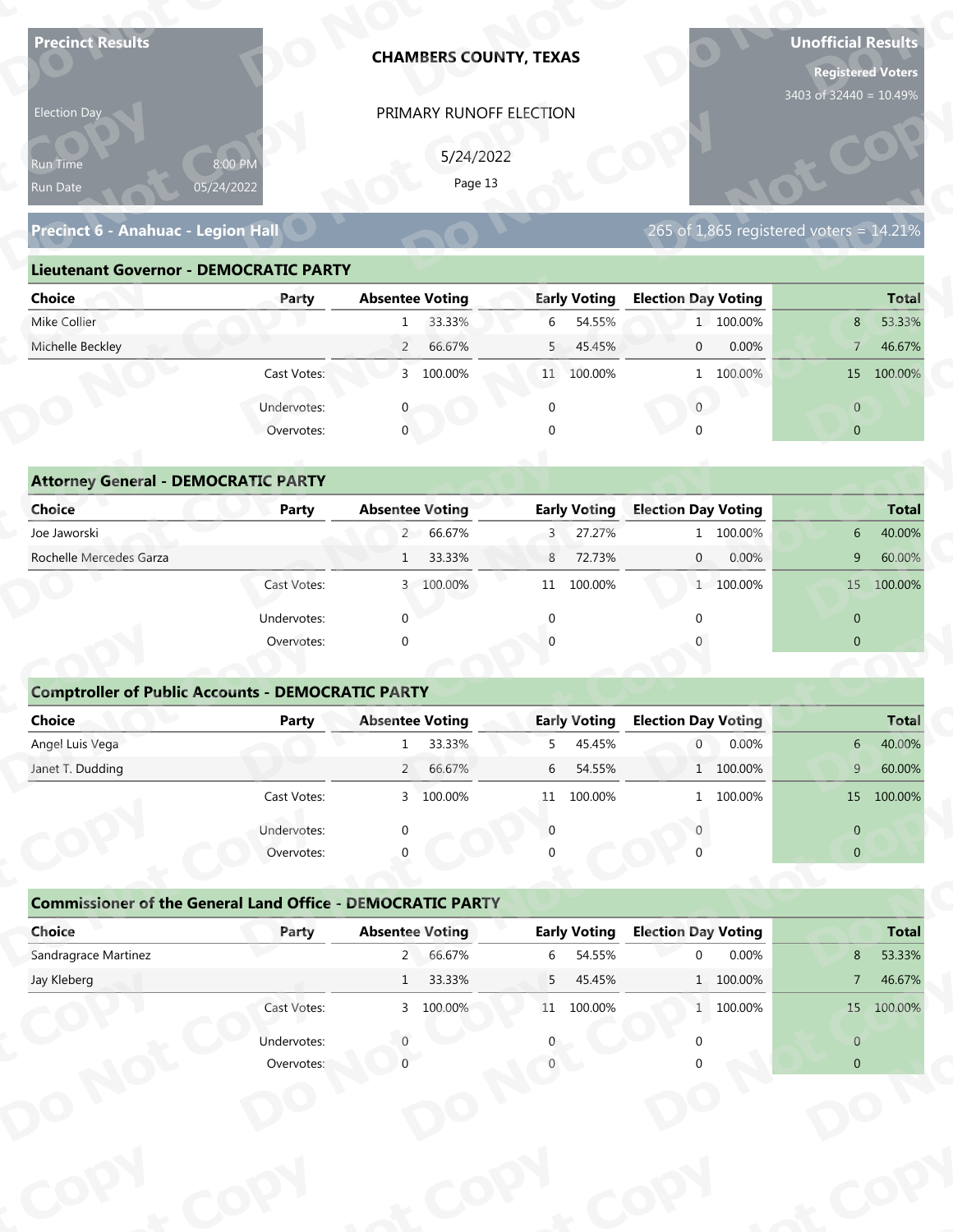| <b>Precinct Results</b>                                           |              |                        | <b>CHAMBERS COUNTY, TEXAS</b> |                |                     |                            |             | <b>Unofficial Results</b><br><b>Registered Voters</b><br>3403 of 32440 = 10.49% |              |
|-------------------------------------------------------------------|--------------|------------------------|-------------------------------|----------------|---------------------|----------------------------|-------------|---------------------------------------------------------------------------------|--------------|
| Election Day                                                      |              |                        | PRIMARY RUNOFF ELECTION       |                |                     |                            |             |                                                                                 |              |
|                                                                   |              |                        | 5/24/2022                     |                |                     |                            |             |                                                                                 |              |
| Run Time                                                          | 8:00 PM      |                        | Page 14                       |                |                     |                            |             |                                                                                 |              |
| Run Date                                                          | 05/24/2022   |                        |                               |                |                     |                            |             |                                                                                 |              |
| Precinct 6 - Anahuac - Legion Hall                                |              |                        |                               |                |                     |                            |             | 265 of $1,865$ registered voters = $14.21\%$                                    |              |
| <b>Attorney General - REPUBLICAN PARTY</b>                        |              |                        |                               |                |                     |                            |             |                                                                                 |              |
| <b>Choice</b>                                                     | Party        | <b>Absentee Voting</b> |                               |                | <b>Early Voting</b> | <b>Election Day Voting</b> |             |                                                                                 | <b>Total</b> |
| George P. Bush                                                    |              | $\overline{0}$         | 0.00%                         | 52             | 38.81%              | 45                         | 46.39%      | 97                                                                              | 40.93%       |
| Ken Paxton                                                        |              |                        | 6 100.00%                     | 82             | 61.19%              | 52                         | 53.61%      | 140                                                                             | 59.07%       |
|                                                                   | Cast Votes:  |                        | 6 100.00%                     |                | 134 100.00%         | 97                         | 100.00%     | 237                                                                             | 100.00%      |
|                                                                   | Undervotes:  |                        |                               | $\overline{7}$ |                     | 6                          |             | 13                                                                              |              |
|                                                                   | Overvotes:   | $\mathbf{0}$           |                               | $\Omega$       |                     |                            |             | $\overline{0}$                                                                  |              |
|                                                                   |              |                        |                               |                |                     |                            |             |                                                                                 |              |
| <b>Commissioner of the General Land Office - REPUBLICAN PARTY</b> |              |                        |                               |                |                     |                            |             |                                                                                 |              |
| <b>Choice</b>                                                     | <b>Party</b> | <b>Absentee Voting</b> |                               |                | <b>Early Voting</b> | <b>Election Day Voting</b> |             |                                                                                 | <b>Total</b> |
| Tim Westley                                                       |              |                        | 1 16.67%                      | 37             | 33.04%              | 32                         | 39.51%      | 70                                                                              | 35.18%       |
| Dawn Buckingham                                                   |              | 5                      | 83.33%                        | 75             | 66.96%              | 49                         | 60.49%      | 129                                                                             | 64.82%       |
|                                                                   | Cast Votes:  |                        | 6 100.00%                     |                | 112 100.00%         |                            | 81 100.00%  | 199                                                                             | 100.00%      |
|                                                                   | Undervotes:  | $\Omega$               |                               | 29             |                     | 22                         |             | 51                                                                              |              |
|                                                                   | Overvotes:   | $\Omega$               |                               |                |                     |                            |             | $\overline{0}$                                                                  |              |
| <b>Railroad Commissioner - REPUBLICAN PARTY</b>                   |              |                        |                               |                |                     |                            |             |                                                                                 |              |
| <b>Choice</b>                                                     | <b>Party</b> | <b>Absentee Voting</b> |                               |                | <b>Early Voting</b> | <b>Election Day Voting</b> |             |                                                                                 | <b>Total</b> |
| Wayne Christian                                                   |              |                        | 6 100.00%                     | 79             | 65.29%              | 42                         | 47.19%      | 127                                                                             | 58.80%       |
| Sarah Stogner                                                     |              | $\overline{0}$         | 0.00%                         | 42             | 34.71%              | 47                         | 52.81%      | 89                                                                              | 41.20%       |
|                                                                   | Cast Votes:  |                        | 6 100.00%                     | 121            | 100.00%             | 89                         | 100.00%     |                                                                                 | 216 100.00%  |
|                                                                   | Undervotes:  |                        |                               | 20             |                     | 14                         |             | 34                                                                              |              |
|                                                                   | Overvotes:   |                        |                               |                |                     |                            |             | $\overline{0}$                                                                  |              |
|                                                                   |              |                        |                               |                |                     |                            |             |                                                                                 |              |
| State Representative, District No. 23 - REPUBLICAN PARTY          |              |                        |                               |                |                     |                            |             |                                                                                 |              |
| Choice                                                            | Party        | <b>Absentee Voting</b> |                               |                | <b>Early Voting</b> | <b>Election Day Voting</b> |             |                                                                                 | <b>Total</b> |
| Terri Leo-Wilson                                                  |              |                        | 6 100.00%                     | 85             | 61.59%              | 62                         | 60.78%      | 153                                                                             | 62.20%       |
| Patrick Gurski                                                    |              | $\overline{0}$         | 0.00%                         | 53             | 38.41%              | 40                         | 39.22%      | 93                                                                              | 37.80%       |
|                                                                   | Cast Votes:  |                        | 6 100.00%                     |                | 138 100.00%         |                            | 102 100.00% |                                                                                 | 246 100.00%  |
|                                                                   |              |                        |                               |                |                     |                            |             |                                                                                 |              |
|                                                                   | Undervotes:  |                        |                               |                |                     |                            |             | $\overline{4}$                                                                  |              |

| Election Day                                                      |                       |                        | PRIMARY RUNOFF ELECTION |          |                     |                            |            |                                              |              |
|-------------------------------------------------------------------|-----------------------|------------------------|-------------------------|----------|---------------------|----------------------------|------------|----------------------------------------------|--------------|
| Run Time<br>Run Date                                              | 8:00 PM<br>05/24/2022 |                        | 5/24/2022<br>Page 14    |          |                     |                            |            |                                              |              |
| Precinct 6 - Anahuac - Legion Hall                                |                       |                        |                         |          |                     |                            |            | 265 of $1,865$ registered voters = $14.21\%$ |              |
| <b>Attorney General - REPUBLICAN PARTY</b>                        |                       |                        |                         |          |                     |                            |            |                                              |              |
| <b>Choice</b>                                                     | Party                 | <b>Absentee Voting</b> |                         |          | <b>Early Voting</b> | <b>Election Day Voting</b> |            |                                              | <b>Total</b> |
| George P. Bush                                                    |                       | $\overline{0}$         | 0.00%                   | 52       | 38.81%              | 45                         | 46.39%     | 97                                           | 40.93%       |
| Ken Paxton                                                        |                       |                        | 6 100.00%               | 82       | 61.19%              | 52                         | 53.61%     | 140                                          | 59.07%       |
|                                                                   | Cast Votes:           |                        | 6 100.00%               |          | 134 100.00%         | 97                         | 100.00%    | 237                                          | 100.00%      |
|                                                                   | Undervotes:           |                        |                         |          |                     | $6\overline{6}$            |            | 13                                           |              |
|                                                                   | Overvotes:            | $\mathbf 0$            |                         | $\Omega$ |                     |                            |            | $\overline{0}$                               |              |
|                                                                   |                       |                        |                         |          |                     |                            |            |                                              |              |
| <b>Commissioner of the General Land Office - REPUBLICAN PARTY</b> |                       |                        |                         |          |                     |                            |            |                                              |              |
| Choice                                                            | Party                 | <b>Absentee Voting</b> |                         |          | <b>Early Voting</b> | <b>Election Day Voting</b> |            |                                              | <b>Total</b> |
| Tim Westley                                                       |                       |                        | 1 16.67%                | 37       | 33.04%              | 32                         | 39.51%     | 70                                           | 35.18%       |
| Dawn Buckingham                                                   |                       | 5 <sub>1</sub>         | 83.33%                  | 75       | 66.96%              | 49                         | 60.49%     | 129                                          | 64.82%       |
|                                                                   | Cast Votes:           |                        | 6 100.00%               | 112      | 100.00%             |                            | 81 100.00% | 199                                          | 100.00%      |

| <b>Choice</b>                                                     | Party       | <b>Absentee Voting</b> | <b>Early Voting</b> | <b>Election Day Voting</b> | <b>Total</b>       |
|-------------------------------------------------------------------|-------------|------------------------|---------------------|----------------------------|--------------------|
|                                                                   |             |                        |                     |                            |                    |
| George P. Bush                                                    |             | 0.00%<br>$\mathbf{0}$  | 38.81%<br>52        | 46.39%<br>45               | 40.93%<br>97       |
| Ken Paxton                                                        |             | 6 100.00%              | 82<br>61.19%        | 52<br>53.61%               | 140<br>59.07%      |
|                                                                   | Cast Votes: | 6 100.00%              | 100.00%<br>134      | 97 100.00%                 | 100.00%<br>237     |
|                                                                   | Undervotes: |                        |                     | 6                          | 13                 |
|                                                                   | Overvotes:  | $\mathbf{0}$           | 0                   | $\Omega$                   | $\overline{0}$     |
|                                                                   |             |                        |                     |                            |                    |
| <b>Commissioner of the General Land Office - REPUBLICAN PARTY</b> |             |                        |                     |                            |                    |
| Choice                                                            | Party       | <b>Absentee Voting</b> | <b>Early Voting</b> | <b>Election Day Voting</b> | <b>Total</b>       |
| Tim Westley                                                       |             | 1 16.67%               | 33.04%<br>37        | 39.51%<br>32               | 35.18%<br>70       |
| Dawn Buckingham                                                   |             | 5<br>83.33%            | 66.96%<br>75        | 60.49%<br>49               | 129<br>64.82%      |
|                                                                   | Cast Votes: | 6 100.00%              | 112<br>100.00%      | 81 100.00%                 | 100.00%<br>199     |
|                                                                   | Undervotes: | $\Omega$               | 29                  | 22                         | 51                 |
|                                                                   | Overvotes:  | $\mathbf 0$            | $\overline{0}$      |                            | $\mathbf{0}$       |
|                                                                   |             |                        |                     |                            |                    |
| <b>Railroad Commissioner - REPUBLICAN PARTY</b>                   |             |                        |                     |                            |                    |
| Choice                                                            | Party       | <b>Absentee Voting</b> | <b>Early Voting</b> | <b>Election Day Voting</b> | <b>Total</b>       |
| Wayne Christian                                                   |             | 6 100.00%              | 65.29%<br>79        | 47.19%<br>42               | 58.80%<br>127      |
| Carole Champan                                                    |             | 0.0001<br>$\cap$       | 12.7101             | $F \cap 010$<br>17         | 11.200<br>$\Omega$ |

|                                            |                                                                   |                        |           | PRIMARY RUNOFF ELECTION |                     |                            |             |                                         |                 |
|--------------------------------------------|-------------------------------------------------------------------|------------------------|-----------|-------------------------|---------------------|----------------------------|-------------|-----------------------------------------|-----------------|
|                                            |                                                                   |                        | 5/24/2022 |                         |                     |                            |             |                                         |                 |
| Run Time<br>Run Date                       | 8:00 PM<br>05/24/2022                                             |                        | Page 14   |                         |                     |                            |             |                                         |                 |
|                                            |                                                                   |                        |           |                         |                     |                            |             |                                         |                 |
| Precinct 6 - Anahuac - Legion Hall         |                                                                   |                        |           |                         |                     |                            |             | 265 of 1,865 registered voters = 14.21% |                 |
| <b>Attorney General - REPUBLICAN PARTY</b> |                                                                   |                        |           |                         |                     |                            |             |                                         |                 |
| <b>Choice</b>                              | Party                                                             | <b>Absentee Voting</b> |           |                         | <b>Early Voting</b> | <b>Election Day Voting</b> |             |                                         | <b>Total</b>    |
| George P. Bush                             |                                                                   | $\overline{0}$         | 0.00%     | 52                      | 38.81%              | 45                         | 46.39%      | 97                                      | 40.93%          |
| Ken Paxton                                 |                                                                   |                        | 6 100.00% | 82                      | 61.19%              | 52                         | 53.61%      | 140                                     | 59.07%          |
|                                            | Cast Votes:                                                       |                        | 6 100.00% |                         | 134 100.00%         |                            | 97 100.00%  |                                         | 237 100.00%     |
|                                            | Undervotes:                                                       | 0                      |           | 7                       |                     | $6\overline{6}$            |             | 13                                      |                 |
|                                            | Overvotes:                                                        | $\mathbf{0}$           |           | $\Omega$                |                     | $\Omega$                   |             | $\overline{0}$                          |                 |
|                                            |                                                                   |                        |           |                         |                     |                            |             |                                         |                 |
|                                            | <b>Commissioner of the General Land Office - REPUBLICAN PARTY</b> |                        |           |                         |                     |                            |             |                                         |                 |
| <b>Choice</b>                              | Party                                                             | <b>Absentee Voting</b> |           |                         | <b>Early Voting</b> | <b>Election Day Voting</b> |             |                                         | <b>Total</b>    |
| Tim Westley                                |                                                                   |                        | 1 16.67%  | 37                      | 33.04%              | 32                         | 39.51%      | 70                                      | 35.18%          |
| Dawn Buckingham                            |                                                                   | 5                      | 83.33%    | 75                      | 66.96%              | 49                         | 60.49%      | 129                                     | 64.82%          |
|                                            | Cast Votes:                                                       |                        | 6 100.00% | 112                     | 100.00%             |                            | 81 100.00%  | 199                                     | 100.00%         |
|                                            | Undervotes:                                                       | $\Omega$               |           | 29                      |                     | 22                         |             | 51                                      |                 |
|                                            | Overvotes:                                                        | $\Omega$               |           | $\Omega$                |                     | $\Omega$                   |             | $\overline{0}$                          |                 |
|                                            |                                                                   |                        |           |                         |                     |                            |             |                                         |                 |
|                                            |                                                                   |                        |           |                         |                     |                            |             |                                         |                 |
|                                            | <b>Railroad Commissioner - REPUBLICAN PARTY</b>                   |                        |           |                         |                     |                            |             |                                         |                 |
| <b>Choice</b>                              | <b>Party</b>                                                      | <b>Absentee Voting</b> |           |                         | <b>Early Voting</b> | <b>Election Day Voting</b> |             |                                         |                 |
| Wayne Christian                            |                                                                   |                        | 6 100.00% | 79                      | 65.29%              | 42                         | 47.19%      | 127                                     | Total<br>58.80% |
| Sarah Stogner                              |                                                                   | $\overline{0}$         | 0.00%     | 42                      | 34.71%              | 47                         | 52.81%      | 89                                      | 41.20%          |
|                                            | Cast Votes:                                                       |                        | 6 100.00% |                         | 121 100.00%         |                            | 89 100.00%  |                                         | 216 100.00%     |
|                                            | Undervotes:                                                       |                        |           | 20                      |                     | 14                         |             | 34                                      |                 |
|                                            | Overvotes:                                                        |                        |           |                         |                     |                            |             | $\mathbf{0}$                            |                 |
|                                            |                                                                   |                        |           |                         |                     |                            |             |                                         |                 |
|                                            | <b>State Representative, District No. 23 - REPUBLICAN PARTY</b>   |                        |           |                         |                     |                            |             |                                         |                 |
| Choice                                     | Party                                                             | <b>Absentee Voting</b> |           |                         | <b>Early Voting</b> | <b>Election Day Voting</b> |             |                                         | <b>Total</b>    |
| Terri Leo-Wilson                           |                                                                   |                        | 6 100.00% | 85                      | 61.59%              | 62                         | 60.78%      | 153                                     | 62.20%          |
| Patrick Gurski                             |                                                                   | $\overline{0}$         | 0.00%     | 53                      | 38.41%              | 40                         | 39.22%      | 93                                      | 37.80%          |
|                                            | Cast Votes:                                                       |                        | 6 100.00% |                         | 138 100.00%         |                            | 102 100.00% |                                         | 246 100.00%     |
|                                            | Undervotes:                                                       |                        |           |                         |                     |                            |             | $\overline{4}$                          |                 |

## **State Representative, District No. 23 - REPUBLICAN PARTY o**

|                                                          | Cast votes. | $\circ$     | LUU.UU70               | ⊥∠⊥      | LUU.UU 70           | οy                         | LUU.UU 70 |                | 210 100.00%  |
|----------------------------------------------------------|-------------|-------------|------------------------|----------|---------------------|----------------------------|-----------|----------------|--------------|
|                                                          | Undervotes: | $\Omega$    |                        | 20       |                     | 14                         |           | 34             |              |
|                                                          | Overvotes:  | $\Omega$    |                        | $\Omega$ |                     |                            |           | $\overline{0}$ |              |
| State Representative, District No. 23 - REPUBLICAN PARTY |             |             |                        |          |                     |                            |           |                |              |
| Choice                                                   | Party       |             | <b>Absentee Voting</b> |          | <b>Early Voting</b> | <b>Election Day Voting</b> |           |                | <b>Total</b> |
| Terri Leo-Wilson                                         |             |             | 6 100.00%              | 85       | 61.59%              | 62                         | 60.78%    | 153            | 62.20%       |
| Patrick Gurski                                           |             | $\mathbf 0$ | 0.00%                  | 53       | 38.41%              | 40                         | 39.22%    | 93             | 37.80%       |
|                                                          | Cast Votes: |             | 6 100.00%              | 138      | 100.00%             | 102                        | 100.00%   | 246            | 100.00%      |
|                                                          | Undervotes: |             |                        |          |                     |                            |           | $\overline{4}$ |              |
|                                                          | Overvotes:  |             |                        |          |                     |                            |           | $\overline{0}$ |              |
|                                                          |             |             |                        |          |                     |                            |           |                |              |
|                                                          |             |             |                        |          |                     |                            |           |                |              |
|                                                          |             |             |                        |          |                     |                            |           |                |              |
|                                                          |             |             |                        |          |                     |                            |           |                |              |
|                                                          |             |             |                        |          |                     |                            |           |                |              |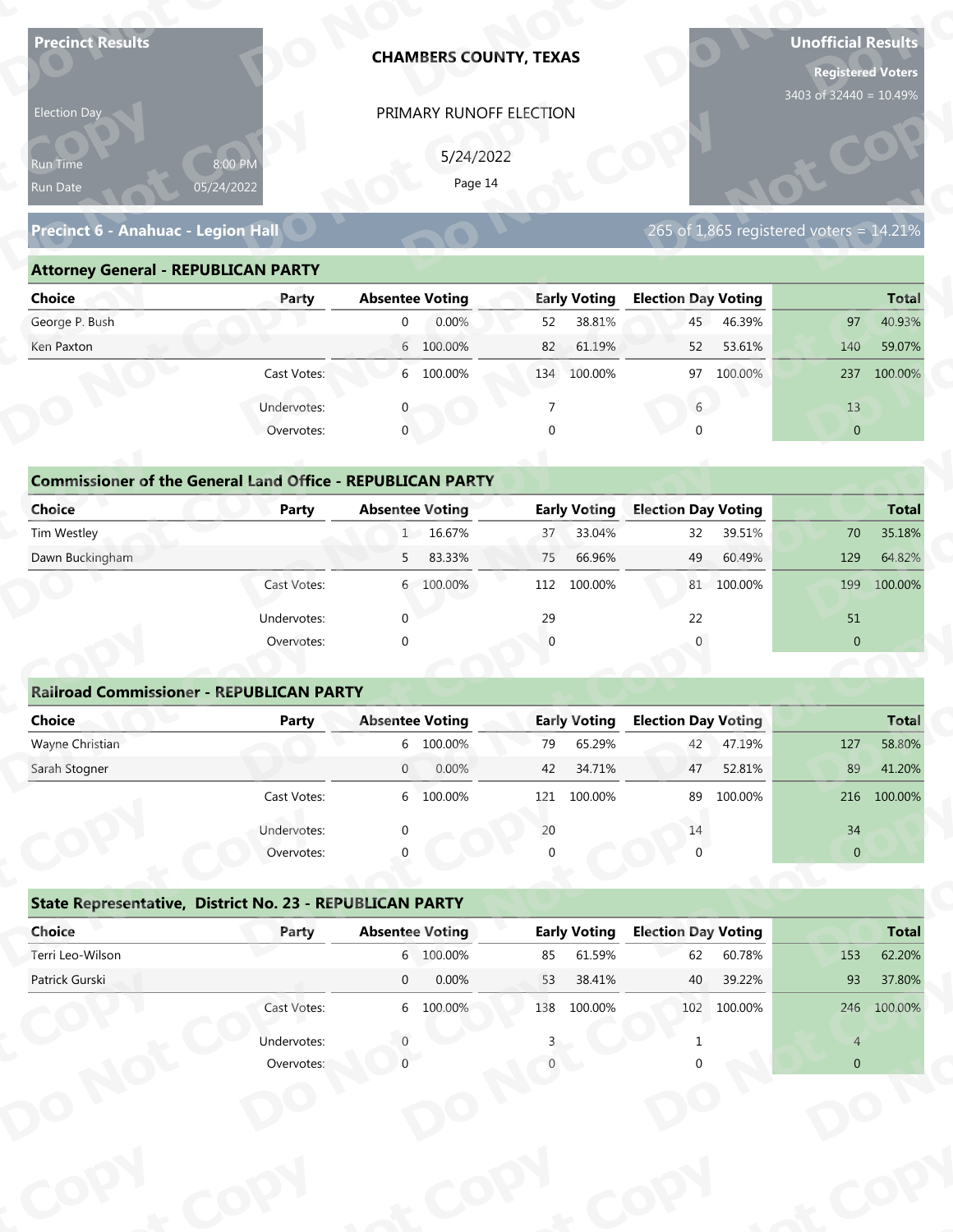| Precinct 6 - Anahuac - Legion Hall<br><b>Precinct Chair, Precinct 6 - REPUBLICAN PARTY</b><br><b>Election Day Voting</b><br><b>Absentee Voting</b><br><b>Early Voting</b><br><b>Choice</b><br>Party<br>Kevin Foltz<br>16.67%<br>35.77%<br>26.26%<br>26<br>76<br>49<br>$\mathbf{1}$<br>Lauren Van Deventer<br>5<br>83.33%<br>88<br>64.23%<br>73<br>73.74%<br>166<br>6 100.00%<br>Cast Votes:<br>100.00%<br>99<br>100.00%<br>137<br>242<br>Undervotes:<br>8<br>Overvotes:<br>$\overline{0}$ | 265 of 1,865 registered voters = 14.21%<br><b>Total</b><br>31.40%<br>68.60%<br>100.00%<br>COPY<br>DO NOT COPY<br>DO NOT COPY<br>DO NOT COPY<br>DO NOT COPY<br>DO NO<br>COPY<br>DO NOT COPY<br>DO NOT COPY<br>DO NOT COPY<br>DO NOT COPY<br>DO NO<br>COPY<br>DO NOT COPY<br>DO NOT COPY<br>DO NOT COPY<br>DO NOT COPY<br>DO NO<br>COPY<br>& COPY<br>of COPY | <b>Precinct Results</b><br><b>Election Day</b><br>የun Time<br>Run Date | 8:00 PM<br>05/24/2022 | <b>CHAMBERS COUNTY, TEXAS</b><br>PRIMARY RUNOFF ELECTION<br>5/24/2022<br>Page 15 |  | <b>Unofficial Results</b><br><b>Registered Voters</b><br>3403 of 32440 = 10.49% |
|-------------------------------------------------------------------------------------------------------------------------------------------------------------------------------------------------------------------------------------------------------------------------------------------------------------------------------------------------------------------------------------------------------------------------------------------------------------------------------------------|------------------------------------------------------------------------------------------------------------------------------------------------------------------------------------------------------------------------------------------------------------------------------------------------------------------------------------------------------------|------------------------------------------------------------------------|-----------------------|----------------------------------------------------------------------------------|--|---------------------------------------------------------------------------------|
|                                                                                                                                                                                                                                                                                                                                                                                                                                                                                           |                                                                                                                                                                                                                                                                                                                                                            |                                                                        |                       |                                                                                  |  |                                                                                 |
|                                                                                                                                                                                                                                                                                                                                                                                                                                                                                           |                                                                                                                                                                                                                                                                                                                                                            |                                                                        |                       |                                                                                  |  |                                                                                 |
|                                                                                                                                                                                                                                                                                                                                                                                                                                                                                           |                                                                                                                                                                                                                                                                                                                                                            |                                                                        |                       |                                                                                  |  |                                                                                 |
|                                                                                                                                                                                                                                                                                                                                                                                                                                                                                           |                                                                                                                                                                                                                                                                                                                                                            |                                                                        |                       |                                                                                  |  |                                                                                 |
|                                                                                                                                                                                                                                                                                                                                                                                                                                                                                           |                                                                                                                                                                                                                                                                                                                                                            |                                                                        |                       |                                                                                  |  |                                                                                 |
|                                                                                                                                                                                                                                                                                                                                                                                                                                                                                           |                                                                                                                                                                                                                                                                                                                                                            |                                                                        |                       |                                                                                  |  |                                                                                 |
|                                                                                                                                                                                                                                                                                                                                                                                                                                                                                           |                                                                                                                                                                                                                                                                                                                                                            |                                                                        |                       |                                                                                  |  |                                                                                 |
|                                                                                                                                                                                                                                                                                                                                                                                                                                                                                           |                                                                                                                                                                                                                                                                                                                                                            |                                                                        |                       |                                                                                  |  |                                                                                 |
|                                                                                                                                                                                                                                                                                                                                                                                                                                                                                           |                                                                                                                                                                                                                                                                                                                                                            |                                                                        |                       |                                                                                  |  |                                                                                 |
|                                                                                                                                                                                                                                                                                                                                                                                                                                                                                           |                                                                                                                                                                                                                                                                                                                                                            |                                                                        |                       |                                                                                  |  |                                                                                 |
|                                                                                                                                                                                                                                                                                                                                                                                                                                                                                           |                                                                                                                                                                                                                                                                                                                                                            |                                                                        |                       |                                                                                  |  |                                                                                 |

### **Precinct 6 - Anahuac - Legion Hall**

### **Precinct Chair, Precinct 6 - REPUBLICAN PARTY**

| <b>Election Day</b>                                  |                       | PRIMARY RUNOFF ELECTION    |                     |                                         |                |
|------------------------------------------------------|-----------------------|----------------------------|---------------------|-----------------------------------------|----------------|
| Run Time<br>Run Date                                 | 8:00 PM<br>05/24/2022 | 5/24/2022<br>Page 15       |                     |                                         |                |
| Precinct 6 - Anahuac - Legion Hall                   |                       |                            |                     | 265 of 1,865 registered voters = 14.21% |                |
| <b>Precinct Chair, Precinct 6 - REPUBLICAN PARTY</b> |                       |                            |                     |                                         |                |
| <b>Choice</b>                                        | Party                 | <b>Absentee Voting</b>     | <b>Early Voting</b> | <b>Election Day Voting</b>              | <b>Total</b>   |
| Kevin Foltz                                          |                       | 16.67%<br>$\mathbf{1}$     | 35.77%<br>49        | 26<br>26.26%                            | 31.40%<br>76   |
| Lauren Van Deventer                                  |                       | 83.33%<br>5 <sup>7</sup>   | 64.23%<br>88        | 73.74%<br>73                            | 166<br>68.60%  |
|                                                      | Cast Votes:           | 6 100.00%                  | 137 100.00%         | 100.00%<br>99                           | 242 100.00%    |
|                                                      | Undervotes:           |                            |                     |                                         | 8              |
|                                                      | Overvotes:            |                            |                     |                                         | $\overline{0}$ |
|                                                      |                       |                            |                     |                                         |                |
|                                                      |                       |                            |                     |                                         |                |
|                                                      |                       |                            |                     |                                         |                |
|                                                      |                       |                            |                     |                                         |                |
|                                                      |                       |                            |                     |                                         |                |
|                                                      |                       |                            |                     |                                         |                |
|                                                      |                       |                            |                     |                                         |                |
|                                                      |                       |                            |                     |                                         |                |
|                                                      |                       |                            |                     |                                         |                |
|                                                      |                       |                            |                     |                                         |                |
|                                                      |                       |                            |                     |                                         |                |
|                                                      |                       |                            |                     |                                         |                |
| COPY                                                 |                       |                            |                     |                                         |                |
|                                                      |                       |                            |                     |                                         |                |
|                                                      |                       |                            |                     |                                         | DO NO          |
|                                                      |                       |                            |                     |                                         |                |
| DO NOT COPY                                          |                       | DO NOT COPY<br>DO NOT COPY |                     | DO NOT COPY                             |                |
| COPY                                                 |                       |                            |                     |                                         |                |
|                                                      |                       |                            |                     |                                         |                |
|                                                      |                       |                            |                     |                                         |                |
|                                                      |                       |                            |                     |                                         |                |
|                                                      |                       |                            |                     |                                         |                |
| DO NOT COPY                                          |                       | DO NOT COPY<br>DO NOT COPY |                     | DO NOT COPY                             | DO NO          |
|                                                      |                       |                            |                     |                                         |                |
| <b>POO.</b>                                          | <b>And</b>            |                            | $P_{Q_0}$ .         | <b>LON</b>                              | ·ODW           |
|                                                      |                       |                            |                     |                                         |                |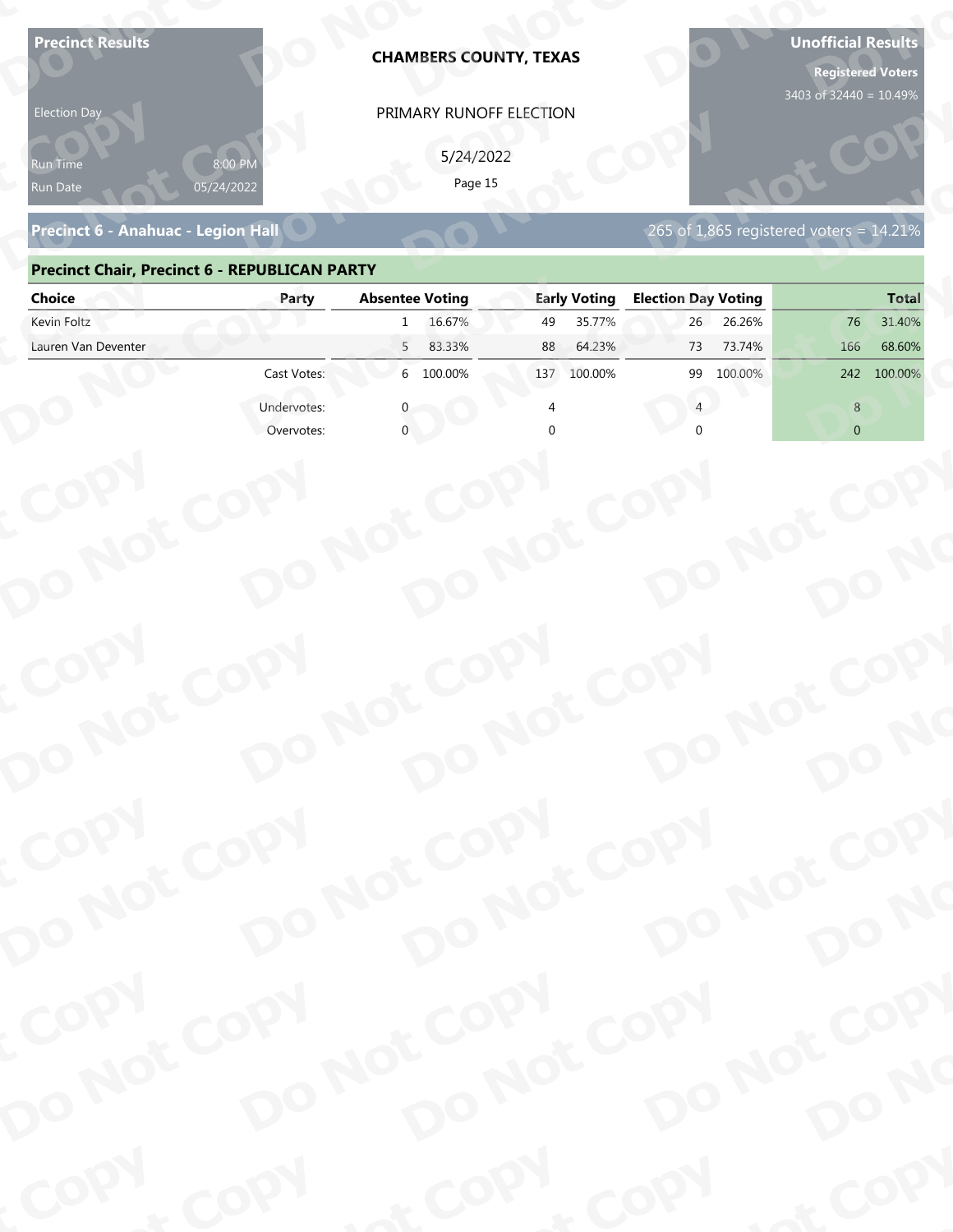| <b>Precinct Results</b>                                           |              |                        | <b>CHAMBERS COUNTY, TEXAS</b> |                |                     |                            |           | <b>Unofficial Results</b>                  | <b>Registered Voters</b> |
|-------------------------------------------------------------------|--------------|------------------------|-------------------------------|----------------|---------------------|----------------------------|-----------|--------------------------------------------|--------------------------|
| Election Day                                                      |              |                        | PRIMARY RUNOFF ELECTION       |                |                     |                            |           | 3403 of 32440 = 10.49%                     |                          |
|                                                                   |              |                        |                               |                |                     |                            |           |                                            |                          |
| Run Time                                                          | 8:00 PM      |                        | 5/24/2022<br>Page 16          |                |                     |                            |           |                                            |                          |
| Run Date                                                          | 05/24/2022   |                        |                               |                |                     |                            |           |                                            |                          |
| <b>Precinct 7 - Winnie</b>                                        |              |                        |                               |                |                     |                            |           | 247 of 2,388 registered voters = $10.34\%$ |                          |
| <b>Lieutenant Governor - DEMOCRATIC PARTY</b>                     |              |                        |                               |                |                     |                            |           |                                            |                          |
| <b>Choice</b>                                                     | Party        | <b>Absentee Voting</b> |                               |                | <b>Early Voting</b> | <b>Election Day Voting</b> |           |                                            | <b>Total</b>             |
| Mike Collier                                                      |              | 5                      | 50.00%                        | 3              | 75.00%              |                            | 1 25.00%  | 9                                          | 50.00%                   |
| Michelle Beckley                                                  |              | 5                      | 50.00%                        | $\mathbf{1}$   | 25.00%              | 3                          | 75.00%    | 9                                          | 50.00%                   |
|                                                                   | Cast Votes:  |                        | 10 100.00%                    |                | 4 100.00%           |                            | 4 100.00% |                                            | 18 100.00%               |
|                                                                   | Undervotes:  |                        |                               |                |                     | $\overline{0}$             |           | $\mathbf{1}$                               |                          |
|                                                                   | Overvotes:   | $\overline{0}$         |                               |                |                     |                            |           | $\overline{0}$                             |                          |
|                                                                   |              |                        |                               |                |                     |                            |           |                                            |                          |
| <b>Attorney General - DEMOCRATIC PARTY</b>                        |              |                        |                               |                |                     |                            |           |                                            |                          |
| <b>Choice</b>                                                     | <b>Party</b> | <b>Absentee Voting</b> |                               |                | <b>Early Voting</b> | <b>Election Day Voting</b> |           |                                            | <b>Total</b>             |
| Joe Jaworski                                                      |              |                        | 7 70.00%                      | 3              | 75.00%              |                            | 25.00%    | 11                                         | 61.11%                   |
| Rochelle Mercedes Garza                                           |              | 3                      | 30.00%                        | $\mathbf{1}$   | 25.00%              | 3                          | 75.00%    | $\overline{7}$                             | 38.89%                   |
|                                                                   | Cast Votes:  |                        | 10 100.00%                    |                | 4 100.00%           |                            | 4 100.00% |                                            | 18 100.00%               |
|                                                                   | Undervotes:  | $\Omega$               |                               | $\mathbf{1}$   |                     | $\Omega$                   |           | $\mathbf{1}$                               |                          |
|                                                                   | Overvotes:   | $\Omega$               |                               |                |                     |                            |           | $\overline{0}$                             |                          |
|                                                                   |              |                        |                               |                |                     |                            |           |                                            |                          |
| <b>Comptroller of Public Accounts - DEMOCRATIC PARTY</b>          |              |                        |                               |                |                     |                            |           |                                            |                          |
| Choice                                                            | <b>Party</b> | <b>Absentee Voting</b> |                               |                | <b>Early Voting</b> | <b>Election Day Voting</b> |           |                                            | <b>Total</b>             |
| Angel Luis Vega                                                   |              | $2^{\circ}$            | 20.00%                        | $\overline{2}$ | 40.00%              | 1                          | 25.00%    | $5 -$                                      | 26.32%                   |
| Janet T. Dudding                                                  |              | 8                      | 80.00%                        | 3              | 60.00%              | 3 <sup>7</sup>             | 75.00%    | 14                                         | 73.68%                   |
|                                                                   | Cast Votes:  |                        | 10 100.00%                    | 5              | 100.00%             |                            | 4 100.00% |                                            | 19 100.00%               |
|                                                                   | Undervotes:  | $\Omega$               |                               | $\Omega$       |                     |                            |           | $\overline{0}$                             |                          |
|                                                                   | Overvotes:   |                        |                               |                |                     |                            |           | $\overline{0}$                             |                          |
|                                                                   |              |                        |                               |                |                     |                            |           |                                            |                          |
| <b>Commissioner of the General Land Office - DEMOCRATIC PARTY</b> |              |                        |                               |                |                     |                            |           |                                            |                          |
| Choice                                                            | Party        | <b>Absentee Voting</b> |                               |                | <b>Early Voting</b> | <b>Election Day Voting</b> |           |                                            | <b>Total</b>             |
|                                                                   |              |                        | 1 10.00%                      | $\overline{2}$ | 40.00%              | 3                          | 75.00%    | 6                                          | 31.58%                   |
| Sandragrace Martinez                                              |              |                        | 90.00%                        | $\overline{3}$ | 60.00%              | 1                          | 25.00%    | 13                                         | 68.42%                   |
| Jay Kleberg                                                       |              | 9                      |                               |                |                     |                            |           |                                            |                          |
|                                                                   | Cast Votes:  |                        | 10 100.00%                    |                | 5 100.00%           |                            | 4 100.00% |                                            | 19 100.00%               |
|                                                                   | Undervotes:  |                        |                               |                |                     |                            |           | $\overline{0}$                             |                          |

| 5/24/2022<br>8:00 PM<br><b>Run Time</b><br>Page 16<br>05/24/2022<br>Run Date                                                 |
|------------------------------------------------------------------------------------------------------------------------------|
| 247 of 2,388 registered voters = 10.34%<br><b>Precinct 7 - Winnie</b>                                                        |
| <b>Lieutenant Governor - DEMOCRATIC PARTY</b>                                                                                |
| <b>Absentee Voting</b><br><b>Early Voting</b><br><b>Election Day Voting</b><br><b>Choice</b><br><b>Total</b><br>Party        |
| Mike Collier<br>50.00%<br>75.00%<br>1 25.00%<br>50.00%<br>3<br>9<br>5                                                        |
| Michelle Beckley<br>50.00%<br>25.00%<br>75.00%<br>50.00%<br>5 <sup>7</sup><br>9 <sup>°</sup><br>$\mathbf{3}$<br>$\mathbf{1}$ |
| 4 100.00%<br>Cast Votes:<br>10 100.00%<br>4 100.00%<br>18 100.00%                                                            |
| Undervotes:<br>$\overline{0}$                                                                                                |
| $\mathbf 0$<br>$\overline{0}$<br>Overvotes:<br>$\Omega$                                                                      |
|                                                                                                                              |
| <b>Attorney General - DEMOCRATIC PARTY</b>                                                                                   |
| <b>Early Voting</b><br><b>Choice</b><br><b>Absentee Voting</b><br><b>Election Day Voting</b><br>Party<br><b>Total</b>        |
| Joe Jaworski<br>7 70.00%<br>75.00%<br>25.00%<br>61.11%<br>3<br>11                                                            |
| Rochelle Mercedes Garza<br>30.00%<br>25.00%<br>75.00%<br>38.89%<br>$\mathbf{3}$<br>$\mathbf{3}$<br>7 <sup>1</sup>            |
| 100.00%<br>10 100.00%<br>100.00%<br>4 100.00%<br>Cast Votes:<br>18<br>$\overline{4}$                                         |

|                                                                   |                           |                          | PRIMARY RUNOFF ELECTION  |                                         |                                                                                                           |
|-------------------------------------------------------------------|---------------------------|--------------------------|--------------------------|-----------------------------------------|-----------------------------------------------------------------------------------------------------------|
|                                                                   |                           | 5/24/2022                |                          |                                         |                                                                                                           |
| Run Time                                                          | 8:00 PM                   | Page 16                  |                          |                                         |                                                                                                           |
| Run Date                                                          | 05/24/2022                |                          |                          |                                         |                                                                                                           |
| <b>Precinct 7 - Winnie</b>                                        |                           |                          |                          | 247 of 2,388 registered voters = 10.34% |                                                                                                           |
| <b>Lieutenant Governor - DEMOCRATIC PARTY</b>                     |                           |                          |                          |                                         |                                                                                                           |
| <b>Choice</b>                                                     | Party                     | <b>Absentee Voting</b>   | <b>Early Voting</b>      | <b>Election Day Voting</b>              | <b>Total</b>                                                                                              |
| Mike Collier                                                      |                           | 50.00%<br>5              | $\overline{3}$<br>75.00% | 1 25.00%                                | 50.00%<br>9                                                                                               |
| Michelle Beckley                                                  |                           | 50.00%<br>5              | 25.00%<br>1              | 75.00%<br>3 <sup>7</sup>                | 50.00%<br>9 <sup>°</sup>                                                                                  |
|                                                                   | Cast Votes:               | 10 100.00%               | 4 100.00%                | 4 100.00%                               | 18 100.00%                                                                                                |
|                                                                   | Undervotes:               | $\mathbf{0}$             | $\mathbf{1}$             | $\overline{0}$                          | $\mathbf{1}$                                                                                              |
|                                                                   | Overvotes:                | $\mathbf{0}$             | $\Omega$                 |                                         | $\overline{0}$                                                                                            |
|                                                                   |                           |                          |                          |                                         |                                                                                                           |
| <b>Attorney General - DEMOCRATIC PARTY</b>                        |                           |                          |                          |                                         |                                                                                                           |
| Choice                                                            | <b>Party</b>              | <b>Absentee Voting</b>   | <b>Early Voting</b>      | <b>Election Day Voting</b>              | <b>Total</b>                                                                                              |
| Joe Jaworski                                                      |                           | 7 70.00%                 | 75.00%<br>3              | 25.00%<br>1                             | 61.11%<br>11                                                                                              |
| Rochelle Mercedes Garza                                           |                           | 30.00%<br>3              | 25.00%<br>$\mathbf{1}$   | 75.00%<br>3                             | 38.89%<br>$\overline{7}$                                                                                  |
|                                                                   | Cast Votes:               | 10 100.00%               | 100.00%<br>4             | 4 100.00%                               | 18 100.00%                                                                                                |
|                                                                   |                           |                          |                          |                                         |                                                                                                           |
|                                                                   | Undervotes:               | $\Omega$                 |                          |                                         | $\mathbf{1}$                                                                                              |
|                                                                   | Overvotes:                | $\Omega$                 |                          |                                         | $\mathbf{0}$                                                                                              |
|                                                                   |                           |                          |                          |                                         |                                                                                                           |
| <b>Comptroller of Public Accounts - DEMOCRATIC PARTY</b>          |                           |                          |                          |                                         |                                                                                                           |
| <b>Choice</b>                                                     | <b>Party</b>              | <b>Absentee Voting</b>   | <b>Early Voting</b>      | <b>Election Day Voting</b>              |                                                                                                           |
| Angel Luis Vega                                                   |                           | 20.00%<br>$\overline{2}$ | 40.00%<br>2              | 25.00%<br>1                             | 5 <sup>5</sup>                                                                                            |
| Janet T. Dudding                                                  |                           | 8<br>80.00%              | 60.00%<br>3              | 75.00%<br>3                             | 14                                                                                                        |
|                                                                   | Cast Votes:               | 10 100.00%               | 5 100.00%                | 4 100.00%                               |                                                                                                           |
|                                                                   |                           |                          |                          |                                         | $\overline{0}$                                                                                            |
|                                                                   | Undervotes:<br>Overvotes: |                          |                          |                                         | $\overline{0}$                                                                                            |
|                                                                   |                           |                          |                          |                                         |                                                                                                           |
| <b>Commissioner of the General Land Office - DEMOCRATIC PARTY</b> |                           |                          |                          |                                         |                                                                                                           |
| Choice                                                            | Party                     | <b>Absentee Voting</b>   | <b>Early Voting</b>      | <b>Election Day Voting</b>              |                                                                                                           |
| Sandragrace Martinez                                              |                           | 1 10.00%                 | $2^{\circ}$<br>40.00%    | 75.00%<br>$\mathbf{3}$                  | 6 <sup>1</sup>                                                                                            |
| Jay Kleberg                                                       |                           | 90.00%<br>9              | 60.00%<br>$\mathbf{3}$   | 1 25.00%                                | 13                                                                                                        |
|                                                                   | Cast Votes:               | 10 100.00%               | 5 100.00%                | 4 100.00%                               |                                                                                                           |
|                                                                   | Undervotes:               |                          |                          |                                         | Total<br>26.32%<br>73.68%<br>19 100.00%<br><b>Total</b><br>31.58%<br>68.42%<br>19 100.00%<br>$\mathbf{0}$ |

### **Comptroller of Public Accounts - DEMOCRATIC PARTY**

| Choice                                                            | Party       | <b>Absentee Voting</b> |            |                | <b>Early Voting</b> | <b>Election Day Voting</b> |        |                 | <b>Total</b> |
|-------------------------------------------------------------------|-------------|------------------------|------------|----------------|---------------------|----------------------------|--------|-----------------|--------------|
| Joe Jaworski                                                      |             |                        | 7 70.00%   | 3 <sup>7</sup> | 75.00%              | 1                          | 25.00% | 11              | 61.11%       |
| Rochelle Mercedes Garza                                           |             | 3                      | 30.00%     | $\mathbf{1}$   | 25.00%              | $3 -$                      | 75.00% | $7\overline{ }$ | 38.89%       |
|                                                                   | Cast Votes: |                        | 10 100.00% |                | 4 100.00%           | 4 100.00%                  |        |                 | 18 100.00%   |
|                                                                   | Undervotes: | ∩                      |            |                |                     | $\Omega$                   |        | $\mathbf{1}$    |              |
|                                                                   | Overvotes:  | $\Omega$               |            |                |                     |                            |        | $\overline{0}$  |              |
| <b>Comptroller of Public Accounts - DEMOCRATIC PARTY</b>          |             |                        |            |                |                     |                            |        |                 |              |
| <b>Choice</b>                                                     | Party       | <b>Absentee Voting</b> |            |                | <b>Early Voting</b> | <b>Election Day Voting</b> |        |                 | <b>Total</b> |
| Angel Luis Vega                                                   |             | $\overline{2}$         | 20.00%     | $\overline{2}$ | 40.00%              | 1                          | 25.00% | 5 <sub>1</sub>  | 26.32%       |
| Janet T. Dudding                                                  |             | 8                      | 80.00%     | 3              | 60.00%              | 3 <sup>7</sup>             | 75.00% | 14              | 73.68%       |
|                                                                   | Cast Votes: |                        | 10 100.00% |                | 5 100.00%           | 4 100.00%                  |        |                 | 19 100.00%   |
|                                                                   |             |                        |            |                |                     |                            |        |                 |              |
|                                                                   | Undervotes: | ∩                      |            | U              |                     |                            |        | $\overline{0}$  |              |
|                                                                   | Overvotes:  |                        |            |                |                     |                            |        | $\mathbf 0$     |              |
| <b>Commissioner of the General Land Office - DEMOCRATIC PARTY</b> |             |                        |            |                |                     |                            |        |                 |              |
| Choice                                                            | Party       | <b>Absentee Voting</b> |            |                | <b>Early Voting</b> | <b>Election Day Voting</b> |        |                 | <b>Total</b> |
| Sandragrace Martinez                                              |             | 1                      | 10.00%     | $\overline{2}$ | 40.00%              | 3                          | 75.00% | 6               | 31.58%       |
| Jay Kleberg                                                       |             | 9                      | 90.00%     | $\mathbf{3}$   | 60.00%              | 1                          | 25.00% | 13              | 68.42%       |
|                                                                   | Cast Votes: |                        | 10 100.00% |                | 5 100.00%           | 4 100.00%                  |        |                 | 19 100.00%   |
|                                                                   | Undervotes: |                        |            |                |                     |                            |        | $\mathbf{0}$    |              |

|                                                                   | Cast votes. | TΩ                     | TOO'OO XQ | ⊃              | TOO'OO SO           | 4                          | TOO'OO NO |                | 12 100.00%   |
|-------------------------------------------------------------------|-------------|------------------------|-----------|----------------|---------------------|----------------------------|-----------|----------------|--------------|
|                                                                   | Undervotes: | $\Omega$               |           | 0              |                     |                            |           | $\Omega$       |              |
|                                                                   | Overvotes:  | $\Omega$               |           | 0              |                     |                            |           | $\overline{0}$ |              |
|                                                                   |             |                        |           |                |                     |                            |           |                |              |
| <b>Commissioner of the General Land Office - DEMOCRATIC PARTY</b> |             |                        |           |                |                     |                            |           |                |              |
| Choice                                                            | Party       | <b>Absentee Voting</b> |           |                | <b>Early Voting</b> | <b>Election Day Voting</b> |           |                | <b>Total</b> |
| Sandragrace Martinez                                              |             | 1                      | 10.00%    | $\overline{2}$ | 40.00%              | 3                          | 75.00%    | 6              | 31.58%       |
| Jay Kleberg                                                       |             | 9                      | 90.00%    | 3              | 60.00%              | 1                          | 25.00%    | 13             | 68.42%       |
|                                                                   | Cast Votes: | 10                     | 100.00%   |                | 5 100.00%           | $\overline{4}$             | 100.00%   | 19             | 100.00%      |
|                                                                   | Undervotes: |                        |           | 0              |                     |                            |           | $\overline{0}$ |              |
|                                                                   | Overvotes:  |                        |           |                |                     |                            |           | $\overline{0}$ |              |
|                                                                   |             |                        |           |                |                     |                            |           |                |              |
|                                                                   |             |                        |           |                |                     |                            |           |                |              |
|                                                                   |             |                        |           |                |                     |                            |           |                |              |
|                                                                   |             |                        |           |                |                     |                            |           |                |              |
|                                                                   |             |                        |           |                |                     |                            |           |                |              |
|                                                                   |             |                        |           |                |                     |                            |           |                |              |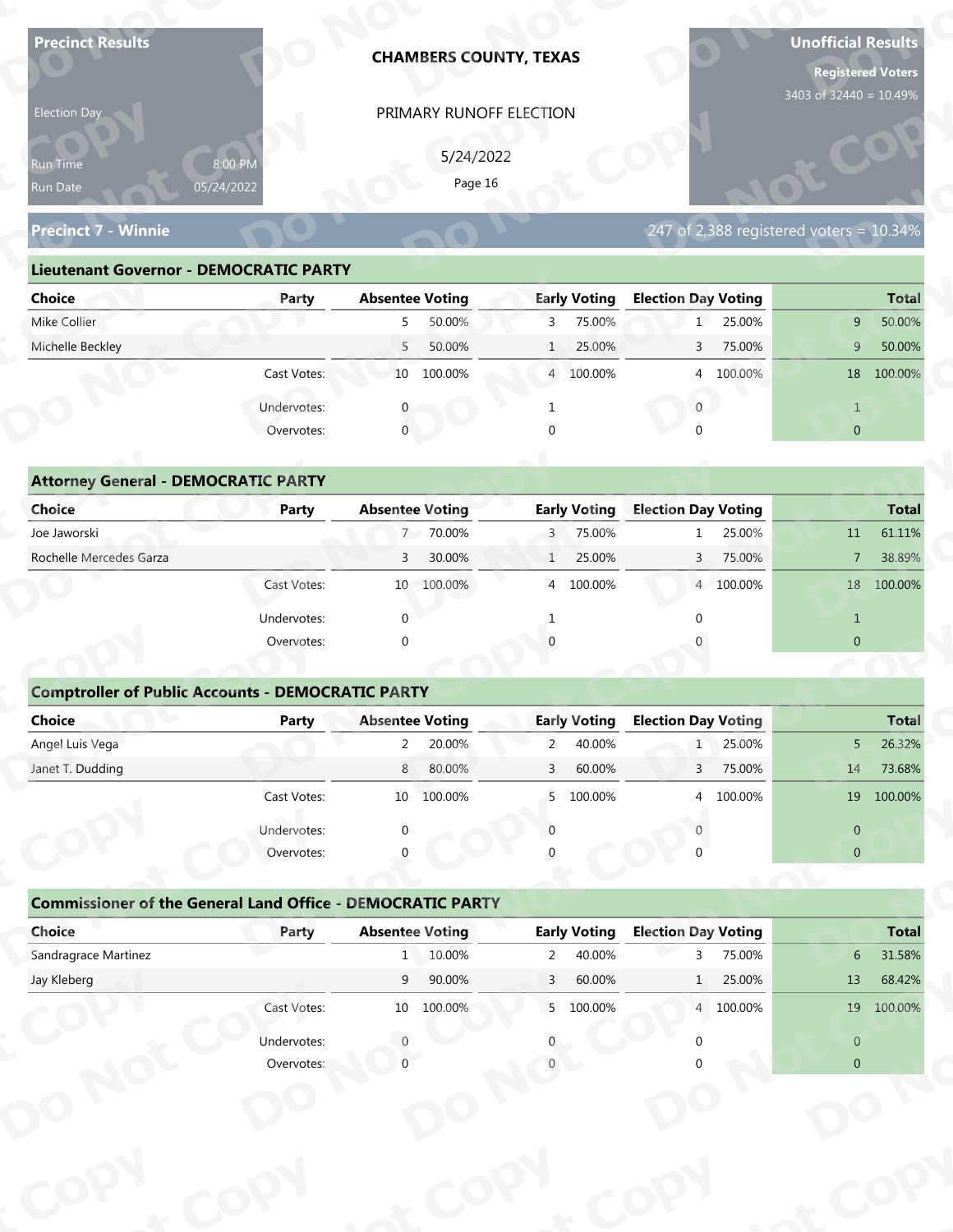| <b>Precinct Results</b>                                            |              |                                          | <b>CHAMBERS COUNTY, TEXAS</b> |                |                               |                                  |             | <b>Unofficial Results</b><br><b>Registered Voters</b><br>3403 of 32440 = 10.49% |                        |
|--------------------------------------------------------------------|--------------|------------------------------------------|-------------------------------|----------------|-------------------------------|----------------------------------|-------------|---------------------------------------------------------------------------------|------------------------|
| Election Day                                                       |              |                                          | PRIMARY RUNOFF ELECTION       |                |                               |                                  |             |                                                                                 |                        |
|                                                                    |              |                                          |                               |                |                               |                                  |             |                                                                                 |                        |
| Run Time                                                           | 8:00 PM      |                                          | 5/24/2022<br>Page 17          |                |                               |                                  |             |                                                                                 |                        |
| Run Date                                                           | 05/24/2022   |                                          |                               |                |                               |                                  |             |                                                                                 |                        |
| <b>Precinct 7 - Winnie</b>                                         |              |                                          |                               |                |                               |                                  |             | 247 of 2,388 registered voters = 10.34%                                         |                        |
| <b>Attorney General - REPUBLICAN PARTY</b>                         |              |                                          |                               |                |                               |                                  |             |                                                                                 |                        |
| <b>Choice</b>                                                      | Party        | <b>Absentee Voting</b>                   |                               |                | <b>Early Voting</b>           | <b>Election Day Voting</b>       |             |                                                                                 | <b>Total</b>           |
| George P. Bush                                                     |              | $\overline{0}$                           | 0.00%                         | 23             | 22.55%                        | 23                               | 18.70%      | 46                                                                              | 20.26%                 |
| Ken Paxton                                                         |              |                                          | 2 100.00%                     | 79             | 77.45%                        | 100                              | 81.30%      | 181                                                                             | 79.74%                 |
|                                                                    | Cast Votes:  |                                          | 2 100.00%                     |                | 102 100.00%                   | 123                              | 100.00%     | 227                                                                             | 100.00%                |
|                                                                    | Undervotes:  |                                          |                               |                |                               | $\mathbf{0}$                     |             | $\mathbf{1}$                                                                    |                        |
|                                                                    | Overvotes:   | $\mathbf{0}$                             |                               | $\Omega$       |                               |                                  |             | $\overline{0}$                                                                  |                        |
|                                                                    |              |                                          |                               |                |                               |                                  |             |                                                                                 |                        |
| <b>Commissioner of the General Land Office - REPUBLICAN PARTY</b>  |              |                                          |                               |                |                               |                                  |             |                                                                                 |                        |
| <b>Choice</b>                                                      | <b>Party</b> | <b>Absentee Voting</b>                   |                               |                | <b>Early Voting</b>           | <b>Election Day Voting</b>       |             |                                                                                 | <b>Total</b>           |
| Tim Westley                                                        |              | $\overline{0}$                           | 0.00%                         | 30             | 30.30%                        | 40                               | 34.19%      | 70                                                                              | 32.11%                 |
| Dawn Buckingham                                                    |              |                                          | 2 100.00%                     | 69             | 69.70%                        | 77                               | 65.81%      | 148                                                                             | 67.89%                 |
|                                                                    | Cast Votes:  |                                          | 2 100.00%                     |                | 99 100.00%                    | 117                              | 100.00%     | 218                                                                             | 100.00%                |
|                                                                    | Undervotes:  | $\Omega$                                 |                               | $\overline{4}$ |                               | 6                                |             | 10                                                                              |                        |
|                                                                    | Overvotes:   | $\Omega$                                 |                               |                |                               |                                  |             | $\overline{0}$                                                                  |                        |
|                                                                    |              |                                          |                               |                |                               |                                  |             |                                                                                 |                        |
| <b>Railroad Commissioner - REPUBLICAN PARTY</b>                    |              |                                          |                               |                |                               |                                  |             |                                                                                 |                        |
| <b>Choice</b>                                                      | <b>Party</b> | <b>Absentee Voting</b>                   |                               |                | <b>Early Voting</b>           | <b>Election Day Voting</b>       |             |                                                                                 | <b>Total</b>           |
| Wayne Christian                                                    |              |                                          | 2 100.00%                     | 89             | 87.25%                        | 86                               | 74.14%      | 177                                                                             | 80.45%                 |
| Sarah Stogner                                                      |              | $\overline{0}$                           | 0.00%                         | 13             | 12.75%                        | 30                               | 25.86%      | 43                                                                              | 19.55%                 |
|                                                                    | Cast Votes:  |                                          | 2 100.00%                     | 102            | 100.00%                       | 116                              | 100.00%     | 220                                                                             | 100.00%                |
|                                                                    | Undervotes:  |                                          |                               | $\mathbf{1}$   |                               |                                  |             | 8                                                                               |                        |
|                                                                    | Overvotes:   |                                          |                               |                |                               |                                  |             | $\overline{0}$                                                                  |                        |
|                                                                    |              |                                          |                               |                |                               |                                  |             |                                                                                 |                        |
| State Representative, District No. 23 - REPUBLICAN PARTY<br>Choice |              |                                          |                               |                |                               |                                  |             |                                                                                 |                        |
| Terri Leo-Wilson                                                   | Party        | <b>Absentee Voting</b><br>$\overline{0}$ | 0.00%                         | 60             | <b>Early Voting</b><br>58.25% | <b>Election Day Voting</b><br>62 | 51.24%      | 122                                                                             | <b>Total</b><br>53.98% |
| Patrick Gurski                                                     |              |                                          | 2 100.00%                     | 43             | 41.75%                        | 59                               | 48.76%      | 104                                                                             | 46.02%                 |
|                                                                    | Cast Votes:  |                                          | 2 100.00%                     |                | 103 100.00%                   |                                  | 121 100.00% |                                                                                 | 226 100.00%            |
|                                                                    |              |                                          |                               |                |                               |                                  |             |                                                                                 |                        |
|                                                                    | Undervotes:  |                                          |                               |                |                               |                                  |             | $\overline{2}$                                                                  |                        |
|                                                                    | Overvotes:   |                                          |                               |                |                               |                                  |             | $\Omega$                                                                        |                        |

| Election Day                                                      |                       | PRIMARY RUNOFF ELECTION |                           |                                         |                |
|-------------------------------------------------------------------|-----------------------|-------------------------|---------------------------|-----------------------------------------|----------------|
| Run Time<br>Run Date                                              | 8:00 PM<br>05/24/2022 | 5/24/2022<br>Page 17    |                           |                                         |                |
| <b>Precinct 7 - Winnie</b>                                        |                       |                         |                           | 247 of 2,388 registered voters = 10.34% |                |
| <b>Attorney General - REPUBLICAN PARTY</b>                        |                       |                         |                           |                                         |                |
| <b>Choice</b>                                                     | Party                 | <b>Absentee Voting</b>  | <b>Early Voting</b>       | <b>Election Day Voting</b>              | <b>Total</b>   |
| George P. Bush                                                    |                       | 0.00%<br>$\overline{0}$ | 22.55%<br>23              | 23<br>18.70%                            | 20.26%<br>46   |
| Ken Paxton                                                        |                       | 2 100.00%               | 77.45%<br>79              | 81.30%<br>100                           | 79.74%<br>181  |
|                                                                   | Cast Votes:           | 2 100.00%               | 102 100.00%               | 100.00%<br>123                          | 227<br>100.00% |
|                                                                   | Undervotes:           |                         |                           | $\overline{0}$                          |                |
|                                                                   | Overvotes:            | $\mathbf 0$             |                           |                                         | $\overline{0}$ |
|                                                                   |                       |                         |                           |                                         |                |
| <b>Commissioner of the General Land Office - REPUBLICAN PARTY</b> |                       |                         |                           |                                         |                |
| <b>Choice</b>                                                     | Party                 | <b>Absentee Voting</b>  | <b>Early Voting</b>       | <b>Election Day Voting</b>              | <b>Total</b>   |
| Tim Westley                                                       |                       | 0.00%<br>$\overline{0}$ | 30.30%<br>30 <sup>°</sup> | 40<br>34.19%                            | 70<br>32.11%   |
| Dawn Buckingham                                                   |                       | 2 100.00%               | 69.70%<br>69              | 77<br>65.81%                            | 148<br>67.89%  |
|                                                                   | Cast Votes:           | 2 100.00%               | 99<br>100.00%             | 100.00%<br>117                          | 100.00%<br>218 |

| <b>Choice</b>                                                     | Party       | <b>Absentee Voting</b> | <b>Early Voting</b> | <b>Election Day Voting</b>  | <b>Total</b>         |
|-------------------------------------------------------------------|-------------|------------------------|---------------------|-----------------------------|----------------------|
| George P. Bush                                                    |             | 0.00%<br>0             | 22.55%<br>23        | 18.70%<br>23                | 20.26%<br>46         |
| Ken Paxton                                                        |             | 2 100.00%              | 79<br>77.45%        | 100<br>81.30%               | 181<br>79.74%        |
|                                                                   |             |                        |                     |                             |                      |
|                                                                   | Cast Votes: | 2 100.00%              | 102<br>100.00%      | 100.00%<br>123              | 100.00%<br>227       |
|                                                                   | Undervotes: |                        |                     | $\mathbf{0}$                | $\mathbf{1}$         |
|                                                                   | Overvotes:  | $\mathbf{0}$           | 0                   | $\Omega$                    | $\overline{0}$       |
|                                                                   |             |                        |                     |                             |                      |
| <b>Commissioner of the General Land Office - REPUBLICAN PARTY</b> |             |                        |                     |                             |                      |
| Choice                                                            | Party       | <b>Absentee Voting</b> | <b>Early Voting</b> | <b>Election Day Voting</b>  | <b>Total</b>         |
| Tim Westley                                                       |             | 0.00%<br>0             | 30.30%<br>30        | 34.19%<br>40                | 32.11%<br>70         |
| Dawn Buckingham                                                   |             | 2 100.00%              | 69.70%<br>69        | 77<br>65.81%                | 67.89%<br>148        |
|                                                                   | Cast Votes: | 2 100.00%              | 99<br>100.00%       | 117 100.00%                 | 100.00%<br>218       |
|                                                                   | Undervotes: | $\Omega$               |                     |                             | 10                   |
|                                                                   | Overvotes:  | $\mathbf{0}$           | $\Omega$            |                             | $\mathbf{0}$         |
|                                                                   |             |                        |                     |                             |                      |
| <b>Railroad Commissioner - REPUBLICAN PARTY</b>                   |             |                        |                     |                             |                      |
| Choice                                                            | Party       | <b>Absentee Voting</b> | <b>Early Voting</b> | <b>Election Day Voting</b>  | <b>Total</b>         |
| Wayne Christian                                                   |             | 2 100.00%              | 87.25%<br>89        | 74.14%<br>86                | 80.45%<br>177        |
| Carole Champan                                                    |             | 0.0001<br>$\cap$       | 12.7770             | $2F$ $0.00$<br>$20^{\circ}$ | 10 FF0/<br>$\Lambda$ |

|                                                                   |                           | PRIMARY RUNOFF ELECTION |                     |                                         |                                                                                                                      |  |  |
|-------------------------------------------------------------------|---------------------------|-------------------------|---------------------|-----------------------------------------|----------------------------------------------------------------------------------------------------------------------|--|--|
|                                                                   |                           | 5/24/2022               |                     |                                         |                                                                                                                      |  |  |
| Run Time                                                          | 8:00 PM                   | Page 17                 |                     |                                         |                                                                                                                      |  |  |
| Run Date                                                          | 05/24/2022                |                         |                     |                                         |                                                                                                                      |  |  |
| <b>Precinct 7 - Winnie</b>                                        |                           |                         |                     | 247 of 2,388 registered voters = 10.34% |                                                                                                                      |  |  |
| <b>Attorney General - REPUBLICAN PARTY</b>                        |                           |                         |                     |                                         |                                                                                                                      |  |  |
| <b>Choice</b>                                                     | Party                     | <b>Absentee Voting</b>  | <b>Early Voting</b> | <b>Election Day Voting</b>              | <b>Total</b>                                                                                                         |  |  |
| George P. Bush                                                    |                           | 0.00%<br>$\overline{0}$ | 22.55%<br>23        | 23<br>18.70%                            | 20.26%<br>46                                                                                                         |  |  |
| Ken Paxton                                                        |                           | 2 100.00%               | 79<br>77.45%        | 81.30%<br>100                           | 181<br>79.74%                                                                                                        |  |  |
|                                                                   | Cast Votes:               | 2 100.00%               | 102 100.00%         | 123 100.00%                             | 227 100.00%                                                                                                          |  |  |
|                                                                   | Undervotes:               | 0                       | 1                   | $\mathbf{0}$                            | $\mathbf{1}$                                                                                                         |  |  |
|                                                                   | Overvotes:                | $\mathbf{0}$            | $\Omega$            | $\Omega$                                | $\overline{0}$                                                                                                       |  |  |
|                                                                   |                           |                         |                     |                                         |                                                                                                                      |  |  |
| <b>Commissioner of the General Land Office - REPUBLICAN PARTY</b> |                           |                         |                     |                                         |                                                                                                                      |  |  |
| <b>Choice</b>                                                     | Party                     | <b>Absentee Voting</b>  | <b>Early Voting</b> | <b>Election Day Voting</b>              | <b>Total</b>                                                                                                         |  |  |
| Tim Westley                                                       |                           | 0.00%<br>$\overline{0}$ | 30.30%<br>30        | 34.19%<br>40                            | 32.11%<br>70                                                                                                         |  |  |
| Dawn Buckingham                                                   |                           | 2 100.00%               | 69.70%<br>69        | 77<br>65.81%                            | 148<br>67.89%                                                                                                        |  |  |
|                                                                   | Cast Votes:               | 2 100.00%               | 100.00%<br>99       | 100.00%<br>117                          | 218 100.00%                                                                                                          |  |  |
|                                                                   | Undervotes:               | $\Omega$                |                     |                                         | 10                                                                                                                   |  |  |
|                                                                   | Overvotes:                | $\Omega$                |                     |                                         | $\overline{0}$                                                                                                       |  |  |
|                                                                   |                           |                         |                     |                                         |                                                                                                                      |  |  |
|                                                                   |                           |                         |                     |                                         |                                                                                                                      |  |  |
| <b>Railroad Commissioner - REPUBLICAN PARTY</b>                   |                           |                         |                     |                                         |                                                                                                                      |  |  |
| <b>Choice</b>                                                     | <b>Party</b>              | <b>Absentee Voting</b>  | <b>Early Voting</b> | <b>Election Day Voting</b>              |                                                                                                                      |  |  |
| Wayne Christian                                                   |                           | 2 100.00%               | 87.25%<br>89        | 86<br>74.14%                            | 177                                                                                                                  |  |  |
| Sarah Stogner                                                     |                           | 0.00%<br>$\overline{0}$ | 12.75%<br>13        | 25.86%<br>30                            | 43                                                                                                                   |  |  |
|                                                                   | Cast Votes:               | 2 100.00%               | 102 100.00%         | 116 100 00%                             |                                                                                                                      |  |  |
|                                                                   |                           |                         | -1                  |                                         | 8                                                                                                                    |  |  |
|                                                                   | Undervotes:<br>Overvotes: |                         |                     |                                         | $\overline{0}$                                                                                                       |  |  |
|                                                                   |                           |                         |                     |                                         |                                                                                                                      |  |  |
| State Representative, District No. 23 - REPUBLICAN PARTY          |                           |                         |                     |                                         |                                                                                                                      |  |  |
| Choice                                                            | Party                     | <b>Absentee Voting</b>  | <b>Early Voting</b> | <b>Election Day Voting</b>              |                                                                                                                      |  |  |
| Terri Leo-Wilson                                                  |                           | 0.00%<br>$\overline{0}$ | 58.25%<br>60        | 51.24%<br>62                            | 122                                                                                                                  |  |  |
| Patrick Gurski                                                    |                           | 2 100.00%               | 43<br>41.75%        | 59<br>48.76%                            | 104                                                                                                                  |  |  |
|                                                                   | Cast Votes:               | 2 100.00%               | 103 100.00%         | 121 100.00%                             |                                                                                                                      |  |  |
|                                                                   | Undervotes:               |                         |                     |                                         | <b>Total</b><br>80.45%<br>19.55%<br>220 100.00%<br><b>Total</b><br>53.98%<br>46.02%<br>226 100.00%<br>$\overline{2}$ |  |  |

|                                                          | Cast votes. |             | 2, 100.0076            | TOT | TOO'OO NO           | TTO                        | LUU.UU 70 |                | ZZU 100.00%  |
|----------------------------------------------------------|-------------|-------------|------------------------|-----|---------------------|----------------------------|-----------|----------------|--------------|
|                                                          | Undervotes: | $\Omega$    |                        |     |                     |                            |           | 8              |              |
|                                                          | Overvotes:  | $\Omega$    |                        | 0   |                     |                            |           | $\overline{0}$ |              |
| State Representative, District No. 23 - REPUBLICAN PARTY |             |             |                        |     |                     |                            |           |                |              |
| Choice                                                   | Party       |             | <b>Absentee Voting</b> |     | <b>Early Voting</b> | <b>Election Day Voting</b> |           |                | <b>Total</b> |
| Terri Leo-Wilson                                         |             | $\mathbf 0$ | 0.00%                  | 60  | 58.25%              | 62                         | 51.24%    | 122            | 53.98%       |
| Patrick Gurski                                           |             |             | 2 100.00%              | 43  | 41.75%              | 59                         | 48.76%    | 104            | 46.02%       |
|                                                          | Cast Votes: |             | 2 100.00%              | 103 | 100.00%             | 121                        | 100.00%   | 226            | 100.00%      |
|                                                          | Undervotes: |             |                        | 0   |                     |                            |           | 2              |              |
|                                                          | Overvotes:  |             |                        |     |                     |                            |           | $\overline{0}$ |              |
|                                                          |             |             |                        |     |                     |                            |           |                |              |
|                                                          |             |             |                        |     |                     |                            |           |                |              |
|                                                          |             |             |                        |     |                     |                            |           |                |              |
|                                                          |             |             |                        |     |                     |                            |           |                |              |
|                                                          |             |             |                        |     |                     |                            |           |                |              |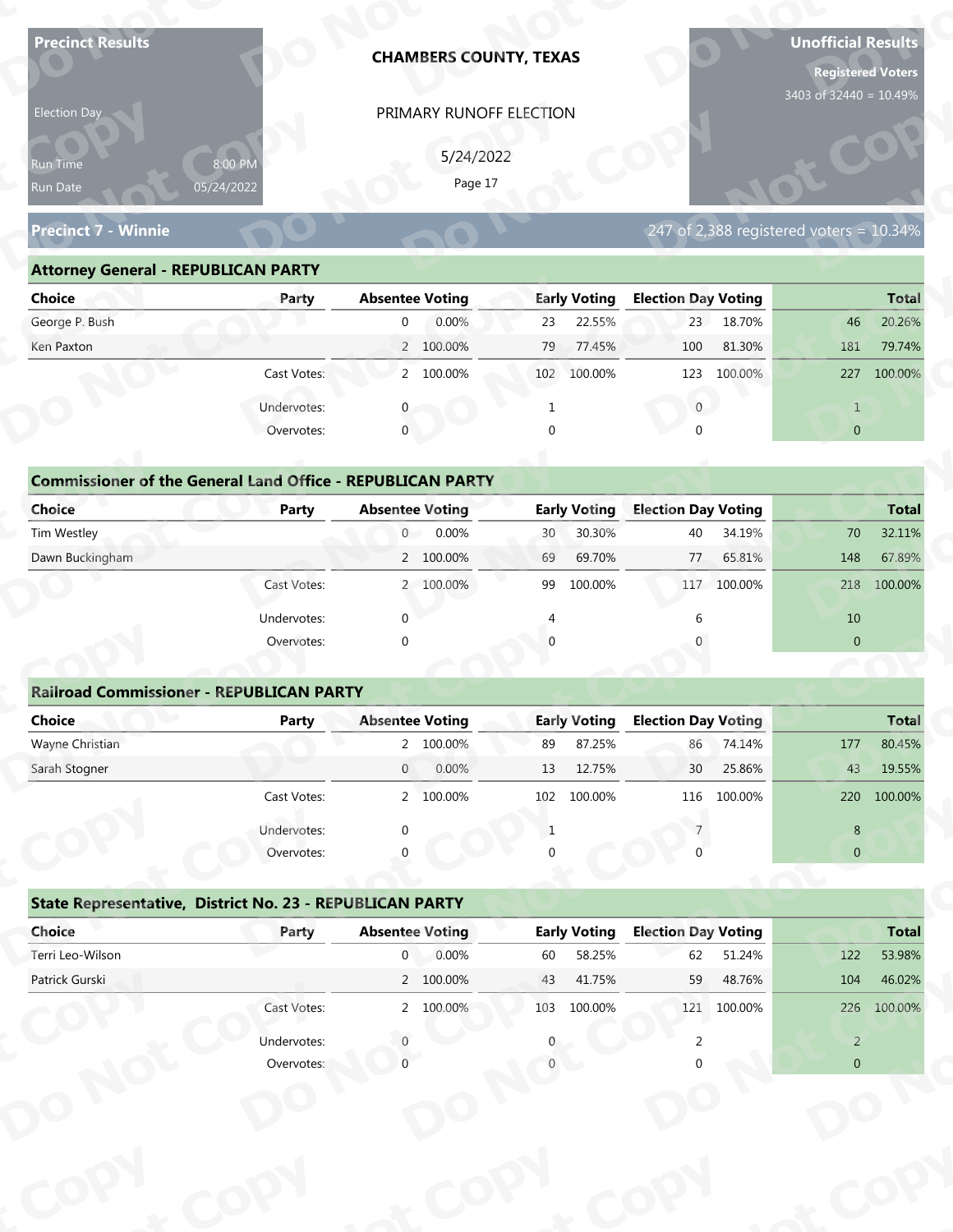| 05/24/2022<br><b>Precinct 7 - Winnie</b><br>247 of 2,388 registered voters = 10.34%<br><b>Precinct Chair, Precinct 7 - REPUBLICAN PARTY</b><br><b>Election Day Voting</b><br><b>Absentee Voting</b><br><b>Early Voting</b><br><b>Choice</b><br>Party<br>Jeffrey Jenkins<br>2 100.00%<br>77.00%<br>71.30%<br>77<br>82<br>161<br>Sonja Moore<br>$\overline{0}$<br>0.00%<br>25.81%<br>23<br>23.00%<br>33<br>28.70%<br>56<br>2 100.00%<br>Cast Votes:<br>100.00%<br>115<br>100.00%<br>100.00%<br>100<br>217<br>Undervotes:<br>11<br>$\overline{0}$<br>Overvotes:<br>COPY<br>DO NOT COPY<br>DO NOT COPY<br>DO NOT COPY<br>DO NOT COPY<br>DO NO<br>COPY | <b>Election Day</b><br>የun Time | 8:00 PN | <b>CHAMBERS COUNTY, TEXAS</b><br>PRIMARY RUNOFF ELECTION<br>5/24/2022 |      | <b>Registered Voters</b><br>3403 of 32440 = 10.49% |
|---------------------------------------------------------------------------------------------------------------------------------------------------------------------------------------------------------------------------------------------------------------------------------------------------------------------------------------------------------------------------------------------------------------------------------------------------------------------------------------------------------------------------------------------------------------------------------------------------------------------------------------------------|---------------------------------|---------|-----------------------------------------------------------------------|------|----------------------------------------------------|
|                                                                                                                                                                                                                                                                                                                                                                                                                                                                                                                                                                                                                                                   | Run Date                        |         | Page 18                                                               |      |                                                    |
|                                                                                                                                                                                                                                                                                                                                                                                                                                                                                                                                                                                                                                                   |                                 |         |                                                                       |      |                                                    |
|                                                                                                                                                                                                                                                                                                                                                                                                                                                                                                                                                                                                                                                   |                                 |         |                                                                       |      | <b>Total</b>                                       |
|                                                                                                                                                                                                                                                                                                                                                                                                                                                                                                                                                                                                                                                   |                                 |         |                                                                       |      | 74.19%                                             |
|                                                                                                                                                                                                                                                                                                                                                                                                                                                                                                                                                                                                                                                   |                                 |         |                                                                       |      |                                                    |
|                                                                                                                                                                                                                                                                                                                                                                                                                                                                                                                                                                                                                                                   |                                 |         |                                                                       |      |                                                    |
|                                                                                                                                                                                                                                                                                                                                                                                                                                                                                                                                                                                                                                                   |                                 |         |                                                                       |      |                                                    |
|                                                                                                                                                                                                                                                                                                                                                                                                                                                                                                                                                                                                                                                   |                                 |         |                                                                       |      |                                                    |
|                                                                                                                                                                                                                                                                                                                                                                                                                                                                                                                                                                                                                                                   |                                 |         |                                                                       |      |                                                    |
| DO NOT COPY                                                                                                                                                                                                                                                                                                                                                                                                                                                                                                                                                                                                                                       |                                 |         |                                                                       |      |                                                    |
| DO NOT COPY<br>DO NOT COPY<br>DO NOT COPY<br>DO NO                                                                                                                                                                                                                                                                                                                                                                                                                                                                                                                                                                                                |                                 |         |                                                                       |      |                                                    |
| COPY<br>DO NOT COPY<br>DO NOT COPY<br>DO NOT COPY<br>DO NOT COPY<br>DO NO                                                                                                                                                                                                                                                                                                                                                                                                                                                                                                                                                                         | COPY                            | COPY    | & COPY                                                                | COPY | of COPY                                            |

### **Precinct Chair, Precinct 7 - REPUBLICAN PARTY**

| <b>Election Day</b>                                  |                       | PRIMARY RUNOFF ELECTION    |                     |                                         |                |
|------------------------------------------------------|-----------------------|----------------------------|---------------------|-----------------------------------------|----------------|
| Run Time<br>Run Date                                 | 8:00 PM<br>05/24/2022 | 5/24/2022<br>Page 18       |                     |                                         |                |
| <b>Precinct 7 - Winnie</b>                           |                       |                            |                     | 247 of 2,388 registered voters = 10.34% |                |
| <b>Precinct Chair, Precinct 7 - REPUBLICAN PARTY</b> |                       |                            |                     |                                         |                |
| <b>Choice</b>                                        | Party                 | <b>Absentee Voting</b>     | <b>Early Voting</b> | <b>Election Day Voting</b>              | <b>Total</b>   |
| Jeffrey Jenkins                                      |                       | 2 100.00%                  | 77.00%<br>77        | 82<br>71.30%                            | 74.19%<br>161  |
| Sonja Moore                                          |                       | $\overline{0}$<br>0.00%    | 23.00%<br>23        | 28.70%<br>33                            | 25.81%<br>56   |
|                                                      | Cast Votes:           | 2 100.00%                  | 100 100.00%         | 115 100.00%                             | 217 100.00%    |
|                                                      | Undervotes:           |                            |                     | 8                                       | 11             |
|                                                      | Overvotes:            |                            |                     |                                         | $\overline{0}$ |
|                                                      |                       |                            |                     |                                         |                |
|                                                      |                       |                            |                     |                                         |                |
|                                                      |                       |                            |                     |                                         |                |
|                                                      |                       |                            |                     |                                         |                |
|                                                      |                       |                            |                     |                                         |                |
|                                                      |                       |                            |                     |                                         |                |
|                                                      |                       |                            |                     |                                         |                |
|                                                      |                       |                            |                     |                                         |                |
|                                                      |                       |                            |                     |                                         |                |
|                                                      |                       |                            |                     |                                         |                |
|                                                      |                       |                            |                     |                                         |                |
|                                                      |                       |                            |                     |                                         |                |
| COPY<br>DO NOT COPY                                  |                       | DO NOT COPY<br>DO NOT COPY |                     | DO NOT COPY                             |                |
|                                                      |                       |                            |                     |                                         |                |
|                                                      |                       |                            |                     |                                         |                |
|                                                      |                       |                            |                     |                                         | DO NO          |
|                                                      |                       |                            |                     |                                         |                |
|                                                      |                       |                            |                     |                                         |                |
|                                                      |                       |                            |                     |                                         |                |
|                                                      |                       |                            |                     |                                         |                |
| COPY                                                 |                       |                            |                     |                                         |                |
|                                                      |                       |                            |                     |                                         |                |
| DO NOT COPY                                          |                       | DO NOT COPY<br>DO NOT COPY |                     | DO NOT COPY                             | DO NO          |
|                                                      |                       |                            |                     |                                         |                |
| <b>POO.</b>                                          | <b>And</b>            |                            | $P_{\rm O_2}$       | <b>LON</b>                              | ·ODW           |
|                                                      |                       |                            |                     |                                         |                |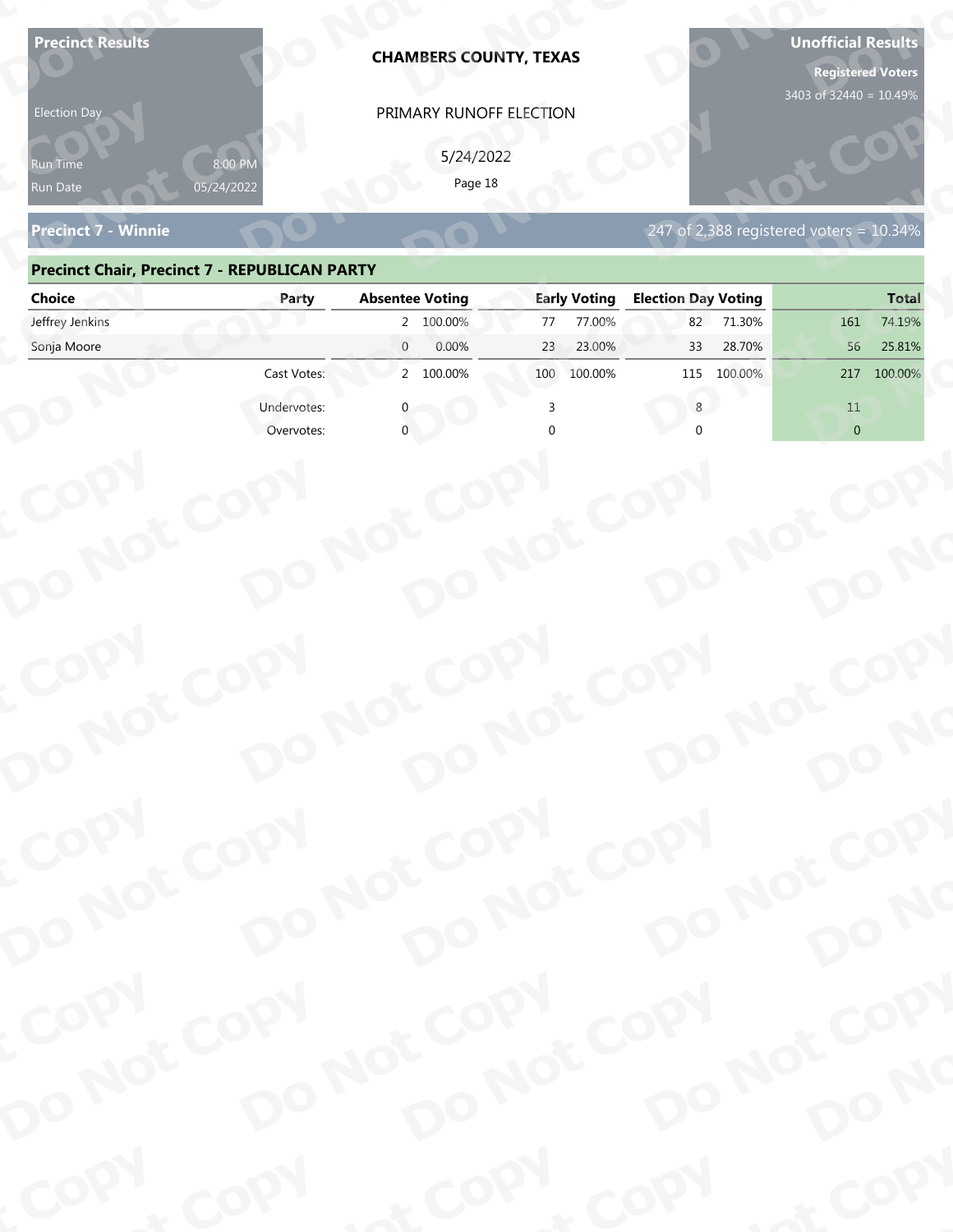| 3403 of 32440 = 10.49%<br>PRIMARY RUNOFF ELECTION<br>Election Day<br>5/24/2022<br>8:00 PM<br>Run Time<br>Page 19<br>05/24/2022<br>Run Date<br>435 of 4,724 registered voters = $9.21\%$<br><b>Precinct 8 - Cove</b><br><b>Lieutenant Governor - DEMOCRATIC PARTY</b><br><b>Election Day Voting</b><br><b>Absentee Voting</b><br><b>Early Voting</b><br><b>Choice</b><br>Party<br>Mike Collier<br>75.00%<br>$\overline{2}$<br>50.00%<br>6 54.55%<br>$\overline{3}$<br>11<br>Michelle Beckley<br>25.00%<br>$\overline{2}$<br>50.00%<br>45.45%<br>$8\phantom{.}$<br>$\mathbf{1}$<br>5<br>4 100.00%<br>Cast Votes:<br>4 100.00%<br>11 100.00% | <b>Total</b>     |
|-------------------------------------------------------------------------------------------------------------------------------------------------------------------------------------------------------------------------------------------------------------------------------------------------------------------------------------------------------------------------------------------------------------------------------------------------------------------------------------------------------------------------------------------------------------------------------------------------------------------------------------------|------------------|
|                                                                                                                                                                                                                                                                                                                                                                                                                                                                                                                                                                                                                                           |                  |
|                                                                                                                                                                                                                                                                                                                                                                                                                                                                                                                                                                                                                                           |                  |
|                                                                                                                                                                                                                                                                                                                                                                                                                                                                                                                                                                                                                                           |                  |
|                                                                                                                                                                                                                                                                                                                                                                                                                                                                                                                                                                                                                                           |                  |
|                                                                                                                                                                                                                                                                                                                                                                                                                                                                                                                                                                                                                                           |                  |
|                                                                                                                                                                                                                                                                                                                                                                                                                                                                                                                                                                                                                                           |                  |
|                                                                                                                                                                                                                                                                                                                                                                                                                                                                                                                                                                                                                                           |                  |
|                                                                                                                                                                                                                                                                                                                                                                                                                                                                                                                                                                                                                                           | 57.89%           |
|                                                                                                                                                                                                                                                                                                                                                                                                                                                                                                                                                                                                                                           | 42.11%           |
|                                                                                                                                                                                                                                                                                                                                                                                                                                                                                                                                                                                                                                           | 19 100.00%       |
| Undervotes:<br>$\mathbf{0}$<br>$\mathbf 0$<br>$\overline{0}$                                                                                                                                                                                                                                                                                                                                                                                                                                                                                                                                                                              |                  |
| $\overline{0}$<br>$\overline{0}$<br>Overvotes:                                                                                                                                                                                                                                                                                                                                                                                                                                                                                                                                                                                            |                  |
|                                                                                                                                                                                                                                                                                                                                                                                                                                                                                                                                                                                                                                           |                  |
| <b>Attorney General - DEMOCRATIC PARTY</b>                                                                                                                                                                                                                                                                                                                                                                                                                                                                                                                                                                                                |                  |
| <b>Election Day Voting</b><br><b>Choice</b><br><b>Absentee Voting</b><br><b>Early Voting</b><br><b>Party</b>                                                                                                                                                                                                                                                                                                                                                                                                                                                                                                                              | <b>Total</b>     |
| 2 50.00%<br>50.00%<br>36.36%<br>8<br>Joe Jaworski<br>$\overline{2}$<br>4<br>Rochelle Mercedes Garza<br>50.00%<br>$\overline{2}$<br>50.00%<br>63.64%<br>$\overline{2}$<br>$\overline{7}$<br>11                                                                                                                                                                                                                                                                                                                                                                                                                                             | 42.11%<br>57.89% |
| Cast Votes:<br>4 100.00%<br>4 100.00%<br>11 100.00%                                                                                                                                                                                                                                                                                                                                                                                                                                                                                                                                                                                       | 19 100.00%       |
|                                                                                                                                                                                                                                                                                                                                                                                                                                                                                                                                                                                                                                           |                  |
| $\mathbf{0}$<br>$\Omega$<br>$\overline{0}$<br>Undervotes:<br>$\Omega$                                                                                                                                                                                                                                                                                                                                                                                                                                                                                                                                                                     |                  |
| Overvotes:<br>$\Omega$<br>$\overline{0}$                                                                                                                                                                                                                                                                                                                                                                                                                                                                                                                                                                                                  |                  |
| <b>Comptroller of Public Accounts - DEMOCRATIC PARTY</b>                                                                                                                                                                                                                                                                                                                                                                                                                                                                                                                                                                                  |                  |
| Choice<br><b>Absentee Voting</b><br><b>Early Voting</b><br><b>Election Day Voting</b><br>Party                                                                                                                                                                                                                                                                                                                                                                                                                                                                                                                                            | <b>Total</b>     |
| Angel Luis Vega<br>25.00%<br>50.00%<br>$\overline{3}$<br>27.27%<br>1<br>$\overline{2}$                                                                                                                                                                                                                                                                                                                                                                                                                                                                                                                                                    | 31.58%<br>$6-$   |
| Janet T. Dudding<br>3 75.00%<br>50.00%<br>8 72.73%<br>$\overline{2}$<br>13                                                                                                                                                                                                                                                                                                                                                                                                                                                                                                                                                                | 68.42%           |
|                                                                                                                                                                                                                                                                                                                                                                                                                                                                                                                                                                                                                                           | 19 100.00%       |
| Cast Votes:<br>4 100.00%<br>100.00%<br>11 100.00%<br>$\overline{4}$                                                                                                                                                                                                                                                                                                                                                                                                                                                                                                                                                                       |                  |
| $\overline{0}$<br>$\Omega$<br>∩                                                                                                                                                                                                                                                                                                                                                                                                                                                                                                                                                                                                           |                  |
| Undervotes:<br>Overvotes:<br>$\overline{0}$                                                                                                                                                                                                                                                                                                                                                                                                                                                                                                                                                                                               |                  |
|                                                                                                                                                                                                                                                                                                                                                                                                                                                                                                                                                                                                                                           |                  |
| <b>Commissioner of the General Land Office - DEMOCRATIC PARTY</b>                                                                                                                                                                                                                                                                                                                                                                                                                                                                                                                                                                         |                  |
| Choice<br><b>Early Voting</b><br><b>Election Day Voting</b><br><b>Absentee Voting</b><br>Party                                                                                                                                                                                                                                                                                                                                                                                                                                                                                                                                            | <b>Total</b>     |
| Sandragrace Martinez<br>3 75.00%<br>66.67%<br>63.64%<br>$\overline{7}$<br>12<br>$\overline{2}$                                                                                                                                                                                                                                                                                                                                                                                                                                                                                                                                            | 66.67%           |
| Jay Kleberg<br>25.00%<br>33.33%<br>36.36%<br>1<br>$\mathbf{1}$<br>$6\phantom{.}6$<br>4                                                                                                                                                                                                                                                                                                                                                                                                                                                                                                                                                    | 33.33%           |
| 3 100.00%<br>Cast Votes:<br>4 100.00%<br>11 100.00%<br>Undervotes:<br>$\mathbf{1}$                                                                                                                                                                                                                                                                                                                                                                                                                                                                                                                                                        | 18 100.00%       |
|                                                                                                                                                                                                                                                                                                                                                                                                                                                                                                                                                                                                                                           |                  |

| Election Day<br>PRIMARY RUNOFF ELECTION                                                                        |              |
|----------------------------------------------------------------------------------------------------------------|--------------|
| 5/24/2022<br>8:00 PM<br><b>Run Time</b><br>Page 19<br>05/24/2022<br>Run Date                                   |              |
| 435 of 4,724 registered voters = 9.21%<br><b>Precinct 8 - Cove</b>                                             |              |
| <b>Lieutenant Governor - DEMOCRATIC PARTY</b>                                                                  |              |
| <b>Absentee Voting</b><br><b>Early Voting</b><br><b>Election Day Voting</b><br><b>Choice</b><br>Party          | <b>Total</b> |
| Mike Collier<br>75.00%<br>50.00%<br>6 54.55%<br>$\overline{2}$<br>11<br>3                                      | 57.89%       |
| Michelle Beckley<br>25.00%<br>50.00%<br>45.45%<br>$2^{\circ}$<br>8<br>$5 -$<br>$\mathbf{1}$                    | 42.11%       |
| 4 100.00%<br>11 100.00%<br>Cast Votes:<br>4 100.00%                                                            | 19 100.00%   |
| Undervotes:<br>$\overline{0}$<br>$\overline{0}$                                                                |              |
| $\mathbf 0$<br>Overvotes:<br>$\Omega$<br>$\overline{0}$                                                        |              |
|                                                                                                                |              |
| <b>Attorney General - DEMOCRATIC PARTY</b>                                                                     |              |
| <b>Early Voting</b><br><b>Election Day Voting</b><br><b>Choice</b><br><b>Absentee Voting</b><br>Party          | <b>Total</b> |
| Joe Jaworski<br>2 50.00%<br>50.00%<br>$\overline{2}$<br>4 36.36%<br>8                                          | 42.11%       |
| Rochelle Mercedes Garza<br>50.00%<br>$\overline{2}$<br>50.00%<br>$7^{\circ}$<br>63.64%<br>$\overline{2}$<br>11 | 57.89%       |
| 4 100.00%<br>100.00%<br>11 100.00%<br>Cast Votes:<br>19<br>$\overline{4}$                                      | 100.00%      |

|                                                          |                           | PRIMARY RUNOFF ELECTION                                           |                          |                                           |                                                                                                                  |
|----------------------------------------------------------|---------------------------|-------------------------------------------------------------------|--------------------------|-------------------------------------------|------------------------------------------------------------------------------------------------------------------|
|                                                          |                           | 5/24/2022                                                         |                          |                                           |                                                                                                                  |
| Run Time                                                 | 8:00 PM                   | Page 19                                                           |                          |                                           |                                                                                                                  |
| Run Date                                                 | 05/24/2022                |                                                                   |                          |                                           |                                                                                                                  |
| <b>Precinct 8 - Cove</b>                                 |                           |                                                                   |                          | 435 of 4,724 registered voters = $9.21\%$ |                                                                                                                  |
| <b>Lieutenant Governor - DEMOCRATIC PARTY</b>            |                           |                                                                   |                          |                                           |                                                                                                                  |
| <b>Choice</b>                                            | Party                     | <b>Absentee Voting</b>                                            | <b>Early Voting</b>      | <b>Election Day Voting</b>                | <b>Total</b>                                                                                                     |
| Mike Collier                                             |                           | 3 <sup>7</sup><br>75.00%                                          | $\overline{2}$<br>50.00% | 6 54.55%                                  | 57.89%<br>11                                                                                                     |
| Michelle Beckley                                         |                           | 25.00%<br>1                                                       | 50.00%<br>$\overline{2}$ | 45.45%<br>5 <sup>7</sup>                  | 8<br>42.11%                                                                                                      |
|                                                          | Cast Votes:               | 4 100.00%                                                         | 4 100.00%                | 11 100.00%                                | 19 100.00%                                                                                                       |
|                                                          | Undervotes:               |                                                                   | $\mathbf 0$              | $\overline{0}$                            | $\overline{0}$                                                                                                   |
|                                                          | Overvotes:                | $\mathbf{0}$                                                      |                          |                                           | $\overline{0}$                                                                                                   |
|                                                          |                           |                                                                   |                          |                                           |                                                                                                                  |
| <b>Attorney General - DEMOCRATIC PARTY</b>               |                           |                                                                   |                          |                                           |                                                                                                                  |
| Choice                                                   | <b>Party</b>              | <b>Absentee Voting</b>                                            | <b>Early Voting</b>      | <b>Election Day Voting</b>                | <b>Total</b>                                                                                                     |
| Joe Jaworski                                             |                           | 2 50.00%                                                          | 50.00%<br>$\overline{2}$ | 36.36%<br>4                               | 42.11%<br>8                                                                                                      |
| Rochelle Mercedes Garza                                  |                           | 50.00%<br>$\overline{2}$                                          | $\overline{2}$<br>50.00% | $7\overline{ }$<br>63.64%                 | 57.89%<br>11                                                                                                     |
|                                                          | Cast Votes:               | 4 100.00%                                                         | 100.00%<br>4             | 11 100.00%                                | 19 100.00%                                                                                                       |
|                                                          | Undervotes:               | $\Omega$                                                          |                          |                                           | $\mathbf{0}$                                                                                                     |
|                                                          | Overvotes:                | $\Omega$                                                          |                          |                                           | $\overline{0}$                                                                                                   |
|                                                          |                           |                                                                   |                          |                                           |                                                                                                                  |
|                                                          |                           |                                                                   |                          |                                           |                                                                                                                  |
| <b>Comptroller of Public Accounts - DEMOCRATIC PARTY</b> |                           |                                                                   |                          |                                           |                                                                                                                  |
| <b>Choice</b>                                            | <b>Party</b>              | <b>Absentee Voting</b>                                            | <b>Early Voting</b>      | <b>Election Day Voting</b>                |                                                                                                                  |
| Angel Luis Vega                                          |                           | 25.00%<br>$\mathbf{1}$                                            | 50.00%<br>$\overline{2}$ | 27.27%<br>$\overline{3}$                  | 6                                                                                                                |
| Janet T. Dudding                                         |                           | 75.00%<br>$\overline{3}$                                          | 50.00%<br>$\overline{2}$ | 72.73%<br>8                               | 13                                                                                                               |
|                                                          | Cast Votes:               | 4 100.00%                                                         | 4 100.00%                | 11 100.00%                                |                                                                                                                  |
|                                                          |                           |                                                                   |                          |                                           |                                                                                                                  |
|                                                          | Undervotes:<br>Overvotes: |                                                                   |                          |                                           | $\overline{0}$<br>$\overline{0}$                                                                                 |
|                                                          |                           |                                                                   |                          |                                           |                                                                                                                  |
|                                                          |                           | <b>Commissioner of the General Land Office - DEMOCRATIC PARTY</b> |                          |                                           |                                                                                                                  |
| Choice                                                   | Party                     | <b>Absentee Voting</b>                                            | <b>Early Voting</b>      | <b>Election Day Voting</b>                |                                                                                                                  |
| Sandragrace Martinez                                     |                           | 3 75.00%                                                          | 2 66.67%                 | $7^{\circ}$<br>63.64%                     | 12                                                                                                               |
| Jay Kleberg                                              |                           | 1 25.00%                                                          | 33.33%<br>1              | 36.36%<br>4                               | 6 <sup>1</sup>                                                                                                   |
|                                                          | Cast Votes:               | 4 100.00%                                                         | 3 100.00%                | 11 100.00%                                |                                                                                                                  |
|                                                          | Undervotes:               |                                                                   |                          |                                           | <b>Total</b><br>31.58%<br>68.42%<br>19 100.00%<br><b>Total</b><br>66.67%<br>33.33%<br>18 100.00%<br>$\mathbf{1}$ |

### **Comptroller of Public Accounts - DEMOCRATIC PARTY**

| Choice                                                                      | Party       | <b>Absentee Voting</b> |           |                | <b>Early Voting</b> | <b>Election Day Voting</b> |            |                | <b>Total</b> |
|-----------------------------------------------------------------------------|-------------|------------------------|-----------|----------------|---------------------|----------------------------|------------|----------------|--------------|
| Joe Jaworski                                                                |             |                        | 2 50.00%  | $2^{\circ}$    | 50.00%              | $\overline{4}$             | 36.36%     | 8              | 42.11%       |
| Rochelle Mercedes Garza                                                     |             | $\overline{2}$         | 50.00%    | $\overline{2}$ | 50.00%              | 7                          | 63.64%     | 11             | 57.89%       |
|                                                                             | Cast Votes: |                        | 4 100.00% |                | 4 100.00%           |                            | 11 100.00% |                | 19 100.00%   |
|                                                                             | Undervotes: | ∩                      |           | ∩              |                     | $\Omega$                   |            | $\mathbf{0}$   |              |
|                                                                             | Overvotes:  | $\Omega$               |           |                |                     |                            |            | $\overline{0}$ |              |
|                                                                             |             |                        |           |                |                     |                            |            |                |              |
| <b>Comptroller of Public Accounts - DEMOCRATIC PARTY</b>                    |             |                        |           |                |                     |                            |            |                |              |
| <b>Choice</b>                                                               | Party       | <b>Absentee Voting</b> |           |                | <b>Early Voting</b> | <b>Election Day Voting</b> |            |                | <b>Total</b> |
| Angel Luis Vega                                                             |             | $\mathbf{1}$           | 25.00%    | $\overline{2}$ | 50.00%              | $3^{\circ}$                | 27.27%     | 6 <sup>1</sup> | 31.58%       |
| Janet T. Dudding                                                            |             | 3 <sup>1</sup>         | 75.00%    | $2^{\circ}$    | 50.00%              | 8                          | 72.73%     | 13             | 68.42%       |
|                                                                             | Cast Votes: |                        | 4 100.00% |                | 4 100.00%           |                            | 11 100.00% |                | 19 100.00%   |
|                                                                             |             |                        |           |                |                     |                            |            |                |              |
|                                                                             | Undervotes: |                        |           | U              |                     |                            |            | $\overline{0}$ |              |
|                                                                             | Overvotes:  |                        |           |                |                     |                            |            | $\mathbf 0$    |              |
|                                                                             |             |                        |           |                |                     |                            |            |                |              |
| <b>Commissioner of the General Land Office - DEMOCRATIC PARTY</b><br>Choice | Party       | <b>Absentee Voting</b> |           |                | <b>Early Voting</b> | <b>Election Day Voting</b> |            |                | <b>Total</b> |
| Sandragrace Martinez                                                        |             | 3 <sup>7</sup>         | 75.00%    | $\overline{2}$ | 66.67%              |                            | 63.64%     | 12             | 66.67%       |
| Jay Kleberg                                                                 |             | 1                      | 25.00%    | 1              | 33.33%              | $\overline{4}$             | 36.36%     | 6 <sup>1</sup> | 33.33%       |
|                                                                             | Cast Votes: |                        | 4 100.00% |                | 3 100.00%           |                            | 11 100.00% |                | 18 100.00%   |
|                                                                             | Undervotes: |                        |           |                |                     |                            |            | $\mathbf{1}$   |              |

|                                                                   | Cast votes. | $^{+}$                 | TOO'OO SO | 4              | LUU.UU70            | ᆠ                          | LUU.UU 70 |                | 12 100.00%   |
|-------------------------------------------------------------------|-------------|------------------------|-----------|----------------|---------------------|----------------------------|-----------|----------------|--------------|
|                                                                   | Undervotes: | $\Omega$               |           | 0              |                     |                            |           | $\Omega$       |              |
|                                                                   | Overvotes:  | $\Omega$               |           | 0              |                     |                            |           | $\overline{0}$ |              |
|                                                                   |             |                        |           |                |                     |                            |           |                |              |
| <b>Commissioner of the General Land Office - DEMOCRATIC PARTY</b> |             |                        |           |                |                     |                            |           |                |              |
| Choice                                                            | Party       | <b>Absentee Voting</b> |           |                | <b>Early Voting</b> | <b>Election Day Voting</b> |           |                | <b>Total</b> |
| Sandragrace Martinez                                              |             | 3                      | 75.00%    | $2^{\circ}$    | 66.67%              | $\overline{7}$             | 63.64%    | 12             | 66.67%       |
| Jay Kleberg                                                       |             | $\mathbf{1}$           | 25.00%    | $\mathbf{1}$   | 33.33%              | $\overline{4}$             | 36.36%    | 6              | 33.33%       |
|                                                                   | Cast Votes: |                        | 4 100.00% | $\overline{3}$ | 100.00%             | 11                         | 100.00%   | 18             | 100.00%      |
|                                                                   | Undervotes: |                        |           |                |                     |                            |           |                |              |
|                                                                   | Overvotes:  |                        |           |                |                     |                            |           | $\overline{0}$ |              |
|                                                                   |             |                        |           |                |                     |                            |           |                |              |
|                                                                   |             |                        |           |                |                     |                            |           |                |              |
|                                                                   |             |                        |           |                |                     |                            |           |                |              |
|                                                                   |             |                        |           |                |                     |                            |           |                |              |
|                                                                   |             |                        |           |                |                     |                            |           |                |              |
|                                                                   |             |                        |           |                |                     |                            |           |                |              |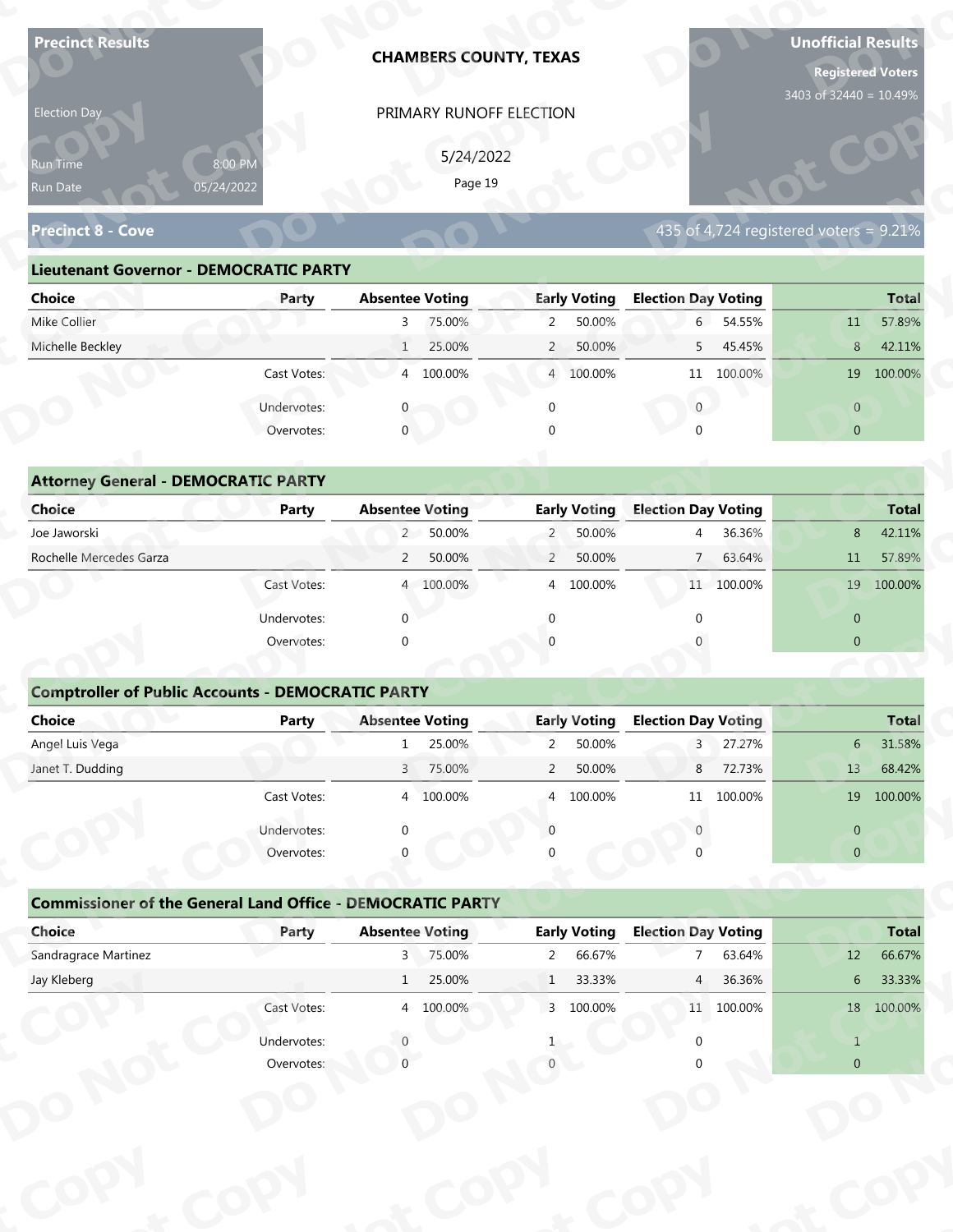| <b>Precinct Results</b>                                            |              |                        | <b>CHAMBERS COUNTY, TEXAS</b> |          |                     |                            |             | <b>Unofficial Results</b><br><b>Registered Voters</b><br>3403 of 32440 = 10.49% |              |
|--------------------------------------------------------------------|--------------|------------------------|-------------------------------|----------|---------------------|----------------------------|-------------|---------------------------------------------------------------------------------|--------------|
| Election Day                                                       |              |                        | PRIMARY RUNOFF ELECTION       |          |                     |                            |             |                                                                                 |              |
|                                                                    |              |                        |                               |          |                     |                            |             |                                                                                 |              |
| Run Time                                                           | 8:00 PM      |                        | 5/24/2022<br>Page 20          |          |                     |                            |             |                                                                                 |              |
| Run Date                                                           | 05/24/2022   |                        |                               |          |                     |                            |             |                                                                                 |              |
| <b>Precinct 8 - Cove</b>                                           |              |                        |                               |          |                     |                            |             | 435 of 4,724 registered voters = $9.21\%$                                       |              |
| <b>Attorney General - REPUBLICAN PARTY</b>                         |              |                        |                               |          |                     |                            |             |                                                                                 |              |
| <b>Choice</b>                                                      | Party        | <b>Absentee Voting</b> |                               |          | <b>Early Voting</b> | <b>Election Day Voting</b> |             |                                                                                 | <b>Total</b> |
| George P. Bush                                                     |              | 8                      | 61.54%                        | 50       | 26.60%              | 56                         | 27.05%      | 114                                                                             | 27.94%       |
| Ken Paxton                                                         |              | 5                      | 38.46%                        | 138      | 73.40%              | 151                        | 72.95%      | 294                                                                             | 72.06%       |
|                                                                    | Cast Votes:  |                        | 13 100.00%                    |          | 188 100.00%         | 207                        | 100.00%     | 408                                                                             | 100.00%      |
|                                                                    | Undervotes:  |                        |                               | 2        |                     | 6                          |             | 8                                                                               |              |
|                                                                    | Overvotes:   | $\mathbf{0}$           |                               | $\Omega$ |                     |                            |             | $\overline{0}$                                                                  |              |
|                                                                    |              |                        |                               |          |                     |                            |             |                                                                                 |              |
| <b>Commissioner of the General Land Office - REPUBLICAN PARTY</b>  |              |                        |                               |          |                     |                            |             |                                                                                 |              |
| <b>Choice</b>                                                      | <b>Party</b> | <b>Absentee Voting</b> |                               |          | <b>Early Voting</b> | <b>Election Day Voting</b> |             |                                                                                 | <b>Total</b> |
| Tim Westley                                                        |              | $6 -$                  | 50.00%                        | 65       | 37.57%              | 56                         | 29.63%      | 127                                                                             | 33.96%       |
| Dawn Buckingham                                                    |              | 6                      | 50.00%                        | 108      | 62.43%              | 133                        | 70.37%      | 247                                                                             | 66.04%       |
|                                                                    | Cast Votes:  |                        | 12 100.00%                    |          | 173 100.00%         | 189                        | 100.00%     |                                                                                 | 374 100.00%  |
|                                                                    | Undervotes:  | -1                     |                               | 17       |                     | 24                         |             | 42                                                                              |              |
|                                                                    | Overvotes:   | $\Omega$               |                               |          |                     |                            |             | $\overline{0}$                                                                  |              |
|                                                                    |              |                        |                               |          |                     |                            |             |                                                                                 |              |
| <b>Railroad Commissioner - REPUBLICAN PARTY</b>                    |              |                        |                               |          |                     |                            |             |                                                                                 |              |
| <b>Choice</b>                                                      | <b>Party</b> | <b>Absentee Voting</b> |                               |          | <b>Early Voting</b> | <b>Election Day Voting</b> |             |                                                                                 | <b>Total</b> |
| Wayne Christian                                                    |              | $10\,$                 | 83.33%                        | 131      | 75.72%              | 145                        | 72.86%      | 286                                                                             | 74.48%       |
| Sarah Stogner                                                      |              |                        | 2 16.67%                      | 42       | 24.28%              | 54                         | 27.14%      | 98                                                                              | 25.52%       |
|                                                                    | Cast Votes:  |                        | 12 100.00%                    | 173      | 100.00%             | 199                        | 100.00%     | 384                                                                             | 100.00%      |
|                                                                    | Undervotes:  |                        |                               | 17       |                     | 14                         |             | 32                                                                              |              |
|                                                                    | Overvotes:   |                        |                               |          |                     |                            |             | $\overline{0}$                                                                  |              |
|                                                                    |              |                        |                               |          |                     |                            |             |                                                                                 |              |
| State Representative, District No. 23 - REPUBLICAN PARTY<br>Choice | Party        | <b>Absentee Voting</b> |                               |          | <b>Early Voting</b> | <b>Election Day Voting</b> |             |                                                                                 | <b>Total</b> |
| Terri Leo-Wilson                                                   |              | 10 <sub>1</sub>        | 76.92%                        | 78       | 41.94%              | 75                         | 35.21%      | 163                                                                             | 39.56%       |
| Patrick Gurski                                                     |              | $\overline{3}$         | 23.08%                        | 108      | 58.06%              | 138                        | 64.79%      | 249                                                                             | 60.44%       |
|                                                                    | Cast Votes:  |                        | 13 100.00%                    |          | 186 100.00%         |                            | 213 100.00% |                                                                                 | 412 100.00%  |
|                                                                    |              |                        |                               |          |                     |                            |             |                                                                                 |              |
|                                                                    |              |                        |                               |          |                     |                            |             |                                                                                 |              |
|                                                                    | Overvotes:   |                        |                               |          |                     |                            |             | $\overline{0}$                                                                  |              |
|                                                                    | Undervotes:  |                        |                               |          |                     |                            |             | $\overline{4}$                                                                  |              |

| Election Day<br>PRIMARY RUNOFF ELECTION                                 |                                        |
|-------------------------------------------------------------------------|----------------------------------------|
| 5/24/2022<br>8:00 PM<br><b>Run Time</b><br>Page 20                      |                                        |
| 05/24/2022<br>Run Date                                                  |                                        |
| <b>Precinct 8 - Cove</b>                                                | 435 of 4,724 registered voters = 9.21% |
| <b>Attorney General - REPUBLICAN PARTY</b>                              |                                        |
| <b>Early Voting</b><br><b>Choice</b><br><b>Absentee Voting</b><br>Party | <b>Election Day Voting</b>             |
| George P. Bush<br>61.54%<br>26.60%<br>8<br>50                           | 56<br>27.05%<br>27.94%<br>114          |
| 38.46%<br>73.40%<br>Ken Paxton<br>5 <sup>7</sup><br>138                 | 72.95%<br>72.06%<br>294<br>151         |
| Cast Votes:<br>13 100.00%<br>188 100.00%                                | 100.00%<br>207<br>408<br>100.00%       |
| Undervotes:<br>2                                                        | $6\overline{6}$<br>8                   |
| $\mathbf 0$<br>Overvotes:<br>$\Omega$                                   | $\overline{0}$                         |
|                                                                         |                                        |
| <b>Commissioner of the General Land Office - REPUBLICAN PARTY</b>       |                                        |
| <b>Choice</b><br><b>Early Voting</b><br><b>Absentee Voting</b><br>Party | <b>Election Day Voting</b>             |
| Tim Westley<br>50.00%<br>37.57%<br>$6 -$<br>65                          | 56<br>29.63%<br>127<br>33.96%          |
| Dawn Buckingham<br>50.00%<br>62.43%<br>6<br>108                         | 133<br>70.37%<br>247<br>66.04%         |
| 12 100.00%<br>100.00%<br>Cast Votes:<br>173                             | 100.00%<br>189<br>100.00%<br>374       |

| <b>Choice</b>                                   | Party       | <b>Absentee Voting</b>                                            | <b>Early Voting</b> | <b>Election Day Voting</b> | <b>Total</b>                     |
|-------------------------------------------------|-------------|-------------------------------------------------------------------|---------------------|----------------------------|----------------------------------|
| George P. Bush                                  |             | 61.54%<br>8                                                       | 26.60%<br>50        | 27.05%<br>56               | 27.94%<br>114                    |
| Ken Paxton                                      |             | 5<br>38.46%                                                       | 138<br>73.40%       | 72.95%<br>151              | 294<br>72.06%                    |
|                                                 | Cast Votes: | 100.00%<br>13                                                     | 100.00%<br>188      | 100.00%<br>207             | 100.00%<br>408                   |
|                                                 | Undervotes: |                                                                   | 2                   | 6                          | 8                                |
|                                                 | Overvotes:  | $\mathbf{0}$                                                      | 0                   | $\Omega$                   | $\overline{0}$                   |
|                                                 |             |                                                                   |                     |                            |                                  |
|                                                 |             | <b>Commissioner of the General Land Office - REPUBLICAN PARTY</b> |                     |                            |                                  |
| Choice                                          | Party       | <b>Absentee Voting</b>                                            | <b>Early Voting</b> | <b>Election Day Voting</b> | <b>Total</b>                     |
| Tim Westley                                     |             | $50.00\%$<br>6                                                    | 37.57%<br>65        | 29.63%<br>56               | 33.96%<br>127                    |
| Dawn Buckingham                                 |             | 50.00%<br>6                                                       | 62.43%<br>108       | 133<br>70.37%              | 66.04%<br>247                    |
|                                                 | Cast Votes: | 12 100.00%                                                        | 173<br>100.00%      | 189 100.00%                | 100.00%<br>374                   |
|                                                 | Undervotes: |                                                                   | 17                  | 24                         | 42                               |
|                                                 | Overvotes:  | $\mathbf 0$                                                       | $\overline{0}$      |                            | $\mathbf{0}$                     |
|                                                 |             |                                                                   |                     |                            |                                  |
| <b>Railroad Commissioner - REPUBLICAN PARTY</b> |             |                                                                   |                     |                            |                                  |
| Choice                                          | Party       | <b>Absentee Voting</b>                                            | <b>Early Voting</b> | <b>Election Day Voting</b> | <b>Total</b>                     |
| Wayne Christian                                 |             | 83.33%<br>10                                                      | 75.72%<br>131       | 72.86%<br>145              | 286<br>74.48%                    |
| Carole Champan                                  |             | 2.16670/                                                          | 12.21200            | 2710/<br><b>FA</b>         | $2F$ $F$ $20/$<br>0 <sup>o</sup> |

|                                                                   |                           |                        | PRIMARY RUNOFF ELECTION |          |                     |                            |             |                                           |                        |
|-------------------------------------------------------------------|---------------------------|------------------------|-------------------------|----------|---------------------|----------------------------|-------------|-------------------------------------------|------------------------|
|                                                                   |                           |                        | 5/24/2022               |          |                     |                            |             |                                           |                        |
| Run Time                                                          | 8:00 PM<br>05/24/2022     |                        | Page 20                 |          |                     |                            |             |                                           |                        |
| Run Date                                                          |                           |                        |                         |          |                     |                            |             |                                           |                        |
| <b>Precinct 8 - Cove</b>                                          |                           |                        |                         |          |                     |                            |             | 435 of 4,724 registered voters = $9.21\%$ |                        |
| <b>Attorney General - REPUBLICAN PARTY</b>                        |                           |                        |                         |          |                     |                            |             |                                           |                        |
| <b>Choice</b>                                                     | Party                     | <b>Absentee Voting</b> |                         |          | <b>Early Voting</b> | <b>Election Day Voting</b> |             |                                           | <b>Total</b>           |
| George P. Bush                                                    |                           | 8                      | 61.54%                  | 50       | 26.60%              |                            | 56 27.05%   | 114                                       | 27.94%                 |
| Ken Paxton                                                        |                           | 5 <sup>7</sup>         | 38.46%                  | 138      | 73.40%              | 151                        | 72.95%      | 294                                       | 72.06%                 |
|                                                                   | Cast Votes:               |                        | 13 100.00%              |          | 188 100.00%         |                            | 207 100.00% |                                           | 408 100.00%            |
|                                                                   | Undervotes:               | $\mathbf{0}$           |                         | 2        |                     | 6                          |             | 8                                         |                        |
|                                                                   | Overvotes:                | $\mathbf{0}$           |                         | $\Omega$ |                     | $\cap$                     |             | $\overline{0}$                            |                        |
|                                                                   |                           |                        |                         |          |                     |                            |             |                                           |                        |
| <b>Commissioner of the General Land Office - REPUBLICAN PARTY</b> |                           |                        |                         |          |                     |                            |             |                                           |                        |
| <b>Choice</b>                                                     | Party                     | <b>Absentee Voting</b> |                         |          | <b>Early Voting</b> | <b>Election Day Voting</b> |             |                                           | <b>Total</b>           |
| Tim Westley                                                       |                           | $6\degree$             | 50.00%                  | 65       | 37.57%              | 56                         | 29.63%      | 127                                       | 33.96%                 |
| Dawn Buckingham                                                   |                           | 6                      | 50.00%                  | 108      | 62.43%              | 133                        | 70.37%      | 247                                       | 66.04%                 |
|                                                                   | Cast Votes:               |                        | 12 100.00%              | 173      | 100.00%             | 189                        | 100.00%     | 374                                       | 100.00%                |
|                                                                   | Undervotes:               |                        |                         | 17       |                     | 24                         |             | 42                                        |                        |
|                                                                   | Overvotes:                | $\Omega$               |                         | $\Omega$ |                     |                            |             | $\overline{0}$                            |                        |
|                                                                   |                           |                        |                         |          |                     |                            |             |                                           |                        |
|                                                                   |                           |                        |                         |          |                     |                            |             |                                           |                        |
| <b>Railroad Commissioner - REPUBLICAN PARTY</b>                   |                           |                        |                         |          |                     |                            |             |                                           |                        |
| <b>Choice</b>                                                     | <b>Party</b>              | <b>Absentee Voting</b> |                         |          | <b>Early Voting</b> | <b>Election Day Voting</b> |             |                                           |                        |
| Wayne Christian                                                   |                           | 10                     | 83.33%                  | 131      | 75.72%              | 145                        | 72.86%      | 286                                       | <b>Total</b><br>74.48% |
| Sarah Stogner                                                     |                           |                        | 2 16.67%                | 42       | 24.28%              | 54                         | 27.14%      | 98                                        | 25.52%                 |
|                                                                   | Cast Votes:               |                        | 12 100 00%              |          | 173 100.00%         |                            | 199 100.00% |                                           | 384 100.00%            |
|                                                                   |                           |                        |                         | 17       |                     | 14                         |             |                                           |                        |
|                                                                   | Undervotes:<br>Overvotes: |                        |                         |          |                     |                            |             | 32<br>$\mathbf{0}$                        |                        |
|                                                                   |                           |                        |                         |          |                     |                            |             |                                           |                        |
| State Representative, District No. 23 - REPUBLICAN PARTY          |                           |                        |                         |          |                     |                            |             |                                           |                        |
| Choice                                                            | Party                     | <b>Absentee Voting</b> |                         |          | <b>Early Voting</b> | <b>Election Day Voting</b> |             |                                           | <b>Total</b>           |
| Terri Leo-Wilson                                                  |                           | 10                     | 76.92%                  | 78       | 41.94%              | 75                         | 35.21%      | 163                                       | 39.56%                 |
| Patrick Gurski                                                    |                           | $\overline{3}$         | 23.08%                  | 108      | 58.06%              | 138                        | 64.79%      | 249                                       | 60.44%                 |
|                                                                   | Cast Votes:               |                        | 13 100.00%              |          | 186 100.00%         |                            | 213 100.00% |                                           | 412 100.00%            |
|                                                                   | Undervotes:               |                        |                         |          |                     |                            |             | $\overline{4}$                            |                        |

|                                                          | Cast votes. | Ŧ₹       | <b>TOO:OO XQ</b>       | 1/2      | TOO'OO XQ           | ⊥ສສ                        | LUU.UU 70 |                | <b>DO4 100.00%</b> |
|----------------------------------------------------------|-------------|----------|------------------------|----------|---------------------|----------------------------|-----------|----------------|--------------------|
|                                                          | Undervotes: |          |                        | $17\,$   |                     | 14                         |           | 32             |                    |
|                                                          | Overvotes:  | $\Omega$ |                        | $\Omega$ |                     |                            |           | $\overline{0}$ |                    |
| State Representative, District No. 23 - REPUBLICAN PARTY |             |          |                        |          |                     |                            |           |                |                    |
| Choice                                                   | Party       |          | <b>Absentee Voting</b> |          | <b>Early Voting</b> | <b>Election Day Voting</b> |           |                | <b>Total</b>       |
| Terri Leo-Wilson                                         |             | 10       | 76.92%                 | 78       | 41.94%              | 75                         | 35.21%    | 163            | 39.56%             |
| Patrick Gurski                                           |             | 3        | 23.08%                 | 108      | 58.06%              | 138                        | 64.79%    | 249            | 60.44%             |
|                                                          | Cast Votes: | 13       | 100.00%                | 186      | 100.00%             | 213                        | 100.00%   | 412            | 100.00%            |
|                                                          | Undervotes: |          |                        |          |                     |                            |           | $\overline{4}$ |                    |
|                                                          | Overvotes:  |          |                        |          |                     |                            |           | $\overline{0}$ |                    |
|                                                          |             |          |                        |          |                     |                            |           |                |                    |
|                                                          |             |          |                        |          |                     |                            |           |                |                    |
|                                                          |             |          |                        |          |                     |                            |           |                |                    |
|                                                          |             |          |                        |          |                     |                            |           |                |                    |
|                                                          |             |          |                        |          |                     |                            |           |                |                    |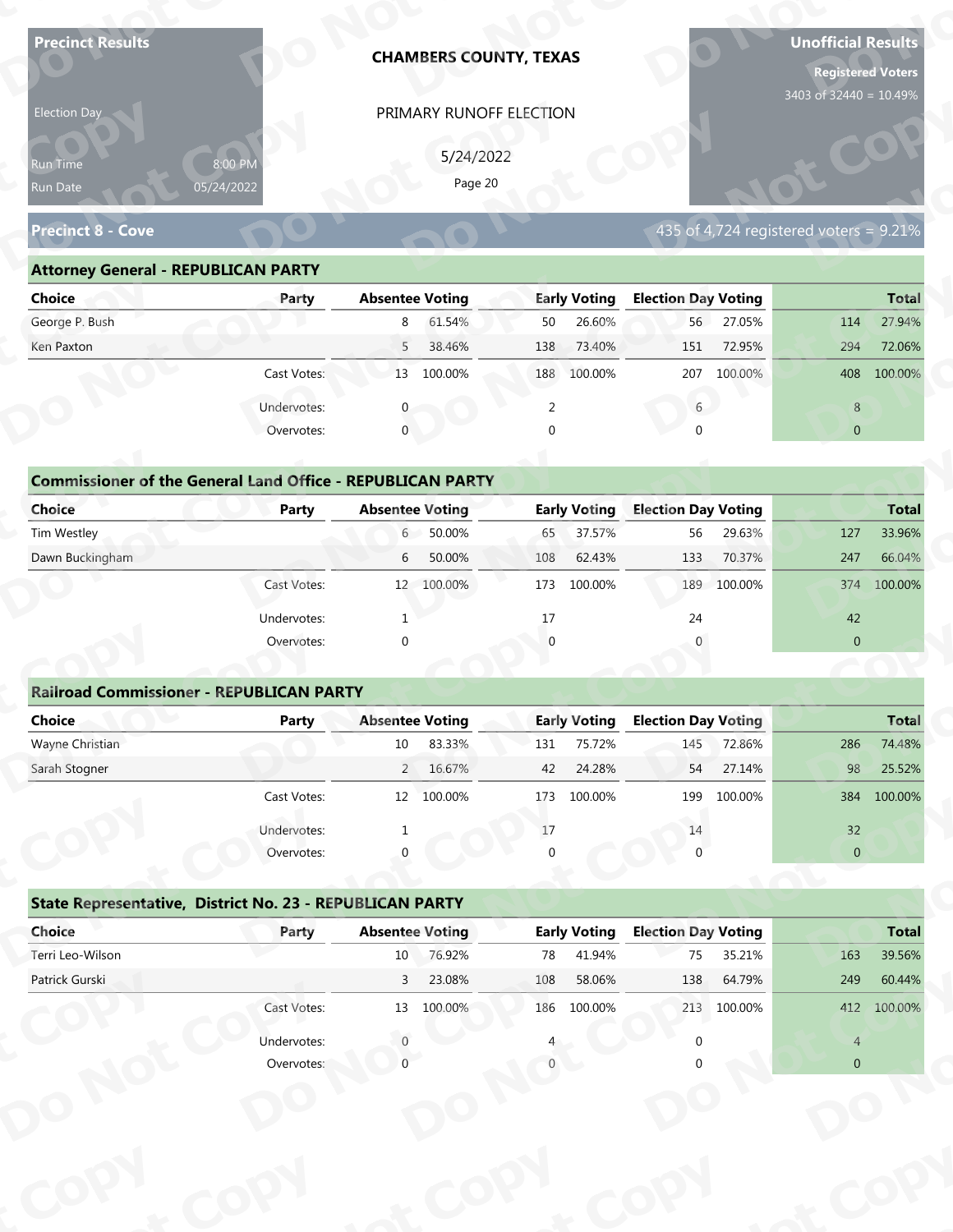| <b>Precinct Results</b>                                           |                       |                                          |           | <b>CHAMBERS COUNTY, TEXAS</b> |                              |                                            |       | <b>Unofficial Results</b><br><b>Registered Voters</b> |                           |
|-------------------------------------------------------------------|-----------------------|------------------------------------------|-----------|-------------------------------|------------------------------|--------------------------------------------|-------|-------------------------------------------------------|---------------------------|
| Election Day                                                      |                       |                                          |           | PRIMARY RUNOFF ELECTION       |                              |                                            |       | 3403 of 32440 = 10.49%                                |                           |
|                                                                   |                       |                                          | 5/24/2022 |                               |                              |                                            |       |                                                       |                           |
| Run Time<br>Run Date                                              | 8:00 PM<br>05/24/2022 |                                          | Page 21   |                               |                              |                                            |       |                                                       |                           |
| <b>Precinct 9 - Oak Island</b>                                    |                       |                                          |           |                               |                              |                                            |       | 61 of 422 registered voters = $14.45\%$               |                           |
|                                                                   |                       |                                          |           |                               |                              |                                            |       |                                                       |                           |
| <b>Lieutenant Governor - DEMOCRATIC PARTY</b>                     |                       |                                          |           |                               |                              |                                            |       |                                                       |                           |
| <b>Choice</b><br>Mike Collier                                     | Party                 | <b>Absentee Voting</b><br>$\mathbf 0$    | 0.00%     | $\overline{0}$                | <b>Early Voting</b><br>0.00% | <b>Election Day Voting</b><br>1 100.00%    |       |                                                       | <b>Total</b><br>1 100.00% |
| Michelle Beckley                                                  |                       | $\overline{0}$                           | 0.00%     | $\mathbf{0}$                  | 0.00%                        | $\mathbf{0}$                               | 0.00% | $\mathbf{0}$                                          | 0.00%                     |
|                                                                   | Cast Votes:           | $\overline{0}$                           | 0.00%     | $\overline{0}$                | 0.00%                        | 1 100.00%                                  |       |                                                       | 1 100.00%                 |
|                                                                   |                       |                                          |           |                               |                              |                                            |       |                                                       |                           |
|                                                                   | Undervotes:           |                                          |           | $\mathbf 0$                   |                              | $\overline{0}$                             |       | $\overline{0}$                                        |                           |
|                                                                   | Overvotes:            | $\mathbf 0$                              |           |                               |                              |                                            |       | $\overline{0}$                                        |                           |
| <b>Attorney General - DEMOCRATIC PARTY</b>                        |                       |                                          |           |                               |                              |                                            |       |                                                       |                           |
| <b>Choice</b>                                                     | <b>Party</b>          | <b>Absentee Voting</b>                   |           |                               | <b>Early Voting</b>          | <b>Election Day Voting</b>                 |       |                                                       | <b>Total</b>              |
| Joe Jaworski                                                      |                       | $\overline{0}$                           | 0.00%     | $\overline{0}$                | 0.00%                        | 1 100.00%                                  |       |                                                       | 1 100.00%                 |
| Rochelle Mercedes Garza                                           |                       | $\mathbf 0$                              | 0.00%     | $\overline{0}$                | 0.00%                        | $\overline{0}$                             | 0.00% | $\overline{0}$                                        | 0.00%                     |
|                                                                   | Cast Votes:           | $\overline{0}$                           | 0.00%     | $\mathbf 0$                   | 0.00%                        | 1 100.00%                                  |       |                                                       | 1 100.00%                 |
|                                                                   | Undervotes:           | $\Omega$                                 |           | $\Omega$                      |                              | $\Omega$                                   |       | $\overline{0}$                                        |                           |
|                                                                   | Overvotes:            | $\Omega$                                 |           |                               |                              |                                            |       | $\overline{0}$                                        |                           |
|                                                                   |                       |                                          |           |                               |                              |                                            |       |                                                       |                           |
| <b>Comptroller of Public Accounts - DEMOCRATIC PARTY</b>          |                       |                                          |           |                               |                              |                                            |       |                                                       |                           |
| Choice                                                            | <b>Party</b>          | <b>Absentee Voting</b>                   |           |                               | <b>Early Voting</b>          | <b>Election Day Voting</b>                 |       |                                                       | <b>Total</b>              |
| Angel Luis Vega                                                   |                       | $\overline{0}$                           | 0.00%     | $\mathbf 0$                   | 0.00%                        | 0                                          | 0.00% | $\mathbf{0}$                                          | 0.00%                     |
| Janet T. Dudding                                                  |                       | $\overline{0}$                           | 0.00%     | $\mathbf 0$                   | 0.00%                        | 1 100.00%                                  |       |                                                       | 1 100.00%                 |
|                                                                   | Cast Votes:           | $\overline{0}$                           | 0.00%     | $\mathbf 0$                   | 0.00%                        | 1 100.00%                                  |       |                                                       | 1 100.00%                 |
|                                                                   | Undervotes:           | $\Omega$                                 |           | $\Omega$                      |                              |                                            |       | $\overline{0}$                                        |                           |
|                                                                   | Overvotes:            |                                          |           |                               |                              |                                            |       | $\overline{0}$                                        |                           |
|                                                                   |                       |                                          |           |                               |                              |                                            |       |                                                       |                           |
|                                                                   |                       |                                          |           |                               |                              |                                            |       |                                                       |                           |
| <b>Commissioner of the General Land Office - DEMOCRATIC PARTY</b> |                       |                                          |           |                               |                              |                                            |       |                                                       |                           |
| Choice<br>Sandragrace Martinez                                    | Party                 | <b>Absentee Voting</b><br>$\overline{0}$ | 0.00%     | $\overline{0}$                | <b>Early Voting</b><br>0.00% | <b>Election Day Voting</b><br>$\mathbf{0}$ | 0.00% | $\overline{0}$                                        | <b>Total</b><br>0.00%     |
| Jay Kleberg                                                       |                       | $\overline{0}$                           | 0.00%     | $\overline{0}$                | 0.00%                        | 1 100.00%                                  |       |                                                       | 1 100.00%                 |
|                                                                   | Cast Votes:           | $\overline{0}$                           | 0.00%     | $\overline{0}$                | 0.00%                        | 1 100.00%                                  |       |                                                       | 1 100.00%                 |
|                                                                   | Undervotes:           |                                          |           |                               |                              |                                            |       | $\overline{0}$                                        |                           |

| Election Day                                  |                       |                        | PRIMARY RUNOFF ELECTION |                |                     |                                                      |                |              |
|-----------------------------------------------|-----------------------|------------------------|-------------------------|----------------|---------------------|------------------------------------------------------|----------------|--------------|
| <b>Run Time</b><br>Run Date                   | 8:00 PM<br>05/24/2022 |                        | 5/24/2022<br>Page 21    |                |                     |                                                      |                |              |
| <b>Precinct 9 - Oak Island</b>                |                       |                        |                         |                |                     | 61 of $\overline{422}$ registered voters = $14.45\%$ |                |              |
| <b>Lieutenant Governor - DEMOCRATIC PARTY</b> |                       |                        |                         |                |                     |                                                      |                |              |
| <b>Choice</b>                                 | Party                 | <b>Absentee Voting</b> |                         |                | <b>Early Voting</b> | <b>Election Day Voting</b>                           |                | <b>Total</b> |
| Mike Collier                                  |                       | $\overline{0}$         | 0.00%                   | $\overline{0}$ | 0.00%               | 1 100.00%                                            |                | 1 100.00%    |
| Michelle Beckley                              |                       | $\overline{0}$         | 0.00%                   | $\mathbf{0}$   | 0.00%               | 0.00%<br>$\overline{0}$                              | $\mathbf{0}$   | 0.00%        |
|                                               | Cast Votes:           | $\overline{0}$         | 0.00%                   | $\overline{0}$ | 0.00%               | 1 100.00%                                            |                | 1 100.00%    |
|                                               | Undervotes:           |                        |                         | $\mathbf 0$    |                     | $\overline{0}$                                       | $\overline{0}$ |              |
|                                               | Overvotes:            | $\mathbf 0$            |                         | $\Omega$       |                     |                                                      | $\overline{0}$ |              |
|                                               |                       |                        |                         |                |                     |                                                      |                |              |
| <b>Attorney General - DEMOCRATIC PARTY</b>    |                       |                        |                         |                |                     |                                                      |                |              |
| <b>Choice</b>                                 | Party                 | <b>Absentee Voting</b> |                         |                | <b>Early Voting</b> | <b>Election Day Voting</b>                           |                | <b>Total</b> |
| Joe Jaworski                                  |                       | $\overline{0}$         | 0.00%                   | $\overline{0}$ | 0.00%               | 1 100.00%                                            |                | 1 100.00%    |
| Rochelle Mercedes Garza                       |                       | $\overline{0}$         | 0.00%                   | $\mathbf{0}$   | 0.00%               | $\overline{0}$<br>0.00%                              | $\overline{0}$ | 0.00%        |
|                                               | Cast Votes:           | $\overline{0}$         | 0.00%                   | $\Omega$       | 0.00%               | 1 100.00%                                            |                | 1 100.00%    |
|                                               |                       |                        |                         |                |                     |                                                      |                |              |

| Run Time<br>Run Date                                              |                       |                        |           | PRIMARY RUNOFF ELECTION |                     |                                                    |                |                                                 |
|-------------------------------------------------------------------|-----------------------|------------------------|-----------|-------------------------|---------------------|----------------------------------------------------|----------------|-------------------------------------------------|
|                                                                   |                       |                        | 5/24/2022 |                         |                     |                                                    |                |                                                 |
|                                                                   | 8:00 PM<br>05/24/2022 |                        | Page 21   |                         |                     |                                                    |                |                                                 |
|                                                                   |                       |                        |           |                         |                     |                                                    |                |                                                 |
| <b>Precinct 9 - Oak Island</b>                                    |                       |                        |           |                         |                     | 61 of 422 registered voters = $14.\overline{45\%}$ |                |                                                 |
| <b>Lieutenant Governor - DEMOCRATIC PARTY</b>                     |                       |                        |           |                         |                     |                                                    |                |                                                 |
| <b>Choice</b>                                                     | Party                 | <b>Absentee Voting</b> |           |                         | <b>Early Voting</b> | <b>Election Day Voting</b>                         |                | <b>Total</b>                                    |
| Mike Collier                                                      |                       | $\mathbf 0$            | 0.00%     | $\overline{0}$          | 0.00%               | 1 100.00%                                          |                | 1 100.00%                                       |
| Michelle Beckley                                                  |                       | $\overline{0}$         | 0.00%     | $\mathbf{0}$            | 0.00%               | 0.00%<br>$\overline{0}$                            | $\overline{0}$ | 0.00%                                           |
|                                                                   | Cast Votes:           | $\mathbf 0$            | 0.00%     | $\overline{0}$          | 0.00%               | 1 100.00%                                          |                | 1 100.00%                                       |
|                                                                   | Undervotes:           | $\mathbf 0$            |           | $\mathbf 0$             |                     | $\overline{0}$                                     | $\overline{0}$ |                                                 |
|                                                                   | Overvotes:            | $\mathbf 0$            |           | $\Omega$                |                     |                                                    | $\overline{0}$ |                                                 |
|                                                                   |                       |                        |           |                         |                     |                                                    |                |                                                 |
| <b>Attorney General - DEMOCRATIC PARTY</b>                        |                       |                        |           |                         |                     |                                                    |                |                                                 |
| Choice                                                            | <b>Party</b>          | <b>Absentee Voting</b> |           |                         | <b>Early Voting</b> | <b>Election Day Voting</b>                         |                | <b>Total</b>                                    |
| Joe Jaworski                                                      |                       | $\overline{0}$         | 0.00%     | $\overline{0}$          | 0.00%               | 1 100.00%                                          |                | 1 100.00%                                       |
| Rochelle Mercedes Garza                                           |                       | $\mathbf 0$            | 0.00%     | $\mathbf{0}$            | 0.00%               | 0.00%<br>$\mathbf{0}$                              | $\overline{0}$ | $0.00\%$                                        |
|                                                                   | Cast Votes:           | $\mathbf{0}$           | 0.00%     | $\mathbf 0$             | 0.00%               | 1 100.00%                                          |                | 1 100.00%                                       |
|                                                                   | Undervotes:           | $\Omega$               |           | $\Omega$                |                     |                                                    | $\mathbf{0}$   |                                                 |
|                                                                   | Overvotes:            | $\Omega$               |           |                         |                     |                                                    | $\overline{0}$ |                                                 |
|                                                                   |                       |                        |           |                         |                     |                                                    |                |                                                 |
| <b>Comptroller of Public Accounts - DEMOCRATIC PARTY</b>          |                       |                        |           |                         |                     |                                                    |                |                                                 |
| <b>Choice</b>                                                     | <b>Party</b>          | <b>Absentee Voting</b> |           |                         | <b>Early Voting</b> | <b>Election Day Voting</b>                         |                | <b>Total</b>                                    |
| Angel Luis Vega                                                   |                       | $\mathbf 0$            | 0.00%     | $\mathbf 0$             | 0.00%               | 0<br>0.00%                                         | $\overline{0}$ | 0.00%                                           |
| Janet T. Dudding                                                  |                       | $\mathbf{0}$           | 0.00%     | $\mathbf 0$             | 0.00%               | 1 100.00%                                          |                | 1 100.00%                                       |
|                                                                   | Cast Votes:           | $\Omega$               | 0.00%     | $\overline{0}$          | $0.00\%$            | 1 100.00%                                          |                | 1 100.00%                                       |
|                                                                   | Undervotes:           |                        |           |                         |                     |                                                    | $\overline{0}$ |                                                 |
|                                                                   | Overvotes:            |                        |           |                         |                     |                                                    | $\overline{0}$ |                                                 |
|                                                                   |                       |                        |           |                         |                     |                                                    |                |                                                 |
|                                                                   |                       |                        |           |                         |                     |                                                    |                |                                                 |
| <b>Commissioner of the General Land Office - DEMOCRATIC PARTY</b> |                       |                        |           |                         |                     |                                                    |                |                                                 |
| Choice                                                            | Party                 | <b>Absentee Voting</b> |           |                         | <b>Early Voting</b> | <b>Election Day Voting</b>                         |                |                                                 |
| Sandragrace Martinez                                              |                       | $\overline{0}$         | 0.00%     | $\mathbf 0$             | 0.00%               | $\mathbf 0$<br>0.00%                               | $\overline{0}$ |                                                 |
| Jay Kleberg                                                       |                       | $\overline{0}$         | 0.00%     | $\overline{0}$          | 0.00%               | 1 100.00%                                          |                |                                                 |
|                                                                   | Cast Votes:           | $\overline{0}$         | 0.00%     | $\overline{0}$          | 0.00%               | 1 100.00%                                          |                |                                                 |
|                                                                   | Undervotes:           |                        |           |                         |                     |                                                    | $\overline{0}$ | <b>Total</b><br>0.00%<br>1 100.00%<br>1 100.00% |

### **Comptroller of Public Accounts - DEMOCRATIC PARTY**

| Choice                                                                      | Party       | <b>Absentee Voting</b> |       |                | <b>Early Voting</b> | <b>Election Day Voting</b> |                | <b>Total</b> |
|-----------------------------------------------------------------------------|-------------|------------------------|-------|----------------|---------------------|----------------------------|----------------|--------------|
| Joe Jaworski                                                                |             | $\overline{0}$         | 0.00% | $\overline{0}$ | 0.00%               | 1 100.00%                  |                | 1 100.00%    |
| Rochelle Mercedes Garza                                                     |             | $\mathbf 0$            | 0.00% | $\overline{0}$ | 0.00%               | 0.00%<br>$\mathbf{0}$      | $\overline{0}$ | 0.00%        |
|                                                                             | Cast Votes: | $\overline{0}$         | 0.00% | $\overline{0}$ | 0.00%               | 1 100.00%                  |                | 1 100.00%    |
|                                                                             | Undervotes: | $\Omega$               |       | $\Omega$       |                     | $\Omega$                   | $\mathbf{0}$   |              |
|                                                                             | Overvotes:  | $\Omega$               |       |                |                     |                            | $\overline{0}$ |              |
|                                                                             |             |                        |       |                |                     |                            |                |              |
| <b>Comptroller of Public Accounts - DEMOCRATIC PARTY</b>                    |             |                        |       |                |                     |                            |                |              |
| <b>Choice</b>                                                               | Party       | <b>Absentee Voting</b> |       |                | <b>Early Voting</b> | <b>Election Day Voting</b> |                | <b>Total</b> |
| Angel Luis Vega                                                             |             | $\Omega$               | 0.00% | $\Omega$       | 0.00%               | 0.00%<br>$0^-$             | $\overline{0}$ | 0.00%        |
| Janet T. Dudding                                                            |             | $\overline{0}$         | 0.00% | $\mathbf 0$    | 0.00%               | 1 100.00%                  |                | 1 100.00%    |
|                                                                             | Cast Votes: | $\overline{0}$         | 0.00% | $\overline{0}$ | 0.00%               | 1 100.00%                  |                | 1 100.00%    |
|                                                                             |             |                        |       |                |                     |                            |                |              |
|                                                                             | Undervotes: | ∩                      |       | U              |                     |                            | $\overline{0}$ |              |
|                                                                             | Overvotes:  |                        |       |                |                     |                            | $\mathbf 0$    |              |
|                                                                             |             |                        |       |                |                     |                            |                |              |
| <b>Commissioner of the General Land Office - DEMOCRATIC PARTY</b><br>Choice | Party       | <b>Absentee Voting</b> |       |                | <b>Early Voting</b> | <b>Election Day Voting</b> |                | <b>Total</b> |
| Sandragrace Martinez                                                        |             | $\mathbf{0}$           | 0.00% | $\mathbf 0$    | 0.00%               | 0.00%<br>$\mathbf{0}$      | $\overline{0}$ | 0.00%        |
| Jay Kleberg                                                                 |             | $\mathbf 0$            | 0.00% | $\overline{0}$ | 0.00%               | 1 100.00%                  |                | 1 100.00%    |
|                                                                             | Cast Votes: | $\mathbf{0}$           | 0.00% | $\overline{0}$ | 0.00%               | 1 100.00%                  |                | 1 100.00%    |
|                                                                             | Undervotes: |                        |       |                |                     |                            | $\overline{0}$ |              |

|                                                                   | Cast votes. | U                      | <b>U.UU70</b> | U            | <b>U.UU70</b>       | Ψ.                         | TOO'OO NO |                | $1.100.00\%$ |
|-------------------------------------------------------------------|-------------|------------------------|---------------|--------------|---------------------|----------------------------|-----------|----------------|--------------|
|                                                                   | Undervotes: | $\Omega$               |               | 0            |                     |                            |           | $\Omega$       |              |
|                                                                   | Overvotes:  | $\Omega$               |               | 0            |                     |                            |           | $\overline{0}$ |              |
|                                                                   |             |                        |               |              |                     |                            |           |                |              |
| <b>Commissioner of the General Land Office - DEMOCRATIC PARTY</b> |             |                        |               |              |                     |                            |           |                |              |
| Choice                                                            | Party       | <b>Absentee Voting</b> |               |              | <b>Early Voting</b> | <b>Election Day Voting</b> |           |                | <b>Total</b> |
| Sandragrace Martinez                                              |             | $\mathbf 0$            | 0.00%         | 0            | 0.00%               | $\Omega$                   | 0.00%     | $\overline{0}$ | 0.00%        |
| Jay Kleberg                                                       |             | $\mathbf 0$            | 0.00%         | $\mathbf{0}$ | $0.00\%$            |                            | 1 100.00% | 1              | 100.00%      |
|                                                                   | Cast Votes: | $\mathbf 0$            | 0.00%         | $\mathbf{0}$ | $0.00\%$            | 1                          | 100.00%   | 1              | 100.00%      |
|                                                                   | Undervotes: |                        |               | 0            |                     |                            |           | $\overline{0}$ |              |
|                                                                   | Overvotes:  |                        |               |              |                     |                            |           | $\overline{0}$ |              |
|                                                                   |             |                        |               |              |                     |                            |           |                |              |
|                                                                   |             |                        |               |              |                     |                            |           |                |              |
|                                                                   |             |                        |               |              |                     |                            |           |                |              |
|                                                                   |             |                        |               |              |                     |                            |           |                |              |
|                                                                   |             |                        |               |              |                     |                            |           |                |              |
|                                                                   |             |                        |               |              |                     |                            |           |                |              |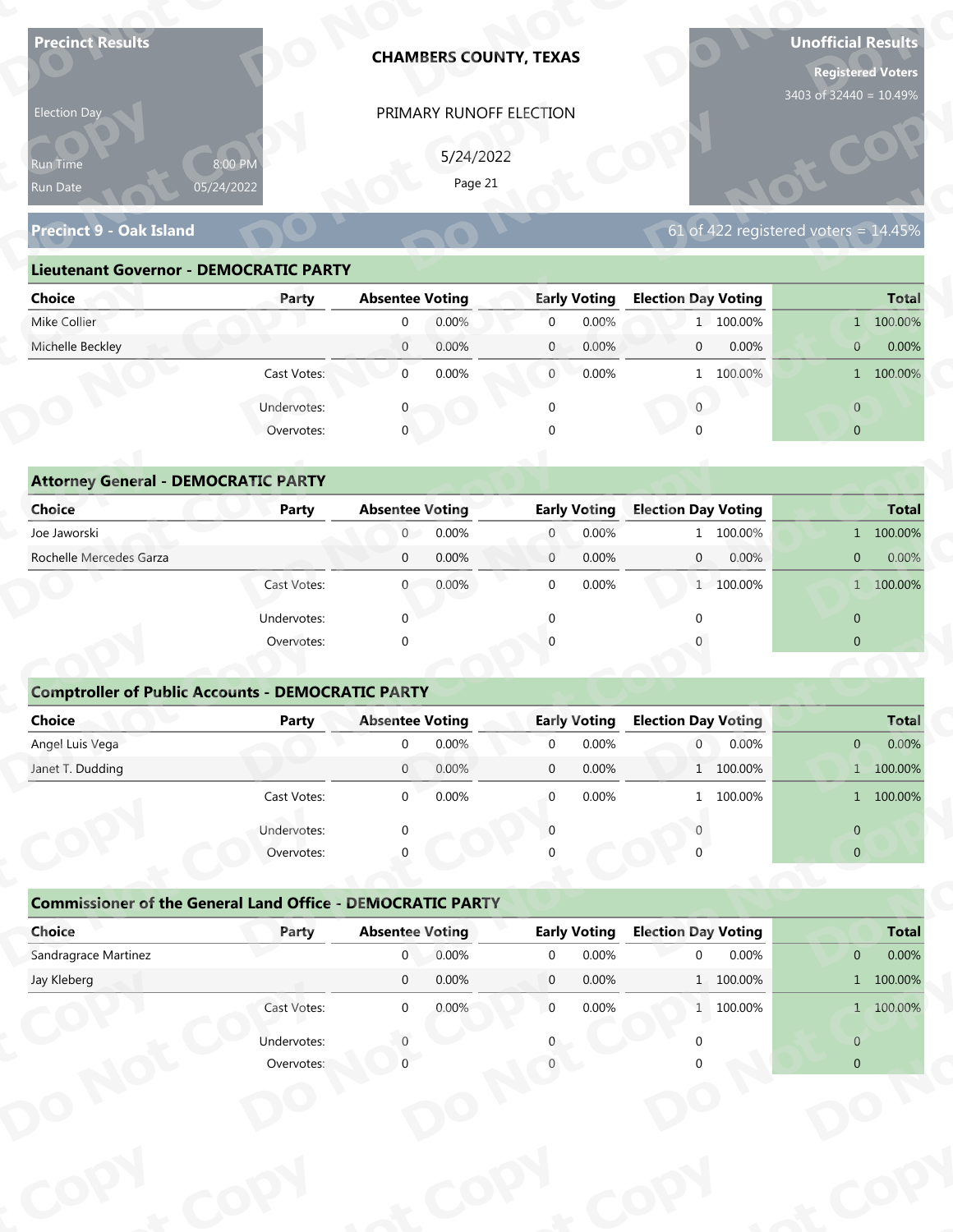| Election Day                                                      |              |                            | <b>CHAMBERS COUNTY, TEXAS</b> |                      |                     |                            |                  | <b>Unofficial Results</b><br><b>Registered Voters</b> |                  |
|-------------------------------------------------------------------|--------------|----------------------------|-------------------------------|----------------------|---------------------|----------------------------|------------------|-------------------------------------------------------|------------------|
|                                                                   |              |                            | PRIMARY RUNOFF ELECTION       |                      |                     |                            |                  | 3403 of 32440 = 10.49%                                |                  |
|                                                                   |              |                            |                               |                      |                     |                            |                  |                                                       |                  |
| Run Time                                                          | 8:00 PM      |                            | 5/24/2022<br>Page 22          |                      |                     |                            |                  |                                                       |                  |
| Run Date                                                          | 05/24/2022   |                            |                               |                      |                     |                            |                  |                                                       |                  |
| <b>Precinct 9 - Oak Island</b>                                    |              |                            |                               |                      |                     |                            |                  | 61 of 422 registered voters = $14.45\%$               |                  |
| <b>Attorney General - REPUBLICAN PARTY</b>                        |              |                            |                               |                      |                     |                            |                  |                                                       |                  |
| <b>Choice</b>                                                     | Party        | <b>Absentee Voting</b>     |                               |                      | <b>Early Voting</b> | <b>Election Day Voting</b> |                  |                                                       | <b>Total</b>     |
| George P. Bush                                                    |              | $\mathbf 0$                | 0.00%                         | 10                   | 29.41%              | 8                          | 32.00%           | 18                                                    | 30.51%           |
| Ken Paxton                                                        |              | $\overline{0}$             | 0.00%                         | 24                   | 70.59%              | 17                         | 68.00%           | 41                                                    | 69.49%           |
|                                                                   | Cast Votes:  | $\mathbf 0$                | 0.00%                         |                      | 34 100.00%          | 25                         | 100.00%          |                                                       | 59 100.00%       |
|                                                                   | Undervotes:  |                            |                               |                      |                     | $\overline{0}$             |                  | $\mathbf{1}$                                          |                  |
|                                                                   | Overvotes:   | $\mathbf{0}$               |                               | $\Omega$             |                     |                            |                  | $\overline{0}$                                        |                  |
|                                                                   |              |                            |                               |                      |                     |                            |                  |                                                       |                  |
| <b>Commissioner of the General Land Office - REPUBLICAN PARTY</b> |              |                            |                               |                      |                     |                            |                  |                                                       |                  |
| <b>Choice</b>                                                     | <b>Party</b> | <b>Absentee Voting</b>     |                               |                      | <b>Early Voting</b> | <b>Election Day Voting</b> |                  |                                                       | <b>Total</b>     |
| Tim Westley                                                       |              | $\overline{0}$             | 0.00%                         | 23                   | 65.71%              | 14                         | 58.33%           | 37                                                    | 62.71%           |
| Dawn Buckingham                                                   |              | $\mathbf 0$                | 0.00%                         | 12                   | 34.29%              | 10                         | 41.67%           | 22                                                    | 37.29%           |
|                                                                   | Cast Votes:  | $\overline{0}$             | 0.00%                         |                      | 35 100.00%          |                            | 24 100.00%       |                                                       | 59 100.00%       |
|                                                                   | Undervotes:  | $\Omega$                   |                               | $\mathbf{0}$         |                     | -1                         |                  | $\mathbf{1}$                                          |                  |
|                                                                   | Overvotes:   | $\Omega$                   |                               |                      |                     |                            |                  | $\overline{0}$                                        |                  |
|                                                                   |              |                            |                               |                      |                     |                            |                  |                                                       |                  |
| <b>Railroad Commissioner - REPUBLICAN PARTY</b>                   |              |                            |                               |                      |                     |                            |                  |                                                       |                  |
| <b>Choice</b>                                                     | <b>Party</b> | <b>Absentee Voting</b>     |                               |                      | <b>Early Voting</b> | <b>Election Day Voting</b> |                  |                                                       | <b>Total</b>     |
| Wayne Christian<br>Sarah Stogner                                  |              | $\Omega$<br>$\overline{0}$ | 0.00%<br>0.00%                | 32<br>$\overline{2}$ | 94.12%<br>5.88%     | $18\,$<br>5 <sup>7</sup>   | 78.26%<br>21.74% | 50<br>$7 -$                                           | 87.72%<br>12.28% |
|                                                                   |              |                            |                               |                      |                     |                            |                  |                                                       |                  |
|                                                                   | Cast Votes:  | $\overline{0}$             | 0.00%                         |                      | 34 100.00%          | 23                         | 100.00%          |                                                       | 57 100.00%       |
|                                                                   | Undervotes:  | $\Omega$                   |                               | 1                    |                     |                            |                  | $\overline{3}$                                        |                  |
|                                                                   | Overvotes:   |                            |                               |                      |                     |                            |                  | $\overline{0}$                                        |                  |
| State Representative, District No. 23 - REPUBLICAN PARTY          |              |                            |                               |                      |                     |                            |                  |                                                       |                  |
|                                                                   | Party        | <b>Absentee Voting</b>     |                               |                      | <b>Early Voting</b> | <b>Election Day Voting</b> |                  |                                                       | <b>Total</b>     |
| Choice                                                            |              | $\mathbf{0}$               | 0.00%                         | 28                   | 82.35%              | 15                         | 60.00%           | 43                                                    | 72.88%           |
| Terri Leo-Wilson                                                  |              | $\overline{0}$             | 0.00%                         | 6                    | 17.65%              | 10                         | 40.00%           | 16                                                    | 27.12%           |
| Patrick Gurski                                                    |              |                            |                               |                      |                     |                            |                  |                                                       |                  |
|                                                                   | Cast Votes:  | $\overline{0}$             | 0.00%                         |                      | 34 100.00%          |                            | 25 100.00%       |                                                       | 59 100.00%       |
|                                                                   | Undervotes:  |                            |                               |                      |                     |                            |                  | $\mathbf{1}$                                          |                  |

| 5/24/2022<br>8:00 PM<br><b>Run Time</b>                                                                               |
|-----------------------------------------------------------------------------------------------------------------------|
| Page 22<br>05/24/2022<br>Run Date                                                                                     |
| 61 of 422 registered voters = $14.45\%$<br><b>Precinct 9 - Oak Island</b>                                             |
| <b>Attorney General - REPUBLICAN PARTY</b>                                                                            |
| <b>Early Voting</b><br><b>Election Day Voting</b><br><b>Choice</b><br><b>Absentee Voting</b><br><b>Total</b><br>Party |
| George P. Bush<br>0.00%<br>29.41%<br>8 32.00%<br>30.51%<br>10<br>18<br>$\overline{0}$                                 |
| 0.00%<br>70.59%<br>68.00%<br>69.49%<br>Ken Paxton<br>$\overline{0}$<br>24<br>17<br>41                                 |
| 0.00%<br>100.00%<br>Cast Votes:<br>$\overline{0}$<br>34 100.00%<br>25<br>59 100.00%                                   |
| Undervotes:<br>$\overline{0}$                                                                                         |
| $\mathbf 0$<br>$\overline{0}$<br>Overvotes:                                                                           |
|                                                                                                                       |
| <b>Commissioner of the General Land Office - REPUBLICAN PARTY</b>                                                     |
| <b>Choice</b><br><b>Early Voting</b><br><b>Election Day Voting</b><br><b>Absentee Voting</b><br>Party<br><b>Total</b> |
| Tim Westley<br>0.00%<br>65.71%<br>$\overline{0}$<br>14<br>58.33%<br>37<br>62.71%<br>23                                |
| Dawn Buckingham<br>0.00%<br>41.67%<br>37.29%<br>34.29%<br>10<br>22<br>$\overline{0}$<br>12                            |
| 0.00%<br>100.00%<br>100.00%<br>24 100.00%<br>59<br>Cast Votes:<br>35<br>$\overline{0}$                                |

| <b>Choice</b>                                                               | Party       | <b>Absentee Voting</b> |        | <b>Early Voting</b> | <b>Election Day Voting</b> |                | <b>Total</b> |
|-----------------------------------------------------------------------------|-------------|------------------------|--------|---------------------|----------------------------|----------------|--------------|
| George P. Bush                                                              |             | $\mathbf{0}$           | 0.00%  | 29.41%<br>10        | 32.00%<br>8                | 18             | 30.51%       |
| Ken Paxton                                                                  |             | $\overline{0}$         | 0.00%  | 24<br>70.59%        | 68.00%<br>17               | 41             | 69.49%       |
|                                                                             | Cast Votes: | $\mathbf 0$            | 0.00%  | 34 100.00%          | 25 100.00%                 | 59             | 100.00%      |
|                                                                             | Undervotes: | $\Omega$               |        |                     | $\mathbf{0}$               | $\mathbf{1}$   |              |
|                                                                             | Overvotes:  | $\mathbf{0}$           |        | $\Omega$            | $\Omega$                   | $\overline{0}$ |              |
| <b>Commissioner of the General Land Office - REPUBLICAN PARTY</b><br>Choice | Party       | <b>Absentee Voting</b> |        | <b>Early Voting</b> | <b>Election Day Voting</b> |                |              |
|                                                                             |             |                        |        |                     |                            |                | <b>Total</b> |
| Tim Westley                                                                 |             | $\overline{0}$         | 0.00%  | 65.71%<br>23        | 58.33%<br>14               | 37             | 62.71%       |
| Dawn Buckingham                                                             |             | $\mathbf{0}$           | 0.00%  | 34.29%<br>12        | 41.67%<br>$10-1$           | 22             | 37.29%       |
|                                                                             | Cast Votes: | $\overline{0}$         | 0.00%  | 35 100.00%          | 24 100.00%                 | 59             | 100.00%      |
|                                                                             | Undervotes: | $\mathbf 0$            |        | $\mathbf{0}$        |                            | $\mathbf{1}$   |              |
|                                                                             | Overvotes:  | $\mathbf 0$            |        | $\Omega$            |                            | $\mathbf{0}$   |              |
|                                                                             |             |                        |        |                     |                            |                |              |
| <b>Railroad Commissioner - REPUBLICAN PARTY</b>                             |             |                        |        |                     |                            |                |              |
| Choice                                                                      | Party       | <b>Absentee Voting</b> |        | <b>Early Voting</b> | <b>Election Day Voting</b> |                | <b>Total</b> |
| Wayne Christian                                                             |             | $\Omega$               | 0.00%  | 94.12%<br>32        | 78.26%<br>18               | $50 -$         | 87.72%       |
| Carole Champan                                                              |             | $\cap$                 | 0.0001 | F.000/<br>$\sim$    | 21.740/<br><b>F</b>        | $\overline{ }$ | 12200/       |

|                                                                   |                           |                        |           | PRIMARY RUNOFF ELECTION |                     |                            |            |                                                    |                                  |
|-------------------------------------------------------------------|---------------------------|------------------------|-----------|-------------------------|---------------------|----------------------------|------------|----------------------------------------------------|----------------------------------|
|                                                                   |                           |                        | 5/24/2022 |                         |                     |                            |            |                                                    |                                  |
| Run Time<br>Run Date                                              | 8:00 PM<br>05/24/2022     |                        | Page 22   |                         |                     |                            |            |                                                    |                                  |
|                                                                   |                           |                        |           |                         |                     |                            |            |                                                    |                                  |
| <b>Precinct 9 - Oak Island</b>                                    |                           |                        |           |                         |                     |                            |            | 61 of 422 registered voters = $14.\overline{45\%}$ |                                  |
| <b>Attorney General - REPUBLICAN PARTY</b>                        |                           |                        |           |                         |                     |                            |            |                                                    |                                  |
| <b>Choice</b>                                                     | Party                     | <b>Absentee Voting</b> |           |                         | <b>Early Voting</b> | <b>Election Day Voting</b> |            |                                                    | <b>Total</b>                     |
| George P. Bush                                                    |                           | $\mathbf 0$            | 0.00%     | 10                      | 29.41%              |                            | 8 32.00%   | 18                                                 | 30.51%                           |
| Ken Paxton                                                        |                           | $\overline{0}$         | 0.00%     | 24                      | 70.59%              | 17                         | 68.00%     | 41                                                 | 69.49%                           |
|                                                                   | Cast Votes:               | $\mathbf 0$            | 0.00%     |                         | 34 100.00%          |                            | 25 100.00% |                                                    | 59 100.00%                       |
|                                                                   | Undervotes:               | $\mathbf{0}$           |           | $\mathbf{1}$            |                     | $\overline{0}$             |            | $\mathbf{1}$                                       |                                  |
|                                                                   | Overvotes:                | $\mathbf{0}$           |           | $\Omega$                |                     | $\Omega$                   |            | $\overline{0}$                                     |                                  |
|                                                                   |                           |                        |           |                         |                     |                            |            |                                                    |                                  |
| <b>Commissioner of the General Land Office - REPUBLICAN PARTY</b> |                           |                        |           |                         |                     |                            |            |                                                    |                                  |
| Choice                                                            | Party                     | <b>Absentee Voting</b> |           |                         | <b>Early Voting</b> | <b>Election Day Voting</b> |            |                                                    | <b>Total</b>                     |
| Tim Westley                                                       |                           | $\overline{0}$         | 0.00%     | 23                      | 65.71%              | 14                         | 58.33%     | 37                                                 | 62.71%                           |
| Dawn Buckingham                                                   |                           | $\mathbf 0$            | 0.00%     | 12                      | 34.29%              | 10                         | 41.67%     | 22                                                 | 37.29%                           |
|                                                                   | Cast Votes:               | $\mathbf{0}$           | 0.00%     | 35                      | 100.00%             |                            | 24 100.00% |                                                    | 59 100.00%                       |
|                                                                   | Undervotes:               | $\Omega$               |           | $\Omega$                |                     |                            |            | $\mathbf{1}$                                       |                                  |
|                                                                   | Overvotes:                | $\Omega$               |           |                         |                     |                            |            | $\overline{0}$                                     |                                  |
|                                                                   |                           |                        |           |                         |                     |                            |            |                                                    |                                  |
|                                                                   |                           |                        |           |                         |                     |                            |            |                                                    |                                  |
| <b>Railroad Commissioner - REPUBLICAN PARTY</b>                   |                           |                        |           |                         |                     |                            |            |                                                    |                                  |
| <b>Choice</b>                                                     | <b>Party</b>              | <b>Absentee Voting</b> |           |                         | <b>Early Voting</b> | <b>Election Day Voting</b> |            |                                                    |                                  |
| Wayne Christian                                                   |                           | $\mathbf 0$            | 0.00%     | 32                      | 94.12%              | 18                         | 78.26%     | 50                                                 |                                  |
| Sarah Stogner                                                     |                           | $\mathbf{0}$           | 0.00%     | $\overline{2}$          | 5.88%               | 5                          | 21.74%     | $\overline{7}$                                     | <b>Total</b><br>87.72%<br>12.28% |
|                                                                   | Cast Votes:               | $\Omega$               | 0.00%     |                         | 34 100.00%          |                            | 23 100.00% |                                                    | 57 100,00%                       |
|                                                                   |                           |                        |           | -1                      |                     |                            |            | $\overline{3}$                                     |                                  |
|                                                                   | Undervotes:<br>Overvotes: |                        |           |                         |                     |                            |            | $\overline{0}$                                     |                                  |
|                                                                   |                           |                        |           |                         |                     |                            |            |                                                    |                                  |
| State Representative, District No. 23 - REPUBLICAN PARTY          |                           |                        |           |                         |                     |                            |            |                                                    |                                  |
| Choice                                                            | Party                     | <b>Absentee Voting</b> |           |                         | <b>Early Voting</b> | <b>Election Day Voting</b> |            |                                                    | <b>Total</b>                     |
| Terri Leo-Wilson                                                  |                           | $\overline{0}$         | 0.00%     | 28                      | 82.35%              | 15                         | 60.00%     | 43                                                 | 72.88%                           |
| Patrick Gurski                                                    |                           | $\overline{0}$         | 0.00%     | $6\overline{6}$         | 17.65%              | 10                         | 40.00%     | 16                                                 | 27.12%                           |
|                                                                   | Cast Votes:               | $\overline{0}$         | 0.00%     |                         | 34 100.00%          |                            | 25 100.00% |                                                    | 59 100.00%                       |
|                                                                   | Undervotes:               |                        |           |                         |                     |                            |            | $\mathbf{1}$                                       |                                  |

## **State Representative, District No. 23 - REPUBLICAN PARTY o**

|                                                          | Cast votes. | U                      | <b>U.UU70</b> | 54 | LUU.UU70            | 25                         | LUU.UU 70 |                | 37 100.00%   |
|----------------------------------------------------------|-------------|------------------------|---------------|----|---------------------|----------------------------|-----------|----------------|--------------|
|                                                          | Undervotes: | $\Omega$               |               |    |                     |                            |           | $\mathbf{R}$   |              |
|                                                          | Overvotes:  | $\Omega$               |               | 0  |                     |                            |           | $\overline{0}$ |              |
| State Representative, District No. 23 - REPUBLICAN PARTY |             |                        |               |    |                     |                            |           |                |              |
| Choice                                                   | Party       | <b>Absentee Voting</b> |               |    | <b>Early Voting</b> | <b>Election Day Voting</b> |           |                | <b>Total</b> |
| Terri Leo-Wilson                                         |             | $\mathbf 0$            | 0.00%         | 28 | 82.35%              | 15                         | 60.00%    | 43             | 72.88%       |
| Patrick Gurski                                           |             | $\mathbf 0$            | 0.00%         | 6  | 17.65%              | 10 <sup>°</sup>            | 40.00%    | 16             | 27.12%       |
|                                                          | Cast Votes: | $\mathbf 0$            | 0.00%         | 34 | 100.00%             | 25                         | 100.00%   | 59             | 100.00%      |
|                                                          | Undervotes: |                        |               |    |                     |                            |           |                |              |
|                                                          | Overvotes:  |                        |               |    |                     |                            |           | $\overline{0}$ |              |
|                                                          |             |                        |               |    |                     |                            |           |                |              |
|                                                          |             |                        |               |    |                     |                            |           |                |              |
|                                                          |             |                        |               |    |                     |                            |           |                |              |
|                                                          |             |                        |               |    |                     |                            |           |                |              |
|                                                          |             |                        |               |    |                     |                            |           |                |              |
|                                                          |             |                        |               |    |                     |                            |           |                |              |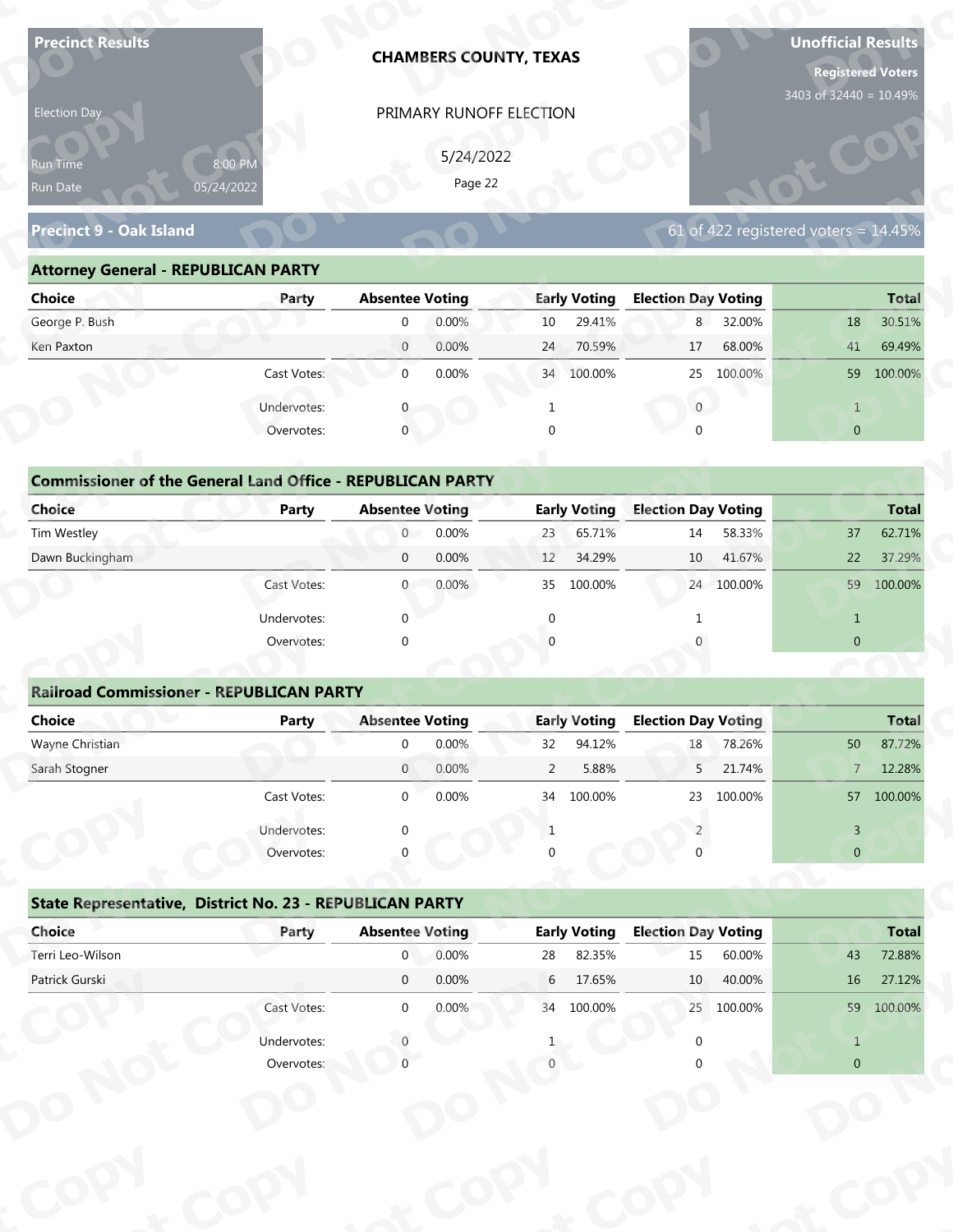| <b>Precinct Results</b><br><b>Election Day</b>       |                       | <b>CHAMBERS COUNTY, TEXAS</b><br>PRIMARY RUNOFF ELECTION |                                     |                                            | <b>Unofficial Results</b><br><b>Registered Voters</b><br>3403 of 32440 = 10.49% |
|------------------------------------------------------|-----------------------|----------------------------------------------------------|-------------------------------------|--------------------------------------------|---------------------------------------------------------------------------------|
| የun Time<br>Run Date                                 | 8:00 PN<br>05/24/2022 | 5/24/2022<br>Page 23                                     |                                     |                                            |                                                                                 |
| <b>Precinct 9 - Oak Island</b>                       |                       |                                                          |                                     | 61 of 422 registered voters = $14.45\%$    |                                                                                 |
| <b>Precinct Chair, Precinct 9 - REPUBLICAN PARTY</b> |                       |                                                          |                                     |                                            |                                                                                 |
| <b>Choice</b><br>George Hisler                       | Party                 | <b>Absentee Voting</b><br>0.00%<br>$\Omega$              | <b>Early Voting</b><br>85.71%<br>30 | <b>Election Day Voting</b><br>75.00%<br>18 | <b>Total</b><br>81.36%<br>48                                                    |
| Andrea McClelland                                    |                       | $\overline{0}$<br>0.00%                                  | 5<br>14.29%                         | 25.00%<br>6                                | 11<br>18.64%                                                                    |
|                                                      | Cast Votes:           | $\mathbf{0}$<br>0.00%                                    | 100.00%<br>35                       | 24<br>100.00%                              | 100.00%<br>59                                                                   |
|                                                      | Undervotes:           |                                                          |                                     |                                            |                                                                                 |
|                                                      | Overvotes:            |                                                          |                                     |                                            | $\overline{0}$                                                                  |
|                                                      |                       |                                                          |                                     |                                            |                                                                                 |
|                                                      |                       |                                                          |                                     |                                            |                                                                                 |
| COPY                                                 |                       |                                                          |                                     |                                            |                                                                                 |
| DO NOT COPY                                          |                       | DO NOT COPY                                              | DO NOT COPY                         | DO NOT COPY                                | DO NO                                                                           |
| COPY                                                 |                       |                                                          |                                     |                                            |                                                                                 |
| DO NOT COPY                                          |                       | DO NOT COPY                                              | DO NOT COPY                         | DO NOT COPY                                | DO NO                                                                           |
| COPY<br>DO NOT COPY                                  |                       | DO NOT COPY                                              | DO NOT COPY                         | DO NOT COPY                                |                                                                                 |
|                                                      |                       |                                                          |                                     |                                            | DO NO                                                                           |
| COPY                                                 | COPY                  | & COPY                                                   |                                     | COPY                                       | of COPY                                                                         |

### **Precinct Chair, Precinct 9 - REPUBLICAN PARTY**

| <b>Election Day</b>                                  |                       | PRIMARY RUNOFF ELECTION |                     |                                         |                |
|------------------------------------------------------|-----------------------|-------------------------|---------------------|-----------------------------------------|----------------|
| Run Time<br>Run Date                                 | 8:00 PN<br>05/24/2022 | 5/24/2022<br>Page 23    |                     |                                         |                |
| <b>Precinct 9 - Oak Island</b>                       |                       |                         |                     | 61 of 422 registered voters = $14.45\%$ |                |
| <b>Precinct Chair, Precinct 9 - REPUBLICAN PARTY</b> |                       |                         |                     |                                         |                |
| <b>Choice</b>                                        | Party                 | <b>Absentee Voting</b>  | <b>Early Voting</b> | <b>Election Day Voting</b>              | <b>Total</b>   |
| George Hisler                                        |                       | 0.00%<br>$\mathbf{0}$   | 85.71%<br>30        | 18<br>75.00%                            | 81.36%<br>48   |
| Andrea McClelland                                    |                       | $\overline{0}$<br>0.00% | 14.29%<br>5         | 25.00%<br>6                             | 18.64%<br>11   |
|                                                      | Cast Votes:           | 0.00%<br>$\overline{0}$ | 35 100.00%          | 24 100.00%                              | 59 100.00%     |
|                                                      | Undervotes:           |                         |                     | 1                                       | $\mathbf{1}$   |
|                                                      | Overvotes:            |                         |                     |                                         | $\overline{0}$ |
|                                                      |                       |                         |                     |                                         |                |
|                                                      |                       |                         |                     |                                         |                |
|                                                      |                       |                         |                     |                                         |                |
|                                                      |                       |                         |                     |                                         |                |
|                                                      |                       |                         |                     |                                         |                |
|                                                      |                       |                         |                     |                                         |                |
|                                                      |                       |                         |                     |                                         |                |
|                                                      |                       |                         |                     |                                         |                |
|                                                      |                       |                         |                     |                                         |                |
|                                                      |                       |                         |                     |                                         |                |
|                                                      |                       |                         |                     |                                         |                |
|                                                      |                       |                         |                     |                                         |                |
| COPY<br>DO NOT COPY                                  |                       | DO NOT COPY             | DO NOT COPY         | DO NOT COPY                             |                |
|                                                      |                       |                         |                     |                                         |                |
|                                                      |                       |                         |                     |                                         |                |
|                                                      |                       |                         |                     |                                         | DO NO          |
|                                                      |                       |                         |                     |                                         |                |
|                                                      |                       |                         |                     |                                         |                |
|                                                      |                       |                         |                     |                                         |                |
|                                                      |                       |                         |                     |                                         |                |
| COPY                                                 |                       |                         |                     |                                         |                |
|                                                      |                       | DO NOT COPY             | DO NOT COPY         | DO NOT COPY                             |                |
|                                                      |                       |                         |                     |                                         | DO NO          |
| DO NOT COPY                                          |                       |                         |                     |                                         |                |
| <b>POO.</b>                                          | <b>And</b>            |                         | $P_{\rm O_2}$       | <b>LON</b>                              | ·ODW           |
|                                                      |                       |                         |                     |                                         |                |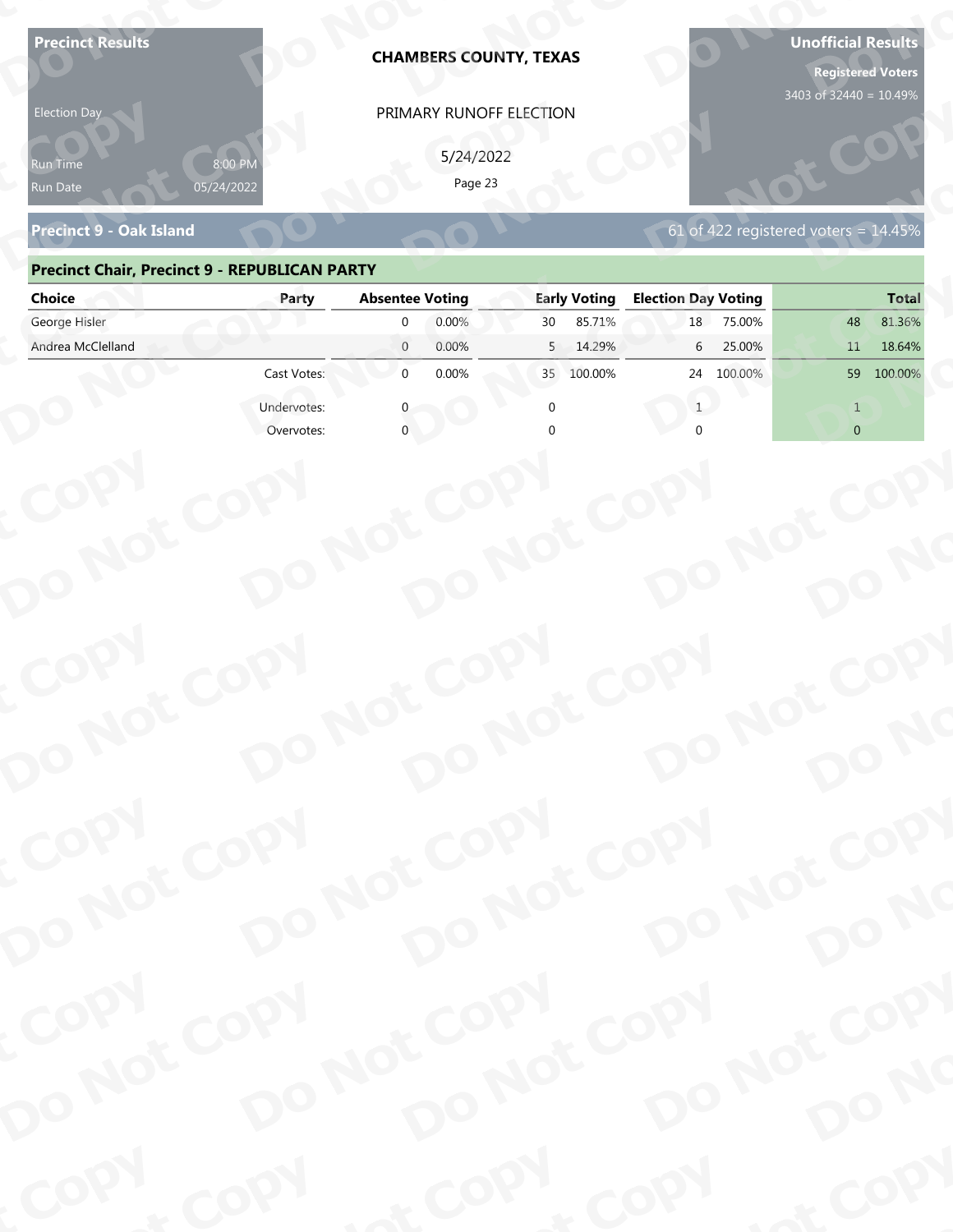| <b>Precinct Results</b>                                           |                           |                                          |           | <b>CHAMBERS COUNTY, TEXAS</b> |                                  |                            |           | <b>Unofficial Results</b><br><b>Registered Voters</b> |                        |
|-------------------------------------------------------------------|---------------------------|------------------------------------------|-----------|-------------------------------|----------------------------------|----------------------------|-----------|-------------------------------------------------------|------------------------|
| Election Day                                                      |                           |                                          |           | PRIMARY RUNOFF ELECTION       |                                  |                            |           | 3403 of 32440 = 10.49%                                |                        |
|                                                                   |                           |                                          | 5/24/2022 |                               |                                  |                            |           |                                                       |                        |
| Run Time<br>Run Date                                              | 8:00 PM<br>05/24/2022     |                                          | Page 24   |                               |                                  |                            |           |                                                       |                        |
|                                                                   |                           |                                          |           |                               |                                  |                            |           |                                                       |                        |
| <b>Precinct 10 - Old River-Winfree</b>                            |                           |                                          |           |                               |                                  |                            |           | 165 of 1,654 registered voters = $9.98\%$             |                        |
| <b>Lieutenant Governor - DEMOCRATIC PARTY</b>                     |                           |                                          |           |                               |                                  |                            |           |                                                       |                        |
| <b>Choice</b>                                                     | Party                     | <b>Absentee Voting</b>                   |           |                               | <b>Early Voting</b>              | <b>Election Day Voting</b> |           |                                                       | <b>Total</b>           |
| Mike Collier                                                      |                           | $\mathbf 0$                              | 0.00%     |                               | 1 100.00%                        | $1 \quad$                  | 50.00%    | $2^{\circ}$                                           | 66.67%                 |
| Michelle Beckley                                                  |                           | $\overline{0}$                           | 0.00%     | $\mathbf{0}$                  | 0.00%                            | 1                          | 50.00%    | $\mathbf{1}$                                          | 33.33%                 |
|                                                                   | Cast Votes:               | $\mathbf 0$                              | 0.00%     |                               | 1 100.00%                        |                            | 2 100.00% |                                                       | 3 100.00%              |
|                                                                   | Undervotes:               |                                          |           | $\mathbf 0$                   |                                  | $\overline{0}$             |           | $\overline{0}$                                        |                        |
|                                                                   | Overvotes:                | $\mathbf{0}$                             |           |                               |                                  |                            |           | $\overline{0}$                                        |                        |
|                                                                   |                           |                                          |           |                               |                                  |                            |           |                                                       |                        |
| <b>Attorney General - DEMOCRATIC PARTY</b>                        |                           |                                          |           |                               |                                  |                            |           |                                                       |                        |
| <b>Choice</b><br>Joe Jaworski                                     | <b>Party</b>              | <b>Absentee Voting</b><br>$\overline{0}$ | 0.00%     |                               | <b>Early Voting</b><br>1 100.00% | <b>Election Day Voting</b> | 50.00%    | $2^{\circ}$                                           | <b>Total</b><br>66.67% |
| Rochelle Mercedes Garza                                           |                           | $\mathbf 0$                              | 0.00%     | $\mathbf{0}$                  | 0.00%                            | 1                          | 50.00%    | $\mathbf{1}$                                          | 33.33%                 |
|                                                                   | Cast Votes:               | $\overline{0}$                           | 0.00%     |                               | 1 100.00%                        |                            | 2 100.00% |                                                       | 3 100.00%              |
|                                                                   |                           |                                          |           |                               |                                  |                            |           |                                                       |                        |
|                                                                   | Undervotes:               | $\Omega$                                 |           | $\mathbf{0}$                  |                                  | $\Omega$                   |           | $\overline{0}$                                        |                        |
|                                                                   | Overvotes:                | $\Omega$                                 |           |                               |                                  |                            |           | $\overline{0}$                                        |                        |
| <b>Comptroller of Public Accounts - DEMOCRATIC PARTY</b>          |                           |                                          |           |                               |                                  |                            |           |                                                       |                        |
| <b>Choice</b>                                                     | <b>Party</b>              | <b>Absentee Voting</b>                   |           |                               | <b>Early Voting</b>              | <b>Election Day Voting</b> |           |                                                       | <b>Total</b>           |
| Angel Luis Vega                                                   |                           | $\overline{0}$                           | 0.00%     | $\mathbf{1}$                  | 100.00%                          |                            | 2 100.00% |                                                       | 3 100.00%              |
| Janet T. Dudding                                                  |                           | $\overline{0}$                           | 0.00%     | $\mathbf 0$                   | 0.00%                            | $\overline{0}$             | 0.00%     | $\mathbf{0}$                                          | 0.00%                  |
|                                                                   | Cast Votes:               | $\overline{0}$                           | 0.00%     |                               | 1 100.00%                        |                            | 2 100.00% |                                                       | 3 100.00%              |
|                                                                   | Undervotes:               | $\Omega$                                 |           | $\Omega$                      |                                  |                            |           | $\overline{0}$                                        |                        |
|                                                                   | Overvotes:                |                                          |           |                               |                                  |                            |           | $\overline{0}$                                        |                        |
|                                                                   |                           |                                          |           |                               |                                  |                            |           |                                                       |                        |
| <b>Commissioner of the General Land Office - DEMOCRATIC PARTY</b> |                           |                                          |           |                               |                                  |                            |           |                                                       |                        |
| Choice                                                            | Party                     | <b>Absentee Voting</b>                   |           |                               | <b>Early Voting</b>              | <b>Election Day Voting</b> |           |                                                       | <b>Total</b>           |
|                                                                   |                           | $\overline{0}$                           | 0.00%     | $\overline{0}$                | 0.00%                            |                            | 50.00%    | 1                                                     | 33.33%                 |
| Sandragrace Martinez                                              |                           | $\overline{0}$                           | 0.00%     |                               | 1 100.00%                        | 1                          | 50.00%    | $\overline{2}$                                        | 66.67%<br>3 100.00%    |
| Jay Kleberg                                                       |                           |                                          |           |                               |                                  |                            | 2 100.00% |                                                       |                        |
|                                                                   | Cast Votes:               | $\overline{0}$                           | 0.00%     |                               | 1 100.00%                        |                            |           |                                                       |                        |
|                                                                   | Undervotes:<br>Overvotes: |                                          |           |                               |                                  |                            |           | $\overline{0}$<br>$\overline{0}$                      |                        |

### **Precinct 10 - Old River-Winfree**

### **Lieutenant Governor - DEMOCRATIC PARTY**

| 5/24/2022<br>8:00 PM<br><b>Run Time</b><br>Page 24<br>05/24/2022<br>Run Date                          |              |
|-------------------------------------------------------------------------------------------------------|--------------|
| 165 of 1,654 registered voters = 9.98%<br><b>Precinct 10 - Old River-Winfree</b>                      |              |
| <b>Lieutenant Governor - DEMOCRATIC PARTY</b>                                                         |              |
| <b>Absentee Voting</b><br><b>Early Voting</b><br><b>Election Day Voting</b><br><b>Choice</b><br>Party | <b>Total</b> |
| Mike Collier<br>0.00%<br>1 100.00%<br>50.00%<br>$\overline{2}$<br>$\overline{0}$<br>1                 | 66.67%       |
| Michelle Beckley<br>0.00%<br>0.00%<br>50.00%<br>$\overline{0}$<br>$\overline{0}$<br>1                 | 33.33%       |
| 0.00%<br>2 100.00%<br>Cast Votes:<br>$\overline{0}$<br>1 100.00%                                      | 3 100.00%    |
| Undervotes:<br>$\overline{0}$<br>$\overline{0}$<br>$\Omega$                                           |              |
| $\mathbf 0$<br>Overvotes:<br>$\Omega$<br>$\overline{0}$                                               |              |
|                                                                                                       |              |
| <b>Attorney General - DEMOCRATIC PARTY</b>                                                            |              |
| <b>Early Voting</b><br><b>Election Day Voting</b><br><b>Choice</b><br><b>Absentee Voting</b><br>Party | <b>Total</b> |
| Joe Jaworski<br>0.00%<br>100.00%<br>$\overline{0}$<br>50.00%<br>$\overline{2}$                        | 66.67%       |
| Rochelle Mercedes Garza<br>0.00%<br>0.00%<br>$\mathbf{0}$<br>50.00%<br>$\overline{0}$<br>$\mathbf{1}$ | 33.33%       |
| 0.00%<br>100.00%<br>2 100.00%<br>Cast Votes:<br>$\overline{0}$<br>$\mathbf{1}$                        | 3 100.00%    |

| 5/24/2022<br>8:00 PM<br>Run Time<br>Page 24<br>05/24/2022<br>Run Date<br>$165$ of 1,654 registered voters = 9.98%<br><b>Precinct 10 - Old River-Winfree</b><br><b>Lieutenant Governor - DEMOCRATIC PARTY</b><br><b>Absentee Voting</b><br><b>Early Voting</b><br><b>Election Day Voting</b><br><b>Choice</b><br>Party<br>Mike Collier<br>1 50.00%<br>0.00%<br>1 100.00%<br>$\mathbf 0$<br>2 <sup>1</sup><br>Michelle Beckley<br>$\overline{0}$<br>0.00%<br>0.00%<br>50.00%<br>$\mathbf{0}$<br>1<br>1<br>0.00%<br>Cast Votes:<br>$\mathbf 0$<br>1 100.00%<br>2 100.00%<br>$\mathbf{0}$<br>Undervotes:<br>$\mathbf 0$<br>$\overline{0}$<br>$\mathbf 0$<br>Overvotes:<br>$\mathbf{0}$<br>$\overline{0}$<br>$\Omega$<br><b>Attorney General - DEMOCRATIC PARTY</b><br><b>Early Voting</b><br><b>Election Day Voting</b><br>Choice<br><b>Absentee Voting</b><br><b>Party</b><br>Joe Jaworski<br>0.00%<br>50.00%<br>$\overline{0}$<br>1 100.00%<br>$\overline{2}$<br>$\mathbf{1}$<br>Rochelle Mercedes Garza<br>0.00%<br>0.00%<br>$\mathbf{0}$<br>50.00%<br>$\mathbf 0$<br>1<br>$\mathbf{1}$<br>Cast Votes:<br>0.00%<br>100.00%<br>2 100.00%<br>$\mathbf{0}$<br>$\mathbf{1}$<br>Undervotes:<br>$\Omega$<br>$\mathbf{0}$<br>∩<br>$\overline{0}$<br>Overvotes:<br>$\Omega$<br><b>Comptroller of Public Accounts - DEMOCRATIC PARTY</b><br><b>Choice</b><br><b>Absentee Voting</b><br><b>Early Voting</b><br><b>Election Day Voting</b><br><b>Party</b><br>Angel Luis Vega<br>0.00%<br>1 100.00%<br>2 100.00%<br>$\mathbf 0$<br>0.00%<br>0.00%<br>Janet T. Dudding<br>0.00%<br>$\mathbf 0$<br>$\mathbf{0}$<br>$\mathbf 0$<br>$\mathbf{0}$<br>Cast Votes:<br>$0.00\%$<br>100.00%<br>2 100.00%<br>$\Omega$<br>$\mathbf{1}$<br>Undervotes:<br>$\overline{0}$<br>$\Omega$<br>Overvotes:<br>$\overline{0}$<br><b>Commissioner of the General Land Office - DEMOCRATIC PARTY</b><br>Choice<br><b>Absentee Voting</b><br><b>Early Voting</b><br><b>Election Day Voting</b><br>Party | <b>Election Day</b>  |                |       | PRIMARY RUNOFF ELECTION |       |        |              |
|---------------------------------------------------------------------------------------------------------------------------------------------------------------------------------------------------------------------------------------------------------------------------------------------------------------------------------------------------------------------------------------------------------------------------------------------------------------------------------------------------------------------------------------------------------------------------------------------------------------------------------------------------------------------------------------------------------------------------------------------------------------------------------------------------------------------------------------------------------------------------------------------------------------------------------------------------------------------------------------------------------------------------------------------------------------------------------------------------------------------------------------------------------------------------------------------------------------------------------------------------------------------------------------------------------------------------------------------------------------------------------------------------------------------------------------------------------------------------------------------------------------------------------------------------------------------------------------------------------------------------------------------------------------------------------------------------------------------------------------------------------------------------------------------------------------------------------------------------------------------------------------------------------------------------------------------------------------------|----------------------|----------------|-------|-------------------------|-------|--------|--------------|
|                                                                                                                                                                                                                                                                                                                                                                                                                                                                                                                                                                                                                                                                                                                                                                                                                                                                                                                                                                                                                                                                                                                                                                                                                                                                                                                                                                                                                                                                                                                                                                                                                                                                                                                                                                                                                                                                                                                                                                     |                      |                |       |                         |       |        |              |
|                                                                                                                                                                                                                                                                                                                                                                                                                                                                                                                                                                                                                                                                                                                                                                                                                                                                                                                                                                                                                                                                                                                                                                                                                                                                                                                                                                                                                                                                                                                                                                                                                                                                                                                                                                                                                                                                                                                                                                     |                      |                |       |                         |       |        |              |
|                                                                                                                                                                                                                                                                                                                                                                                                                                                                                                                                                                                                                                                                                                                                                                                                                                                                                                                                                                                                                                                                                                                                                                                                                                                                                                                                                                                                                                                                                                                                                                                                                                                                                                                                                                                                                                                                                                                                                                     |                      |                |       |                         |       |        |              |
|                                                                                                                                                                                                                                                                                                                                                                                                                                                                                                                                                                                                                                                                                                                                                                                                                                                                                                                                                                                                                                                                                                                                                                                                                                                                                                                                                                                                                                                                                                                                                                                                                                                                                                                                                                                                                                                                                                                                                                     |                      |                |       |                         |       |        |              |
|                                                                                                                                                                                                                                                                                                                                                                                                                                                                                                                                                                                                                                                                                                                                                                                                                                                                                                                                                                                                                                                                                                                                                                                                                                                                                                                                                                                                                                                                                                                                                                                                                                                                                                                                                                                                                                                                                                                                                                     |                      |                |       |                         |       |        |              |
|                                                                                                                                                                                                                                                                                                                                                                                                                                                                                                                                                                                                                                                                                                                                                                                                                                                                                                                                                                                                                                                                                                                                                                                                                                                                                                                                                                                                                                                                                                                                                                                                                                                                                                                                                                                                                                                                                                                                                                     |                      |                |       |                         |       |        | <b>Total</b> |
|                                                                                                                                                                                                                                                                                                                                                                                                                                                                                                                                                                                                                                                                                                                                                                                                                                                                                                                                                                                                                                                                                                                                                                                                                                                                                                                                                                                                                                                                                                                                                                                                                                                                                                                                                                                                                                                                                                                                                                     |                      |                |       |                         |       |        | 66.67%       |
|                                                                                                                                                                                                                                                                                                                                                                                                                                                                                                                                                                                                                                                                                                                                                                                                                                                                                                                                                                                                                                                                                                                                                                                                                                                                                                                                                                                                                                                                                                                                                                                                                                                                                                                                                                                                                                                                                                                                                                     |                      |                |       |                         |       |        | 33.33%       |
|                                                                                                                                                                                                                                                                                                                                                                                                                                                                                                                                                                                                                                                                                                                                                                                                                                                                                                                                                                                                                                                                                                                                                                                                                                                                                                                                                                                                                                                                                                                                                                                                                                                                                                                                                                                                                                                                                                                                                                     |                      |                |       |                         |       |        | 3 100.00%    |
|                                                                                                                                                                                                                                                                                                                                                                                                                                                                                                                                                                                                                                                                                                                                                                                                                                                                                                                                                                                                                                                                                                                                                                                                                                                                                                                                                                                                                                                                                                                                                                                                                                                                                                                                                                                                                                                                                                                                                                     |                      |                |       |                         |       |        |              |
|                                                                                                                                                                                                                                                                                                                                                                                                                                                                                                                                                                                                                                                                                                                                                                                                                                                                                                                                                                                                                                                                                                                                                                                                                                                                                                                                                                                                                                                                                                                                                                                                                                                                                                                                                                                                                                                                                                                                                                     |                      |                |       |                         |       |        |              |
|                                                                                                                                                                                                                                                                                                                                                                                                                                                                                                                                                                                                                                                                                                                                                                                                                                                                                                                                                                                                                                                                                                                                                                                                                                                                                                                                                                                                                                                                                                                                                                                                                                                                                                                                                                                                                                                                                                                                                                     |                      |                |       |                         |       |        |              |
|                                                                                                                                                                                                                                                                                                                                                                                                                                                                                                                                                                                                                                                                                                                                                                                                                                                                                                                                                                                                                                                                                                                                                                                                                                                                                                                                                                                                                                                                                                                                                                                                                                                                                                                                                                                                                                                                                                                                                                     |                      |                |       |                         |       |        |              |
|                                                                                                                                                                                                                                                                                                                                                                                                                                                                                                                                                                                                                                                                                                                                                                                                                                                                                                                                                                                                                                                                                                                                                                                                                                                                                                                                                                                                                                                                                                                                                                                                                                                                                                                                                                                                                                                                                                                                                                     |                      |                |       |                         |       |        | <b>Total</b> |
|                                                                                                                                                                                                                                                                                                                                                                                                                                                                                                                                                                                                                                                                                                                                                                                                                                                                                                                                                                                                                                                                                                                                                                                                                                                                                                                                                                                                                                                                                                                                                                                                                                                                                                                                                                                                                                                                                                                                                                     |                      |                |       |                         |       |        | 66.67%       |
|                                                                                                                                                                                                                                                                                                                                                                                                                                                                                                                                                                                                                                                                                                                                                                                                                                                                                                                                                                                                                                                                                                                                                                                                                                                                                                                                                                                                                                                                                                                                                                                                                                                                                                                                                                                                                                                                                                                                                                     |                      |                |       |                         |       |        | 33.33%       |
|                                                                                                                                                                                                                                                                                                                                                                                                                                                                                                                                                                                                                                                                                                                                                                                                                                                                                                                                                                                                                                                                                                                                                                                                                                                                                                                                                                                                                                                                                                                                                                                                                                                                                                                                                                                                                                                                                                                                                                     |                      |                |       |                         |       |        | 3 100.00%    |
|                                                                                                                                                                                                                                                                                                                                                                                                                                                                                                                                                                                                                                                                                                                                                                                                                                                                                                                                                                                                                                                                                                                                                                                                                                                                                                                                                                                                                                                                                                                                                                                                                                                                                                                                                                                                                                                                                                                                                                     |                      |                |       |                         |       |        |              |
|                                                                                                                                                                                                                                                                                                                                                                                                                                                                                                                                                                                                                                                                                                                                                                                                                                                                                                                                                                                                                                                                                                                                                                                                                                                                                                                                                                                                                                                                                                                                                                                                                                                                                                                                                                                                                                                                                                                                                                     |                      |                |       |                         |       |        |              |
|                                                                                                                                                                                                                                                                                                                                                                                                                                                                                                                                                                                                                                                                                                                                                                                                                                                                                                                                                                                                                                                                                                                                                                                                                                                                                                                                                                                                                                                                                                                                                                                                                                                                                                                                                                                                                                                                                                                                                                     |                      |                |       |                         |       |        |              |
|                                                                                                                                                                                                                                                                                                                                                                                                                                                                                                                                                                                                                                                                                                                                                                                                                                                                                                                                                                                                                                                                                                                                                                                                                                                                                                                                                                                                                                                                                                                                                                                                                                                                                                                                                                                                                                                                                                                                                                     |                      |                |       |                         |       |        |              |
|                                                                                                                                                                                                                                                                                                                                                                                                                                                                                                                                                                                                                                                                                                                                                                                                                                                                                                                                                                                                                                                                                                                                                                                                                                                                                                                                                                                                                                                                                                                                                                                                                                                                                                                                                                                                                                                                                                                                                                     |                      |                |       |                         |       |        | <b>Total</b> |
|                                                                                                                                                                                                                                                                                                                                                                                                                                                                                                                                                                                                                                                                                                                                                                                                                                                                                                                                                                                                                                                                                                                                                                                                                                                                                                                                                                                                                                                                                                                                                                                                                                                                                                                                                                                                                                                                                                                                                                     |                      |                |       |                         |       |        | 3 100.00%    |
|                                                                                                                                                                                                                                                                                                                                                                                                                                                                                                                                                                                                                                                                                                                                                                                                                                                                                                                                                                                                                                                                                                                                                                                                                                                                                                                                                                                                                                                                                                                                                                                                                                                                                                                                                                                                                                                                                                                                                                     |                      |                |       |                         |       |        | 0.00%        |
|                                                                                                                                                                                                                                                                                                                                                                                                                                                                                                                                                                                                                                                                                                                                                                                                                                                                                                                                                                                                                                                                                                                                                                                                                                                                                                                                                                                                                                                                                                                                                                                                                                                                                                                                                                                                                                                                                                                                                                     |                      |                |       |                         |       |        | 3 100.00%    |
|                                                                                                                                                                                                                                                                                                                                                                                                                                                                                                                                                                                                                                                                                                                                                                                                                                                                                                                                                                                                                                                                                                                                                                                                                                                                                                                                                                                                                                                                                                                                                                                                                                                                                                                                                                                                                                                                                                                                                                     |                      |                |       |                         |       |        |              |
|                                                                                                                                                                                                                                                                                                                                                                                                                                                                                                                                                                                                                                                                                                                                                                                                                                                                                                                                                                                                                                                                                                                                                                                                                                                                                                                                                                                                                                                                                                                                                                                                                                                                                                                                                                                                                                                                                                                                                                     |                      |                |       |                         |       |        |              |
|                                                                                                                                                                                                                                                                                                                                                                                                                                                                                                                                                                                                                                                                                                                                                                                                                                                                                                                                                                                                                                                                                                                                                                                                                                                                                                                                                                                                                                                                                                                                                                                                                                                                                                                                                                                                                                                                                                                                                                     |                      |                |       |                         |       |        |              |
|                                                                                                                                                                                                                                                                                                                                                                                                                                                                                                                                                                                                                                                                                                                                                                                                                                                                                                                                                                                                                                                                                                                                                                                                                                                                                                                                                                                                                                                                                                                                                                                                                                                                                                                                                                                                                                                                                                                                                                     |                      |                |       |                         |       |        |              |
|                                                                                                                                                                                                                                                                                                                                                                                                                                                                                                                                                                                                                                                                                                                                                                                                                                                                                                                                                                                                                                                                                                                                                                                                                                                                                                                                                                                                                                                                                                                                                                                                                                                                                                                                                                                                                                                                                                                                                                     |                      |                |       |                         |       |        | <b>Total</b> |
|                                                                                                                                                                                                                                                                                                                                                                                                                                                                                                                                                                                                                                                                                                                                                                                                                                                                                                                                                                                                                                                                                                                                                                                                                                                                                                                                                                                                                                                                                                                                                                                                                                                                                                                                                                                                                                                                                                                                                                     |                      | $\overline{0}$ | 0.00% | $\mathbf 0$             | 0.00% | 50.00% | 33.33%<br>1  |
| 0.00%<br>1 100.00%<br>Jay Kleberg<br>$\overline{0}$<br>50.00%<br>1<br>$2^{\circ}$                                                                                                                                                                                                                                                                                                                                                                                                                                                                                                                                                                                                                                                                                                                                                                                                                                                                                                                                                                                                                                                                                                                                                                                                                                                                                                                                                                                                                                                                                                                                                                                                                                                                                                                                                                                                                                                                                   | Sandragrace Martinez |                |       |                         |       |        | 66.67%       |
| Cast Votes:<br>$\overline{0}$<br>0.00%<br>1 100.00%<br>2 100.00%                                                                                                                                                                                                                                                                                                                                                                                                                                                                                                                                                                                                                                                                                                                                                                                                                                                                                                                                                                                                                                                                                                                                                                                                                                                                                                                                                                                                                                                                                                                                                                                                                                                                                                                                                                                                                                                                                                    |                      |                |       |                         |       |        |              |
| Undervotes:<br>$\overline{0}$                                                                                                                                                                                                                                                                                                                                                                                                                                                                                                                                                                                                                                                                                                                                                                                                                                                                                                                                                                                                                                                                                                                                                                                                                                                                                                                                                                                                                                                                                                                                                                                                                                                                                                                                                                                                                                                                                                                                       |                      |                |       |                         |       |        | 3 100.00%    |
| Overvotes:<br>$\overline{0}$                                                                                                                                                                                                                                                                                                                                                                                                                                                                                                                                                                                                                                                                                                                                                                                                                                                                                                                                                                                                                                                                                                                                                                                                                                                                                                                                                                                                                                                                                                                                                                                                                                                                                                                                                                                                                                                                                                                                        |                      |                |       |                         |       |        |              |

### **Comptroller of Public Accounts - DEMOCRATIC PARTY**

| <b>Choice</b>                                                     | Party       | <b>Absentee Voting</b>  | <b>Early Voting</b>     | <b>Election Day Voting</b> |                | <b>Total</b> |
|-------------------------------------------------------------------|-------------|-------------------------|-------------------------|----------------------------|----------------|--------------|
| Joe Jaworski                                                      |             | 0.00%<br>$\overline{0}$ | 1 100.00%               | 50.00%<br>1                |                | 2 66.67%     |
| Rochelle Mercedes Garza                                           |             | 0.00%<br>$\mathbf 0$    | 0.00%<br>$\overline{0}$ | 50.00%<br>1                | 1              | 33.33%       |
|                                                                   | Cast Votes: | 0.00%<br>$\overline{0}$ | 1 100.00%               | 2 100.00%                  |                | 3 100.00%    |
|                                                                   | Undervotes: | $\Omega$                | $\Omega$                | $\cap$                     | $\mathbf{0}$   |              |
|                                                                   | Overvotes:  | $\Omega$                |                         |                            | $\mathbf{0}$   |              |
| <b>Comptroller of Public Accounts - DEMOCRATIC PARTY</b>          |             |                         |                         |                            |                |              |
| <b>Choice</b>                                                     | Party       | <b>Absentee Voting</b>  | <b>Early Voting</b>     | <b>Election Day Voting</b> |                | <b>Total</b> |
| Angel Luis Vega                                                   |             | 0.00%<br>$\Omega$       | 1 100.00%               | 2 100.00%                  |                | 3 100.00%    |
| Janet T. Dudding                                                  |             | 0.00%<br>$\overline{0}$ | 0.00%<br>$\mathbf{0}$   | 0.00%<br>$\overline{0}$    | $\mathbf{0}$   | 0.00%        |
|                                                                   | Cast Votes: | 0.00%<br>$\overline{0}$ | 1 100.00%               | 2 100.00%                  |                | 3 100.00%    |
|                                                                   |             |                         |                         |                            |                |              |
|                                                                   | Undervotes: | ∩                       | <sup>0</sup>            |                            | $\mathbf{0}$   |              |
|                                                                   | Overvotes:  |                         |                         |                            | $\mathbf 0$    |              |
| <b>Commissioner of the General Land Office - DEMOCRATIC PARTY</b> |             |                         |                         |                            |                |              |
| Choice                                                            | Party       | <b>Absentee Voting</b>  | <b>Early Voting</b>     | <b>Election Day Voting</b> |                | <b>Total</b> |
| Sandragrace Martinez                                              |             | 0.00%<br>$\mathbf{0}$   | 0.00%<br>$\mathbf 0$    | 50.00%<br>$\mathbf{1}$     | $\mathbf{1}$   | 33.33%       |
| Jay Kleberg                                                       |             | $\mathbf 0$<br>0.00%    | 1 100.00%               | 50.00%<br>1                | 2 <sup>2</sup> | 66.67%       |
|                                                                   | Cast Votes: | 0.00%<br>$\mathbf{0}$   | 1 100.00%               | 2 100.00%                  |                | 3 100.00%    |
|                                                                   | Undervotes: |                         |                         |                            | $\overline{0}$ |              |

|                                                                   | Cast votes. | U                      | <b>U.UU70</b> |   | T TOO'OO NO         | $\epsilon$                 | TOO'OO NO | $\mathcal{P}$  | LUU.UU70     |
|-------------------------------------------------------------------|-------------|------------------------|---------------|---|---------------------|----------------------------|-----------|----------------|--------------|
|                                                                   | Undervotes: | $\Omega$               |               | 0 |                     |                            |           | $\Omega$       |              |
|                                                                   | Overvotes:  | $\Omega$               |               | 0 |                     |                            |           | $\overline{0}$ |              |
|                                                                   |             |                        |               |   |                     |                            |           |                |              |
| <b>Commissioner of the General Land Office - DEMOCRATIC PARTY</b> |             |                        |               |   |                     |                            |           |                |              |
| Choice                                                            | Party       | <b>Absentee Voting</b> |               |   | <b>Early Voting</b> | <b>Election Day Voting</b> |           |                | <b>Total</b> |
| Sandragrace Martinez                                              |             | $\mathbf 0$            | 0.00%         | 0 | 0.00%               | $\mathbf{1}$               | 50.00%    | $\mathbf{1}$   | 33.33%       |
| Jay Kleberg                                                       |             | $\mathbf 0$            | 0.00%         |   | 1 100.00%           | $1 -$                      | 50.00%    | $2^{\circ}$    | 66.67%       |
|                                                                   | Cast Votes: | $\mathbf 0$            | 0.00%         |   | 1 100.00%           | $\overline{2}$             | 100.00%   | $\overline{3}$ | 100.00%      |
|                                                                   | Undervotes: |                        |               | 0 |                     |                            |           | $\overline{0}$ |              |
|                                                                   | Overvotes:  |                        |               |   |                     |                            |           | $\overline{0}$ |              |
|                                                                   |             |                        |               |   |                     |                            |           |                |              |
|                                                                   |             |                        |               |   |                     |                            |           |                |              |
|                                                                   |             |                        |               |   |                     |                            |           |                |              |
|                                                                   |             |                        |               |   |                     |                            |           |                |              |
|                                                                   |             |                        |               |   |                     |                            |           |                |              |
|                                                                   |             |                        |               |   |                     |                            |           |                |              |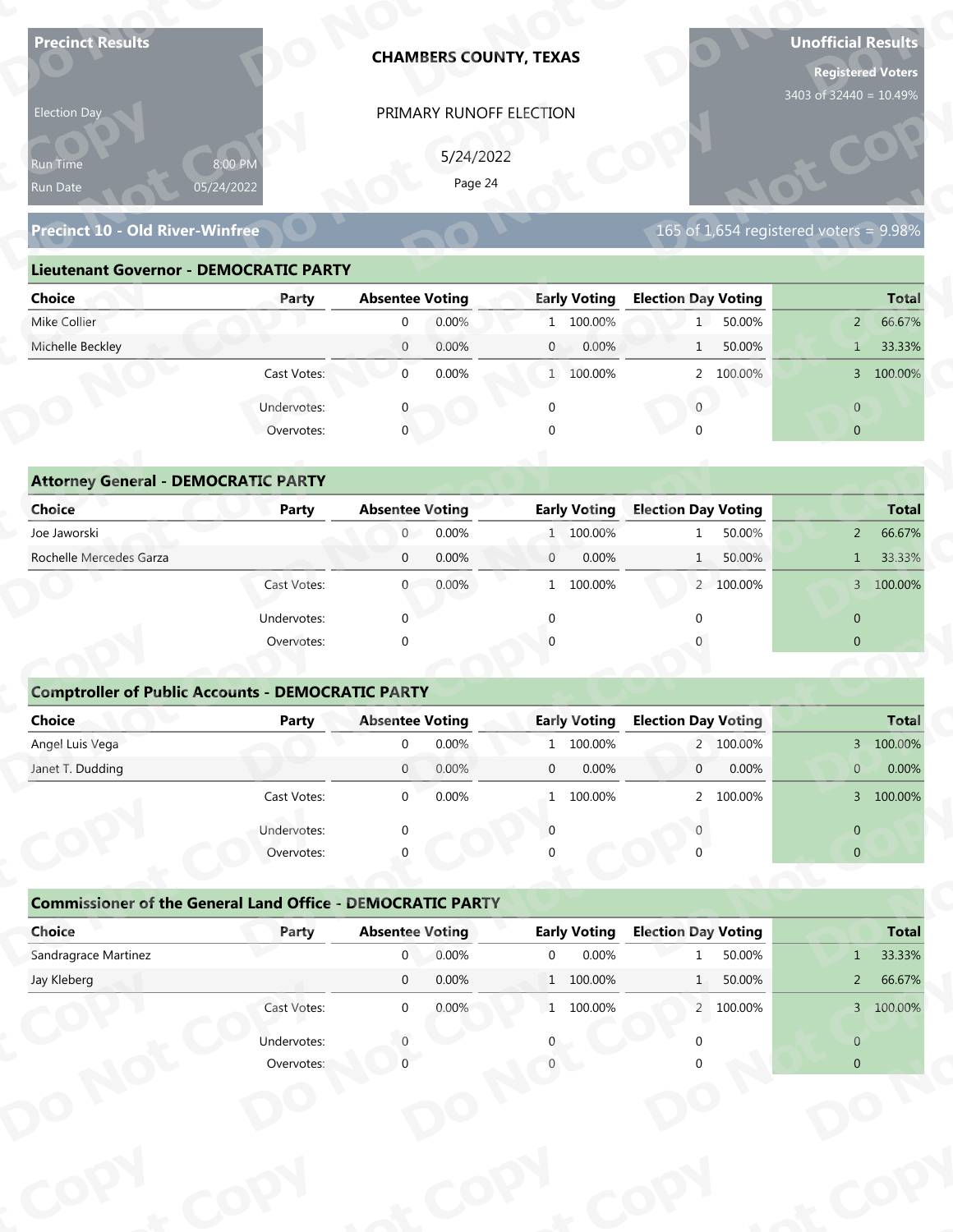| <b>Precinct Results</b>                                           |                           |                        | <b>CHAMBERS COUNTY, TEXAS</b> |              |                               |                                  |            | <b>Unofficial Results</b><br><b>Registered Voters</b><br>3403 of 32440 = 10.49% |                        |
|-------------------------------------------------------------------|---------------------------|------------------------|-------------------------------|--------------|-------------------------------|----------------------------------|------------|---------------------------------------------------------------------------------|------------------------|
| Election Day                                                      |                           |                        | PRIMARY RUNOFF ELECTION       |              |                               |                                  |            |                                                                                 |                        |
|                                                                   |                           |                        |                               |              |                               |                                  |            |                                                                                 |                        |
| Run Time                                                          | 8:00 PM                   |                        | 5/24/2022                     |              |                               |                                  |            |                                                                                 |                        |
| Run Date                                                          | 05/24/2022                |                        | Page 25                       |              |                               |                                  |            |                                                                                 |                        |
| <b>Precinct 10 - Old River-Winfree</b>                            |                           |                        |                               |              |                               |                                  |            | 165 of 1,654 registered voters = 9.98%                                          |                        |
| <b>Attorney General - REPUBLICAN PARTY</b>                        |                           |                        |                               |              |                               |                                  |            |                                                                                 |                        |
| <b>Choice</b>                                                     | Party                     | <b>Absentee Voting</b> |                               |              | <b>Early Voting</b>           | <b>Election Day Voting</b>       |            |                                                                                 | <b>Total</b>           |
| George P. Bush                                                    |                           | $\overline{2}$         | 25.00%                        | 24           | 26.37%                        | 16                               | 25.40%     | 42                                                                              | 25.93%                 |
| Ken Paxton                                                        |                           | $6\overline{6}$        | 75.00%                        | 67           | 73.63%                        | 47                               | 74.60%     | 120                                                                             | 74.07%                 |
|                                                                   | Cast Votes:               |                        | 8 100.00%                     |              | 91 100.00%                    | 63                               | 100.00%    |                                                                                 | 162 100.00%            |
|                                                                   | Undervotes:               |                        |                               | $\mathbf 0$  |                               | $\overline{0}$                   |            | $\overline{0}$                                                                  |                        |
|                                                                   | Overvotes:                | $\mathbf{0}$           |                               | $\Omega$     |                               |                                  |            | $\overline{0}$                                                                  |                        |
|                                                                   |                           |                        |                               |              |                               |                                  |            |                                                                                 |                        |
| <b>Commissioner of the General Land Office - REPUBLICAN PARTY</b> |                           |                        |                               |              |                               |                                  |            |                                                                                 |                        |
| <b>Choice</b>                                                     | <b>Party</b>              | <b>Absentee Voting</b> |                               |              | <b>Early Voting</b>           | <b>Election Day Voting</b>       |            |                                                                                 | <b>Total</b>           |
| Tim Westley                                                       |                           |                        | 3 37.50%                      | 29           | 35.37%                        | 13                               | 21.67%     | 45                                                                              | 30.00%                 |
| Dawn Buckingham                                                   |                           | 5                      | 62.50%                        | 53           | 64.63%                        | 47                               | 78.33%     | 105                                                                             | 70.00%                 |
|                                                                   | Cast Votes:               |                        | 8 100.00%                     |              | 82 100.00%                    |                                  | 60 100.00% | 150                                                                             | 100.00%                |
|                                                                   | Undervotes:               | $\Omega$               |                               | $\mathsf{q}$ |                               | 3                                |            | 12                                                                              |                        |
|                                                                   | Overvotes:                | $\Omega$               |                               |              |                               |                                  |            | $\overline{0}$                                                                  |                        |
|                                                                   |                           |                        |                               |              |                               |                                  |            |                                                                                 |                        |
| <b>Railroad Commissioner - REPUBLICAN PARTY</b>                   |                           |                        |                               |              |                               |                                  |            |                                                                                 |                        |
| <b>Choice</b>                                                     | <b>Party</b>              | <b>Absentee Voting</b> |                               |              | <b>Early Voting</b>           | <b>Election Day Voting</b>       |            |                                                                                 | <b>Total</b>           |
| Wayne Christian                                                   |                           | $7^{\circ}$            | 87.50%                        | 67           | 77.91%                        | 50                               | 81.97%     | 124                                                                             | 80.00%                 |
| Sarah Stogner                                                     |                           |                        | 1 12.50%                      | 19           | 22.09%                        | 11                               | 18.03%     | 31                                                                              | 20.00%                 |
|                                                                   | Cast Votes:               |                        | 8 100.00%                     |              | 86 100.00%                    | 61                               | 100.00%    |                                                                                 | 155 100.00%            |
|                                                                   | Undervotes:               |                        |                               | 5            |                               |                                  |            | $\overline{7}$                                                                  |                        |
|                                                                   | Overvotes:                |                        |                               |              |                               |                                  |            | $\overline{0}$                                                                  |                        |
|                                                                   |                           |                        |                               |              |                               |                                  |            |                                                                                 |                        |
| State Representative, District No. 23 - REPUBLICAN PARTY          |                           |                        |                               |              |                               |                                  |            |                                                                                 |                        |
| Choice                                                            | Party                     | <b>Absentee Voting</b> | 6 75.00%                      | 44           | <b>Early Voting</b><br>48.89% | <b>Election Day Voting</b><br>38 | 61.29%     | 88                                                                              | <b>Total</b><br>55.00% |
|                                                                   |                           |                        | 25.00%                        | 46           | 51.11%                        | 24                               | 38.71%     | 72                                                                              | 45.00%                 |
| Terri Leo-Wilson                                                  |                           |                        |                               |              |                               |                                  |            |                                                                                 |                        |
| Patrick Gurski                                                    |                           | $2^{\circ}$            |                               |              |                               |                                  |            |                                                                                 |                        |
|                                                                   | Cast Votes:               |                        | 8 100.00%                     |              | 90 100.00%                    |                                  | 62 100.00% |                                                                                 | 160 100.00%            |
|                                                                   | Undervotes:<br>Overvotes: |                        |                               |              |                               |                                  |            | $\overline{2}$<br>$\Omega$                                                      |                        |

### **Precinct 10 - Old River-Winfree**

### **Attorney General - REPUBLICAN PARTY**

| Election Day                               |                                                                            | PRIMARY RUNOFF ELECTION   |                          |                                           |                |
|--------------------------------------------|----------------------------------------------------------------------------|---------------------------|--------------------------|-------------------------------------------|----------------|
| lun Time<br>Run Date                       | 8:00 PM<br>05/24/2022                                                      | 5/24/2022<br>Page 25      |                          |                                           |                |
| <b>Precinct 10 - Old River-Winfree</b>     |                                                                            |                           |                          | 165 of 1,654 registered voters = $9.98\%$ |                |
| <b>Attorney General - REPUBLICAN PARTY</b> |                                                                            |                           |                          |                                           |                |
| <b>Choice</b>                              | Party                                                                      | <b>Absentee Voting</b>    | <b>Early Voting</b>      | <b>Election Day Voting</b>                | <b>Total</b>   |
| George P. Bush                             |                                                                            | 2 25.00%                  | 26.37%<br>24             | 16 25.40%                                 | 25.93%<br>42   |
| Ken Paxton                                 |                                                                            | $6\overline{6}$<br>75.00% | 73.63%<br>67             | 74.60%<br>47                              | 120<br>74.07%  |
|                                            | Cast Votes:                                                                | 8 100.00%                 | 91 100.00%               | 63 100.00%                                | 162 100.00%    |
|                                            | Undervotes:                                                                |                           | $\Omega$                 | $\overline{0}$                            | $\overline{0}$ |
|                                            | Overvotes:                                                                 | $\Omega$                  |                          |                                           | $\overline{0}$ |
| Choice                                     | <b>Commissioner of the General Land Office - REPUBLICAN PARTY</b><br>Party | <b>Absentee Voting</b>    | <b>Early Voting</b>      | <b>Election Day Voting</b>                | <b>Total</b>   |
| Tim Westley                                |                                                                            | 3 37.50%                  | 35.37%<br>29             | 21.67%<br>13                              | 30.00%<br>45   |
| Dawn Buckingham                            |                                                                            | 62.50%<br>$5 -$           | 64.63%<br>53             | 78.33%<br>47                              | 70.00%<br>105  |
|                                            | Cast Votes:                                                                | 8 100.00%                 | 100.00%<br>82            | 60 100.00%                                | 100.00%<br>150 |
|                                            | Undervotes:                                                                | $\Omega$                  | a                        |                                           | 12             |
|                                            | Overvotes:                                                                 |                           |                          |                                           | $\overline{0}$ |
|                                            |                                                                            |                           |                          |                                           |                |
|                                            | <b>Railroad Commissioner - REPUBLICAN PARTY</b>                            |                           |                          |                                           |                |
| <b>Choice</b>                              | <b>Party</b>                                                               | <b>Absentee Voting</b>    | <b>Early Voting</b>      | <b>Election Day Voting</b>                | <b>Total</b>   |
| Wayne Christian                            |                                                                            | 87.50%                    | 77.91%<br>67             | 81.97%<br>50                              | 80.00%<br>124  |
| Carole Champsu                             |                                                                            | $1 \quad 1 \quad 0$       | 10 <sup>1</sup><br>22000 | 11 10000                                  | 21<br>20.000   |

|        |       | <b>Commissioner of the General Land Office - REPUBLICAN PARTY</b> |       |
|--------|-------|-------------------------------------------------------------------|-------|
| Choice | Party | <b>Absentee Voting</b>                                            | Early |

| Choice                                                            | Party       | <b>Absentee Voting</b>   | <b>Early Voting</b> | <b>Election Day Voting</b> | <b>Total</b>   |
|-------------------------------------------------------------------|-------------|--------------------------|---------------------|----------------------------|----------------|
| George P. Bush                                                    |             | 25.00%<br>$\overline{2}$ | 26.37%<br>24        | 25.40%<br>16 <sup>1</sup>  | 42<br>25.93%   |
| Ken Paxton                                                        |             | 75.00%<br>6              | 73.63%<br>67        | 74.60%<br>47               | 120<br>74.07%  |
|                                                                   | Cast Votes: | 8 100.00%                | 100.00%<br>91       | 100.00%<br>63              | 162<br>100.00% |
|                                                                   | Undervotes: |                          |                     | $\mathbf{0}$               | $\overline{0}$ |
|                                                                   | Overvotes:  | $\mathbf{0}$             |                     | $\Omega$                   | $\overline{0}$ |
|                                                                   |             |                          |                     |                            |                |
| <b>Commissioner of the General Land Office - REPUBLICAN PARTY</b> |             |                          |                     |                            |                |
| Choice                                                            | Party       | <b>Absentee Voting</b>   | <b>Early Voting</b> | <b>Election Day Voting</b> | <b>Total</b>   |
| Tim Westley                                                       |             | 3 <sup>7</sup><br>37.50% | 35.37%<br>29        | 13<br>21.67%               | 45<br>30.00%   |
| Dawn Buckingham                                                   |             | 62.50%<br>5              | 53<br>64.63%        | 78.33%<br>47               | 105<br>70.00%  |
|                                                                   | Cast Votes: | 8 100.00%                | 100.00%<br>82       | 60 100.00%                 | 150<br>100.00% |
|                                                                   | Undervotes: |                          |                     |                            | 12             |
|                                                                   | Overvotes:  | $\Omega$                 |                     |                            | $\overline{0}$ |
|                                                                   |             |                          |                     |                            |                |
|                                                                   |             |                          |                     |                            |                |

|                                                                   |                           | PRIMARY RUNOFF ELECTION   |                     |                                          |                                                                                                                      |
|-------------------------------------------------------------------|---------------------------|---------------------------|---------------------|------------------------------------------|----------------------------------------------------------------------------------------------------------------------|
|                                                                   |                           | 5/24/2022                 |                     |                                          |                                                                                                                      |
| Run Time<br>Run Date                                              | 8:00 PM<br>05/24/2022     | Page 25                   |                     |                                          |                                                                                                                      |
|                                                                   |                           |                           |                     |                                          |                                                                                                                      |
| <b>Precinct 10 - Old River-Winfree</b>                            |                           |                           |                     | $165$ of 1,654 registered voters = 9.98% |                                                                                                                      |
| <b>Attorney General - REPUBLICAN PARTY</b>                        |                           |                           |                     |                                          |                                                                                                                      |
| <b>Choice</b>                                                     | Party                     | <b>Absentee Voting</b>    | <b>Early Voting</b> | <b>Election Day Voting</b>               | <b>Total</b>                                                                                                         |
| George P. Bush                                                    |                           | 25.00%<br>$2^{\circ}$     | 26.37%<br>24        | 16<br>25.40%                             | 25.93%<br>42                                                                                                         |
| Ken Paxton                                                        |                           | 75.00%<br>$6\overline{6}$ | 73.63%<br>67        | 74.60%<br>47                             | 120<br>74.07%                                                                                                        |
|                                                                   | Cast Votes:               | 8 100.00%                 | 91 100.00%          | 63 100.00%                               | 162 100.00%                                                                                                          |
|                                                                   | Undervotes:               | 0                         | $\mathbf 0$         | $\overline{0}$                           | $\overline{0}$                                                                                                       |
|                                                                   | Overvotes:                | $\mathbf{0}$              | $\Omega$            | $\Omega$                                 | $\overline{0}$                                                                                                       |
|                                                                   |                           |                           |                     |                                          |                                                                                                                      |
| <b>Commissioner of the General Land Office - REPUBLICAN PARTY</b> |                           |                           |                     |                                          |                                                                                                                      |
| Choice                                                            | Party                     | <b>Absentee Voting</b>    | <b>Early Voting</b> | <b>Election Day Voting</b>               | <b>Total</b>                                                                                                         |
| Tim Westley                                                       |                           | 3 37.50%                  | 35.37%<br>29        | 21.67%<br>13                             | 30.00%<br>45                                                                                                         |
| Dawn Buckingham                                                   |                           | 62.50%<br>5               | 64.63%<br>53        | 47<br>78.33%                             | 105<br>70.00%                                                                                                        |
|                                                                   | Cast Votes:               | 8 100.00%                 | 100.00%<br>82       | 60 100.00%                               | 100.00%<br>150                                                                                                       |
|                                                                   | Undervotes:               | $\Omega$                  | 9                   |                                          | 12                                                                                                                   |
|                                                                   | Overvotes:                | $\Omega$                  |                     |                                          | $\overline{0}$                                                                                                       |
|                                                                   |                           |                           |                     |                                          |                                                                                                                      |
|                                                                   |                           |                           |                     |                                          |                                                                                                                      |
| <b>Railroad Commissioner - REPUBLICAN PARTY</b>                   |                           |                           |                     |                                          |                                                                                                                      |
| <b>Choice</b>                                                     | <b>Party</b>              | <b>Absentee Voting</b>    | <b>Early Voting</b> | <b>Election Day Voting</b>               |                                                                                                                      |
| Wayne Christian                                                   |                           | 87.50%<br>$7^{\circ}$     | 77.91%<br>67        | 81.97%<br>50                             | 124                                                                                                                  |
| Sarah Stogner                                                     |                           | 1 12.50%                  | 22.09%<br>19        | 18.03%<br>11                             | 31                                                                                                                   |
|                                                                   | Cast Votes:               | 8 100.00%                 | 86 100.00%          | 61 100.00%                               |                                                                                                                      |
|                                                                   |                           |                           | 5                   |                                          | $\overline{7}$                                                                                                       |
|                                                                   | Undervotes:<br>Overvotes: |                           |                     |                                          | $\overline{0}$                                                                                                       |
|                                                                   |                           |                           |                     |                                          |                                                                                                                      |
| State Representative, District No. 23 - REPUBLICAN PARTY          |                           |                           |                     |                                          |                                                                                                                      |
| Choice                                                            | Party                     | <b>Absentee Voting</b>    | <b>Early Voting</b> | <b>Election Day Voting</b>               |                                                                                                                      |
| Terri Leo-Wilson                                                  |                           | 6 75.00%                  | 48.89%<br>44        | 61.29%<br>38                             | 88                                                                                                                   |
| Patrick Gurski                                                    |                           | 2 25.00%                  | 46<br>51.11%        | 24<br>38.71%                             | 72                                                                                                                   |
|                                                                   | Cast Votes:               | 8 100.00%                 | 90 100.00%          | 62 100.00%                               |                                                                                                                      |
|                                                                   | Undervotes:               |                           |                     |                                          | <b>Total</b><br>80.00%<br>20.00%<br>155 100.00%<br><b>Total</b><br>55.00%<br>45.00%<br>160 100.00%<br>$\overline{2}$ |

|                                                          | Cast votes. | $\circ$                | TOO'OO SO | oo | TOO'OO XQ           | 0T                         | LUU.UU 70 |                | TOO'OO'S     |
|----------------------------------------------------------|-------------|------------------------|-----------|----|---------------------|----------------------------|-----------|----------------|--------------|
|                                                          | Undervotes: | $\Omega$               |           |    |                     |                            |           |                |              |
|                                                          | Overvotes:  | $\Omega$               |           | 0  |                     |                            |           | $\overline{0}$ |              |
| State Representative, District No. 23 - REPUBLICAN PARTY |             |                        |           |    |                     |                            |           |                |              |
| Choice                                                   | Party       | <b>Absentee Voting</b> |           |    | <b>Early Voting</b> | <b>Election Day Voting</b> |           |                | <b>Total</b> |
| Terri Leo-Wilson                                         |             | 6                      | 75.00%    | 44 | 48.89%              | 38                         | 61.29%    | 88             | 55.00%       |
| Patrick Gurski                                           |             | $\overline{2}$         | 25.00%    | 46 | 51.11%              | 24                         | 38.71%    | 72             | 45.00%       |
|                                                          | Cast Votes: | 8                      | 100.00%   | 90 | 100.00%             | 62                         | 100.00%   | 160            | 100.00%      |
|                                                          | Undervotes: |                        |           |    |                     |                            |           | 2              |              |
|                                                          | Overvotes:  |                        |           |    |                     |                            |           | $\overline{0}$ |              |
|                                                          |             |                        |           |    |                     |                            |           |                |              |
|                                                          |             |                        |           |    |                     |                            |           |                |              |
|                                                          |             |                        |           |    |                     |                            |           |                |              |
|                                                          |             |                        |           |    |                     |                            |           |                |              |
|                                                          |             |                        |           |    |                     |                            |           |                |              |
|                                                          |             |                        |           |    |                     |                            |           |                |              |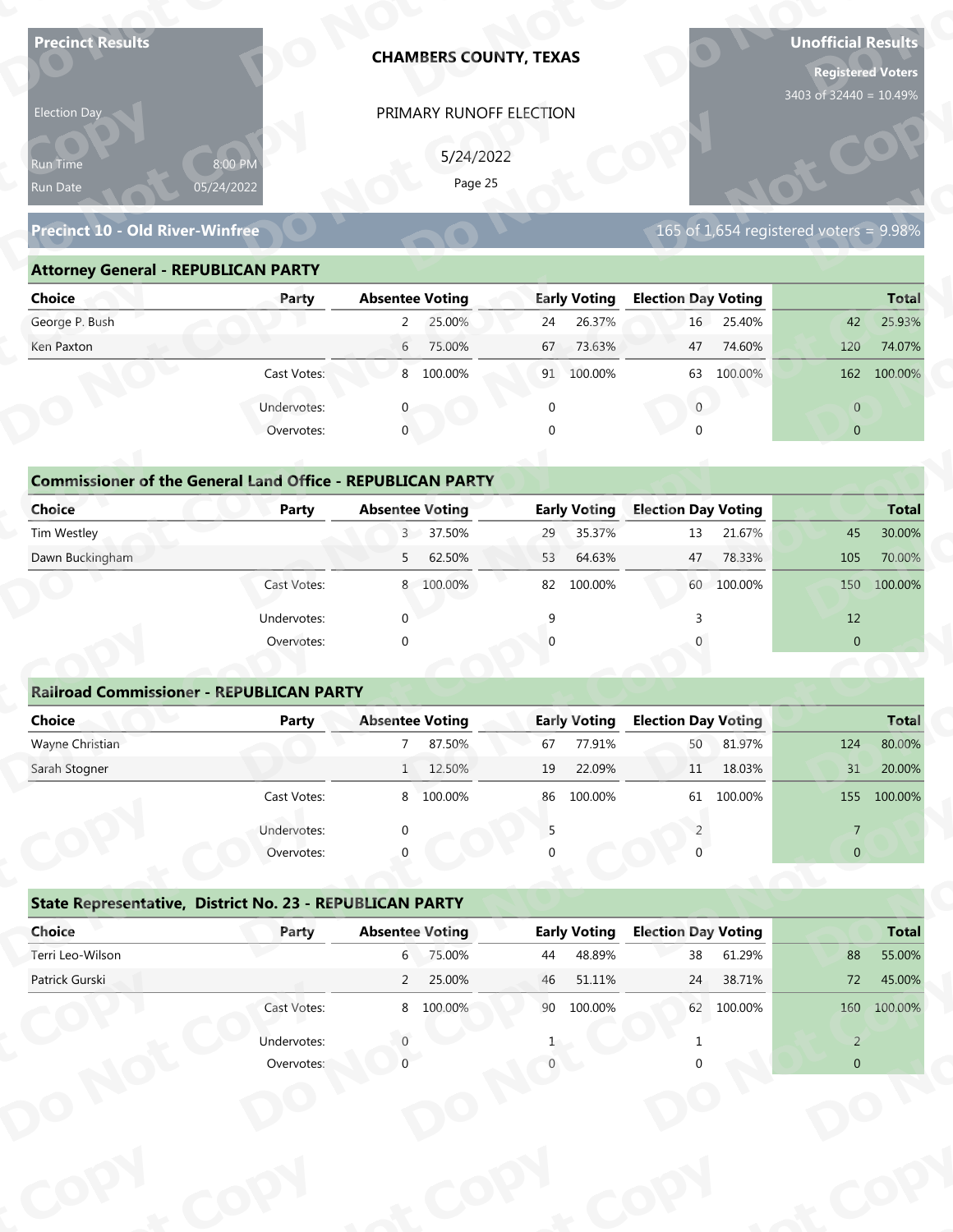| <b>Precinct Results</b>                                           |              |                        | <b>CHAMBERS COUNTY, TEXAS</b> |                |                     |                            |           | <b>Unofficial Results</b><br><b>Registered Voters</b><br>3403 of 32440 = 10.49% |              |
|-------------------------------------------------------------------|--------------|------------------------|-------------------------------|----------------|---------------------|----------------------------|-----------|---------------------------------------------------------------------------------|--------------|
| Election Day                                                      |              |                        | PRIMARY RUNOFF ELECTION       |                |                     |                            |           |                                                                                 |              |
|                                                                   |              |                        | 5/24/2022                     |                |                     |                            |           |                                                                                 |              |
| Run Time<br>05/24/2022                                            | 8:00 PM      |                        | Page 26                       |                |                     |                            |           |                                                                                 |              |
| Run Date                                                          |              |                        |                               |                |                     |                            |           |                                                                                 |              |
| Precinct 11 - Cedar Bayou                                         |              |                        |                               |                |                     |                            |           | 231 of 2,367 registered voters = $9.76\%$                                       |              |
| <b>Lieutenant Governor - DEMOCRATIC PARTY</b>                     |              |                        |                               |                |                     |                            |           |                                                                                 |              |
| <b>Choice</b>                                                     | Party        | <b>Absentee Voting</b> |                               |                | <b>Early Voting</b> | <b>Election Day Voting</b> |           |                                                                                 | <b>Total</b> |
| Mike Collier                                                      |              | 5                      | 62.50%                        | 6              | 66.67%              |                            | 2 33.33%  | 13                                                                              | 56.52%       |
| Michelle Beckley                                                  |              | $\overline{3}$         | 37.50%                        | $\mathbf{3}$   | 33.33%              | $\overline{4}$             | 66.67%    | 10 <sup>°</sup>                                                                 | 43.48%       |
|                                                                   | Cast Votes:  |                        | 8 100.00%                     |                | 9 100.00%           |                            | 6 100.00% |                                                                                 | 23 100.00%   |
|                                                                   | Undervotes:  |                        |                               | $\mathbf 0$    |                     | $\overline{0}$             |           | $\overline{0}$                                                                  |              |
|                                                                   | Overvotes:   | $\mathbf{0}$           |                               |                |                     |                            |           | $\overline{0}$                                                                  |              |
|                                                                   |              |                        |                               |                |                     |                            |           |                                                                                 |              |
| <b>Attorney General - DEMOCRATIC PARTY</b>                        |              |                        |                               |                |                     |                            |           |                                                                                 |              |
| <b>Choice</b>                                                     | <b>Party</b> | <b>Absentee Voting</b> |                               |                | <b>Early Voting</b> | <b>Election Day Voting</b> |           |                                                                                 | <b>Total</b> |
| Joe Jaworski                                                      |              | 5 <sup>7</sup>         | 62.50%                        | 5              | 55.56%              | $\overline{2}$             | 33.33%    | 12                                                                              | 52.17%       |
| Rochelle Mercedes Garza                                           |              | 3                      | 37.50%                        | $\overline{4}$ | 44.44%              | 4                          | 66.67%    | 11                                                                              | 47.83%       |
|                                                                   | Cast Votes:  |                        | 8 100.00%                     |                | 9 100.00%           |                            | 6 100.00% |                                                                                 | 23 100.00%   |
|                                                                   | Undervotes:  | $\Omega$               |                               | $\Omega$       |                     | $\Omega$                   |           | $\overline{0}$                                                                  |              |
|                                                                   | Overvotes:   | $\Omega$               |                               |                |                     |                            |           | $\overline{0}$                                                                  |              |
|                                                                   |              |                        |                               |                |                     |                            |           |                                                                                 |              |
| <b>Comptroller of Public Accounts - DEMOCRATIC PARTY</b>          |              |                        |                               |                |                     |                            |           |                                                                                 |              |
| Choice                                                            | Party        | <b>Absentee Voting</b> |                               |                | <b>Early Voting</b> | <b>Election Day Voting</b> |           |                                                                                 | <b>Total</b> |
| Angel Luis Vega                                                   |              | $\overline{0}$         | 0.00%                         | 4              | 44.44%              | $\overline{0}$             | 0.00%     | 4                                                                               | 17.39%       |
| Janet T. Dudding                                                  |              |                        | 8 100.00%                     | 5              | 55.56%              |                            | 6 100.00% | 19                                                                              | 82.61%       |
|                                                                   | Cast Votes:  |                        | 8 100.00%                     | 9              | 100.00%             |                            | 6 100.00% |                                                                                 | 23 100.00%   |
|                                                                   | Undervotes:  | $\Omega$               |                               | $\Omega$       |                     |                            |           | $\overline{0}$                                                                  |              |
|                                                                   | Overvotes:   |                        |                               |                |                     |                            |           | $\overline{0}$                                                                  |              |
|                                                                   |              |                        |                               |                |                     |                            |           |                                                                                 |              |
| <b>Commissioner of the General Land Office - DEMOCRATIC PARTY</b> |              |                        |                               |                |                     |                            |           |                                                                                 |              |
| Choice                                                            | Party        | <b>Absentee Voting</b> |                               |                | <b>Early Voting</b> | <b>Election Day Voting</b> |           |                                                                                 | <b>Total</b> |
| Sandragrace Martinez                                              |              | $4 \Box$               | 50.00%                        | 8              | 88.89%              | २                          | 50.00%    | 15                                                                              | 65.22%       |
| Jay Kleberg                                                       |              | $\overline{4}$         | 50.00%                        | 1              | 11.11%              | 3 <sup>2</sup>             | 50.00%    | 8                                                                               | 34.78%       |
|                                                                   | Cast Votes:  |                        | 8 100.00%                     |                | 9 100.00%           |                            | 6 100.00% |                                                                                 | 23 100.00%   |
|                                                                   | Undervotes:  |                        |                               |                |                     |                            |           | $\overline{0}$                                                                  |              |
|                                                                   | Overvotes:   |                        |                               |                |                     |                            |           | $\overline{0}$                                                                  |              |

| 5/24/2022<br>8:00 PM<br><b>Run Time</b>                                                                               |
|-----------------------------------------------------------------------------------------------------------------------|
| Page 26<br>05/24/2022<br>Run Date                                                                                     |
| 231 of 2,367 registered voters = 9.76%<br>Precinct 11 - Cedar Bayou                                                   |
| <b>Lieutenant Governor - DEMOCRATIC PARTY</b>                                                                         |
| <b>Absentee Voting</b><br><b>Early Voting</b><br><b>Election Day Voting</b><br>Choice<br><b>Total</b><br>Party        |
| 2 33.33%<br>Mike Collier<br>62.50%<br>66.67%<br>56.52%<br>6<br>13<br>5 <sub>1</sub>                                   |
| Michelle Beckley<br>37.50%<br>33.33%<br>4 66.67%<br>43.48%<br>3 <sup>7</sup><br>$\overline{3}$<br>10 <sup>°</sup>     |
| 8 100.00%<br>6 100.00%<br>Cast Votes:<br>9 100.00%<br>23 100.00%                                                      |
| Undervotes:<br>$\overline{0}$<br>$\overline{0}$                                                                       |
| $\mathbf 0$<br>Overvotes:<br>$\Omega$<br>$\overline{0}$                                                               |
|                                                                                                                       |
| <b>Attorney General - DEMOCRATIC PARTY</b>                                                                            |
| <b>Early Voting</b><br><b>Choice</b><br><b>Absentee Voting</b><br><b>Election Day Voting</b><br>Party<br><b>Total</b> |
| Joe Jaworski<br>5 62.50%<br>5 55.56%<br>52.17%<br>2 33.33%<br>12                                                      |
| Rochelle Mercedes Garza<br>37.50%<br>66.67%<br>47.83%<br>$\overline{3}$<br>44.44%<br>4<br>11<br>$\overline{4}$        |
| 100.00%<br>8 100.00%<br>9<br>100.00%<br>6 100.00%<br>23<br>Cast Votes:                                                |

| 8:00 PM<br>Run Time<br>05/24/2022<br>Run Date                     |              |                           | PRIMARY RUNOFF ELECTION  |                                          |                                       |
|-------------------------------------------------------------------|--------------|---------------------------|--------------------------|------------------------------------------|---------------------------------------|
|                                                                   |              |                           | 5/24/2022                |                                          |                                       |
|                                                                   |              |                           | Page 26                  |                                          |                                       |
|                                                                   |              |                           |                          |                                          |                                       |
| <b>Precinct 11 - Cedar Bayou</b>                                  |              |                           |                          | $231$ of 2,367 registered voters = 9.76% |                                       |
| <b>Lieutenant Governor - DEMOCRATIC PARTY</b>                     |              |                           |                          |                                          |                                       |
| <b>Choice</b>                                                     | Party        | <b>Absentee Voting</b>    | <b>Early Voting</b>      | <b>Election Day Voting</b>               | <b>Total</b>                          |
| Mike Collier                                                      |              | 62.50%<br>5 <sub>1</sub>  | 6<br>66.67%              | 2 33.33%                                 | 56.52%<br>13                          |
| Michelle Beckley                                                  |              | 37.50%<br>3 <sup>7</sup>  | 33.33%<br>$\mathbf{3}$   | 66.67%<br>$4\overline{ }$                | 10 <sup>°</sup><br>43.48%             |
|                                                                   | Cast Votes:  | 8 100.00%                 | 9 100.00%                | 6 100.00%                                | 23 100.00%                            |
|                                                                   | Undervotes:  | $\mathbf{0}$              | $\mathbf 0$              | $\overline{0}$                           | $\overline{0}$                        |
|                                                                   | Overvotes:   | $\mathbf{0}$              | $\Omega$                 |                                          | $\overline{0}$                        |
|                                                                   |              |                           |                          |                                          |                                       |
| <b>Attorney General - DEMOCRATIC PARTY</b>                        |              |                           |                          |                                          |                                       |
| Choice                                                            | <b>Party</b> | <b>Absentee Voting</b>    | <b>Early Voting</b>      | <b>Election Day Voting</b>               | <b>Total</b>                          |
| Joe Jaworski                                                      |              | 5 62.50%                  | 55.56%<br>5              | 33.33%<br>$2^{\circ}$                    | 52.17%<br>12                          |
| Rochelle Mercedes Garza                                           |              | 37.50%<br>3               | 44.44%<br>$\overline{4}$ | 66.67%<br>$\overline{4}$                 | 47.83%<br>11                          |
|                                                                   | Cast Votes:  | 8 100.00%                 | 100.00%<br>9             | 6 100.00%                                | 23 100.00%                            |
|                                                                   | Undervotes:  | $\Omega$                  | ∩                        |                                          | $\overline{0}$                        |
|                                                                   | Overvotes:   | $\Omega$                  |                          |                                          | $\overline{0}$                        |
|                                                                   |              |                           |                          |                                          |                                       |
| <b>Comptroller of Public Accounts - DEMOCRATIC PARTY</b>          |              |                           |                          |                                          |                                       |
| <b>Choice</b>                                                     | <b>Party</b> | <b>Absentee Voting</b>    | <b>Early Voting</b>      | <b>Election Day Voting</b>               | <b>Total</b>                          |
| Angel Luis Vega                                                   |              | 0.00%<br>$\mathbf 0$      | 44.44%<br>4              | 0.00%<br>0                               | 17.39%<br>$\overline{4}$              |
| Janet T. Dudding                                                  |              | 8 100.00%                 | 55.56%<br>5              | 6 100.00%                                | 19<br>82.61%                          |
|                                                                   | Cast Votes:  | 8 100.00%                 | 9 100.00%                | 6 100.00%                                | 23 100.00%                            |
|                                                                   | Undervotes:  |                           |                          |                                          | $\overline{0}$                        |
|                                                                   |              |                           |                          |                                          |                                       |
|                                                                   | Overvotes:   |                           |                          |                                          | $\overline{0}$                        |
|                                                                   |              |                           |                          |                                          |                                       |
| <b>Commissioner of the General Land Office - DEMOCRATIC PARTY</b> |              |                           |                          |                                          |                                       |
| Choice                                                            | Party        | <b>Absentee Voting</b>    | <b>Early Voting</b>      | <b>Election Day Voting</b>               |                                       |
| Sandragrace Martinez                                              |              | $4^{\circ}$<br>50.00%     | 88.89%<br>8              | 50.00%<br>3                              | 15                                    |
| Jay Kleberg                                                       |              | 50.00%<br>$4\overline{ }$ | $1\quad 11.11\%$         | 50.00%<br>$\mathbf{3}$                   | <b>Total</b><br>65.22%<br>34.78%<br>8 |
|                                                                   | Cast Votes:  | 8 100.00%                 | 9 100.00%                | 6 100.00%                                | 23 100.00%                            |
|                                                                   | Undervotes:  |                           |                          |                                          | $\overline{0}$                        |

### **Comptroller of Public Accounts - DEMOCRATIC PARTY**

| <b>Choice</b>                                                     | Party       | <b>Absentee Voting</b> |           |                | <b>Early Voting</b> | <b>Election Day Voting</b> |                | <b>Total</b> |
|-------------------------------------------------------------------|-------------|------------------------|-----------|----------------|---------------------|----------------------------|----------------|--------------|
| Joe Jaworski                                                      |             |                        | 5 62.50%  |                | 5 55.56%            | 33.33%<br>$2^{\circ}$      | 12             | 52.17%       |
| Rochelle Mercedes Garza                                           |             | $\mathsf{3}$           | 37.50%    | $\overline{4}$ | 44.44%              | 66.67%<br>4                | 11             | 47.83%       |
|                                                                   | Cast Votes: |                        | 8 100.00% |                | 9 100.00%           | 6 100.00%                  |                | 23 100.00%   |
|                                                                   | Undervotes: | ∩                      |           | ∩              |                     | $\Omega$                   | $\mathbf{0}$   |              |
|                                                                   | Overvotes:  | $\Omega$               |           |                |                     |                            | $\overline{0}$ |              |
| <b>Comptroller of Public Accounts - DEMOCRATIC PARTY</b>          |             |                        |           |                |                     |                            |                |              |
| <b>Choice</b>                                                     | Party       | <b>Absentee Voting</b> |           |                | <b>Early Voting</b> | <b>Election Day Voting</b> |                | <b>Total</b> |
| Angel Luis Vega                                                   |             | $\Omega$               | 0.00%     | Δ              | 44.44%              | 0.00%<br>$\overline{0}$    | $\overline{4}$ | 17.39%       |
| Janet T. Dudding                                                  |             |                        | 8 100.00% | 5 <sub>5</sub> | 55.56%              | 6 100.00%                  | 19             | 82.61%       |
|                                                                   | Cast Votes: |                        | 8 100.00% |                | 9 100.00%           | 6 100.00%                  |                | 23 100.00%   |
|                                                                   |             |                        |           |                |                     |                            |                |              |
|                                                                   | Undervotes: | ∩                      |           | U              |                     |                            | $\overline{0}$ |              |
|                                                                   | Overvotes:  |                        |           |                |                     |                            | $\mathbf 0$    |              |
| <b>Commissioner of the General Land Office - DEMOCRATIC PARTY</b> |             |                        |           |                |                     |                            |                |              |
| Choice                                                            | Party       | <b>Absentee Voting</b> |           |                | <b>Early Voting</b> | <b>Election Day Voting</b> |                | <b>Total</b> |
| Sandragrace Martinez                                              |             | $4^{\circ}$            | 50.00%    | 8              | 88.89%              | 50.00%<br>3                | 15             | 65.22%       |
| Jay Kleberg                                                       |             | $\overline{4}$         | 50.00%    |                | 1 11.11%            | 50.00%<br>$3 -$            | $8\phantom{1}$ | 34.78%       |
|                                                                   | Cast Votes: |                        | 8 100.00% |                | 9 100.00%           | 6 100.00%                  |                | 23 100.00%   |
|                                                                   | Undervotes: |                        |           |                |                     |                            | $\mathbf{0}$   |              |

|                                                                   | Cast votes. | $\circ$                | TOO'OO SO | ັ            | TOO'OO SO           | O.                         | TOO'OO NO |                | Z3 100.00%   |
|-------------------------------------------------------------------|-------------|------------------------|-----------|--------------|---------------------|----------------------------|-----------|----------------|--------------|
|                                                                   | Undervotes: | $\Omega$               |           | 0            |                     |                            |           | $\Omega$       |              |
|                                                                   | Overvotes:  | $\Omega$               |           | 0            |                     |                            |           | $\overline{0}$ |              |
|                                                                   |             |                        |           |              |                     |                            |           |                |              |
| <b>Commissioner of the General Land Office - DEMOCRATIC PARTY</b> |             |                        |           |              |                     |                            |           |                |              |
| Choice                                                            | Party       | <b>Absentee Voting</b> |           |              | <b>Early Voting</b> | <b>Election Day Voting</b> |           |                | <b>Total</b> |
| Sandragrace Martinez                                              |             | $\overline{4}$         | 50.00%    | 8            | 88.89%              | 3                          | 50.00%    | 15             | 65.22%       |
| Jay Kleberg                                                       |             | $\overline{4}$         | 50.00%    | $\mathbf{1}$ | 11.11%              | $\mathbf{3}$               | 50.00%    | 8              | 34.78%       |
|                                                                   | Cast Votes: | 8                      | 100.00%   | 9            | 100.00%             | 6                          | 100.00%   | 23             | 100.00%      |
|                                                                   | Undervotes: |                        |           | 0            |                     |                            |           | $\overline{0}$ |              |
|                                                                   | Overvotes:  |                        |           |              |                     |                            |           | $\overline{0}$ |              |
|                                                                   |             |                        |           |              |                     |                            |           |                |              |
|                                                                   |             |                        |           |              |                     |                            |           |                |              |
|                                                                   |             |                        |           |              |                     |                            |           |                |              |
|                                                                   |             |                        |           |              |                     |                            |           |                |              |
|                                                                   |             |                        |           |              |                     |                            |           |                |              |
|                                                                   |             |                        |           |              |                     |                            |           |                |              |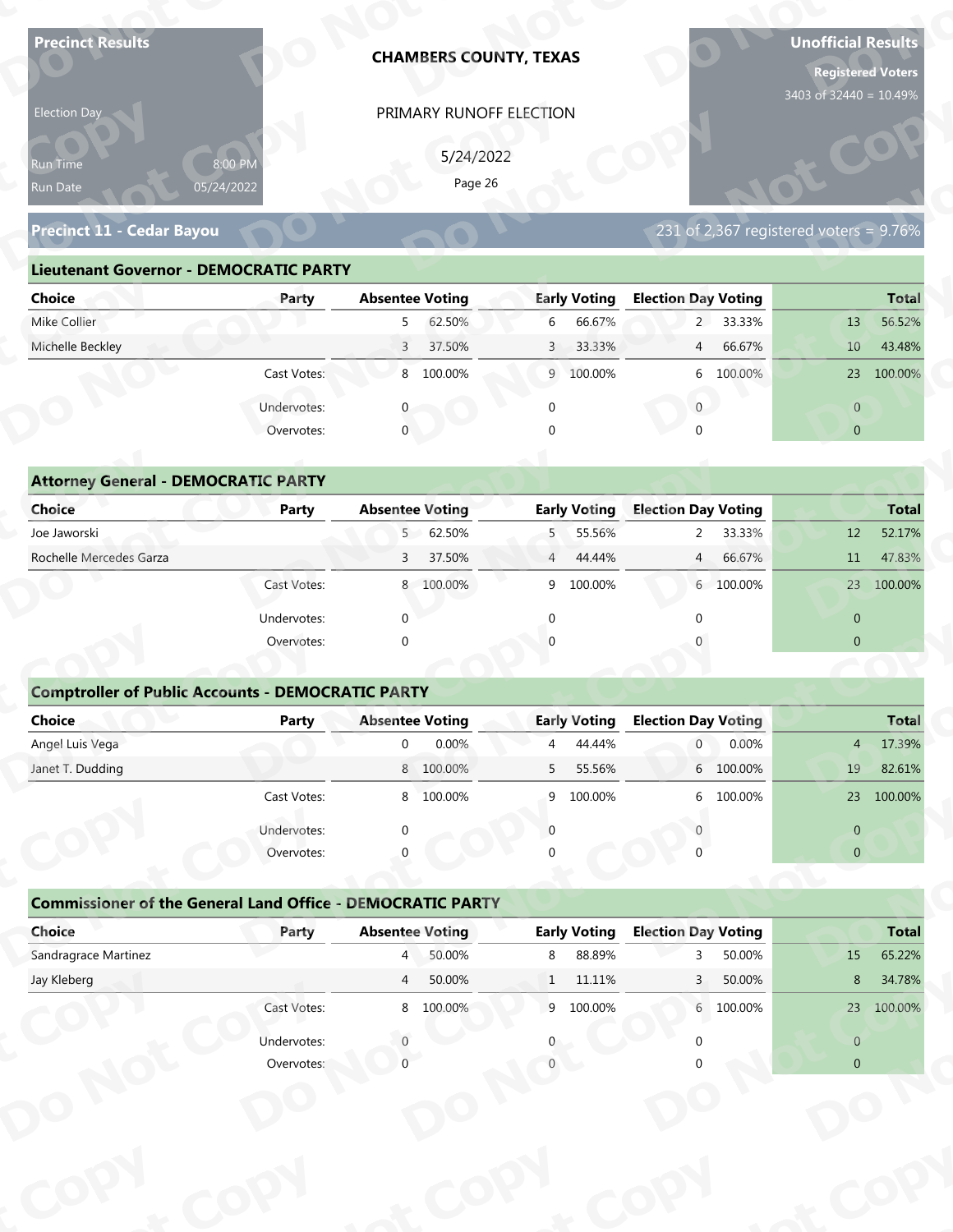| <b>Precinct Results</b>                                           |              |                        |                      | <b>CHAMBERS COUNTY, TEXAS</b> |                     |                            |            | <b>Unofficial Results</b><br><b>Registered Voters</b><br>3403 of 32440 = 10.49% |              |
|-------------------------------------------------------------------|--------------|------------------------|----------------------|-------------------------------|---------------------|----------------------------|------------|---------------------------------------------------------------------------------|--------------|
| Election Day                                                      |              |                        |                      | PRIMARY RUNOFF ELECTION       |                     |                            |            |                                                                                 |              |
|                                                                   |              |                        |                      |                               |                     |                            |            |                                                                                 |              |
| 8:00 PM<br>Run Time                                               |              |                        | 5/24/2022<br>Page 27 |                               |                     |                            |            |                                                                                 |              |
| 05/24/2022<br>Run Date                                            |              |                        |                      |                               |                     |                            |            |                                                                                 |              |
| Precinct 11 - Cedar Bayou                                         |              |                        |                      |                               |                     |                            |            | 231 of 2,367 registered voters = $9.76\%$                                       |              |
| <b>Attorney General - REPUBLICAN PARTY</b>                        |              |                        |                      |                               |                     |                            |            |                                                                                 |              |
| <b>Choice</b>                                                     | Party        | <b>Absentee Voting</b> |                      |                               | <b>Early Voting</b> | <b>Election Day Voting</b> |            |                                                                                 | <b>Total</b> |
| George P. Bush                                                    |              | $\overline{4}$         | 80.00%               | 16                            | 13.68%              | 25                         | 29.41%     | 45                                                                              | 21.74%       |
| Ken Paxton                                                        |              | $\mathbf{1}$           | 20.00%               | 101                           | 86.32%              | 60                         | 70.59%     | 162                                                                             | 78.26%       |
|                                                                   | Cast Votes:  |                        | 5 100.00%            |                               | 117 100.00%         | 85                         | 100.00%    | 207                                                                             | 100.00%      |
|                                                                   | Undervotes:  |                        |                      | $\Omega$                      |                     | 1                          |            | $\mathbf{1}$                                                                    |              |
|                                                                   | Overvotes:   | $\mathbf{0}$           |                      | $\Omega$                      |                     |                            |            | $\overline{0}$                                                                  |              |
|                                                                   |              |                        |                      |                               |                     |                            |            |                                                                                 |              |
| <b>Commissioner of the General Land Office - REPUBLICAN PARTY</b> |              |                        |                      |                               |                     |                            |            |                                                                                 |              |
| <b>Choice</b>                                                     | <b>Party</b> | <b>Absentee Voting</b> |                      |                               | <b>Early Voting</b> | <b>Election Day Voting</b> |            |                                                                                 | <b>Total</b> |
| Tim Westley                                                       |              | $2^{\circ}$            | 40.00%               | 27                            | 23.28%              | 30                         | 37.50%     | 59                                                                              | 29.35%       |
| Dawn Buckingham                                                   |              | 3                      | 60.00%               | 89                            | 76.72%              | 50                         | 62.50%     | 142                                                                             | 70.65%       |
|                                                                   | Cast Votes:  |                        | 5 100.00%            |                               | 116 100.00%         |                            | 80 100.00% |                                                                                 | 201 100.00%  |
|                                                                   | Undervotes:  | $\Omega$               |                      | 1                             |                     | 6                          |            | $\overline{7}$                                                                  |              |
|                                                                   | Overvotes:   | $\Omega$               |                      |                               |                     |                            |            | $\overline{0}$                                                                  |              |
|                                                                   |              |                        |                      |                               |                     |                            |            |                                                                                 |              |
| <b>Railroad Commissioner - REPUBLICAN PARTY</b>                   |              |                        |                      |                               |                     |                            |            |                                                                                 |              |
| <b>Choice</b>                                                     | <b>Party</b> | <b>Absentee Voting</b> |                      |                               | <b>Early Voting</b> | <b>Election Day Voting</b> |            |                                                                                 | <b>Total</b> |
| Wayne Christian                                                   |              | $\mathbf{3}$           | 60.00%               | 90                            | 78.26%              | 55                         | 66.27%     | 148                                                                             | 72.91%       |
| Sarah Stogner                                                     |              |                        | 2 40.00%             | 25                            | 21.74%              | 28                         | 33.73%     | 55                                                                              | 27.09%       |
|                                                                   | Cast Votes:  |                        | 5 100.00%            | 115                           | 100.00%             | 83                         | 100.00%    |                                                                                 | 203 100.00%  |
|                                                                   | Undervotes:  |                        |                      | 2                             |                     |                            |            | 5                                                                               |              |
|                                                                   | Overvotes:   |                        |                      |                               |                     |                            |            | $\overline{0}$                                                                  |              |
|                                                                   |              |                        |                      |                               |                     |                            |            |                                                                                 |              |
| State Representative, District No. 23 - REPUBLICAN PARTY          |              |                        |                      |                               |                     |                            |            |                                                                                 |              |
| Choice                                                            | Party        | <b>Absentee Voting</b> |                      |                               | <b>Early Voting</b> | <b>Election Day Voting</b> |            |                                                                                 | <b>Total</b> |
|                                                                   |              | $\overline{0}$         | 5 100.00%            | 85                            | 72.65%              | 54                         | 64.29%     | 144                                                                             | 69.90%       |
| Terri Leo-Wilson                                                  |              |                        | 0.00%                | 32                            | 27.35%              | 30                         | 35.71%     | 62                                                                              | 30.10%       |
| Patrick Gurski                                                    |              |                        |                      |                               |                     |                            |            |                                                                                 |              |
|                                                                   | Cast Votes:  |                        | 5 100.00%            |                               | 117 100.00%         |                            | 84 100.00% |                                                                                 | 206 100.00%  |
|                                                                   | Undervotes:  |                        |                      |                               |                     |                            |            | $\overline{2}$                                                                  |              |

| 5/24/2022<br>8:00 PM<br><b>Run Time</b><br>Page 27<br>05/24/2022<br>Run Date                                          |
|-----------------------------------------------------------------------------------------------------------------------|
| 231 of 2,367 registered voters = 9.76%<br><b>Precinct 11 - Cedar Bayou</b>                                            |
| <b>Attorney General - REPUBLICAN PARTY</b>                                                                            |
| <b>Early Voting</b><br><b>Election Day Voting</b><br>Choice<br><b>Absentee Voting</b><br><b>Total</b><br>Party        |
| George P. Bush<br>80.00%<br>13.68%<br>29.41%<br>16<br>25<br>21.74%<br>$\overline{4}$<br>45                            |
| 20.00%<br>86.32%<br>78.26%<br>Ken Paxton<br>101<br>60<br>70.59%<br>162                                                |
| 5 100.00%<br>Cast Votes:<br>117 100.00%<br>100.00%<br>207<br>100.00%<br>85                                            |
| Undervotes:                                                                                                           |
| $\mathbf 0$<br>Overvotes:<br>$\Omega$<br>$\overline{0}$                                                               |
|                                                                                                                       |
| <b>Commissioner of the General Land Office - REPUBLICAN PARTY</b>                                                     |
| <b>Choice</b><br><b>Early Voting</b><br><b>Election Day Voting</b><br><b>Absentee Voting</b><br><b>Total</b><br>Party |
| Tim Westley<br>2 40.00%<br>23.28%<br>29.35%<br>30 <sup>°</sup><br>37.50%<br>59<br>27                                  |
| Dawn Buckingham<br>60.00%<br>76.72%<br>50<br>62.50%<br>142<br>70.65%<br>89<br>$\mathbf{3}$                            |
| 80 100.00%<br>100.00%<br>5 100.00%<br>100.00%<br>201<br>Cast Votes:<br>116                                            |

| <b>Choice</b>                                                               | Party       | <b>Absentee Voting</b> | <b>Early Voting</b> | <b>Election Day Voting</b> | <b>Total</b>   |
|-----------------------------------------------------------------------------|-------------|------------------------|---------------------|----------------------------|----------------|
| George P. Bush                                                              |             | 80.00%<br>4            | 13.68%<br>16        | 29.41%<br>25               | 21.74%<br>45   |
| Ken Paxton                                                                  |             | 20.00%<br>$\mathbf{1}$ | 86.32%<br>101       | 60<br>70.59%               | 162<br>78.26%  |
|                                                                             | Cast Votes: | 100.00%<br>5           | 117<br>100.00%      | 85 100.00%                 | 100.00%<br>207 |
|                                                                             | Undervotes: |                        | 0                   |                            | $\mathbf{1}$   |
|                                                                             | Overvotes:  | $\mathbf 0$            | 0                   | U                          | $\overline{0}$ |
| <b>Commissioner of the General Land Office - REPUBLICAN PARTY</b><br>Choice | Party       | <b>Absentee Voting</b> | <b>Early Voting</b> | <b>Election Day Voting</b> | <b>Total</b>   |
| Tim Westley                                                                 |             | 2 40.00%               | 23.28%<br>27        | 37.50%<br>30               | 59<br>29.35%   |
| Dawn Buckingham                                                             |             | 60.00%<br>3            | 76.72%<br>89        | 50<br>62.50%               | 70.65%<br>142  |
|                                                                             | Cast Votes: | 100.00%<br>5           | 116<br>100.00%      | 80 100.00%                 | 201<br>100.00% |
|                                                                             | Undervotes: | $\Omega$               |                     |                            | $\overline{7}$ |
|                                                                             | Overvotes:  | $\mathbf{0}$           | $\Omega$            |                            | $\mathbf{0}$   |
|                                                                             |             |                        |                     |                            |                |
| <b>Railroad Commissioner - REPUBLICAN PARTY</b>                             |             |                        |                     |                            |                |
| Choice                                                                      | Party       | <b>Absentee Voting</b> | <b>Early Voting</b> | <b>Election Day Voting</b> | <b>Total</b>   |
| Wayne Christian                                                             |             | 60.00%                 | 78.26%<br>90        | 66.27%<br>55               | 72.91%<br>148  |
| Carole Champan                                                              |             | $AO$ $00'$<br>$\Omega$ | 21.740/<br>$\Omega$ | ∌מריד רר<br>$20^{\circ}$   | 27000<br>F.E.  |

|                                                                   |                           | PRIMARY RUNOFF ELECTION  |                     |                                        |                                                                                                                      |
|-------------------------------------------------------------------|---------------------------|--------------------------|---------------------|----------------------------------------|----------------------------------------------------------------------------------------------------------------------|
|                                                                   |                           | 5/24/2022                |                     |                                        |                                                                                                                      |
| Run Time<br>Run Date                                              | 8:00 PM<br>05/24/2022     | Page 27                  |                     |                                        |                                                                                                                      |
|                                                                   |                           |                          |                     |                                        |                                                                                                                      |
| Precinct 11 - Cedar Bayou                                         |                           |                          |                     | 231 of 2,367 registered voters = 9.76% |                                                                                                                      |
| <b>Attorney General - REPUBLICAN PARTY</b>                        |                           |                          |                     |                                        |                                                                                                                      |
| <b>Choice</b>                                                     | Party                     | <b>Absentee Voting</b>   | <b>Early Voting</b> | <b>Election Day Voting</b>             | <b>Total</b>                                                                                                         |
| George P. Bush                                                    |                           | 80.00%<br>$\overline{4}$ | 13.68%<br>16        | 25<br>29.41%                           | 21.74%<br>45                                                                                                         |
| Ken Paxton                                                        |                           | 20.00%<br>1              | 86.32%<br>101       | 70.59%<br>60                           | 162<br>78.26%                                                                                                        |
|                                                                   | Cast Votes:               | 5 100.00%                | 117 100.00%         | 85 100.00%                             | 207 100.00%                                                                                                          |
|                                                                   | Undervotes:               | $\mathbf{0}$             | $\mathbf 0$         | 1                                      | $\mathbf{1}$                                                                                                         |
|                                                                   | Overvotes:                | $\mathbf{0}$             |                     | $\Omega$                               | $\overline{0}$                                                                                                       |
|                                                                   |                           |                          |                     |                                        |                                                                                                                      |
| <b>Commissioner of the General Land Office - REPUBLICAN PARTY</b> |                           |                          |                     |                                        |                                                                                                                      |
| Choice                                                            | Party                     | <b>Absentee Voting</b>   | <b>Early Voting</b> | <b>Election Day Voting</b>             | <b>Total</b>                                                                                                         |
| Tim Westley                                                       |                           | 2 40.00%                 | 23.28%<br>27        | 30<br>37.50%                           | 29.35%<br>59                                                                                                         |
| Dawn Buckingham                                                   |                           | 60.00%<br>3              | 76.72%<br>89        | 62.50%<br>50                           | 142<br>70.65%                                                                                                        |
|                                                                   | Cast Votes:               | 5 100.00%                | 100.00%<br>116      | 80 100.00%                             | 201 100.00%                                                                                                          |
|                                                                   | Undervotes:               | $\Omega$                 |                     |                                        | 7                                                                                                                    |
|                                                                   |                           |                          |                     |                                        |                                                                                                                      |
|                                                                   | Overvotes:                | $\Omega$                 |                     |                                        | $\overline{0}$                                                                                                       |
|                                                                   |                           |                          |                     |                                        |                                                                                                                      |
| <b>Railroad Commissioner - REPUBLICAN PARTY</b>                   |                           |                          |                     |                                        |                                                                                                                      |
| <b>Choice</b>                                                     | <b>Party</b>              | <b>Absentee Voting</b>   | <b>Early Voting</b> | <b>Election Day Voting</b>             |                                                                                                                      |
| Wayne Christian                                                   |                           | 60.00%<br>3              | 78.26%<br>90        | 66.27%<br>55                           | 148                                                                                                                  |
| Sarah Stogner                                                     |                           | 40.00%<br>$2^{\circ}$    | 21.74%<br>25        | 33.73%<br>28                           | 55                                                                                                                   |
|                                                                   | Cast Votes:               | 5 100.00%                | 115 100.00%         | 83 100.00%                             |                                                                                                                      |
|                                                                   |                           |                          | 2                   |                                        |                                                                                                                      |
|                                                                   | Undervotes:<br>Overvotes: |                          |                     |                                        | 5<br>$\overline{0}$                                                                                                  |
|                                                                   |                           |                          |                     |                                        |                                                                                                                      |
| State Representative, District No. 23 - REPUBLICAN PARTY          |                           |                          |                     |                                        |                                                                                                                      |
| Choice                                                            | Party                     | <b>Absentee Voting</b>   | <b>Early Voting</b> | <b>Election Day Voting</b>             |                                                                                                                      |
| Terri Leo-Wilson                                                  |                           | 5 100.00%                | 72.65%<br>85        | 64.29%<br>54                           | 144                                                                                                                  |
| Patrick Gurski                                                    |                           | 0.00%<br>$\overline{0}$  | 32<br>27.35%        | 30 <sub>2</sub><br>35.71%              | 62                                                                                                                   |
|                                                                   | Cast Votes:               | 5 100.00%                | 117 100.00%         | 84 100.00%                             |                                                                                                                      |
|                                                                   | Undervotes:               |                          |                     |                                        | <b>Total</b><br>72.91%<br>27.09%<br>203 100.00%<br><b>Total</b><br>69.90%<br>30.10%<br>206 100.00%<br>$\overline{2}$ |

## **State Representative, District No. 23 - REPUBLICAN PARTY o**

|                                                          | Cast votes. | $\mathcal{P}$ | TOO'OO XQ              | TTD | TOO'OO XQ           | ၀၁                         | LUU.UU 70 |                | ZU3 100.00%  |
|----------------------------------------------------------|-------------|---------------|------------------------|-----|---------------------|----------------------------|-----------|----------------|--------------|
|                                                          | Undervotes: | $\Omega$      |                        |     |                     |                            |           | 5.             |              |
|                                                          | Overvotes:  | $\Omega$      |                        | 0   |                     |                            |           | $\overline{0}$ |              |
| State Representative, District No. 23 - REPUBLICAN PARTY |             |               |                        |     |                     |                            |           |                |              |
| Choice                                                   | Party       |               | <b>Absentee Voting</b> |     | <b>Early Voting</b> | <b>Election Day Voting</b> |           |                | <b>Total</b> |
| Terri Leo-Wilson                                         |             |               | 5 100.00%              | 85  | 72.65%              | 54                         | 64.29%    | 144            | 69.90%       |
| Patrick Gurski                                           |             | $\mathbf 0$   | 0.00%                  | 32  | 27.35%              | 30 <sup>°</sup>            | 35.71%    | 62             | 30.10%       |
|                                                          | Cast Votes: |               | 5 100.00%              | 117 | 100.00%             | 84                         | 100.00%   | 206            | 100.00%      |
|                                                          | Undervotes: |               |                        | 0   |                     |                            |           | 2              |              |
|                                                          | Overvotes:  |               |                        |     |                     |                            |           | $\overline{0}$ |              |
|                                                          |             |               |                        |     |                     |                            |           |                |              |
|                                                          |             |               |                        |     |                     |                            |           |                |              |
|                                                          |             |               |                        |     |                     |                            |           |                |              |
|                                                          |             |               |                        |     |                     |                            |           |                |              |
|                                                          |             |               |                        |     |                     |                            |           |                |              |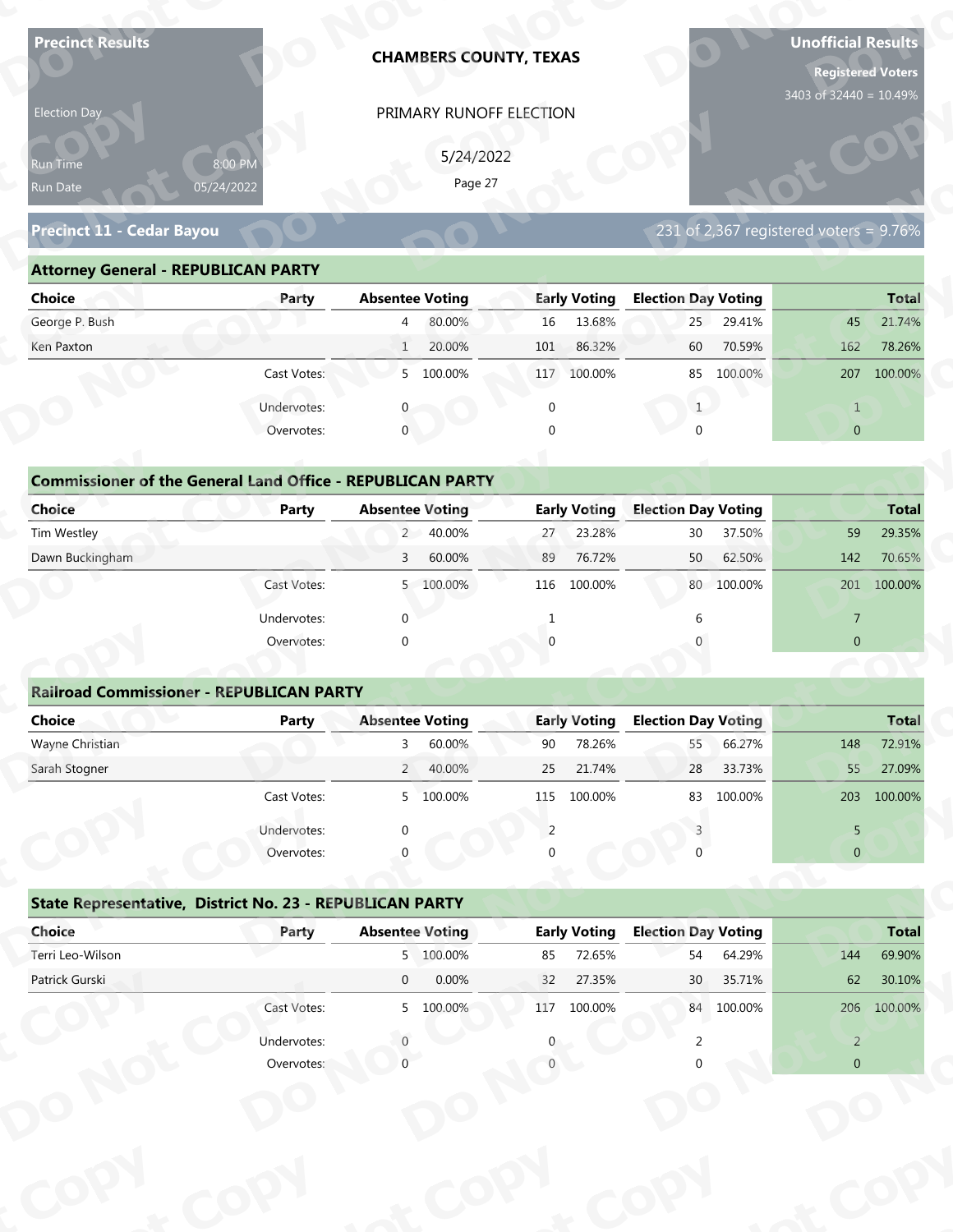| 3403 of 32440 = 10.49%<br>PRIMARY RUNOFF ELECTION<br>Election Day<br>5/24/2022<br>8:00 PM<br>Run Time<br>Page 28<br>05/24/2022<br>Run Date<br><b>Precinct 12 - Stowell</b><br>143 of 1,508 registered voters = $9.48\%$<br><b>Lieutenant Governor - DEMOCRATIC PARTY</b><br><b>Election Day Voting</b><br><b>Absentee Voting</b><br><b>Early Voting</b><br><b>Choice</b><br>Party<br>Mike Collier<br>0.00%<br>0.00%<br>50.00%<br>$\overline{0}$<br>$\overline{0}$<br>1<br>Michelle Beckley<br>1 100.00%<br>4 100.00%<br>50.00%<br>$\mathbf{1}$<br>1 100.00%<br>Cast Votes:<br>4 100.00%<br>2 100.00%<br>Undervotes:<br>$\overline{0}$<br>$\Omega$<br>$\mathbf{0}$<br>Overvotes:<br><b>Attorney General - DEMOCRATIC PARTY</b><br><b>Election Day Voting</b><br><b>Choice</b><br><b>Absentee Voting</b><br><b>Early Voting</b><br><b>Party</b><br>$\overline{0}$<br>0.00%<br>25.00%<br>50.00%<br>Joe Jaworski<br>$\mathbf{1}$ | <b>Total</b><br>14.29%<br>1<br>6 <sup>1</sup><br>85.71%<br>7 100.00%<br>$\overline{0}$<br>$\overline{0}$ |
|------------------------------------------------------------------------------------------------------------------------------------------------------------------------------------------------------------------------------------------------------------------------------------------------------------------------------------------------------------------------------------------------------------------------------------------------------------------------------------------------------------------------------------------------------------------------------------------------------------------------------------------------------------------------------------------------------------------------------------------------------------------------------------------------------------------------------------------------------------------------------------------------------------------------------|----------------------------------------------------------------------------------------------------------|
|                                                                                                                                                                                                                                                                                                                                                                                                                                                                                                                                                                                                                                                                                                                                                                                                                                                                                                                              |                                                                                                          |
|                                                                                                                                                                                                                                                                                                                                                                                                                                                                                                                                                                                                                                                                                                                                                                                                                                                                                                                              |                                                                                                          |
|                                                                                                                                                                                                                                                                                                                                                                                                                                                                                                                                                                                                                                                                                                                                                                                                                                                                                                                              |                                                                                                          |
|                                                                                                                                                                                                                                                                                                                                                                                                                                                                                                                                                                                                                                                                                                                                                                                                                                                                                                                              |                                                                                                          |
|                                                                                                                                                                                                                                                                                                                                                                                                                                                                                                                                                                                                                                                                                                                                                                                                                                                                                                                              |                                                                                                          |
|                                                                                                                                                                                                                                                                                                                                                                                                                                                                                                                                                                                                                                                                                                                                                                                                                                                                                                                              |                                                                                                          |
|                                                                                                                                                                                                                                                                                                                                                                                                                                                                                                                                                                                                                                                                                                                                                                                                                                                                                                                              |                                                                                                          |
|                                                                                                                                                                                                                                                                                                                                                                                                                                                                                                                                                                                                                                                                                                                                                                                                                                                                                                                              |                                                                                                          |
|                                                                                                                                                                                                                                                                                                                                                                                                                                                                                                                                                                                                                                                                                                                                                                                                                                                                                                                              |                                                                                                          |
|                                                                                                                                                                                                                                                                                                                                                                                                                                                                                                                                                                                                                                                                                                                                                                                                                                                                                                                              |                                                                                                          |
|                                                                                                                                                                                                                                                                                                                                                                                                                                                                                                                                                                                                                                                                                                                                                                                                                                                                                                                              |                                                                                                          |
|                                                                                                                                                                                                                                                                                                                                                                                                                                                                                                                                                                                                                                                                                                                                                                                                                                                                                                                              |                                                                                                          |
|                                                                                                                                                                                                                                                                                                                                                                                                                                                                                                                                                                                                                                                                                                                                                                                                                                                                                                                              |                                                                                                          |
|                                                                                                                                                                                                                                                                                                                                                                                                                                                                                                                                                                                                                                                                                                                                                                                                                                                                                                                              |                                                                                                          |
|                                                                                                                                                                                                                                                                                                                                                                                                                                                                                                                                                                                                                                                                                                                                                                                                                                                                                                                              | <b>Total</b>                                                                                             |
|                                                                                                                                                                                                                                                                                                                                                                                                                                                                                                                                                                                                                                                                                                                                                                                                                                                                                                                              | 28.57%<br>$2^{\circ}$                                                                                    |
| Rochelle Mercedes Garza<br>1 100.00%<br>75.00%<br>50.00%<br>3<br>1                                                                                                                                                                                                                                                                                                                                                                                                                                                                                                                                                                                                                                                                                                                                                                                                                                                           | 71.43%<br>5                                                                                              |
| Cast Votes:<br>1 100.00%<br>4 100.00%<br>2 100.00%                                                                                                                                                                                                                                                                                                                                                                                                                                                                                                                                                                                                                                                                                                                                                                                                                                                                           | 7 100.00%                                                                                                |
| $\mathbf{0}$<br>$\Omega$<br>Undervotes:<br>$\Omega$                                                                                                                                                                                                                                                                                                                                                                                                                                                                                                                                                                                                                                                                                                                                                                                                                                                                          | $\overline{0}$                                                                                           |
| Overvotes:<br>$\Omega$                                                                                                                                                                                                                                                                                                                                                                                                                                                                                                                                                                                                                                                                                                                                                                                                                                                                                                       | $\overline{0}$                                                                                           |
|                                                                                                                                                                                                                                                                                                                                                                                                                                                                                                                                                                                                                                                                                                                                                                                                                                                                                                                              |                                                                                                          |
| <b>Comptroller of Public Accounts - DEMOCRATIC PARTY</b>                                                                                                                                                                                                                                                                                                                                                                                                                                                                                                                                                                                                                                                                                                                                                                                                                                                                     |                                                                                                          |
| <b>Choice</b><br><b>Absentee Voting</b><br><b>Early Voting</b><br><b>Election Day Voting</b><br><b>Party</b>                                                                                                                                                                                                                                                                                                                                                                                                                                                                                                                                                                                                                                                                                                                                                                                                                 | <b>Total</b>                                                                                             |
| Angel Luis Vega<br>0.00%<br>$\overline{0}$<br>75.00%<br>50.00%<br>3<br>1                                                                                                                                                                                                                                                                                                                                                                                                                                                                                                                                                                                                                                                                                                                                                                                                                                                     | 57.14%<br>4                                                                                              |
| Janet T. Dudding<br>1 100.00%<br>25.00%<br>50.00%<br>$\mathbf{1}$<br>1                                                                                                                                                                                                                                                                                                                                                                                                                                                                                                                                                                                                                                                                                                                                                                                                                                                       | 42.86%<br>$3 -$                                                                                          |
| Cast Votes:<br>1 100.00%<br>100.00%<br>2 100.00%<br>$\overline{4}$                                                                                                                                                                                                                                                                                                                                                                                                                                                                                                                                                                                                                                                                                                                                                                                                                                                           | 7 100.00%                                                                                                |
| Undervotes:<br>$\Omega$<br>∩                                                                                                                                                                                                                                                                                                                                                                                                                                                                                                                                                                                                                                                                                                                                                                                                                                                                                                 | $\overline{0}$                                                                                           |
| Overvotes:                                                                                                                                                                                                                                                                                                                                                                                                                                                                                                                                                                                                                                                                                                                                                                                                                                                                                                                   | $\overline{0}$                                                                                           |
|                                                                                                                                                                                                                                                                                                                                                                                                                                                                                                                                                                                                                                                                                                                                                                                                                                                                                                                              |                                                                                                          |
| <b>Commissioner of the General Land Office - DEMOCRATIC PARTY</b>                                                                                                                                                                                                                                                                                                                                                                                                                                                                                                                                                                                                                                                                                                                                                                                                                                                            |                                                                                                          |
| Choice<br><b>Early Voting</b><br><b>Election Day Voting</b><br><b>Absentee Voting</b><br>Party<br>Sandragrace Martinez<br>1 100.00%<br>25.00%<br>50.00%                                                                                                                                                                                                                                                                                                                                                                                                                                                                                                                                                                                                                                                                                                                                                                      | <b>Total</b>                                                                                             |
| $\mathbf{1}$<br>Jay Kleberg<br>$\overline{0}$<br>0.00%<br>75.00%<br>50.00%<br>$\overline{3}$<br>1                                                                                                                                                                                                                                                                                                                                                                                                                                                                                                                                                                                                                                                                                                                                                                                                                            | 42.86%<br>$\mathbf{3}$<br>57.14%<br>$\overline{4}$                                                       |
| Cast Votes:<br>1 100.00%<br>4 100.00%<br>2 100.00%                                                                                                                                                                                                                                                                                                                                                                                                                                                                                                                                                                                                                                                                                                                                                                                                                                                                           | 7 100.00%                                                                                                |
|                                                                                                                                                                                                                                                                                                                                                                                                                                                                                                                                                                                                                                                                                                                                                                                                                                                                                                                              |                                                                                                          |
| Undervotes:                                                                                                                                                                                                                                                                                                                                                                                                                                                                                                                                                                                                                                                                                                                                                                                                                                                                                                                  | $\overline{0}$                                                                                           |
| Overvotes:                                                                                                                                                                                                                                                                                                                                                                                                                                                                                                                                                                                                                                                                                                                                                                                                                                                                                                                   | $\overline{0}$                                                                                           |

| 5/24/2022<br>8:00 PM<br><b>Run Time</b>                                                                               |
|-----------------------------------------------------------------------------------------------------------------------|
| Page 28<br>05/24/2022<br>Run Date                                                                                     |
| 143 of 1,508 registered voters = 9.48%<br><b>Precinct 12 - Stowell</b>                                                |
| <b>Lieutenant Governor - DEMOCRATIC PARTY</b>                                                                         |
| <b>Absentee Voting</b><br><b>Early Voting</b><br><b>Election Day Voting</b><br><b>Choice</b><br><b>Total</b><br>Party |
| Mike Collier<br>0.00%<br>0.00%<br>50.00%<br>14.29%<br>$\overline{0}$<br>$\overline{0}$<br>1<br>$\mathbf{1}$           |
| Michelle Beckley<br>1 100.00%<br>4 100.00%<br>50.00%<br>85.71%<br>6 <sup>1</sup>                                      |
| 1 100.00%<br>2 100.00%<br>Cast Votes:<br>4 100.00%<br>7 100.00%                                                       |
| Undervotes:<br>$\overline{0}$<br>$\overline{0}$                                                                       |
| $\mathbf 0$<br>Overvotes:<br>$\Omega$<br>$\overline{0}$                                                               |
|                                                                                                                       |
| <b>Attorney General - DEMOCRATIC PARTY</b>                                                                            |
| <b>Early Voting</b><br><b>Election Day Voting</b><br><b>Choice</b><br><b>Absentee Voting</b><br>Party<br><b>Total</b> |
| Joe Jaworski<br>0.00%<br>25.00%<br>$\overline{0}$<br>50.00%<br>28.57%<br>$\overline{2}$                               |
| Rochelle Mercedes Garza<br>1 100.00%<br>3<br>75.00%<br>50.00%<br>71.43%<br>5                                          |
| 7 100.00%<br>1 100.00%<br>100.00%<br>2 100.00%<br>Cast Votes:<br>$\overline{4}$                                       |

| 5/24/2022<br>8:00 PM<br>Run Time<br>Page 28<br>05/24/2022<br>Run Date<br>143 of 1,508 registered voters = $9.48\%$<br><b>Precinct 12 - Stowell</b><br><b>Lieutenant Governor - DEMOCRATIC PARTY</b><br><b>Absentee Voting</b><br><b>Early Voting</b><br><b>Election Day Voting</b><br><b>Choice</b><br>Party<br>Mike Collier<br>1 50.00%<br>$\overline{0}$<br>0.00%<br>$\overline{0}$<br>0.00%<br>1<br>Michelle Beckley<br>1 100.00%<br>50.00%<br>4 100.00%<br>1<br>6 <sup>1</sup><br>Cast Votes:<br>1 100.00%<br>4 100.00%<br>2 100.00%<br>$\overline{0}$<br>Undervotes:<br>$\overline{0}$<br>$\mathbf 0$<br>0<br>Overvotes:<br>$\mathbf{0}$<br>$\overline{0}$<br><b>Attorney General - DEMOCRATIC PARTY</b><br><b>Early Voting</b><br><b>Election Day Voting</b><br>Choice<br><b>Absentee Voting</b><br><b>Party</b><br>Joe Jaworski<br>0.00%<br>25.00%<br>50.00%<br>$\overline{0}$<br>1 <sup>2</sup><br>$\overline{2}$<br>$\mathbf{1}$<br>Rochelle Mercedes Garza<br>1 100.00%<br>75.00%<br>50.00%<br>3<br>5<br>1<br>Cast Votes:<br>1 100.00%<br>100.00%<br>2 100.00%<br>4<br>Undervotes:<br>$\Omega$<br>$\overline{0}$<br>$\overline{0}$<br>Overvotes:<br>$\Omega$<br><b>Comptroller of Public Accounts - DEMOCRATIC PARTY</b><br><b>Choice</b><br><b>Absentee Voting</b><br><b>Early Voting</b><br><b>Election Day Voting</b><br><b>Party</b><br>Angel Luis Vega<br>0.00%<br>75.00%<br>50.00%<br>$\mathbf 0$<br>1<br>3<br>$\overline{4}$<br>Janet T. Dudding<br>25.00%<br>50.00%<br>1 100.00%<br>$\mathbf{1}$<br>$\mathsf{3}$<br>$\mathbf{1}$<br>Cast Votes:<br>1 100.00%<br>4 100.00%<br>2 100.00%<br>Undervotes:<br>$\overline{0}$<br>Overvotes:<br>$\overline{0}$<br><b>Commissioner of the General Land Office - DEMOCRATIC PARTY</b><br>Choice<br><b>Absentee Voting</b><br><b>Early Voting</b><br><b>Election Day Voting</b><br>Party<br>Sandragrace Martinez<br>1 100.00%<br>25.00%<br>50.00%<br>3 <sup>7</sup><br>1<br>0.00%<br>75.00%<br>Jay Kleberg<br>$\overline{0}$<br>$\overline{3}$<br>50.00%<br>1<br>4 <sup>1</sup><br>Cast Votes:<br>1 100.00%<br>4 100.00%<br>2 100.00%<br>Undervotes:<br>$\overline{0}$<br>Overvotes:<br>$\overline{0}$ | Election Day | PRIMARY RUNOFF ELECTION |  |              |
|----------------------------------------------------------------------------------------------------------------------------------------------------------------------------------------------------------------------------------------------------------------------------------------------------------------------------------------------------------------------------------------------------------------------------------------------------------------------------------------------------------------------------------------------------------------------------------------------------------------------------------------------------------------------------------------------------------------------------------------------------------------------------------------------------------------------------------------------------------------------------------------------------------------------------------------------------------------------------------------------------------------------------------------------------------------------------------------------------------------------------------------------------------------------------------------------------------------------------------------------------------------------------------------------------------------------------------------------------------------------------------------------------------------------------------------------------------------------------------------------------------------------------------------------------------------------------------------------------------------------------------------------------------------------------------------------------------------------------------------------------------------------------------------------------------------------------------------------------------------------------------------------------------------------------------------------------------------------------------------------------------------------------------------------------------------------------------------------------------------------------------------------------------------|--------------|-------------------------|--|--------------|
|                                                                                                                                                                                                                                                                                                                                                                                                                                                                                                                                                                                                                                                                                                                                                                                                                                                                                                                                                                                                                                                                                                                                                                                                                                                                                                                                                                                                                                                                                                                                                                                                                                                                                                                                                                                                                                                                                                                                                                                                                                                                                                                                                                |              |                         |  |              |
|                                                                                                                                                                                                                                                                                                                                                                                                                                                                                                                                                                                                                                                                                                                                                                                                                                                                                                                                                                                                                                                                                                                                                                                                                                                                                                                                                                                                                                                                                                                                                                                                                                                                                                                                                                                                                                                                                                                                                                                                                                                                                                                                                                |              |                         |  |              |
|                                                                                                                                                                                                                                                                                                                                                                                                                                                                                                                                                                                                                                                                                                                                                                                                                                                                                                                                                                                                                                                                                                                                                                                                                                                                                                                                                                                                                                                                                                                                                                                                                                                                                                                                                                                                                                                                                                                                                                                                                                                                                                                                                                |              |                         |  |              |
|                                                                                                                                                                                                                                                                                                                                                                                                                                                                                                                                                                                                                                                                                                                                                                                                                                                                                                                                                                                                                                                                                                                                                                                                                                                                                                                                                                                                                                                                                                                                                                                                                                                                                                                                                                                                                                                                                                                                                                                                                                                                                                                                                                |              |                         |  |              |
|                                                                                                                                                                                                                                                                                                                                                                                                                                                                                                                                                                                                                                                                                                                                                                                                                                                                                                                                                                                                                                                                                                                                                                                                                                                                                                                                                                                                                                                                                                                                                                                                                                                                                                                                                                                                                                                                                                                                                                                                                                                                                                                                                                |              |                         |  |              |
|                                                                                                                                                                                                                                                                                                                                                                                                                                                                                                                                                                                                                                                                                                                                                                                                                                                                                                                                                                                                                                                                                                                                                                                                                                                                                                                                                                                                                                                                                                                                                                                                                                                                                                                                                                                                                                                                                                                                                                                                                                                                                                                                                                |              |                         |  | <b>Total</b> |
|                                                                                                                                                                                                                                                                                                                                                                                                                                                                                                                                                                                                                                                                                                                                                                                                                                                                                                                                                                                                                                                                                                                                                                                                                                                                                                                                                                                                                                                                                                                                                                                                                                                                                                                                                                                                                                                                                                                                                                                                                                                                                                                                                                |              |                         |  | 14.29%       |
|                                                                                                                                                                                                                                                                                                                                                                                                                                                                                                                                                                                                                                                                                                                                                                                                                                                                                                                                                                                                                                                                                                                                                                                                                                                                                                                                                                                                                                                                                                                                                                                                                                                                                                                                                                                                                                                                                                                                                                                                                                                                                                                                                                |              |                         |  | 85.71%       |
|                                                                                                                                                                                                                                                                                                                                                                                                                                                                                                                                                                                                                                                                                                                                                                                                                                                                                                                                                                                                                                                                                                                                                                                                                                                                                                                                                                                                                                                                                                                                                                                                                                                                                                                                                                                                                                                                                                                                                                                                                                                                                                                                                                |              |                         |  | 7 100.00%    |
|                                                                                                                                                                                                                                                                                                                                                                                                                                                                                                                                                                                                                                                                                                                                                                                                                                                                                                                                                                                                                                                                                                                                                                                                                                                                                                                                                                                                                                                                                                                                                                                                                                                                                                                                                                                                                                                                                                                                                                                                                                                                                                                                                                |              |                         |  |              |
|                                                                                                                                                                                                                                                                                                                                                                                                                                                                                                                                                                                                                                                                                                                                                                                                                                                                                                                                                                                                                                                                                                                                                                                                                                                                                                                                                                                                                                                                                                                                                                                                                                                                                                                                                                                                                                                                                                                                                                                                                                                                                                                                                                |              |                         |  |              |
|                                                                                                                                                                                                                                                                                                                                                                                                                                                                                                                                                                                                                                                                                                                                                                                                                                                                                                                                                                                                                                                                                                                                                                                                                                                                                                                                                                                                                                                                                                                                                                                                                                                                                                                                                                                                                                                                                                                                                                                                                                                                                                                                                                |              |                         |  |              |
|                                                                                                                                                                                                                                                                                                                                                                                                                                                                                                                                                                                                                                                                                                                                                                                                                                                                                                                                                                                                                                                                                                                                                                                                                                                                                                                                                                                                                                                                                                                                                                                                                                                                                                                                                                                                                                                                                                                                                                                                                                                                                                                                                                |              |                         |  |              |
|                                                                                                                                                                                                                                                                                                                                                                                                                                                                                                                                                                                                                                                                                                                                                                                                                                                                                                                                                                                                                                                                                                                                                                                                                                                                                                                                                                                                                                                                                                                                                                                                                                                                                                                                                                                                                                                                                                                                                                                                                                                                                                                                                                |              |                         |  | <b>Total</b> |
|                                                                                                                                                                                                                                                                                                                                                                                                                                                                                                                                                                                                                                                                                                                                                                                                                                                                                                                                                                                                                                                                                                                                                                                                                                                                                                                                                                                                                                                                                                                                                                                                                                                                                                                                                                                                                                                                                                                                                                                                                                                                                                                                                                |              |                         |  | 28.57%       |
|                                                                                                                                                                                                                                                                                                                                                                                                                                                                                                                                                                                                                                                                                                                                                                                                                                                                                                                                                                                                                                                                                                                                                                                                                                                                                                                                                                                                                                                                                                                                                                                                                                                                                                                                                                                                                                                                                                                                                                                                                                                                                                                                                                |              |                         |  | 71.43%       |
|                                                                                                                                                                                                                                                                                                                                                                                                                                                                                                                                                                                                                                                                                                                                                                                                                                                                                                                                                                                                                                                                                                                                                                                                                                                                                                                                                                                                                                                                                                                                                                                                                                                                                                                                                                                                                                                                                                                                                                                                                                                                                                                                                                |              |                         |  | 7 100.00%    |
|                                                                                                                                                                                                                                                                                                                                                                                                                                                                                                                                                                                                                                                                                                                                                                                                                                                                                                                                                                                                                                                                                                                                                                                                                                                                                                                                                                                                                                                                                                                                                                                                                                                                                                                                                                                                                                                                                                                                                                                                                                                                                                                                                                |              |                         |  |              |
|                                                                                                                                                                                                                                                                                                                                                                                                                                                                                                                                                                                                                                                                                                                                                                                                                                                                                                                                                                                                                                                                                                                                                                                                                                                                                                                                                                                                                                                                                                                                                                                                                                                                                                                                                                                                                                                                                                                                                                                                                                                                                                                                                                |              |                         |  |              |
|                                                                                                                                                                                                                                                                                                                                                                                                                                                                                                                                                                                                                                                                                                                                                                                                                                                                                                                                                                                                                                                                                                                                                                                                                                                                                                                                                                                                                                                                                                                                                                                                                                                                                                                                                                                                                                                                                                                                                                                                                                                                                                                                                                |              |                         |  |              |
|                                                                                                                                                                                                                                                                                                                                                                                                                                                                                                                                                                                                                                                                                                                                                                                                                                                                                                                                                                                                                                                                                                                                                                                                                                                                                                                                                                                                                                                                                                                                                                                                                                                                                                                                                                                                                                                                                                                                                                                                                                                                                                                                                                |              |                         |  |              |
|                                                                                                                                                                                                                                                                                                                                                                                                                                                                                                                                                                                                                                                                                                                                                                                                                                                                                                                                                                                                                                                                                                                                                                                                                                                                                                                                                                                                                                                                                                                                                                                                                                                                                                                                                                                                                                                                                                                                                                                                                                                                                                                                                                |              |                         |  | <b>Total</b> |
|                                                                                                                                                                                                                                                                                                                                                                                                                                                                                                                                                                                                                                                                                                                                                                                                                                                                                                                                                                                                                                                                                                                                                                                                                                                                                                                                                                                                                                                                                                                                                                                                                                                                                                                                                                                                                                                                                                                                                                                                                                                                                                                                                                |              |                         |  | 57.14%       |
|                                                                                                                                                                                                                                                                                                                                                                                                                                                                                                                                                                                                                                                                                                                                                                                                                                                                                                                                                                                                                                                                                                                                                                                                                                                                                                                                                                                                                                                                                                                                                                                                                                                                                                                                                                                                                                                                                                                                                                                                                                                                                                                                                                |              |                         |  | 42.86%       |
|                                                                                                                                                                                                                                                                                                                                                                                                                                                                                                                                                                                                                                                                                                                                                                                                                                                                                                                                                                                                                                                                                                                                                                                                                                                                                                                                                                                                                                                                                                                                                                                                                                                                                                                                                                                                                                                                                                                                                                                                                                                                                                                                                                |              |                         |  | 7 100.00%    |
|                                                                                                                                                                                                                                                                                                                                                                                                                                                                                                                                                                                                                                                                                                                                                                                                                                                                                                                                                                                                                                                                                                                                                                                                                                                                                                                                                                                                                                                                                                                                                                                                                                                                                                                                                                                                                                                                                                                                                                                                                                                                                                                                                                |              |                         |  |              |
|                                                                                                                                                                                                                                                                                                                                                                                                                                                                                                                                                                                                                                                                                                                                                                                                                                                                                                                                                                                                                                                                                                                                                                                                                                                                                                                                                                                                                                                                                                                                                                                                                                                                                                                                                                                                                                                                                                                                                                                                                                                                                                                                                                |              |                         |  |              |
|                                                                                                                                                                                                                                                                                                                                                                                                                                                                                                                                                                                                                                                                                                                                                                                                                                                                                                                                                                                                                                                                                                                                                                                                                                                                                                                                                                                                                                                                                                                                                                                                                                                                                                                                                                                                                                                                                                                                                                                                                                                                                                                                                                |              |                         |  |              |
|                                                                                                                                                                                                                                                                                                                                                                                                                                                                                                                                                                                                                                                                                                                                                                                                                                                                                                                                                                                                                                                                                                                                                                                                                                                                                                                                                                                                                                                                                                                                                                                                                                                                                                                                                                                                                                                                                                                                                                                                                                                                                                                                                                |              |                         |  |              |
|                                                                                                                                                                                                                                                                                                                                                                                                                                                                                                                                                                                                                                                                                                                                                                                                                                                                                                                                                                                                                                                                                                                                                                                                                                                                                                                                                                                                                                                                                                                                                                                                                                                                                                                                                                                                                                                                                                                                                                                                                                                                                                                                                                |              |                         |  | <b>Total</b> |
|                                                                                                                                                                                                                                                                                                                                                                                                                                                                                                                                                                                                                                                                                                                                                                                                                                                                                                                                                                                                                                                                                                                                                                                                                                                                                                                                                                                                                                                                                                                                                                                                                                                                                                                                                                                                                                                                                                                                                                                                                                                                                                                                                                |              |                         |  | 42.86%       |
|                                                                                                                                                                                                                                                                                                                                                                                                                                                                                                                                                                                                                                                                                                                                                                                                                                                                                                                                                                                                                                                                                                                                                                                                                                                                                                                                                                                                                                                                                                                                                                                                                                                                                                                                                                                                                                                                                                                                                                                                                                                                                                                                                                |              |                         |  | 57.14%       |
|                                                                                                                                                                                                                                                                                                                                                                                                                                                                                                                                                                                                                                                                                                                                                                                                                                                                                                                                                                                                                                                                                                                                                                                                                                                                                                                                                                                                                                                                                                                                                                                                                                                                                                                                                                                                                                                                                                                                                                                                                                                                                                                                                                |              |                         |  | 7 100.00%    |
|                                                                                                                                                                                                                                                                                                                                                                                                                                                                                                                                                                                                                                                                                                                                                                                                                                                                                                                                                                                                                                                                                                                                                                                                                                                                                                                                                                                                                                                                                                                                                                                                                                                                                                                                                                                                                                                                                                                                                                                                                                                                                                                                                                |              |                         |  |              |
|                                                                                                                                                                                                                                                                                                                                                                                                                                                                                                                                                                                                                                                                                                                                                                                                                                                                                                                                                                                                                                                                                                                                                                                                                                                                                                                                                                                                                                                                                                                                                                                                                                                                                                                                                                                                                                                                                                                                                                                                                                                                                                                                                                |              |                         |  |              |
|                                                                                                                                                                                                                                                                                                                                                                                                                                                                                                                                                                                                                                                                                                                                                                                                                                                                                                                                                                                                                                                                                                                                                                                                                                                                                                                                                                                                                                                                                                                                                                                                                                                                                                                                                                                                                                                                                                                                                                                                                                                                                                                                                                |              |                         |  |              |
|                                                                                                                                                                                                                                                                                                                                                                                                                                                                                                                                                                                                                                                                                                                                                                                                                                                                                                                                                                                                                                                                                                                                                                                                                                                                                                                                                                                                                                                                                                                                                                                                                                                                                                                                                                                                                                                                                                                                                                                                                                                                                                                                                                |              |                         |  |              |
|                                                                                                                                                                                                                                                                                                                                                                                                                                                                                                                                                                                                                                                                                                                                                                                                                                                                                                                                                                                                                                                                                                                                                                                                                                                                                                                                                                                                                                                                                                                                                                                                                                                                                                                                                                                                                                                                                                                                                                                                                                                                                                                                                                |              |                         |  |              |
|                                                                                                                                                                                                                                                                                                                                                                                                                                                                                                                                                                                                                                                                                                                                                                                                                                                                                                                                                                                                                                                                                                                                                                                                                                                                                                                                                                                                                                                                                                                                                                                                                                                                                                                                                                                                                                                                                                                                                                                                                                                                                                                                                                |              |                         |  |              |

### **Comptroller of Public Accounts - DEMOCRATIC PARTY**

| <b>Choice</b>                                                     | Party       | <b>Absentee Voting</b> |           |                | <b>Early Voting</b> | <b>Election Day Voting</b> |        |                | <b>Total</b> |
|-------------------------------------------------------------------|-------------|------------------------|-----------|----------------|---------------------|----------------------------|--------|----------------|--------------|
| Joe Jaworski                                                      |             |                        | $0$ 0.00% | 1              | 25.00%              | 1                          | 50.00% |                | 2 28.57%     |
| Rochelle Mercedes Garza                                           |             |                        | 1 100.00% | $\overline{3}$ | 75.00%              | 1                          | 50.00% |                | 5 71.43%     |
|                                                                   | Cast Votes: |                        | 1 100.00% |                | 4 100.00%           | 2 100.00%                  |        |                | 7 100.00%    |
|                                                                   | Undervotes: |                        |           | ሰ              |                     | ∩                          |        | $\mathbf{0}$   |              |
|                                                                   | Overvotes:  | $\Omega$               |           |                |                     |                            |        | $\mathbf{0}$   |              |
| <b>Comptroller of Public Accounts - DEMOCRATIC PARTY</b>          |             |                        |           |                |                     |                            |        |                |              |
| <b>Choice</b>                                                     | Party       | <b>Absentee Voting</b> |           |                | <b>Early Voting</b> | <b>Election Day Voting</b> |        |                | <b>Total</b> |
| Angel Luis Vega                                                   |             | $\Omega$               | 0.00%     | 3              | 75.00%              | 1                          | 50.00% | $\overline{4}$ | 57.14%       |
| Janet T. Dudding                                                  |             |                        | 1 100.00% | 1              | 25.00%              | 1                          | 50.00% | $\overline{3}$ | 42.86%       |
|                                                                   | Cast Votes: |                        | 1 100.00% |                | 4 100.00%           | 2 100.00%                  |        |                | 7 100.00%    |
|                                                                   |             |                        |           |                |                     |                            |        |                |              |
|                                                                   | Undervotes: |                        |           | U              |                     |                            |        | $\mathbf{0}$   |              |
|                                                                   | Overvotes:  |                        |           |                |                     |                            |        | $\mathbf 0$    |              |
| <b>Commissioner of the General Land Office - DEMOCRATIC PARTY</b> |             |                        |           |                |                     |                            |        |                |              |
| Choice                                                            | Party       | <b>Absentee Voting</b> |           |                | <b>Early Voting</b> | <b>Election Day Voting</b> |        |                | <b>Total</b> |
| Sandragrace Martinez                                              |             |                        | 1 100.00% | $\mathbf{1}$   | 25.00%              | $\mathbf{1}$               | 50.00% | $\overline{3}$ | 42.86%       |
| Jay Kleberg                                                       |             | $\mathbf 0$            | 0.00%     | $\overline{3}$ | 75.00%              | 1                          | 50.00% | $\overline{4}$ | 57.14%       |
|                                                                   | Cast Votes: |                        | 1 100.00% |                | 4 100.00%           | 2 100.00%                  |        |                | 7 100.00%    |
|                                                                   | Undervotes: |                        |           |                |                     |                            |        | $\overline{0}$ |              |

|                                                                   | Cast votes. | ÷.                     | TOO'OO XQ | 4              | LUU.UU70            | $\epsilon$                 | TOO'OO NO |                | $\mathcal{L}$<br>LUU.UU70 |
|-------------------------------------------------------------------|-------------|------------------------|-----------|----------------|---------------------|----------------------------|-----------|----------------|---------------------------|
|                                                                   | Undervotes: | $\Omega$               |           | 0              |                     |                            |           | $\Omega$       |                           |
|                                                                   | Overvotes:  | $\Omega$               |           | 0              |                     |                            |           | $\overline{0}$ |                           |
|                                                                   |             |                        |           |                |                     |                            |           |                |                           |
| <b>Commissioner of the General Land Office - DEMOCRATIC PARTY</b> |             |                        |           |                |                     |                            |           |                |                           |
| Choice                                                            | Party       | <b>Absentee Voting</b> |           |                | <b>Early Voting</b> | <b>Election Day Voting</b> |           |                | <b>Total</b>              |
| Sandragrace Martinez                                              |             |                        | 1 100.00% | $\mathbf{1}$   | 25.00%              | $\mathbf{1}$               | 50.00%    | $\overline{3}$ | 42.86%                    |
| Jay Kleberg                                                       |             | $\mathbf 0$            | 0.00%     | 3              | 75.00%              | $1 -$                      | 50.00%    | $\overline{4}$ | 57.14%                    |
|                                                                   | Cast Votes: |                        | 1 100.00% | $\overline{4}$ | 100.00%             | $\overline{2}$             | 100.00%   | 7 <sup>1</sup> | 100.00%                   |
|                                                                   | Undervotes: |                        |           | 0              |                     |                            |           | $\overline{0}$ |                           |
|                                                                   | Overvotes:  |                        |           |                |                     |                            |           | $\overline{0}$ |                           |
|                                                                   |             |                        |           |                |                     |                            |           |                |                           |
|                                                                   |             |                        |           |                |                     |                            |           |                |                           |
|                                                                   |             |                        |           |                |                     |                            |           |                |                           |
|                                                                   |             |                        |           |                |                     |                            |           |                |                           |
|                                                                   |             |                        |           |                |                     |                            |           |                |                           |
|                                                                   |             |                        |           |                |                     |                            |           |                |                           |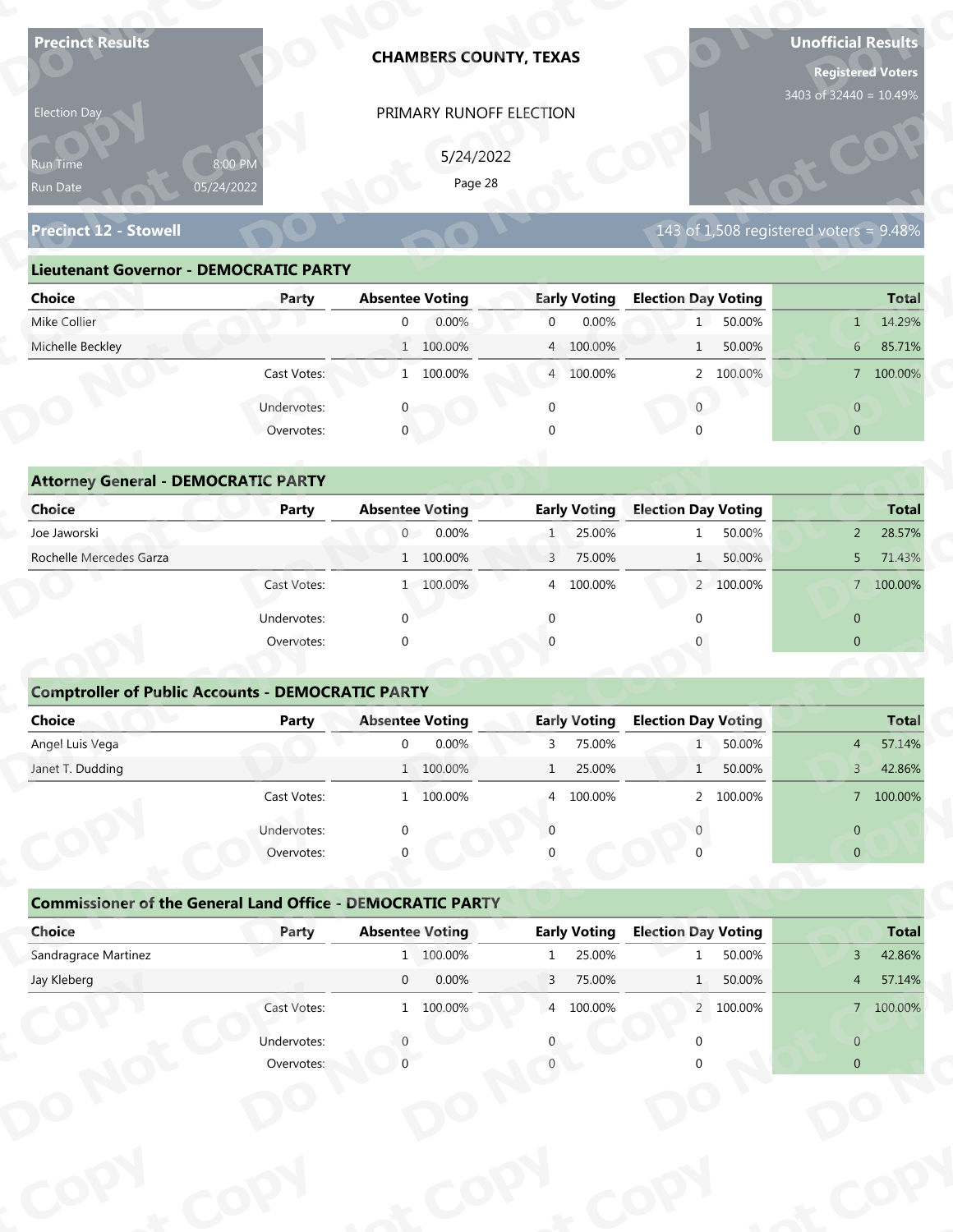| Election Day<br>Run Time<br>Run Date<br><b>Precinct 12 - Stowell</b><br><b>Attorney General - REPUBLICAN PARTY</b><br><b>Choice</b><br>George P. Bush<br>Ken Paxton | 8:00 PM<br>05/24/2022<br>Party | <b>Absentee Voting</b><br>1 | PRIMARY RUNOFF ELECTION<br>5/24/2022<br>Page 29 |                |                     |                            |            | 3403 of 32440 = 10.49%                    |              |
|---------------------------------------------------------------------------------------------------------------------------------------------------------------------|--------------------------------|-----------------------------|-------------------------------------------------|----------------|---------------------|----------------------------|------------|-------------------------------------------|--------------|
|                                                                                                                                                                     |                                |                             |                                                 |                |                     |                            |            |                                           |              |
|                                                                                                                                                                     |                                |                             |                                                 |                |                     |                            |            |                                           |              |
|                                                                                                                                                                     |                                |                             |                                                 |                |                     |                            |            |                                           |              |
|                                                                                                                                                                     |                                |                             |                                                 |                |                     |                            |            |                                           |              |
|                                                                                                                                                                     |                                |                             |                                                 |                |                     |                            |            | 143 of 1,508 registered voters = $9.48\%$ |              |
|                                                                                                                                                                     |                                |                             |                                                 |                |                     |                            |            |                                           |              |
|                                                                                                                                                                     |                                |                             |                                                 |                | <b>Early Voting</b> | <b>Election Day Voting</b> |            |                                           | <b>Total</b> |
|                                                                                                                                                                     |                                |                             | 33.33%                                          | 18             | 26.87%              | 12                         | 19.05%     | 31                                        | 23.31%       |
|                                                                                                                                                                     |                                | $\overline{2}$              | 66.67%                                          | 49             | 73.13%              | 51                         | 80.95%     | 102                                       | 76.69%       |
|                                                                                                                                                                     | Cast Votes:                    |                             | 3 100.00%                                       | 67             | 100.00%             | 63                         | 100.00%    | 133                                       | 100.00%      |
|                                                                                                                                                                     | Undervotes:                    |                             |                                                 | 2              |                     | 1                          |            | $\overline{3}$                            |              |
|                                                                                                                                                                     | Overvotes:                     | $\mathbf{0}$                |                                                 | $\Omega$       |                     |                            |            | $\overline{0}$                            |              |
|                                                                                                                                                                     |                                |                             |                                                 |                |                     |                            |            |                                           |              |
| <b>Commissioner of the General Land Office - REPUBLICAN PARTY</b>                                                                                                   |                                |                             |                                                 |                |                     |                            |            |                                           |              |
| <b>Choice</b>                                                                                                                                                       | <b>Party</b>                   |                             | <b>Absentee Voting</b>                          |                | <b>Early Voting</b> | <b>Election Day Voting</b> |            |                                           | <b>Total</b> |
| Tim Westley                                                                                                                                                         |                                |                             | 3 100.00%                                       | 24             | 36.36%              | 25                         | 40.98%     | 52                                        | 40.00%       |
| Dawn Buckingham                                                                                                                                                     |                                | $\overline{0}$              | 0.00%                                           | 42             | 63.64%              | 36                         | 59.02%     | 78                                        | 60.00%       |
|                                                                                                                                                                     | Cast Votes:                    |                             | 3 100.00%                                       |                | 66 100.00%          |                            | 61 100.00% | 130                                       | 100.00%      |
|                                                                                                                                                                     | Undervotes:                    | $\Omega$                    |                                                 | $\overline{3}$ |                     | 3                          |            | 6                                         |              |
|                                                                                                                                                                     | Overvotes:                     | $\Omega$                    |                                                 |                |                     |                            |            | $\overline{0}$                            |              |
|                                                                                                                                                                     |                                |                             |                                                 |                |                     |                            |            |                                           |              |
| <b>Railroad Commissioner - REPUBLICAN PARTY</b>                                                                                                                     |                                |                             |                                                 |                |                     |                            |            |                                           |              |
| <b>Choice</b>                                                                                                                                                       | <b>Party</b>                   | <b>Absentee Voting</b>      |                                                 |                | <b>Early Voting</b> | <b>Election Day Voting</b> |            |                                           | <b>Total</b> |
| Wayne Christian                                                                                                                                                     |                                |                             | 3 100.00%                                       | 55             | 82.09%              | 35                         | 57.38%     | 93                                        | 70.99%       |
| Sarah Stogner                                                                                                                                                       |                                | $\overline{0}$              | 0.00%                                           | 12             | 17.91%              | 26                         | 42.62%     | 38                                        | 29.01%       |
|                                                                                                                                                                     | Cast Votes:                    |                             | 3 100.00%                                       | 67             | 100.00%             | 61                         | 100.00%    |                                           | 131 100.00%  |
|                                                                                                                                                                     | Undervotes:                    |                             |                                                 | 2              |                     |                            |            | 5                                         |              |
|                                                                                                                                                                     | Overvotes:                     |                             |                                                 |                |                     |                            |            | $\overline{0}$                            |              |
| State Representative, District No. 23 - REPUBLICAN PARTY                                                                                                            |                                |                             |                                                 |                |                     |                            |            |                                           |              |
| Choice                                                                                                                                                              | Party                          | <b>Absentee Voting</b>      |                                                 |                | <b>Early Voting</b> | <b>Election Day Voting</b> |            |                                           | <b>Total</b> |
| Terri Leo-Wilson                                                                                                                                                    |                                | $\overline{0}$              | 0.00%                                           | 47             | 68.12%              | 38                         | 59.38%     | 85                                        | 62.50%       |
| Patrick Gurski                                                                                                                                                      |                                |                             | 3 100.00%                                       | 22             | 31.88%              | 26                         | 40.63%     | 51                                        | 37.50%       |
|                                                                                                                                                                     | Cast Votes:                    |                             | 3 100.00%                                       |                | 69 100.00%          |                            | 64 100.00% |                                           | 136 100.00%  |
|                                                                                                                                                                     | Undervotes:                    |                             |                                                 |                |                     |                            |            | $\overline{0}$                            |              |
|                                                                                                                                                                     | Overvotes:                     |                             |                                                 |                |                     |                            |            | $\overline{0}$                            |              |
|                                                                                                                                                                     |                                |                             |                                                 |                |                     |                            |            |                                           |              |
|                                                                                                                                                                     |                                |                             |                                                 |                |                     |                            |            |                                           |              |

| 5/24/2022<br>8:00 PM<br><b>Run Time</b><br>Page 29<br>05/24/2022<br>Run Date                                          |
|-----------------------------------------------------------------------------------------------------------------------|
| 143 of 1,508 registered voters = $9.48\%$<br><b>Precinct 12 - Stowell</b>                                             |
| <b>Attorney General - REPUBLICAN PARTY</b>                                                                            |
| <b>Early Voting</b><br><b>Election Day Voting</b><br>Choice<br><b>Absentee Voting</b><br><b>Total</b><br>Party        |
| George P. Bush<br>33.33%<br>26.87%<br>12<br>19.05%<br>23.31%<br>31<br>18<br>$\mathbf{1}$                              |
| 66.67%<br>73.13%<br>80.95%<br>Ken Paxton<br>$\overline{2}$<br>51<br>102<br>76.69%<br>49                               |
| 3 100.00%<br>Cast Votes:<br>67<br>100.00%<br>63<br>100.00%<br>133<br>100.00%                                          |
| Undervotes:<br>2<br>3                                                                                                 |
| $\mathbf{0}$<br>Overvotes:<br>$\Omega$<br>$\overline{0}$                                                              |
|                                                                                                                       |
| <b>Commissioner of the General Land Office - REPUBLICAN PARTY</b>                                                     |
| <b>Choice</b><br><b>Early Voting</b><br><b>Election Day Voting</b><br><b>Absentee Voting</b><br>Party<br><b>Total</b> |
| Tim Westley<br>3 100.00%<br>36.36%<br>40.00%<br>25<br>40.98%<br>52<br>24                                              |
| Dawn Buckingham<br>0.00%<br>63.64%<br>36<br>59.02%<br>78<br>60.00%<br>$\overline{0}$<br>42                            |
| 61 100.00%<br>100.00%<br>3 100.00%<br>66<br>100.00%<br>130<br>Cast Votes:                                             |

| <b>Choice</b>                                                     | Party       | <b>Absentee Voting</b>   | <b>Early Voting</b> | <b>Election Day Voting</b> | <b>Total</b>   |
|-------------------------------------------------------------------|-------------|--------------------------|---------------------|----------------------------|----------------|
| George P. Bush                                                    |             | 33.33%<br>1              | 26.87%<br>18        | 19.05%<br>12               | 23.31%<br>31   |
| Ken Paxton                                                        |             | $\overline{2}$<br>66.67% | 73.13%<br>49        | 80.95%<br>51               | 76.69%<br>102  |
|                                                                   |             |                          |                     |                            |                |
|                                                                   | Cast Votes: | 100.00%<br>3             | 100.00%<br>67       | 63 100.00%                 | 100.00%<br>133 |
|                                                                   | Undervotes: |                          | 2                   |                            | $\overline{3}$ |
|                                                                   | Overvotes:  | $\mathbf{0}$             | 0                   | U                          | $\overline{0}$ |
| <b>Commissioner of the General Land Office - REPUBLICAN PARTY</b> |             |                          |                     |                            |                |
| Choice                                                            | Party       | <b>Absentee Voting</b>   | <b>Early Voting</b> | <b>Election Day Voting</b> | <b>Total</b>   |
| Tim Westley                                                       |             | 3 100.00%                | 36.36%<br>24        | 40.98%<br>25               | 52<br>40.00%   |
| Dawn Buckingham                                                   |             | 0.00%<br>$\mathbf{0}$    | 42<br>63.64%        | 36<br>59.02%               | 78<br>60.00%   |
|                                                                   | Cast Votes: | 3 100.00%                | 66 100.00%          | 61 100.00%                 | 130 100.00%    |
|                                                                   | Undervotes: | $\mathbf{0}$             |                     |                            | 6              |
|                                                                   | Overvotes:  | $\mathbf{0}$             | $\Omega$            |                            | $\mathbf{0}$   |
|                                                                   |             |                          |                     |                            |                |
| <b>Railroad Commissioner - REPUBLICAN PARTY</b>                   |             |                          |                     |                            |                |
| Choice                                                            | Party       | <b>Absentee Voting</b>   | <b>Early Voting</b> | <b>Election Day Voting</b> | <b>Total</b>   |
| Wayne Christian                                                   |             | 3 100.00%                | 82.09%<br>55        | 57.38%<br>35 <sub>1</sub>  | 93<br>70.99%   |
| Carole Champan                                                    |             | 0.0001<br>$\cap$         | 12.17010            | 12.001<br>2C               | 20.010<br>20   |

|                                                                   |                           | PRIMARY RUNOFF ELECTION  |                     |                                             |                                                                                                                      |
|-------------------------------------------------------------------|---------------------------|--------------------------|---------------------|---------------------------------------------|----------------------------------------------------------------------------------------------------------------------|
|                                                                   |                           | 5/24/2022                |                     |                                             |                                                                                                                      |
| Run Time                                                          | 8:00 PM<br>05/24/2022     | Page 29                  |                     |                                             |                                                                                                                      |
| Run Date                                                          |                           |                          |                     |                                             |                                                                                                                      |
| <b>Precinct 12 - Stowell</b>                                      |                           |                          |                     | $143$ of 1,508 registered voters = $9.48\%$ |                                                                                                                      |
| <b>Attorney General - REPUBLICAN PARTY</b>                        |                           |                          |                     |                                             |                                                                                                                      |
| <b>Choice</b>                                                     | Party                     | <b>Absentee Voting</b>   | <b>Early Voting</b> | <b>Election Day Voting</b>                  | <b>Total</b>                                                                                                         |
| George P. Bush                                                    |                           | 33.33%<br>1              | 26.87%<br>18        | 12<br>19.05%                                | 23.31%<br>31                                                                                                         |
| Ken Paxton                                                        |                           | 66.67%<br>$\overline{2}$ | 49<br>73.13%        | 51<br>80.95%                                | 102<br>76.69%                                                                                                        |
|                                                                   | Cast Votes:               | 3 100.00%                | 67 100.00%          | 63 100.00%                                  | 133 100.00%                                                                                                          |
|                                                                   | Undervotes:               | $\mathbf{0}$             | 2                   | 1                                           | $\overline{3}$                                                                                                       |
|                                                                   | Overvotes:                | $\mathbf{0}$             | $\Omega$            | $\Omega$                                    | $\overline{0}$                                                                                                       |
|                                                                   |                           |                          |                     |                                             |                                                                                                                      |
| <b>Commissioner of the General Land Office - REPUBLICAN PARTY</b> |                           |                          |                     |                                             |                                                                                                                      |
| <b>Choice</b>                                                     | Party                     | <b>Absentee Voting</b>   | <b>Early Voting</b> | <b>Election Day Voting</b>                  | <b>Total</b>                                                                                                         |
| Tim Westley                                                       |                           | 3 100.00%                | 36.36%<br>24        | 40.98%<br>25                                | 40.00%<br>52                                                                                                         |
| Dawn Buckingham                                                   |                           | 0.00%<br>$\overline{0}$  | 63.64%<br>42        | 59.02%<br>36                                | 78<br>60.00%                                                                                                         |
|                                                                   | Cast Votes:               | 3 100.00%                | 100.00%<br>66       | 61 100.00%                                  | 100.00%<br>130                                                                                                       |
|                                                                   | Undervotes:               | $\Omega$                 |                     |                                             | 6                                                                                                                    |
|                                                                   | Overvotes:                | $\Omega$                 |                     |                                             | $\overline{0}$                                                                                                       |
|                                                                   |                           |                          |                     |                                             |                                                                                                                      |
|                                                                   |                           |                          |                     |                                             |                                                                                                                      |
| <b>Railroad Commissioner - REPUBLICAN PARTY</b>                   |                           |                          |                     |                                             |                                                                                                                      |
| <b>Choice</b>                                                     | <b>Party</b>              | <b>Absentee Voting</b>   | <b>Early Voting</b> |                                             |                                                                                                                      |
| Wayne Christian                                                   |                           | 3 100.00%                | 82.09%<br>55        | <b>Election Day Voting</b><br>57.38%<br>35  | 93                                                                                                                   |
| Sarah Stogner                                                     |                           | 0.00%<br>$\overline{0}$  | 17.91%<br>12        | 42.62%<br>26                                | 38                                                                                                                   |
|                                                                   | Cast Votes:               | 3 100.00%                | 67 100.00%          | 61 100.00%                                  |                                                                                                                      |
|                                                                   |                           |                          | 2                   |                                             | 5                                                                                                                    |
|                                                                   | Undervotes:<br>Overvotes: |                          |                     |                                             | $\overline{0}$                                                                                                       |
|                                                                   |                           |                          |                     |                                             |                                                                                                                      |
| State Representative, District No. 23 - REPUBLICAN PARTY          |                           |                          |                     |                                             |                                                                                                                      |
| Choice                                                            | Party                     | <b>Absentee Voting</b>   | <b>Early Voting</b> | <b>Election Day Voting</b>                  |                                                                                                                      |
| Terri Leo-Wilson                                                  |                           | 0.00%<br>$\overline{0}$  | 68.12%<br>47        | 38<br>59.38%                                | 85                                                                                                                   |
| Patrick Gurski                                                    |                           | 3 100.00%                | 22<br>31.88%        | 26<br>40.63%                                | 51                                                                                                                   |
|                                                                   | Cast Votes:               | 3 100.00%                | 69 100.00%          | 64 100.00%                                  |                                                                                                                      |
|                                                                   | Undervotes:               |                          |                     |                                             | <b>Total</b><br>70.99%<br>29.01%<br>131 100.00%<br><b>Total</b><br>62.50%<br>37.50%<br>136 100.00%<br>$\overline{0}$ |

|                                                          | Cast votes. | $\mathcal{P}$          | TOO'OO XQ | $\sigma$ | LUU.UU70            | 0T                         | LUU.UU 70 |                | T2T TOO'OO'S |
|----------------------------------------------------------|-------------|------------------------|-----------|----------|---------------------|----------------------------|-----------|----------------|--------------|
|                                                          | Undervotes: | $\Omega$               |           |          |                     |                            |           | 5.             |              |
|                                                          | Overvotes:  | $\Omega$               |           | 0        |                     |                            |           | $\overline{0}$ |              |
| State Representative, District No. 23 - REPUBLICAN PARTY |             |                        |           |          |                     |                            |           |                |              |
| Choice                                                   | Party       | <b>Absentee Voting</b> |           |          | <b>Early Voting</b> | <b>Election Day Voting</b> |           |                | <b>Total</b> |
| Terri Leo-Wilson                                         |             | $\mathbf 0$            | 0.00%     | 47       | 68.12%              | 38                         | 59.38%    | 85             | 62.50%       |
| Patrick Gurski                                           |             |                        | 3 100.00% | 22       | 31.88%              | 26                         | 40.63%    | $51\,$         | 37.50%       |
|                                                          | Cast Votes: |                        | 3 100.00% | 69       | 100.00%             | 64                         | 100.00%   | 136            | 100.00%      |
|                                                          | Undervotes: |                        |           | 0        |                     |                            |           | $\Omega$       |              |
|                                                          | Overvotes:  |                        |           |          |                     |                            |           | $\overline{0}$ |              |
|                                                          |             |                        |           |          |                     |                            |           |                |              |
|                                                          |             |                        |           |          |                     |                            |           |                |              |
|                                                          |             |                        |           |          |                     |                            |           |                |              |
|                                                          |             |                        |           |          |                     |                            |           |                |              |
|                                                          |             |                        |           |          |                     |                            |           |                |              |
|                                                          |             |                        |           |          |                     |                            |           |                |              |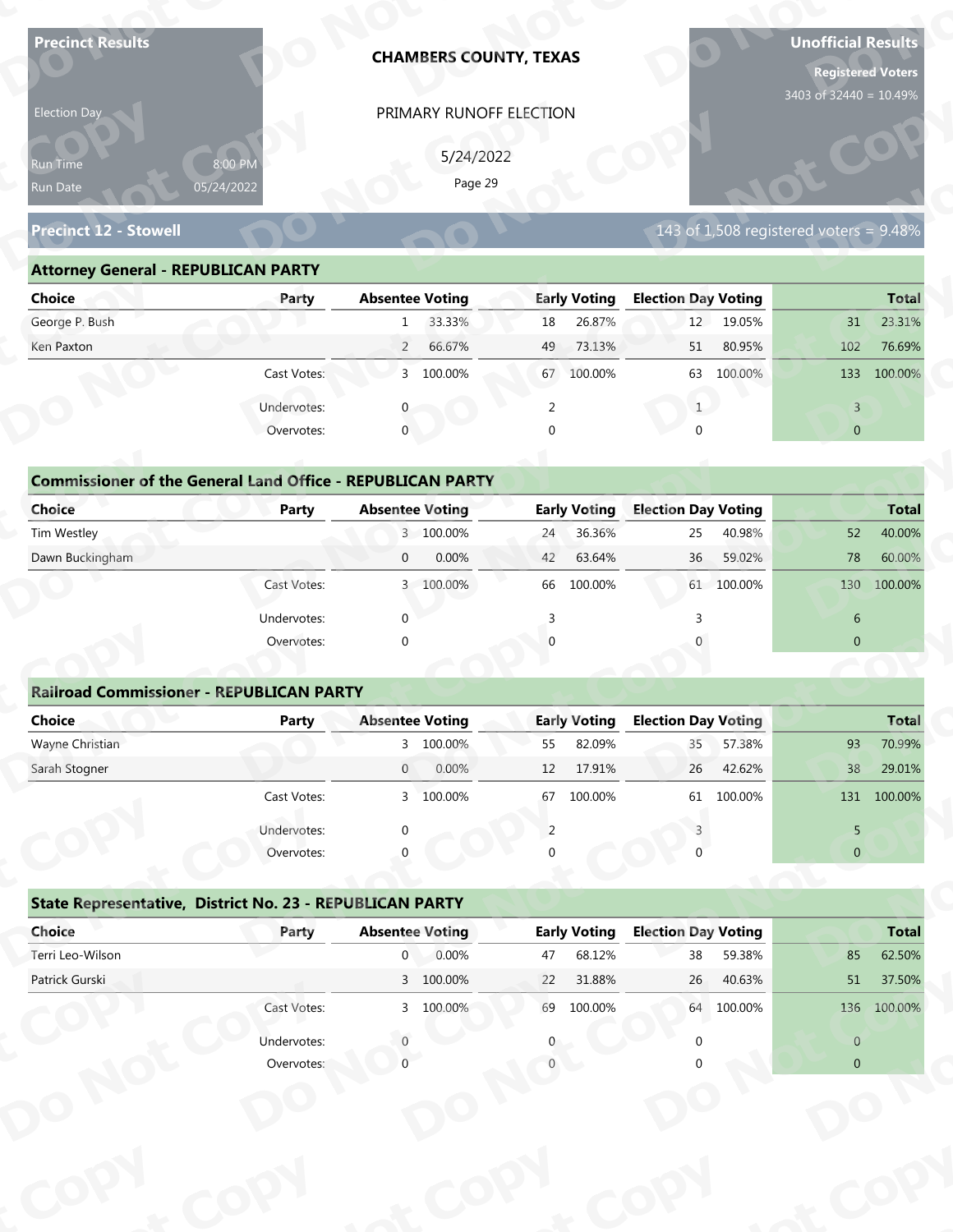| <b>Precinct Results</b>                                                     |                           |                                          | <b>CHAMBERS COUNTY, TEXAS</b> |                |                               |                                 |           | <b>Unofficial Results</b><br><b>Registered Voters</b> |                        |
|-----------------------------------------------------------------------------|---------------------------|------------------------------------------|-------------------------------|----------------|-------------------------------|---------------------------------|-----------|-------------------------------------------------------|------------------------|
| Election Day                                                                |                           |                                          | PRIMARY RUNOFF ELECTION       |                |                               |                                 |           | 3403 of 32440 = 10.49%                                |                        |
|                                                                             |                           |                                          |                               |                |                               |                                 |           |                                                       |                        |
| Run Time                                                                    | 8:00 PM                   |                                          | 5/24/2022<br>Page 30          |                |                               |                                 |           |                                                       |                        |
| Run Date                                                                    | 05/24/2022                |                                          |                               |                |                               |                                 |           |                                                       |                        |
| <b>Precinct 14 - Anahuac Airport</b>                                        |                           |                                          |                               |                |                               |                                 |           | 102 of 967 registered voters = $10.55\%$              |                        |
| <b>Lieutenant Governor - DEMOCRATIC PARTY</b>                               |                           |                                          |                               |                |                               |                                 |           |                                                       |                        |
| <b>Choice</b>                                                               | Party                     | <b>Absentee Voting</b>                   |                               |                | <b>Early Voting</b>           | <b>Election Day Voting</b>      |           |                                                       | <b>Total</b>           |
| Mike Collier                                                                |                           |                                          | 1 100.00%                     |                | 3 100.00%                     |                                 | 1 14.29%  | 5 <sub>1</sub>                                        | 45.45%                 |
| Michelle Beckley                                                            |                           | $\overline{0}$                           | 0.00%                         | $\mathbf{0}$   | 0.00%                         | 6                               | 85.71%    | 6 <sup>1</sup>                                        | 54.55%                 |
|                                                                             | Cast Votes:               |                                          | 1 100.00%                     |                | 3 100.00%                     |                                 | 7 100.00% |                                                       | 11 100.00%             |
|                                                                             | Undervotes:               |                                          |                               | $\mathbf 0$    |                               | $\overline{0}$                  |           | $\overline{0}$                                        |                        |
|                                                                             | Overvotes:                | $\overline{0}$                           |                               |                |                               |                                 |           | $\overline{0}$                                        |                        |
|                                                                             |                           |                                          |                               |                |                               |                                 |           |                                                       |                        |
| <b>Attorney General - DEMOCRATIC PARTY</b>                                  |                           |                                          |                               |                |                               |                                 |           |                                                       |                        |
| <b>Choice</b>                                                               | <b>Party</b>              | <b>Absentee Voting</b>                   |                               |                | <b>Early Voting</b>           | <b>Election Day Voting</b>      |           |                                                       | <b>Total</b>           |
| Joe Jaworski                                                                |                           |                                          | 1 100.00%                     | $\overline{2}$ | 66.67%                        | 3                               | 42.86%    | 6                                                     | 54.55%                 |
| Rochelle Mercedes Garza                                                     |                           | $\mathbf{0}$                             | 0.00%                         | $\mathbf{1}$   | 33.33%                        | $\overline{4}$                  | 57.14%    | 5                                                     | 45.45%                 |
|                                                                             | Cast Votes:               |                                          | 1 100.00%                     |                | 3 100.00%                     |                                 | 7 100.00% |                                                       | 11 100.00%             |
|                                                                             | Undervotes:               | $\Omega$                                 |                               | $\mathbf{0}$   |                               | $\Omega$                        |           | $\overline{0}$                                        |                        |
|                                                                             | Overvotes:                | $\Omega$                                 |                               |                |                               |                                 |           | $\overline{0}$                                        |                        |
|                                                                             |                           |                                          |                               |                |                               |                                 |           |                                                       |                        |
| <b>Comptroller of Public Accounts - DEMOCRATIC PARTY</b>                    |                           |                                          |                               |                |                               |                                 |           |                                                       |                        |
| Choice                                                                      | Party                     | <b>Absentee Voting</b>                   |                               |                | <b>Early Voting</b>           | <b>Election Day Voting</b>      |           |                                                       | <b>Total</b>           |
| Angel Luis Vega                                                             |                           | $\overline{0}$                           | 0.00%                         | $\mathbf{1}$   | 33.33%                        | $\overline{4}$                  | 57.14%    | $5 -$                                                 | 45.45%                 |
| Janet T. Dudding                                                            |                           |                                          | 1 100.00%                     | $\overline{2}$ | 66.67%                        | 3 <sup>7</sup>                  | 42.86%    | $6 -$                                                 | 54.55%                 |
|                                                                             | Cast Votes:               |                                          | 1 100.00%                     | $\mathbf{3}$   | 100.00%                       |                                 | 7 100.00% |                                                       | 11 100.00%             |
|                                                                             | Undervotes:               | $\Omega$                                 |                               | $\Omega$       |                               |                                 |           | $\overline{0}$                                        |                        |
|                                                                             | Overvotes:                |                                          |                               |                |                               |                                 |           | $\overline{0}$                                        |                        |
|                                                                             |                           |                                          |                               |                |                               |                                 |           |                                                       |                        |
| <b>Commissioner of the General Land Office - DEMOCRATIC PARTY</b><br>Choice |                           |                                          |                               |                |                               |                                 |           |                                                       |                        |
| Sandragrace Martinez                                                        | Party                     | <b>Absentee Voting</b><br>$\overline{0}$ | 0.00%                         | $\mathbf{1}$   | <b>Early Voting</b><br>33.33% | <b>Election Day Voting</b><br>२ | 50.00%    | $\overline{4}$                                        | <b>Total</b><br>40.00% |
|                                                                             |                           |                                          | 1 100.00%                     | $\overline{2}$ | 66.67%                        | $\mathbf{3}$                    | 50.00%    | 6                                                     | 60.00%                 |
|                                                                             |                           |                                          | 1 100.00%                     |                | 3 100.00%                     |                                 | 6 100.00% |                                                       | 10 100.00%             |
| Jay Kleberg                                                                 |                           |                                          |                               |                |                               |                                 |           |                                                       |                        |
|                                                                             | Cast Votes:               |                                          |                               |                |                               |                                 |           |                                                       |                        |
|                                                                             | Undervotes:<br>Overvotes: |                                          |                               |                |                               |                                 |           | $\mathbf{1}$<br>$\Omega$                              |                        |

### **Precinct 14 - Anahuac Airport**

### **Lieutenant Governor - DEMOCRATIC PARTY**

| Election Day<br>PRIMARY RUNOFF ELECTION                                      |                                                   |                                          |  |  |  |  |  |
|------------------------------------------------------------------------------|---------------------------------------------------|------------------------------------------|--|--|--|--|--|
| 5/24/2022<br>8:00 PM<br><b>Run Time</b><br>Page 30<br>05/24/2022<br>Run Date |                                                   |                                          |  |  |  |  |  |
| <b>Precinct 14 - Anahuac Airport</b>                                         |                                                   | 102 of 967 registered voters = $10.55\%$ |  |  |  |  |  |
| <b>Lieutenant Governor - DEMOCRATIC PARTY</b>                                |                                                   |                                          |  |  |  |  |  |
| <b>Absentee Voting</b><br><b>Choice</b><br>Party                             | <b>Early Voting</b><br><b>Election Day Voting</b> | <b>Total</b>                             |  |  |  |  |  |
| Mike Collier<br>1 100.00%                                                    | 3 100.00%<br>1 14.29%                             | 45.45%<br>5 <sup>1</sup>                 |  |  |  |  |  |
| Michelle Beckley<br>0.00%<br>$\overline{0}$                                  | 0.00%<br>6 85.71%<br>$\overline{0}$               | 54.55%<br>6 <sup>1</sup>                 |  |  |  |  |  |
| 1 100.00%<br>Cast Votes:                                                     | 3 100.00%<br>7 100.00%                            | 11 100.00%                               |  |  |  |  |  |
| Undervotes:                                                                  | $\overline{0}$                                    | $\overline{0}$                           |  |  |  |  |  |
| $\mathbf 0$<br>Overvotes:                                                    | $\Omega$                                          | $\overline{0}$                           |  |  |  |  |  |
|                                                                              |                                                   |                                          |  |  |  |  |  |
| <b>Attorney General - DEMOCRATIC PARTY</b>                                   |                                                   |                                          |  |  |  |  |  |
| <b>Choice</b><br><b>Absentee Voting</b><br>Party                             | <b>Early Voting</b><br><b>Election Day Voting</b> | <b>Total</b>                             |  |  |  |  |  |
| Joe Jaworski<br>1 100.00%                                                    | 66.67%<br>42.86%<br>$2 -$<br>$\mathbf{3}$         | 54.55%<br>6                              |  |  |  |  |  |
| Rochelle Mercedes Garza<br>0.00%<br>$\overline{0}$                           | 33.33%<br>57.14%<br>$\overline{4}$                | 45.45%<br>5                              |  |  |  |  |  |
| 1 100.00%<br>Cast Votes:                                                     | 100.00%<br>7 100.00%<br>3                         | 11 100.00%                               |  |  |  |  |  |

| 5/24/2022<br>8:00 PM<br>Run Time<br>Page 30<br>05/24/2022<br>Run Date<br><b>Precinct 14 - Anahuac Airport</b><br>102 of 967 registered voters = 10.55%<br><b>Lieutenant Governor - DEMOCRATIC PARTY</b><br><b>Absentee Voting</b><br><b>Early Voting</b><br><b>Election Day Voting</b><br><b>Choice</b><br>Party<br>Mike Collier<br>1 14.29%<br>1 100.00%<br>3 100.00%<br>5 <sup>1</sup><br>Michelle Beckley<br>$\overline{0}$<br>0.00%<br>0.00%<br>6 85.71%<br>$\mathbf{0}$<br>6 <sup>1</sup><br>Cast Votes:<br>1 100.00%<br>3 100.00%<br>7 100.00%<br>$\mathbf{0}$<br>Undervotes:<br>$\overline{0}$<br>$\mathbf 0$<br>$\mathbf{0}$<br>Overvotes:<br>$\mathbf{0}$<br>$\overline{0}$<br><b>Attorney General - DEMOCRATIC PARTY</b><br><b>Early Voting</b><br><b>Election Day Voting</b><br>Choice<br><b>Absentee Voting</b><br><b>Party</b><br>Joe Jaworski<br>1 100.00%<br>66.67%<br>42.86%<br>$2 -$<br>3<br>6<br>Rochelle Mercedes Garza<br>0.00%<br>$\overline{0}$<br>33.33%<br>57.14%<br>$\mathbf{1}$<br>$\overline{4}$<br>5<br>Cast Votes:<br>1 100.00%<br>100.00%<br>7 100.00%<br>3<br>Undervotes:<br>$\Omega$<br>$\overline{0}$<br>∩<br>$\overline{0}$<br>Overvotes:<br>$\Omega$<br><b>Comptroller of Public Accounts - DEMOCRATIC PARTY</b><br><b>Choice</b><br><b>Absentee Voting</b><br><b>Early Voting</b><br><b>Election Day Voting</b><br><b>Party</b><br>Angel Luis Vega<br>0.00%<br>33.33%<br>$\overline{0}$<br>57.14%<br>5 <sup>5</sup><br>$\overline{4}$<br>$\mathbf{1}$<br>1 100.00%<br>66.67%<br>42.86%<br>Janet T. Dudding<br>$\overline{2}$<br>3<br>6<br>7 100.00%<br>Cast Votes:<br>1 100.00%<br>3 100.00%<br>Undervotes:<br>$\overline{0}$<br>Overvotes:<br>$\overline{0}$<br><b>Commissioner of the General Land Office - DEMOCRATIC PARTY</b><br><b>Absentee Voting</b><br><b>Early Voting</b><br><b>Election Day Voting</b><br>Choice<br>Party<br>Sandragrace Martinez<br>0.00%<br>33.33%<br>$\overline{0}$<br>50.00%<br>$4 -$<br>1<br>3<br>$1\quad 100.00\%$<br>Jay Kleberg<br>$\overline{2}$<br>66.67%<br>50.00%<br>$\mathbf{3}$<br>6 <sup>1</sup><br>Cast Votes:<br>1 100.00%<br>3 100.00%<br>6 100.00%<br>Undervotes:<br>$\mathbf{1}$ |            | PRIMARY RUNOFF ELECTION |  |                |
|---------------------------------------------------------------------------------------------------------------------------------------------------------------------------------------------------------------------------------------------------------------------------------------------------------------------------------------------------------------------------------------------------------------------------------------------------------------------------------------------------------------------------------------------------------------------------------------------------------------------------------------------------------------------------------------------------------------------------------------------------------------------------------------------------------------------------------------------------------------------------------------------------------------------------------------------------------------------------------------------------------------------------------------------------------------------------------------------------------------------------------------------------------------------------------------------------------------------------------------------------------------------------------------------------------------------------------------------------------------------------------------------------------------------------------------------------------------------------------------------------------------------------------------------------------------------------------------------------------------------------------------------------------------------------------------------------------------------------------------------------------------------------------------------------------------------------------------------------------------------------------------------------------------------------------------------------------------------------------------------------------------------------------------------------------------------------------------------------------------------------------------------------------------------|------------|-------------------------|--|----------------|
|                                                                                                                                                                                                                                                                                                                                                                                                                                                                                                                                                                                                                                                                                                                                                                                                                                                                                                                                                                                                                                                                                                                                                                                                                                                                                                                                                                                                                                                                                                                                                                                                                                                                                                                                                                                                                                                                                                                                                                                                                                                                                                                                                                     |            |                         |  |                |
|                                                                                                                                                                                                                                                                                                                                                                                                                                                                                                                                                                                                                                                                                                                                                                                                                                                                                                                                                                                                                                                                                                                                                                                                                                                                                                                                                                                                                                                                                                                                                                                                                                                                                                                                                                                                                                                                                                                                                                                                                                                                                                                                                                     |            |                         |  |                |
|                                                                                                                                                                                                                                                                                                                                                                                                                                                                                                                                                                                                                                                                                                                                                                                                                                                                                                                                                                                                                                                                                                                                                                                                                                                                                                                                                                                                                                                                                                                                                                                                                                                                                                                                                                                                                                                                                                                                                                                                                                                                                                                                                                     |            |                         |  |                |
|                                                                                                                                                                                                                                                                                                                                                                                                                                                                                                                                                                                                                                                                                                                                                                                                                                                                                                                                                                                                                                                                                                                                                                                                                                                                                                                                                                                                                                                                                                                                                                                                                                                                                                                                                                                                                                                                                                                                                                                                                                                                                                                                                                     |            |                         |  |                |
|                                                                                                                                                                                                                                                                                                                                                                                                                                                                                                                                                                                                                                                                                                                                                                                                                                                                                                                                                                                                                                                                                                                                                                                                                                                                                                                                                                                                                                                                                                                                                                                                                                                                                                                                                                                                                                                                                                                                                                                                                                                                                                                                                                     |            |                         |  |                |
|                                                                                                                                                                                                                                                                                                                                                                                                                                                                                                                                                                                                                                                                                                                                                                                                                                                                                                                                                                                                                                                                                                                                                                                                                                                                                                                                                                                                                                                                                                                                                                                                                                                                                                                                                                                                                                                                                                                                                                                                                                                                                                                                                                     |            |                         |  | <b>Total</b>   |
|                                                                                                                                                                                                                                                                                                                                                                                                                                                                                                                                                                                                                                                                                                                                                                                                                                                                                                                                                                                                                                                                                                                                                                                                                                                                                                                                                                                                                                                                                                                                                                                                                                                                                                                                                                                                                                                                                                                                                                                                                                                                                                                                                                     |            |                         |  | 45.45%         |
|                                                                                                                                                                                                                                                                                                                                                                                                                                                                                                                                                                                                                                                                                                                                                                                                                                                                                                                                                                                                                                                                                                                                                                                                                                                                                                                                                                                                                                                                                                                                                                                                                                                                                                                                                                                                                                                                                                                                                                                                                                                                                                                                                                     |            |                         |  | 54.55%         |
|                                                                                                                                                                                                                                                                                                                                                                                                                                                                                                                                                                                                                                                                                                                                                                                                                                                                                                                                                                                                                                                                                                                                                                                                                                                                                                                                                                                                                                                                                                                                                                                                                                                                                                                                                                                                                                                                                                                                                                                                                                                                                                                                                                     |            |                         |  | 11 100.00%     |
|                                                                                                                                                                                                                                                                                                                                                                                                                                                                                                                                                                                                                                                                                                                                                                                                                                                                                                                                                                                                                                                                                                                                                                                                                                                                                                                                                                                                                                                                                                                                                                                                                                                                                                                                                                                                                                                                                                                                                                                                                                                                                                                                                                     |            |                         |  |                |
|                                                                                                                                                                                                                                                                                                                                                                                                                                                                                                                                                                                                                                                                                                                                                                                                                                                                                                                                                                                                                                                                                                                                                                                                                                                                                                                                                                                                                                                                                                                                                                                                                                                                                                                                                                                                                                                                                                                                                                                                                                                                                                                                                                     |            |                         |  |                |
|                                                                                                                                                                                                                                                                                                                                                                                                                                                                                                                                                                                                                                                                                                                                                                                                                                                                                                                                                                                                                                                                                                                                                                                                                                                                                                                                                                                                                                                                                                                                                                                                                                                                                                                                                                                                                                                                                                                                                                                                                                                                                                                                                                     |            |                         |  |                |
|                                                                                                                                                                                                                                                                                                                                                                                                                                                                                                                                                                                                                                                                                                                                                                                                                                                                                                                                                                                                                                                                                                                                                                                                                                                                                                                                                                                                                                                                                                                                                                                                                                                                                                                                                                                                                                                                                                                                                                                                                                                                                                                                                                     |            |                         |  |                |
|                                                                                                                                                                                                                                                                                                                                                                                                                                                                                                                                                                                                                                                                                                                                                                                                                                                                                                                                                                                                                                                                                                                                                                                                                                                                                                                                                                                                                                                                                                                                                                                                                                                                                                                                                                                                                                                                                                                                                                                                                                                                                                                                                                     |            |                         |  | <b>Total</b>   |
|                                                                                                                                                                                                                                                                                                                                                                                                                                                                                                                                                                                                                                                                                                                                                                                                                                                                                                                                                                                                                                                                                                                                                                                                                                                                                                                                                                                                                                                                                                                                                                                                                                                                                                                                                                                                                                                                                                                                                                                                                                                                                                                                                                     |            |                         |  | 54.55%         |
|                                                                                                                                                                                                                                                                                                                                                                                                                                                                                                                                                                                                                                                                                                                                                                                                                                                                                                                                                                                                                                                                                                                                                                                                                                                                                                                                                                                                                                                                                                                                                                                                                                                                                                                                                                                                                                                                                                                                                                                                                                                                                                                                                                     |            |                         |  | 45.45%         |
|                                                                                                                                                                                                                                                                                                                                                                                                                                                                                                                                                                                                                                                                                                                                                                                                                                                                                                                                                                                                                                                                                                                                                                                                                                                                                                                                                                                                                                                                                                                                                                                                                                                                                                                                                                                                                                                                                                                                                                                                                                                                                                                                                                     |            |                         |  | 11 100.00%     |
|                                                                                                                                                                                                                                                                                                                                                                                                                                                                                                                                                                                                                                                                                                                                                                                                                                                                                                                                                                                                                                                                                                                                                                                                                                                                                                                                                                                                                                                                                                                                                                                                                                                                                                                                                                                                                                                                                                                                                                                                                                                                                                                                                                     |            |                         |  |                |
|                                                                                                                                                                                                                                                                                                                                                                                                                                                                                                                                                                                                                                                                                                                                                                                                                                                                                                                                                                                                                                                                                                                                                                                                                                                                                                                                                                                                                                                                                                                                                                                                                                                                                                                                                                                                                                                                                                                                                                                                                                                                                                                                                                     |            |                         |  |                |
|                                                                                                                                                                                                                                                                                                                                                                                                                                                                                                                                                                                                                                                                                                                                                                                                                                                                                                                                                                                                                                                                                                                                                                                                                                                                                                                                                                                                                                                                                                                                                                                                                                                                                                                                                                                                                                                                                                                                                                                                                                                                                                                                                                     |            |                         |  |                |
|                                                                                                                                                                                                                                                                                                                                                                                                                                                                                                                                                                                                                                                                                                                                                                                                                                                                                                                                                                                                                                                                                                                                                                                                                                                                                                                                                                                                                                                                                                                                                                                                                                                                                                                                                                                                                                                                                                                                                                                                                                                                                                                                                                     |            |                         |  |                |
|                                                                                                                                                                                                                                                                                                                                                                                                                                                                                                                                                                                                                                                                                                                                                                                                                                                                                                                                                                                                                                                                                                                                                                                                                                                                                                                                                                                                                                                                                                                                                                                                                                                                                                                                                                                                                                                                                                                                                                                                                                                                                                                                                                     |            |                         |  | <b>Total</b>   |
|                                                                                                                                                                                                                                                                                                                                                                                                                                                                                                                                                                                                                                                                                                                                                                                                                                                                                                                                                                                                                                                                                                                                                                                                                                                                                                                                                                                                                                                                                                                                                                                                                                                                                                                                                                                                                                                                                                                                                                                                                                                                                                                                                                     |            |                         |  | 45.45%         |
|                                                                                                                                                                                                                                                                                                                                                                                                                                                                                                                                                                                                                                                                                                                                                                                                                                                                                                                                                                                                                                                                                                                                                                                                                                                                                                                                                                                                                                                                                                                                                                                                                                                                                                                                                                                                                                                                                                                                                                                                                                                                                                                                                                     |            |                         |  | 54.55%         |
|                                                                                                                                                                                                                                                                                                                                                                                                                                                                                                                                                                                                                                                                                                                                                                                                                                                                                                                                                                                                                                                                                                                                                                                                                                                                                                                                                                                                                                                                                                                                                                                                                                                                                                                                                                                                                                                                                                                                                                                                                                                                                                                                                                     |            |                         |  | 11 100.00%     |
|                                                                                                                                                                                                                                                                                                                                                                                                                                                                                                                                                                                                                                                                                                                                                                                                                                                                                                                                                                                                                                                                                                                                                                                                                                                                                                                                                                                                                                                                                                                                                                                                                                                                                                                                                                                                                                                                                                                                                                                                                                                                                                                                                                     |            |                         |  |                |
|                                                                                                                                                                                                                                                                                                                                                                                                                                                                                                                                                                                                                                                                                                                                                                                                                                                                                                                                                                                                                                                                                                                                                                                                                                                                                                                                                                                                                                                                                                                                                                                                                                                                                                                                                                                                                                                                                                                                                                                                                                                                                                                                                                     |            |                         |  |                |
|                                                                                                                                                                                                                                                                                                                                                                                                                                                                                                                                                                                                                                                                                                                                                                                                                                                                                                                                                                                                                                                                                                                                                                                                                                                                                                                                                                                                                                                                                                                                                                                                                                                                                                                                                                                                                                                                                                                                                                                                                                                                                                                                                                     |            |                         |  |                |
|                                                                                                                                                                                                                                                                                                                                                                                                                                                                                                                                                                                                                                                                                                                                                                                                                                                                                                                                                                                                                                                                                                                                                                                                                                                                                                                                                                                                                                                                                                                                                                                                                                                                                                                                                                                                                                                                                                                                                                                                                                                                                                                                                                     |            |                         |  |                |
|                                                                                                                                                                                                                                                                                                                                                                                                                                                                                                                                                                                                                                                                                                                                                                                                                                                                                                                                                                                                                                                                                                                                                                                                                                                                                                                                                                                                                                                                                                                                                                                                                                                                                                                                                                                                                                                                                                                                                                                                                                                                                                                                                                     |            |                         |  | <b>Total</b>   |
|                                                                                                                                                                                                                                                                                                                                                                                                                                                                                                                                                                                                                                                                                                                                                                                                                                                                                                                                                                                                                                                                                                                                                                                                                                                                                                                                                                                                                                                                                                                                                                                                                                                                                                                                                                                                                                                                                                                                                                                                                                                                                                                                                                     |            |                         |  | 40.00%         |
|                                                                                                                                                                                                                                                                                                                                                                                                                                                                                                                                                                                                                                                                                                                                                                                                                                                                                                                                                                                                                                                                                                                                                                                                                                                                                                                                                                                                                                                                                                                                                                                                                                                                                                                                                                                                                                                                                                                                                                                                                                                                                                                                                                     |            |                         |  | 60.00%         |
|                                                                                                                                                                                                                                                                                                                                                                                                                                                                                                                                                                                                                                                                                                                                                                                                                                                                                                                                                                                                                                                                                                                                                                                                                                                                                                                                                                                                                                                                                                                                                                                                                                                                                                                                                                                                                                                                                                                                                                                                                                                                                                                                                                     |            |                         |  | 10 100.00%     |
|                                                                                                                                                                                                                                                                                                                                                                                                                                                                                                                                                                                                                                                                                                                                                                                                                                                                                                                                                                                                                                                                                                                                                                                                                                                                                                                                                                                                                                                                                                                                                                                                                                                                                                                                                                                                                                                                                                                                                                                                                                                                                                                                                                     |            |                         |  |                |
|                                                                                                                                                                                                                                                                                                                                                                                                                                                                                                                                                                                                                                                                                                                                                                                                                                                                                                                                                                                                                                                                                                                                                                                                                                                                                                                                                                                                                                                                                                                                                                                                                                                                                                                                                                                                                                                                                                                                                                                                                                                                                                                                                                     |            |                         |  |                |
|                                                                                                                                                                                                                                                                                                                                                                                                                                                                                                                                                                                                                                                                                                                                                                                                                                                                                                                                                                                                                                                                                                                                                                                                                                                                                                                                                                                                                                                                                                                                                                                                                                                                                                                                                                                                                                                                                                                                                                                                                                                                                                                                                                     | Overvotes: |                         |  | $\overline{0}$ |

### **Comptroller of Public Accounts - DEMOCRATIC PARTY**

|                                                                             | Overvotes:   | $\Omega$                |                           |                            | $\overline{0}$             |
|-----------------------------------------------------------------------------|--------------|-------------------------|---------------------------|----------------------------|----------------------------|
| <b>Comptroller of Public Accounts - DEMOCRATIC PARTY</b>                    |              |                         |                           |                            |                            |
| Choice                                                                      | <b>Party</b> | <b>Absentee Voting</b>  | <b>Early Voting</b>       | <b>Election Day Voting</b> | <b>Total</b>               |
| Angel Luis Vega                                                             |              | $0.00\%$<br>$\Omega$    | 33.33%                    | 57.14%<br>$4^{\circ}$      | $5 -$<br>45.45%            |
| Janet T. Dudding                                                            |              | 1 100.00%               | 66.67%<br>$\overline{2}$  | 42.86%<br>3 <sup>7</sup>   | 54.55%<br>6                |
|                                                                             | Cast Votes:  | 1 100.00%               | 3 100.00%                 | 7 100.00%                  | 11 100.00%                 |
|                                                                             | Undervotes:  |                         |                           |                            | $\mathbf{0}$               |
|                                                                             | Overvotes:   |                         |                           |                            | $\mathbf{0}$               |
| <b>Commissioner of the General Land Office - DEMOCRATIC PARTY</b><br>Choice | Party        | <b>Absentee Voting</b>  | <b>Early Voting</b>       | <b>Election Day Voting</b> | <b>Total</b>               |
| Sandragrace Martinez                                                        |              | 0.00%<br>$\overline{0}$ | 33.33%<br>1               | 50.00%<br>3                | 40.00%<br>$\overline{4}$   |
| Jay Kleberg                                                                 |              | 1 100.00%               | 66.67%<br>$2^{\circ}$     | 50.00%<br>3 <sup>1</sup>   | 60.00%<br>6                |
|                                                                             | Cast Votes:  | 1 100.00%               | 100.00%<br>$\overline{3}$ | 6 100.00%                  | 10 <sup>°</sup><br>100.00% |
|                                                                             | Undervotes:  |                         |                           |                            |                            |
|                                                                             | Overvotes:   |                         |                           |                            | $\overline{0}$             |
|                                                                             |              |                         |                           |                            |                            |

|                                                                   | Cast votes. | ÷.                     | TOO'OO XQ | $\mathcal{P}$  | TOO'OO SO           |                            | TOO'OO NO |                | <b>TT TOO'OO SO</b> |
|-------------------------------------------------------------------|-------------|------------------------|-----------|----------------|---------------------|----------------------------|-----------|----------------|---------------------|
|                                                                   | Undervotes: | $\Omega$               |           | 0              |                     |                            |           | $\Omega$       |                     |
|                                                                   | Overvotes:  | $\Omega$               |           | 0              |                     |                            |           | $\overline{0}$ |                     |
|                                                                   |             |                        |           |                |                     |                            |           |                |                     |
| <b>Commissioner of the General Land Office - DEMOCRATIC PARTY</b> |             |                        |           |                |                     |                            |           |                |                     |
| Choice                                                            | Party       | <b>Absentee Voting</b> |           |                | <b>Early Voting</b> | <b>Election Day Voting</b> |           |                | <b>Total</b>        |
| Sandragrace Martinez                                              |             | $\mathbf 0$            | 0.00%     | $\mathbf{1}$   | 33.33%              | 3                          | 50.00%    | $\overline{4}$ | 40.00%              |
| Jay Kleberg                                                       |             |                        | 1 100.00% | $\overline{2}$ | 66.67%              | $\mathbf{3}$               | 50.00%    | 6              | 60.00%              |
|                                                                   | Cast Votes: |                        | 1 100.00% | $\overline{3}$ | 100.00%             | 6                          | 100.00%   | $10\,$         | 100.00%             |
|                                                                   | Undervotes: |                        |           | 0              |                     |                            |           |                |                     |
|                                                                   | Overvotes:  |                        |           |                |                     |                            |           | $\overline{0}$ |                     |
|                                                                   |             |                        |           |                |                     |                            |           |                |                     |
|                                                                   |             |                        |           |                |                     |                            |           |                |                     |
|                                                                   |             |                        |           |                |                     |                            |           |                |                     |
|                                                                   |             |                        |           |                |                     |                            |           |                |                     |
|                                                                   |             |                        |           |                |                     |                            |           |                |                     |
|                                                                   |             |                        |           |                |                     |                            |           |                |                     |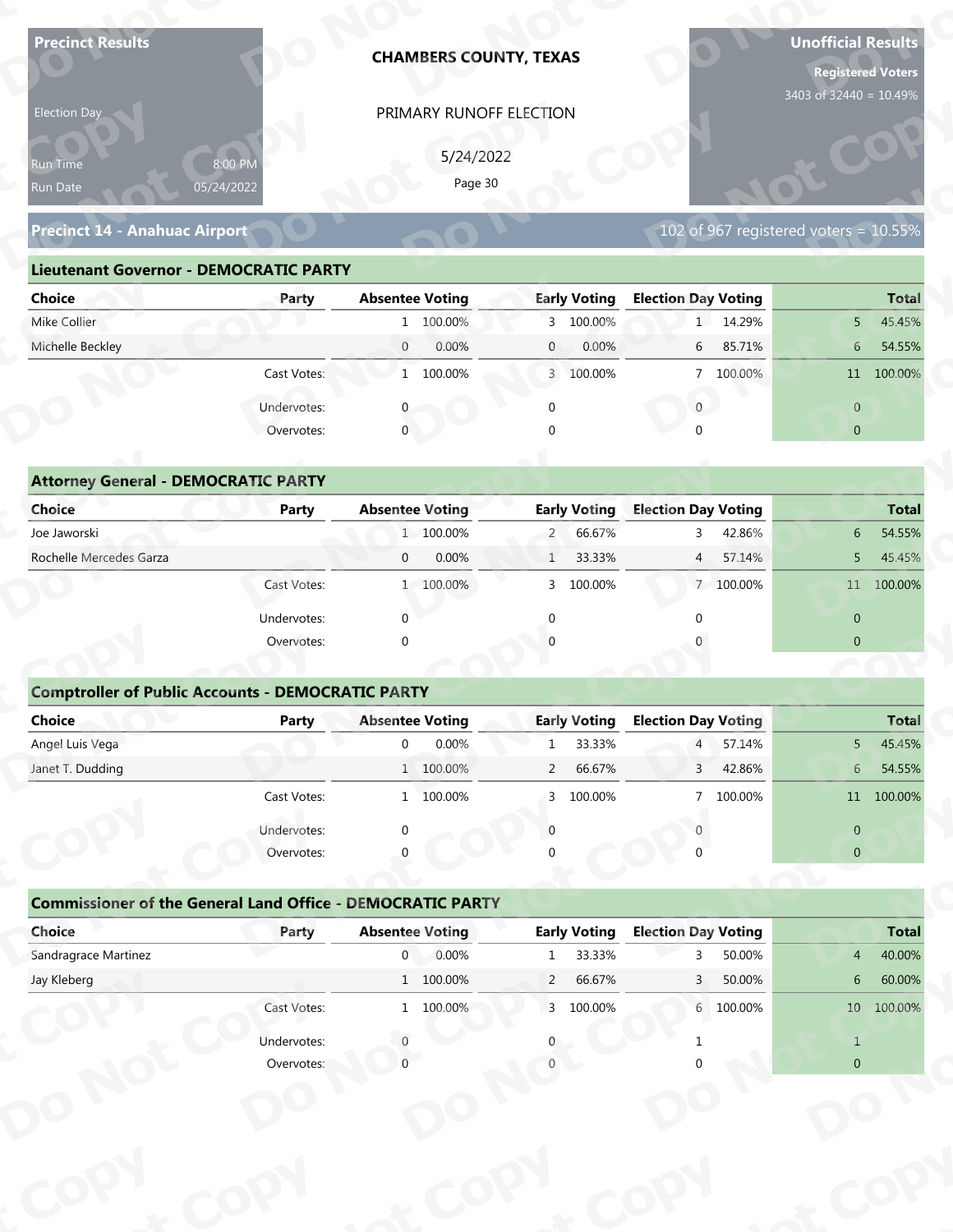| <b>Precinct Results</b>                                           |              |                             | <b>CHAMBERS COUNTY, TEXAS</b> |                |                     |                            |                  | <b>Unofficial Results</b><br>3403 of 32440 = 10.49% | <b>Registered Voters</b> |
|-------------------------------------------------------------------|--------------|-----------------------------|-------------------------------|----------------|---------------------|----------------------------|------------------|-----------------------------------------------------|--------------------------|
| Election Day                                                      |              |                             | PRIMARY RUNOFF ELECTION       |                |                     |                            |                  |                                                     |                          |
|                                                                   |              |                             |                               |                |                     |                            |                  |                                                     |                          |
| 8:00 PM<br>Run Time                                               |              |                             | 5/24/2022                     |                |                     |                            |                  |                                                     |                          |
| 05/24/2022<br>Run Date                                            |              |                             | Page 31                       |                |                     |                            |                  |                                                     |                          |
| <b>Precinct 14 - Anahuac Airport</b>                              |              |                             |                               |                |                     |                            |                  | 102 of 967 registered voters = $10.55\%$            |                          |
| <b>Attorney General - REPUBLICAN PARTY</b>                        |              |                             |                               |                |                     |                            |                  |                                                     |                          |
| <b>Choice</b>                                                     | Party        | <b>Absentee Voting</b>      |                               |                | <b>Early Voting</b> | <b>Election Day Voting</b> |                  |                                                     | <b>Total</b>             |
| George P. Bush                                                    |              | $\overline{0}$              | 0.00%                         | 13             | 31.71%              | 11                         | 23.40%           | 24                                                  | 26.37%                   |
| Ken Paxton                                                        |              |                             | 3 100.00%                     | 28             | 68.29%              | 36                         | 76.60%           | 67                                                  | 73.63%                   |
|                                                                   | Cast Votes:  |                             | 3 100.00%                     |                | 41 100.00%          | 47                         | 100.00%          |                                                     | 91 100.00%               |
|                                                                   | Undervotes:  |                             |                               | $\mathbf 0$    |                     | $\overline{0}$             |                  | $\overline{0}$                                      |                          |
|                                                                   | Overvotes:   | $\mathbf{0}$                |                               | $\Omega$       |                     |                            |                  | $\overline{0}$                                      |                          |
|                                                                   |              |                             |                               |                |                     |                            |                  |                                                     |                          |
| <b>Commissioner of the General Land Office - REPUBLICAN PARTY</b> |              |                             |                               |                |                     |                            |                  |                                                     |                          |
| <b>Choice</b>                                                     | <b>Party</b> | <b>Absentee Voting</b>      |                               |                | <b>Early Voting</b> | <b>Election Day Voting</b> |                  |                                                     | <b>Total</b>             |
| Tim Westley                                                       |              | $\overline{0}$              | 0.00%                         | 11             | 29.73%              | 14                         | 35.90%           | 25                                                  | 31.65%                   |
| Dawn Buckingham                                                   |              |                             | 3 100.00%                     | 26             | 70.27%              | 25                         | 64.10%           | 54                                                  | 68.35%                   |
|                                                                   | Cast Votes:  |                             | 3 100.00%                     |                | 37 100.00%          |                            | 39 100.00%       | 79                                                  | 100.00%                  |
|                                                                   | Undervotes:  | $\Omega$                    |                               | $\overline{4}$ |                     | 8                          |                  | 12                                                  |                          |
|                                                                   | Overvotes:   | $\Omega$                    |                               |                |                     |                            |                  | $\overline{0}$                                      |                          |
|                                                                   |              |                             |                               |                |                     |                            |                  |                                                     |                          |
| <b>Railroad Commissioner - REPUBLICAN PARTY</b>                   |              |                             |                               |                |                     |                            |                  |                                                     |                          |
| <b>Choice</b><br>Wayne Christian                                  | <b>Party</b> | <b>Absentee Voting</b><br>1 |                               |                | <b>Early Voting</b> | <b>Election Day Voting</b> |                  | 56                                                  | <b>Total</b><br>65.88%   |
| Sarah Stogner                                                     |              |                             | 33.33%<br>2 66.67%            | 26<br>11       | 70.27%<br>29.73%    | 29<br>16                   | 64.44%<br>35.56% | 29                                                  | 34.12%                   |
|                                                                   | Cast Votes:  |                             | 3 100.00%                     | 37             | 100.00%             | 45                         | 100.00%          |                                                     | 85 100.00%               |
|                                                                   |              |                             |                               |                |                     |                            |                  |                                                     |                          |
|                                                                   | Undervotes:  |                             |                               |                |                     |                            |                  | 6                                                   |                          |
|                                                                   | Overvotes:   |                             |                               |                |                     |                            |                  | $\overline{0}$                                      |                          |
| State Representative, District No. 23 - REPUBLICAN PARTY          |              |                             |                               |                |                     |                            |                  |                                                     |                          |
| Choice                                                            | Party        | <b>Absentee Voting</b>      |                               |                | <b>Early Voting</b> | <b>Election Day Voting</b> |                  |                                                     | <b>Total</b>             |
| Terri Leo-Wilson                                                  |              |                             | 2 66.67%                      | 29             | 70.73%              | 36                         | 76.60%           | 67                                                  | 73.63%                   |
| Patrick Gurski                                                    |              | 1                           | 33.33%                        | 12             | 29.27%              | 11                         | 23.40%           | 24                                                  | 26.37%                   |
|                                                                   | Cast Votes:  |                             | 3 100.00%                     |                | 41 100.00%          |                            | 47 100.00%       |                                                     | 91 100.00%               |
|                                                                   |              |                             |                               |                |                     |                            |                  |                                                     |                          |
|                                                                   | Undervotes:  |                             |                               |                |                     |                            |                  | $\overline{0}$                                      |                          |

### **Precinct 14 - Anahuac Airport**

### **Attorney General - REPUBLICAN PARTY**

| Election Day                                                       |                       |                        | PRIMARY RUNOFF ELECTION |             |                     |                            |            |                                       |              |
|--------------------------------------------------------------------|-----------------------|------------------------|-------------------------|-------------|---------------------|----------------------------|------------|---------------------------------------|--------------|
| Run Time<br>Run Date                                               | 8:00 PM<br>05/24/2022 |                        | 5/24/2022<br>Page 31    |             |                     |                            |            |                                       |              |
| <b>Precinct 14 - Anahuac Airport</b>                               |                       |                        |                         |             |                     |                            |            | 102 of 967 registered voters = 10.55% |              |
| <b>Attorney General - REPUBLICAN PARTY</b>                         |                       |                        |                         |             |                     |                            |            |                                       |              |
| <b>Choice</b>                                                      | Party                 | <b>Absentee Voting</b> |                         |             | <b>Early Voting</b> | <b>Election Day Voting</b> |            |                                       | <b>Total</b> |
| George P. Bush                                                     |                       | $\overline{0}$         | 0.00%                   | 13          | 31.71%              | 11                         | 23.40%     | 24                                    | 26.37%       |
| Ken Paxton                                                         |                       |                        | 3 100.00%               | 28          | 68.29%              | 36                         | 76.60%     | 67                                    | 73.63%       |
|                                                                    | Cast Votes:           |                        | 3 100.00%               |             | 41 100.00%          |                            | 47 100.00% |                                       | 91 100.00%   |
|                                                                    | Undervotes:           | 0                      |                         | $\mathbf 0$ |                     | $\mathbf{0}$               |            | $\overline{0}$                        |              |
|                                                                    | Overvotes:            | $\mathbf{0}$           |                         | $\Omega$    |                     | $\cap$                     |            | $\overline{0}$                        |              |
| <b>Commissioner of the General Land Office - REPUBLICAN PARTY</b>  |                       |                        |                         |             |                     |                            |            |                                       |              |
| <b>Choice</b>                                                      | Party                 | <b>Absentee Voting</b> |                         |             | <b>Early Voting</b> | <b>Election Day Voting</b> |            |                                       | <b>Total</b> |
| Tim Westley                                                        |                       | $\overline{0}$         | 0.00%                   | 11          | 29.73%              | 14                         | 35.90%     | 25                                    | 31.65%       |
| Dawn Buckingham                                                    |                       |                        | 3 100.00%               | 26          | 70.27%              | 25                         | 64.10%     | 54                                    | 68.35%       |
|                                                                    | Cast Votes:           |                        | 3 100.00%               | 37          | 100.00%             | 39                         | 100.00%    | 79                                    | 100.00%      |
|                                                                    | Undervotes:           | $\Omega$               |                         |             |                     |                            |            | 12                                    |              |
|                                                                    | Overvotes:            | $\Omega$               |                         |             |                     |                            |            | $\overline{0}$                        |              |
| <b>Railroad Commissioner - REPUBLICAN PARTY</b>                    |                       |                        |                         |             |                     |                            |            |                                       |              |
| <b>Choice</b>                                                      | Party                 | <b>Absentee Voting</b> |                         |             | <b>Early Voting</b> | <b>Election Day Voting</b> |            |                                       | <b>Total</b> |
| Wayne Christian                                                    |                       | $\mathbf{1}$           | 33.33%                  | 26          | 70.27%              | 29                         | 64.44%     | 56                                    | 65.88%       |
| Sarah Stogner                                                      |                       | $2^{\circ}$            | 66.67%                  | 11          | 29.73%              | 16                         | 35.56%     | 29                                    | 34.12%       |
|                                                                    | Cast Votes:           |                        | 3 100.00%               |             | 37 100.00%          |                            | 45 100.00% |                                       | 85 100.00%   |
|                                                                    | Undervotes:           |                        |                         |             |                     |                            |            | 6                                     |              |
|                                                                    | Overvotes:            |                        |                         |             |                     |                            |            | $\overline{0}$                        |              |
|                                                                    |                       |                        |                         |             |                     |                            |            |                                       |              |
| State Representative, District No. 23 - REPUBLICAN PARTY<br>Choice | Party                 | <b>Absentee Voting</b> |                         |             | <b>Early Voting</b> | <b>Election Day Voting</b> |            |                                       | <b>Total</b> |
| Terri Leo-Wilson                                                   |                       |                        | 2 66.67%                | 29          | 70.73%              | 36                         | 76.60%     | 67                                    | 73.63%       |
| Patrick Gurski                                                     |                       |                        | 1 33.33%                | 12          | 29.27%              | $11 -$                     | 23.40%     | 24                                    | 26.37%       |
|                                                                    | Cast Votes:           |                        | 3 100.00%               |             | 41 100.00%          |                            | 47 100.00% |                                       | 91 100.00%   |
|                                                                    | Undervotes:           |                        |                         |             |                     |                            |            | $\overline{0}$                        |              |
|                                                                    | Overvotes:            |                        |                         |             |                     |                            |            | $\overline{0}$                        |              |
|                                                                    |                       |                        |                         |             |                     |                            |            |                                       |              |
|                                                                    |                       |                        |                         |             |                     |                            |            |                                       |              |

## **Commissioner of the General Land Office - REPUBLICAN PARTY**<br> **Party Absentee Voting y**

| Choice                                                            | Party       | <b>Absentee Voting</b>  | <b>Early Voting</b> | <b>Election Day Voting</b> | <b>Total</b>   |
|-------------------------------------------------------------------|-------------|-------------------------|---------------------|----------------------------|----------------|
| George P. Bush                                                    |             | 0.00%<br>0              | 31.71%<br>13        | 23.40%<br>11               | 24<br>26.37%   |
| Ken Paxton                                                        |             | 3 100.00%               | 68.29%<br>28        | 76.60%<br>36               | 67<br>73.63%   |
|                                                                   | Cast Votes: | 3 100.00%               | 100.00%<br>41       | 100.00%<br>47              | 91<br>100.00%  |
|                                                                   | Undervotes: |                         | O                   | $\mathbf{0}$               | $\overline{0}$ |
|                                                                   | Overvotes:  | $\mathbf{0}$            | $\Omega$            | $\mathbf 0$                | $\overline{0}$ |
|                                                                   |             |                         |                     |                            |                |
| <b>Commissioner of the General Land Office - REPUBLICAN PARTY</b> |             |                         |                     |                            |                |
| Choice                                                            | Party       | <b>Absentee Voting</b>  | <b>Early Voting</b> | <b>Election Day Voting</b> | <b>Total</b>   |
| Tim Westley                                                       |             | 0.00%<br>$\overline{0}$ | 29.73%<br>11        | 35.90%<br>14               | 25<br>31.65%   |
| Dawn Buckingham                                                   |             | 3 100.00%               | 70.27%<br>26        | 25<br>64.10%               | 54<br>68.35%   |
|                                                                   | Cast Votes: | 3 100.00%               | 100.00%<br>37       | 39 100.00%                 | 79<br>100.00%  |
|                                                                   | Undervotes: | $\Omega$                |                     | 8                          | 12             |
|                                                                   | Overvotes:  | $\mathbf 0$             |                     | $\mathbf 0$                | $\overline{0}$ |
|                                                                   |             |                         |                     |                            |                |
| <b>Railroad Commissioner - REPUBLICAN PARTY</b>                   |             |                         |                     |                            |                |
| Choice                                                            | Party       | <b>Absentee Voting</b>  | <b>Early Voting</b> | <b>Election Day Voting</b> | <b>Total</b>   |

### **Railroad Commissioner - REPUBLICAN PARTY**

| Ken Paxton                                                        |             | 3 100.00%              | 68.29%<br>28        | 76.60%<br>36               | 73.63%<br>67   |
|-------------------------------------------------------------------|-------------|------------------------|---------------------|----------------------------|----------------|
|                                                                   | Cast Votes: | 3 100.00%              | 100.00%<br>41       | 100.00%<br>47              | 91 100.00%     |
|                                                                   | Undervotes: |                        | 0                   | $\mathbf{0}$               | $\overline{0}$ |
|                                                                   | Overvotes:  | $\Omega$               |                     | $\Omega$                   | $\overline{0}$ |
|                                                                   |             |                        |                     |                            |                |
| <b>Commissioner of the General Land Office - REPUBLICAN PARTY</b> |             |                        |                     |                            |                |
| <b>Choice</b>                                                     | Party       | <b>Absentee Voting</b> | <b>Early Voting</b> | <b>Election Day Voting</b> | <b>Total</b>   |
| Tim Westley                                                       |             | 0.00%<br>0             | 29.73%<br>11        | 35.90%<br>14               | 31.65%<br>25   |
| Dawn Buckingham                                                   |             | 3 100.00%              | 70.27%<br>26        | 64.10%<br>25               | 68.35%<br>54   |
|                                                                   | Cast Votes: | 3 100.00%              | 37 100.00%          | 39 100.00%                 | 79 100.00%     |
|                                                                   | Undervotes: |                        |                     | 8                          | 12             |
|                                                                   | Overvotes:  | $\Omega$               |                     |                            | $\mathbf{0}$   |
|                                                                   |             |                        |                     |                            |                |
| <b>Railroad Commissioner - REPUBLICAN PARTY</b>                   |             |                        |                     |                            |                |
| <b>Choice</b>                                                     | Party       | <b>Absentee Voting</b> | <b>Early Voting</b> | <b>Election Day Voting</b> | <b>Total</b>   |
| Wayne Christian                                                   |             | 33.33%<br>1            | 70.27%<br>26        | 29<br>64.44%               | 65.88%<br>56   |
| Sarah Stogner                                                     |             | $2^{\circ}$<br>66.67%  | 29.73%<br>11        | 35.56%<br>16               | 29<br>34.12%   |
|                                                                   | Cast Votes: | 3 100.00%              | 100.00%<br>37       | 45 100.00%                 | 85<br>100.00%  |
|                                                                   | Undervotes: | ∩                      |                     |                            | 6              |
|                                                                   | Overvotes:  |                        |                     |                            | $\mathbf{0}$   |
|                                                                   |             |                        |                     |                            |                |
| State Representative, District No. 23 - REPUBLICAN PARTY          |             |                        |                     |                            |                |
| Choice                                                            | Party       | <b>Absentee Voting</b> | <b>Early Voting</b> | <b>Election Day Voting</b> | <b>Total</b>   |
| Terri Leo-Wilson                                                  |             | 66.67%<br>$2^{\circ}$  | 70.73%<br>29        | 36<br>76.60%               | 73.63%<br>67   |
| Patrick Gurski                                                    |             | 33.33%<br>$\mathbf{1}$ | 29.27%<br>12        | 23.40%<br>11               | 26.37%<br>24   |
|                                                                   | Cast Votes: | 3 100.00%              | 41<br>100.00%       | 47 100.00%                 | 91 100.00%     |
|                                                                   |             |                        |                     |                            |                |
|                                                                   | Undervotes: | $\Omega$               |                     | $\mathbf{0}$               | $\sqrt{0}$     |

|                                                          | Cast votes. | $\mathcal{P}$          | TOO'OO XQ | $\mathcal{L}$ | LUU.UU70            | 40                         | LUU.UU 70 |                | <b>02 JUU.UU 20</b> |
|----------------------------------------------------------|-------------|------------------------|-----------|---------------|---------------------|----------------------------|-----------|----------------|---------------------|
|                                                          | Undervotes: | $\Omega$               |           |               |                     |                            |           | 6              |                     |
|                                                          | Overvotes:  | $\Omega$               |           | 0             |                     |                            |           | $\overline{0}$ |                     |
| State Representative, District No. 23 - REPUBLICAN PARTY |             |                        |           |               |                     |                            |           |                |                     |
| Choice                                                   | Party       | <b>Absentee Voting</b> |           |               | <b>Early Voting</b> | <b>Election Day Voting</b> |           |                | <b>Total</b>        |
| Terri Leo-Wilson                                         |             | $2^{\circ}$            | 66.67%    | 29            | 70.73%              | 36                         | 76.60%    | 67             | 73.63%              |
| Patrick Gurski                                           |             | $\mathbf{1}$           | 33.33%    | 12            | 29.27%              | 11                         | 23.40%    | 24             | 26.37%              |
|                                                          | Cast Votes: |                        | 3 100.00% | 41            | 100.00%             | 47                         | 100.00%   | 91             | 100.00%             |
|                                                          | Undervotes: |                        |           | 0             |                     |                            |           | $\overline{0}$ |                     |
|                                                          | Overvotes:  |                        |           |               |                     |                            |           | $\overline{0}$ |                     |
|                                                          |             |                        |           |               |                     |                            |           |                |                     |
|                                                          |             |                        |           |               |                     |                            |           |                |                     |
|                                                          |             |                        |           |               |                     |                            |           |                |                     |
|                                                          |             |                        |           |               |                     |                            |           |                |                     |
|                                                          |             |                        |           |               |                     |                            |           |                |                     |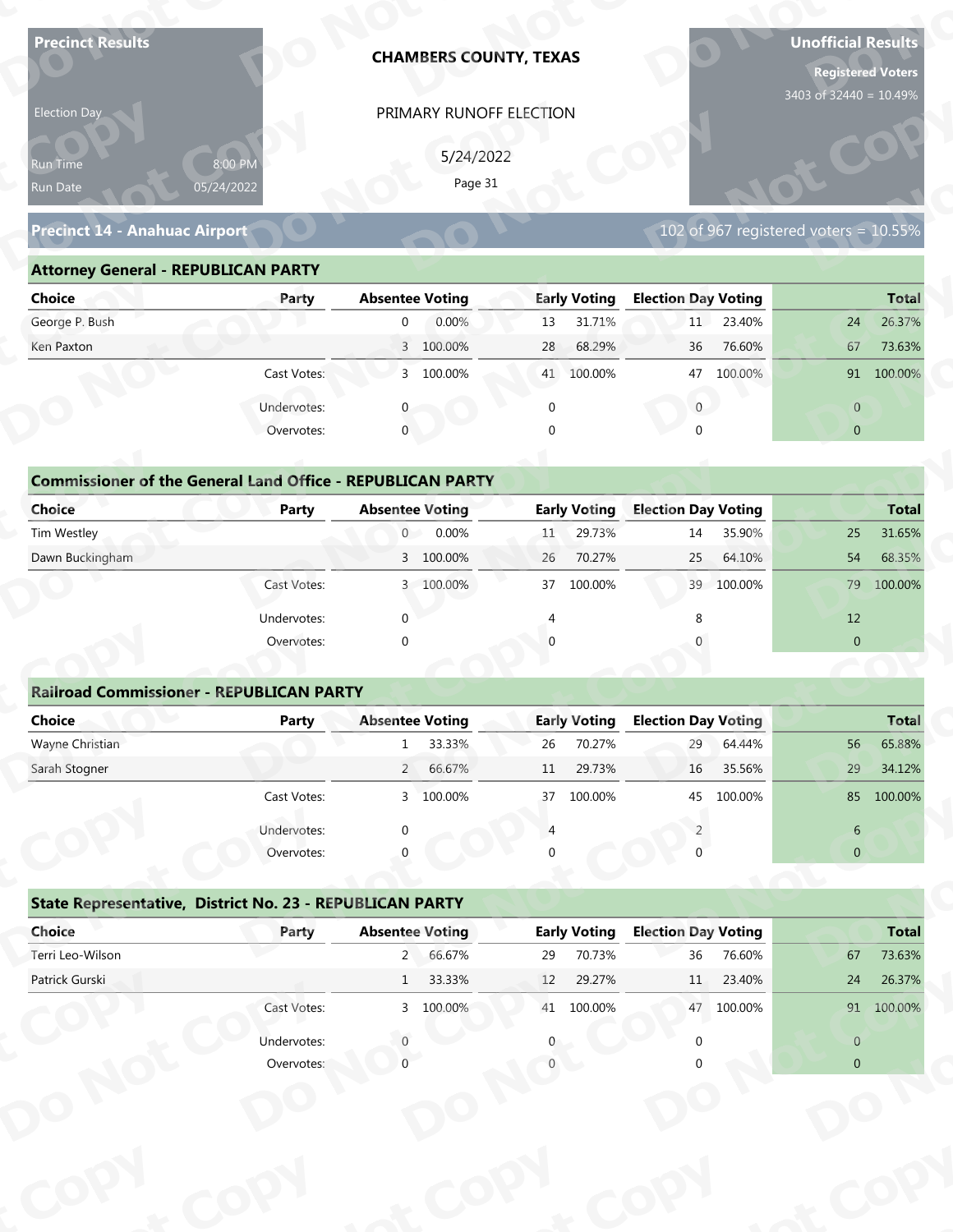| <b>Precinct Results</b>                                           |              |                            |                      | <b>CHAMBERS COUNTY, TEXAS</b>  |                               |                                 |           | <b>Unofficial Results</b><br><b>Registered Voters</b> |                  |
|-------------------------------------------------------------------|--------------|----------------------------|----------------------|--------------------------------|-------------------------------|---------------------------------|-----------|-------------------------------------------------------|------------------|
| Election Day                                                      |              |                            |                      | PRIMARY RUNOFF ELECTION        |                               |                                 |           | 3403 of 32440 = 10.49%                                |                  |
|                                                                   |              |                            |                      |                                |                               |                                 |           |                                                       |                  |
| Run Time                                                          | 8:00 PM      |                            | 5/24/2022<br>Page 32 |                                |                               |                                 |           |                                                       |                  |
| Run Date                                                          | 05/24/2022   |                            |                      |                                |                               |                                 |           |                                                       |                  |
| Precinct 15 - Baytown-Kilgore                                     |              |                            |                      |                                |                               |                                 |           | 167 of 2,951 registered voters = $5.66\%$             |                  |
| <b>Lieutenant Governor - DEMOCRATIC PARTY</b>                     |              |                            |                      |                                |                               |                                 |           |                                                       |                  |
| <b>Choice</b>                                                     | Party        | <b>Absentee Voting</b>     |                      |                                | <b>Early Voting</b>           | <b>Election Day Voting</b>      |           |                                                       | <b>Total</b>     |
| Mike Collier                                                      |              | $\overline{3}$             | 75.00%               | $\mathbf{1}$                   | 33.33%                        | 3 <sup>1</sup>                  | 42.86%    | 7 <sup>1</sup>                                        | 50.00%           |
| Michelle Beckley                                                  |              | $\mathbf{1}$               | 25.00%               | $\overline{2}$                 | 66.67%                        | $\overline{4}$                  | 57.14%    | $\overline{7}$                                        | 50.00%           |
|                                                                   | Cast Votes:  |                            | 4 100.00%            |                                | 3 100.00%                     |                                 | 7 100.00% |                                                       | 14 100.00%       |
|                                                                   | Undervotes:  |                            |                      | $\mathbf 0$                    |                               | $\overline{0}$                  |           | $\overline{0}$                                        |                  |
|                                                                   | Overvotes:   | $\overline{0}$             |                      |                                |                               |                                 |           | $\overline{0}$                                        |                  |
|                                                                   |              |                            |                      |                                |                               |                                 |           |                                                       |                  |
| <b>Attorney General - DEMOCRATIC PARTY</b>                        |              |                            |                      |                                |                               |                                 |           |                                                       |                  |
| <b>Choice</b>                                                     | <b>Party</b> | <b>Absentee Voting</b>     |                      |                                | <b>Early Voting</b>           | <b>Election Day Voting</b>      |           |                                                       | <b>Total</b>     |
| Joe Jaworski                                                      |              |                            | 3 75.00%             | 1                              | 33.33%                        |                                 | 14.29%    | 5 <sup>5</sup>                                        | 35.71%           |
| Rochelle Mercedes Garza                                           |              | $\mathbf{1}$               | 25.00%               | $\overline{2}$                 | 66.67%                        | 6                               | 85.71%    | 9                                                     | 64.29%           |
|                                                                   | Cast Votes:  |                            | 4 100.00%            |                                | 3 100.00%                     |                                 | 7 100.00% |                                                       | 14 100.00%       |
|                                                                   | Undervotes:  | $\Omega$                   |                      | $\mathbf{0}$                   |                               | $\Omega$                        |           | $\overline{0}$                                        |                  |
|                                                                   | Overvotes:   | $\Omega$                   |                      |                                |                               |                                 |           | $\overline{0}$                                        |                  |
|                                                                   |              |                            |                      |                                |                               |                                 |           |                                                       |                  |
| <b>Comptroller of Public Accounts - DEMOCRATIC PARTY</b>          |              |                            |                      |                                |                               |                                 |           |                                                       |                  |
| Choice                                                            | Party        | <b>Absentee Voting</b>     |                      |                                | <b>Early Voting</b>           | <b>Election Day Voting</b>      |           |                                                       | <b>Total</b>     |
| Angel Luis Vega                                                   |              | $2^{\circ}$                | 50.00%               | $\mathbf{1}$                   | 33.33%                        | $\overline{3}$                  | 42.86%    | $6-$                                                  | 42.86%           |
| Janet T. Dudding                                                  |              | $2^{\prime}$               | 50.00%               | $\overline{2}$                 | 66.67%                        | 4                               | 57.14%    | 8                                                     | 57.14%           |
|                                                                   | Cast Votes:  |                            | 4 100.00%            | $\mathbf{3}$                   | 100.00%                       |                                 | 7 100.00% |                                                       | 14 100.00%       |
|                                                                   | Undervotes:  | ∩                          |                      | $\Omega$                       |                               |                                 |           | $\overline{0}$                                        |                  |
|                                                                   | Overvotes:   |                            |                      |                                |                               |                                 |           | $\overline{0}$                                        |                  |
|                                                                   |              |                            |                      |                                |                               |                                 |           |                                                       |                  |
| <b>Commissioner of the General Land Office - DEMOCRATIC PARTY</b> |              |                            |                      |                                |                               |                                 |           |                                                       |                  |
| Choice<br>Sandragrace Martinez                                    | Party        | <b>Absentee Voting</b>     | 50.00%               |                                | <b>Early Voting</b><br>66.67% | <b>Election Day Voting</b><br>5 | 71.43%    | 9                                                     | <b>Total</b>     |
| Jay Kleberg                                                       |              | $2^{\circ}$<br>$2^{\circ}$ | 50.00%               | $\overline{2}$<br>$\mathbf{1}$ | 33.33%                        | $2^{\circ}$                     | 28.57%    | 5                                                     | 64.29%<br>35.71% |
|                                                                   | Cast Votes:  |                            | 4 100.00%            |                                | 3 100.00%                     |                                 | 7 100.00% |                                                       | 14 100.00%       |
|                                                                   |              |                            |                      |                                |                               |                                 |           |                                                       |                  |
|                                                                   | Undervotes:  |                            |                      |                                |                               |                                 |           | $\overline{0}$                                        |                  |
|                                                                   | Overvotes:   |                            |                      |                                |                               |                                 |           | $\overline{0}$                                        |                  |

### **Precinct 15 - Baytown-Kilgore**

### **Lieutenant Governor - DEMOCRATIC PARTY**

| 5/24/2022<br>8:00 PM<br><b>Run Time</b><br>Page 32<br>05/24/2022<br>Run Date                                          |
|-----------------------------------------------------------------------------------------------------------------------|
|                                                                                                                       |
| 167 of 2,951 registered voters = 5.66%<br>Precinct 15 - Baytown-Kilgore                                               |
| <b>Lieutenant Governor - DEMOCRATIC PARTY</b>                                                                         |
| <b>Absentee Voting</b><br><b>Early Voting</b><br><b>Election Day Voting</b><br><b>Choice</b><br><b>Total</b><br>Party |
| Mike Collier<br>75.00%<br>33.33%<br>3 42.86%<br>50.00%<br>3<br>$\mathbf{1}$<br>$\overline{7}$                         |
| Michelle Beckley<br>25.00%<br>2 66.67%<br>4 57.14%<br>50.00%<br>7 <sup>7</sup>                                        |
| 4 100.00%<br>7 100.00%<br>Cast Votes:<br>3 100.00%<br>14 100.00%                                                      |
| Undervotes:<br>$\overline{0}$<br>$\overline{0}$                                                                       |
| $\mathbf 0$<br>Overvotes:<br>$\Omega$<br>$\overline{0}$                                                               |
|                                                                                                                       |
| <b>Attorney General - DEMOCRATIC PARTY</b>                                                                            |
| <b>Early Voting</b><br><b>Election Day Voting</b><br><b>Choice</b><br><b>Absentee Voting</b><br>Party<br><b>Total</b> |
| Joe Jaworski<br>3 75.00%<br>33.33%<br>1 14.29%<br>35.71%<br>5                                                         |
| Rochelle Mercedes Garza<br>25.00%<br>66.67%<br>64.29%<br>$\overline{2}$<br>6 85.71%<br>9<br>1                         |
| 14 100.00%<br>4 100.00%<br>100.00%<br>7 100.00%<br>Cast Votes:<br>3                                                   |

| 8:00 PM<br>Run Time<br>05/24/2022<br>Run Date                     |              |                        |           |                | PRIMARY RUNOFF ELECTION |                            |                                          |                                  |                        |
|-------------------------------------------------------------------|--------------|------------------------|-----------|----------------|-------------------------|----------------------------|------------------------------------------|----------------------------------|------------------------|
|                                                                   |              |                        | 5/24/2022 |                |                         |                            |                                          |                                  |                        |
|                                                                   |              |                        | Page 32   |                |                         |                            |                                          |                                  |                        |
|                                                                   |              |                        |           |                |                         |                            |                                          |                                  |                        |
| Precinct 15 - Baytown-Kilgore                                     |              |                        |           |                |                         |                            | $167$ of 2,951 registered voters = 5.66% |                                  |                        |
| <b>Lieutenant Governor - DEMOCRATIC PARTY</b>                     |              |                        |           |                |                         |                            |                                          |                                  |                        |
| <b>Choice</b>                                                     | Party        | <b>Absentee Voting</b> |           |                | <b>Early Voting</b>     | <b>Election Day Voting</b> |                                          |                                  | <b>Total</b>           |
| Mike Collier                                                      |              | 3 <sup>7</sup>         | 75.00%    | $\mathbf{1}$   | 33.33%                  |                            | 3 42.86%                                 | 7 <sup>1</sup>                   | 50.00%                 |
| Michelle Beckley                                                  |              | 1                      | 25.00%    | $\overline{2}$ | 66.67%                  | $4\overline{ }$            | 57.14%                                   | $\overline{7}$                   | 50.00%                 |
|                                                                   | Cast Votes:  |                        | 4 100.00% |                | 3 100.00%               |                            | 7 100.00%                                |                                  | 14 100.00%             |
|                                                                   | Undervotes:  |                        |           | $\mathbf 0$    |                         | $\mathbf{0}$               |                                          | $\overline{0}$                   |                        |
|                                                                   | Overvotes:   | $\mathbf{0}$           |           |                |                         |                            |                                          | $\overline{0}$                   |                        |
|                                                                   |              |                        |           |                |                         |                            |                                          |                                  |                        |
| <b>Attorney General - DEMOCRATIC PARTY</b>                        |              |                        |           |                |                         |                            |                                          |                                  |                        |
| Choice                                                            | Party        | <b>Absentee Voting</b> |           |                | <b>Early Voting</b>     | <b>Election Day Voting</b> |                                          |                                  | <b>Total</b>           |
| Joe Jaworski                                                      |              |                        | 3 75.00%  | 1 <sup>1</sup> | 33.33%                  |                            | 1 14.29%                                 | 5                                | 35.71%                 |
| Rochelle Mercedes Garza                                           |              | 1                      | 25.00%    | $\overline{2}$ | 66.67%                  | 6                          | 85.71%                                   | 9                                | 64.29%                 |
|                                                                   | Cast Votes:  |                        | 4 100.00% | 3              | 100.00%                 |                            | 7 100.00%                                |                                  | 14 100.00%             |
|                                                                   | Undervotes:  | $\Omega$               |           |                |                         |                            |                                          | $\overline{0}$                   |                        |
|                                                                   | Overvotes:   | $\Omega$               |           |                |                         |                            |                                          | $\overline{0}$                   |                        |
|                                                                   |              |                        |           |                |                         |                            |                                          |                                  |                        |
| <b>Comptroller of Public Accounts - DEMOCRATIC PARTY</b>          |              |                        |           |                |                         |                            |                                          |                                  |                        |
| <b>Choice</b>                                                     | <b>Party</b> | <b>Absentee Voting</b> |           |                | <b>Early Voting</b>     | <b>Election Day Voting</b> |                                          |                                  | <b>Total</b>           |
| Angel Luis Vega                                                   |              | $\overline{2}$         | 50.00%    | $\mathbf{1}$   | 33.33%                  | $\overline{3}$             | 42.86%                                   | 6                                | 42.86%                 |
| Janet T. Dudding                                                  |              | $\overline{2}$         | 50.00%    | $\overline{2}$ | 66.67%                  | 4                          | 57.14%                                   | 8                                | 57.14%                 |
|                                                                   | Cast Votes:  |                        | 4 100.00% |                | 3 100.00%               |                            | 7 100.00%                                |                                  | 14 100,00%             |
|                                                                   | Undervotes:  |                        |           |                |                         |                            |                                          |                                  |                        |
|                                                                   |              |                        |           |                |                         |                            |                                          |                                  |                        |
|                                                                   | Overvotes:   |                        |           |                |                         |                            |                                          | $\overline{0}$<br>$\overline{0}$ |                        |
|                                                                   |              |                        |           |                |                         |                            |                                          |                                  |                        |
| <b>Commissioner of the General Land Office - DEMOCRATIC PARTY</b> |              |                        |           |                |                         |                            |                                          |                                  |                        |
| Choice                                                            | Party        | <b>Absentee Voting</b> |           |                | <b>Early Voting</b>     | <b>Election Day Voting</b> |                                          |                                  |                        |
| Sandragrace Martinez                                              |              |                        | 2 50.00%  |                | 2 66.67%                | 5 <sub>5</sub>             | 71.43%                                   | 9 <sub>o</sub>                   | <b>Total</b><br>64.29% |
| Jay Kleberg                                                       |              | $2^{\circ}$            | 50.00%    | 1              | 33.33%                  |                            | 2 28.57%                                 | 5 <sub>1</sub>                   | 35.71%                 |
|                                                                   | Cast Votes:  |                        | 4 100.00% |                | 3 100.00%               |                            | 7 100.00%                                |                                  | 14 100.00%             |
|                                                                   | Undervotes:  |                        |           |                |                         |                            |                                          | $\overline{0}$                   |                        |

### **Comptroller of Public Accounts - DEMOCRATIC PARTY**

| Choice                                                            | Party       | <b>Absentee Voting</b> |           |                | <b>Early Voting</b> | <b>Election Day Voting</b> |           |                | <b>Total</b> |
|-------------------------------------------------------------------|-------------|------------------------|-----------|----------------|---------------------|----------------------------|-----------|----------------|--------------|
| Joe Jaworski                                                      |             |                        | 3 75.00%  | 1              | 33.33%              |                            | 1 14.29%  | 5 <sup>7</sup> | 35.71%       |
| Rochelle Mercedes Garza                                           |             | 1                      | 25.00%    | $\overline{2}$ | 66.67%              | $6\overline{6}$            | 85.71%    | 9              | 64.29%       |
|                                                                   | Cast Votes: |                        | 4 100.00% |                | 3 100.00%           |                            | 7 100.00% |                | 14 100.00%   |
|                                                                   | Undervotes: | ∩                      |           | ∩              |                     | $\Omega$                   |           | $\mathbf{0}$   |              |
|                                                                   | Overvotes:  | $\Omega$               |           |                |                     |                            |           | $\overline{0}$ |              |
| <b>Comptroller of Public Accounts - DEMOCRATIC PARTY</b>          |             |                        |           |                |                     |                            |           |                |              |
| <b>Choice</b>                                                     | Party       | <b>Absentee Voting</b> |           |                | <b>Early Voting</b> | <b>Election Day Voting</b> |           |                | <b>Total</b> |
| Angel Luis Vega                                                   |             | $\overline{2}$         | 50.00%    | $\mathbf{1}$   | 33.33%              | $3 -$                      | 42.86%    | 6 <sup>1</sup> | 42.86%       |
| Janet T. Dudding                                                  |             | $2^{\circ}$            | 50.00%    | $2^{\circ}$    | 66.67%              | 4                          | 57.14%    | 8              | 57.14%       |
|                                                                   | Cast Votes: |                        | 4 100.00% |                | 3 100.00%           |                            | 7 100.00% |                | 14 100.00%   |
|                                                                   |             |                        |           |                |                     |                            |           |                |              |
|                                                                   | Undervotes: |                        |           | U              |                     |                            |           | $\overline{0}$ |              |
|                                                                   | Overvotes:  |                        |           |                |                     |                            |           | $\mathbf 0$    |              |
| <b>Commissioner of the General Land Office - DEMOCRATIC PARTY</b> |             |                        |           |                |                     |                            |           |                |              |
| Choice                                                            | Party       | <b>Absentee Voting</b> |           |                | <b>Early Voting</b> | <b>Election Day Voting</b> |           |                | <b>Total</b> |
| Sandragrace Martinez                                              |             | $2^{\sim}$             | 50.00%    | $\overline{2}$ | 66.67%              | 5                          | 71.43%    | 9              | 64.29%       |
| Jay Kleberg                                                       |             | $\overline{2}$         | 50.00%    | 1              | 33.33%              | $2^{\circ}$                | 28.57%    | 5 <sub>1</sub> | 35.71%       |
|                                                                   | Cast Votes: |                        | 4 100.00% |                | 3 100.00%           |                            | 7 100.00% |                | 14 100.00%   |
|                                                                   | Undervotes: |                        |           |                |                     |                            |           | $\overline{0}$ |              |

|                                                                   | Cast votes. | $^{+}$                 | TOO'OO SO | $\mathcal{P}$  | TOO'OO SO           |                            | TOO'OO NO |                | 14 100.0070  |
|-------------------------------------------------------------------|-------------|------------------------|-----------|----------------|---------------------|----------------------------|-----------|----------------|--------------|
|                                                                   | Undervotes: | $\Omega$               |           | 0              |                     |                            |           | $\Omega$       |              |
|                                                                   | Overvotes:  | $\Omega$               |           | 0              |                     |                            |           | $\overline{0}$ |              |
|                                                                   |             |                        |           |                |                     |                            |           |                |              |
| <b>Commissioner of the General Land Office - DEMOCRATIC PARTY</b> |             |                        |           |                |                     |                            |           |                |              |
| Choice                                                            | Party       | <b>Absentee Voting</b> |           |                | <b>Early Voting</b> | <b>Election Day Voting</b> |           |                | <b>Total</b> |
| Sandragrace Martinez                                              |             | 2                      | 50.00%    | $2^{\circ}$    | 66.67%              | 5                          | 71.43%    | 9              | 64.29%       |
| Jay Kleberg                                                       |             | 2                      | 50.00%    | $\mathbf{1}$   | 33.33%              | 2                          | 28.57%    | 5              | 35.71%       |
|                                                                   | Cast Votes: |                        | 4 100.00% | $\overline{3}$ | 100.00%             | $7^{\circ}$                | 100.00%   | 14             | 100.00%      |
|                                                                   | Undervotes: |                        |           | 0              |                     |                            |           | $\overline{0}$ |              |
|                                                                   | Overvotes:  |                        |           |                |                     |                            |           | $\overline{0}$ |              |
|                                                                   |             |                        |           |                |                     |                            |           |                |              |
|                                                                   |             |                        |           |                |                     |                            |           |                |              |
|                                                                   |             |                        |           |                |                     |                            |           |                |              |
|                                                                   |             |                        |           |                |                     |                            |           |                |              |
|                                                                   |             |                        |           |                |                     |                            |           |                |              |
|                                                                   |             |                        |           |                |                     |                            |           |                |              |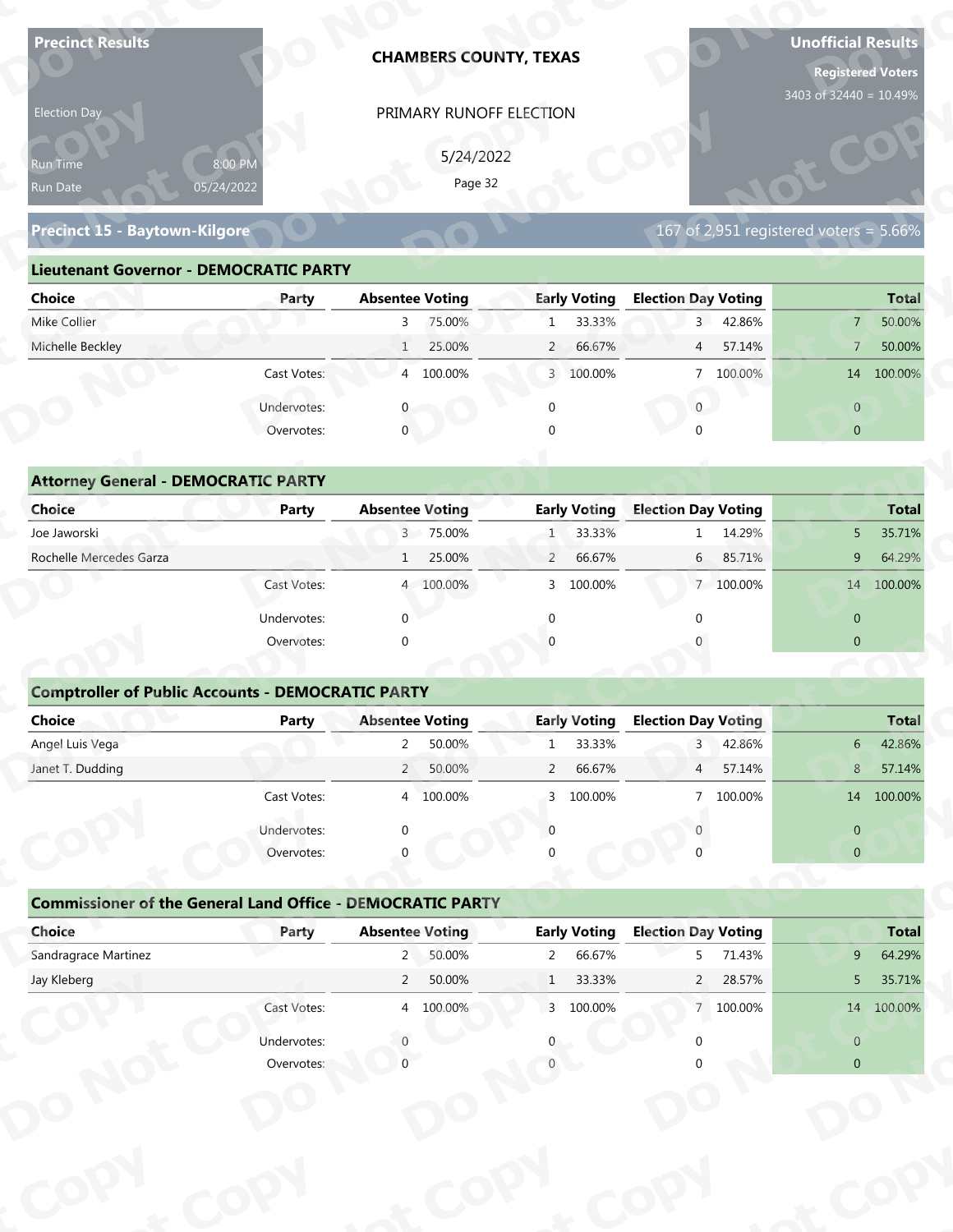| <b>Precinct Results</b>                                           |              |                        | <b>CHAMBERS COUNTY, TEXAS</b> |          |                     |                            |            | <b>Unofficial Results</b><br><b>Registered Voters</b> |              |
|-------------------------------------------------------------------|--------------|------------------------|-------------------------------|----------|---------------------|----------------------------|------------|-------------------------------------------------------|--------------|
| Election Day                                                      |              |                        | PRIMARY RUNOFF ELECTION       |          |                     |                            |            | 3403 of 32440 = 10.49%                                |              |
|                                                                   |              |                        |                               |          |                     |                            |            |                                                       |              |
| 8:00 PM<br>Run Time                                               |              |                        | 5/24/2022                     |          |                     |                            |            |                                                       |              |
| 05/24/2022<br>Run Date                                            |              |                        | Page 33                       |          |                     |                            |            |                                                       |              |
| Precinct 15 - Baytown-Kilgore                                     |              |                        |                               |          |                     |                            |            | 167 of 2,951 registered voters = $5.66\%$             |              |
| <b>Attorney General - REPUBLICAN PARTY</b>                        |              |                        |                               |          |                     |                            |            |                                                       |              |
| <b>Choice</b>                                                     | Party        | <b>Absentee Voting</b> |                               |          | <b>Early Voting</b> | <b>Election Day Voting</b> |            |                                                       | <b>Total</b> |
| George P. Bush                                                    |              | 1                      | 50.00%                        | 16       | 17.78%              | 14                         | 23.33%     | 31                                                    | 20.39%       |
| Ken Paxton                                                        |              | $\mathbf{1}$           | 50.00%                        | 74       | 82.22%              | 46                         | 76.67%     | 121                                                   | 79.61%       |
|                                                                   | Cast Votes:  |                        | 2 100.00%                     | 90       | 100.00%             | 60                         | 100.00%    |                                                       | 152 100.00%  |
|                                                                   | Undervotes:  |                        |                               |          |                     | $\overline{0}$             |            | $\mathbf{1}$                                          |              |
|                                                                   | Overvotes:   | $\mathbf{0}$           |                               | $\Omega$ |                     |                            |            | $\overline{0}$                                        |              |
|                                                                   |              |                        |                               |          |                     |                            |            |                                                       |              |
| <b>Commissioner of the General Land Office - REPUBLICAN PARTY</b> |              |                        |                               |          |                     |                            |            |                                                       |              |
| <b>Choice</b>                                                     | <b>Party</b> | <b>Absentee Voting</b> |                               |          | <b>Early Voting</b> | <b>Election Day Voting</b> |            |                                                       | <b>Total</b> |
| Tim Westley                                                       |              | $\overline{0}$         | 0.00%                         | 28       | 31.46%              | 27                         | 47.37%     | 55                                                    | 37.16%       |
| Dawn Buckingham                                                   |              |                        | 2 100.00%                     | 61       | 68.54%              | 30                         | 52.63%     | 93                                                    | 62.84%       |
|                                                                   | Cast Votes:  |                        | 2 100.00%                     |          | 89 100.00%          |                            | 57 100.00% | 148                                                   | 100.00%      |
|                                                                   | Undervotes:  | $\Omega$               |                               | 2        |                     | 3                          |            | 5                                                     |              |
|                                                                   | Overvotes:   | $\Omega$               |                               |          |                     |                            |            | $\overline{0}$                                        |              |
|                                                                   |              |                        |                               |          |                     |                            |            |                                                       |              |
| <b>Railroad Commissioner - REPUBLICAN PARTY</b>                   |              |                        |                               |          |                     |                            |            |                                                       |              |
| <b>Choice</b>                                                     | <b>Party</b> | <b>Absentee Voting</b> |                               |          | <b>Early Voting</b> | <b>Election Day Voting</b> |            |                                                       | <b>Total</b> |
| Wayne Christian                                                   |              | 1                      | 50.00%                        | 73       | 81.11%              | 40                         | 71.43%     | 114                                                   | 77.03%       |
| Sarah Stogner                                                     |              | 1                      | 50.00%                        | 17       | 18.89%              | 16                         | 28.57%     | 34                                                    | 22.97%       |
|                                                                   | Cast Votes:  |                        | 2 100.00%                     | 90       | 100.00%             | 56                         | 100.00%    |                                                       | 148 100.00%  |
|                                                                   | Undervotes:  |                        |                               | 1        |                     |                            |            | 5                                                     |              |
|                                                                   | Overvotes:   |                        |                               |          |                     |                            |            | $\overline{0}$                                        |              |
| State Representative, District No. 23 - REPUBLICAN PARTY          |              |                        |                               |          |                     |                            |            |                                                       |              |
| Choice                                                            | Party        | <b>Absentee Voting</b> |                               |          | <b>Early Voting</b> | <b>Election Day Voting</b> |            |                                                       | <b>Total</b> |
| Terri Leo-Wilson                                                  |              |                        | 1 50.00%                      | 52       | 57.78%              | 38                         | 63.33%     | 91                                                    | 59.87%       |
| Patrick Gurski                                                    |              | 1                      | 50.00%                        | 38       | 42.22%              | 22                         | 36.67%     | 61                                                    | 40.13%       |
|                                                                   | Cast Votes:  |                        | 2 100.00%                     |          | 90 100.00%          |                            | 60 100.00% |                                                       | 152 100.00%  |
|                                                                   | Undervotes:  |                        |                               |          |                     |                            |            | $\mathbf{1}$                                          |              |
|                                                                   |              |                        |                               |          |                     |                            |            | $\Omega$                                              |              |
|                                                                   | Overvotes:   |                        |                               |          |                     |                            |            |                                                       |              |
|                                                                   |              |                        |                               |          |                     |                            |            |                                                       |              |

### **Precinct 15 - Baytown-Kilgore**

### **Attorney General - REPUBLICAN PARTY**

| Election Day                               |                                                                            | PRIMARY RUNOFF ELECTION                          |                     |                                           |                |
|--------------------------------------------|----------------------------------------------------------------------------|--------------------------------------------------|---------------------|-------------------------------------------|----------------|
| Run Time<br>Run Date                       | 8:00 PM<br>05/24/2022                                                      | 5/24/2022<br>Page 33                             |                     |                                           |                |
| <b>Precinct 15 - Baytown-Kilgore</b>       |                                                                            |                                                  |                     | 167 of 2,951 registered voters = $5.66\%$ |                |
| <b>Attorney General - REPUBLICAN PARTY</b> |                                                                            |                                                  |                     |                                           |                |
| <b>Choice</b>                              | Party                                                                      | <b>Absentee Voting</b>                           | <b>Early Voting</b> | <b>Election Day Voting</b>                | <b>Total</b>   |
| George P. Bush                             |                                                                            | 50.00%<br>1                                      | 17.78%<br>16        | 14 23.33%                                 | 20.39%<br>31   |
| Ken Paxton                                 |                                                                            | 50.00%<br>1                                      | 82.22%<br>74        | 76.67%<br>46                              | 121<br>79.61%  |
|                                            | Cast Votes:                                                                | 2 100.00%                                        | 90 100.00%          | 60 100.00%                                | 152 100.00%    |
|                                            | Undervotes:                                                                |                                                  |                     | $\overline{0}$                            | $\mathbf{1}$   |
|                                            | Overvotes:                                                                 | $\Omega$                                         |                     |                                           | $\overline{0}$ |
| Choice                                     | <b>Commissioner of the General Land Office - REPUBLICAN PARTY</b><br>Party | <b>Absentee Voting</b>                           | <b>Early Voting</b> | <b>Election Day Voting</b>                | <b>Total</b>   |
| Tim Westley                                |                                                                            | $\overline{0}$<br>0.00%                          | 31.46%<br>28        | 47.37%<br>27                              | 37.16%<br>55   |
| Dawn Buckingham                            |                                                                            | 2 100.00%                                        | 68.54%<br>61        | 52.63%<br>30 <sup>°</sup>                 | 93<br>62.84%   |
|                                            | Cast Votes:                                                                | 2 100.00%                                        | 100.00%<br>89       | 57 100.00%                                | 148<br>100.00% |
|                                            | Undervotes:                                                                | $\Omega$                                         | 2                   |                                           | 5              |
|                                            | Overvotes:                                                                 |                                                  |                     |                                           | $\overline{0}$ |
|                                            |                                                                            |                                                  |                     |                                           |                |
|                                            | <b>Railroad Commissioner - REPUBLICAN PARTY</b>                            |                                                  |                     |                                           |                |
| <b>Choice</b>                              | <b>Party</b>                                                               | <b>Absentee Voting</b>                           | <b>Early Voting</b> | <b>Election Day Voting</b>                | <b>Total</b>   |
| Wayne Christian                            |                                                                            | 50.00%                                           | 81.11%<br>73        | 71.43%<br>40                              | 77.03%<br>114  |
| Carole Champsu                             |                                                                            | $\Gamma$ $\cap$ $\cap$ $\Omega'$<br>$\mathbf{1}$ | 17.10000            | 1000770                                   | 2207<br>21     |

### **Commissioner of the General Land Office - REPUBLICAN PARTY**<br> **Party Absentee Voting Choice Party Absentee Voting Early Voting Election Day Voting Total p CCommissioner of the General Land Office**<br> **Choice**<br> **Party**<br> **Tim Westley y ICAN PARTY**<br>tee Voting<br>0 0.00% **Elec <sup>o</sup> Early Voting Absentee Voting**

| Choice          | Party       | <b>Absentee Voting</b>     |    | <b>Early Voting</b> | <b>Election Day Voting</b> |            |     | <b>Total</b> |
|-----------------|-------------|----------------------------|----|---------------------|----------------------------|------------|-----|--------------|
| Tim Westley     |             | $0.00\%$<br>$\overline{0}$ | 28 | 31.46%              | 27                         | 47.37%     | 55  | 37.16%       |
| Dawn Buckingham |             | 2 100.00%                  | 61 | 68.54%              | 30 <sup>2</sup>            | 52.63%     | 93  | 62.84%       |
|                 | Cast Votes: | 2 100.00%                  | 89 | 100.00%             |                            | 57 100.00% | 148 | 100.00%      |
|                 | Undervotes: |                            |    |                     |                            |            |     |              |
|                 | Overvotes:  | 0                          |    |                     |                            |            | 0   |              |

### **Railroad Commissioner - REPUBLICAN PARTY Choice Party Absentee Voting Early Voting Election Day Voting Total** Wayne Christian 114 77.03% 1 50.00% 73 81.11% 40 71.43% 114 77.03% Sarah Stogner 1 50.00% 17 18.89% 16 28.57% 34 22.97% Cast Votes: 2 100.00% 90 100.00% 56 100.00% 148 100.00% Undervotes: 0 0 1 4 5 5 5 6 7 7 8 7 7 8 7 7 8 7 7 8 7 7 8 7 7 8 7 7 8 7 7 8 7 7 8 7 7 8 7 7 8 7 7 8 7 7 8 7 7 8 7 7 8 7 7 8 7 7 8 7 7 8 7 7 8 7 7 8 7 7 8 7 7 8 7 7 8 7 7 8 7 7 8 7 7 8 7 7 8 7 7 8 7 7 8 7 7 8 7 7 8 7 8 7 8 Overvotes: 0 0 0 0 **Example 20**<br> **Railroad Commissioner - REPUBLICAN P<br>
Choice Party t C** Under<br>Over **Railroad Com**<br> **Choice**<br> **Wayne Christian**<br> **Sarab Stegner oEarly Voting**  $\frac{1}{2}$  **<sup>p</sup>**  $\frac{4}{2}$ **d**<br>Absentee  $\begin{bmatrix} 1 & 50.00\% \\ 1 & 50.00\% \end{bmatrix}$ **120 00%<br>120 00%<br>120 00%<br>120 00%**  $\frac{1}{\sqrt{2}}$ **op** PRIMARY RUNOFF ELECTIO<br>
5/24/2022<br>
Page 33<br> **Absentee Voting Early<br>
1 50.00% 16<br>
1 50.00% 16<br>
2 100.00% 74<br>
2 100.00% 9 0<br>
2 100.00% 8 28<br>
2 100.00% 6 1<br>
<br>
<b>Absentee Voting Early**<br>
0 0.00% 8 28<br>
2 100.00% 6 1<br>
<br>
<br> **Absente**  $\begin{pmatrix} 90 \\ 1 \\ 0 \end{pmatrix}$ **<u>Voting</u>**  $\begin{array}{c} \hline 4 \\ 1 \end{array}$ **tC** $\frac{34}{11}$ **Railroad Commiss<br>
Choice**<br>
Wayne Christian<br>
Sarah Stogner **Choice**<br>
Wayne Christian<br>
Sarah Stogner Overvotes<br> **Railroad Commissioner - REPUBLICAN P<br>
Choice Party**<br>
Sarah Stogner<br>
Cast Votes<br>
Undervotes<br>
Overvotes<br>
State Representative, District No. 23 - F<br>
Choice Party<br>
Terri Leo-Wilson<br>
Patrick Gurski<br>
Cast Votes<br>
Unde mmissior<br>**ot** Precinct 15 - Baytown-Kilgore<br> **Attorney General - REPUBLICAN PARTY**<br>
Choice<br>
George P. Bush<br>
Ken Paxton<br>
Cast Votes<br>
Undervotes<br>
Orenvotes<br>
Orenvotes<br>
Commissioner of the General Land Office<br>
Tim Westley<br>
Dawn Buckingham<br> **ch**<br>
Tim<br>
Dat<br>
Dat<br>
Ma<br>
San<br>
San<br>
Dat<br>
Dat<br>
Ter<br>
Pat **DCommissioner of the C**<br>Choice<br>Dawn Buckingham<br>**Railroad Commissione**<br>Choice<br>Mayne Christian<br>Sarah Stogner<br>**State Representative,**<br>Choice<br>Choice<br>Terri Leo-Wilson **State Representat dervotes** <sup>0</sup><br> **Copolitical Example 1**<br> **Copolitical Copolition Commissioner of the General Land Office<br>
Tim Westley<br>
Dawn Buckingham<br>
Davan Buckingham<br>
Cast Votes<br>
Undervotes<br>
Overvotes<br>
Railroad Commissioner - REPUBLICAN P<br>
Choice<br>
Wayne Christian<br>
Sarah Stogner<br>
Cast Votes<br>
Undervo N pyot PRIMARY RUNOFF ELECTION**<br>  $5/24/2022$ <br>  $Fage 33$ <br> **Absentee Voting**<br> **1** 50.00%<br> **1** 50.00%<br> **1** 50.00%<br> **1** 50.00%<br> **1** 50.00%<br> **1** 9 0 100.00%<br> **1** 9 0 100.00%<br> **1** 9 0 100.00%<br> **1** 9 0 100.00%<br> **1** 9 0 100.00%<br> **1** 9 0 46 76.67%<br>
60 100.00%<br>
0<br>
0<br> **n Day Voting**<br>
27 47.37%<br>
30 52.63%<br>
57 100.00%<br>
3<br>
0<br> **n Day Voting**<br>
40 71.43%<br>
46 28.57%<br>
56 100.00%<br>
4<br>
0<br> **n Day Voting**<br>
40 71.43%<br>
40 71.43%<br>
56 100.00%<br>
4<br>
8 63.33%<br>
22 36.67%<br>
60 100. **rotal**<br>
55 37.16%<br>
93 62.84%<br>
148 100.00%<br>
5<br>
0<br> **Total<br>
114** 77.03%<br>
34 22.97%<br>
148 100.00%<br>
5<br>
0<br> **Total**<br>
14 100.00%<br>
5<br>
148 100.00%<br>
5<br>
0<br>
148 100.00%<br>
5<br>
0<br>
148 100.00%<br>
5<br>
0<br>
148 100.00%<br>
5<br>
0<br>
148 100.00%<br>
5<br>
0<br>
14 **Example 18 AN PARTY**<br> **py Voting 28 31.46%**<br> **py Voting 18 46%**<br> **py Voting 48 31.46%**<br> **py Voting 40 30 57 10<br>
<b>py Voting 18 40 550.00%**<br> **py Voting 18 40 550.00%**<br> **py Voting 18 40 56.00%**<br> **py Voting 18 40 56.00%**<br> **py** 40 71.43%<br>16 28.57% 16 **ot pyorotal**<br> $\frac{1}{4}$ <br> $\frac{77.03\%}{22.97\%}$ **pyNTotal**<br>77.03% 22.97% 167 of 2,951 registered voters = 5.66%<br> **lection Day Voting**<br>
14 23.33%<br>
46 76.67%<br>
121 79.61%<br>
60 100.00%<br>
152 100.00%<br>
0<br>
1<br>
10<br>
10<br> **lection Day Voting**<br>
7 100.00%<br>
3<br>
57 100.00%<br>
148 100.00%<br>
3<br>
16 28.57%<br>
56 100.00%<br>  $\begin{bmatrix} 5 \\ 0 \end{bmatrix}$ **ot o o p**<br>**p**<br>**p**<br>**p**<br>**p**<br>**p** 1<br>
0<br>
0<br> **Do Do**<br> **PERENT CONTENT OF TOTAL**<br>
38 63.33%<br>
91 59.87%

| Cast votes. |              | 2, 100.0076 | ັບ                                                                                              | TOO'OO XQ | 30                  | LUU.UU 70 |                            | 140 100.00%  |
|-------------|--------------|-------------|-------------------------------------------------------------------------------------------------|-----------|---------------------|-----------|----------------------------|--------------|
| Undervotes: | $\Omega$     |             |                                                                                                 |           |                     |           | 5.                         |              |
| Overvotes:  | $\Omega$     |             | 0                                                                                               |           |                     |           | $\overline{0}$             |              |
|             |              |             |                                                                                                 |           |                     |           |                            |              |
| Party       |              |             |                                                                                                 |           |                     |           |                            | <b>Total</b> |
|             | 1            | 50.00%      | 52                                                                                              | 57.78%    | 38                  | 63.33%    | 91                         | 59.87%       |
|             | $\mathbf{1}$ | 50.00%      | 38                                                                                              | 42.22%    | 22                  | 36.67%    | 61                         | 40.13%       |
| Cast Votes: |              |             | 90                                                                                              | 100.00%   | 60                  | 100.00%   | 152                        | 100.00%      |
| Undervotes: |              |             |                                                                                                 |           |                     |           |                            |              |
| Overvotes:  |              |             |                                                                                                 |           |                     |           | $\overline{0}$             |              |
|             |              |             |                                                                                                 |           |                     |           |                            |              |
|             |              |             |                                                                                                 |           |                     |           |                            |              |
|             |              |             |                                                                                                 |           |                     |           |                            |              |
|             |              |             |                                                                                                 |           |                     |           |                            |              |
|             |              |             |                                                                                                 |           |                     |           |                            |              |
|             |              |             | State Representative, District No. 23 - REPUBLICAN PARTY<br><b>Absentee Voting</b><br>2 100.00% |           | <b>Early Voting</b> |           | <b>Election Day Voting</b> |              |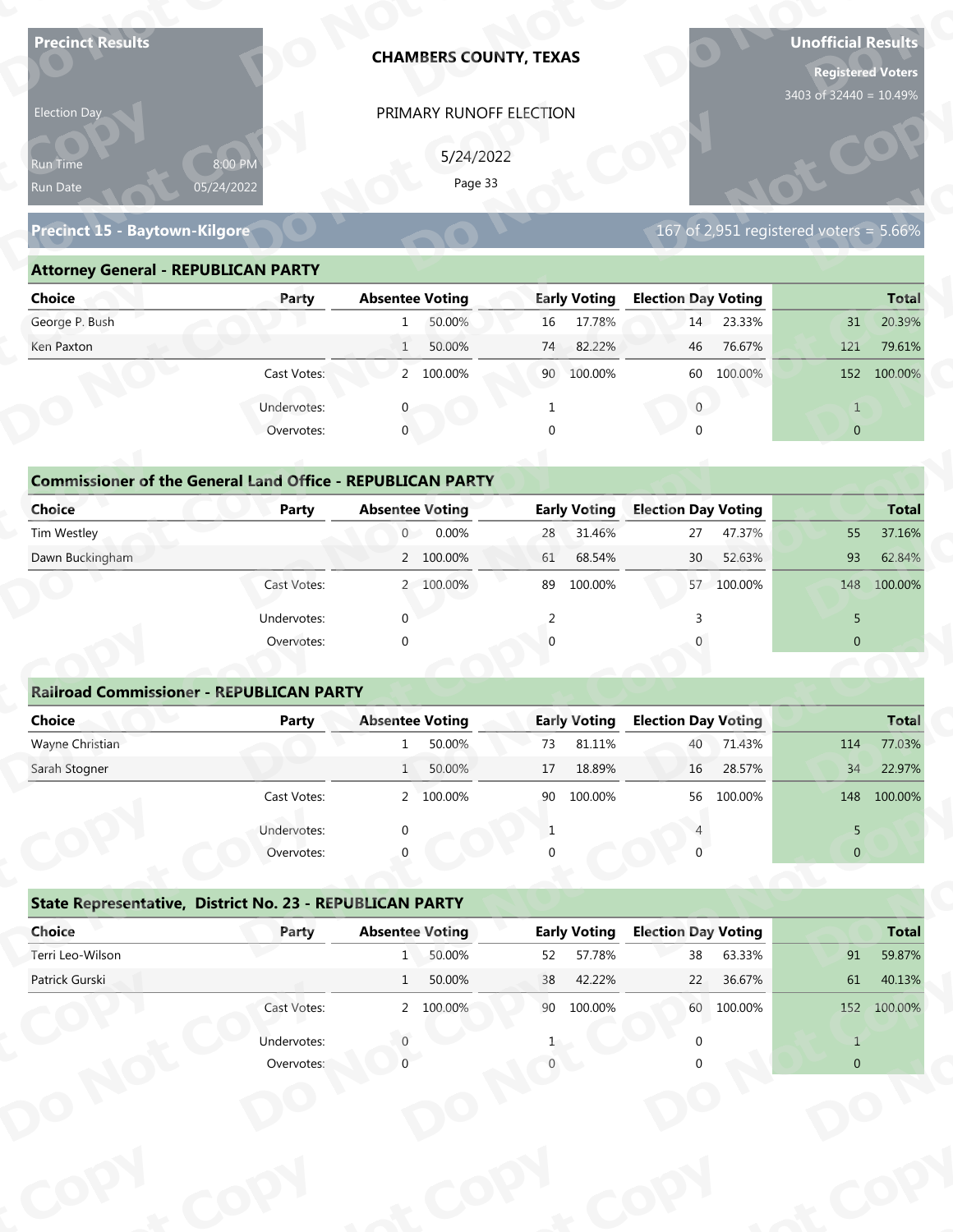| <b>Precinct Results</b>                                           |                       | <b>CHAMBERS COUNTY, TEXAS</b> |                         |                                         | <b>Unofficial Results</b><br><b>Registered Voters</b> |
|-------------------------------------------------------------------|-----------------------|-------------------------------|-------------------------|-----------------------------------------|-------------------------------------------------------|
| Election Day                                                      |                       | PRIMARY RUNOFF ELECTION       |                         |                                         | 3403 of 32440 = 10.49%                                |
|                                                                   |                       |                               |                         |                                         |                                                       |
| Run Time<br>Run Date                                              | 8:00 PM<br>05/24/2022 | 5/24/2022<br>Page 34          |                         |                                         |                                                       |
|                                                                   |                       |                               |                         |                                         |                                                       |
| Precinct 16 - Grand Parkway                                       |                       |                               |                         | 224 of 2,201 registered voters = 10.18% |                                                       |
| <b>Lieutenant Governor - DEMOCRATIC PARTY</b>                     |                       |                               |                         |                                         |                                                       |
| <b>Choice</b>                                                     | Party                 | <b>Absentee Voting</b>        | <b>Early Voting</b>     | <b>Election Day Voting</b>              | <b>Total</b>                                          |
| Mike Collier                                                      |                       | 1 100.00%                     | 2 100.00%               | 1 33.33%                                | 66.67%<br>4                                           |
| Michelle Beckley                                                  |                       | 0.00%<br>$\overline{0}$       | $\mathbf{0}$<br>0.00%   | 66.67%<br>$\overline{2}$                | 33.33%<br>$\overline{2}$                              |
|                                                                   | Cast Votes:           | 1 100.00%                     | 2 100.00%               | 3 100.00%                               | 6 100.00%                                             |
|                                                                   | Undervotes:           |                               | $\mathbf 0$             | $\overline{0}$                          | $\overline{0}$                                        |
|                                                                   | Overvotes:            | $\overline{0}$                |                         |                                         | $\overline{0}$                                        |
|                                                                   |                       |                               |                         |                                         |                                                       |
| <b>Attorney General - DEMOCRATIC PARTY</b>                        |                       |                               |                         |                                         |                                                       |
| <b>Choice</b>                                                     | <b>Party</b>          | <b>Absentee Voting</b>        | <b>Early Voting</b>     | <b>Election Day Voting</b>              | <b>Total</b>                                          |
| Joe Jaworski                                                      |                       | 1 100.00%                     | 2 100.00%               | 66.67%<br>$\mathbf{2}$                  | 83.33%<br>5 <sup>5</sup>                              |
| Rochelle Mercedes Garza                                           |                       | 0.00%<br>$\mathbf{0}$         | 0.00%<br>$\mathbf{0}$   | 33.33%<br>1                             | 16.67%<br>$\mathbf{1}$                                |
|                                                                   | Cast Votes:           | 1 100.00%                     | 2 100.00%               | 3 100.00%                               | 6 100.00%                                             |
|                                                                   | Undervotes:           | $\Omega$                      | $\mathbf{0}$            | $\Omega$                                | $\overline{0}$                                        |
|                                                                   | Overvotes:            | $\Omega$                      |                         |                                         | $\overline{0}$                                        |
|                                                                   |                       |                               |                         |                                         |                                                       |
| <b>Comptroller of Public Accounts - DEMOCRATIC PARTY</b>          |                       |                               |                         |                                         |                                                       |
| Choice                                                            | Party                 | <b>Absentee Voting</b>        | <b>Early Voting</b>     | <b>Election Day Voting</b>              | <b>Total</b>                                          |
| Angel Luis Vega<br>Janet T. Dudding                               |                       | 1 100.00%<br>$\overline{0}$   | 0.00%<br>$\mathbf 0$    | 33.33%<br>1                             | $2 -$<br>33.33%                                       |
|                                                                   | Cast Votes:           | 0.00%                         | 2 100.00%<br>2 100.00%  | 66.67%<br>$2^{\circ}$<br>3 100.00%      | 66.67%<br>4<br>6 100.00%                              |
|                                                                   |                       | 1 100.00%                     |                         |                                         |                                                       |
|                                                                   | Undervotes:           | $\Omega$                      | $\Omega$                |                                         | $\overline{0}$                                        |
|                                                                   | Overvotes:            |                               |                         |                                         | $\overline{0}$                                        |
| <b>Commissioner of the General Land Office - DEMOCRATIC PARTY</b> |                       |                               |                         |                                         |                                                       |
| Choice                                                            | Party                 | <b>Absentee Voting</b>        | <b>Early Voting</b>     | <b>Election Day Voting</b>              | <b>Total</b>                                          |
|                                                                   |                       | 1 100.00%                     | 0.00%<br>$\overline{0}$ | 0.00%<br>$\Omega$                       | 16.67%<br>1                                           |
| Sandragrace Martinez                                              |                       |                               | 2 100.00%               | 3 100.00%                               | 83.33%<br>5 <sub>1</sub>                              |
| Jay Kleberg                                                       |                       | $\overline{0}$<br>0.00%       |                         |                                         |                                                       |
|                                                                   | Cast Votes:           | 1 100.00%                     | 2 100.00%               | 3 100.00%                               | 6 100.00%                                             |
|                                                                   | Undervotes:           |                               |                         |                                         | $\overline{0}$                                        |

| 5/24/2022<br>8:00 PM<br><b>Run Time</b><br>Page 34<br>05/24/2022<br>Run Date<br>224 of 2,201 registered voters = $10.18\%$<br><b>Precinct 16 - Grand Parkway</b><br><b>Lieutenant Governor - DEMOCRATIC PARTY</b> |
|-------------------------------------------------------------------------------------------------------------------------------------------------------------------------------------------------------------------|
|                                                                                                                                                                                                                   |
|                                                                                                                                                                                                                   |
|                                                                                                                                                                                                                   |
| <b>Absentee Voting</b><br><b>Early Voting</b><br><b>Election Day Voting</b><br>Choice<br><b>Total</b><br>Party                                                                                                    |
| 1 33.33%<br>Mike Collier<br>1 100.00%<br>2 100.00%<br>66.67%<br>$4 \overline{ }$                                                                                                                                  |
| Michelle Beckley<br>0.00%<br>0.00%<br>2 66.67%<br>33.33%<br>$\overline{0}$<br>2 <sup>7</sup><br>$\mathbf{0}$                                                                                                      |
| 1 100.00%<br>3 100.00%<br>6 100.00%<br>Cast Votes:<br>2 100.00%                                                                                                                                                   |
| Undervotes:<br>$\overline{0}$<br>$\overline{0}$                                                                                                                                                                   |
| $\mathbf 0$<br>Overvotes:<br>$\Omega$<br>$\overline{0}$                                                                                                                                                           |
|                                                                                                                                                                                                                   |
| <b>Attorney General - DEMOCRATIC PARTY</b>                                                                                                                                                                        |
| <b>Early Voting</b><br><b>Choice</b><br><b>Absentee Voting</b><br><b>Election Day Voting</b><br><b>Party</b><br><b>Total</b>                                                                                      |
| Joe Jaworski<br>1 100.00%<br>2 100.00%<br>2 66.67%<br>83.33%<br>5                                                                                                                                                 |
| Rochelle Mercedes Garza<br>0.00%<br>$\mathbf{0}$<br>0.00%<br>1 33.33%<br>16.67%<br>$\overline{0}$<br>1                                                                                                            |
| 6 100.00%<br>1 100.00%<br>$\overline{2}$<br>100.00%<br>3 100.00%<br>Cast Votes:                                                                                                                                   |

| 5/24/2022<br>8:00 PM<br>Run Time<br>Page 34<br>05/24/2022<br>Run Date<br><b>Precinct 16 - Grand Parkway</b><br>224 of 2,201 registered voters = 10.18%<br><b>Lieutenant Governor - DEMOCRATIC PARTY</b><br><b>Absentee Voting</b><br><b>Early Voting</b><br><b>Election Day Voting</b><br><b>Choice</b><br>Party<br>Mike Collier<br>1 33.33%<br>1 100.00%<br>2 100.00%<br>Michelle Beckley<br>$\overline{0}$<br>0.00%<br>0.00%<br>66.67%<br>$\mathbf{0}$<br>$2^{\circ}$<br>Cast Votes:<br>1 100.00%<br>2 100.00%<br>3 100.00%<br>$\mathbf{0}$<br>Undervotes:<br>$\mathbf{0}$<br>$\overline{0}$<br>0<br>Overvotes:<br>$\mathbf{0}$<br>$\overline{0}$<br><b>Attorney General - DEMOCRATIC PARTY</b><br><b>Early Voting</b><br><b>Election Day Voting</b><br>Choice<br><b>Absentee Voting</b><br><b>Party</b><br>Joe Jaworski<br>1 100.00%<br>66.67%<br>2 100.00%<br>$2^{\circ}$<br>5<br>Rochelle Mercedes Garza<br>0.00%<br>$\overline{0}$<br>$\mathbf{0}$<br>0.00%<br>33.33%<br>1<br>Cast Votes:<br>1 100.00%<br>100.00%<br>3 100.00%<br>$\overline{2}$<br>Undervotes:<br>$\Omega$<br>$\overline{0}$<br>$\overline{0}$<br>Overvotes:<br>$\Omega$<br><b>Comptroller of Public Accounts - DEMOCRATIC PARTY</b><br><b>Choice</b><br><b>Absentee Voting</b><br><b>Election Day Voting</b><br><b>Party</b><br><b>Early Voting</b><br>0.00%<br>Angel Luis Vega<br>1 100.00%<br>33.33%<br>$\mathbf 0$<br>2 <sup>1</sup><br>1<br>2 100.00%<br>66.67%<br>Janet T. Dudding<br>0.00%<br>$\overline{0}$<br>$\overline{2}$<br>4<br>Cast Votes:<br>1 100.00%<br>2 100.00%<br>3 100.00%<br>Undervotes:<br>$\overline{0}$<br>Overvotes:<br>$\overline{0}$<br><b>Commissioner of the General Land Office - DEMOCRATIC PARTY</b><br><b>Absentee Voting</b><br><b>Early Voting</b><br><b>Election Day Voting</b><br>Choice<br>Party |                          |  |  |  | PRIMARY RUNOFF ELECTION |  |  | <b>Election Day</b> |
|-----------------------------------------------------------------------------------------------------------------------------------------------------------------------------------------------------------------------------------------------------------------------------------------------------------------------------------------------------------------------------------------------------------------------------------------------------------------------------------------------------------------------------------------------------------------------------------------------------------------------------------------------------------------------------------------------------------------------------------------------------------------------------------------------------------------------------------------------------------------------------------------------------------------------------------------------------------------------------------------------------------------------------------------------------------------------------------------------------------------------------------------------------------------------------------------------------------------------------------------------------------------------------------------------------------------------------------------------------------------------------------------------------------------------------------------------------------------------------------------------------------------------------------------------------------------------------------------------------------------------------------------------------------------------------------------------------------------------------------------------------------------------------------------------------------------|--------------------------|--|--|--|-------------------------|--|--|---------------------|
|                                                                                                                                                                                                                                                                                                                                                                                                                                                                                                                                                                                                                                                                                                                                                                                                                                                                                                                                                                                                                                                                                                                                                                                                                                                                                                                                                                                                                                                                                                                                                                                                                                                                                                                                                                                                                 |                          |  |  |  |                         |  |  |                     |
|                                                                                                                                                                                                                                                                                                                                                                                                                                                                                                                                                                                                                                                                                                                                                                                                                                                                                                                                                                                                                                                                                                                                                                                                                                                                                                                                                                                                                                                                                                                                                                                                                                                                                                                                                                                                                 |                          |  |  |  |                         |  |  |                     |
|                                                                                                                                                                                                                                                                                                                                                                                                                                                                                                                                                                                                                                                                                                                                                                                                                                                                                                                                                                                                                                                                                                                                                                                                                                                                                                                                                                                                                                                                                                                                                                                                                                                                                                                                                                                                                 |                          |  |  |  |                         |  |  |                     |
|                                                                                                                                                                                                                                                                                                                                                                                                                                                                                                                                                                                                                                                                                                                                                                                                                                                                                                                                                                                                                                                                                                                                                                                                                                                                                                                                                                                                                                                                                                                                                                                                                                                                                                                                                                                                                 |                          |  |  |  |                         |  |  |                     |
|                                                                                                                                                                                                                                                                                                                                                                                                                                                                                                                                                                                                                                                                                                                                                                                                                                                                                                                                                                                                                                                                                                                                                                                                                                                                                                                                                                                                                                                                                                                                                                                                                                                                                                                                                                                                                 |                          |  |  |  |                         |  |  |                     |
|                                                                                                                                                                                                                                                                                                                                                                                                                                                                                                                                                                                                                                                                                                                                                                                                                                                                                                                                                                                                                                                                                                                                                                                                                                                                                                                                                                                                                                                                                                                                                                                                                                                                                                                                                                                                                 | <b>Total</b>             |  |  |  |                         |  |  |                     |
|                                                                                                                                                                                                                                                                                                                                                                                                                                                                                                                                                                                                                                                                                                                                                                                                                                                                                                                                                                                                                                                                                                                                                                                                                                                                                                                                                                                                                                                                                                                                                                                                                                                                                                                                                                                                                 | 66.67%<br>$\overline{4}$ |  |  |  |                         |  |  |                     |
|                                                                                                                                                                                                                                                                                                                                                                                                                                                                                                                                                                                                                                                                                                                                                                                                                                                                                                                                                                                                                                                                                                                                                                                                                                                                                                                                                                                                                                                                                                                                                                                                                                                                                                                                                                                                                 | 33.33%<br>$\overline{2}$ |  |  |  |                         |  |  |                     |
|                                                                                                                                                                                                                                                                                                                                                                                                                                                                                                                                                                                                                                                                                                                                                                                                                                                                                                                                                                                                                                                                                                                                                                                                                                                                                                                                                                                                                                                                                                                                                                                                                                                                                                                                                                                                                 | 6 100.00%                |  |  |  |                         |  |  |                     |
|                                                                                                                                                                                                                                                                                                                                                                                                                                                                                                                                                                                                                                                                                                                                                                                                                                                                                                                                                                                                                                                                                                                                                                                                                                                                                                                                                                                                                                                                                                                                                                                                                                                                                                                                                                                                                 |                          |  |  |  |                         |  |  |                     |
|                                                                                                                                                                                                                                                                                                                                                                                                                                                                                                                                                                                                                                                                                                                                                                                                                                                                                                                                                                                                                                                                                                                                                                                                                                                                                                                                                                                                                                                                                                                                                                                                                                                                                                                                                                                                                 |                          |  |  |  |                         |  |  |                     |
|                                                                                                                                                                                                                                                                                                                                                                                                                                                                                                                                                                                                                                                                                                                                                                                                                                                                                                                                                                                                                                                                                                                                                                                                                                                                                                                                                                                                                                                                                                                                                                                                                                                                                                                                                                                                                 |                          |  |  |  |                         |  |  |                     |
|                                                                                                                                                                                                                                                                                                                                                                                                                                                                                                                                                                                                                                                                                                                                                                                                                                                                                                                                                                                                                                                                                                                                                                                                                                                                                                                                                                                                                                                                                                                                                                                                                                                                                                                                                                                                                 |                          |  |  |  |                         |  |  |                     |
|                                                                                                                                                                                                                                                                                                                                                                                                                                                                                                                                                                                                                                                                                                                                                                                                                                                                                                                                                                                                                                                                                                                                                                                                                                                                                                                                                                                                                                                                                                                                                                                                                                                                                                                                                                                                                 | <b>Total</b>             |  |  |  |                         |  |  |                     |
|                                                                                                                                                                                                                                                                                                                                                                                                                                                                                                                                                                                                                                                                                                                                                                                                                                                                                                                                                                                                                                                                                                                                                                                                                                                                                                                                                                                                                                                                                                                                                                                                                                                                                                                                                                                                                 | 83.33%                   |  |  |  |                         |  |  |                     |
|                                                                                                                                                                                                                                                                                                                                                                                                                                                                                                                                                                                                                                                                                                                                                                                                                                                                                                                                                                                                                                                                                                                                                                                                                                                                                                                                                                                                                                                                                                                                                                                                                                                                                                                                                                                                                 | 16.67%<br>$\mathbf{1}$   |  |  |  |                         |  |  |                     |
|                                                                                                                                                                                                                                                                                                                                                                                                                                                                                                                                                                                                                                                                                                                                                                                                                                                                                                                                                                                                                                                                                                                                                                                                                                                                                                                                                                                                                                                                                                                                                                                                                                                                                                                                                                                                                 | 6 100.00%                |  |  |  |                         |  |  |                     |
|                                                                                                                                                                                                                                                                                                                                                                                                                                                                                                                                                                                                                                                                                                                                                                                                                                                                                                                                                                                                                                                                                                                                                                                                                                                                                                                                                                                                                                                                                                                                                                                                                                                                                                                                                                                                                 |                          |  |  |  |                         |  |  |                     |
|                                                                                                                                                                                                                                                                                                                                                                                                                                                                                                                                                                                                                                                                                                                                                                                                                                                                                                                                                                                                                                                                                                                                                                                                                                                                                                                                                                                                                                                                                                                                                                                                                                                                                                                                                                                                                 |                          |  |  |  |                         |  |  |                     |
|                                                                                                                                                                                                                                                                                                                                                                                                                                                                                                                                                                                                                                                                                                                                                                                                                                                                                                                                                                                                                                                                                                                                                                                                                                                                                                                                                                                                                                                                                                                                                                                                                                                                                                                                                                                                                 |                          |  |  |  |                         |  |  |                     |
|                                                                                                                                                                                                                                                                                                                                                                                                                                                                                                                                                                                                                                                                                                                                                                                                                                                                                                                                                                                                                                                                                                                                                                                                                                                                                                                                                                                                                                                                                                                                                                                                                                                                                                                                                                                                                 |                          |  |  |  |                         |  |  |                     |
|                                                                                                                                                                                                                                                                                                                                                                                                                                                                                                                                                                                                                                                                                                                                                                                                                                                                                                                                                                                                                                                                                                                                                                                                                                                                                                                                                                                                                                                                                                                                                                                                                                                                                                                                                                                                                 | <b>Total</b>             |  |  |  |                         |  |  |                     |
|                                                                                                                                                                                                                                                                                                                                                                                                                                                                                                                                                                                                                                                                                                                                                                                                                                                                                                                                                                                                                                                                                                                                                                                                                                                                                                                                                                                                                                                                                                                                                                                                                                                                                                                                                                                                                 | 33.33%                   |  |  |  |                         |  |  |                     |
|                                                                                                                                                                                                                                                                                                                                                                                                                                                                                                                                                                                                                                                                                                                                                                                                                                                                                                                                                                                                                                                                                                                                                                                                                                                                                                                                                                                                                                                                                                                                                                                                                                                                                                                                                                                                                 | 66.67%                   |  |  |  |                         |  |  |                     |
|                                                                                                                                                                                                                                                                                                                                                                                                                                                                                                                                                                                                                                                                                                                                                                                                                                                                                                                                                                                                                                                                                                                                                                                                                                                                                                                                                                                                                                                                                                                                                                                                                                                                                                                                                                                                                 | 6 100.00%                |  |  |  |                         |  |  |                     |
|                                                                                                                                                                                                                                                                                                                                                                                                                                                                                                                                                                                                                                                                                                                                                                                                                                                                                                                                                                                                                                                                                                                                                                                                                                                                                                                                                                                                                                                                                                                                                                                                                                                                                                                                                                                                                 |                          |  |  |  |                         |  |  |                     |
|                                                                                                                                                                                                                                                                                                                                                                                                                                                                                                                                                                                                                                                                                                                                                                                                                                                                                                                                                                                                                                                                                                                                                                                                                                                                                                                                                                                                                                                                                                                                                                                                                                                                                                                                                                                                                 |                          |  |  |  |                         |  |  |                     |
|                                                                                                                                                                                                                                                                                                                                                                                                                                                                                                                                                                                                                                                                                                                                                                                                                                                                                                                                                                                                                                                                                                                                                                                                                                                                                                                                                                                                                                                                                                                                                                                                                                                                                                                                                                                                                 |                          |  |  |  |                         |  |  |                     |
|                                                                                                                                                                                                                                                                                                                                                                                                                                                                                                                                                                                                                                                                                                                                                                                                                                                                                                                                                                                                                                                                                                                                                                                                                                                                                                                                                                                                                                                                                                                                                                                                                                                                                                                                                                                                                 |                          |  |  |  |                         |  |  |                     |
|                                                                                                                                                                                                                                                                                                                                                                                                                                                                                                                                                                                                                                                                                                                                                                                                                                                                                                                                                                                                                                                                                                                                                                                                                                                                                                                                                                                                                                                                                                                                                                                                                                                                                                                                                                                                                 | <b>Total</b>             |  |  |  |                         |  |  |                     |
| Sandragrace Martinez<br>1 100.00%<br>$\mathbf 0$<br>0.00%<br>0.00%<br>0                                                                                                                                                                                                                                                                                                                                                                                                                                                                                                                                                                                                                                                                                                                                                                                                                                                                                                                                                                                                                                                                                                                                                                                                                                                                                                                                                                                                                                                                                                                                                                                                                                                                                                                                         | 16.67%<br>1              |  |  |  |                         |  |  |                     |
| 0.00%<br>2 100.00%<br>Jay Kleberg<br>$\overline{0}$<br>3 100.00%                                                                                                                                                                                                                                                                                                                                                                                                                                                                                                                                                                                                                                                                                                                                                                                                                                                                                                                                                                                                                                                                                                                                                                                                                                                                                                                                                                                                                                                                                                                                                                                                                                                                                                                                                | 83.33%<br>5 <sub>1</sub> |  |  |  |                         |  |  |                     |
| Cast Votes:<br>1 100.00%<br>2 100.00%<br>3 100.00%                                                                                                                                                                                                                                                                                                                                                                                                                                                                                                                                                                                                                                                                                                                                                                                                                                                                                                                                                                                                                                                                                                                                                                                                                                                                                                                                                                                                                                                                                                                                                                                                                                                                                                                                                              | 6 100.00%                |  |  |  |                         |  |  |                     |
| Undervotes:<br>$\overline{0}$                                                                                                                                                                                                                                                                                                                                                                                                                                                                                                                                                                                                                                                                                                                                                                                                                                                                                                                                                                                                                                                                                                                                                                                                                                                                                                                                                                                                                                                                                                                                                                                                                                                                                                                                                                                   |                          |  |  |  |                         |  |  |                     |
| Overvotes:<br>$\overline{0}$                                                                                                                                                                                                                                                                                                                                                                                                                                                                                                                                                                                                                                                                                                                                                                                                                                                                                                                                                                                                                                                                                                                                                                                                                                                                                                                                                                                                                                                                                                                                                                                                                                                                                                                                                                                    |                          |  |  |  |                         |  |  |                     |

### **Comptroller of Public Accounts - DEMOCRATIC PARTY**

| <b>Choice</b>                                                               | Party       | <b>Absentee Voting</b>    | <b>Early Voting</b>     | <b>Election Day Voting</b> | <b>Total</b>                                  |
|-----------------------------------------------------------------------------|-------------|---------------------------|-------------------------|----------------------------|-----------------------------------------------|
| Joe Jaworski                                                                |             | 1 100.00%                 | 2 100.00%               | 66.67%<br>$2^{\circ}$      | 5 83.33%                                      |
| Rochelle Mercedes Garza                                                     |             | 0.00%<br>$\boldsymbol{0}$ | 0.00%<br>$\overline{0}$ | 33.33%<br>1                | 16.67%<br>1                                   |
|                                                                             | Cast Votes: | 1 100.00%                 | 2 100.00%               | 3 100.00%                  | 6 100.00%                                     |
|                                                                             | Undervotes: | ∩                         | ∩                       | ∩                          | $\mathbf{0}$                                  |
|                                                                             | Overvotes:  | ∩                         |                         |                            | $\mathbf{0}$                                  |
|                                                                             |             |                           |                         |                            |                                               |
| <b>Comptroller of Public Accounts - DEMOCRATIC PARTY</b>                    |             |                           |                         |                            |                                               |
| <b>Choice</b>                                                               | Party       | <b>Absentee Voting</b>    | <b>Early Voting</b>     | <b>Election Day Voting</b> | <b>Total</b>                                  |
| Angel Luis Vega                                                             |             | 1 100.00%                 | 0.00%<br>0              | 33.33%<br>1                | $2 -$<br>33.33%                               |
| Janet T. Dudding                                                            |             | 0.00%<br>$\overline{0}$   | 2 100.00%               | 66.67%<br>$2^{\circ}$      | 66.67%<br>4                                   |
|                                                                             |             | 1 100.00%                 | 2 100.00%               | 3 100.00%                  | 6 100.00%                                     |
|                                                                             | Cast Votes: |                           |                         |                            |                                               |
|                                                                             | Undervotes: |                           | U                       |                            | $\mathbf{0}$                                  |
|                                                                             | Overvotes:  |                           |                         |                            | $\mathbf 0$                                   |
|                                                                             |             |                           |                         |                            |                                               |
| <b>Commissioner of the General Land Office - DEMOCRATIC PARTY</b><br>Choice | Party       | <b>Absentee Voting</b>    | <b>Early Voting</b>     | <b>Election Day Voting</b> |                                               |
| Sandragrace Martinez                                                        |             | 1 100.00%                 | 0.00%<br>$\overline{0}$ | 0.00%<br>$\overline{0}$    | $\mathbf{1}$                                  |
| Jay Kleberg                                                                 |             | $\mathbf 0$<br>0.00%      | 2 100.00%               | 3 100.00%                  | 5 <sub>1</sub>                                |
|                                                                             | Cast Votes: | 1 100.00%                 | 2 100.00%               | 3 100.00%                  | <b>Total</b><br>16.67%<br>83.33%<br>6 100.00% |
|                                                                             | Undervotes: |                           |                         |                            | $\overline{0}$                                |

|                                                                   | Cast votes. | ÷.                     | TOO'OO XQ |   | 2, 100.0076         | $\mathcal{L}$              | TOO'OO NO | $\mathbf{O}$   | LUU.UU70     |
|-------------------------------------------------------------------|-------------|------------------------|-----------|---|---------------------|----------------------------|-----------|----------------|--------------|
|                                                                   | Undervotes: | $\Omega$               |           | 0 |                     |                            |           | $\Omega$       |              |
|                                                                   | Overvotes:  | $\Omega$               |           | 0 |                     |                            |           | $\overline{0}$ |              |
|                                                                   |             |                        |           |   |                     |                            |           |                |              |
| <b>Commissioner of the General Land Office - DEMOCRATIC PARTY</b> |             |                        |           |   |                     |                            |           |                |              |
| Choice                                                            | Party       | <b>Absentee Voting</b> |           |   | <b>Early Voting</b> | <b>Election Day Voting</b> |           |                | <b>Total</b> |
| Sandragrace Martinez                                              |             |                        | 1 100.00% | 0 | 0.00%               | $\Omega$                   | 0.00%     | $\mathbf{1}$   | 16.67%       |
| Jay Kleberg                                                       |             | $\mathbf 0$            | 0.00%     |   | 2 100.00%           |                            | 3 100.00% | 5              | 83.33%       |
|                                                                   | Cast Votes: |                        | 1 100.00% |   | 2 100.00%           | $\overline{3}$             | 100.00%   | 6              | 100.00%      |
|                                                                   | Undervotes: |                        |           | 0 |                     |                            |           | $\overline{0}$ |              |
|                                                                   | Overvotes:  |                        |           |   |                     |                            |           | $\overline{0}$ |              |
|                                                                   |             |                        |           |   |                     |                            |           |                |              |
|                                                                   |             |                        |           |   |                     |                            |           |                |              |
|                                                                   |             |                        |           |   |                     |                            |           |                |              |
|                                                                   |             |                        |           |   |                     |                            |           |                |              |
|                                                                   |             |                        |           |   |                     |                            |           |                |              |
|                                                                   |             |                        |           |   |                     |                            |           |                |              |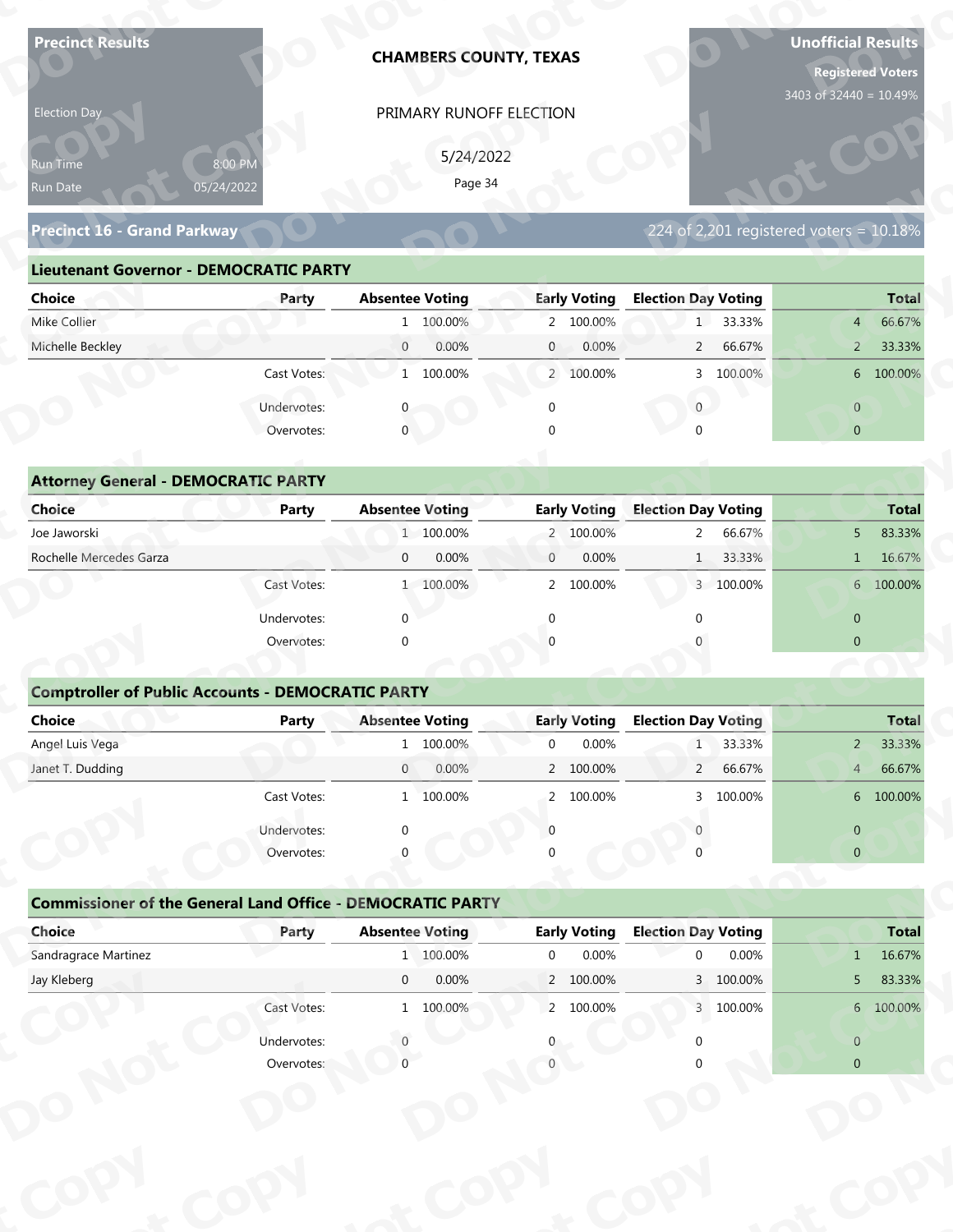| <b>Precinct Results</b>                                            |              |                        |           | <b>CHAMBERS COUNTY, TEXAS</b> |                     |                            |            | <b>Unofficial Results</b><br><b>Registered Voters</b> |              |
|--------------------------------------------------------------------|--------------|------------------------|-----------|-------------------------------|---------------------|----------------------------|------------|-------------------------------------------------------|--------------|
| Election Day                                                       |              |                        |           | PRIMARY RUNOFF ELECTION       |                     |                            |            | 3403 of 32440 = 10.49%                                |              |
|                                                                    |              |                        |           |                               |                     |                            |            |                                                       |              |
| 8:00 PM<br>Run Time                                                |              |                        | 5/24/2022 |                               |                     |                            |            |                                                       |              |
| 05/24/2022<br>Run Date                                             |              |                        | Page 35   |                               |                     |                            |            |                                                       |              |
| Precinct 16 - Grand Parkway                                        |              |                        |           |                               |                     |                            |            | 224 of 2,201 registered voters = 10.18%               |              |
| <b>Attorney General - REPUBLICAN PARTY</b>                         |              |                        |           |                               |                     |                            |            |                                                       |              |
| <b>Choice</b>                                                      | Party        | <b>Absentee Voting</b> |           |                               | <b>Early Voting</b> | <b>Election Day Voting</b> |            |                                                       | <b>Total</b> |
| George P. Bush                                                     |              |                        | 1 14.29%  | 29                            | 23.02%              | 26                         | 32.10%     | 56                                                    | 26.17%       |
| Ken Paxton                                                         |              | 6                      | 85.71%    | 97                            | 76.98%              | 55                         | 67.90%     | 158                                                   | 73.83%       |
|                                                                    | Cast Votes:  |                        | 7 100.00% |                               | 126 100.00%         | 81                         | 100.00%    |                                                       | 214 100.00%  |
|                                                                    | Undervotes:  |                        |           | 2                             |                     | $2^{\circ}$                |            | $\overline{4}$                                        |              |
|                                                                    | Overvotes:   | $\mathbf{0}$           |           | $\Omega$                      |                     |                            |            | $\overline{0}$                                        |              |
|                                                                    |              |                        |           |                               |                     |                            |            |                                                       |              |
| <b>Commissioner of the General Land Office - REPUBLICAN PARTY</b>  |              |                        |           |                               |                     |                            |            |                                                       |              |
| <b>Choice</b>                                                      | <b>Party</b> | <b>Absentee Voting</b> |           |                               | <b>Early Voting</b> | <b>Election Day Voting</b> |            |                                                       | <b>Total</b> |
| Tim Westley                                                        |              | $2^{\sim}$             | 40.00%    | 45                            | 37.50%              | 25                         | 38.46%     | 72                                                    | 37.89%       |
| Dawn Buckingham                                                    |              | 3                      | 60.00%    | 75                            | 62.50%              | 40                         | 61.54%     | 118                                                   | 62.11%       |
|                                                                    | Cast Votes:  |                        | 5 100.00% |                               | 120 100.00%         |                            | 65 100.00% | 190                                                   | 100.00%      |
|                                                                    | Undervotes:  | 2                      |           | 8                             |                     | 18                         |            | 28                                                    |              |
|                                                                    | Overvotes:   | $\Omega$               |           |                               |                     |                            |            | $\overline{0}$                                        |              |
|                                                                    |              |                        |           |                               |                     |                            |            |                                                       |              |
| <b>Railroad Commissioner - REPUBLICAN PARTY</b>                    |              |                        |           |                               |                     |                            |            |                                                       |              |
| <b>Choice</b>                                                      | <b>Party</b> | <b>Absentee Voting</b> |           |                               | <b>Early Voting</b> | <b>Election Day Voting</b> |            |                                                       | <b>Total</b> |
| Wayne Christian                                                    |              | $\mathbf{3}$           | 60.00%    | 95                            | 77.87%              | 47                         | 64.38%     | 145                                                   | 72.50%       |
| Sarah Stogner                                                      |              |                        | 2 40.00%  | 27                            | 22.13%              | 26                         | 35.62%     | 55                                                    | 27.50%       |
|                                                                    | Cast Votes:  |                        | 5 100.00% | 122                           | 100.00%             | 73                         | 100.00%    | 200                                                   | 100.00%      |
|                                                                    | Undervotes:  | 2                      |           | 6                             |                     | 10                         |            | 18                                                    |              |
|                                                                    | Overvotes:   |                        |           |                               |                     |                            |            | $\overline{0}$                                        |              |
|                                                                    |              |                        |           |                               |                     |                            |            |                                                       |              |
| State Representative, District No. 23 - REPUBLICAN PARTY<br>Choice | Party        | <b>Absentee Voting</b> |           |                               | <b>Early Voting</b> | <b>Election Day Voting</b> |            |                                                       | <b>Total</b> |
| Terri Leo-Wilson                                                   |              | $3^{\circ}$            | 42.86%    | 78                            | 60.94%              | 41                         | 50.62%     | 122                                                   | 56.48%       |
| Patrick Gurski                                                     |              | $\overline{4}$         | 57.14%    | 50                            | 39.06%              | 40                         | 49.38%     | 94                                                    | 43.52%       |
|                                                                    | Cast Votes:  |                        | 7 100.00% |                               | 128 100.00%         |                            | 81 100.00% |                                                       | 216 100.00%  |
|                                                                    |              |                        |           |                               |                     |                            |            |                                                       |              |
|                                                                    | Undervotes:  |                        |           |                               |                     |                            |            | $\overline{2}$                                        |              |
|                                                                    | Overvotes:   |                        |           |                               |                     |                            |            | $\Omega$                                              |              |

| Election Day                               |                                                                            | PRIMARY RUNOFF ELECTION   |                     |                                         |                 |
|--------------------------------------------|----------------------------------------------------------------------------|---------------------------|---------------------|-----------------------------------------|-----------------|
| Run Time<br>Run Date                       | 8:00 PM<br>05/24/2022                                                      | 5/24/2022<br>Page 35      |                     |                                         |                 |
| Precinct 16 - Grand Parkway                |                                                                            |                           |                     | 224 of 2,201 registered voters = 10.18% |                 |
| <b>Attorney General - REPUBLICAN PARTY</b> |                                                                            |                           |                     |                                         |                 |
| <b>Choice</b>                              | Party                                                                      | <b>Absentee Voting</b>    | <b>Early Voting</b> | <b>Election Day Voting</b>              | <b>Total</b>    |
| George P. Bush                             |                                                                            | 1 14.29%                  | 23.02%<br>29        | 26 32.10%                               | 26.17%<br>56    |
| Ken Paxton                                 |                                                                            | $6\overline{6}$<br>85.71% | 76.98%<br>97        | 67.90%<br>55                            | 158<br>73.83%   |
|                                            | Cast Votes:                                                                | 7 100.00%                 | 126 100.00%         | 81 100.00%                              | 214 100.00%     |
|                                            | Undervotes:                                                                |                           | 2                   | $2^{\circ}$                             | $\overline{4}$  |
|                                            | Overvotes:                                                                 | $\Omega$                  |                     |                                         | $\overline{0}$  |
| <b>Choice</b>                              | <b>Commissioner of the General Land Office - REPUBLICAN PARTY</b><br>Party | <b>Absentee Voting</b>    | <b>Early Voting</b> | <b>Election Day Voting</b>              | <b>Total</b>    |
| Tim Westley                                |                                                                            | 2 40.00%                  | 37.50%<br>45        | 38.46%<br>25                            | 37.89%<br>72    |
| Dawn Buckingham                            |                                                                            | 60.00%<br>$\overline{3}$  | 62.50%<br>75        | 61.54%<br>40                            | 62.11%<br>118   |
|                                            | Cast Votes:                                                                | 5 100.00%                 | 100.00%<br>120      | 65 100.00%                              | 100.00%<br>190  |
|                                            | Undervotes:                                                                | 2                         |                     | 18                                      | 28              |
|                                            | Overvotes:                                                                 |                           |                     |                                         | $\overline{0}$  |
|                                            | <b>Railroad Commissioner - REPUBLICAN PARTY</b>                            |                           |                     |                                         |                 |
| <b>Choice</b>                              | <b>Party</b>                                                               | <b>Absentee Voting</b>    | <b>Early Voting</b> | <b>Election Day Voting</b>              | <b>Total</b>    |
| Wayne Christian                            |                                                                            | 60.00%                    | 77.87%<br>95        | 64.38%<br>47                            | 72.50%<br>145   |
| Carole Champsu                             |                                                                            | $\Omega$<br>10.000        | 27<br>22.120/       | 26.2562                                 | 27.504<br>LE F. |

### **Commissioner of the General Land Office - REPUBLICAN PARTY**<br> **Party Absentee Voting Commissioner of the General Land Office - REPUBLICAN PARTY<br>
Choice Party Absentee Voting Election Day Voting Total** Tim Westley 2 40.00% 45 37.50% 25 38.46% 72 37.89% Dawn Buckingham 3 60.00% 75 62.50% 40 61.54% 118 62.11% **oCommissioner of Choice**<br>
Tim Westley<br>
Dawn Buckingham **CCommissioner of the General Land Office**<br> **Choice**<br> **Party**<br> **Tim Westley y NoICAN PARTY**<br>tee Voting<br>2 40.00% **y REPUBLICAN PARTY**<br>- Absentee Voting<br>2 40.00%<br>3 60.00% **Day Voting**<br>25 38.46%<br>40 61.54%<br>65 100.00% Tim Westley<br>Dawn Buckingham **t <sup>o</sup> Early Voting**<br>45 37.50% 45<br>75 **o**<br>st Votes Absentee Voting<br>2 40.00% **pydbox 5 100.00%**<br> **pydbox 5 100.00%**<br> **pydbox 45 33<br>
<b>pydbox**<br> **pydbox**<br> **pydbox**<br> **pydbox**<br> **pydbox**<br> **pydbox**<br> **pydbox**<br> **pydbox**<br> **pydbox**<br> **pydbox**<br> **pydbox**<br> **pydbox**<br> **pydbox**<br> **pydbox**<br> **pydbox**<br> **pydbox**<br> **pydbox**

| Choice          | Party       | <b>Absentee Voting</b> |           |     | <b>Early Voting</b> | <b>Election Day Voting</b> |         |              | <b>Total</b> |
|-----------------|-------------|------------------------|-----------|-----|---------------------|----------------------------|---------|--------------|--------------|
| Tim Westley     |             |                        | 2 40.00%  | 45  | 37.50%              | 25                         | 38.46%  | 72           | 37.89%       |
| Dawn Buckingham |             | 3                      | 60.00%    | 75  | 62.50%              | 40                         | 61.54%  | 118          | 62.11%       |
|                 | Cast Votes: |                        | 5 100.00% | 120 | 100.00%             | 65                         | 100.00% | 190          | 100.00%      |
|                 | Undervotes: |                        |           | 8   |                     | 18                         |         | 28           |              |
|                 | Overvotes:  | $\mathbf 0$            |           |     |                     |                            |         | $\mathbf{0}$ |              |

### **Railroad Commissioner - REPUBLICAN PARTY t <sup>C</sup> <sup>y</sup> Choice Party Absentee Voting Early Voting Election Day Voting Total** Wayne Christian 3 60.00% 95 77.87% 47 64.38% 145 72.50% Sarah Stogner 2 40.00% 27 22.13% 26 35.62% 55 27.50% Cast Votes: 5 100.00% 122 100.00% 73 100.00% 200 100.00% Undervotes: 2 6 10 18 Overvotes: 0 0 0 0 **Railroad Commiss**<br>Choice **t C** Under<br>Over **Railroad Com**<br> **Choice**<br> **Wayne Christian**<br> **Sarab Stegner oEarly Voting t p**<br>**p**<br>**p**<br>**p**<br><br><br><br><br><br><br><br><br><br><br><br><br><br><br><br><br><br><br><br><br><br><br><br><br><br><br><br><br><br><br><br><br><br>  $\frac{10}{0}$ **d**<br>Absentee  $\frac{3}{2}$  60.00%<br> **b** 40.00%<br> **b** 400.00% **e Voting**<br>60.00%<br>40.00%<br>100.00%  $\frac{1}{\sqrt{2}}$ **o PRIMARY RUNOFF ELECTIO**<br>
5/24/2022<br>
Page 35<br> **Absentee Voting**<br>
1 1429%<br> **Buse 10 1429%**<br> **PRIMARY RUNOFF ELECTIO**<br>
5/24/2022<br>
Page 35<br> **Buse 1429%**<br>
2 9<br> **PRIMARY**<br> **Buse 126**<br> **Buse 126**<br> **E.** 0 2<br> **C. PREPUBLICAN PAR**  $\begin{bmatrix} 1 & 1 & 1 \\ 6 & 0 & 0 \end{bmatrix}$ **<u>Voting</u>**  $\frac{4}{2}$ **tC**14.<br><u>5!</u> **Railroad Commiss<br>
Choice**<br>
Wayne Christian<br>
Sarah Stogner **Choice**<br>
Wayne Christian<br>
Sarah Stogner Overvotes<br> **Railroad Commissioner - REPUBLICAN P<br>
Choice Party**<br>
Sarah Stogner<br>
Cast Votes<br>
Undervotes<br>
Overvotes<br>
State Representative, District No. 23 - F<br>
Choice Party<br>
Terri Leo-Wilson<br>
Patrick Gurski<br>
Cast Votes<br>
Unde mmissior<br>**ot** Precinct 16 - Grand Parkway<br> **Attorney General - REPUBLICAN PARTY**<br>
Choice<br>
George P. Bush<br>
Ken Paxton<br>
Cast Votes<br>
Undervotes<br>
Orm**missioner of the General Land Offic**<br>
Choice<br>
Tim Westley<br>
Dawn Buckingham<br>
Cast Votes<br>
Un **ch**<br>
Tim<br>
Dat<br>
Dat<br>
Ma<br>
San<br>
San<br>
Dat<br>
Dat<br>
Ter<br>
Pat **DCommissioner of the C**<br>Choice<br>Dawn Buckingham<br>**Railroad Commissione**<br>Choice<br>Mayne Christian<br>Sarah Stogner<br>**State Representative,**<br>Choice<br>Choice<br>Terri Leo-Wilson **State Representat dervotes Copyright Copyright Copyright Copyright Copyright Copyright Copyright Copyright Copyright Copyright Copyright Copyright Copyright Copyright Copyright Copyright Copyright Copyright Copyright Copyright Copyright Copyright C Commissioner of the General Land Office<br>
Tim Westley<br>
Dawn Buckingham<br>
Davan Buckingham<br>
Cast Votes<br>
Undervotes<br>
Overvotes<br>
Railroad Commissioner - REPUBLICAN P<br>
Choice<br>
Wayne Christian<br>
Sarah Stogner<br>
Cast Votes<br>
Undervo N pyot PRIMARY RUNOFF ELECTION**<br>  $5/24/2022$ <br>  $Page 35$ <br> **Absentee Voting**<br> **Absentee Voting**<br> **Early Voting Election Day V**<br> **Box 126**<br> **Execution 126**<br> **Execution 81**<br> **Execution 81**<br> **Execution 81**<br> **Execution 81**<br> **Execution** 55 67.90%<br>
81 100.00%<br>
2<br>
0<br> **n Day Voting**<br>
25 38.46%<br>
40 61.54%<br>
65 100.00%<br>
18<br>
0<br> **n Day Voting**<br>
47 64.38%<br>
26 35.62%<br>
73 100.00%<br>
10<br>
0<br> **n Day Voting**<br>
47 64.38%<br>
26 35.62%<br>
73 100.00%<br>
10<br>
41 50.62%<br>
40 49.38%<br>
81 **rotal**<br>
72 37.89%<br>
118 62.11%<br>
190 100.00%<br>
28<br>
0<br> **Total**<br>
145 72.50%<br>
200 100.00%<br>
18<br>
0<br>
18<br>
0<br>
145 72.50%<br>
200 100.00%<br>
18<br>
0<br>
145 8<br>
27.50%<br>
200 100.00%<br>
18<br>
0<br>
143 8<br>
27.50%<br>
200 100.00%<br>
18<br>
143 5<br>
27.50%<br>
200 100. **Example 14 AM PARTY**<br> **PyCoting Example 145 37.50%**<br> **Example 145 37.50%**<br> **Example 120 100.00%**<br> **Example 120 100.00%**<br> **PyCoting 18 18**<br> **PyCoting 147 47 44.000%**<br> **Example 127 22.13%**<br> **Example 147 47 44.000%**<br> **PyCoti** 47 64.38%<br>26 35.62% 26 **ot pyo** $\frac{\text{Total}}{5}$ <br> $\frac{72.50\%}{27.50\%}$ **particulary better of the CONTACT SCRIP (1993)**<br> **pyriols of the CONTACT SCRIP (1994)**<br> **pyriols of the CONTACT SCRIP (1994)**<br> **pyriols of the CONTACT SCRIP (1994)**<br> **pyriols of the CONTACT SCRIP (1994)**<br> **pyriols of the Total**<br>72.50% 27.50% 224 of 2,201 registered voters = 10.18%<br> **lection Day Voting**<br>
26 32.10%<br>
55 67.90%<br>
51 100.00%<br>
21 4<br>
0 0 0<br>
2 4<br>
0 0 0<br>
2 5 38.46%<br>
25 38.46%<br>
40 61.54%<br>
40 61.54%<br>
118 62.11%<br>
65 100.00%<br>
18<br>
28<br>
0 0<br>
190 100.00%<br>
190 1  $\frac{18}{0}$ **ot o p**<br>**p**<br>**p**<br>**p**<br>**p**<br>**p** 10<br>
0<br>
0<br>
0<br> **lection Day Voting<br>
41 50.62%<br>
122 56.48%**

|                                                          | Cast votes. | $\mathcal{P}$          | TOO'OO XQ | ⊥∠∠ | TOO'OO SO           | 75                         | LUU.UU 70 |                | ZUU 100.00%  |
|----------------------------------------------------------|-------------|------------------------|-----------|-----|---------------------|----------------------------|-----------|----------------|--------------|
|                                                          | Undervotes: |                        |           | 6   |                     | 10                         |           | 18             |              |
|                                                          | Overvotes:  | $\Omega$               |           | 0   |                     |                            |           | $\overline{0}$ |              |
| State Representative, District No. 23 - REPUBLICAN PARTY |             |                        |           |     |                     |                            |           |                |              |
| Choice                                                   | Party       | <b>Absentee Voting</b> |           |     | <b>Early Voting</b> | <b>Election Day Voting</b> |           |                | <b>Total</b> |
| Terri Leo-Wilson                                         |             | 3                      | 42.86%    | 78  | 60.94%              | 41                         | 50.62%    | 122            | 56.48%       |
| Patrick Gurski                                           |             | $\overline{4}$         | 57.14%    | 50  | 39.06%              | 40                         | 49.38%    | 94             | 43.52%       |
|                                                          | Cast Votes: |                        | 7 100.00% | 128 | 100.00%             | 81                         | 100.00%   | 216            | 100.00%      |
|                                                          | Undervotes: |                        |           | 0   |                     |                            |           | 2              |              |
|                                                          | Overvotes:  |                        |           |     |                     |                            |           | $\overline{0}$ |              |
|                                                          |             |                        |           |     |                     |                            |           |                |              |
|                                                          |             |                        |           |     |                     |                            |           |                |              |
|                                                          |             |                        |           |     |                     |                            |           |                |              |
|                                                          |             |                        |           |     |                     |                            |           |                |              |
|                                                          |             |                        |           |     |                     |                            |           |                |              |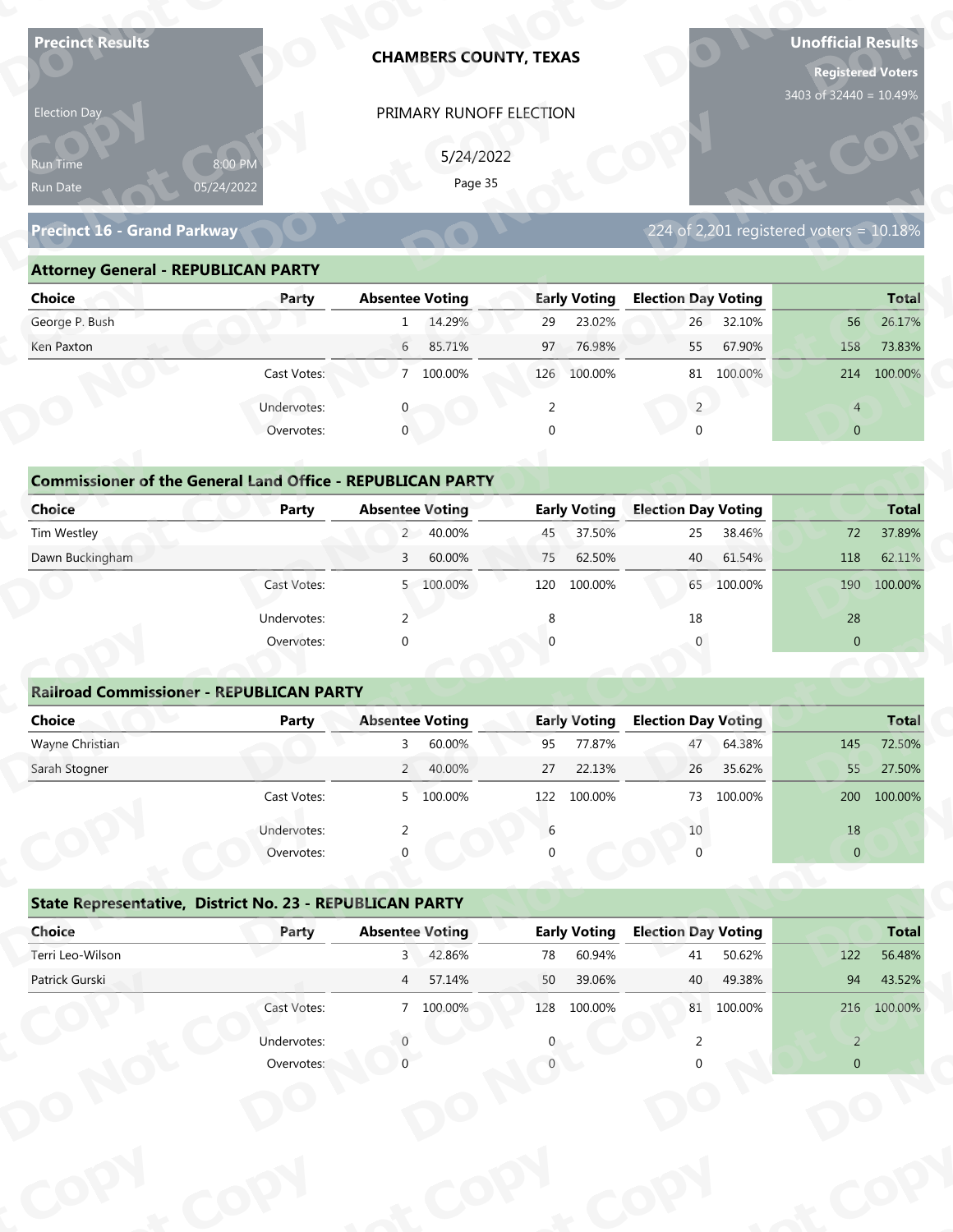| 8:00 PM<br>Page 36<br>05/24/2022<br>Run Date<br>224 of 2,201 registered voters = $10.18\%$<br><b>Precinct 16 - Grand Parkway</b><br><b>Precinct Chair, Precinct 16 - REPUBLICAN PARTY</b><br><b>Absentee Voting</b><br><b>Early Voting</b><br><b>Election Day Voting</b><br><b>Choice</b><br>Party<br>David Redd<br>60.00%<br>45.69%<br>47.06%<br>53<br>32<br>88<br>3<br>Jami Massengale Navarre<br>$\overline{2}$<br>40.00%<br>54.31%<br>36<br>52.94%<br>101<br>53.44%<br>63<br>5 100.00%<br>Cast Votes:<br>100.00%<br>68<br>100.00%<br>100.00%<br>116<br>189<br>Undervotes:<br>12<br>15<br>29<br>$\overline{0}$<br>Overvotes:<br>DO NOT COPY<br>DO NOT COPY<br>DO NOT COPY<br>DO NOT COPY<br>DO NO | <b>Precinct Results</b><br><b>Election Day</b> |      | <b>CHAMBERS COUNTY, TEXAS</b><br>PRIMARY RUNOFF ELECTION<br>5/24/2022 |      | <b>Unofficial Results</b><br><b>Registered Voters</b><br>3403 of 32440 = 10.49% |
|------------------------------------------------------------------------------------------------------------------------------------------------------------------------------------------------------------------------------------------------------------------------------------------------------------------------------------------------------------------------------------------------------------------------------------------------------------------------------------------------------------------------------------------------------------------------------------------------------------------------------------------------------------------------------------------------------|------------------------------------------------|------|-----------------------------------------------------------------------|------|---------------------------------------------------------------------------------|
|                                                                                                                                                                                                                                                                                                                                                                                                                                                                                                                                                                                                                                                                                                      | የun Time                                       |      |                                                                       |      |                                                                                 |
|                                                                                                                                                                                                                                                                                                                                                                                                                                                                                                                                                                                                                                                                                                      |                                                |      |                                                                       |      |                                                                                 |
|                                                                                                                                                                                                                                                                                                                                                                                                                                                                                                                                                                                                                                                                                                      |                                                |      |                                                                       |      | <b>Total</b>                                                                    |
|                                                                                                                                                                                                                                                                                                                                                                                                                                                                                                                                                                                                                                                                                                      |                                                |      |                                                                       |      | 46.56%                                                                          |
|                                                                                                                                                                                                                                                                                                                                                                                                                                                                                                                                                                                                                                                                                                      |                                                |      |                                                                       |      |                                                                                 |
|                                                                                                                                                                                                                                                                                                                                                                                                                                                                                                                                                                                                                                                                                                      |                                                |      |                                                                       |      |                                                                                 |
|                                                                                                                                                                                                                                                                                                                                                                                                                                                                                                                                                                                                                                                                                                      |                                                |      |                                                                       |      |                                                                                 |
|                                                                                                                                                                                                                                                                                                                                                                                                                                                                                                                                                                                                                                                                                                      | COPY<br>COPY                                   |      |                                                                       |      |                                                                                 |
|                                                                                                                                                                                                                                                                                                                                                                                                                                                                                                                                                                                                                                                                                                      |                                                |      |                                                                       |      |                                                                                 |
| DO NOT COPY<br>DO NOT COPY<br>DO NO                                                                                                                                                                                                                                                                                                                                                                                                                                                                                                                                                                                                                                                                  |                                                |      |                                                                       |      |                                                                                 |
| DO NOT COPY<br>DO NOT COPY                                                                                                                                                                                                                                                                                                                                                                                                                                                                                                                                                                                                                                                                           |                                                |      |                                                                       |      |                                                                                 |
| COPY<br>DO NOT COPY<br>DO NOT COPY<br>DO NOT COPY<br>DO NOT COPY<br>DO NO                                                                                                                                                                                                                                                                                                                                                                                                                                                                                                                                                                                                                            | COPY                                           | COPY | & COPY                                                                | COPY | of COPY                                                                         |

### **Precinct Chair, Precinct 16 - REPUBLICAN PARTY**

| <b>Election Day</b>                                   |                       | PRIMARY RUNOFF ELECTION  |                     |                                              |                |
|-------------------------------------------------------|-----------------------|--------------------------|---------------------|----------------------------------------------|----------------|
| Run Time<br>Run Date                                  | 8:00 PN<br>05/24/2022 | 5/24/2022<br>Page 36     |                     |                                              |                |
| <b>Precinct 16 - Grand Parkway</b>                    |                       |                          |                     | $224$ of 2,201 registered voters = $10.18\%$ |                |
| <b>Precinct Chair, Precinct 16 - REPUBLICAN PARTY</b> |                       |                          |                     |                                              |                |
| <b>Choice</b>                                         | Party                 | <b>Absentee Voting</b>   | <b>Early Voting</b> | <b>Election Day Voting</b>                   | <b>Total</b>   |
| David Redd                                            |                       | 60.00%<br>3              | 45.69%<br>53        | 32<br>47.06%                                 | 46.56%<br>88   |
| Jami Massengale Navarre                               |                       | $\overline{2}$<br>40.00% | 54.31%<br>63        | 52.94%<br>36                                 | 101<br>53.44%  |
|                                                       | Cast Votes:           | 5 100.00%                | 116 100.00%         | 100.00%<br>68                                | 100.00%<br>189 |
|                                                       | Undervotes:           |                          | 12                  | 15                                           | 29             |
|                                                       | Overvotes:            |                          |                     |                                              | $\overline{0}$ |
|                                                       |                       |                          |                     |                                              |                |
|                                                       |                       |                          |                     |                                              |                |
|                                                       |                       |                          |                     |                                              |                |
|                                                       |                       |                          |                     |                                              |                |
|                                                       |                       |                          |                     |                                              |                |
|                                                       |                       |                          |                     |                                              |                |
|                                                       |                       |                          |                     |                                              |                |
|                                                       |                       |                          |                     |                                              |                |
|                                                       |                       |                          |                     |                                              |                |
|                                                       |                       |                          |                     |                                              |                |
|                                                       |                       |                          |                     |                                              |                |
|                                                       |                       |                          |                     |                                              |                |
| COPY                                                  |                       |                          |                     |                                              |                |
|                                                       |                       |                          |                     |                                              |                |
|                                                       |                       |                          |                     |                                              |                |
|                                                       |                       |                          |                     |                                              |                |
|                                                       |                       |                          |                     |                                              |                |
| DO NOT COPY                                           |                       | DO NOT COPY              | DO NOT COPY         | DO NOT COPY                                  | DO NO          |
|                                                       |                       |                          |                     |                                              |                |
|                                                       |                       |                          |                     |                                              |                |
| COPY                                                  |                       |                          |                     |                                              |                |
| DO NOT COPY                                           |                       | DO NOT COPY              | DO NOT COPY         | DO NOT COPY                                  |                |
|                                                       |                       |                          |                     |                                              |                |
|                                                       |                       |                          |                     |                                              | DO NO          |
| <b>POO.</b>                                           |                       |                          | $P_{Q_0}$ .         |                                              | ·ODW           |
|                                                       | <b>And</b>            |                          |                     | <b>LON</b>                                   |                |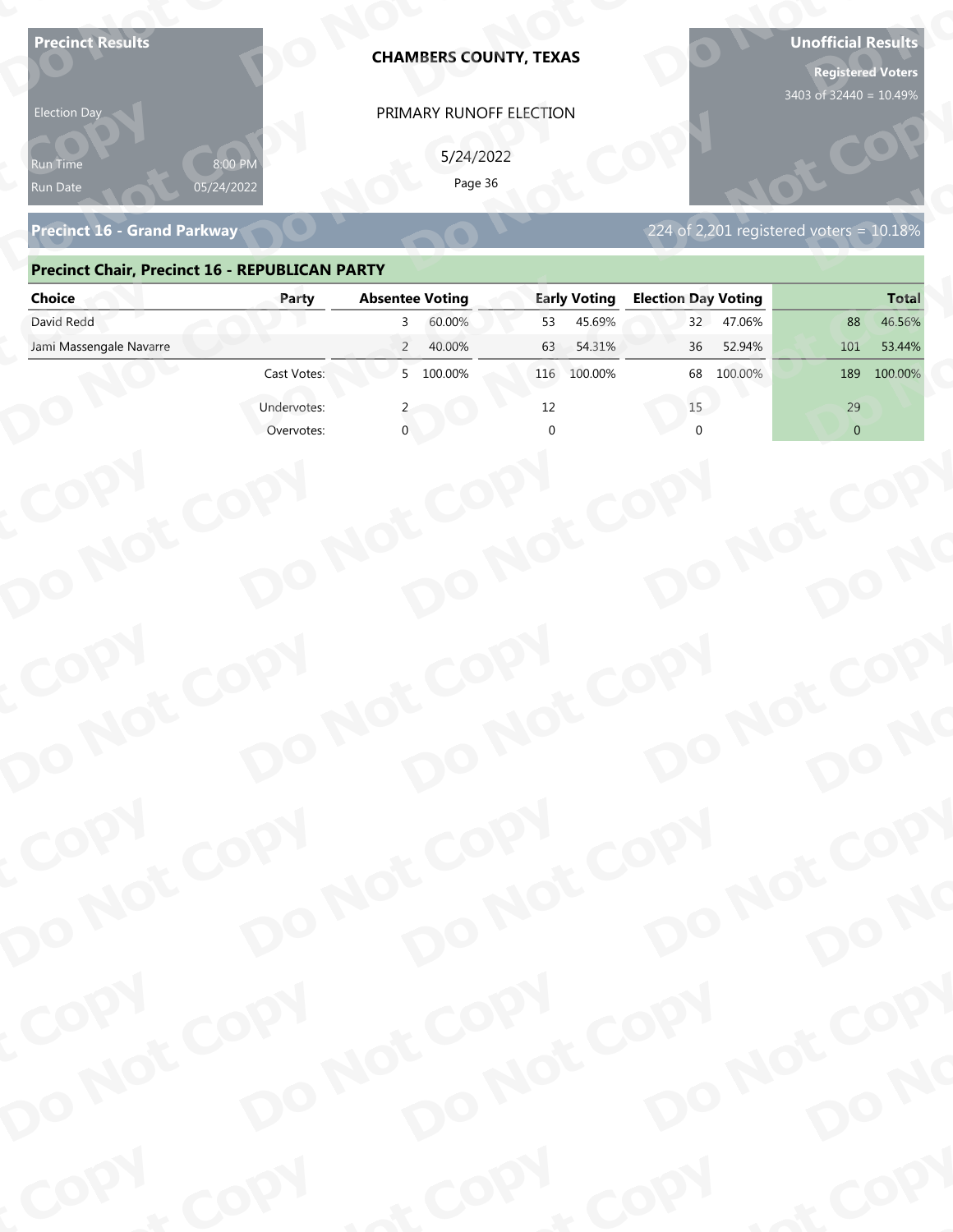| <b>Precinct Results</b>                                           |                           |                                          | <b>CHAMBERS COUNTY, TEXAS</b> |                |                              |                                 |           | <b>Unofficial Results</b><br><b>Registered Voters</b><br>3403 of 32440 = 10.49% |                       |
|-------------------------------------------------------------------|---------------------------|------------------------------------------|-------------------------------|----------------|------------------------------|---------------------------------|-----------|---------------------------------------------------------------------------------|-----------------------|
| Election Day                                                      |                           |                                          | PRIMARY RUNOFF ELECTION       |                |                              |                                 |           |                                                                                 |                       |
|                                                                   |                           |                                          | 5/24/2022                     |                |                              |                                 |           |                                                                                 |                       |
| Run Time                                                          | 8:00 PM<br>05/24/2022     |                                          | Page 37                       |                |                              |                                 |           |                                                                                 |                       |
| Run Date                                                          |                           |                                          |                               |                |                              |                                 |           |                                                                                 |                       |
| <b>Precinct 17 - Legends Bay</b>                                  |                           |                                          |                               |                |                              |                                 |           | 30 of 722 registered voters = 4.16%                                             |                       |
| <b>Lieutenant Governor - DEMOCRATIC PARTY</b>                     |                           |                                          |                               |                |                              |                                 |           |                                                                                 |                       |
| <b>Choice</b>                                                     | Party                     | <b>Absentee Voting</b>                   |                               |                | <b>Early Voting</b>          | <b>Election Day Voting</b>      |           |                                                                                 | <b>Total</b>          |
| Mike Collier                                                      |                           | $\mathbf{0}$                             | 0.00%                         | $\overline{0}$ | 0.00%                        | $\overline{0}$                  | 0.00%     | $\overline{0}$                                                                  | 0.00%                 |
| Michelle Beckley                                                  |                           | $\overline{0}$                           | 0.00%                         |                | 1 100.00%                    |                                 | 1 100.00% |                                                                                 | 2 100.00%             |
|                                                                   | Cast Votes:               | $\mathbf 0$                              | 0.00%                         |                | 1 100.00%                    |                                 | 1 100.00% |                                                                                 | 2 100.00%             |
|                                                                   | Undervotes:               |                                          |                               | $\mathbf 0$    |                              | $\overline{0}$                  |           | $\overline{0}$                                                                  |                       |
|                                                                   | Overvotes:                | $\mathbf{0}$                             |                               |                |                              |                                 |           | $\overline{0}$                                                                  |                       |
|                                                                   |                           |                                          |                               |                |                              |                                 |           |                                                                                 |                       |
| <b>Attorney General - DEMOCRATIC PARTY</b>                        |                           |                                          |                               |                |                              |                                 |           |                                                                                 |                       |
| <b>Choice</b>                                                     | <b>Party</b>              | <b>Absentee Voting</b>                   |                               |                | <b>Early Voting</b>          | <b>Election Day Voting</b>      |           |                                                                                 | <b>Total</b>          |
| Joe Jaworski                                                      |                           | $\overline{0}$                           | 0.00%                         | $\overline{0}$ | 0.00%                        | $\mathbf 0$                     | 0.00%     | $\overline{0}$                                                                  | 0.00%                 |
| Rochelle Mercedes Garza                                           |                           | $\mathbf 0$                              | 0.00%                         | $\mathbf{1}$   | 100.00%                      |                                 | 1 100.00% |                                                                                 | 2 100.00%             |
|                                                                   | Cast Votes:               | $\overline{0}$                           | 0.00%                         |                | 1 100.00%                    |                                 | 1 100.00% |                                                                                 | 2 100.00%             |
|                                                                   | Undervotes:               | $\Omega$                                 |                               | $\mathbf{0}$   |                              | $\Omega$                        |           | $\overline{0}$                                                                  |                       |
|                                                                   | Overvotes:                | $\Omega$                                 |                               |                |                              |                                 |           | $\overline{0}$                                                                  |                       |
|                                                                   |                           |                                          |                               |                |                              |                                 |           |                                                                                 |                       |
| <b>Comptroller of Public Accounts - DEMOCRATIC PARTY</b>          |                           |                                          |                               |                |                              |                                 |           |                                                                                 |                       |
| Choice<br>Angel Luis Vega                                         | <b>Party</b>              | <b>Absentee Voting</b><br>$\overline{0}$ | 0.00%                         | $\mathbf 0$    | <b>Early Voting</b><br>0.00% | <b>Election Day Voting</b><br>0 | 0.00%     | $\mathbf{0}$                                                                    | <b>Total</b><br>0.00% |
| Janet T. Dudding                                                  |                           | $\overline{0}$                           | 0.00%                         |                | 1 100.00%                    |                                 | 1 100.00% |                                                                                 | 2 100.00%             |
|                                                                   | Cast Votes:               | $\overline{0}$                           | 0.00%                         |                | 1 100.00%                    |                                 | 1 100.00% |                                                                                 | 2 100.00%             |
|                                                                   |                           |                                          |                               |                |                              |                                 |           |                                                                                 |                       |
|                                                                   | Undervotes:<br>Overvotes: | $\Omega$                                 |                               | $\Omega$       |                              |                                 |           | $\overline{0}$<br>$\overline{0}$                                                |                       |
|                                                                   |                           |                                          |                               |                |                              |                                 |           |                                                                                 |                       |
| <b>Commissioner of the General Land Office - DEMOCRATIC PARTY</b> |                           |                                          |                               |                |                              |                                 |           |                                                                                 |                       |
| Choice                                                            | Party                     | <b>Absentee Voting</b>                   |                               |                | <b>Early Voting</b>          | <b>Election Day Voting</b>      |           |                                                                                 | <b>Total</b>          |
| Sandragrace Martinez                                              |                           | $\overline{0}$                           | 0.00%                         |                | 1 100.00%                    | $\mathbf{0}$                    | 0.00%     | $\mathbf{1}$                                                                    | 50.00%                |
| Jay Kleberg                                                       |                           | $\overline{0}$                           | 0.00%                         | $\overline{0}$ | 0.00%                        |                                 | 1 100.00% | 1                                                                               | 50.00%                |
|                                                                   | Cast Votes:               | $\overline{0}$                           | 0.00%                         |                | 1 100.00%                    |                                 | 1 100.00% |                                                                                 | 2 100.00%             |
|                                                                   |                           |                                          |                               |                |                              |                                 |           |                                                                                 |                       |
|                                                                   | Undervotes:               |                                          |                               |                |                              |                                 |           | $\overline{0}$                                                                  |                       |

| 5/24/2022<br>8:00 PM<br>Page 37<br>05/24/2022<br>30 of 722 registered voters = $4.16\%$<br><b>Lieutenant Governor - DEMOCRATIC PARTY</b><br><b>Absentee Voting</b><br><b>Early Voting</b><br><b>Election Day Voting</b><br>Party<br>0.00%<br>0.00%<br>0.00%<br>$\overline{0}$<br>$\overline{0}$<br>$\overline{0}$<br>$\overline{0}$<br>0.00%<br>1 100.00%<br>1 100.00%<br>$\overline{0}$<br>0.00%<br>1 100.00%<br>Cast Votes:<br>$\overline{0}$<br>1 100.00%<br>Undervotes:<br>$\overline{0}$<br>$\overline{0}$<br>$\Omega$<br>$\mathbf 0$<br>Overvotes:<br>$\Omega$<br>$\overline{0}$<br><b>Attorney General - DEMOCRATIC PARTY</b><br><b>Early Voting</b><br><b>Election Day Voting</b><br><b>Absentee Voting</b><br><b>Party</b><br>0.00%<br>0.00%<br>0.00%<br>$\overline{0}$<br>$\overline{0}$<br>$\mathbf{0}$<br>$\Omega$<br>0.00%<br>1 100.00%<br>1 100.00%<br>$\overline{0}$<br>0.00%<br>100.00%<br>1 100.00%<br>Cast Votes:<br>$\overline{0}$<br>$\mathbf{1}$ | Election Day                     |  | PRIMARY RUNOFF ELECTION |              |
|-----------------------------------------------------------------------------------------------------------------------------------------------------------------------------------------------------------------------------------------------------------------------------------------------------------------------------------------------------------------------------------------------------------------------------------------------------------------------------------------------------------------------------------------------------------------------------------------------------------------------------------------------------------------------------------------------------------------------------------------------------------------------------------------------------------------------------------------------------------------------------------------------------------------------------------------------------------------------|----------------------------------|--|-------------------------|--------------|
|                                                                                                                                                                                                                                                                                                                                                                                                                                                                                                                                                                                                                                                                                                                                                                                                                                                                                                                                                                       | <b>Run Time</b><br>Run Date      |  |                         |              |
|                                                                                                                                                                                                                                                                                                                                                                                                                                                                                                                                                                                                                                                                                                                                                                                                                                                                                                                                                                       | <b>Precinct 17 - Legends Bay</b> |  |                         |              |
|                                                                                                                                                                                                                                                                                                                                                                                                                                                                                                                                                                                                                                                                                                                                                                                                                                                                                                                                                                       |                                  |  |                         |              |
|                                                                                                                                                                                                                                                                                                                                                                                                                                                                                                                                                                                                                                                                                                                                                                                                                                                                                                                                                                       | <b>Choice</b>                    |  |                         | <b>Total</b> |
|                                                                                                                                                                                                                                                                                                                                                                                                                                                                                                                                                                                                                                                                                                                                                                                                                                                                                                                                                                       | Mike Collier                     |  |                         | 0.00%        |
|                                                                                                                                                                                                                                                                                                                                                                                                                                                                                                                                                                                                                                                                                                                                                                                                                                                                                                                                                                       | Michelle Beckley                 |  |                         | 2 100.00%    |
|                                                                                                                                                                                                                                                                                                                                                                                                                                                                                                                                                                                                                                                                                                                                                                                                                                                                                                                                                                       |                                  |  |                         | 2 100.00%    |
|                                                                                                                                                                                                                                                                                                                                                                                                                                                                                                                                                                                                                                                                                                                                                                                                                                                                                                                                                                       |                                  |  |                         |              |
|                                                                                                                                                                                                                                                                                                                                                                                                                                                                                                                                                                                                                                                                                                                                                                                                                                                                                                                                                                       |                                  |  |                         |              |
|                                                                                                                                                                                                                                                                                                                                                                                                                                                                                                                                                                                                                                                                                                                                                                                                                                                                                                                                                                       |                                  |  |                         |              |
|                                                                                                                                                                                                                                                                                                                                                                                                                                                                                                                                                                                                                                                                                                                                                                                                                                                                                                                                                                       |                                  |  |                         |              |
|                                                                                                                                                                                                                                                                                                                                                                                                                                                                                                                                                                                                                                                                                                                                                                                                                                                                                                                                                                       | <b>Choice</b>                    |  |                         | <b>Total</b> |
|                                                                                                                                                                                                                                                                                                                                                                                                                                                                                                                                                                                                                                                                                                                                                                                                                                                                                                                                                                       | Joe Jaworski                     |  |                         | 0.00%        |
|                                                                                                                                                                                                                                                                                                                                                                                                                                                                                                                                                                                                                                                                                                                                                                                                                                                                                                                                                                       | Rochelle Mercedes Garza          |  |                         | 2 100.00%    |
|                                                                                                                                                                                                                                                                                                                                                                                                                                                                                                                                                                                                                                                                                                                                                                                                                                                                                                                                                                       |                                  |  |                         | 2 100.00%    |

| 5/24/2022<br>8:00 PM<br>Run Time<br>Page 37<br>05/24/2022<br>Run Date<br><b>Precinct 17 - Legends Bay</b><br><b>Lieutenant Governor - DEMOCRATIC PARTY</b><br><b>Absentee Voting</b><br><b>Early Voting</b><br><b>Election Day Voting</b><br><b>Choice</b><br>Party<br>Mike Collier<br>0.00%<br>0.00%<br>$\overline{0}$<br>0.00%<br>$\overline{0}$<br>$\mathbf 0$<br>Michelle Beckley<br>$\overline{0}$<br>0.00%<br>1 100.00%<br>1 100.00%<br>0.00%<br>Cast Votes:<br>$\mathbf 0$<br>1 100.00%<br>1 100.00%<br>$\overline{0}$<br>Undervotes:<br>$\mathbf 0$<br>$\mathbf{0}$<br>Overvotes:<br>$\mathbf{0}$<br>$\Omega$ | 30 of 722 registered voters = 4.16%<br><b>Total</b><br>0.00%<br>$\overline{0}$<br>2 100.00%<br>2 100.00% |
|-----------------------------------------------------------------------------------------------------------------------------------------------------------------------------------------------------------------------------------------------------------------------------------------------------------------------------------------------------------------------------------------------------------------------------------------------------------------------------------------------------------------------------------------------------------------------------------------------------------------------|----------------------------------------------------------------------------------------------------------|
|                                                                                                                                                                                                                                                                                                                                                                                                                                                                                                                                                                                                                       |                                                                                                          |
|                                                                                                                                                                                                                                                                                                                                                                                                                                                                                                                                                                                                                       |                                                                                                          |
|                                                                                                                                                                                                                                                                                                                                                                                                                                                                                                                                                                                                                       |                                                                                                          |
|                                                                                                                                                                                                                                                                                                                                                                                                                                                                                                                                                                                                                       |                                                                                                          |
|                                                                                                                                                                                                                                                                                                                                                                                                                                                                                                                                                                                                                       |                                                                                                          |
|                                                                                                                                                                                                                                                                                                                                                                                                                                                                                                                                                                                                                       |                                                                                                          |
|                                                                                                                                                                                                                                                                                                                                                                                                                                                                                                                                                                                                                       |                                                                                                          |
|                                                                                                                                                                                                                                                                                                                                                                                                                                                                                                                                                                                                                       |                                                                                                          |
|                                                                                                                                                                                                                                                                                                                                                                                                                                                                                                                                                                                                                       |                                                                                                          |
|                                                                                                                                                                                                                                                                                                                                                                                                                                                                                                                                                                                                                       | $\overline{0}$                                                                                           |
|                                                                                                                                                                                                                                                                                                                                                                                                                                                                                                                                                                                                                       | $\overline{0}$                                                                                           |
|                                                                                                                                                                                                                                                                                                                                                                                                                                                                                                                                                                                                                       |                                                                                                          |
| <b>Attorney General - DEMOCRATIC PARTY</b>                                                                                                                                                                                                                                                                                                                                                                                                                                                                                                                                                                            |                                                                                                          |
| <b>Early Voting</b><br><b>Election Day Voting</b><br>Choice<br><b>Absentee Voting</b><br><b>Party</b>                                                                                                                                                                                                                                                                                                                                                                                                                                                                                                                 | <b>Total</b>                                                                                             |
| Joe Jaworski<br>0.00%<br>0.00%<br>0.00%<br>$\overline{0}$<br>$\overline{0}$<br>$\mathbf 0$                                                                                                                                                                                                                                                                                                                                                                                                                                                                                                                            | 0.00%<br>$\overline{0}$                                                                                  |
| Rochelle Mercedes Garza<br>0.00%<br>1 100.00%<br>1 100.00%<br>$\mathbf 0$                                                                                                                                                                                                                                                                                                                                                                                                                                                                                                                                             | 2 100.00%                                                                                                |
| Cast Votes:<br>0.00%<br>1 100.00%<br>1 100.00%<br>$\mathbf{0}$                                                                                                                                                                                                                                                                                                                                                                                                                                                                                                                                                        | 2 100.00%                                                                                                |
| Undervotes:<br>$\Omega$<br>∩                                                                                                                                                                                                                                                                                                                                                                                                                                                                                                                                                                                          | $\mathbf{0}$                                                                                             |
| Overvotes:<br>$\Omega$                                                                                                                                                                                                                                                                                                                                                                                                                                                                                                                                                                                                | $\overline{0}$                                                                                           |
|                                                                                                                                                                                                                                                                                                                                                                                                                                                                                                                                                                                                                       |                                                                                                          |
| <b>Comptroller of Public Accounts - DEMOCRATIC PARTY</b>                                                                                                                                                                                                                                                                                                                                                                                                                                                                                                                                                              |                                                                                                          |
| <b>Choice</b><br><b>Absentee Voting</b><br><b>Early Voting</b><br><b>Election Day Voting</b><br><b>Party</b>                                                                                                                                                                                                                                                                                                                                                                                                                                                                                                          | <b>Total</b>                                                                                             |
| 0.00%<br>Angel Luis Vega<br>0.00%<br>0 <sub>n</sub><br>0.00%<br>$\mathbf 0$<br>$\mathbf 0$                                                                                                                                                                                                                                                                                                                                                                                                                                                                                                                            | $\overline{0}$<br>0.00%                                                                                  |
| Janet T. Dudding<br>1 100.00%<br>0.00%<br>1 100.00%<br>$\overline{0}$                                                                                                                                                                                                                                                                                                                                                                                                                                                                                                                                                 | 2 100.00%                                                                                                |
| Cast Votes:<br>$0.00\%$<br>1 100.00%<br>1 100.00%<br>$\Omega$                                                                                                                                                                                                                                                                                                                                                                                                                                                                                                                                                         | 2 100.00%                                                                                                |
| Undervotes:<br>$\Omega$                                                                                                                                                                                                                                                                                                                                                                                                                                                                                                                                                                                               | $\overline{0}$                                                                                           |
| Overvotes:                                                                                                                                                                                                                                                                                                                                                                                                                                                                                                                                                                                                            | $\overline{0}$                                                                                           |
|                                                                                                                                                                                                                                                                                                                                                                                                                                                                                                                                                                                                                       |                                                                                                          |
| <b>Commissioner of the General Land Office - DEMOCRATIC PARTY</b>                                                                                                                                                                                                                                                                                                                                                                                                                                                                                                                                                     |                                                                                                          |
| <b>Early Voting</b><br>Choice<br><b>Absentee Voting</b><br><b>Election Day Voting</b><br>Party                                                                                                                                                                                                                                                                                                                                                                                                                                                                                                                        | <b>Total</b>                                                                                             |
| Sandragrace Martinez<br>0.00%<br>$\overline{0}$<br>1 100.00%<br>$\boldsymbol{0}$<br>0.00%                                                                                                                                                                                                                                                                                                                                                                                                                                                                                                                             | 50.00%<br>1                                                                                              |
| 0.00%<br>0.00%<br>Jay Kleberg<br>$\overline{0}$<br>$\overline{0}$<br>1 100.00%                                                                                                                                                                                                                                                                                                                                                                                                                                                                                                                                        | 50.00%<br>1                                                                                              |
|                                                                                                                                                                                                                                                                                                                                                                                                                                                                                                                                                                                                                       |                                                                                                          |
| Cast Votes:<br>$\overline{0}$<br>0.00%<br>1 100.00%<br>1 100.00%                                                                                                                                                                                                                                                                                                                                                                                                                                                                                                                                                      | 2 100.00%                                                                                                |
| Undervotes:                                                                                                                                                                                                                                                                                                                                                                                                                                                                                                                                                                                                           | $\overline{0}$                                                                                           |

### **Comptroller of Public Accounts - DEMOCRATIC PARTY**

| <b>Choice</b>                                                     | Party       | <b>Absentee Voting</b> |       | <b>Early Voting</b> |           | <b>Election Day Voting</b> |                | <b>Total</b> |
|-------------------------------------------------------------------|-------------|------------------------|-------|---------------------|-----------|----------------------------|----------------|--------------|
| Joe Jaworski                                                      |             | $\overline{0}$         | 0.00% | $\overline{0}$      | 0.00%     | 0.00%<br>$\overline{0}$    | $\overline{0}$ | 0.00%        |
| Rochelle Mercedes Garza                                           |             | $\mathbf 0$            | 0.00% |                     | 1 100.00% | 1 100.00%                  |                | 2 100.00%    |
|                                                                   | Cast Votes: | $\overline{0}$         | 0.00% |                     | 1 100.00% | 1 100.00%                  |                | 2 100.00%    |
|                                                                   | Undervotes: | $\Omega$               |       | ∩                   |           | $\cap$                     | $\mathbf{0}$   |              |
|                                                                   | Overvotes:  | ∩                      |       |                     |           |                            | $\mathbf{0}$   |              |
| <b>Comptroller of Public Accounts - DEMOCRATIC PARTY</b>          |             |                        |       |                     |           |                            |                |              |
| <b>Choice</b>                                                     | Party       | <b>Absentee Voting</b> |       | <b>Early Voting</b> |           | <b>Election Day Voting</b> |                | <b>Total</b> |
| Angel Luis Vega                                                   |             | $\Omega$               | 0.00% | 0                   | 0.00%     | 0.00%<br>$0^-$             | $\overline{0}$ | 0.00%        |
| Janet T. Dudding                                                  |             | $\overline{0}$         | 0.00% |                     | 1 100.00% | 1 100.00%                  |                | 2 100.00%    |
|                                                                   | Cast Votes: | $\overline{0}$         | 0.00% |                     | 1 100.00% | 1 100.00%                  |                | 2 100.00%    |
|                                                                   |             |                        |       |                     |           |                            |                |              |
|                                                                   | Undervotes: | ∩                      |       | <sup>0</sup>        |           |                            | $\mathbf{0}$   |              |
|                                                                   | Overvotes:  |                        |       |                     |           |                            | $\mathbf 0$    |              |
| <b>Commissioner of the General Land Office - DEMOCRATIC PARTY</b> |             |                        |       |                     |           |                            |                |              |
| Choice                                                            | Party       | <b>Absentee Voting</b> |       | <b>Early Voting</b> |           | <b>Election Day Voting</b> |                | <b>Total</b> |
| Sandragrace Martinez                                              |             | $\mathbf{0}$           | 0.00% |                     | 1 100.00% | 0.00%<br>$\overline{0}$    | $\mathbf{1}$   | 50.00%       |
| Jay Kleberg                                                       |             | $\mathbf 0$            | 0.00% | $\overline{0}$      | 0.00%     | 1 100.00%                  | $1 -$          | 50.00%       |
|                                                                   | Cast Votes: | $\mathbf{0}$           | 0.00% |                     | 1 100.00% | 1 100.00%                  |                | 2 100.00%    |
|                                                                   | Undervotes: |                        |       |                     |           |                            | $\overline{0}$ |              |

|                                                                   | Cast votes. | U                      | <b>U.UU70</b> |              | T TOO'OO NO         | Ψ.                         | TOO'OO NO |                | $2, 100.00\%$ |
|-------------------------------------------------------------------|-------------|------------------------|---------------|--------------|---------------------|----------------------------|-----------|----------------|---------------|
|                                                                   | Undervotes: | $\Omega$               |               | 0            |                     |                            |           | $\Omega$       |               |
|                                                                   | Overvotes:  | $\Omega$               |               | 0            |                     |                            |           | $\overline{0}$ |               |
|                                                                   |             |                        |               |              |                     |                            |           |                |               |
| <b>Commissioner of the General Land Office - DEMOCRATIC PARTY</b> |             |                        |               |              |                     |                            |           |                |               |
| Choice                                                            | Party       | <b>Absentee Voting</b> |               |              | <b>Early Voting</b> | <b>Election Day Voting</b> |           |                | <b>Total</b>  |
| Sandragrace Martinez                                              |             | $\mathbf 0$            | 0.00%         |              | 1 100.00%           | $\Omega$                   | 0.00%     | $\mathbf{1}$   | 50.00%        |
| Jay Kleberg                                                       |             | $\mathbf 0$            | 0.00%         | $\mathbf{0}$ | $0.00\%$            |                            | 1 100.00% | $\mathbf{1}$   | 50.00%        |
|                                                                   | Cast Votes: | $\mathbf 0$            | 0.00%         |              | 1 100.00%           | 1                          | 100.00%   | 2 <sup>2</sup> | 100.00%       |
|                                                                   | Undervotes: |                        |               | 0            |                     |                            |           | $\overline{0}$ |               |
|                                                                   | Overvotes:  |                        |               |              |                     |                            |           | $\overline{0}$ |               |
|                                                                   |             |                        |               |              |                     |                            |           |                |               |
|                                                                   |             |                        |               |              |                     |                            |           |                |               |
|                                                                   |             |                        |               |              |                     |                            |           |                |               |
|                                                                   |             |                        |               |              |                     |                            |           |                |               |
|                                                                   |             |                        |               |              |                     |                            |           |                |               |
|                                                                   |             |                        |               |              |                     |                            |           |                |               |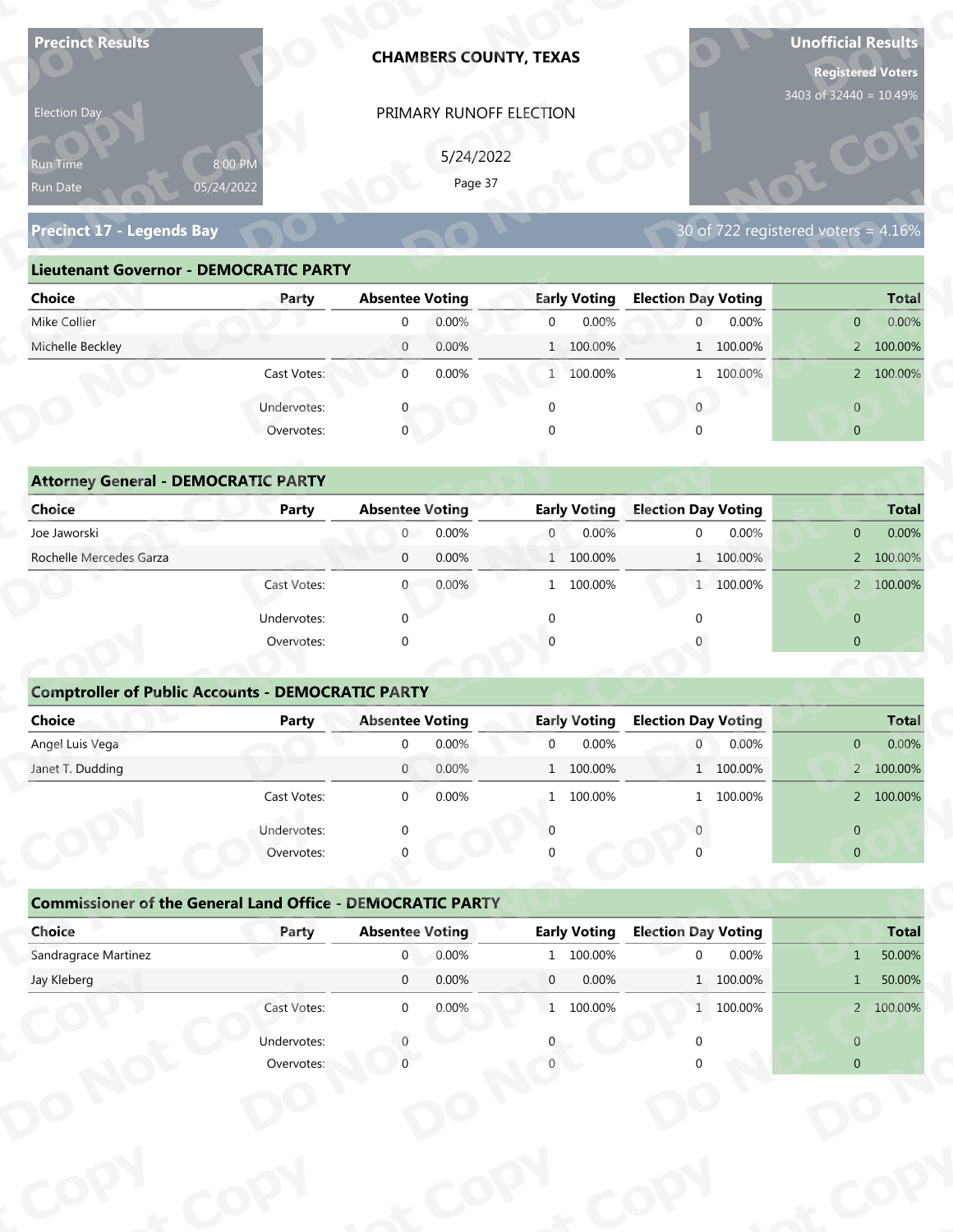| <b>Precinct Results</b>                                           |              |                                        |                      | <b>CHAMBERS COUNTY, TEXAS</b> |                               |                                 |           | <b>Unofficial Results</b><br><b>Registered Voters</b> |                        |
|-------------------------------------------------------------------|--------------|----------------------------------------|----------------------|-------------------------------|-------------------------------|---------------------------------|-----------|-------------------------------------------------------|------------------------|
| Election Day                                                      |              |                                        |                      | PRIMARY RUNOFF ELECTION       |                               |                                 |           | 3403 of 32440 = 10.49%                                |                        |
|                                                                   |              |                                        |                      |                               |                               |                                 |           |                                                       |                        |
| Run Time                                                          | 8:00 PM      |                                        | 5/24/2022<br>Page 38 |                               |                               |                                 |           |                                                       |                        |
| Run Date                                                          | 05/24/2022   |                                        |                      |                               |                               |                                 |           |                                                       |                        |
| <b>Precinct 17 - Legends Bay</b>                                  |              |                                        |                      |                               |                               |                                 |           | 30 of 722 registered voters = 4.16%                   |                        |
| <b>Attorney General - REPUBLICAN PARTY</b>                        |              |                                        |                      |                               |                               |                                 |           |                                                       |                        |
| <b>Choice</b>                                                     | Party        | <b>Absentee Voting</b>                 |                      |                               | <b>Early Voting</b>           | <b>Election Day Voting</b>      |           |                                                       | <b>Total</b>           |
| George P. Bush                                                    |              | $\mathbf 0$                            | 0.00%                | 6                             | 31.58%                        |                                 | 4 44.44%  | 10                                                    | 35.71%                 |
| Ken Paxton                                                        |              | $\overline{0}$                         | 0.00%                | 13                            | 68.42%                        | 5                               | 55.56%    | 18                                                    | 64.29%                 |
|                                                                   | Cast Votes:  | $\mathbf{0}$                           | 0.00%                |                               | 19 100.00%                    |                                 | 9 100.00% |                                                       | 28 100.00%             |
|                                                                   | Undervotes:  |                                        |                      | $\mathbf 0$                   |                               | $\overline{0}$                  |           | $\overline{0}$                                        |                        |
|                                                                   | Overvotes:   | $\mathbf{0}$                           |                      | $\Omega$                      |                               |                                 |           | $\overline{0}$                                        |                        |
|                                                                   |              |                                        |                      |                               |                               |                                 |           |                                                       |                        |
| <b>Commissioner of the General Land Office - REPUBLICAN PARTY</b> |              |                                        |                      |                               |                               |                                 |           |                                                       |                        |
| <b>Choice</b>                                                     | <b>Party</b> | <b>Absentee Voting</b>                 |                      |                               | <b>Early Voting</b>           | <b>Election Day Voting</b>      |           |                                                       | <b>Total</b>           |
| Tim Westley                                                       |              | $\overline{0}$                         | 0.00%                | 8                             | 44.44%                        | 2                               | 22.22%    | 10                                                    | 37.04%                 |
| Dawn Buckingham                                                   |              | $\mathbf 0$                            | 0.00%                | 10                            | 55.56%                        | $\overline{7}$                  | 77.78%    | 17                                                    | 62.96%                 |
|                                                                   | Cast Votes:  | $\overline{0}$                         | 0.00%                |                               | 18 100.00%                    |                                 | 9 100.00% |                                                       | 27 100.00%             |
|                                                                   | Undervotes:  | $\Omega$                               |                      | $\mathbf{1}$                  |                               | $\Omega$                        |           | $\mathbf{1}$                                          |                        |
|                                                                   | Overvotes:   | $\Omega$                               |                      |                               |                               |                                 |           | $\overline{0}$                                        |                        |
|                                                                   |              |                                        |                      |                               |                               |                                 |           |                                                       |                        |
| <b>Railroad Commissioner - REPUBLICAN PARTY</b>                   |              |                                        |                      |                               |                               |                                 |           |                                                       |                        |
| <b>Choice</b>                                                     | <b>Party</b> | <b>Absentee Voting</b>                 |                      |                               | <b>Early Voting</b>           | <b>Election Day Voting</b>      |           |                                                       | <b>Total</b>           |
| Wayne Christian                                                   |              | $\Omega$                               | 0.00%                | 11                            | 61.11%                        | $7^{\circ}$                     | 77.78%    | 18                                                    | 66.67%                 |
| Sarah Stogner                                                     |              | $\overline{0}$                         | 0.00%                | $7\overline{ }$               | 38.89%                        |                                 | 2 22.22%  | 9 <sup>°</sup>                                        | 33.33%                 |
|                                                                   | Cast Votes:  | $\overline{0}$                         | 0.00%                | 18                            | 100.00%                       |                                 | 9 100.00% |                                                       | 27 100.00%             |
|                                                                   | Undervotes:  | $\Omega$                               |                      | 1                             |                               |                                 |           | $\mathbf{1}$                                          |                        |
|                                                                   | Overvotes:   |                                        |                      |                               |                               |                                 |           | $\overline{0}$                                        |                        |
|                                                                   |              |                                        |                      |                               |                               |                                 |           |                                                       |                        |
| State Representative, District No. 23 - REPUBLICAN PARTY          |              |                                        |                      |                               |                               |                                 |           |                                                       |                        |
| Choice<br>Terri Leo-Wilson                                        | Party        | <b>Absentee Voting</b><br>$\mathbf{0}$ | 0.00%                | 9                             | <b>Early Voting</b><br>50.00% | <b>Election Day Voting</b><br>5 | 55.56%    | 14                                                    | <b>Total</b><br>51.85% |
| Patrick Gurski                                                    |              | $\overline{0}$                         | 0.00%                | 9                             | 50.00%                        | 4                               | 44.44%    | 13                                                    | 48.15%                 |
|                                                                   | Cast Votes:  | $\overline{0}$                         | 0.00%                |                               | 18 100.00%                    |                                 | 9 100.00% |                                                       | 27 100.00%             |
|                                                                   |              |                                        |                      |                               |                               |                                 |           |                                                       |                        |
|                                                                   | Undervotes:  |                                        |                      |                               |                               |                                 |           | $\mathbf{1}$                                          |                        |
|                                                                   | Overvotes:   |                                        |                      |                               |                               |                                 |           | $\Omega$                                              |                        |
|                                                                   |              |                                        |                      |                               |                               |                                 |           |                                                       |                        |

| Election Day                                                                       |                           |                        | PRIMARY RUNOFF ELECTION |                |                     |                            |                       |                                     |              |
|------------------------------------------------------------------------------------|---------------------------|------------------------|-------------------------|----------------|---------------------|----------------------------|-----------------------|-------------------------------------|--------------|
| Run Time<br>05/24/2022<br>Run Date                                                 | 8:00 PM                   |                        | 5/24/2022<br>Page 38    |                |                     |                            |                       |                                     |              |
| <b>Precinct 17 - Legends Bay</b>                                                   |                           |                        |                         |                |                     |                            |                       | 30 of 722 registered voters = 4.16% |              |
| <b>Attorney General - REPUBLICAN PARTY</b>                                         |                           |                        |                         |                |                     |                            |                       |                                     |              |
| <b>Choice</b>                                                                      | Party                     | <b>Absentee Voting</b> |                         |                | <b>Early Voting</b> | <b>Election Day Voting</b> |                       |                                     | <b>Total</b> |
| George P. Bush                                                                     |                           | $\mathbf 0$            | 0.00%                   | 6              | 31.58%              |                            | 4 44.44%              | 10                                  | 35.71%       |
| Ken Paxton                                                                         |                           | $\overline{0}$         | 0.00%                   | 13             | 68.42%              | 5 <sup>7</sup>             | 55.56%                | 18                                  | 64.29%       |
|                                                                                    | Cast Votes:               | $\mathbf 0$            | 0.00%                   |                | 19 100.00%          |                            | 9 100.00%             |                                     | 28 100.00%   |
|                                                                                    | Undervotes:               | $\mathbf{0}$           |                         | $\mathbf 0$    |                     | $\mathbf{0}$               |                       | $\overline{0}$                      |              |
|                                                                                    | Overvotes:                | $\mathbf{0}$           |                         | $\Omega$       |                     |                            |                       | $\overline{0}$                      |              |
| <b>Commissioner of the General Land Office - REPUBLICAN PARTY</b><br><b>Choice</b> | Party                     | <b>Absentee Voting</b> |                         |                | <b>Early Voting</b> | <b>Election Day Voting</b> |                       |                                     | <b>Total</b> |
| Tim Westley                                                                        |                           | $\overline{0}$         | 0.00%                   | 8              | 44.44%              |                            | 22.22%<br>$2^{\circ}$ | 10                                  | 37.04%       |
| Dawn Buckingham                                                                    |                           | $\mathbf 0$            | 0.00%                   | 10             | 55.56%              | 7                          | 77.78%                | 17                                  | 62.96%       |
|                                                                                    | Cast Votes:               | $\overline{0}$         | 0.00%                   | 18             | 100.00%             |                            | 9 100.00%             |                                     | 27 100.00%   |
|                                                                                    | Undervotes:               | $\Omega$               |                         |                |                     |                            |                       | $\mathbf{1}$                        |              |
|                                                                                    | Overvotes:                | $\Omega$               |                         |                |                     |                            |                       | $\overline{0}$                      |              |
|                                                                                    |                           |                        |                         |                |                     |                            |                       |                                     |              |
| <b>Railroad Commissioner - REPUBLICAN PARTY</b>                                    |                           |                        |                         |                |                     |                            |                       |                                     |              |
| <b>Choice</b>                                                                      | <b>Party</b>              | <b>Absentee Voting</b> |                         |                | <b>Early Voting</b> | <b>Election Day Voting</b> |                       |                                     | <b>Total</b> |
| Wayne Christian                                                                    |                           | $\mathbf 0$            | 0.00%                   | 11             | 61.11%              | $\overline{7}$             | 77.78%                | 18                                  | 66.67%       |
| Sarah Stogner                                                                      |                           | $\overline{0}$         | 0.00%                   | $\overline{7}$ | 38.89%              | $2^{\circ}$                | 22.22%                | 9                                   | 33.33%       |
|                                                                                    | Cast Votes:               | $\Omega$               | 0.00%                   |                | 18 100.00%          |                            | 9 100.00%             |                                     | 27 100.00%   |
|                                                                                    | Undervotes:               |                        |                         | 1              |                     |                            |                       | $\mathbf{1}$                        |              |
|                                                                                    | Overvotes:                |                        |                         |                |                     |                            |                       | $\overline{0}$                      |              |
|                                                                                    |                           |                        |                         |                |                     |                            |                       |                                     |              |
| State Representative, District No. 23 - REPUBLICAN PARTY                           |                           |                        |                         |                |                     |                            |                       |                                     |              |
| Choice                                                                             | Party                     | <b>Absentee Voting</b> |                         |                | <b>Early Voting</b> | <b>Election Day Voting</b> |                       |                                     | <b>Total</b> |
| Terri Leo-Wilson                                                                   |                           | $\mathbf{0}$           | 0.00%                   | 9              | 50.00%              | 5                          | 55.56%                | 14                                  | 51.85%       |
| Patrick Gurski                                                                     |                           | $\overline{0}$         | 0.00%                   | 9              | 50.00%              |                            | 4 44.44%              | 13                                  | 48.15%       |
|                                                                                    | Cast Votes:               | $\overline{0}$         | 0.00%                   |                | 18 100.00%          |                            | 9 100.00%             |                                     | 27 100.00%   |
|                                                                                    | Undervotes:<br>Overvotes: |                        |                         |                |                     |                            |                       | $\mathbf{1}$<br>$\overline{0}$      |              |
|                                                                                    |                           |                        |                         |                |                     |                            |                       |                                     |              |
|                                                                                    |                           |                        |                         |                |                     |                            |                       |                                     |              |
|                                                                                    |                           |                        |                         |                |                     |                            |                       |                                     |              |

# **y**

|                                                                   | Party        | <b>Absentee Voting</b> |       |                | <b>Early Voting</b> | <b>Election Day Voting</b> |           |                 | <b>Total</b> |
|-------------------------------------------------------------------|--------------|------------------------|-------|----------------|---------------------|----------------------------|-----------|-----------------|--------------|
| George P. Bush                                                    |              | $\mathbf{0}$           | 0.00% | 6              | 31.58%              | 4 <sup>1</sup>             | 44.44%    | 10              | 35.71%       |
| Ken Paxton                                                        |              | $\overline{0}$         | 0.00% | 13             | 68.42%              | 5                          | 55.56%    | 18              | 64.29%       |
|                                                                   | Cast Votes:  | $\mathbf 0$            | 0.00% |                | 19 100.00%          |                            | 9 100.00% | 28              | 100.00%      |
|                                                                   | Undervotes:  | 0                      |       | $\mathbf 0$    |                     | $\overline{0}$             |           | $\overline{0}$  |              |
|                                                                   | Overvotes:   | $\mathbf{0}$           |       |                |                     | $\Omega$                   |           | $\overline{0}$  |              |
|                                                                   |              |                        |       |                |                     |                            |           |                 |              |
| <b>Commissioner of the General Land Office - REPUBLICAN PARTY</b> |              |                        |       |                |                     |                            |           |                 |              |
| Choice                                                            | <b>Party</b> | <b>Absentee Voting</b> |       |                | <b>Early Voting</b> | <b>Election Day Voting</b> |           |                 | <b>Total</b> |
| Tim Westley                                                       |              | $\overline{0}$         | 0.00% | 8              | 44.44%              | $\overline{2}$             | 22.22%    | 10              | 37.04%       |
| Dawn Buckingham                                                   |              | $\mathbf 0$            | 0.00% | 10             | 55.56%              | $7^{\circ}$                | 77.78%    | 17              | 62.96%       |
|                                                                   | Cast Votes:  | $\mathbf{0}$           | 0.00% | 18             | 100.00%             |                            | 9 100.00% | 27              | 100.00%      |
|                                                                   | Undervotes:  | $\mathbf{0}$           |       | -1             |                     | ∩                          |           | $\mathbf{1}$    |              |
|                                                                   | Overvotes:   | $\mathbf 0$            |       | 0              |                     |                            |           | $\overline{0}$  |              |
|                                                                   |              |                        |       |                |                     |                            |           |                 |              |
| <b>Railroad Commissioner - REPUBLICAN PARTY</b>                   |              |                        |       |                |                     |                            |           |                 |              |
| <b>Choice</b>                                                     | Party        | <b>Absentee Voting</b> |       |                | <b>Early Voting</b> | <b>Election Day Voting</b> |           |                 | <b>Total</b> |
| Wayne Christian                                                   |              | $\mathbf 0$            | 0.00% | $11\,$         | 61.11%              | $\overline{7}$             | 77.78%    | 18              | 66.67%       |
| Sarah Stogner                                                     |              | $\mathbf{0}$           | 0.00% | $\overline{7}$ | 38.89%              | $\overline{2}$             | 22.22%    | 9               | 33.33%       |
|                                                                   | Cast Votes:  | $\mathbf{0}$           | 0.00% |                | 18 100.00%          |                            | 9 100.00% |                 | 27 100.00%   |
|                                                                   | Undervotes:  | 0                      |       | 1              |                     | $\Omega$                   |           | $\mathbf{1}$    |              |
|                                                                   | Overvotes:   | $\Omega$               |       |                |                     |                            |           | $\pmb{0}$       |              |
|                                                                   |              |                        |       |                |                     |                            |           |                 |              |
|                                                                   |              |                        |       |                |                     |                            |           |                 |              |
| State Representative, District No. 23 - REPUBLICAN PARTY          |              |                        |       |                |                     |                            |           |                 |              |
| Choice                                                            | Party        | <b>Absentee Voting</b> |       |                | <b>Early Voting</b> | <b>Election Day Voting</b> |           |                 | <b>Total</b> |
| Terri Leo-Wilson                                                  |              | $\mathbf{0}$           | 0.00% | 9              | 50.00%              | 5                          | 55.56%    | 14              | 51.85%       |
| Patrick Gurski                                                    |              | $\Omega$               | 0.00% | 9              | 50.00%              |                            | 4 44.44%  | 13 <sup>°</sup> | 48.15%       |
|                                                                   | Cast Votes:  | $\boldsymbol{0}$       | 0.00% |                | 18 100.00%          |                            | 9 100.00% |                 | 27 100.00%   |
|                                                                   | Undervotes:  | $\Omega$               |       |                |                     | 0                          |           | $\mathbf 1$     |              |

### **Railroad Commissioner - REPUBLICAN PARTY Choice Party Absentee Voting Early Voting Election Day Voting Total** Wayne Christian 0 0.00% 11 61.11% 7 77.78% 18 66.67% Sarah Stogner 0 0.00% 7 38.89% 2 22.22% 9 33.33% Cast Votes: 0 0.00% 18 100.00% 9 100.00% 27 100.00% Undervotes: 0 1 0 1 **Example 20**<br> **Railroad Commissioner - REPUBLICAN P<br>
Choice Party** Under<br>Over **Railroad Com**<br> **Choice**<br> **Wayne Christian**<br> **Sarab Stegner oEarly Voting <sup>p</sup> y d**<br>Absentee  $\begin{bmatrix} 0 & 0.00\% \\ 0 & 0.00\% \end{bmatrix}$ **Prove Solution Section** Section 2009/10 2009/2012 **op**  $\begin{bmatrix} 18 \\ 1 \\ 0 \end{bmatrix}$ **<u>Noting</u><br>77 78% DtCD Railroad Commiss<br>
Choice**<br>
Wayne Christian<br>
Sarah Stogner **Choice**<br>
Wayne Christian<br>
Sarah Stogner Overvotes<br> **Railroad Commissioner - REPUBLICAN P<br>
Choice Party**<br>
Sarah Stogner<br>
Cast Votes<br>
Undervotes<br>
Overvotes<br>
State Representative, District No. 23 - F<br>
Choice Party<br>
Terri Leo-Wilson<br>
Patrick Gurski<br>
Cast Votes<br>
Unde mmissior<br>**ot ch**<br>
Tim<br>
Dat<br>
Dat<br>
Ma<br>
San<br>
San<br>
Dat<br>
Dat<br>
Ter<br>
Pat **DState Representat dervotes** <sup>0</sup><br> **Copolity**<br> **Copolity**<br> **Copolity Commissioner of the General Land Office<br>
Tim Westley<br>
Dawn Buckingham<br>
Davan Buckingham<br>
Cast Votes<br>
Undervotes<br>
Overvotes<br>
Railroad Commissioner - REPUBLICAN P<br>
Choice<br>
Wayne Christian<br>
Sarah Stogner<br>
Cast Votes<br>
Undervo N pyot o** $\overline{2}$ **ot pyo** $\begin{array}{c|c}\n & \text{Total} \\
\hline\n3 & 66.67\% \\
\hline\n9 & 33.33\% \\
\end{array}$ **Total**<br>66.67% 33.33%  $\begin{bmatrix} 1 \\ 0 \end{bmatrix}$ **ot o o p**<br>**p**<br>**p**<br>**p**<br>**p**<br>**p**

### **State Representative, District No. 23 - REPUBLICAN PARTY ot C**  $\frac{1}{\sqrt{2}}$

|                                                 | Overvotes:  | $\Omega$               |       | $\mathbf{0}$   |                     | $\Omega$                   |           | $\Omega$       |              |
|-------------------------------------------------|-------------|------------------------|-------|----------------|---------------------|----------------------------|-----------|----------------|--------------|
| <b>Railroad Commissioner - REPUBLICAN PARTY</b> |             |                        |       |                |                     |                            |           |                |              |
| <b>Choice</b>                                   | Party       | <b>Absentee Voting</b> |       |                | <b>Early Voting</b> | <b>Election Day Voting</b> |           |                | <b>Total</b> |
| Wayne Christian                                 |             | $\Omega$               | 0.00% | 11             | 61.11%              | $7 -$                      | 77.78%    | 18             | 66.67%       |
| Sarah Stogner                                   |             | $\overline{0}$         | 0.00% | $\overline{7}$ | 38.89%              | $2^{\circ}$                | 22.22%    | 9              | 33.33%       |
|                                                 | Cast Votes: | $\mathbf 0$            | 0.00% |                | 18 100.00%          | 9                          | 100.00%   |                | 27 100.00%   |
|                                                 | Undervotes: | $\Omega$               |       | 1              |                     | <sup>n</sup>               |           | $\mathbf{1}$   |              |
|                                                 | Overvotes:  |                        |       |                |                     |                            |           | $\overline{0}$ |              |
| Choice                                          | Party       | <b>Absentee Voting</b> |       |                | <b>Early Voting</b> | <b>Election Day Voting</b> |           |                |              |
|                                                 |             |                        |       |                |                     |                            |           |                | <b>Total</b> |
| Terri Leo-Wilson                                |             | $\overline{0}$         | 0.00% | 9              | 50.00%              |                            | 5 55.56%  | 14             | 51.85%       |
| Patrick Gurski                                  |             | $\mathbf 0$            | 0.00% | 9              | 50.00%              | 4                          | 44.44%    | 13             | 48.15%       |
|                                                 | Cast Votes: | $\mathbf{0}$           | 0.00% |                | 18 100.00%          |                            | 9 100.00% |                | 27 100.00%   |
|                                                 | Undervotes: |                        |       |                |                     | U                          |           | $\overline{1}$ |              |
|                                                 | Overvotes:  |                        |       |                |                     |                            |           | $\mathbf{0}$   |              |
|                                                 |             |                        |       |                |                     |                            |           |                |              |
|                                                 |             |                        |       |                |                     |                            |           |                |              |
|                                                 |             |                        |       |                |                     |                            |           |                |              |
|                                                 |             |                        |       |                |                     |                            |           |                |              |
|                                                 |             |                        |       |                |                     |                            |           |                |              |
|                                                 |             |                        |       |                |                     |                            |           |                |              |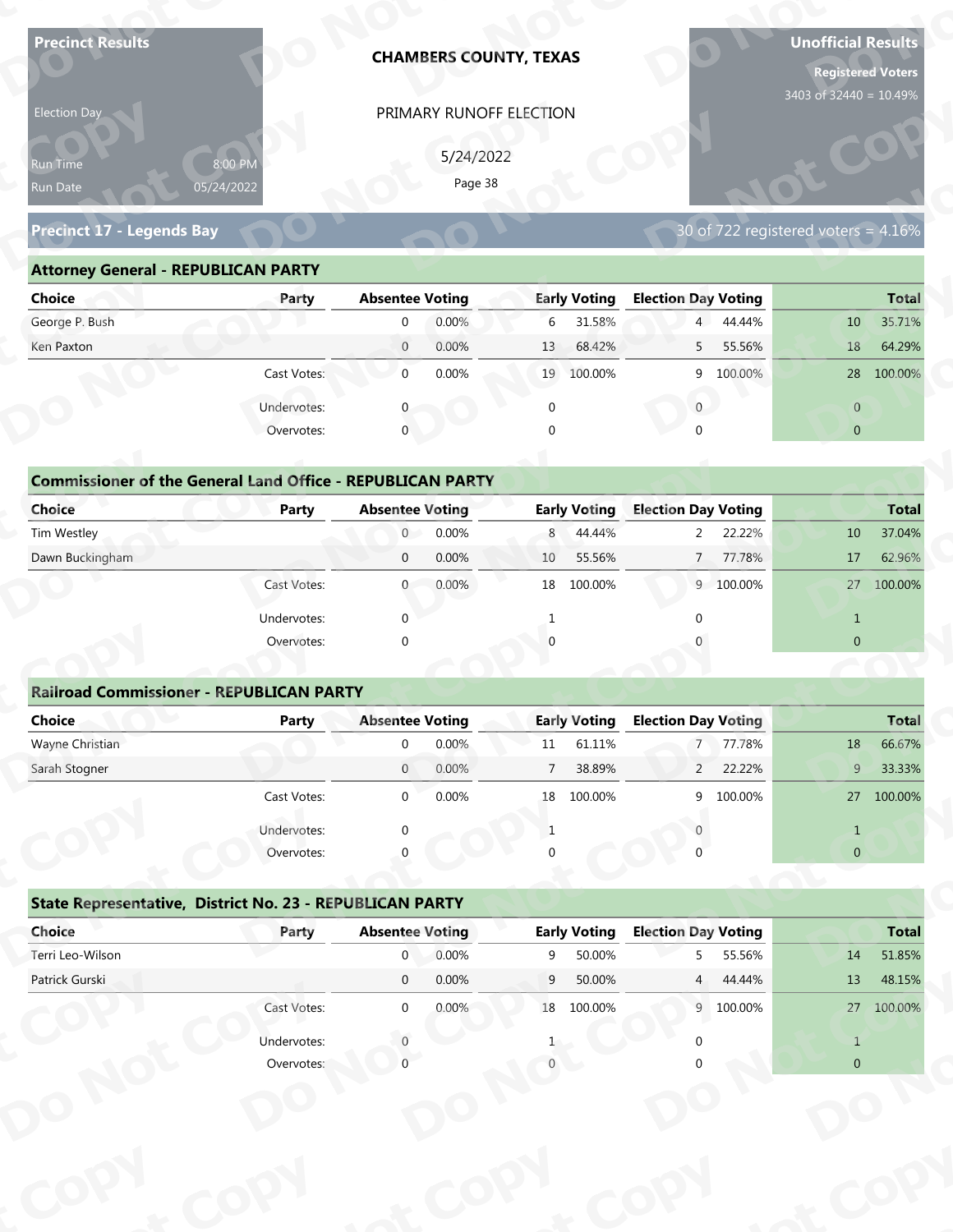| <b>Precinct Results</b><br><b>Election Day</b><br>የun Time | 8:00 PM     |                                              | <b>CHAMBERS COUNTY, TEXAS</b><br>PRIMARY RUNOFF ELECTION<br>5/24/2022<br>Page 39 | <b>Registered Voters</b><br>3403 of 32440 = 10.49% |                                        |  |
|------------------------------------------------------------|-------------|----------------------------------------------|----------------------------------------------------------------------------------|----------------------------------------------------|----------------------------------------|--|
| 05/24/2022<br>Run Date<br><b>Precinct 17 - Legends Bay</b> |             |                                              |                                                                                  |                                                    | 30 of 722 registered voters = $4.16\%$ |  |
| <b>Precinct Chair, Precinct 17 - REPUBLICAN PARTY</b>      |             |                                              |                                                                                  |                                                    |                                        |  |
| <b>Choice</b>                                              | Party       | <b>Absentee Voting</b>                       | <b>Early Voting</b>                                                              | <b>Election Day Voting</b>                         | <b>Total</b>                           |  |
| Christian Johnson<br>Greg Turner                           |             | 0.00%<br>$\Omega$<br>$\overline{0}$<br>0.00% | 73.68%<br>14<br>26.32%<br>5                                                      | 62.50%<br>5<br>37.50%<br>3                         | 70.37%<br>19<br>29.63%<br>8            |  |
|                                                            | Cast Votes: | $\mathbf{0}$<br>0.00%                        | 100.00%<br>19                                                                    | 8 100.00%                                          | 100.00%<br>27                          |  |
|                                                            | Undervotes: |                                              |                                                                                  |                                                    |                                        |  |
|                                                            | Overvotes:  |                                              |                                                                                  |                                                    | $\overline{0}$                         |  |
| COPY<br>DO NOT COPY                                        |             | DO NOT COPY                                  | DO NOT COPY                                                                      | DO NOT COPY                                        | DO NO                                  |  |
| COPY<br>DO NOT COPY                                        |             | DO NOT COPY                                  | DO NOT COPY                                                                      | DO NOT COPY                                        |                                        |  |
|                                                            |             |                                              |                                                                                  |                                                    | DO NO                                  |  |
| COPY<br>DO NOT COPY                                        |             | DO NOT COPY                                  | DO NOT COPY                                                                      | DO NOT COPY                                        |                                        |  |
|                                                            |             |                                              |                                                                                  |                                                    | DO NO                                  |  |
| COPY                                                       | COPY        | & COPY                                       |                                                                                  | COPY                                               | of COPY                                |  |

### **Precinct Chair, Precinct 17 - REPUBLICAN PARTY**

| <b>Election Day</b>                                   |             | PRIMARY RUNOFF ELECTION    |                     |                            |                                     |
|-------------------------------------------------------|-------------|----------------------------|---------------------|----------------------------|-------------------------------------|
| Run Time                                              | 8:00 PN     | 5/24/2022<br>Page 39       |                     |                            |                                     |
| Run Date<br><b>Precinct 17 - Legends Bay</b>          | 05/24/2022  |                            |                     |                            | 30 of 722 registered voters = 4.16% |
| <b>Precinct Chair, Precinct 17 - REPUBLICAN PARTY</b> |             |                            |                     |                            |                                     |
| <b>Choice</b>                                         | Party       | <b>Absentee Voting</b>     | <b>Early Voting</b> | <b>Election Day Voting</b> | <b>Total</b>                        |
| Christian Johnson                                     |             | 0.00%<br>$\mathbf{0}$      | 73.68%<br>14        | 5 62.50%                   | 70.37%<br>19                        |
| Greg Turner                                           |             | $\overline{0}$<br>0.00%    | 26.32%<br>5         | 37.50%<br>$\mathbf{3}$     | 29.63%<br>8                         |
|                                                       | Cast Votes: | 0.00%<br>$\overline{0}$    | 19 100.00%          | 8 100.00%                  | 27 100.00%                          |
|                                                       | Undervotes: |                            |                     | 1                          | $\mathbf{1}$                        |
|                                                       | Overvotes:  |                            |                     |                            | $\overline{0}$                      |
|                                                       |             |                            |                     |                            |                                     |
|                                                       |             |                            |                     |                            |                                     |
|                                                       |             |                            |                     |                            |                                     |
|                                                       |             |                            |                     |                            |                                     |
|                                                       |             |                            |                     |                            |                                     |
|                                                       |             |                            |                     |                            |                                     |
|                                                       |             |                            |                     |                            |                                     |
|                                                       |             |                            |                     |                            |                                     |
|                                                       |             |                            |                     |                            |                                     |
|                                                       |             |                            |                     |                            |                                     |
|                                                       |             |                            |                     |                            |                                     |
| COPY                                                  |             |                            |                     |                            |                                     |
|                                                       |             |                            |                     |                            |                                     |
|                                                       |             |                            |                     |                            |                                     |
|                                                       |             |                            |                     |                            |                                     |
|                                                       |             |                            |                     |                            |                                     |
| DO NOT COPY                                           |             | DO NOT COPY<br>DO NOT COPY |                     | DO NOT COPY                | DO NO                               |
| COPY                                                  |             |                            |                     |                            |                                     |
|                                                       |             |                            |                     |                            |                                     |
|                                                       |             |                            |                     |                            |                                     |
|                                                       |             | DO NOT COPY<br>DO NOT COPY |                     | DO NOT COPY                | DO NO                               |
|                                                       |             |                            |                     |                            |                                     |
| DO NOT COPY                                           |             |                            |                     |                            |                                     |
| <b>POO.</b>                                           | <b>And</b>  |                            | $P_{\rm O_2}$       | <b>LON</b>                 | ·ODW                                |
|                                                       |             |                            |                     |                            |                                     |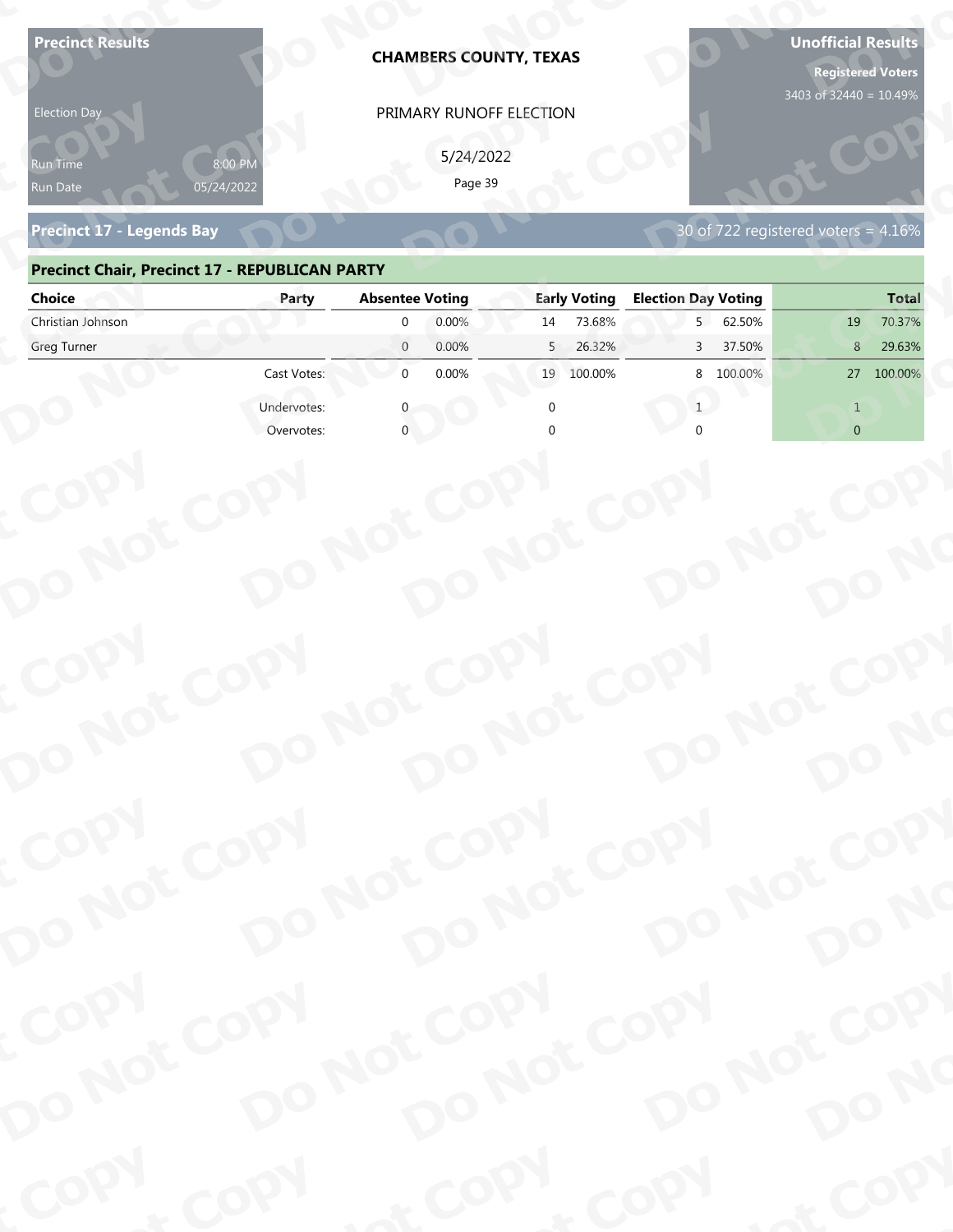| <b>Precinct Results</b>                                           |                           |                                          | <b>CHAMBERS COUNTY, TEXAS</b> |                |                                  |                                              |           | <b>Unofficial Results</b><br><b>Registered Voters</b><br>3403 of 32440 = 10.49% |                        |
|-------------------------------------------------------------------|---------------------------|------------------------------------------|-------------------------------|----------------|----------------------------------|----------------------------------------------|-----------|---------------------------------------------------------------------------------|------------------------|
| Election Day                                                      |                           |                                          | PRIMARY RUNOFF ELECTION       |                |                                  |                                              |           |                                                                                 |                        |
|                                                                   |                           |                                          | 5/24/2022                     |                |                                  |                                              |           |                                                                                 |                        |
| Run Time<br>Run Date                                              | 8:00 PM<br>05/24/2022     |                                          | Page 40                       |                |                                  |                                              |           |                                                                                 |                        |
|                                                                   |                           |                                          |                               |                |                                  |                                              |           |                                                                                 |                        |
| Precinct 18 - Mont Belvieu - East                                 |                           |                                          |                               |                |                                  |                                              |           | 216 of 2,076 registered voters = $10.40\%$                                      |                        |
| <b>Lieutenant Governor - DEMOCRATIC PARTY</b>                     |                           |                                          |                               |                |                                  |                                              |           |                                                                                 |                        |
| <b>Choice</b>                                                     | Party                     | <b>Absentee Voting</b>                   |                               |                | <b>Early Voting</b>              | <b>Election Day Voting</b>                   |           |                                                                                 | <b>Total</b>           |
| Mike Collier                                                      |                           | $2^{\circ}$                              | 66.67%                        |                | 2 100.00%                        | $\overline{0}$                               | 0.00%     | 4                                                                               | 50.00%                 |
| Michelle Beckley                                                  |                           | $\mathbf{1}$                             | 33.33%                        | $\mathbf{0}$   | 0.00%                            |                                              | 3 100.00% | $\overline{4}$                                                                  | 50.00%                 |
|                                                                   | Cast Votes:               |                                          | 3 100.00%                     |                | 2 100.00%                        |                                              | 3 100.00% |                                                                                 | 8 100.00%              |
|                                                                   | Undervotes:               |                                          |                               | $\mathbf 0$    |                                  | $\overline{0}$                               |           | $\overline{0}$                                                                  |                        |
|                                                                   | Overvotes:                | $\mathbf{0}$                             |                               |                |                                  |                                              |           | $\overline{0}$                                                                  |                        |
|                                                                   |                           |                                          |                               |                |                                  |                                              |           |                                                                                 |                        |
| <b>Attorney General - DEMOCRATIC PARTY</b>                        |                           |                                          |                               |                |                                  |                                              |           |                                                                                 |                        |
| <b>Choice</b><br>Joe Jaworski                                     | <b>Party</b>              | <b>Absentee Voting</b>                   | 2 66.67%                      |                | <b>Early Voting</b><br>1 100.00% | <b>Election Day Voting</b>                   | 33.33%    | $\overline{4}$                                                                  | <b>Total</b><br>57.14% |
| Rochelle Mercedes Garza                                           |                           | $\mathbf{1}$                             | 33.33%                        | $\mathbf{0}$   | 0.00%                            | 2                                            | 66.67%    | $\mathbf{3}$                                                                    | 42.86%                 |
|                                                                   | Cast Votes:               |                                          | 3 100.00%                     |                | 1 100.00%                        |                                              | 3 100.00% |                                                                                 | 7 100.00%              |
|                                                                   |                           |                                          |                               |                |                                  |                                              |           |                                                                                 |                        |
|                                                                   | Undervotes:<br>Overvotes: | $\Omega$<br>$\Omega$                     |                               | $\mathbf{1}$   |                                  | $\Omega$                                     |           | $\mathbf{1}$<br>$\overline{0}$                                                  |                        |
|                                                                   |                           |                                          |                               |                |                                  |                                              |           |                                                                                 |                        |
| <b>Comptroller of Public Accounts - DEMOCRATIC PARTY</b>          |                           |                                          |                               |                |                                  |                                              |           |                                                                                 |                        |
| Choice                                                            | Party                     | <b>Absentee Voting</b>                   |                               |                | <b>Early Voting</b>              | <b>Election Day Voting</b>                   |           |                                                                                 | <b>Total</b>           |
| Angel Luis Vega                                                   |                           | $\overline{0}$                           | 0.00%                         | $\mathbf{1}$   | 100.00%                          | $\overline{0}$                               | 0.00%     | $1 -$                                                                           | 14.29%                 |
| Janet T. Dudding                                                  |                           |                                          | 3 100.00%                     | $\mathbf 0$    | 0.00%                            |                                              | 3 100.00% | $6 -$                                                                           | 85.71%                 |
|                                                                   | Cast Votes:               |                                          | 3 100.00%                     |                | 1 100.00%                        |                                              | 3 100.00% |                                                                                 | 7 100.00%              |
|                                                                   | Undervotes:               |                                          |                               | 1              |                                  |                                              |           | $\mathbf{1}$                                                                    |                        |
|                                                                   | Overvotes:                |                                          |                               |                |                                  |                                              |           | $\overline{0}$                                                                  |                        |
|                                                                   |                           |                                          |                               |                |                                  |                                              |           |                                                                                 |                        |
| <b>Commissioner of the General Land Office - DEMOCRATIC PARTY</b> |                           |                                          |                               |                |                                  |                                              |           |                                                                                 |                        |
| Choice<br>Sandragrace Martinez                                    | Party                     | <b>Absentee Voting</b><br>$\overline{0}$ | 0.00%                         |                | <b>Early Voting</b><br>1 100.00% | <b>Election Day Voting</b><br>$\overline{2}$ | 66.67%    | $\mathbf{3}$                                                                    | <b>Total</b><br>42.86% |
| Jay Kleberg                                                       |                           |                                          | 3 100.00%                     | $\overline{0}$ | 0.00%                            | 1                                            | 33.33%    | $\overline{4}$                                                                  | 57.14%                 |
|                                                                   | Cast Votes:               |                                          | 3 100.00%                     |                | 1 100.00%                        |                                              | 3 100.00% |                                                                                 | 7 100.00%              |
|                                                                   |                           |                                          |                               |                |                                  |                                              |           |                                                                                 |                        |
|                                                                   |                           |                                          |                               |                |                                  |                                              |           | $\mathbf{1}$                                                                    |                        |
|                                                                   | Undervotes:<br>Overvotes: |                                          |                               |                |                                  |                                              |           | $\Omega$                                                                        |                        |

| 5/24/2022<br>8:00 PM<br><b>Run Time</b><br>Page 40<br>05/24/2022<br>Run Date                                                 |
|------------------------------------------------------------------------------------------------------------------------------|
|                                                                                                                              |
| 216 of 2,076 registered voters = 10.40%<br>Precinct 18 - Mont Belvieu - East                                                 |
| <b>Lieutenant Governor - DEMOCRATIC PARTY</b>                                                                                |
| <b>Absentee Voting</b><br><b>Early Voting</b><br><b>Election Day Voting</b><br>Choice<br><b>Total</b><br>Party               |
| Mike Collier<br>66.67%<br>2 100.00%<br>$\overline{0}$<br>0.00%<br>50.00%<br>$2^{\circ}$<br>$\overline{4}$                    |
| Michelle Beckley<br>33.33%<br>0.00%<br>3 100.00%<br>50.00%<br>1<br>$\overline{0}$<br>4 <sup>1</sup>                          |
| 3 100.00%<br>3 100.00%<br>8 100.00%<br>Cast Votes:<br>2 100.00%                                                              |
| Undervotes:<br>$\overline{0}$<br>$\overline{0}$                                                                              |
| $\mathbf 0$<br>Overvotes:<br>$\Omega$<br>$\overline{0}$                                                                      |
|                                                                                                                              |
| <b>Attorney General - DEMOCRATIC PARTY</b>                                                                                   |
| <b>Choice</b><br><b>Absentee Voting</b><br><b>Early Voting</b><br><b>Election Day Voting</b><br><b>Total</b><br><b>Party</b> |
| Joe Jaworski<br>2 66.67%<br>100.00%<br>33.33%<br>57.14%<br>1<br>$\overline{4}$                                               |
| Rochelle Mercedes Garza<br>33.33%<br>0.00%<br>2 66.67%<br>$\mathbf{0}$<br>42.86%<br>$\mathbf{3}$<br>1                        |
| 7 100.00%<br>3 100.00%<br>100.00%<br>3 100.00%<br>Cast Votes:<br>$\mathbf{1}$                                                |

|                                               |                                                          | PRIMARY RUNOFF ELECTION                                           |                         |                                            |                                                                                                                |  |  |  |
|-----------------------------------------------|----------------------------------------------------------|-------------------------------------------------------------------|-------------------------|--------------------------------------------|----------------------------------------------------------------------------------------------------------------|--|--|--|
|                                               |                                                          | 5/24/2022                                                         |                         |                                            |                                                                                                                |  |  |  |
| Run Time                                      | 8:00 PM                                                  | Page 40                                                           |                         |                                            |                                                                                                                |  |  |  |
| Run Date                                      | 05/24/2022                                               |                                                                   |                         |                                            |                                                                                                                |  |  |  |
| Precinct 18 - Mont Belvieu - East             |                                                          |                                                                   |                         | 216 of 2,076 registered voters = $10.40\%$ |                                                                                                                |  |  |  |
| <b>Lieutenant Governor - DEMOCRATIC PARTY</b> |                                                          |                                                                   |                         |                                            |                                                                                                                |  |  |  |
| <b>Choice</b>                                 | Party                                                    | <b>Absentee Voting</b>                                            | <b>Early Voting</b>     | <b>Election Day Voting</b>                 | <b>Total</b>                                                                                                   |  |  |  |
| Mike Collier                                  |                                                          | 66.67%<br>$2^{\circ}$                                             | 2 100.00%               | 0.00%<br>$\overline{0}$                    | 50.00%<br>$\overline{4}$                                                                                       |  |  |  |
| Michelle Beckley                              |                                                          | 33.33%<br>1                                                       | 0.00%<br>$\mathbf{0}$   | 3 100.00%                                  | 50.00%<br>$\overline{4}$                                                                                       |  |  |  |
|                                               | Cast Votes:                                              | 3 100.00%                                                         | 2 100.00%               | 3 100.00%                                  | 8 100.00%                                                                                                      |  |  |  |
|                                               | Undervotes:                                              |                                                                   | $\mathbf{0}$            | $\overline{0}$                             | $\overline{0}$                                                                                                 |  |  |  |
|                                               | Overvotes:                                               | $\mathbf{0}$                                                      |                         |                                            | $\overline{0}$                                                                                                 |  |  |  |
|                                               |                                                          |                                                                   |                         |                                            |                                                                                                                |  |  |  |
| <b>Attorney General - DEMOCRATIC PARTY</b>    |                                                          |                                                                   |                         |                                            |                                                                                                                |  |  |  |
| Choice                                        | <b>Party</b>                                             | <b>Absentee Voting</b>                                            | <b>Early Voting</b>     | <b>Election Day Voting</b>                 | <b>Total</b>                                                                                                   |  |  |  |
| Joe Jaworski                                  |                                                          | 2 66.67%                                                          | 1 100.00%               | 1 33.33%                                   | 57.14%<br>$\overline{4}$                                                                                       |  |  |  |
| Rochelle Mercedes Garza                       |                                                          | 33.33%<br>1                                                       | $\overline{0}$<br>0.00% | 66.67%<br>2                                | 42.86%<br>3                                                                                                    |  |  |  |
|                                               | Cast Votes:                                              | 3 100.00%                                                         | 1 100.00%               | 3 100.00%                                  | 7 100.00%                                                                                                      |  |  |  |
|                                               | Undervotes:                                              | $\Omega$                                                          |                         |                                            | $\mathbf{1}$                                                                                                   |  |  |  |
|                                               | Overvotes:                                               | $\Omega$                                                          |                         |                                            | $\overline{0}$                                                                                                 |  |  |  |
|                                               |                                                          |                                                                   |                         |                                            |                                                                                                                |  |  |  |
|                                               | <b>Comptroller of Public Accounts - DEMOCRATIC PARTY</b> |                                                                   |                         |                                            |                                                                                                                |  |  |  |
|                                               |                                                          |                                                                   |                         |                                            |                                                                                                                |  |  |  |
| <b>Choice</b>                                 | <b>Party</b>                                             | <b>Absentee Voting</b>                                            | <b>Early Voting</b>     | <b>Election Day Voting</b>                 |                                                                                                                |  |  |  |
| Angel Luis Vega                               |                                                          | 0.00%<br>$\mathbf 0$                                              | 1 100.00%               | 0.00%<br>0                                 | $\mathbf{1}$                                                                                                   |  |  |  |
| Janet T. Dudding                              |                                                          | 3 100.00%                                                         | 0.00%<br>$\mathbf 0$    | 3 100.00%                                  | 6                                                                                                              |  |  |  |
|                                               | Cast Votes:                                              | 3 100.00%                                                         | 100.00%<br>$\mathbf{1}$ | 3 100.00%                                  |                                                                                                                |  |  |  |
|                                               |                                                          |                                                                   | -1                      |                                            | $\mathbf{1}$                                                                                                   |  |  |  |
|                                               | Undervotes:<br>Overvotes:                                |                                                                   |                         |                                            | $\overline{0}$                                                                                                 |  |  |  |
|                                               |                                                          |                                                                   |                         |                                            |                                                                                                                |  |  |  |
|                                               |                                                          | <b>Commissioner of the General Land Office - DEMOCRATIC PARTY</b> |                         |                                            |                                                                                                                |  |  |  |
| Choice                                        | Party                                                    | <b>Absentee Voting</b>                                            | <b>Early Voting</b>     | <b>Election Day Voting</b>                 |                                                                                                                |  |  |  |
| Sandragrace Martinez                          |                                                          | 0.00%<br>$\overline{0}$                                           | 1 100.00%               | $2^{\circ}$<br>66.67%                      | 3 <sup>7</sup>                                                                                                 |  |  |  |
| Jay Kleberg                                   |                                                          | 3 100.00%                                                         | 0.00%<br>$\overline{0}$ | 1 33.33%                                   | 4 <sup>1</sup>                                                                                                 |  |  |  |
|                                               | Cast Votes:                                              | 3 100.00%                                                         | 1 100.00%               | 3 100.00%                                  |                                                                                                                |  |  |  |
|                                               | Undervotes:                                              |                                                                   |                         |                                            | <b>Total</b><br>14.29%<br>85.71%<br>7 100.00%<br><b>Total</b><br>42.86%<br>57.14%<br>7 100.00%<br>$\mathbf{1}$ |  |  |  |

### **Comptroller of Public Accounts - DEMOCRATIC PARTY**

| <b>Choice</b>                                                     | Party       | <b>Absentee Voting</b>  | <b>Early Voting</b>     | <b>Election Day Voting</b> | <b>Total</b>             |
|-------------------------------------------------------------------|-------------|-------------------------|-------------------------|----------------------------|--------------------------|
| Joe Jaworski                                                      |             | 2 66.67%                | 1 100.00%               | 33.33%<br>1                | 57.14%<br>$\overline{4}$ |
| Rochelle Mercedes Garza                                           |             | 33.33%<br>1             | 0.00%<br>$\overline{0}$ | 66.67%<br>2                | 42.86%<br>$\overline{3}$ |
|                                                                   | Cast Votes: | 3 100.00%               | 1 100.00%               | 3 100.00%                  | 7 100.00%                |
|                                                                   | Undervotes: |                         |                         | ∩                          |                          |
|                                                                   | Overvotes:  | $\Omega$                |                         |                            | $\mathbf{0}$             |
| <b>Comptroller of Public Accounts - DEMOCRATIC PARTY</b>          |             |                         |                         |                            |                          |
| <b>Choice</b>                                                     | Party       | <b>Absentee Voting</b>  | <b>Early Voting</b>     | <b>Election Day Voting</b> | <b>Total</b>             |
| Angel Luis Vega                                                   |             | 0.00%<br>$\Omega$       | 1 100.00%               | 0.00%<br>$\overline{0}$    | 14.29%<br>$1 -$          |
| Janet T. Dudding                                                  |             | 3 100.00%               | 0.00%<br>$\mathbf{0}$   | 3 100.00%                  | 6 85.71%                 |
|                                                                   | Cast Votes: | 3 100.00%               | 1 100.00%               | 3 100.00%                  | 7 100.00%                |
|                                                                   |             |                         |                         |                            |                          |
|                                                                   | Undervotes: |                         |                         |                            | $\mathbf{1}$             |
|                                                                   | Overvotes:  |                         |                         |                            | $\mathbf 0$              |
| <b>Commissioner of the General Land Office - DEMOCRATIC PARTY</b> |             |                         |                         |                            |                          |
| Choice                                                            | Party       | <b>Absentee Voting</b>  | <b>Early Voting</b>     | <b>Election Day Voting</b> | <b>Total</b>             |
| Sandragrace Martinez                                              |             | 0.00%<br>$\overline{0}$ | 1 100.00%               | $\overline{2}$<br>66.67%   | $\overline{3}$<br>42.86% |
| Jay Kleberg                                                       |             | 3 100.00%               | $\overline{0}$<br>0.00% | 33.33%<br>1                | 57.14%<br>$\overline{4}$ |
|                                                                   | Cast Votes: | 3 100.00%               | 1 100.00%               | 3 100.00%                  | 7 100.00%                |
|                                                                   | Undervotes: |                         |                         |                            |                          |

|                                                                   | Cast votes. | $\mathcal{P}$          | TOO'OO XQ |             | T TOO'OO NO         | $\mathcal{L}$              | TOO'OO NO |                | $\mathcal{L}$<br>LUU.UU70 |
|-------------------------------------------------------------------|-------------|------------------------|-----------|-------------|---------------------|----------------------------|-----------|----------------|---------------------------|
|                                                                   | Undervotes: | $\Omega$               |           |             |                     |                            |           |                |                           |
|                                                                   | Overvotes:  | $\Omega$               |           | 0           |                     |                            |           | $\overline{0}$ |                           |
|                                                                   |             |                        |           |             |                     |                            |           |                |                           |
| <b>Commissioner of the General Land Office - DEMOCRATIC PARTY</b> |             |                        |           |             |                     |                            |           |                |                           |
| Choice                                                            | Party       | <b>Absentee Voting</b> |           |             | <b>Early Voting</b> | <b>Election Day Voting</b> |           |                | <b>Total</b>              |
| Sandragrace Martinez                                              |             | $\mathbf 0$            | 0.00%     |             | 1 100.00%           | $\overline{2}$             | 66.67%    | $\overline{3}$ | 42.86%                    |
| Jay Kleberg                                                       |             |                        | 3 100.00% | $\mathbf 0$ | $0.00\%$            | $1 -$                      | 33.33%    | $\overline{4}$ | 57.14%                    |
|                                                                   | Cast Votes: |                        | 3 100.00% |             | 1 100.00%           | $\overline{3}$             | 100.00%   | 7 <sup>1</sup> | 100.00%                   |
|                                                                   | Undervotes: |                        |           |             |                     |                            |           |                |                           |
|                                                                   | Overvotes:  |                        |           |             |                     |                            |           | $\overline{0}$ |                           |
|                                                                   |             |                        |           |             |                     |                            |           |                |                           |
|                                                                   |             |                        |           |             |                     |                            |           |                |                           |
|                                                                   |             |                        |           |             |                     |                            |           |                |                           |
|                                                                   |             |                        |           |             |                     |                            |           |                |                           |
|                                                                   |             |                        |           |             |                     |                            |           |                |                           |
|                                                                   |             |                        |           |             |                     |                            |           |                |                           |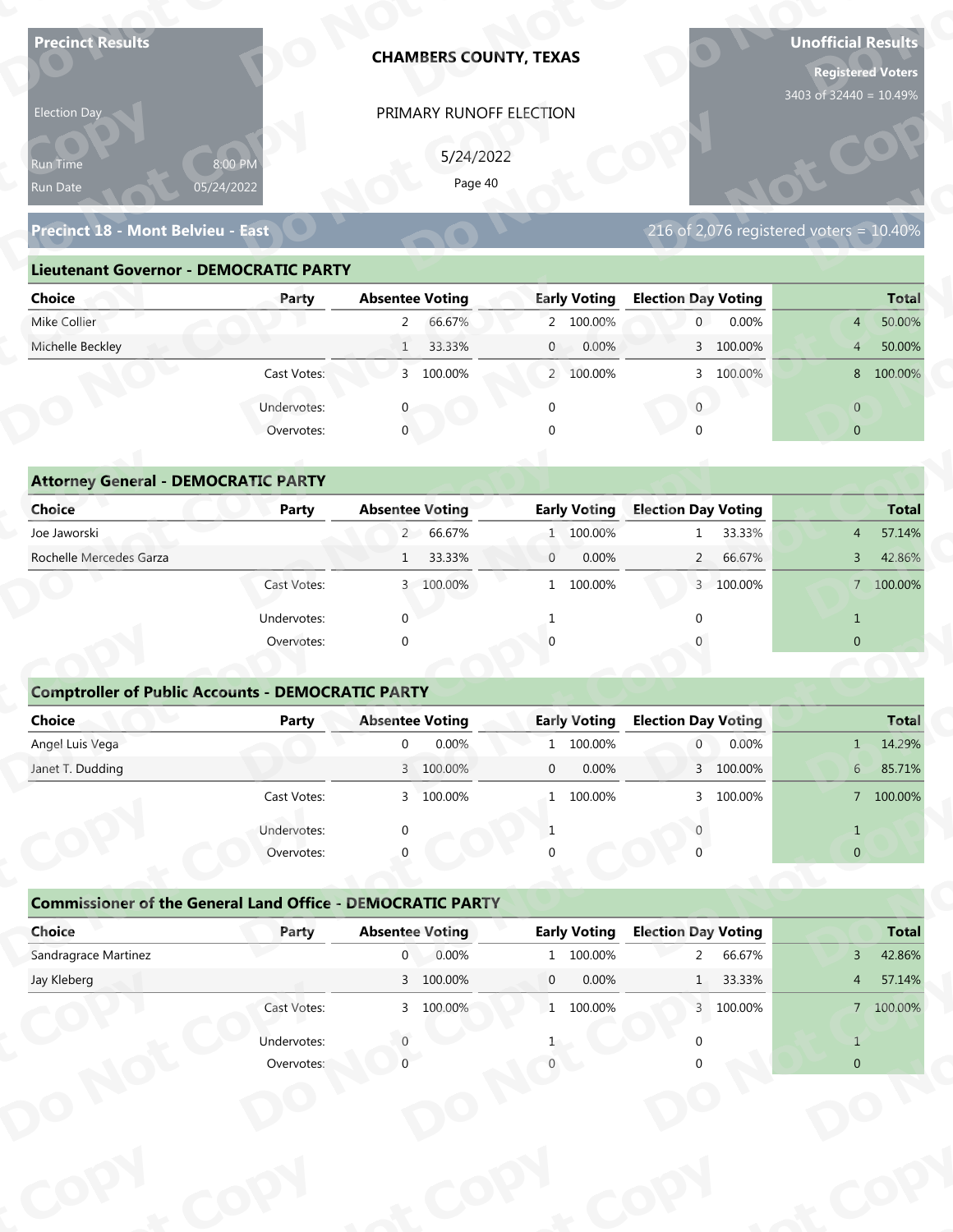| <b>Precinct Results</b>                                           |              |                        | <b>CHAMBERS COUNTY, TEXAS</b> |              |                     |                            |             | <b>Unofficial Results</b><br><b>Registered Voters</b><br>3403 of 32440 = 10.49% |              |
|-------------------------------------------------------------------|--------------|------------------------|-------------------------------|--------------|---------------------|----------------------------|-------------|---------------------------------------------------------------------------------|--------------|
| Election Day                                                      |              |                        | PRIMARY RUNOFF ELECTION       |              |                     |                            |             |                                                                                 |              |
|                                                                   |              |                        |                               |              |                     |                            |             |                                                                                 |              |
| Run Time                                                          | 8:00 PM      |                        | 5/24/2022<br>Page 41          |              |                     |                            |             |                                                                                 |              |
| Run Date                                                          | 05/24/2022   |                        |                               |              |                     |                            |             |                                                                                 |              |
| Precinct 18 - Mont Belvieu - East                                 |              |                        |                               |              |                     |                            |             | 216 of 2,076 registered voters = $10.40\%$                                      |              |
| <b>Attorney General - REPUBLICAN PARTY</b>                        |              |                        |                               |              |                     |                            |             |                                                                                 |              |
| <b>Choice</b>                                                     | Party        | <b>Absentee Voting</b> |                               |              | <b>Early Voting</b> | <b>Election Day Voting</b> |             |                                                                                 | <b>Total</b> |
| George P. Bush                                                    |              | $\overline{2}$         | 40.00%                        | 25           | 26.04%              | 31                         | 29.52%      | 58                                                                              | 28.16%       |
| Ken Paxton                                                        |              | $\overline{3}$         | 60.00%                        | 71           | 73.96%              | 74                         | 70.48%      | 148                                                                             | 71.84%       |
|                                                                   | Cast Votes:  |                        | 5 100.00%                     |              | 96 100.00%          | 105                        | 100.00%     |                                                                                 | 206 100.00%  |
|                                                                   | Undervotes:  |                        |                               |              |                     | 1                          |             | $\overline{2}$                                                                  |              |
|                                                                   | Overvotes:   | $\mathbf{0}$           |                               | $\Omega$     |                     |                            |             | $\overline{0}$                                                                  |              |
|                                                                   |              |                        |                               |              |                     |                            |             |                                                                                 |              |
| <b>Commissioner of the General Land Office - REPUBLICAN PARTY</b> |              |                        |                               |              |                     |                            |             |                                                                                 |              |
| <b>Choice</b>                                                     | <b>Party</b> | <b>Absentee Voting</b> |                               |              | <b>Early Voting</b> | <b>Election Day Voting</b> |             |                                                                                 | <b>Total</b> |
| Tim Westley                                                       |              | 3 <sup>7</sup>         | 60.00%                        | 30           | 34.09%              | 44                         | 44.90%      | 77                                                                              | 40.31%       |
| Dawn Buckingham                                                   |              | $\overline{2}$         | 40.00%                        | 58           | 65.91%              | 54                         | 55.10%      | 114                                                                             | 59.69%       |
|                                                                   | Cast Votes:  |                        | 5 100.00%                     |              | 88 100.00%          |                            | 98 100.00%  | 191                                                                             | 100.00%      |
|                                                                   | Undervotes:  | $\Omega$               |                               | $\mathsf{q}$ |                     | 8                          |             | 17                                                                              |              |
|                                                                   | Overvotes:   | $\Omega$               |                               |              |                     |                            |             | $\overline{0}$                                                                  |              |
|                                                                   |              |                        |                               |              |                     |                            |             |                                                                                 |              |
| <b>Railroad Commissioner - REPUBLICAN PARTY</b>                   |              |                        |                               |              |                     |                            |             |                                                                                 |              |
| <b>Choice</b>                                                     | <b>Party</b> | <b>Absentee Voting</b> |                               |              | <b>Early Voting</b> | <b>Election Day Voting</b> |             |                                                                                 | <b>Total</b> |
| Wayne Christian                                                   |              | $2^{\circ}$            | 40.00%                        | 70           | 76.92%              | 68                         | 70.83%      | 140                                                                             | 72.92%       |
| Sarah Stogner                                                     |              | 3 <sup>1</sup>         | 60.00%                        | 21           | 23.08%              | 28                         | 29.17%      | 52                                                                              | 27.08%       |
|                                                                   | Cast Votes:  |                        | 5 100.00%                     |              | 91 100.00%          | 96                         | 100.00%     |                                                                                 | 192 100.00%  |
|                                                                   | Undervotes:  |                        |                               | 6            |                     | 10                         |             | 16                                                                              |              |
|                                                                   | Overvotes:   |                        |                               |              |                     |                            |             | $\overline{0}$                                                                  |              |
| State Representative, District No. 23 - REPUBLICAN PARTY          |              |                        |                               |              |                     |                            |             |                                                                                 |              |
| Choice                                                            | Party        | <b>Absentee Voting</b> |                               |              | <b>Early Voting</b> | <b>Election Day Voting</b> |             |                                                                                 | <b>Total</b> |
|                                                                   |              | $2^{\circ}$            | 40.00%                        | 49           | 50.52%              | 51                         | 48.57%      | 102                                                                             | 49.28%       |
| Terri Leo-Wilson                                                  |              | 3 <sup>7</sup>         | 60.00%                        | 48           | 49.48%              | 54                         | 51.43%      | 105                                                                             | 50.72%       |
| Patrick Gurski                                                    |              |                        |                               |              |                     |                            |             |                                                                                 |              |
|                                                                   | Cast Votes:  |                        | 5 100.00%                     |              | 97 100.00%          |                            | 105 100.00% | 207                                                                             | 100.00%      |
|                                                                   | Undervotes:  |                        |                               |              |                     |                            |             | $\mathbf{1}$                                                                    |              |

| Election Day                               |                                                                            |                        | PRIMARY RUNOFF ELECTION |          |                     |                            |                                         |                |              |
|--------------------------------------------|----------------------------------------------------------------------------|------------------------|-------------------------|----------|---------------------|----------------------------|-----------------------------------------|----------------|--------------|
| <b>Run Time</b>                            | 8:00 PM                                                                    |                        | 5/24/2022               |          |                     |                            |                                         |                |              |
| Run Date                                   | 05/24/2022                                                                 |                        | Page 41                 |          |                     |                            |                                         |                |              |
| Precinct 18 - Mont Belvieu - East          |                                                                            |                        |                         |          |                     |                            | 216 of 2,076 registered voters = 10.40% |                |              |
| <b>Attorney General - REPUBLICAN PARTY</b> |                                                                            |                        |                         |          |                     |                            |                                         |                |              |
| <b>Choice</b>                              | Party                                                                      | <b>Absentee Voting</b> |                         |          | <b>Early Voting</b> | <b>Election Day Voting</b> |                                         |                | <b>Total</b> |
| George P. Bush                             |                                                                            | $\mathbf{2}$           | 40.00%                  | 25       | 26.04%              |                            | 31 29.52%                               | 58             | 28.16%       |
| Ken Paxton                                 |                                                                            | $\overline{3}$         | 60.00%                  | 71       | 73.96%              | 74                         | 70.48%                                  | 148            | 71.84%       |
|                                            | Cast Votes:                                                                |                        | 5 100.00%               |          | 96 100.00%          |                            | 105 100.00%                             |                | 206 100.00%  |
|                                            | Undervotes:                                                                |                        |                         | 1        |                     | 1                          |                                         | $\overline{2}$ |              |
|                                            | Overvotes:                                                                 | $\mathbf{0}$           |                         | $\Omega$ |                     |                            |                                         | $\overline{0}$ |              |
| Choice                                     | <b>Commissioner of the General Land Office - REPUBLICAN PARTY</b><br>Party | <b>Absentee Voting</b> |                         |          | <b>Early Voting</b> | <b>Election Day Voting</b> |                                         |                | <b>Total</b> |
| Tim Westley                                |                                                                            | 3 <sup>7</sup>         | 60.00%                  | 30       | 34.09%              | 44                         | 44.90%                                  | 77             | 40.31%       |
| Dawn Buckingham                            |                                                                            | $2^{\circ}$            | 40.00%                  | 58       | 65.91%              | 54                         | 55.10%                                  | 114            | 59.69%       |
|                                            | Cast Votes:                                                                |                        | 5 100.00%               | 88       | 100.00%             |                            | 98 100.00%                              | 191            | 100.00%      |
|                                            | Undervotes:                                                                |                        |                         |          |                     |                            |                                         | 17             |              |
|                                            | Overvotes:                                                                 |                        |                         |          |                     |                            |                                         | $\overline{0}$ |              |
|                                            |                                                                            |                        |                         |          |                     |                            |                                         |                |              |
|                                            | <b>Railroad Commissioner - REPUBLICAN PARTY</b>                            |                        |                         |          |                     |                            |                                         |                |              |
| <b>Choice</b>                              | Party                                                                      | <b>Absentee Voting</b> |                         |          | <b>Early Voting</b> | <b>Election Day Voting</b> |                                         |                | <b>Total</b> |
|                                            |                                                                            |                        |                         |          |                     |                            |                                         |                |              |

| <b>Choice</b>                                                     | Party       | <b>Absentee Voting</b>       | <b>Early Voting</b> | <b>Election Day Voting</b> | <b>Total</b>      |
|-------------------------------------------------------------------|-------------|------------------------------|---------------------|----------------------------|-------------------|
| George P. Bush                                                    |             | 2<br>40.00%                  | 26.04%<br>25        | 29.52%<br>31               | 58<br>28.16%      |
| Ken Paxton                                                        |             | 60.00%<br>3                  | 73.96%<br>71        | 70.48%<br>74               | 148<br>71.84%     |
|                                                                   | Cast Votes: | 5 100.00%                    | 96 100.00%          | 100.00%<br>105             | 100.00%<br>206    |
|                                                                   | Undervotes: | $\Omega$                     |                     |                            | $\overline{2}$    |
|                                                                   | Overvotes:  | $\overline{0}$               | $\Omega$            | $\Omega$                   | $\overline{0}$    |
|                                                                   |             |                              |                     |                            |                   |
| <b>Commissioner of the General Land Office - REPUBLICAN PARTY</b> |             |                              |                     |                            |                   |
| Choice                                                            | Party       | <b>Absentee Voting</b>       | <b>Early Voting</b> | <b>Election Day Voting</b> | <b>Total</b>      |
| Tim Westley                                                       |             | 60.00%<br>$\overline{3}$     | 34.09%<br>30        | 44.90%<br>44               | 40.31%<br>77      |
| Dawn Buckingham                                                   |             | 2<br>40.00%                  | 65.91%<br>58        | 55.10%<br>54               | 114<br>59.69%     |
|                                                                   | Cast Votes: | 100.00%<br>5                 | 100.00%<br>88       | 98 100.00%                 | 191<br>100.00%    |
|                                                                   | Undervotes: | $\Omega$                     | 9                   |                            | 17                |
|                                                                   | Overvotes:  | $\mathbf 0$                  | $\Omega$            |                            | $\overline{0}$    |
|                                                                   |             |                              |                     |                            |                   |
| <b>Railroad Commissioner - REPUBLICAN PARTY</b>                   |             |                              |                     |                            |                   |
| <b>Choice</b>                                                     | Party       | <b>Absentee Voting</b>       | <b>Early Voting</b> | <b>Election Day Voting</b> | <b>Total</b>      |
| Wayne Christian                                                   |             | 40.00%                       | 76.92%<br>70        | 70.83%<br>68               | 72.92%<br>140     |
| Carole Champan                                                    |             | $C_{0}$ $0.00$<br>$\sqrt{ }$ | 22000<br>$\neg$ 1   | 20.170/<br>$20^{\circ}$    | 27000<br>$\Gamma$ |

| 8:00 PM<br>05/24/2022<br>Precinct 18 - Mont Belvieu - East<br><b>Attorney General - REPUBLICAN PARTY</b> |                                                                                                                     | PRIMARY RUNOFF ELECTION<br>5/24/2022<br>Page 41                                           |                                                                                                                                                                                                                                                                        |                                                                   |                                                                                                                                                                                                  |                          | 3403 of 32440 = 10.49%                                                                                                        |                                                                    |
|----------------------------------------------------------------------------------------------------------|---------------------------------------------------------------------------------------------------------------------|-------------------------------------------------------------------------------------------|------------------------------------------------------------------------------------------------------------------------------------------------------------------------------------------------------------------------------------------------------------------------|-------------------------------------------------------------------|--------------------------------------------------------------------------------------------------------------------------------------------------------------------------------------------------|--------------------------|-------------------------------------------------------------------------------------------------------------------------------|--------------------------------------------------------------------|
|                                                                                                          |                                                                                                                     |                                                                                           |                                                                                                                                                                                                                                                                        |                                                                   |                                                                                                                                                                                                  |                          |                                                                                                                               |                                                                    |
|                                                                                                          |                                                                                                                     |                                                                                           |                                                                                                                                                                                                                                                                        |                                                                   |                                                                                                                                                                                                  |                          | 216 of 2,076 registered voters = $10.40\%$                                                                                    |                                                                    |
|                                                                                                          |                                                                                                                     |                                                                                           |                                                                                                                                                                                                                                                                        |                                                                   |                                                                                                                                                                                                  |                          |                                                                                                                               |                                                                    |
| Party                                                                                                    | <b>Absentee Voting</b>                                                                                              |                                                                                           |                                                                                                                                                                                                                                                                        | <b>Early Voting</b>                                               | <b>Election Day Voting</b>                                                                                                                                                                       |                          |                                                                                                                               | <b>Total</b>                                                       |
|                                                                                                          | $2^{\circ}$                                                                                                         | 40.00%                                                                                    | 25                                                                                                                                                                                                                                                                     | 26.04%                                                            |                                                                                                                                                                                                  | 31 29.52%                | 58                                                                                                                            | 28.16%                                                             |
|                                                                                                          | $\overline{3}$                                                                                                      | 60.00%                                                                                    |                                                                                                                                                                                                                                                                        | 73.96%                                                            | 74                                                                                                                                                                                               | 70.48%                   | 148                                                                                                                           | 71.84%                                                             |
| Cast Votes:                                                                                              |                                                                                                                     |                                                                                           |                                                                                                                                                                                                                                                                        |                                                                   | 105                                                                                                                                                                                              | 100.00%                  |                                                                                                                               | 206 100.00%                                                        |
| Undervotes:                                                                                              |                                                                                                                     |                                                                                           |                                                                                                                                                                                                                                                                        |                                                                   |                                                                                                                                                                                                  |                          | $\overline{2}$                                                                                                                |                                                                    |
| Overvotes:                                                                                               | $\mathbf{0}$                                                                                                        |                                                                                           |                                                                                                                                                                                                                                                                        |                                                                   |                                                                                                                                                                                                  |                          | $\overline{0}$                                                                                                                |                                                                    |
|                                                                                                          |                                                                                                                     |                                                                                           |                                                                                                                                                                                                                                                                        |                                                                   |                                                                                                                                                                                                  |                          |                                                                                                                               |                                                                    |
|                                                                                                          |                                                                                                                     |                                                                                           |                                                                                                                                                                                                                                                                        |                                                                   |                                                                                                                                                                                                  |                          |                                                                                                                               | <b>Total</b>                                                       |
|                                                                                                          |                                                                                                                     | 60.00%                                                                                    |                                                                                                                                                                                                                                                                        | 34.09%                                                            | 44                                                                                                                                                                                               | 44.90%                   | 77                                                                                                                            | 40.31%                                                             |
|                                                                                                          |                                                                                                                     | 40.00%                                                                                    |                                                                                                                                                                                                                                                                        | 65.91%                                                            | 54                                                                                                                                                                                               | 55.10%                   | 114                                                                                                                           | 59.69%                                                             |
| Cast Votes:                                                                                              |                                                                                                                     |                                                                                           |                                                                                                                                                                                                                                                                        | 100.00%                                                           |                                                                                                                                                                                                  |                          |                                                                                                                               | 191 100.00%                                                        |
|                                                                                                          |                                                                                                                     |                                                                                           |                                                                                                                                                                                                                                                                        |                                                                   |                                                                                                                                                                                                  |                          |                                                                                                                               |                                                                    |
|                                                                                                          |                                                                                                                     |                                                                                           |                                                                                                                                                                                                                                                                        |                                                                   |                                                                                                                                                                                                  |                          |                                                                                                                               |                                                                    |
|                                                                                                          |                                                                                                                     |                                                                                           |                                                                                                                                                                                                                                                                        |                                                                   |                                                                                                                                                                                                  |                          |                                                                                                                               |                                                                    |
|                                                                                                          |                                                                                                                     |                                                                                           |                                                                                                                                                                                                                                                                        |                                                                   |                                                                                                                                                                                                  |                          |                                                                                                                               |                                                                    |
|                                                                                                          |                                                                                                                     |                                                                                           |                                                                                                                                                                                                                                                                        |                                                                   |                                                                                                                                                                                                  |                          |                                                                                                                               | <b>Total</b>                                                       |
|                                                                                                          |                                                                                                                     |                                                                                           |                                                                                                                                                                                                                                                                        |                                                                   |                                                                                                                                                                                                  |                          |                                                                                                                               | 72.92%                                                             |
|                                                                                                          |                                                                                                                     | 60.00%                                                                                    |                                                                                                                                                                                                                                                                        | 23.08%                                                            | 28                                                                                                                                                                                               | 29.17%                   | 52                                                                                                                            | 27.08%                                                             |
| Cast Votes:                                                                                              |                                                                                                                     |                                                                                           |                                                                                                                                                                                                                                                                        |                                                                   | 96                                                                                                                                                                                               | 100.00%                  |                                                                                                                               | 192 100.00%                                                        |
|                                                                                                          |                                                                                                                     |                                                                                           |                                                                                                                                                                                                                                                                        |                                                                   |                                                                                                                                                                                                  |                          |                                                                                                                               |                                                                    |
|                                                                                                          |                                                                                                                     |                                                                                           |                                                                                                                                                                                                                                                                        |                                                                   |                                                                                                                                                                                                  |                          |                                                                                                                               |                                                                    |
|                                                                                                          |                                                                                                                     |                                                                                           |                                                                                                                                                                                                                                                                        |                                                                   |                                                                                                                                                                                                  |                          |                                                                                                                               |                                                                    |
|                                                                                                          |                                                                                                                     |                                                                                           |                                                                                                                                                                                                                                                                        |                                                                   |                                                                                                                                                                                                  |                          |                                                                                                                               |                                                                    |
| Party                                                                                                    |                                                                                                                     |                                                                                           |                                                                                                                                                                                                                                                                        |                                                                   |                                                                                                                                                                                                  |                          |                                                                                                                               | <b>Total</b>                                                       |
|                                                                                                          |                                                                                                                     | 40.00%                                                                                    |                                                                                                                                                                                                                                                                        | 50.52%                                                            | 51                                                                                                                                                                                               | 48.57%                   | 102                                                                                                                           | 49.28%                                                             |
|                                                                                                          | $\mathsf{3}$                                                                                                        | 60.00%                                                                                    |                                                                                                                                                                                                                                                                        | 49.48%                                                            | 54                                                                                                                                                                                               | 51.43%                   | 105                                                                                                                           | 50.72%                                                             |
| Cast Votes:                                                                                              |                                                                                                                     |                                                                                           |                                                                                                                                                                                                                                                                        |                                                                   |                                                                                                                                                                                                  |                          | 207                                                                                                                           | 100.00%                                                            |
|                                                                                                          |                                                                                                                     |                                                                                           |                                                                                                                                                                                                                                                                        |                                                                   |                                                                                                                                                                                                  |                          |                                                                                                                               |                                                                    |
|                                                                                                          | $\Omega$                                                                                                            |                                                                                           |                                                                                                                                                                                                                                                                        |                                                                   |                                                                                                                                                                                                  |                          | $\overline{0}$                                                                                                                |                                                                    |
|                                                                                                          | <b>Party</b><br>Undervotes:<br>Overvotes:<br><b>Party</b><br>Undervotes:<br>Overvotes:<br>Undervotes:<br>Overvotes: | $\Omega$<br><b>Railroad Commissioner - REPUBLICAN PARTY</b><br>$\overline{a}$<br>$\Omega$ | 5 100.00%<br><b>Absentee Voting</b><br>3 <sup>7</sup><br>$2^{\circ}$<br>5 100.00%<br><b>Absentee Voting</b><br>40.00%<br>$\overline{3}$<br>5 100.00%<br>State Representative, District No. 23 - REPUBLICAN PARTY<br><b>Absentee Voting</b><br>$2^{\circ}$<br>5 100.00% | <b>Commissioner of the General Land Office - REPUBLICAN PARTY</b> | 71<br>96 100.00%<br>1<br>$\Omega$<br><b>Early Voting</b><br>30<br>58<br>88<br>9<br><b>Early Voting</b><br>70<br>76.92%<br>21<br>91 100.00%<br>6<br><b>Early Voting</b><br>49<br>48<br>97 100.00% | $\mathbf{1}$<br>68<br>10 | <b>Election Day Voting</b><br>98 100.00%<br><b>Election Day Voting</b><br>70.83%<br><b>Election Day Voting</b><br>105 100.00% | 17<br>$\overline{0}$<br>140<br>$16\,$<br>$\pmb{0}$<br>$\mathbf{1}$ |

|                                                          | Cast votes. | $\mathcal{P}$          | TOO'OO XQ | ⊥כ | TOO'OO NO           | ັບ                         | LUU.UU 70 |                | 192 100.00%  |
|----------------------------------------------------------|-------------|------------------------|-----------|----|---------------------|----------------------------|-----------|----------------|--------------|
|                                                          | Undervotes: | $\Omega$               |           | 6  |                     | 10                         |           | 16             |              |
|                                                          | Overvotes:  | $\Omega$               |           | 0  |                     |                            |           | $\overline{0}$ |              |
| State Representative, District No. 23 - REPUBLICAN PARTY |             |                        |           |    |                     |                            |           |                |              |
| Choice                                                   | Party       | <b>Absentee Voting</b> |           |    | <b>Early Voting</b> | <b>Election Day Voting</b> |           |                | <b>Total</b> |
| Terri Leo-Wilson                                         |             | 2                      | 40.00%    | 49 | 50.52%              | 51                         | 48.57%    | 102            | 49.28%       |
| Patrick Gurski                                           |             | 3                      | 60.00%    | 48 | 49.48%              | 54                         | 51.43%    | 105            | 50.72%       |
|                                                          | Cast Votes: |                        | 5 100.00% | 97 | 100.00%             | 105                        | 100.00%   | 207            | 100.00%      |
|                                                          | Undervotes: |                        |           | 0  |                     |                            |           |                |              |
|                                                          | Overvotes:  |                        |           |    |                     |                            |           | $\overline{0}$ |              |
|                                                          |             |                        |           |    |                     |                            |           |                |              |
|                                                          |             |                        |           |    |                     |                            |           |                |              |
|                                                          |             |                        |           |    |                     |                            |           |                |              |
|                                                          |             |                        |           |    |                     |                            |           |                |              |
|                                                          |             |                        |           |    |                     |                            |           |                |              |
|                                                          |             |                        |           |    |                     |                            |           |                |              |